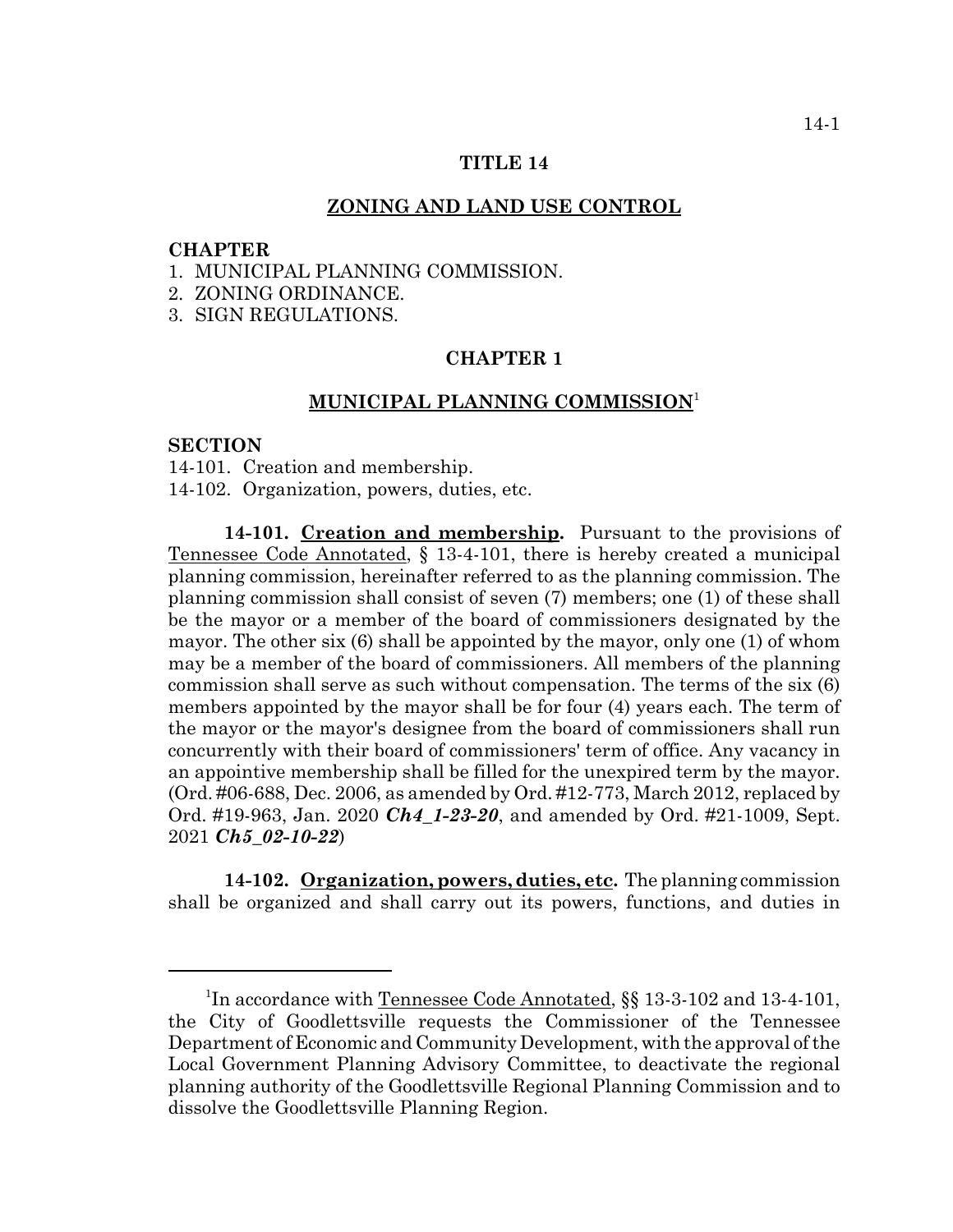accordance with all applicable provisions of Tennessee Code Annotated, title 13. (2000 Code, § 14-102)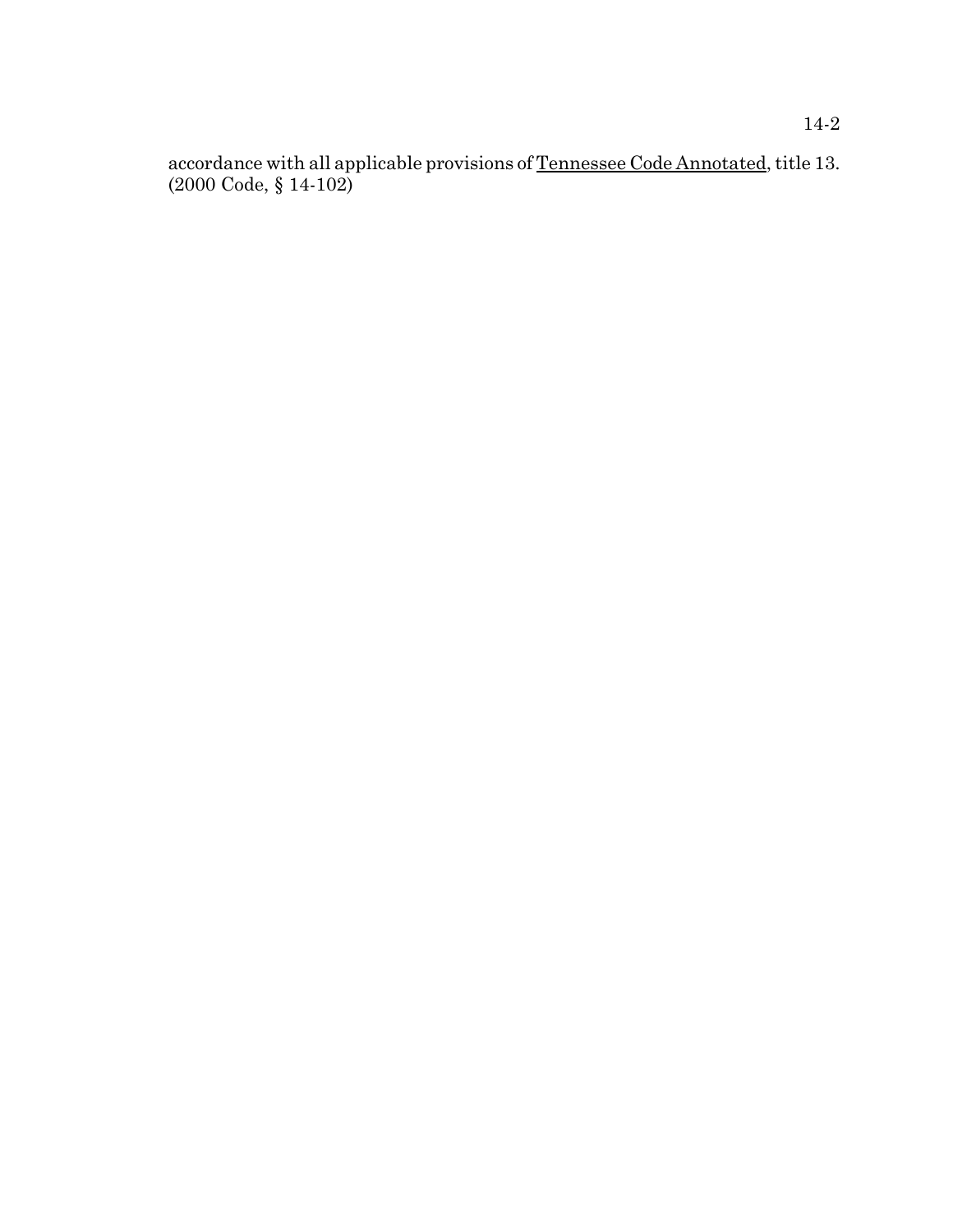# **CHAPTER 2**

## **ZONING ORDINANCE**

### **SECTION**

- 14-201. Provisions relating to construction of language and definitions.
- 14-202. Use classification.
- 14-203. Application of regulations.
- 14-204. Establishment of districts and provisions for official zoning map.
- 14-205. Residential district regulations.
- 14-206. Commercial district regulations.
- 14-207. Industrial district regulations.
- 14-208. Supplementary district regulations.
- 14-209. Floodplain districts.
- 14-210. Planned unit development district regulations.
- 14-211. Performance standards.
- 14-212. Provisions governing nonconforming uses and nonconforming buildings or other structures.
- 14-213. Administration and enforcement.
- 14-214. Legal status provisions.

**14-201. Provisions relating to construction of language and definitions.** (1) Intent and purpose. This ordinance is enacted pursuant to Tennessee Code Annotated, title 13 for the following purposes:

(a) To promote and protect the public health, safety, morals, comfort, convenience, and general welfare of the people;

(b) To divide the city into zones and districts restricting and regulating therein the location, construction, reconstruction, alteration, and use of buildings, structures, and land for residence, business, commercial, manufacturing, and other specified uses;

(c) To protect the character and maintain the stability of residential, business, commercial, and manufacturing areas within the city, and to promote the orderly and beneficial development of such areas;

(d) To provide adequate light, air, privacy, and convenience of access to property;

(e) To regulate the intensity of open spaces surrounding buildings that is necessary to provide adequate light and air and protect the public health;

(f) To establish building lines and the location of buildings designated for residential, business, commercial, manufacturing, or other uses within such lines;

(g) To fix reasonable standards to which buildings or structures shall conform;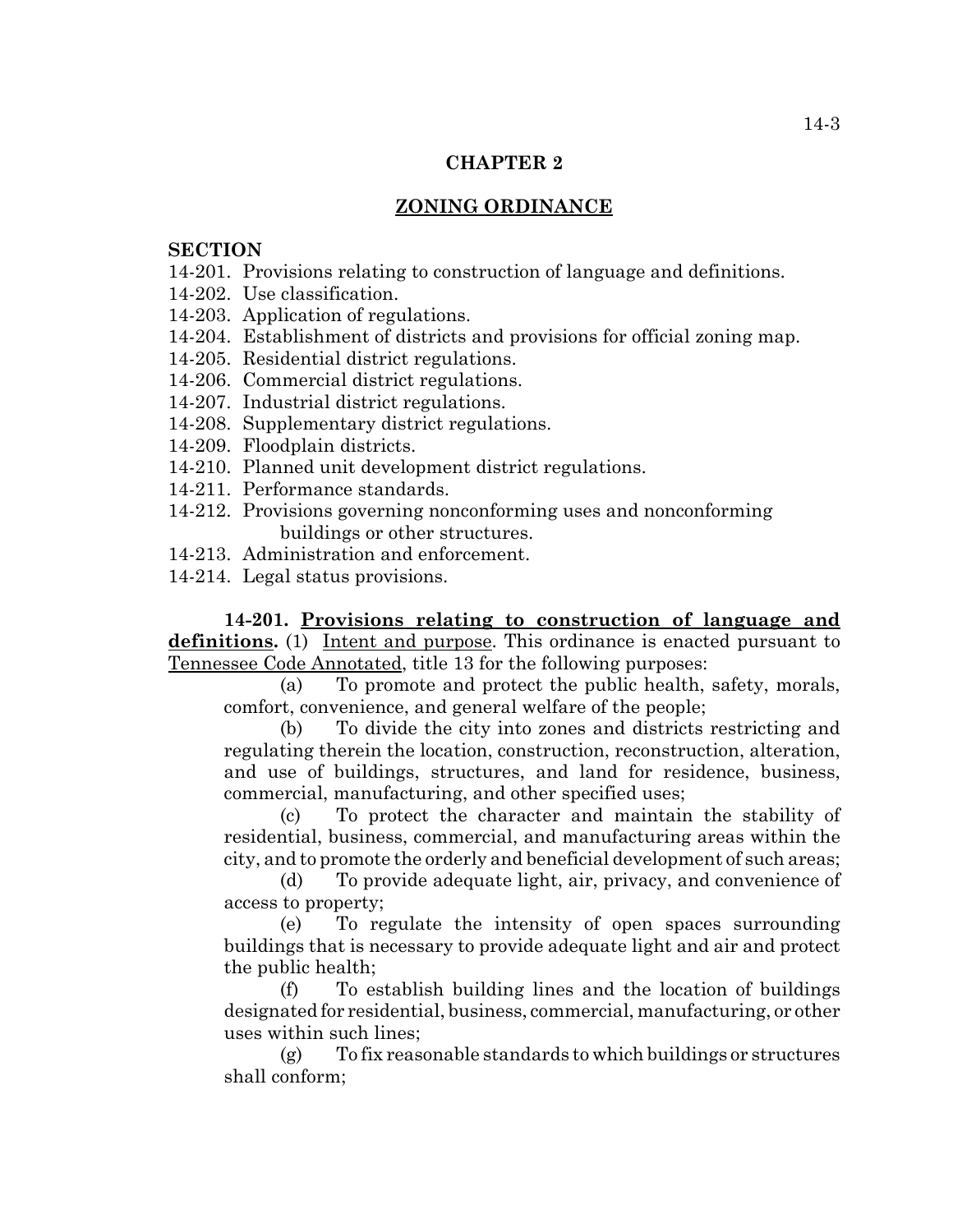(h) To prohibit uses, buildings or structures which are incompatible with the character of development or the permitted uses within specified zoning districts;

(i) To prevent such additions to, and alterations or remodeling of, existing buildings or structures as would not comply with the restrictions and limitations imposed hereunder;

(j) To limit congestion in the public streets and so protect the public health, safety, convenience, and general welfare by providing for the off-street parking of motor vehicles and for the loading and unloading of commercial vehicles;

(k) To provide protection against fire, explosion, noxious fumes, and other hazards in the interest of the public health, safety, comfort, and general welfare;

(l) To prevent overcrowding of land and undue concentration of structures so far as is possible and appropriate in each district by regulating the use and the bulk of buildings in relation to the land surrounding them;

(m) To conserve the taxable value of land and the buildings thereon throughout the city;

(n) To provide for the gradual elimination of those uses of land, buildings and structures which do not conform to the standards of the districts in which they are respectively located and which are adversely affecting the development and taxable value of property in each district;

(o) To provide for condemnation of such nonconforming buildings and structures and of land as the board of commissioners shall determine is necessary or appropriate for the rehabilitation of the area blighted by such buildings or structures;

(p) To define and limit the powers and duties of the administrative officers and bodies as provided herein; and

(q) To include in the general purposes additionally the specific purposes stated in the various chapters throughout this ordinance.

(2) Rules for construction of language. In the construction of this title, the rules and definitions contained in this section shall be observed and applied, except when the context clearly indicates otherwise:

(a) The particular shall control the general;

(b) The word "shall" is always mandatory and not discretionary;

(c) The word "may" is permissive;

(d) The word "lot" shall include the words "piece" or "parcel";

(e) The word "structure" includes all other structures, or parts thereof, of every kind regardless of similarity to buildings; and the phrase "used for" shall include the phrases "arranged for," "designed for," "intended for," "maintained for," and "occupied for";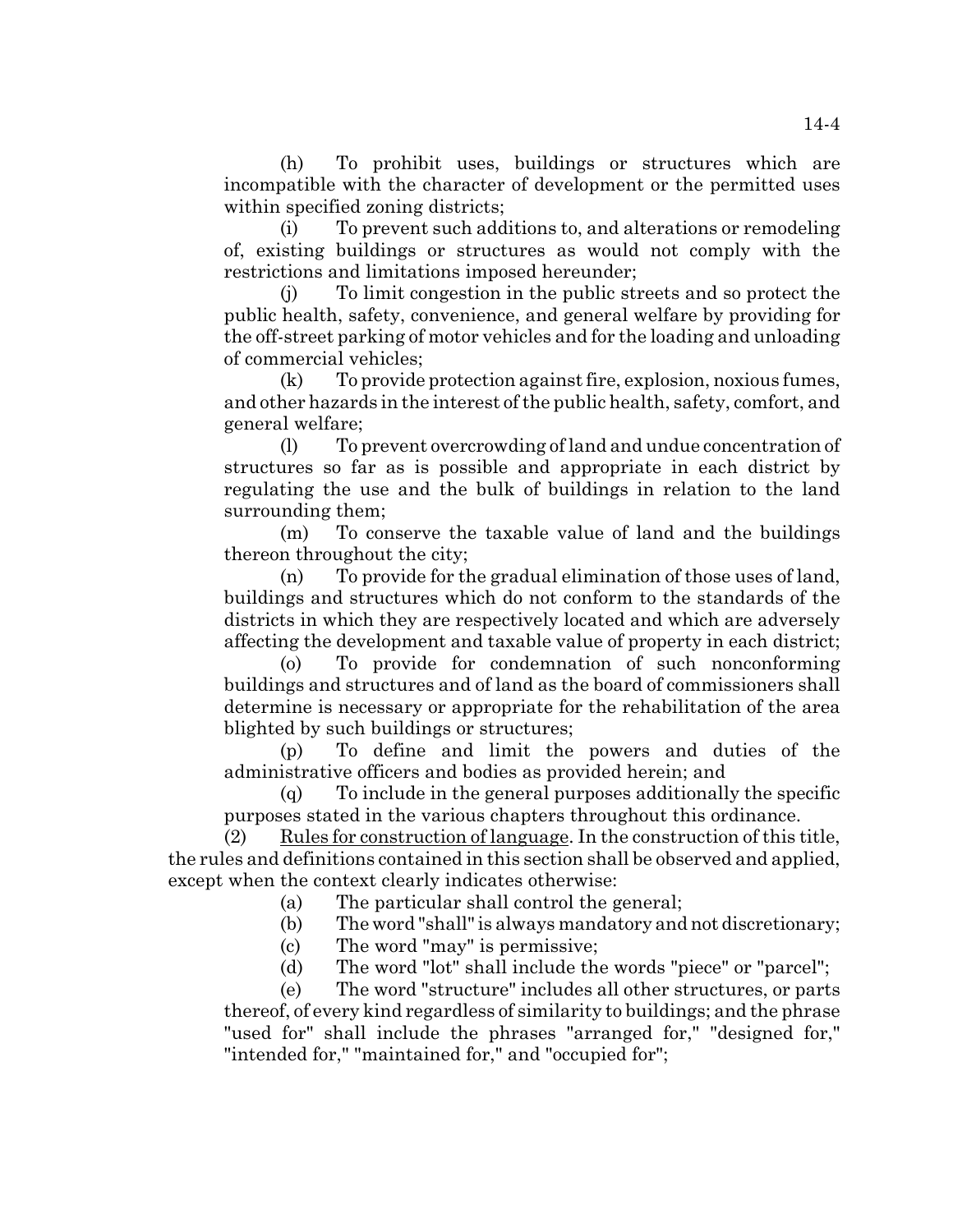(f) In the case of any difference of meaning or implication between the text of this title and any caption, illustration or table the text shall control;

(g) The word "permitted" or words "permitted as of right," means permitted without meeting the requirements for a conditional use permit;

(h) The words "conditionally permitted" or "permitted by conditional use permit" mean permitted subject to the requirements for a conditional use by special permit pursuant to § 14-213 of this title, and all other applicable provisions;

(i) Words used in the present tense shall include the future, and words used in the singular include the plural, and the plural the singular, unless the context clearly indicates the contrary;

(j) Unless the context clearly indicates to the contrary, conjunctions shall be interpreted as follows:

(i) "And" indicates that all connected items, conditions, provisions or events shall apply;

(ii) "Or" indicates that any of the connected items, conditions, provisions, or events shall apply;

(iii) "Either...or" indicates that the connected items, conditions, provisions or events shall apply single but not in combination; and

(k) All public officials, bodies, and agencies to which reference is made are those of the City of Goodlettsville, Tennessee.

(l) "Food truck" means a vehicle from which edible food products are cooked, prepared or assembled with the intent to sell such items to the general public, provided further that food trucks may also sell other edible food products and beverages that have been prepared or assembled elsewhere.

(m) "Mobile food service vehicle" means a food truck, canteen truck or ice cream truck and includes any portable unit that is attached to a motorized vehicle and intended for use in the operation of a food truck, canteen truck or ice cream truck.

(3) Definitions. Except where definitions are specifically included in various sections of this title words in the text or tables of this title shall be interpreted in accordance with the provisions set forth in this section. Where words have not been defined, the standard dictionary definition shall prevail.

(a) "Accessory." An activity or structure that is customarily associated with and is appropriately incidental and subordinate to a principal activity and/or structure and located on the same zone lot, except as provided for under the provisions of accessory off street parking.

(b) "Activity." The performance of a function or operation, which constitutes the use of land.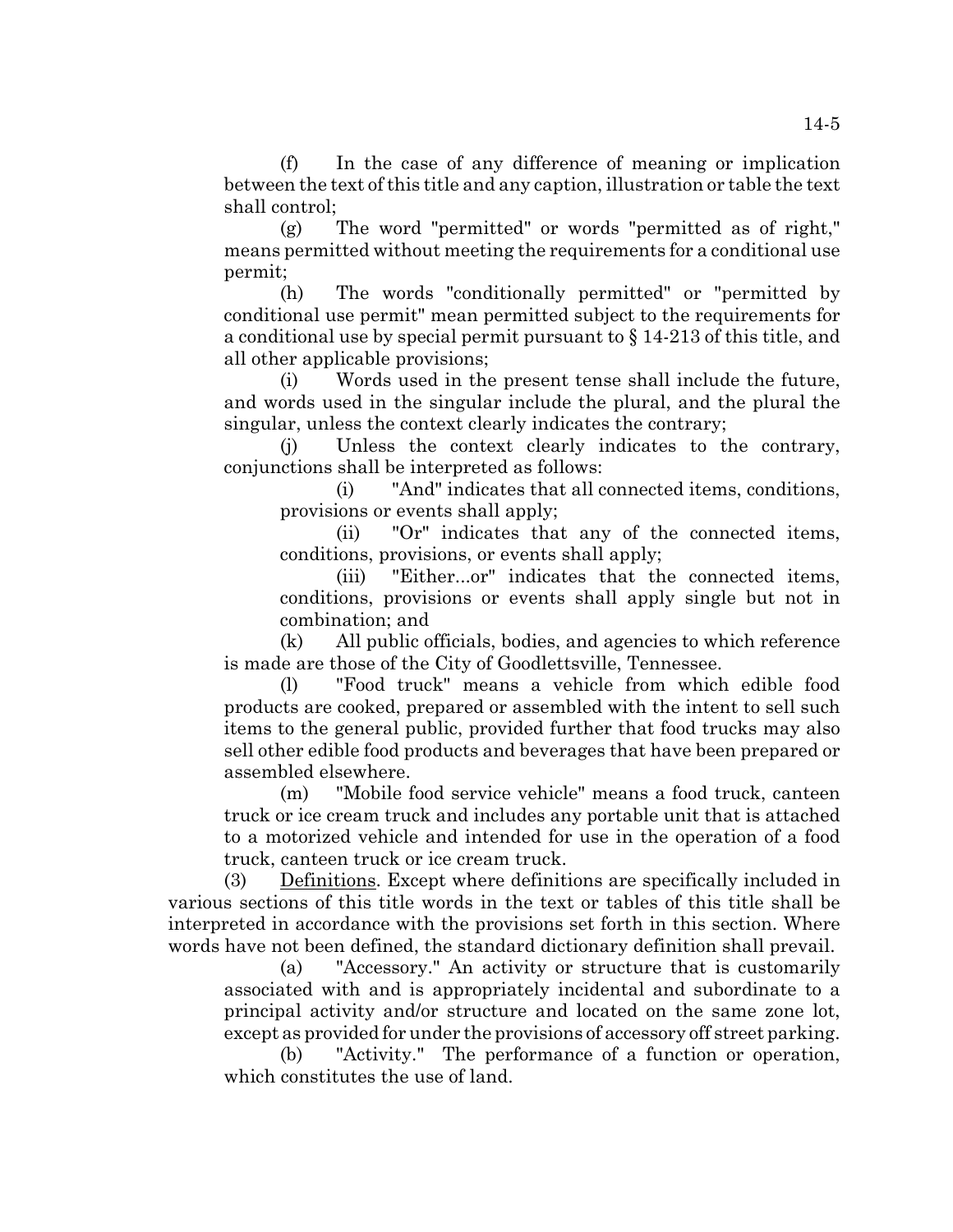(c) "Adult entertainment." Any exhibition of any adult-oriented motion picture, live performance, display or dance of any type, which has a significant or substantial portion of such performance, any actual or simulated performance of specified sexual activities, including removal of articles of clothing or appearing unclothed.

(d) "Adult-oriented establishment." But is not limited to, an adult arcade, adult bookstore, adult novelty store, adult video store, adult cabaret, adult motion picture theater, adult theater, nude model studio, sexual encounter center, massage parlor, or sauna, and further means any premises to which patrons or members of the public are invited or admitted and which are so physically arranged as to provide booths, cubicles, rooms, compartments or stalls separate from the common areas of the premises for the purpose of viewing adult entertainment, which such is held, conducted, operated or maintained for a profit, direct or indirect.

(i) "Adult bookstore," "adult novelty store," or "adult video store" means a commercial establishment which, as one (1) of its principal purposes, offers for sale or rental for any form of consideration any one (1) or more of the following:

(A) Books, magazines, periodicals or other printed matter, or photographs, films, motion pictures, video cassettes or video reproductions, slides, computer software or other visual representations which are characterized by the depiction or description of "specified sexual activities" or "specified anatomical areas;" or

(B) Instruments, devices or paraphernalia which are designed for use in connection with "specified sexual activities." A commercial establishment may have other principal business purposes that do not involve the offering for sale or rental of material depicting or describing "specified sexual activities" or "specified anatomical areas" and still be categorized as an adult bookstore, adult novelty store or adult video store. Such other business purposes will not serve to exempt such commercial establishments from being categorized as an adult bookstore, adult novelty store or adult video store so long as one (1) of the principal business purposes is the offering for sale or rental for consideration the specified materials which are categorized by the depiction or description of "specified sexual activities" or "specified anatomical areas."

(ii) "Adult theater" means a theater, concert hall, auditorium or similar commercial establishment which regularly features persons who appear in a state of nudity or semi-nude, or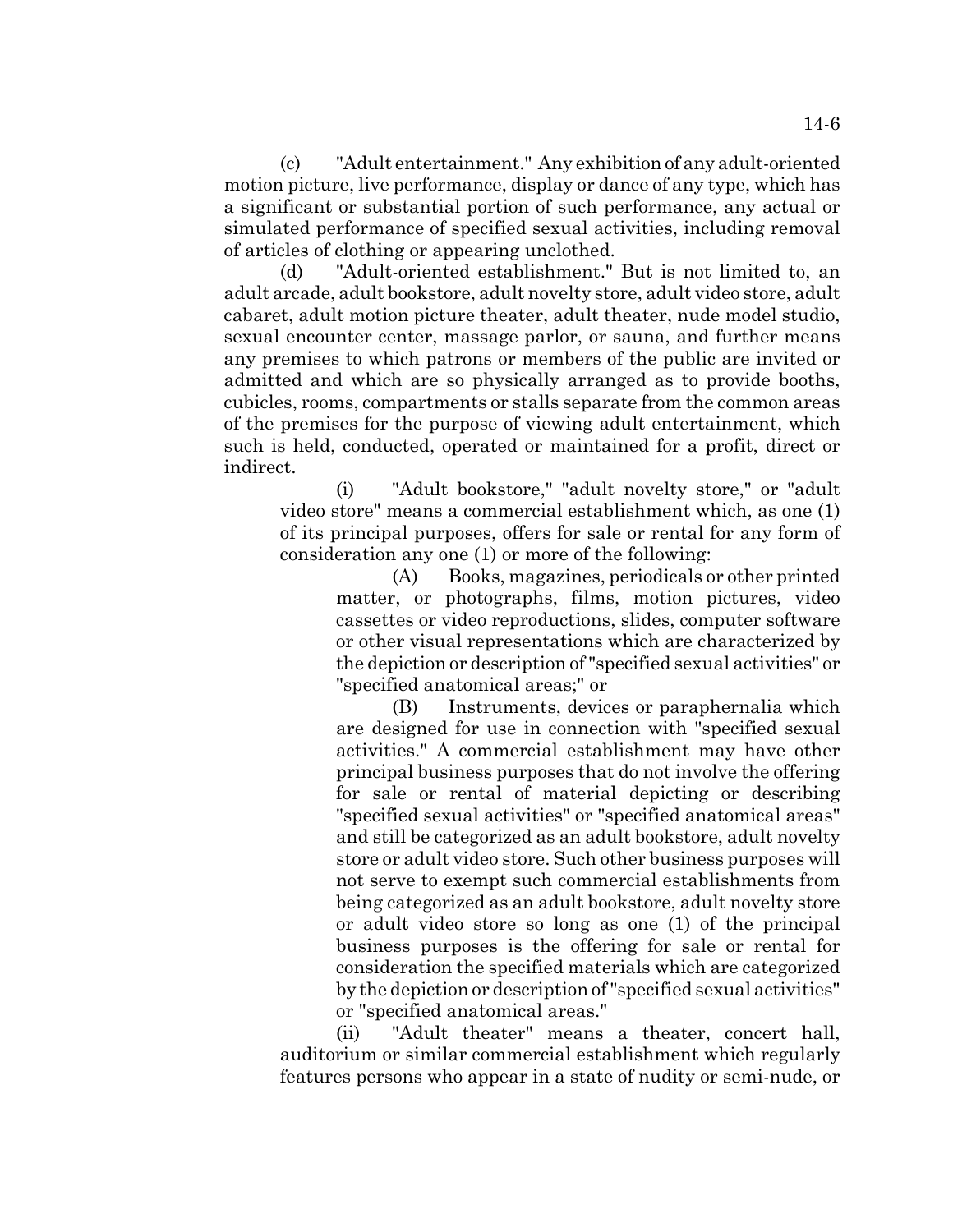live performances which are characterized by the exposure or "specified anatomical areas" or by "specified sexual activities."

(iii) "Adult peep shows" includes all adult show, exhibitions, performances or presentations which contain acts of depictions of specified sexual activities.

(iv) "Specified sexual activities" means activities, services or performances that include the following sexual activities and/or the exhibition of the following anatomical areas:

(A) Human genitals in a state of sexual stimulation or arousal;

(B) Acts of human masturbation, sexual intercourse, sodomy, cunnilingus, fellatio or any excretory function, or representation thereof; or

(C) Fondling or erotic touching of human genitals, pubic region, buttocks or female breasts.

(v) "Sexually-oriented material" means any book, article, magazine, publication or written matter of any kind, drawing, etching, painting, photograph, motion picture film or sound recording, which depicts sexual activity, actual or simulated, involving human beings or human beings and animals, or which exhibit uncovered human genitals or pubic region in a lewd or lascivious manner or which depicts human male genitals in a discernibly turgid state, even if completely covered.

(vi) "Adult arcade" means any place to which the public is permitted or invited wherein coin-operated, slug-operated, or for any form of consideration, electronically, electrically, or mechanically controlled still or motion picture machines, projectors, video or laser disc players, or other image-producing devices are maintained to show images to five (5) or fewer persons at any one (1) time, and where the images so displayed are distinguished or characterized by the depicting or describing of "specified sexual activities" or "specified anatomical areas."

(vii) "Adult cabaret" means a nightclub, bar, restaurant or similar establishment which regularly features:

(A) Persons who appear in a state of nudity or semi-nude; or

(B) Live performances which are characterized by "specified sexual activities" or by the exposure of any of the "specified anatomical areas," even if partially covered by opaque material or partially or completely covered by translucent material, including swim suits, lingerie, or latex covering; or

(C) Films, motion pictures, video cassettes, slides or other photographic reproductions which are characterized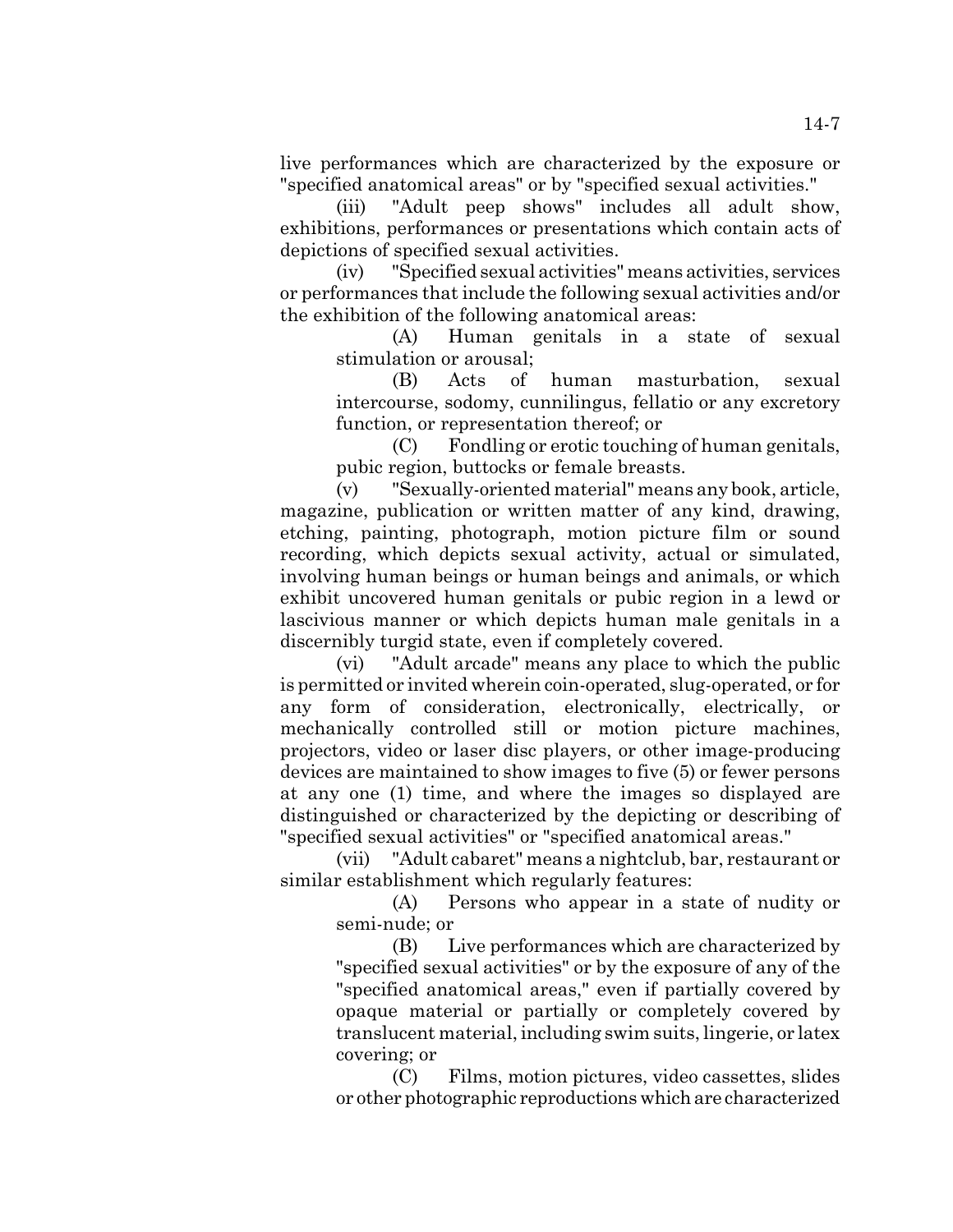by the depiction or description or "specified sexual activities" or "specified anatomical areas."

(viii) "Adult motion picture theater" means a commercial establishment where, as one (1) of its principal purposes, and for any form of consideration, films, motion pictures, video cassettes, slides or similar photographic reproductions are regularly shown which are characterized by the depiction or description of "specified sexual activities" or "specified anatomical areas."

(ix) "Massage parlor" means an establishment or place primarily in the business of providing massage or tanning services for purposes of sexual stimulation or where one (1) or more of the employees exposes to public view of the patrons within said establishment, at any time, "specified anatomical areas."

(x) "Nude model studio" means a commercial establishment where a person appears semi-nude or in a state of nudity, or displays ''specified anatomical areas," and is provided to be observed, sketched, drawn, painted, sculptured, photographed or similarly depicted by other persons who pay money or any form of consideration. Nude model studio as defined herein shall not include a proprietary school licensed by the State of Tennessee or a college, junior college or university supported entirely or in part by public taxation; a private college or university which maintains and operates educational programs in which credits are transferable to a college, junior college or university supported entirely or partly by taxation; or a structure:

(A) That has no sign visible from the exterior of the structure and no other advertising that indicates a nude or semi-nude person is available for viewing; and

(B) Where in order to participate in a class, a student must enroll at least three (3) days in advance of the class; and

(C) Where no more than one (1) nude or semi-nude model is on the premises at any one (1) time.

(xi) "Sauna" means an establishment or place primarily in the business of providing, for purposes of sexual stimulation:

(A) A steam bath or dry heat sauna; or

(B) Massage services.

(xii) "Sexual encounter center" means a business or commercial enterprise that, as one (1) of its principal business purposes, offers for any form of consideration:

(A) Physical contact in the form of wrestling or tumbling between persons of the opposite sex; or

(B) For purposes of sexual stimulation, activities between male and female persons and/or persons of the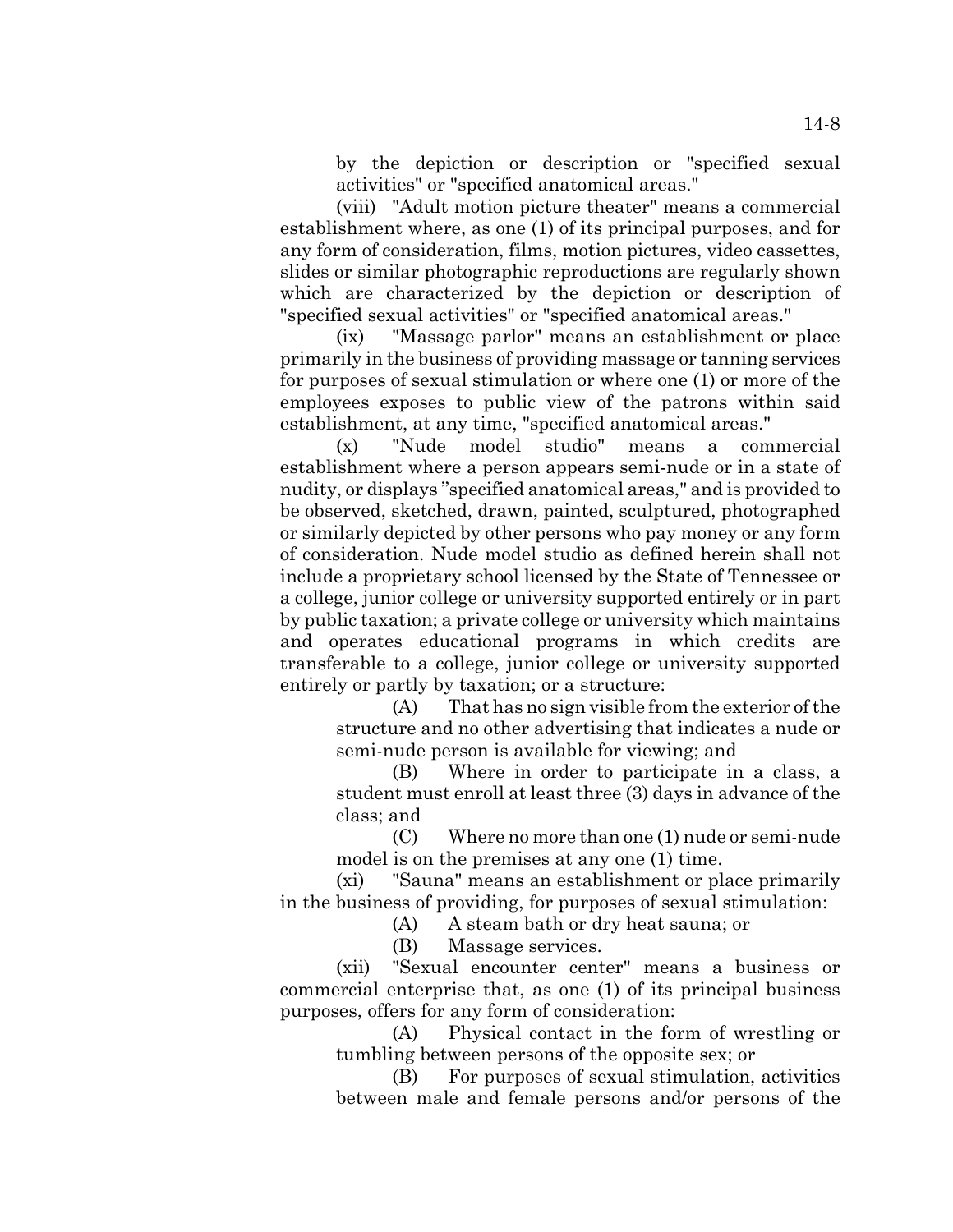same sex when one (1) or more of the persons is in a state of nudity or semi-nude.

(e) "Alley." A public way intended to provide only secondary vehicular access to abutting properties.

(f) "Attached." Joined together by party wall(s).

(g) "Bar." A place of business where alcoholic beverages are sold to be consumed on the premises and where meals are served as well as drinks.

(h) "Basement." A story where the floor is more than twelve inches (12"), but not more than one-half (1/2) of its story height, below the average level of the adjoining ground (as distinguished from a "cellar" which is a story more than one-half  $(1/2)$  below such level).

(i) "Bed and breakfast homestay." Based on the definition of Tennessee Code Annotated,  $\S 68-14-502(1)(B)$  is a building, private home, inn or other unique residential facility offering bed and breakfast accommodations and one (1) daily meal and having less than four (4) guest rooms furnished for pay, with guests staying not more than fourteen (14) days, and where the owner resides on the premises or property. Guest rooms shall be established and maintained distinct and separate from the owner's quarters. Such building shall be considered as a one-family detached dwelling or an extension of the one-family dwelling with detached accessory quest buildings under the provisions of item (I) for purposes of use classification and shall be permitted only through a conditional use permit issued by the board of appeals.

(j) "Building." A structure permanently affixed to the ground, with a roof, and intended for the shelter or enclosure of persons or property. Where roofed structures are separated from each other by party walls having no openings for passage, each portion so separated shall be considered a separate building.

(k) "Brew pub." A restaurant at which beer is brewed on site in small batches for on-premise consumption.

 (l) "Bulk." Describes the size of buildings or other structures, and their relationship to each other and to open areas and lot lines, and therefore includes:

(i) The size (including height and floor area) of buildings or other structures;

(ii) The area of the zoning lot upon which a residential building is located, and the number of dwelling units within such buildings in relation to the area of the zoning lot;

(iii) The location of exterior walls of buildings or structures in relation to lot lines, to other walls of the same building, to legally required windows, or to other structures; and

(iv) All open areas relating to buildings or other structures and their relationship thereto.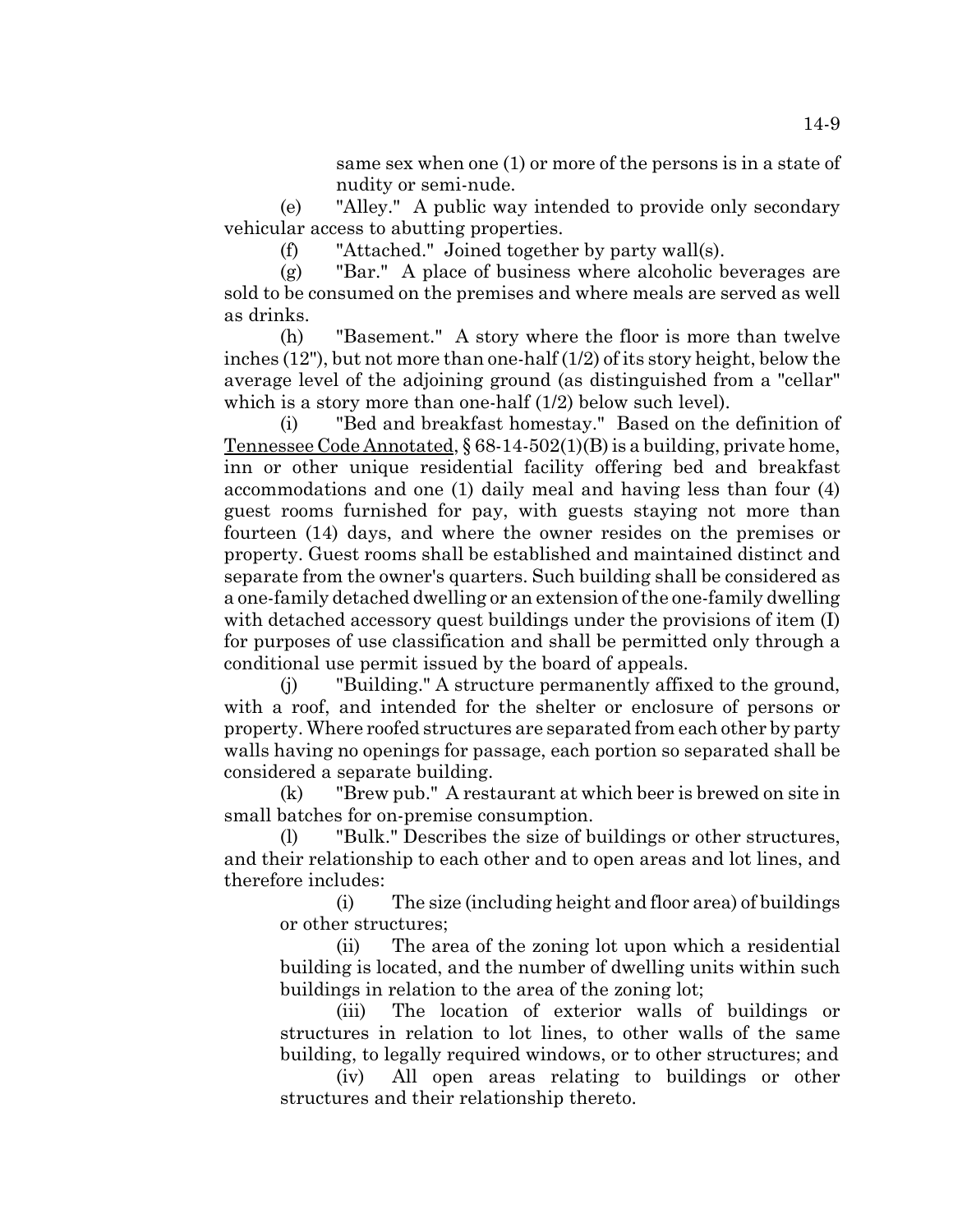(m) "Cellar." (See basement.)

(n) "Common open space." A parcel or parcels of land and/or an area of water within the site designated as a planned unit development to be permanently preserved and designed and intended for use or enjoyment of the occupants of said development or set aside as permanent undeveloped open space. The open space this may contain such complementary structures and improvements as necessary and appropriate for the benefit and enjoyment of the occupants of such development and may be developed as a golf course with appropriate ancillary uses.

(o) "Commercial community gardening facility." An individual or group of individuals growing and harvesting food crops and/or non-food, ornamental crops, such as flowers, for commercial sale or for personal or group use, consumption, or donation. Commercial community gardens may be divided into separate plots for cultivation by one (1) or more individuals or may be farmed collectively by members of the group and may include common areas maintained and used by group members.

(p) "Completely enclosed." Refers to a building or other structure having a roof, and separated on all sides from the adjacent open area or from other buildings or other structures, by exterior walls or party walls, pierced only by windows or entrance and exit doors normally provided for persons, goods or vehicles.

(q) "Conditional use." A conditional use is a use that would not be appropriate generally or without restriction throughout the zoning division or districts but which, if controlled as to number, area, location, or relation to the neighborhood, would promote the public health, safety, welfare, morals, order, comfort, convenience, appearance, prosperity, or general welfare. Such uses may be permitted in such zoning division or district as conditional uses, if specific provisions for such use are made in this ordinance. For the purposes of this ordinance, conditional uses shall be construed as synonymous with special exceptions as authorized by Tennessee Code Annotated, § 13-7-206.

(r) "Court." An open, unoccupied space other than a yard, on the same lot with a building or group of buildings and which is bounded on two or more sides by such building or buildings.

(s) "Curb level." The mean of the elevations of the side lot lines extended to the street line.

(t) "Development area per dwelling unit." The net amount of land area of a single zone lot required for each dwelling unit to be placed on the zone lot. (May also be referred to as density).

(u) "Duplex." See dwelling, two-family detached.

(v) "Dwelling." A building, or portion thereof, designed or used exclusively for residential occupancy, but not including transient occupancy.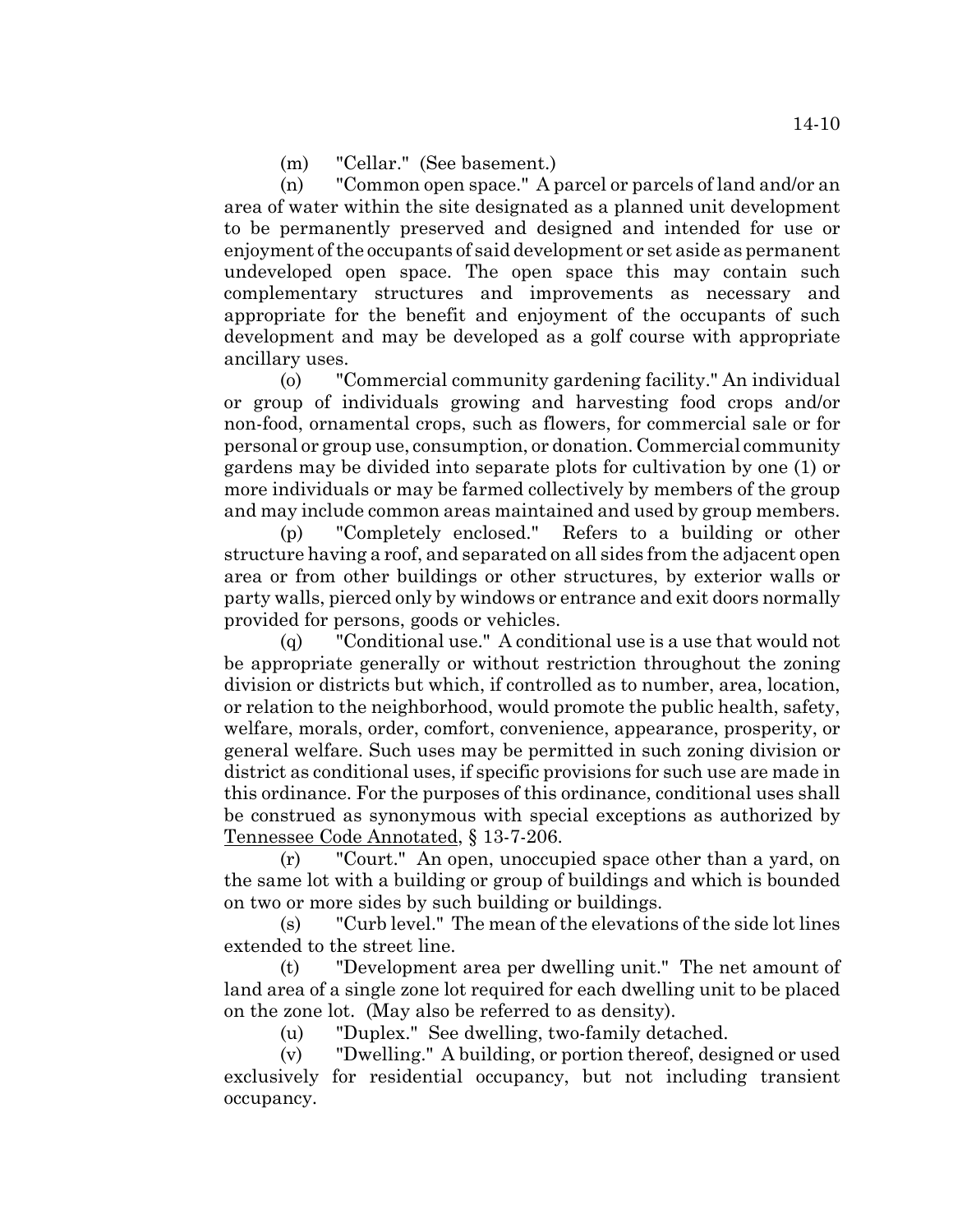(w) "Dwelling, attached." A building containing three (3) or more one-family dwelling units on individual lots with each dwelling unit being separated from the others by a party wall

(x) "Dwelling detached." A building located on a single zone lot containing not more than two (2) dwelling units surrounded by yards or open area on the same zone lot.

(y) "Dwelling, mobile home." A one (1) section manufactured home on a single chassis designed to be occupied as a single living unit.

(z) "Dwelling, multi-family." A building containing three or more dwelling units. The term includes cooperative apartments, condominiums and the like.

(aa) "Dwelling, one-family." A building containing only one (1) dwelling unit. The term is general, including such specialized forms as one-family detached, one-family semi-detached and one-family attached houses. For regulatory purposes, the term is not to include mobile homes, travel trailers, housing mounted on self-propelled or drawn vehicles, tents, or other forms of portable or temporary housing.

(bb) "Dwelling, one-family detached." A building containing one (1) dwelling unit located on an individual lot. This shall include multi-sectional manufactured homes, provided that such homes shall have the same general appearance as site built homes in the area, including a roof with a minimum pitch of 5/12, an enclosed foundation, and base foundation landscaping. Such foundation shall not include exposed concrete block.

(cc) "Dwelling, semi-detached." A building containing not more than two (2) dwelling units, attached at a side to not more than one other building containing not more than two (2) dwelling units by a party wall without openings with each building having a separate lot with dimensions meeting regulations for the district.

(dd) "Dwelling, two-family detached." A detached residential building containing two (2) dwelling units, designed for occupancy by not more than two (2) families, also known as a duplex.

(ee) "Dwelling unit." A room or rooms connected together constituting a separate independent living facility for one (1) family only, including permanent living, sleeping, eating, cooking, bathing and sanitary facilities.

(ff) "Extended stay hotel or motel." A hotel or motel as defined in which the guest rooms have separate sleeping and living areas and may include limited kitchen facilities.

(gg) "Family." One (1) person, or two (2) or more persons occupying a single dwelling unit, provided that unless all members are related by blood or marriage, no such dwelling unit shall contain over five (5) persons, further provided that domestic servants and temporary nonpaying quests may be accommodated. Family shall not be construed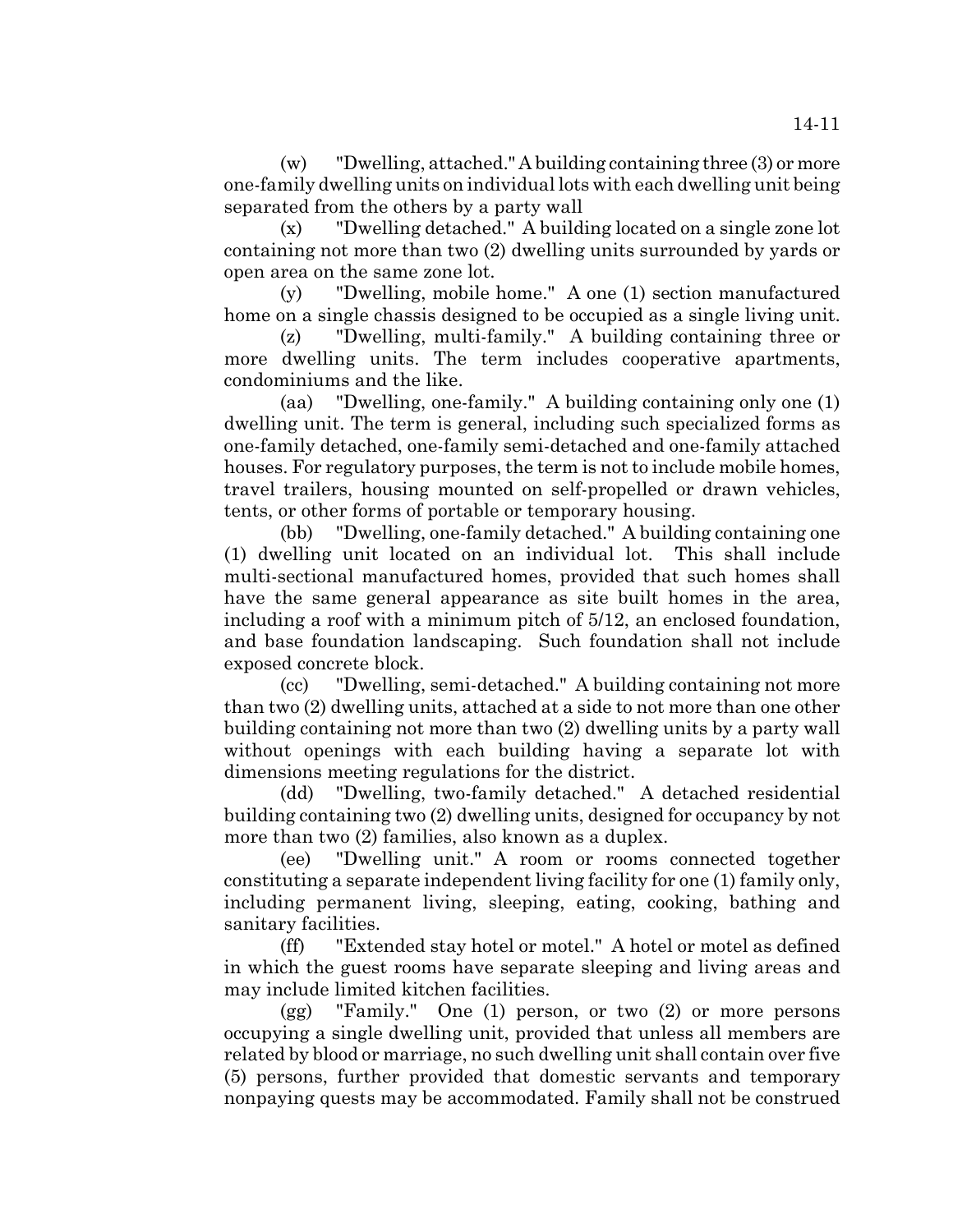to include a fraternity, sorority, club, or institutional group. Provided that family shall include eight (8) or fewer unrelated, mentally retarded, mentally handicapped, or physically handicapped persons plus two (2) additional persons acting as house parents or guardians who need not be related.

(hh) "Floor area." The total of the gross horizontal areas of all floors, including usable basements and cellars, below the roof and within the outer surface of the main walls of principal or accessory buildings or the center lines of party walls separating such buildings or portions thereof, or within lines drawn parallel to and two feet (2') within the roof line of any building or portion thereof without walls, but excluding the following:

(i) Areas used for off-street parking spaces or loading berths and driveways and maneuvering aisles relating thereto where required in this title; and

(ii) In the case of non-residential facilities: arcades, porticoes, and similar open areas which are located at or near street level, which are accessible to the general public, and which are not designed or used as sales, display, storage, service, or production areas.

(ii) "Floor area ratio." The total floor area on a zone lot, divided by the lot area of that zone lot. (For example, a building containing twenty thousand (20,000) square feet of floor area on a zone lot of ten thousand (10,000) square feet has a floor area ratio of (2.0).

(jj) "Gross area." An area of land which is inclusive of all land uses and streets, and other public areas located within the development.

(kk) "Hazardous occupancy." The use of a building or any part thereof, that involves the manufacture, use, or storage of highly combustible, flammable, or explosive materials or materials that constitute a high fire hazard and further defined as a type "H" occupancy in the ICC International Building Code, 2006 edition chapter 3, section 307.

(ll) "Height." The vertical distance measured from the highest point of a structure (but excluding HVAC systems on roofs) to the average finished grade across the front of the structure, except with pitched roofs the height is measured at the average height of the pitched roof section only when the total height at the peak of the pitched roof does not exceed forty-five feet (45') in height.

(mm) "Home occupations." An accessory activity of a non-residential nature which is performed within the dwelling unit or an accessory structure thereto and which is incidental to the residential use of the property and subject further to the supplemental provisions contained in § 14-208.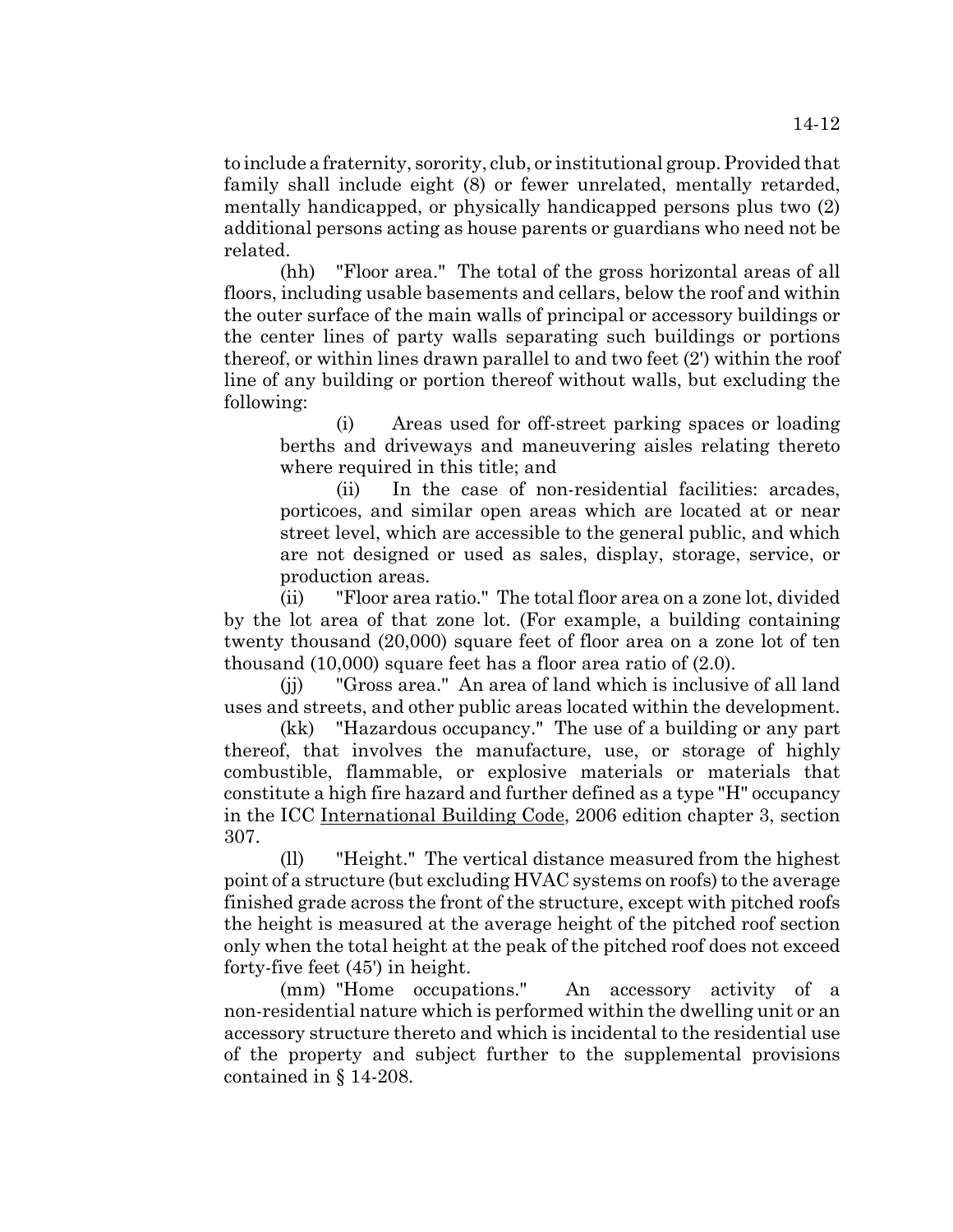(nn) "Hotel." An establishment providing transient lodging which includes a twenty-four (24) hour front desk attendant, restaurant, food service, room service, laundry and dry cleaning service, meeting rooms, health club or swimming pool, and concierge/guest services and in which the guest rooms are accessible from an indoor corridor.

(oo) "Incidental alterations":

(i) Changes or replacements in the nonstructural parts of a building or other structure without limitations to the following examples:

(A) Alterations of interior partitions to improve livability in a nonconforming residential building, provided that no additional dwelling units are created;

(B) A minor addition to the exterior of a residential building, such as an open porch;

(C) Alterations of interior non-load-bearing partitions in all other types of buildings or other structures;

(D) Replacement of, minor change in, capacity of utility pipes, ducts or conduits; or

(ii) Changes or replacements in the structural parts of a buildings or other structure, limited to the following examples or others of similar character or extent:

(A) Making windows or doors in exterior walls;

(B) replacement of building facades having non-load-bearing capacity

(C) Strengthening the floor load-bearing capacity, in not more than ten percent (10%) of the total floor area, to permit the accommodation of specialized machinery or equipment.

(pp) "Land with incidental improvements." A tract of land which contains improvements including buildings or other structures having a total assessed valuation of four thousand dollars (\$4,000.00) or less.

(qq) "Landowner." The legal or beneficial owner or owners of all the land proposed to be included in a planned unit development. The holder of an option or contract to purchase, a lessee having a remaining term of not less than fifty (50) years in duration, or other person having an enforceable proprietary interest may be considered a "landowner" for the purpose of this title.

(rr) "Landscaping." The planting and maintenance of trees, shrubs, lawns, and other vegetative ground cover or materials, provided that terraces, fountains, retaining walls, street furniture, sculptures, or other art objects, and similar accessory features may be included as landscaping if integrally designed.

(ss) "Lot." For purposes of this title, a lot is a parcel of land of at least sufficient size to meet minimum zoning requirements for use,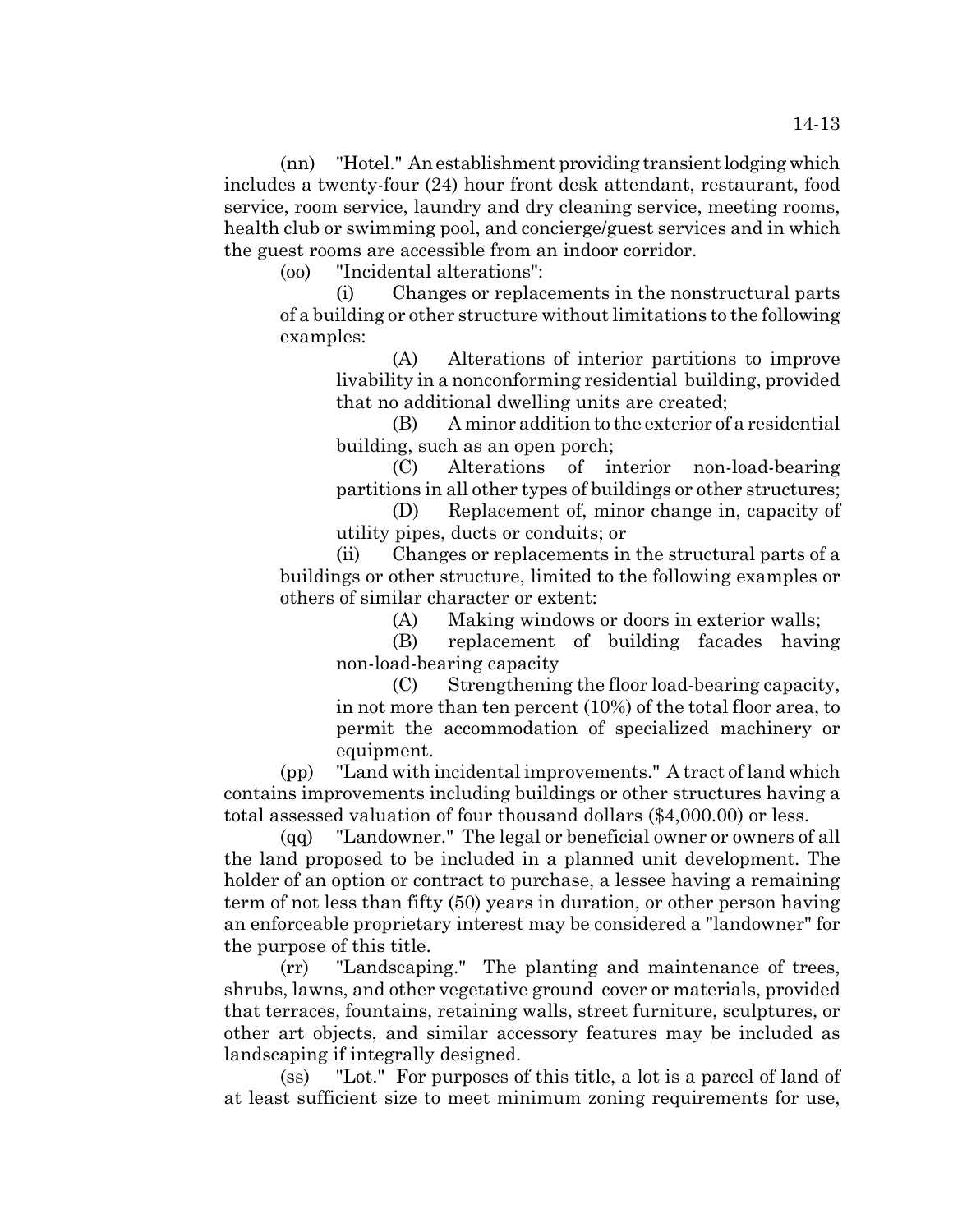coverage, and area, and to provide such yards and other open spaces as are herein required. Such lot shall have frontage on an improved public street, or on an approved private street.

(tt) "Lot area." The entire area of a zone lot.

(uu) "Lot area per dwelling unit." That portion of the lot area required for each dwelling unit located on a zone lot. This may also be known as the development area per dwelling unit.

(vv) "Lot coverage." That portion of a zone lot which when viewed directly from above, could be covered by a building or any part of a building.

(ww) "Lot frontage." The front of a lot shall be construed to be the portion nearest the street. For the purposes of determining yard requirements on corner lots and through lots, all sides of a lot adjacent to streets shall be considered frontage, and yards shall be provided as indicated under yards.

(xx) "Lot line." A boundary of a zone lot.

(yy) "Lot measurements":

(i) Depth of a lot shall be considered to be the distance from the midpoint of the front lot line to the midpoint of the rear lot line.

(ii) Width of a lot shall be considered to be the distance along a straight line connecting the side lots lines measured across the lot at the point of the required front yard setback.

(zz) "Lot of record." A lot which is part of a subdivision recorded in the office of the county recorder, or a lot or parcel described by metes and bounds, the description of which has been so recorded.

(aaa) "Lot types." The diagram (Figure 1) which follows illustrates terminology used in this ordinance with reference to corner lots, interior lots, reversed frontage lots and through lots;



In the diagram, A=corner lot, defined as a lot located at the intersection of two or more streets. A lot abutting on a curved street or streets shall be considered a corner lot if straight lines drawn from the foremost points of the side lot lines to the foremost point of the lot meet at an interior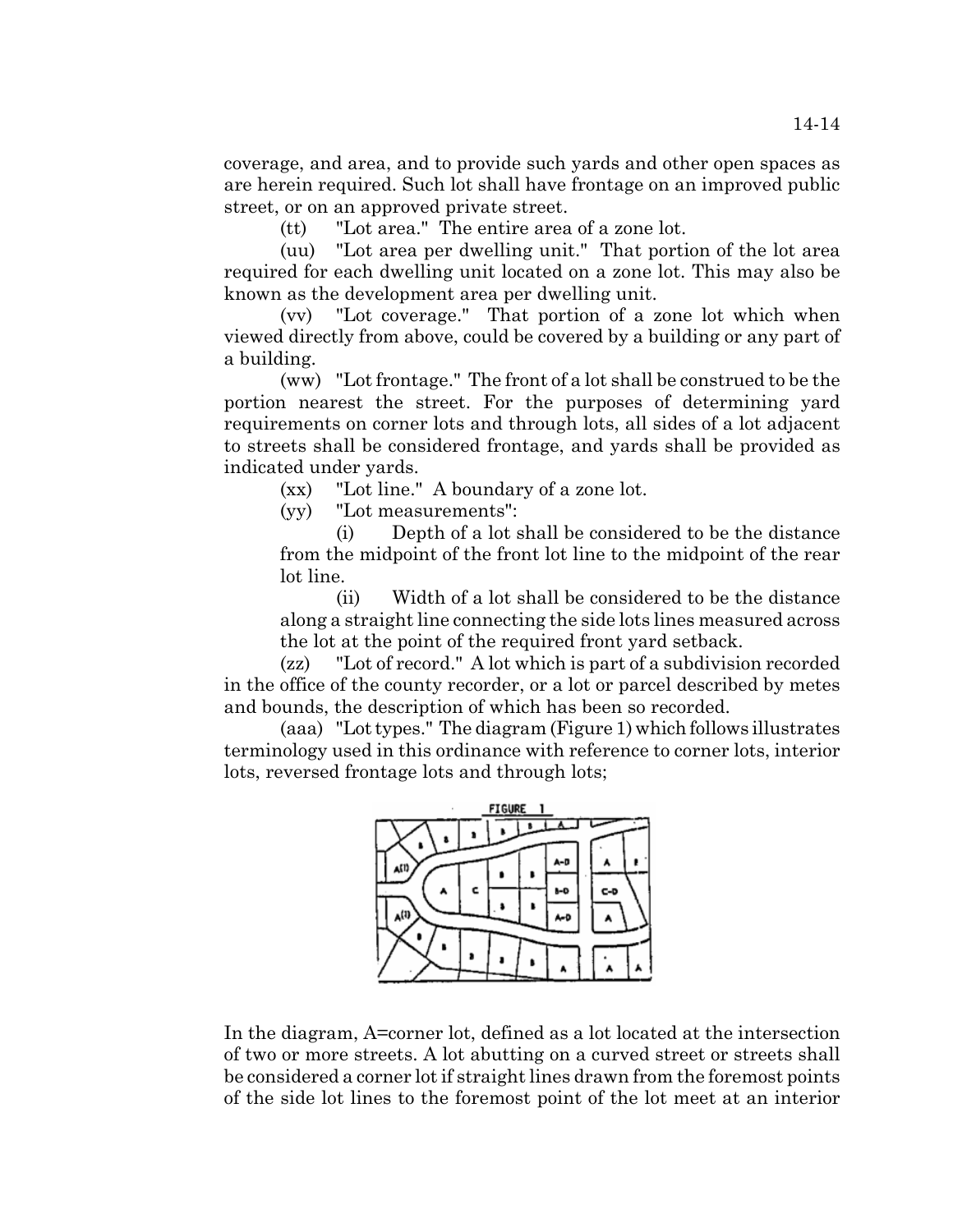angle of less than one hundred thirty-five degrees  $(135^{\circ})$ . See lots marked a (1) in the diagram.

B=interior lot, defined as a lot other than a corner lot with only one (1) frontage of a street.

C=through lot, defined as a lot other than a corner lot with frontage on more than one street. Through lots abutting two (2) streets may be referred to as double frontage lots.

D=reversed frontage lot, defined as a lot on which the frontage is at right angles or approximately right angles (interior angle less than one hundred thirty-five degrees  $(135^{\circ})$  to the general pattern in the area. A reversed frontage lot may also be a corner lot (A-D in the diagram), an interior lot (B-D) or through lot (C-D).

(bbb) "Master plan." Used within the context of the planned unit development provisions, master plan refers to either a preliminary plan, which may be approved by the Goodlettsville Municipal/Regional Planning Commission, or a final plan, which may be approved by the Goodlettsville Municipal/Regional Planning Commission. The "master plan" shall mean the proposal for the development of a planned unit development including, but not limiting to, the requirements for a preliminary plan as stipulated in this title and those for a final plan as stipulated in this title.

(ccc) "Mobile home." (See dwelling, mobile home.)

(ddd) "Mobile home park." A development which is designed and constructed to accommodate mobile homes.

(eee) "Mobile home space." A designated area within a mobile home park for the exclusive use of the occupants of a single home.

(fff) "Mobile home stand." That part of an individual mobile home space which has been reserved for the placement of the mobile home.

(ggg) "Motel." An establishment providing transient lodging which includes a twenty-four (24) hour front desk attendant, room service, may or may not include restaurants but no in-room food preparation and in which the guest rooms are accessible from outdoor parking areas or walkways and are rented on a less than monthly basis.

(hhh) "Non-complying":

(i) Any lawful building or other structure which does not comply with any one (1) or more of the applicable bulk regulations, or

(ii) Any lawful use other than a nonconforming use, which does not comply with any part of any one (1) or more of the applicable regulations pertinent to:

- (A) Location along district boundary;
- (B) Signs; or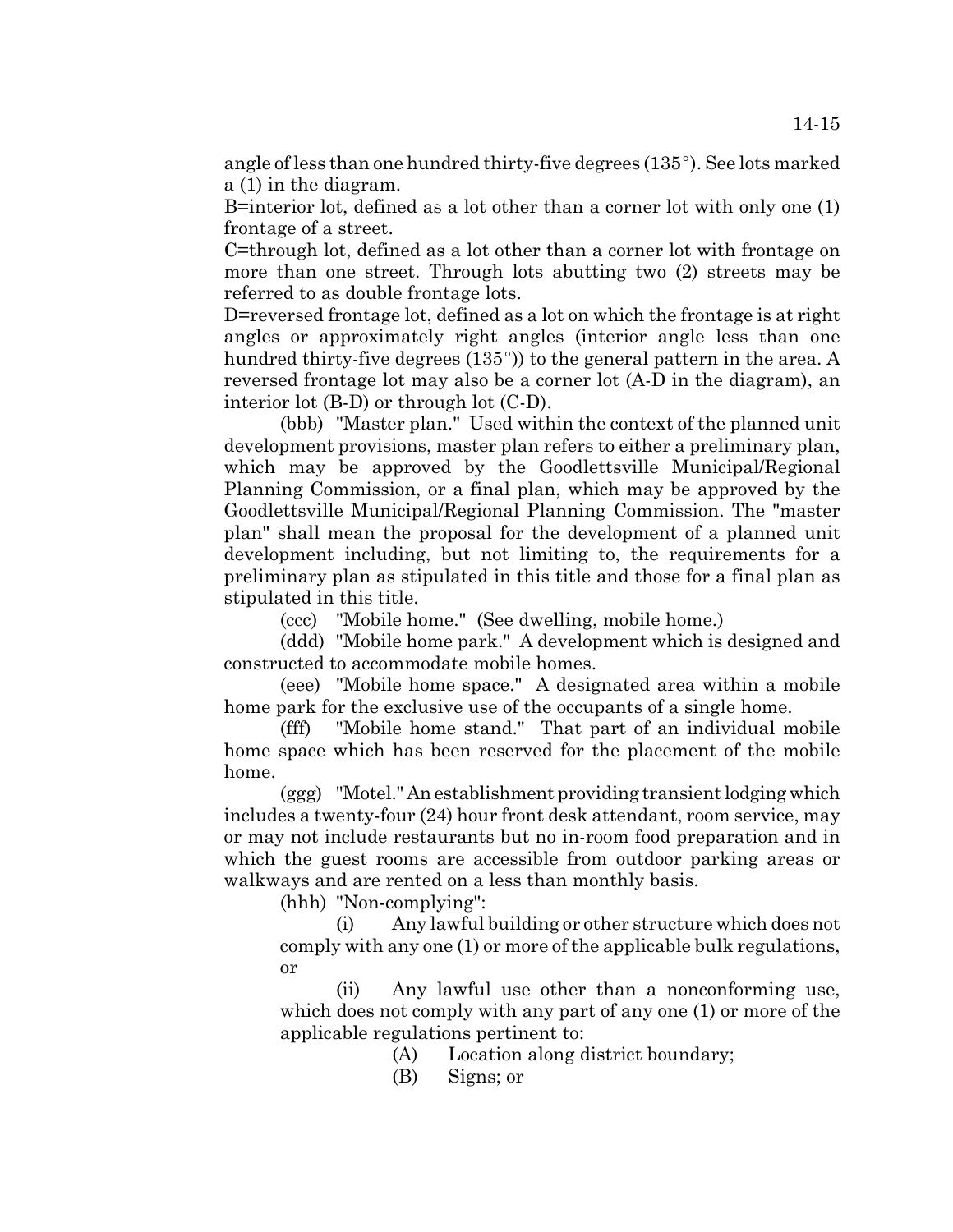(C) Accessory off-street parking and loading; either on the effective date of this ordinance or as a result of any subsequent amendment.

(iii) Any lot of record which, at the time of adoption of this ordinance, does not contain sufficient lot area to meet the area requirements for the district in which it is located.

(iii) Non-conforming use. A use of a building or other structure or of a tract of land which does not conform to any one (1) or more of the applicable use regulations of the district in which it is located, either on the effective date of this ordinance or as a result of any subsequent amendment.

(jjj) "Overall density." The dwelling units per gross acre of the total area within a residential development.

(kkk) "Party wall." A wall on an interior lot line separating two (2) individual dwelling units which are attached at that wall and which is constructed as a fire wall extending from the footings through the roof without openings and would prohibit the spread of fire from one dwelling unit to another.

(lll) "Person." An individual, firm, partnership, corporation, company, association, joint stock association, or body politic, and includes a trustee, receiver, assignee, administrator, executor, guardian, or other representative.

(mmm) "Planned unit development." A development of land under unified control to be planned and developed as a whole in a single development operation or a definitely programmed series of phases. A Planned Unit Development (PUD) includes all principal and accessory structures and uses related to the character of the development and is built according to general and detailed plans for all buildings, streets, utilities, drainage facilities, lots, building locations and landscaping. The development may include areas, facilities and improvements for common use and enjoyment that are and will continue to be privately-owned and maintained.

(nnn) "Principal activity." An activity which fulfills a primary function of an establishment, institution, household, or other entity.

(ooo) "Required yard." That portion of a zone lot that is required by the specific district regulations to be open from the ground to the sky and may contain only explicitly listed obstructions.

(ppp) "Residence." A building or part of a building containing one (1) or more dwelling units or rooming units, including one-family or two-family houses, multiple dwellings, boarding or rooming houses, or apartment hotels. However, residences do not include:

(i) Such transient accommodations as transient hotels, motels, tourist homes, or similar establishments, or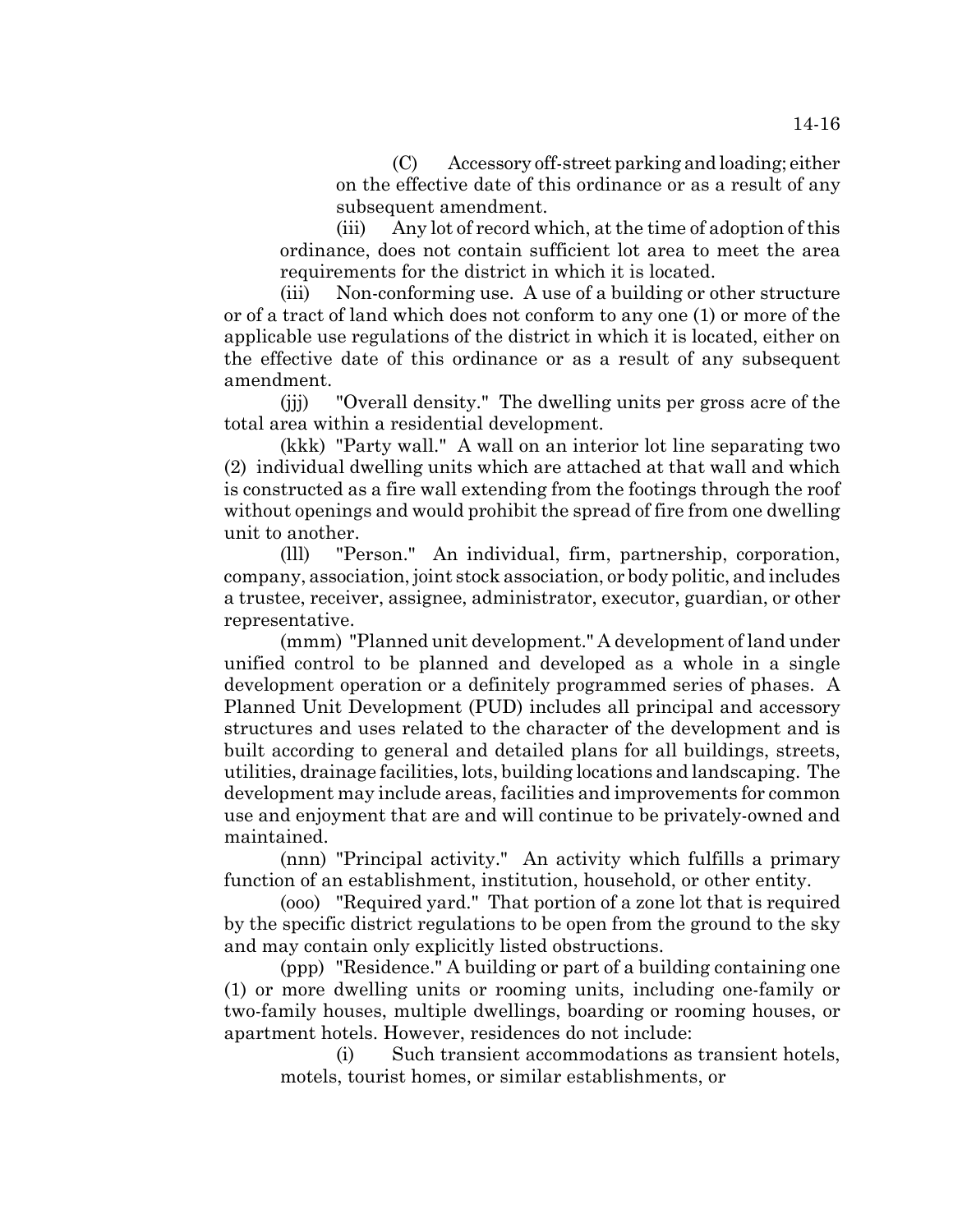(ii) Dormitories, fraternity or sorority houses, monasteries, or convents, or similar establishments containing group living or sleeping accommodations, or

(iii) Nurses' residences, sanitariums, nursing homes, convalescent homes, rest homes, or other sleeping or living accommodations in community facility buildings or portions of buildings used for community facilities, or

(iv) In a mixed building, that part of the buildings used for a non-residential uses, except uses accessory to residential use.

(qqq) "Rooming unit." A unit of occupancy of semi-permanent residential activity.

(rrr) "Semi-permanent residential establishment." An establishment where lodging is provided for compensation partly on a monthly or longer basis and partly for a shorter time period, but excluding institutional living arrangements involving the provision of a specific kind of forced residence, such as nursing homes, orphanages, half-way houses, asylums and prisons.

(sss) "Setback line." A line running parallel to the street which establishes the minimum distance the principal building must be setback from the street line.

(ttt) "Single ownership." Means a proprietary interest of a landowner as defined herein.

(uuu) "Single Room Occupancy (SRO) residential facility." An establishment providing multiple single room rental units with or without cooking facilities on a monthly or longer basis. These facilities shall be considered to be transient habitation for use; provided however, that due to the duration of stay of the rentals, for zoning purposes an SRO shall be classified as a residential activity.

(vvv) "Story." A portion of a building between the surface of any floor and the surface of the floor next above it, or, if there is no floor above it, the space between such floor and the ceiling next above it, provided that the following shall not be deemed a story:

(i) A basement or cellar if the finished floor level directly above is not more than six feet (6') above the average adjoining elevation of finished grade; or

(ii) An attic or similar space under a gable, hip, or gambrel roof, where the wall plates of any exterior walls are not more than two feet (2') above the floor of such space; and further provided, that a story shall not exceed fourteen feet (14') between floors.

(www) "Street." A publicly maintained right-of-way, other than an alley, which affords a primary means of access to abutting property.

(xxx) "Street line." A lot line dividing a lot from an abutting street.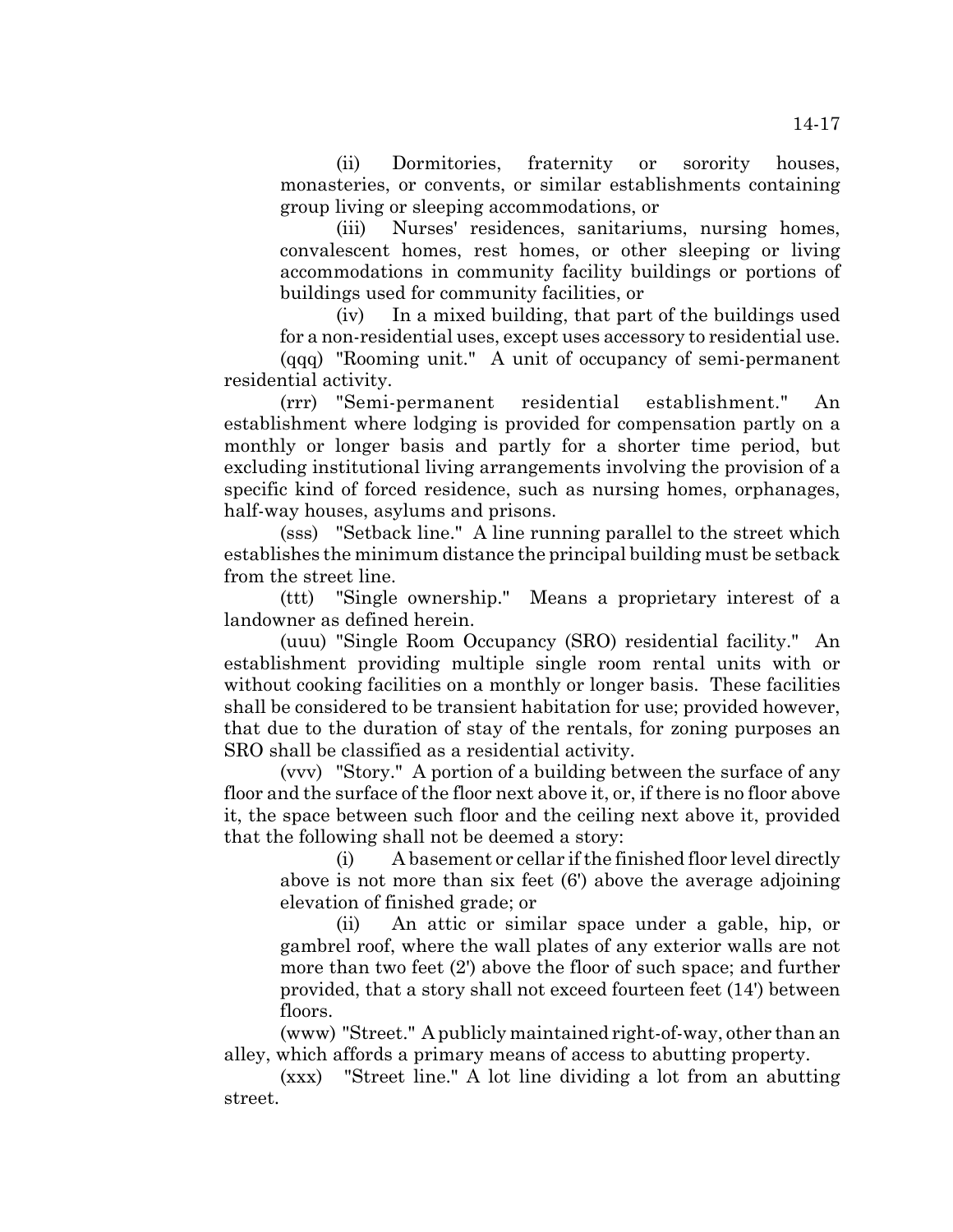(yyy) "Structure." An object constructed or installed by man, including but not limited to buildings, signs, towers, smokestacks, and overhead transmission lines.

(zzz) "Tourist oriented limited manufacturing." Limited scale manufacturing activities including the processing, assembling, packaging, treatment, or fabrication of beverage and food products, clothes, furniture, furnishings, and similar uses oriented toward tourist retail sales and services and the facility shall include on-site retail sales and services of the products manufactured at the facility.

(aaaa) "Use." The performance of a function or operation which constitutes the use of land.

(bbbb) "Use and occupancy permit." A written permit issued by the codes administrator required before occupying or commencing to use any building or other structure or any zone lot.

(cccc) "Yard." That part of a zone lot extending open and unobstructed from the lowest level to the sky along the entire length of a lot line, and from a lot line equivalent from a depth or width set forth in the applicable regulations.

(dddd) "Yard, diagram." The following "yard diagram" (Figure 2) shall be used in clarifying the usage of the "line" and "yard" definitions of this title:

#### Figure 2



(eeee) "Yard, front." Extending along the full length of a front lot line. In the case of a corner lot, a yard of at least full depth required for a front yard in these regulations, and extending along the full length of a street line shall also be established. Each lot shall have a designated front yard.

(ffff) "Yard, rear." An open space, except for permitted accessory structures, extending for the full length of a rear lot line.

(gggg) "Yard, side." An open unoccupied space extending along a side lot line from the required front yard to the required rear yard. In the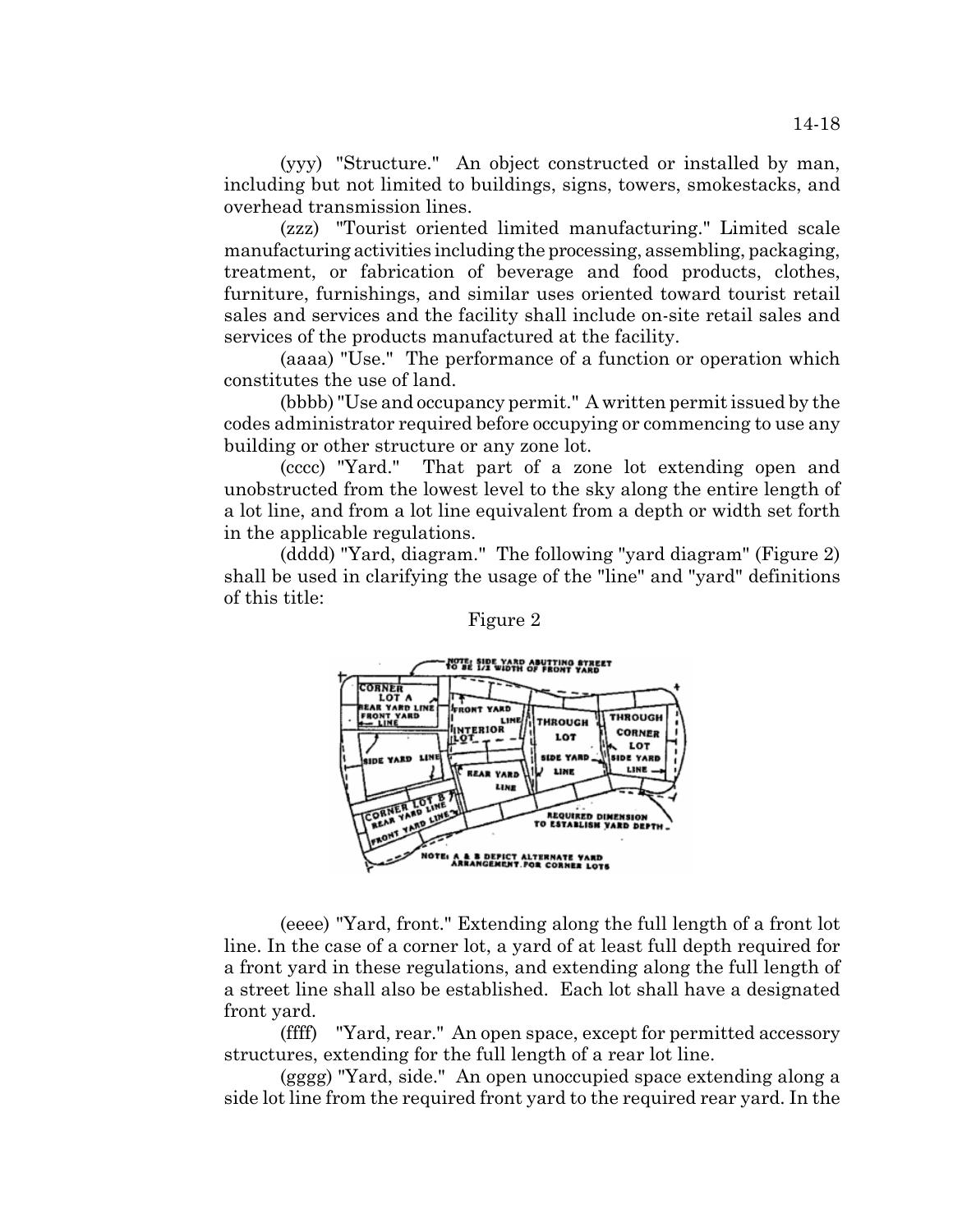case of a corner lot, any yard which abuts a street line and which is not designated a front yard shall be considered a side yard and shall meet the same requirements as a front yard. In the case of a through lot, side yards shall extend between the required front yards, except when such corner lots are required by these regulations specifically to have more than one (1) front yard.

(hhhh) "Zone or zoning lot." A parcel of contiguous land which is or may be developed or utilized under one (1) ownership as a site for a use or group of uses and which is of at least sufficient size to meet minimum zoning requirements for use, coverage, and area, and to provide such yards and other open spaces as are herein required. Such lot shall have minimum frontage on an improved, dedicated and accepted public street, or on an approved private street, and may consist of:

(i) A lot of record, a portion of a lot of record, a combination of lots of records; or a parcel described by metes and bounds;

(ii) A tract of land, either un-subdivided or consisting of two (2) or more contiguous lots of record, located within a single block, which on the effective date of this title or any subsequent amendment was in single ownership, or

(iii) A tract of land within a single block, which at the time of filing for a zoning permit (or, if no zoning permit is required, at the time of filing for a use and occupancy permit) is designated by its owner or developer as a tract all of which is to be used, developed, or built upon as a unit under single ownership.

For the purpose of this definition, the ownership of a zone lot shall be deemed to include a lease of not less than fifty (50) years duration as defined under "landowner."

(iiii) "Zoning permit." A written permit issued by the codes administrator that is required before commencing any construction, reconstruction, or alteration of any building or structure or before establishing, extending, or changing any activity or use on any zone lot and may be construed the same as a building permit required by the building code.

(jjjj) "Short Term Rental Property (STRP)" is defined as a residential dwelling unit, containing not more than five (5) sleeping rooms, that are used and/or advertised for transient occupancy.

(kkkk) "Transient" any person who exercises occupancy or is entitled to occupancy of any rooms, lodgings or accommodations for a period of less than thirty (30) continuous days.

(llll) "Garage, one car." A building or indoor area including four (4) enclosing walls and exterior vehicle access door for parking or storing a motor vehicle with the minimum interior area dimensions of twelve feet (12') width x twenty-two feet (22') depth.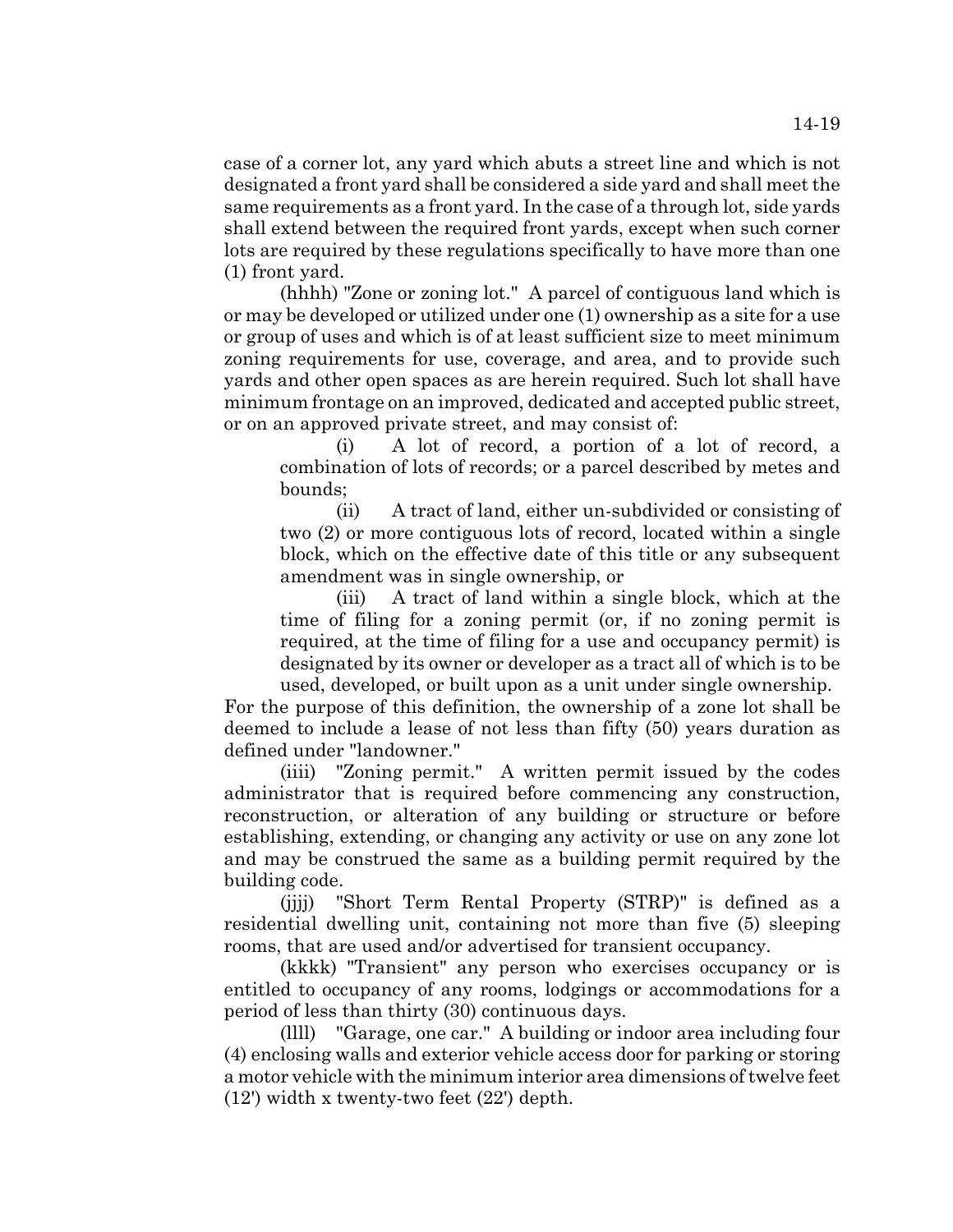(mmmm) "Garage, two car." A building or indoor area including four (4) enclosing walls and exterior vehicle access door(s) for parking or storing two (2) motor vehicles with the minimum interior area dimensions of twenty-two feet (22') width x twenty-two feet (22') depth. (Ord. #06-674, June 2006, modified, as amended by Ord. #14-817, May 2014, Ord. 16-869, July 2016, Ord. #17-886, Jan 2017, Ord. #17-905, July 2017, Ord. #18-915, April 2018, Ord. #18-928, Jan. 2019 *Ch4\_1-23-20*, and Ord. #19-954, Oct. 2019 *Ch4\_1-23-20*, Ord. #21-985, Feb. 2021 *Ch5\_02-10-22*, Ord. #21-994, May 2021 *Ch5\_02-10-22*, and Ord. #21-1008, Sept. 2021 *Ch5\_02-10-22*)

**14-202. Use classification**. (1) General classification rules. The provisions of this chapter shall be known as the use classifications. The purpose of these provisions is to classify land uses into a number of specifically defined types on the basis of common functional characteristics and similar compatibility with other uses, thereby with criteria which are directly relevant to the public interest. These provisions shall apply throughout the zoning regulations. Where there is a question concerning the appropriate activity classification for any use not listed herein, the board of appeals shall make the determination based upon the characteristics of the unlisted use.

(2) Listing of activity classifications. All activities are hereby classified into the following activity types:

(a) Residential activities:

Permanent

- (i) Dwelling, attached
- (ii) Dwelling, one-family detached
- (iii) Dwelling, semi-attached
- (iv) Dwelling, two-family detached
- (v) Dwelling, mobile home
- (vi) Dwelling, multi-family
- (vii) Mobile home park

Semi-permanent:

- (i) Apartment hotel
- (ii) Boarding or rooming houses
- (iii) Residential hotel
- (b) Community facility activities:
	- (i) Administrative
	- (ii) Community assembly
	- (iii) Community education
	- (iv) Cultural and recreation services
	- (v) Essential service
	- (vi) Extensive impact
	- (vii) Health care
	- (viii) Institutional care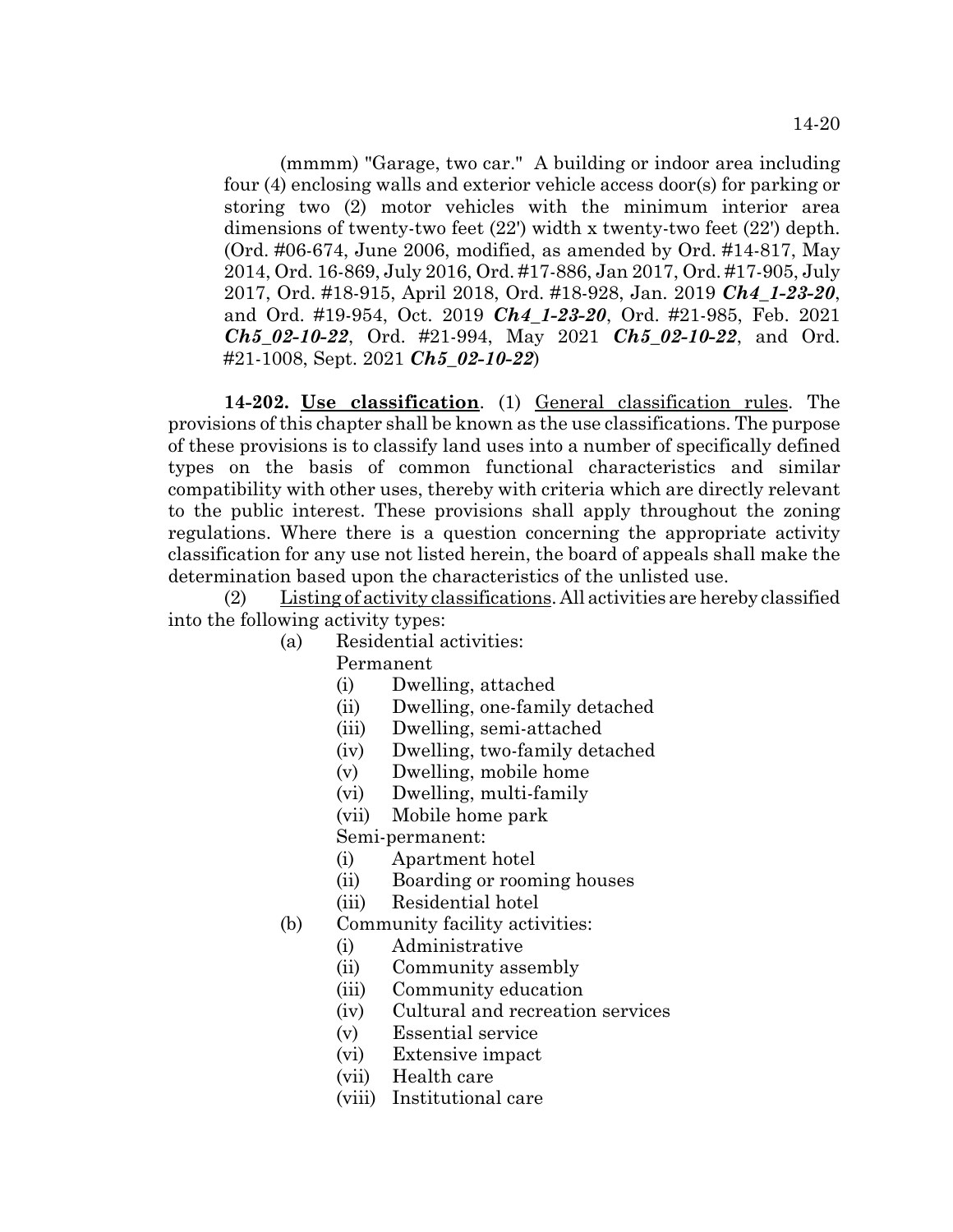- (ix) Intermediate impact
- (x) Personal and group care facilities
- (xi) Religious facilities
- (c) Commercial activities:
	- (i) Animal care and veterinarian services
	- (ii) Automotive parking
	- (iii) Automotive repair and cleaning
	- (iv) Automotive servicing
	- (v) Building materials and farm equipment
	- (vi) Consumer repair services
	- (vii) Construction sales and services
	- (viii) Convenience commercial
	- (ix) Entertainment and amusement services
	- (x) Financial, consulting, and administrative
	- (xi) Food and beverage service
	- (xii) Food service drive-in and drive-thru
	- (xiii) General business and communication services
	- (xiv) General personal service
	- (xv) General retail trade
	- (xvi) Group assembly
	- (xvii) Medical and professional services
	- (xviii) Scrap operations
	- (xix) Transient habitation
	- (xx) Transport and warehousing
	- (xxi) Undertaking services
- (xxii) Vehicular, craft, and related equipment sales, retail and delivery

(xxiii) Wholesale sales

- (d) Manufacturing activities:
	- (i) Limited
	- (ii) Intermediate
	- (iii) Extensive
- (e) Agricultural, resource production, and extractive activities:
	- (i) Agricultural services
	- (ii) Crop and animal raising
	- (iii) Mining and quarrying
	- (iv) Plant and forest nurseries
	- (v) Confined animal feeding operations

(3) Accessory uses. In addition to the principal activities expressed above, each activity type shall be deemed to include activities customarily associated with, and appropriate, incidental, and subordinate to the principal activity. Such accessory activities shall be controlled in the same manner as principal activities except as otherwise expressly provided in this title.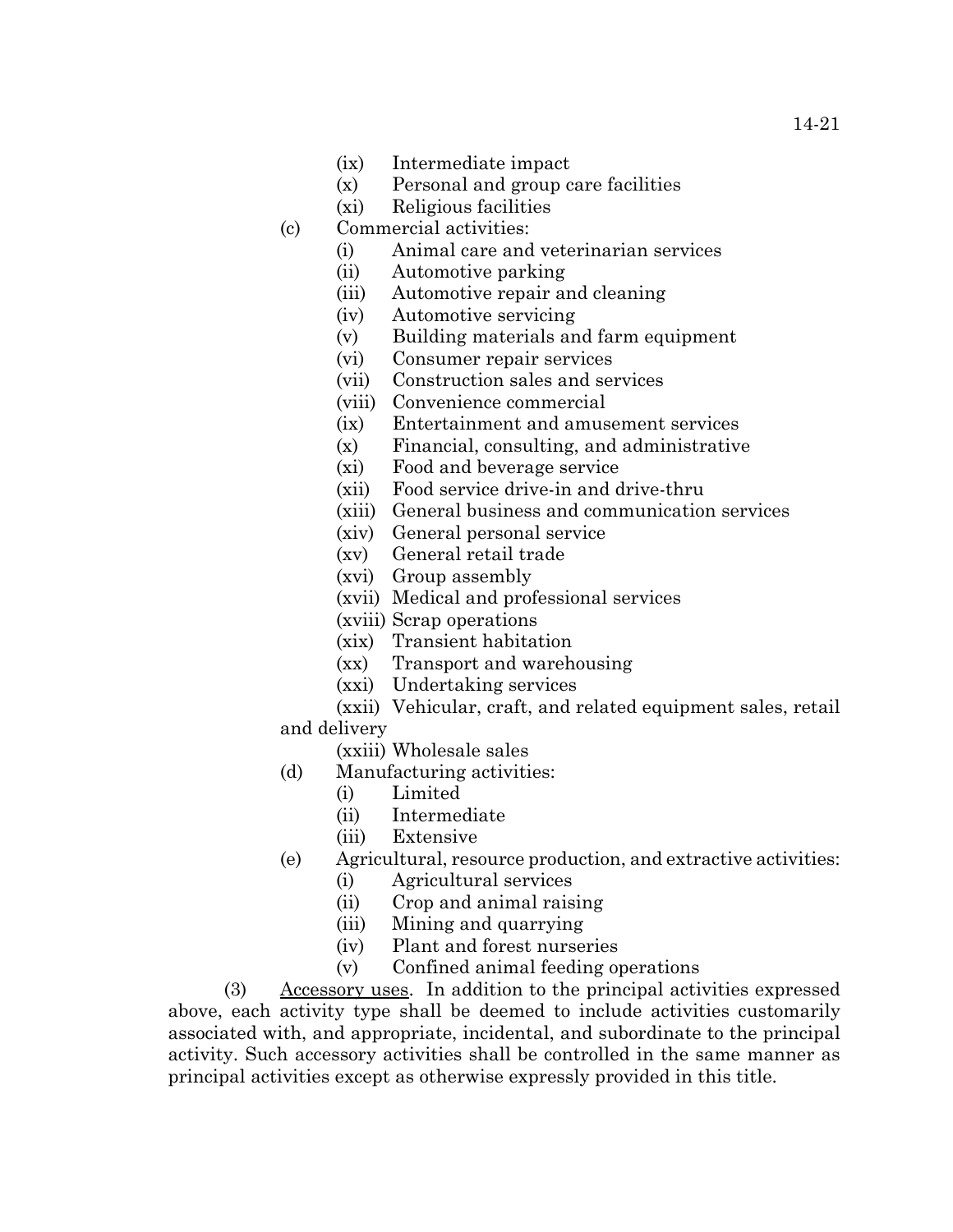Such accessory activities may include, but are not limited to, the activities indicated below:

(a) Off-street parking and loading serving a principal activity, whether located on the same zone lot or on a different zone lot, but only if the facilities involved are reserved for the residents, employees, patrons or other persons participating in the principal activity.

(b) Home occupations accessory to a residential activity shall be carried on within a dwelling unit, or rooming unit, or by one (1) or more occupants of the dwelling unit or rooming unit subject to further restrictions contained in  $\S$  14-208(1)(o). Home occupation shall not include the manufacture and repair of transportation, equipment, a barbershop, a beauty shop, parlor or salon, or any similar type of operation where clientele or patrons are served on the premises.

(c) Child care for four (4) or less pre-teenage children. The dwelling unit in which this activity occurs shall meet all applicable state and local regulations.

(d) Child care for pre-teenage children when operated by a health care, commercial or industrial activity where the care is provided solely for the children of their employees. The facility shall be located on the same zone lot as the principal activity and meet all applicable state and local regulations for a day care center for children.

(e) Residential occupancy in connection with a principal non-residential activity on the same zone lot.

(f) Operation of a cafeteria for employees, residents, patrons or other participating in the principal activity by an organization engaged in a community facility activity on the same zone lot. Where the principal activity is permitted by conditional use only, an accessory cafeteria must be approved as a part of the action granting said permit.

 $(g)$  Sale of goods on the same zone lot as a principal community facility activity, but only if such goods are available only to persons participating in the principal activity.

(h) Production of goods for sale by a firm engaged in a principal commercial activity on the same zone lot, but only if:

(i) All goods so produced are sold at retail by the same firm either on the same or other zone lots;

(ii) Such production does not occupy more than forty-nine percent (49%) of the total floor area and open sales, display, storage and service area occupied by such firm on the zone lot;

(iii) Such production does not in any case occupy more than two thousand (2,000) square feet of such floor area; and

(iv) Such production only be permitted in an enclosed bui1ding.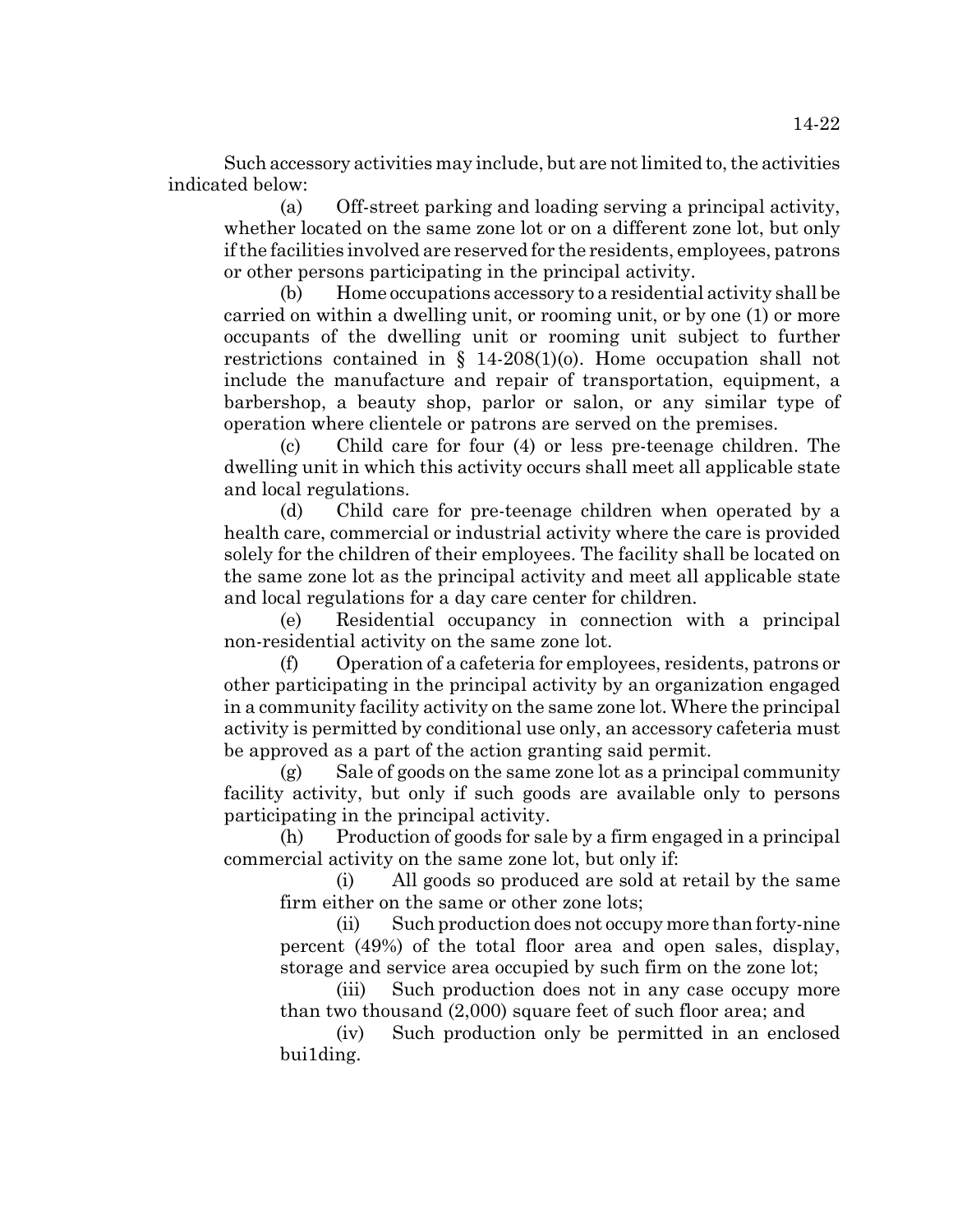(i) Storage of goods sold by a principal commercial activity engaged in by the same firm on the same zone lot, and such storage does not occupy more than forty-nine percent (49%) of the total floor area.

(j) Operation of an administrative office of a firm engaged in a principal manufacturing or commercial activity on the same zone lot, but only if such office does not occupy more than forty-nine percent (49%) of the total floor area and open sales, display, storage, production, and service area occupied by the same firm on the same zone lot.

(k) Temporary construction, grading, and demolition activities which are necessary and incidental to the development of facilities on the same zone lot, or on another of several zone lots being developed at the same time.

(l) Temporary conduct of a real estate sales office which is necessary and incidental to, and located on the site of, a subdivision being developed into ten (10) or more zone lots.

(m) Storage of flammable and combustible liquids and gases, provided that:

(i) The provisions of this section regulate the above ground storage of flammable and combustible liquids and gases when such storage is an accessory to another principal, residential or commercial activity on the same zone lot. The provisions which regulate the storage of flammable and combustible liquids and gases as a matter of right in CG districts are contained in the performance standards for commercial districts. The provisions which regulate the storage of flammable and combustible liquids and gases in industrial districts are contained in the performance standards for industrial districts.

(ii) In agricultural districts, no more than one thousand (1,000) gallons of gasoline or diesel fuel, as an accessory activity, may be stored above ground on a single zone lot.

(iii) In all zoning districts, no more than five hundred (500) gallons of home heating oil or liquefied petroleum gas (LPG) per dwelling unit, up to a total of five thousand (5,000) gallons on a single zone lot, may be stored above ground as an accessory activity to a residential activity.

(iv) In all zoning districts other than the agricultural districts above, no more than twenty-five (25) gallons or water gallon equivalents of any other flammable or combustible liquid or gas may be stored above ground on a single zone lot as an accessory activity to a residential activity.

(v) In all zoning districts where the sale of fuel for motor vehicle occurs as an accessory use to convenience sales and service or to automotive servicing, no more than five thousand (5,000) gallons of gasoline, diesel fuel or Liquefied Petroleum Gas (LPG)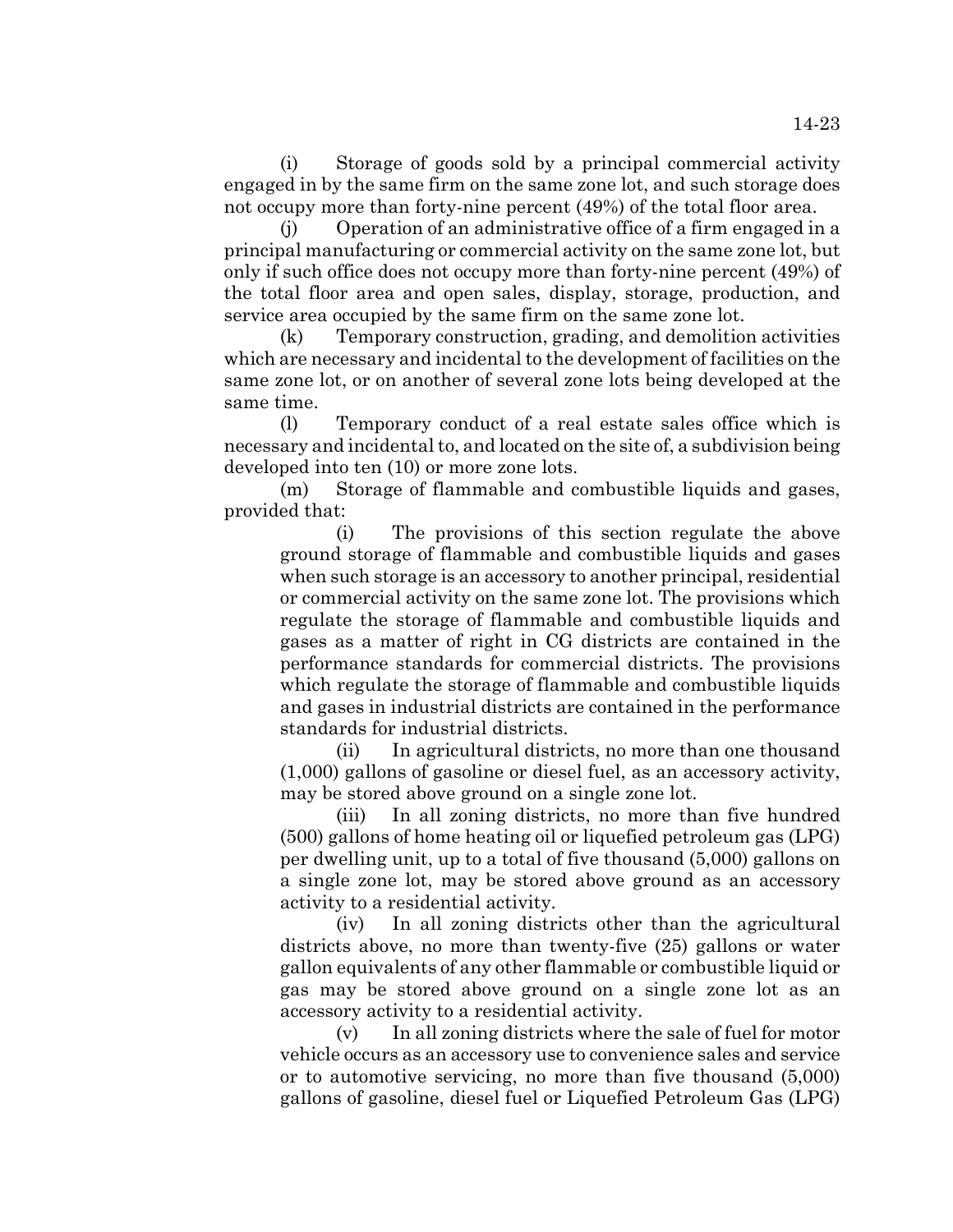may be stored above ground on the same zone lot as a part of such accessory sales.

(vi) In any and all zoning districts where retail sales are permitted, flammable and combustible liquids and gases may be stored, displayed and conveyed in the amounts and containers customarily associated with such sales.

(vii) In any and all zoning districts, up to five thousand (5,000) gallons of heating oil or Liquefied Petroleum Gas (LPG) may be stored above ground for heating non-residential buildings.

(viii) In any and all zoning districts, no above-ground storage tank, container or vessel in which flammable or combustible liquids or gases are kept may be located in any required front, rear or side yard. Further, the location, construction and installation of all such tanks, containers or vessels must meet the provisions of the International Building Code and the most current NFPA standard.

(4) Classification of combinations of principal activities. The following rules shall apply where a single zone lot contains activities which resemble two (2) or more different activity types and which are not classified as accessory activities.

(a) Separate classification of each establishment. The principal activities on a single zone lot by each individual establishment, management, or institution shall be classified separately.

(b) Separate classification of different classes of activities conducted by a single establishment. If the principal activities conducted by a single establishment, management, or institution resemble two (2) or more different classes of activities, the principal activities of each class shall be classified separately.

(c) Classification of different activities within the same class, conducted by a single establishment. If principal activities conducted on a single zone lot by a single establishment, management, or institution resemble two or more activity types within the same class of activities, all such principal activities shall be classified in the activity type within said class the description of which type most closely portrays the overall nature of such activities.

(5) Residential activities. (a) Permanent residential. The occupancy of living accommodations on a monthly or longer basis with none of the living units under the same ownership or management on the same zone lot being occupied on a less-than-monthly basis. This shall not include institutional living arrangements involving the provision of any kind of special care or forced residence such as nursing homes, orphanages, asylums, half-way houses or prisons, except as provided by general law of the state. The following dwelling types as defined by this ordinance are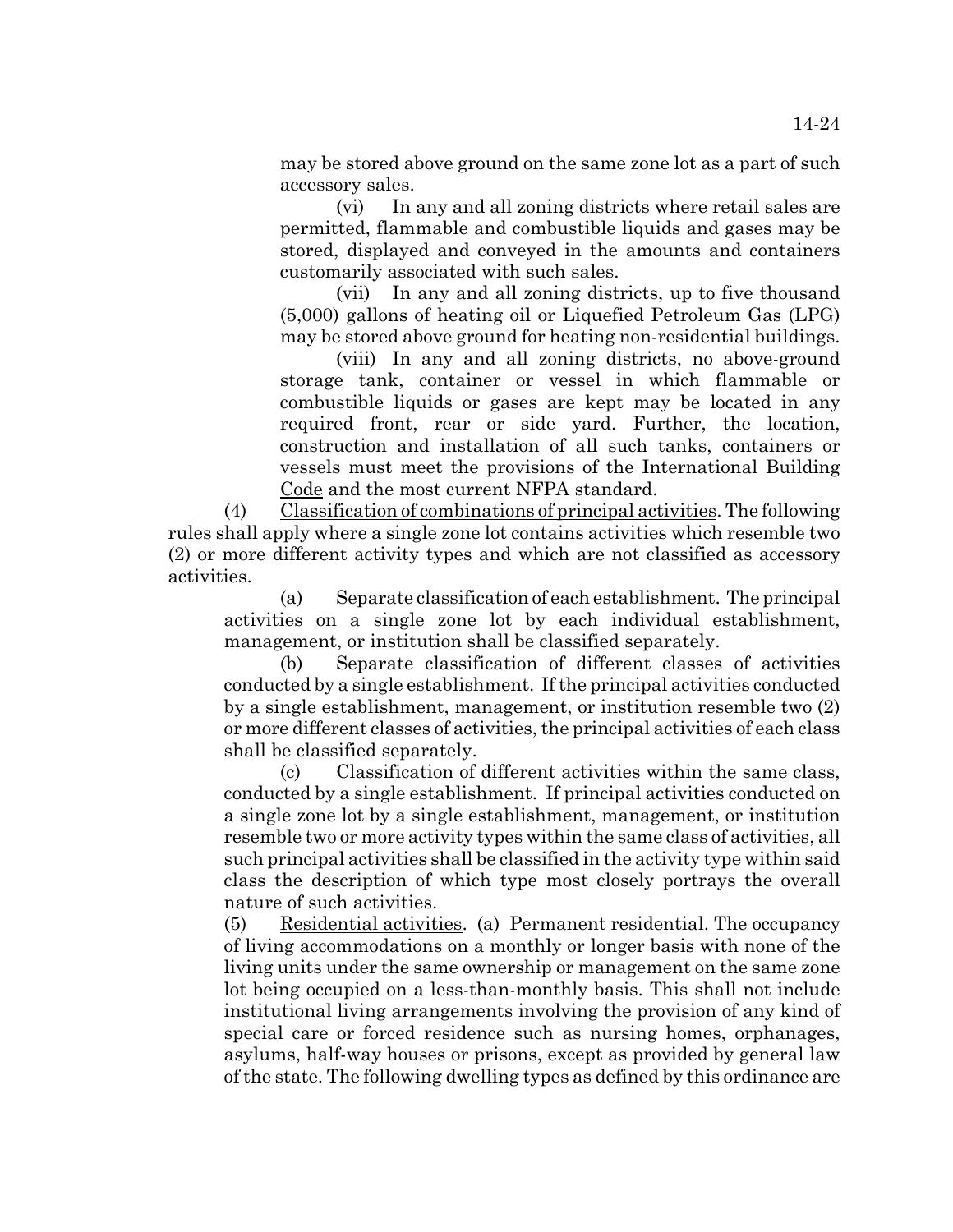permanent residential activities, however, only those dwelling types as indicated by individual district regulations may be permitted therein.

- (i) Dwelling, attached
- (ii) Dwelling, one-family detached
- (iii) Dwelling, two-family detached
- (iv) Dwelling, semi-detached
- (v) Dwelling, mobile home
- (vi) Dwelling, multi-family
- (vii) Mobile home park

(b) Semi-permanent residential. The occupancy of living accommodations partly on a monthly or longer basis and partly for a shorter time period, but with less than thirty percent (30%) of the living units under the same ownership or management on the same zone lot being occupied on a less-than-monthly basis. This shall not include institutional living arrangements involving the provision of a special kind of care or forced residence, such as nursing homes, orphanages, asylums, half-way houses, and prisons, except as provided by general law of the state, nor any type dormitory, fraternity or sorority houses, or similar group living or sleeping accommodations. The following dwelling or rooming unit types as defined by this ordinance are considered as semi-permanent residential activities, however, only those dwelling or rooming unit types as indicated by individual district regulations may be permitted therein.

- (i) Apartment hotel
- (ii) Boarding or rooming house
- (iii) Residential hotel

(6) Community facility activities. (a) Administrative services include the activities typically performed by public administrative offices. These activities would include:

- (i) City, county, state, and federal offices
- (ii) Civil defense facilities
- (iii) Court buildings
- (iv) Fire department facilities
- (v) Police department facilities
- (vi) Post offices

(b) Community assembly includes the activities typically performed by or at institutions and installations for various social, athletic, and recreational purposes. These activities do not include facilities primarily utilized for profit. They would include:

(i) Civic, social, fraternal, and philanthropic associations

(ii) Private (nonprofit) clubs, lodges, meeting halls, and recreation centers

(iii) Temporary nonprofit festivals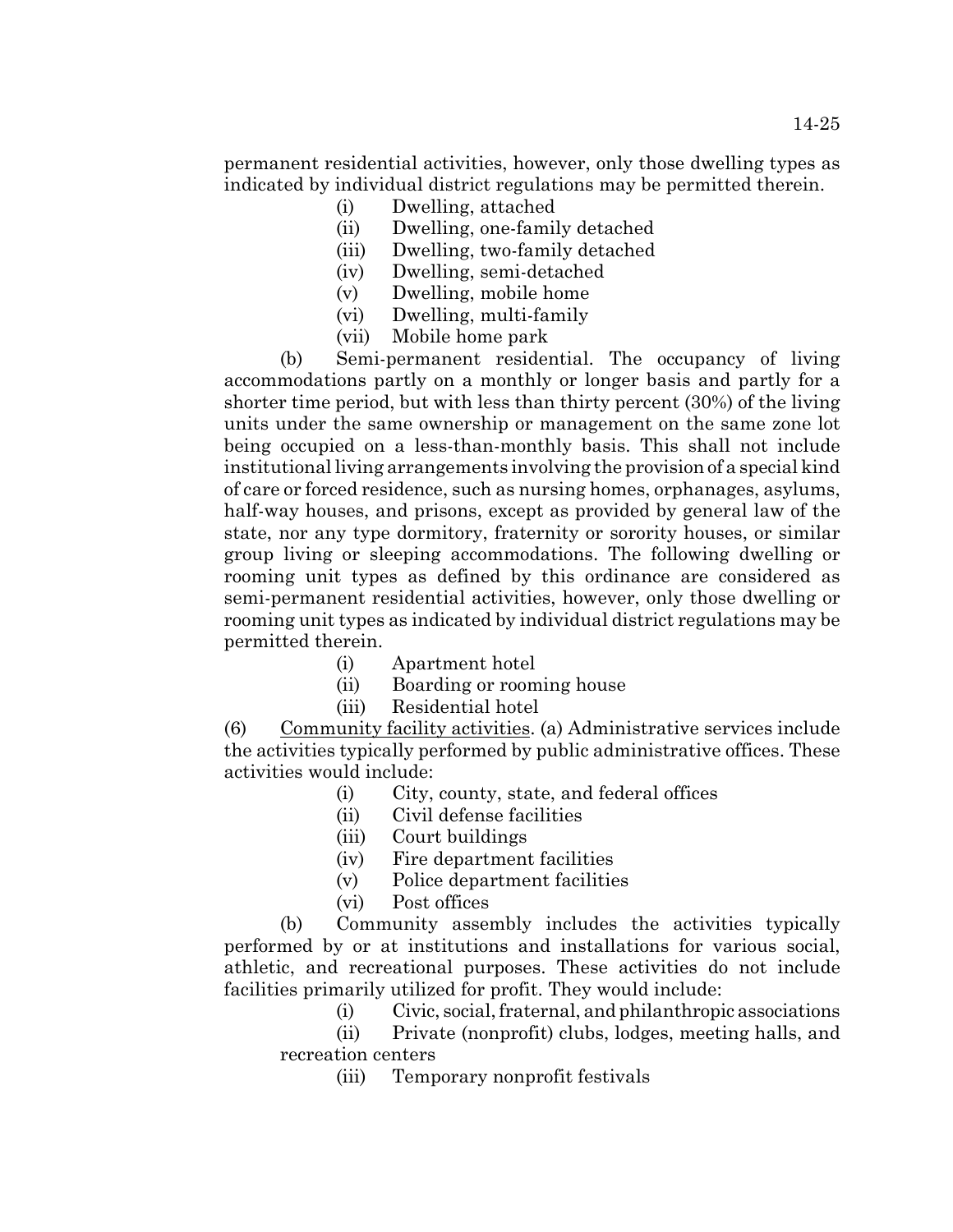(c) Community education includes the activities of an educational nature typically performed by the following institutions:

(i) Public and private nursery schools

(ii) Kindergarten, primary, and secondary schools

This does not include special training and schooling services offered by private individuals for profit nor technical schools, colleges, or universities.

(d) Cultural and recreational services includes the activities of a cultural or recreational nature which are either owned by, or operated for the use and enjoyment of, the general public. This does not embrace such facilities which are privately-owned and operated for profit. These activities would include:

- (i) Art galleries
- (ii) Libraries
- (iii) Museums
- (iv) Parks, playgrounds, and playfields
- (v) Planetariums and aquariums
- (vi) Recreational centers and gymnasiums
- (vii) Swimming pools and beaches
- (viii) Zoological and botanical gardens

(e) Essential services includes the maintenance and operation of the following installations:

- (i) Electrical and gas substations
- (ii) Pumping facilities for water and sewer systems
- (iii) Telephone switching facilities

(f) Extensive impact facilities includes the activities that have a high degree of impact upon surrounding land use due to their hazards or nuisance characteristics, as well as traffic generation, parking, and land requirements and typically performed by, or the maintenance and operation of, the following institutions and installations:

- (i) Airports, air cargo terminals, heliports, or other aeronautical devices
- (ii) Correction and detention institutions
- (iii) Electricity generating facilities and transmission lines
- (iv) Garbage incineration plants including co-generation facilities
- (v) Major fuel transmission lines and facilities
- (vi) Major mail processing centers
- (vii) Military installations
- (viii) Public and private utility corporations and
- (ix) Truck yards, including storage yards
- (x) Radio and television transmission facilities
- (xi) Railroad, bus, and transit terminals
- (xii) Railroad yards and other transportation equipment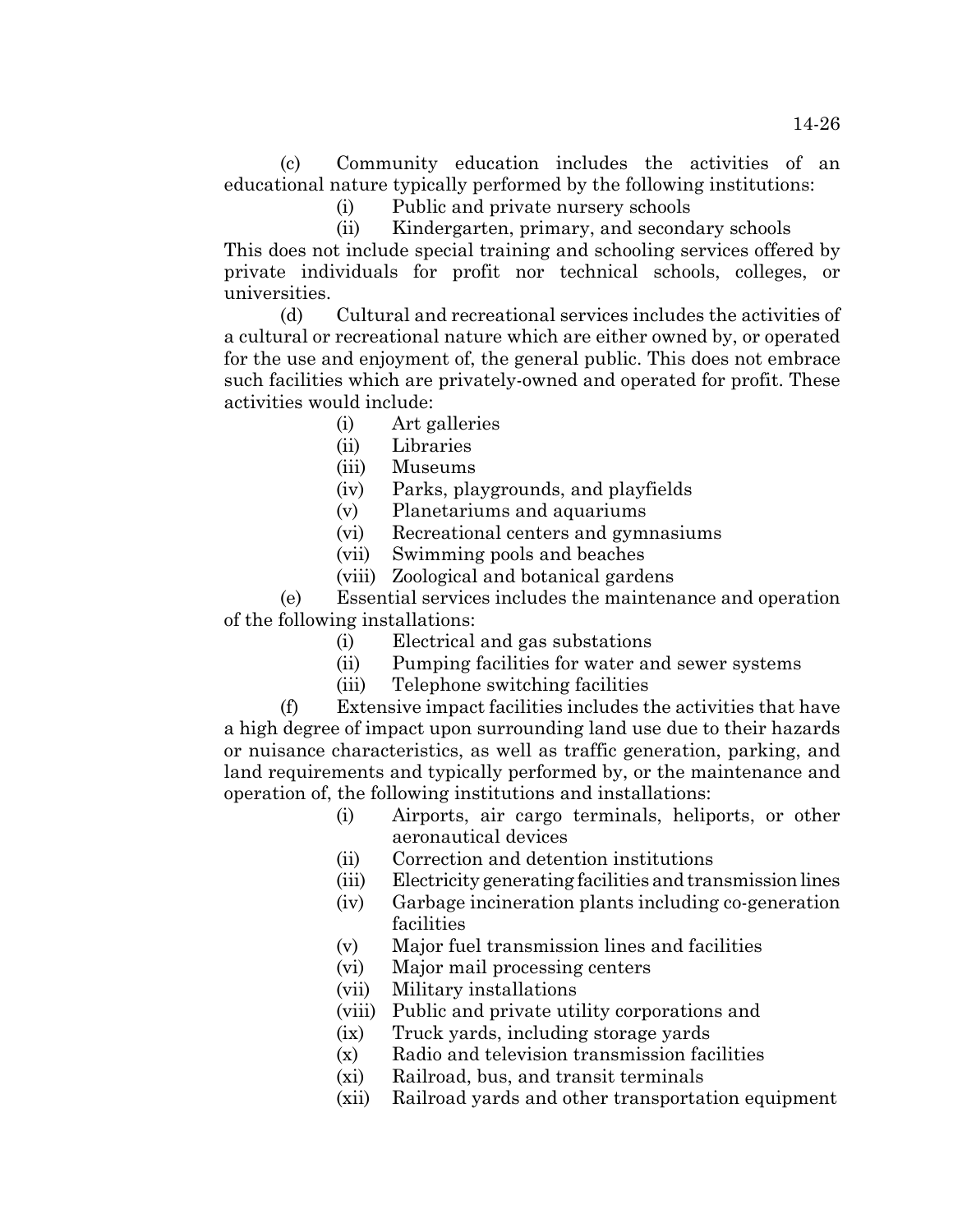- (xiv) Sanitary landfill
- (xv) Sewage treatment plants
- (xvi) Stadiums, sports arenas, auditoriums, and bandstands
- (xvii) Water treatment plants

(g) Health care facilities includes the activities typically performed by the following institutions but not including the offices, clinics, etc., of private physicians or other health care professionals:

- (i) Centers for observation or rehabilitation
- (ii) Convalescent homes
- (iii) Hospitals
- (iv) Medical clinics

(h) Institutional care facilities includes activities providing residential services to unrelated individuals who are delinquent minors, psychotic, or paroled from detention institutions. These activities would include:

- (i) Group living arrangements
- (ii) Halfway houses

(i) Intermediate impact facilities includes the activities that have a significant effect upon surrounding land uses due to their traffic generation characteristics, parking requirements, land requirements, or potential nuisances and typically performed by, or the maintenance and operation of, the following institutions or installations:

- (i) Cemeteries, columbariums, and mausoleums
- (ii) Colleges, junior colleges, and universities, but excluding profit-making business schools
- (iii) Golf
- (iv) Water storage facilities

(j) Personal and group care facilities includes the activities and facilities to provide for the care of pre-teenage children, excluding living accommodations for the clientele, the elderly and/or disabled and handicapped persons needing special care or supervision but excluding facilities oriented toward medical care and also excluding facilities for delinquent, criminally dangerous, or psychotic people. These activities would include:

- (i) Associations for physically or mentally handicapped persons
- (ii) Child care facilities
- (iii) Group home for physically or mentally handicapped persons
- (iv) Nursing homes
- (v) Retirement or rest homes (without health care)

(k) Religious facilities includes the activities or facilities utilized by various religious organizations for worship functions but excluding any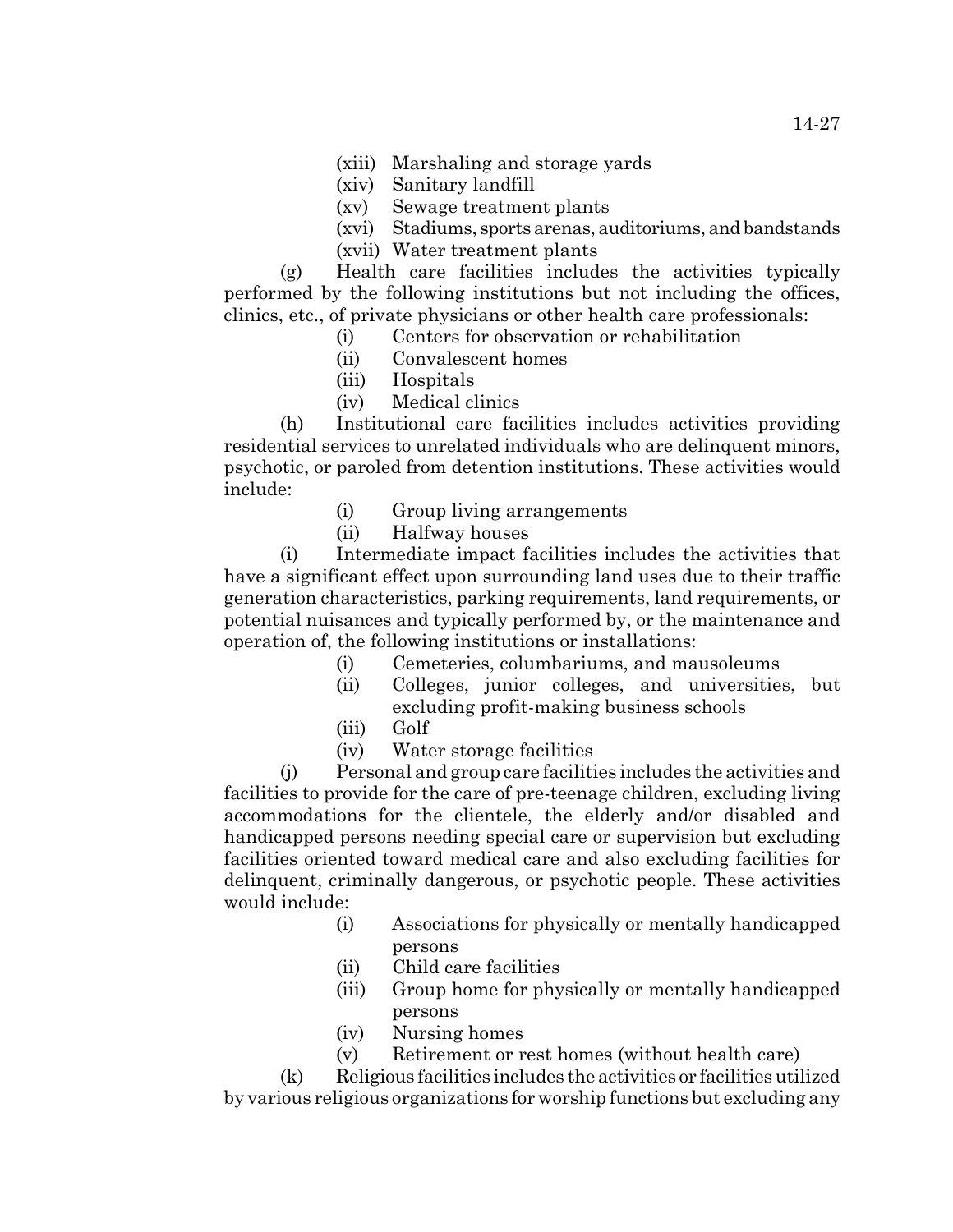facility the primary function of which is to produce products or printed matter for sale or general distribution, any retail sales or commercial overnight accommodations. The activities include:

- (i) Chapels
- (ii) Churches
- (iii) Convents or monasteries
- (iv) Sanctuaries
- (v) Synagogues
- (vi) Temples

(6) Commercial activities. (a) Animal care and veterinarian services includes the provision of animal care, treatment, and boarding services.

- (i) Pet day care
- (ii) Pet grooming and cleaning
- (iii) Veterinarian clinics and kennels

(b) Automotive parking includes the parking and/or storage of motor vehicles but excluding junk or scrap vehicles.

(c) Automotive repair and cleaning includes establishments primarily engaged in furnishing auto repair services to the general public. The activities include:

- (i) Auto cleaning and detailing services
- (ii) Auto engine repair and replacement shops
- (iii) Auto glass repair and replacement shops
- (iv) Auto inspection and diagnostic services
- (v) Auto paint shops
- (vi) Auto towing services
- (vii) Auto transmission repair shops
- (viii) Car washes
- (ix) Radiator and muffler shops
- (x) Tire retreading and repair shops

(d) Automotive servicing includes the sale, from the premises, of goods and the provision of services which are generally required for the operation and maintenance of motor vehicles and fulfilling motorist's needs. Activities include:

(i) Gasoline service stations, excluding fuel services for trucks over ten thousand (10,000) pounds in gross vehicle weight

(ii) Sale and installation of tires, batteries, accessories, and replacement items

(iii) Lubricating services

(iv) Performance of minor repairs (brakes, tune-up and similar service)

(v) Wheel alignment

(e) Building materials and farm equipment includes the retail and wholesale sales and storage of materials used in the construction of buildings and other structures as well as the retail and wholesale sale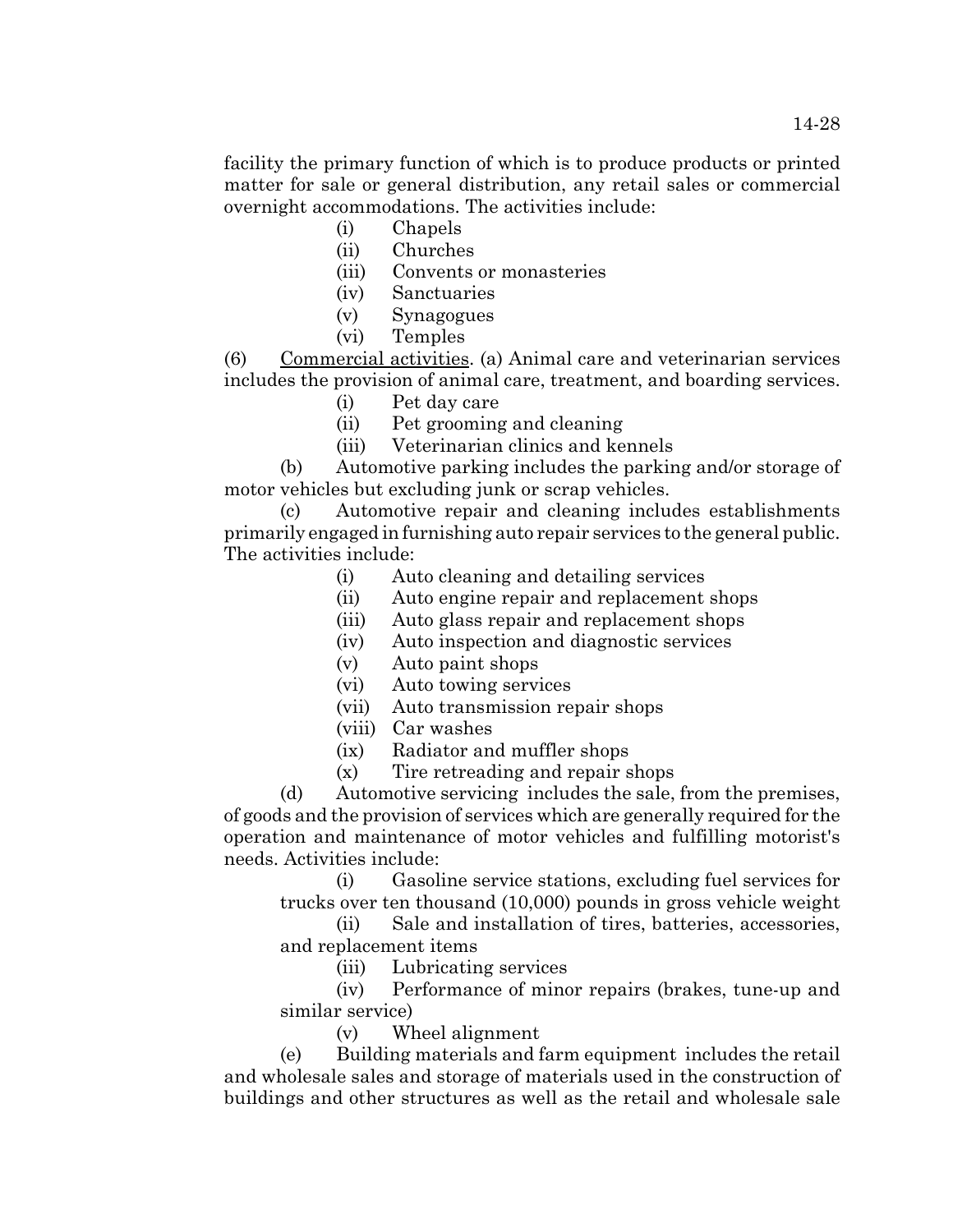and storage of implements, equipment, feed and seed used in agricultural pursuits.

- (i) Farm equipment and supplies
- (ii) Feed milling and sales
- (iii) Heating, plumbing, and electrical supplies
- (iv) Lumber and other building materials dealers
- (v) Seed storage and sales

(f) Consumer repair services includes the servicing and repair of appliances, furniture, and equipment generally used or owned by individuals.

- (i) Electrical repair shops
- (ii) Furniture repair, upholstery and refinishing shops
- (iii) Gunsmith shops
- (iv) Instrument repair shops
- (v) Lawn mower repair shops
- (vi) Locksmith shops
- (vii) Office equipment cleaning and repair
- (viii) Refrigeration and air conditioning repair
- (ix) Saddlery repair shops

(g) Construction sales and services includes the offices, buildings, and shops of various types of contractors as well as incidental on-site construction and storage.

- (i) Builder's hardware
- (ii) Carpentering contractors
- (iii) Concrete contractors
- (iv) Excavation contractors
- (v) General building contractors
- (vi) Glazing contractors
- (vii) Highway and street construction contractors

(viii) Masonry, stonework, tile setting and plastering contractors

- (ix) Painting and paper hanging
- (x) Plumbing, heating and electrical contractors
- (xi) Roofing and sheet metal contractors

(h) Convenience commercial includes the retail sale, from the premises, of groceries, drugs and other frequently needed personal convenience items, as well as the provision of personal convenience services that are typically needed frequently or recurrently; provided that no establishment shall exceed five thousand (5,000) square feet of gross floor area unless noted below.

- (i) Bakeries
- (ii) Barber shops
- (iii) Beauty shops
- (iv) Drug stores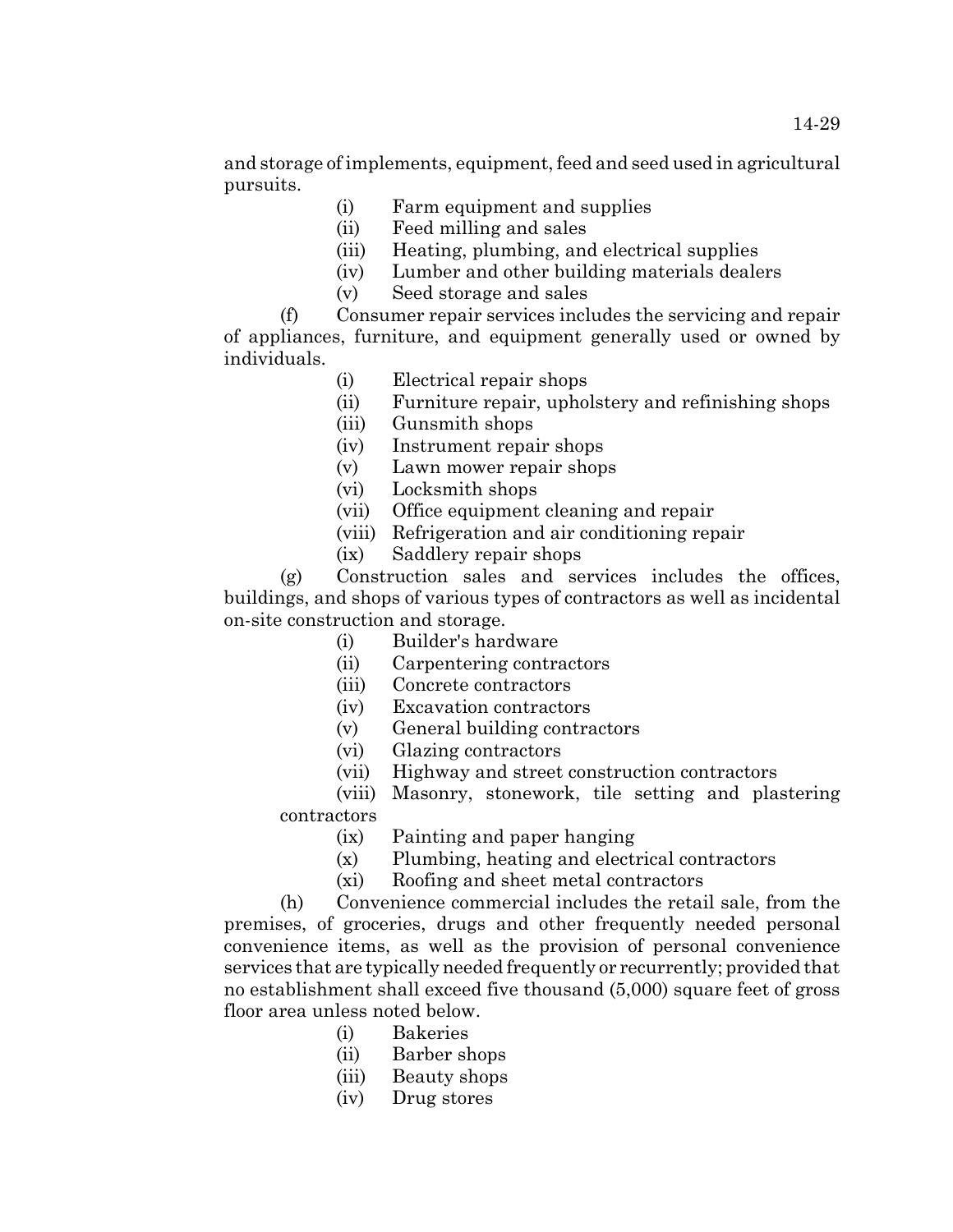(v) Grocery stores

(vi) Hardware stores (no outside storage)

(vii) Laundry and dry cleaning pick-up stations

(viii) News stands (excluding adult bookstores as defined)

(ix) Self-service gasoline pumps, excluding fuel services for trucks over ten thousand (10,000) pounds in gross vehicle weight

(x) Shoe repair services

(xi) Automated car washes for passenger vehicles in the CPUD Zoning Districts. The non-customer services areas are excluded from the square footage limitation.

(i) Entertainment and amusement services includes the provision of cultural, entertainment, educational and athletic services, other than those classified as community facility activities, to assembled groups of spectators or participants.

(i) Art galleries (commercial)

(ii) Batting and golf driving ranges

(iii) Bowling alleys and billiard parlors

(iv) Coin operated amusement arcades

(v) Exhibition halls and auditoriums

(vi) Motion picture theaters (excluding adult entertainment as defined)

(vii) Skating rinks

(viii) Theaters - legitimate

(ix) Theatrical producers, bands, orchestras and entertainers.

(j) Financial, consultative and administrative services includes the provision of financial, insurance, real estate brokerage and general business offices, as well as advice, designs, information or consultations of a professional nature (other than those classified as community facility activities, medical service, or business and communication services).

- (i) Accounting, auditing, and bookkeeping services
- (ii) Agricultural credit institution
- (iii) Artists studios (excluding commercial artists)
- (iv) Attorneys and law offices
- (v) Banking and bank-related functions
- (vi) Consulting scientists
- (vii) Credit unions
- (viii) Educational and scientific research services
- (ix) Engineering, architectural, and planning services
- (x) Holding and investment organizations
- (xi) Insurance carriers, agents, brokers, and service
- (xii) Money management and investment offices
- (xiii) Real estate brokers, managers and appraisers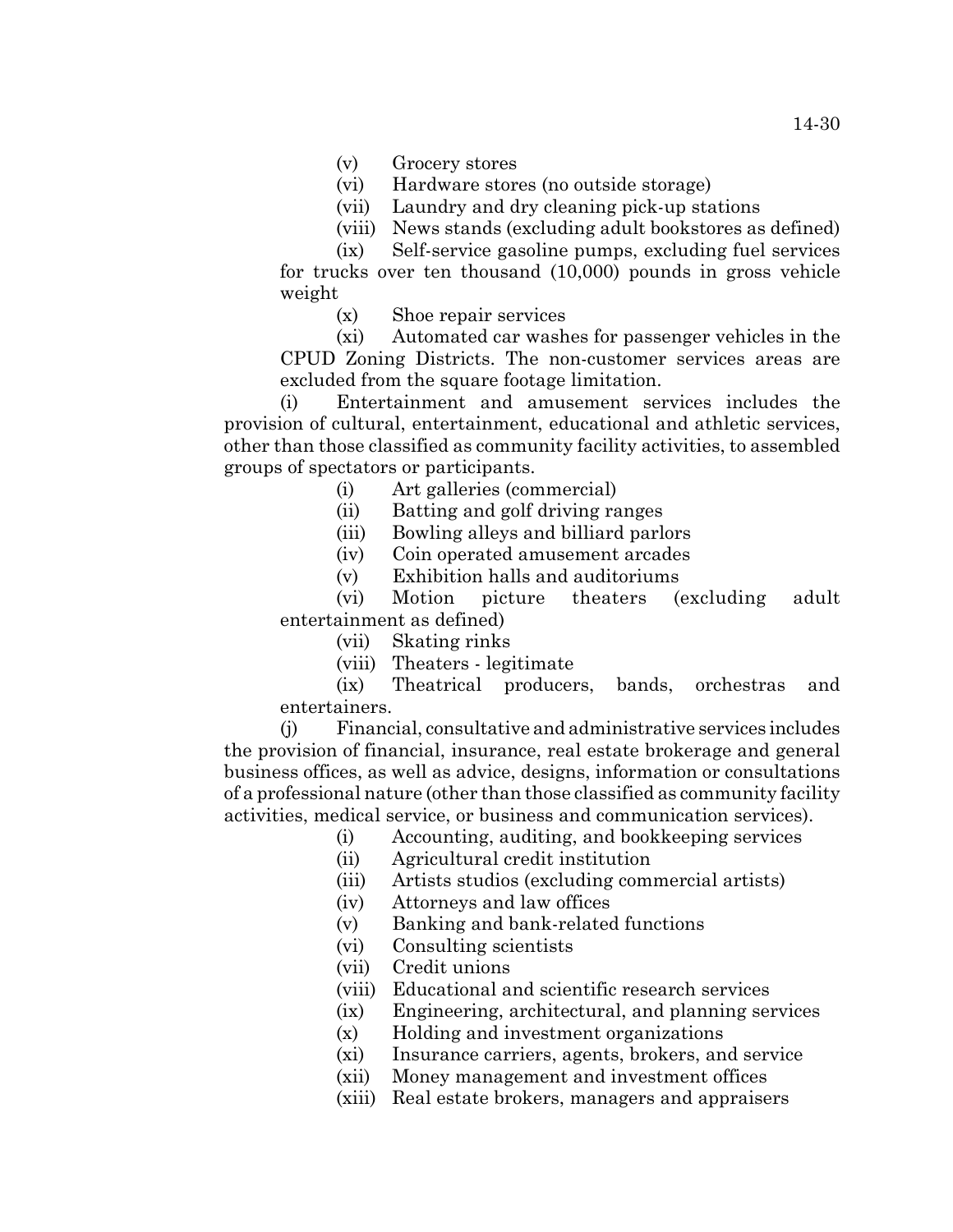(xiv) Rediscount and financing institutions for credit agencies other than banks

(xv) Savings and loan associations

(xvi) Securities commodities, brokers, dealers, and exchanges

(xvii) Songwriters, music arrangers, writers and lecturers (xviii) Title offices

(k) Food and beverage service includes the retail sale of prepared food or beverages for primarily on-premises consumption within the principal structure on the zone lot.

- (i) Bars
- (ii) Brew pubs
- (iii) Restaurants

(l) Food service drive-in and drive-thru includes the retail sale of prepared food or beverages for either home or on premises consumption either within the principal structure or within a parked car on the same zone lot or with the principal structure having a pick-up window with a drive-thru lane.

- (i) Drive-in restaurants
- (ii) Restaurants with drive-thru service

(m) General business and communication services includes the provision of services of a clerical, goods brokerage, and communications of a minor processing nature, copying and blueprinting services, custom printing (except books) but exclude the sale and/or storage of goods and chattel unless otherwise permitted by this ordinance.

- (i) Advertising agencies and services
- (ii) Commercial cleaning services
- (iii) Commercial testing laboratories
- (iv) Communications services
- (v) Radio and television broadcasting studios
- (vi) Telegraph offices and message centers
- (vii) Telephone exchanges and relay towers
- (viii) Television and recording production studios
- (ix) Computer and data processing services
- (x) Credit reporting, adjustment, and collection agencies
- (xi) Detective agencies and protective services
- (xii) Drafting services
- (xiii) Employment, personnel, and temporary help services
- (xiv) Exterminating services
- (xv) Interior decorator and consulting services
- (xvi) Mailing, reproduction, and commercial art services
- (xvii) Management, consulting, and public relations services
- (xviii) Membership organizations
- (xix) Automobile clubs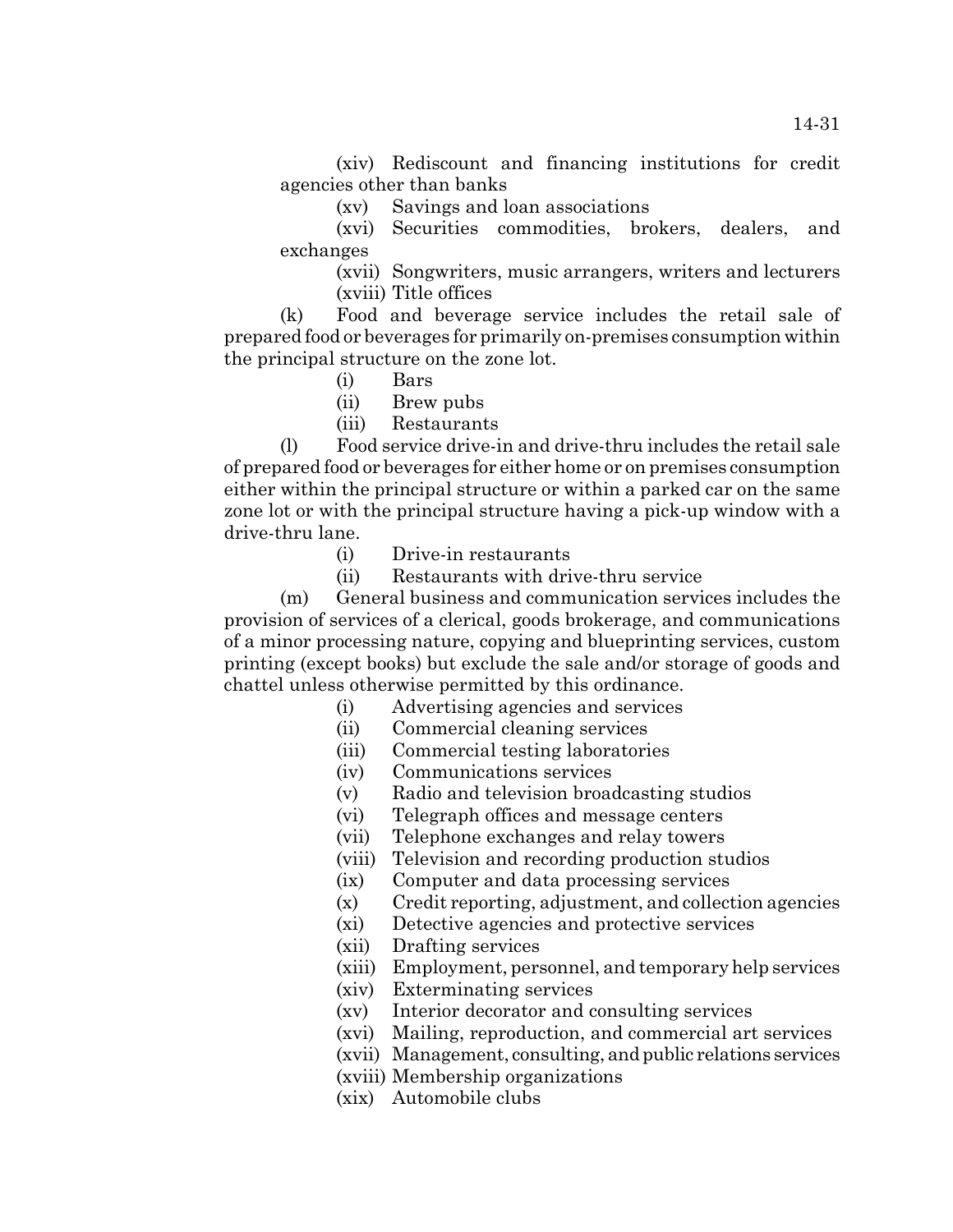- (xx) Better business bureaus
- (xxi) Chamber of commerce
- (xxii) Labor unions
- (xxiii) Political organizations
- (xxiv) Professional associations
- (xxv) News syndicates
- (xxvi) Photo-finishing services
- (xxvii) Research and development laboratories
- (xxviii) Trading stamp services

(n) General personal services includes the provision to individuals of informational and instructional services as well as the provision of care and maintenance for personal items. These activities do not include the storage or sale of goods or chattel unless otherwise permitted herein.

- (i) Automatic Teller Machines (ATM)
- (ii) Barber shops
- (iii) Beauty shops and salons
- (iv) Decorating services
- (v) Laundry, cleaning, and garment services
- (vi) Mini warehouses (included by conditional use only)
- (vii) Miscellaneous personal services
- (viii) Clothing rental agencies
- (ix) Health spas
- (x) Photographic studios
- (xi) Shoe repair shops
- (xii) Special training and schooling services
- (xiii) Art and music schools
- (xiv) Barber and beauty schools
- (xv) Business schools
- (xvi) Dancing schools/exercise studios
- (xvii) Driving schools
- (xviii) Watch, clock and jewelry repair

(o) General retail trade includes the retail sales or rental from the premises, primarily for personal or household use, of goods and/or services but excluding goods and services listed in the other classifications herein.

- (i) Antique and second hand merchandise stores
- (ii) Automotive parts (no exterior storage)
- (iii) Bakeries

(iv) Book and stationery stores (excluding adult bookstores)

- (v) Camera stores
- (vi) Candy, nut and confectionery stores
- (vii) Children's and infant's stores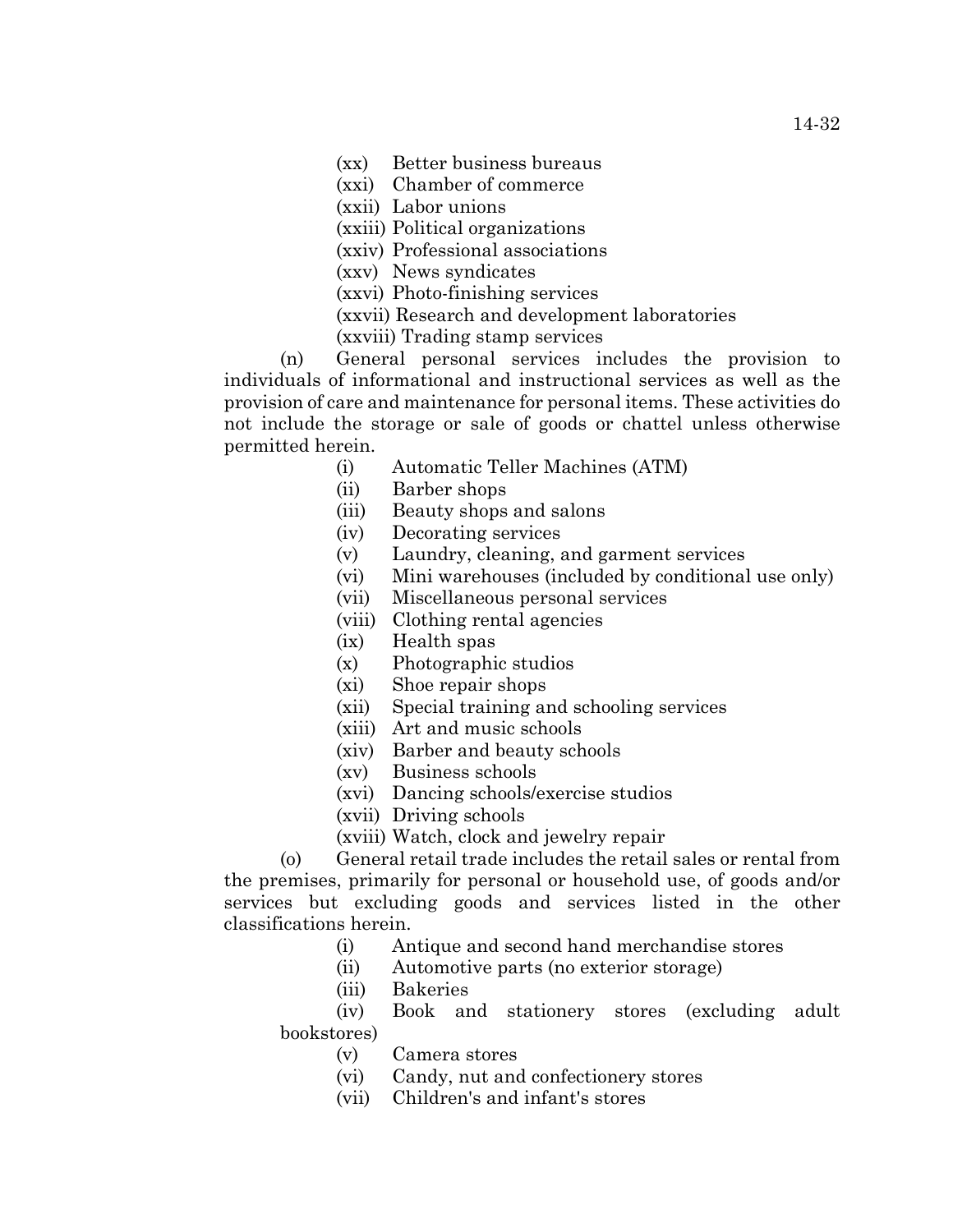(viii) Convenience markets including gasoline and diesel fuel sales for cars and trucks

- (ix) Dairy products stores
- (x) Department stores
- (xi) Drapery, curtain, and upholstery stores
- (xii) Drug stores and proprietary stores
- (xiii) Family clothing stores
- (xiv) Floor covering stores
- (xv) Florists
- (xvi) Fruit stores and vegetable markets
- (xvii) Furniture stores
- (xviii) Furriers and fur shops
- (xix) Gift shops
- (xx) Grocery stores
- (xxi) Hardware store
- (xxii) Hobby, toy, and game stores
- (xxiii) Household appliance stores
- (xiv) Jewelry stores
- (xxv) Lawn and garden supplies, retail nurseries
- (xxvi) Liquor stores
- (xxvii) Luggage shops
- (xxviii) Meat and seafood markets
- (xxix) Men's and boy's clothing and furnishing stores
- (xxx) Miscellaneous apparel and accessory stores
- (xxi) Bathing suit stores
- (xxii) Custom tailors
- (xxiii) Shirt shops
- (xxiv) Sports apparel stores
- (xxv) Uniform stores
- (xxvi) Miscellaneous general merchandise stores
- (xxvii) Direct selling organizations
- (xxviii) Mail order houses
- (xxix) Miscellaneous home furnishings stores
- (xxx) Bedding and linen stores
- (xxxi) Cookware stores
- (xxxii) Cutlery stores
- (xxxiii) Glassware and china shops
- (xxxiv) Lamp and shade shops
- (xxxv) Paint and wallpaper stores
- (xxxvi) Music stores
- (xxxvii) News stands
- (xxxviii) Radio and television stores
- (xxxix) Retail bakeries
- (xl) Sewing and piece goods stores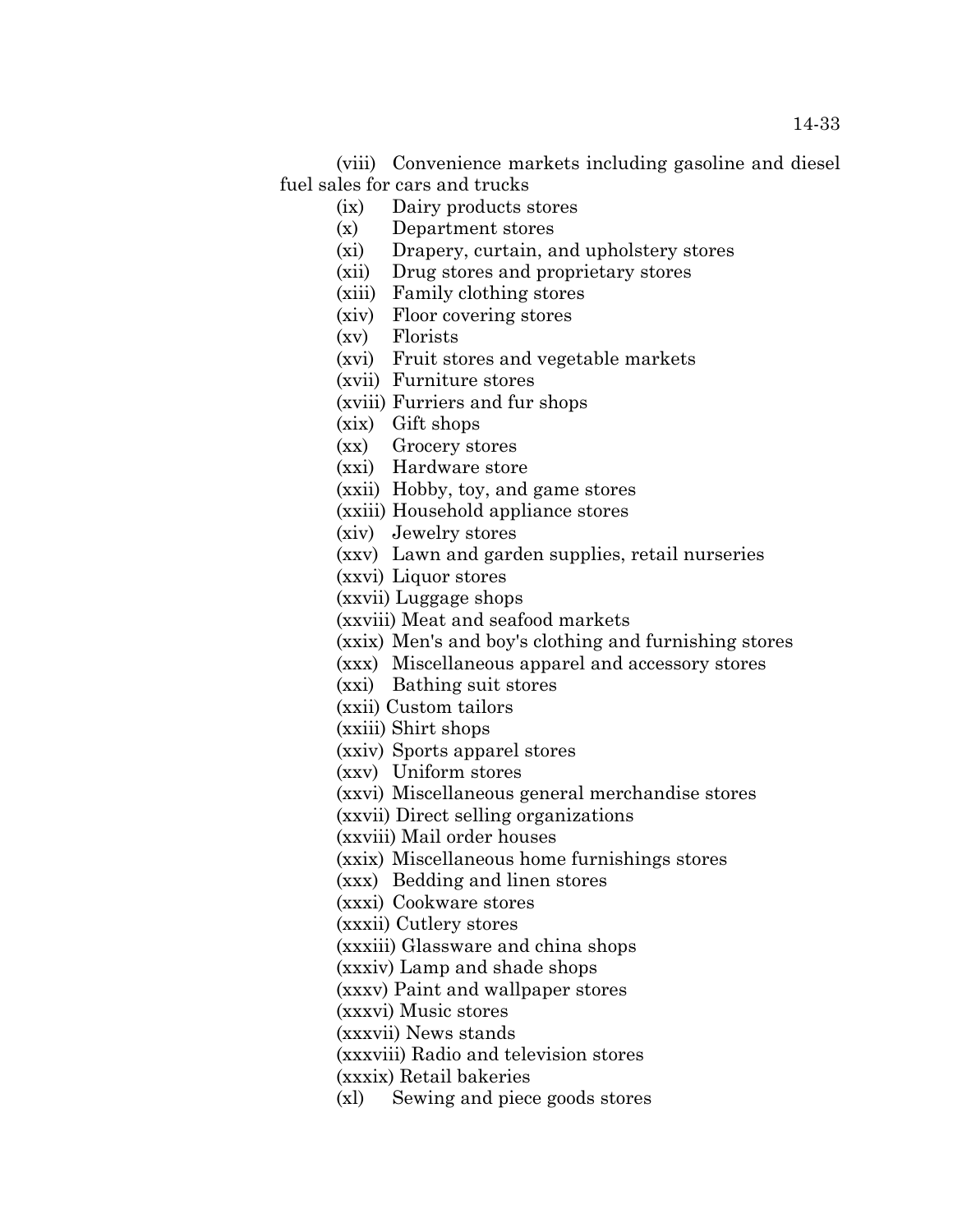- (xli) Shoe stores
- (xlii) Sporting goods stores
- (xliii) Tobacco shops
- (xliv) Variety stores
- (xlv) Women's accessory and specialty stores
- (xlvi) Women's ready-to-wear store

(p) Group assembly includes the provision of cultural, entertainment, educational, and athletic services, other than those classified as community facilities, to large groups of assembled spectators and/or participants (one hundred fifty (150) or more) or that have a substantial potential impact upon adjoining property.

- (i) Amusement parks
- (ii) Commercial camp grounds
- (iii) Commercial (recreational) resorts
- (iv) Commercial sports arenas and playing fields
- (v) Drag strips
- (vi) Race tracks (auto, motorcycle, dog, and horse)

(q) Medical services includes the provision of therapeutic, preventive, or corrective personal treatment services by physicians, dentists, and other practitioners, as well as testing and analysis services of which is provided in an office environment.

- (i) Chiropractors offices
- (ii) Consulting scientists
- (iii) Dental offices and laboratories
- (iv) Optometrists
- (v) Physicians' offices and clinics (out patient services only)

(vi) Psychologists and psychotherapists

(r) Scrap operations includes firms engaged in the storage and/or sale, from the premises, of used or waste material or other items except when such activities are incidental to a manufacturing activity.

- (i) Automobile junk yards
- (ii) Salvage operations

(s) Transient habitation includes the provision of lodging services for transient guests. The term shall include five (5) different types of activities as defined in § 14-203(3).

- (i) Hotel
- (ii) Motel
- (iii) Extended stay hotel/motel
- (iv) Single room occupancy residential facility (SRO)
- (v) Short-term rental property (STRP)

(Bed and breakfast homestay is considered an accessory used to a permanent residential use and approved only by conditional use in the defined residential zoning district)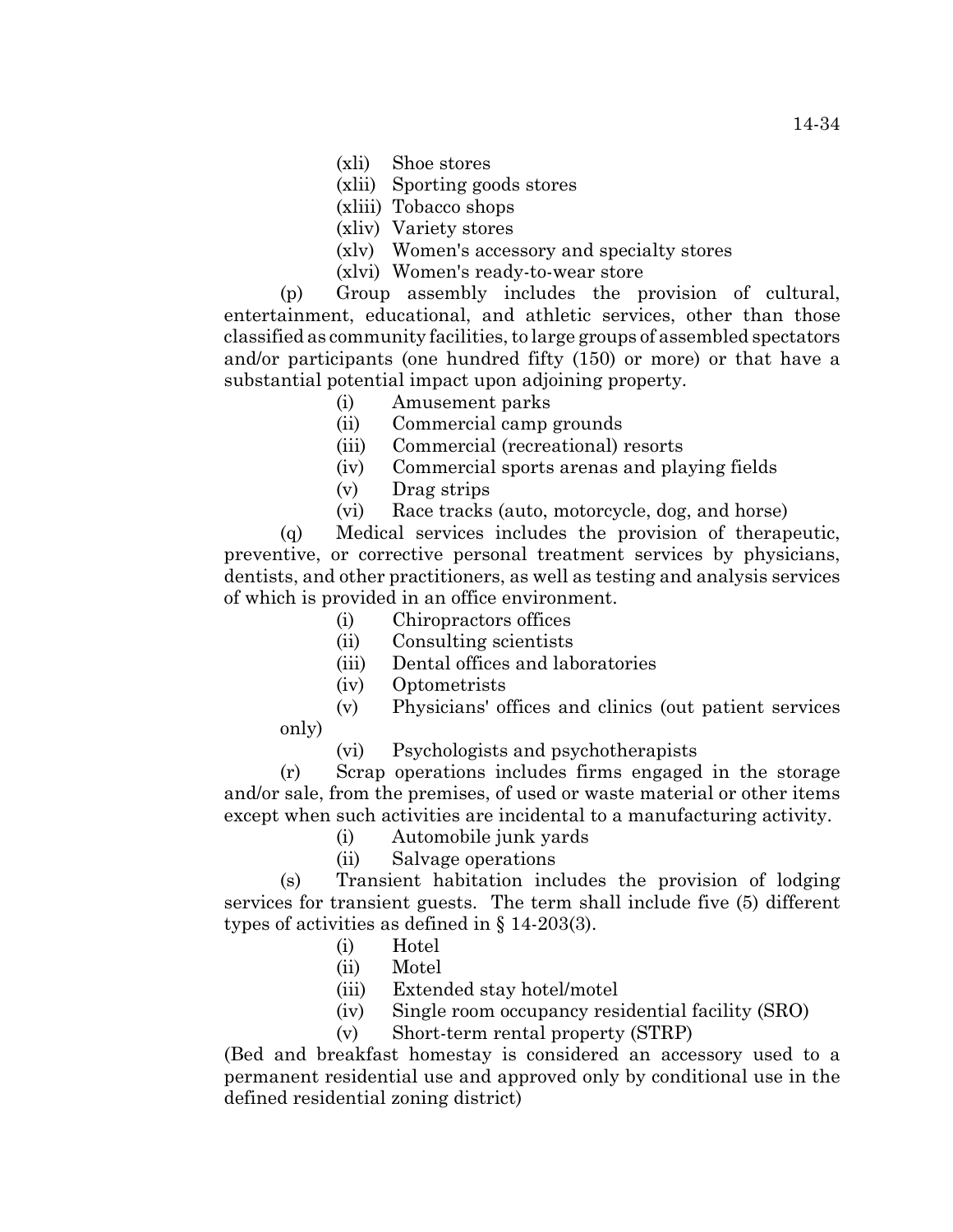(t) Transport and warehousing includes the provision of warehousing, storage, freight handling, shipping, and trucking services.

- (i) Bus and truck maintenance and repair
- (ii) Food lockers
- (iii) General warehousing
- (iv) Household goods storage
- (v) Packing and crating services
- (vi) Refrigerated warehousing
- (vii) Truck stops with facilities for fueling, parking and washing
	- (viii) Truck terminals and freight handling services
	- (ix) Wrecker services

(u) Undertaking services includes the provision of undertaking and funeral services involving the care and preparation of the human deceased prior to burial.

- (i) Cemeteries
- (ii) Funeral homes
- (iii) Undertakers

(v) Vehicular, craft, and related equipment includes the retail or wholesale sale or rental from the premises of watercraft, vehicular and related equipment with incidental maintenance.

- (i) Boat and motor dealers
- (ii) Mobile home dealers
- (iii) Motor vehicle dealers
- (iv) Motorcycle dealers
- (v) Motor vehicle leasing

(vi) Recreational vehicles, including All-Terrain Vehicles (ATV) and utility trailer dealers

(w) Wholesale sales includes the storage and sale from the premises of goods to other firms for resale, as well as the storage of goods and their transfer to retail outlets; but exclude sale or storage of motor vehicles, except for parts and accessories. These would include such uses as:

- (i) Apparel, piece goods, and notions
- (ii) Automotive parts and supplies
- (iii) Beer, wine, and distilled alcoholic beverages
- (iv) Chemicals and allied products
- (v) Drugs, drug proprietary, and sundries
- (vi) Electrical goods and appliances
- (vii) Farm products raw materials
- (viii) Farm supplies
- (ix) Furniture and home furnishings
- (x) Groceries and related products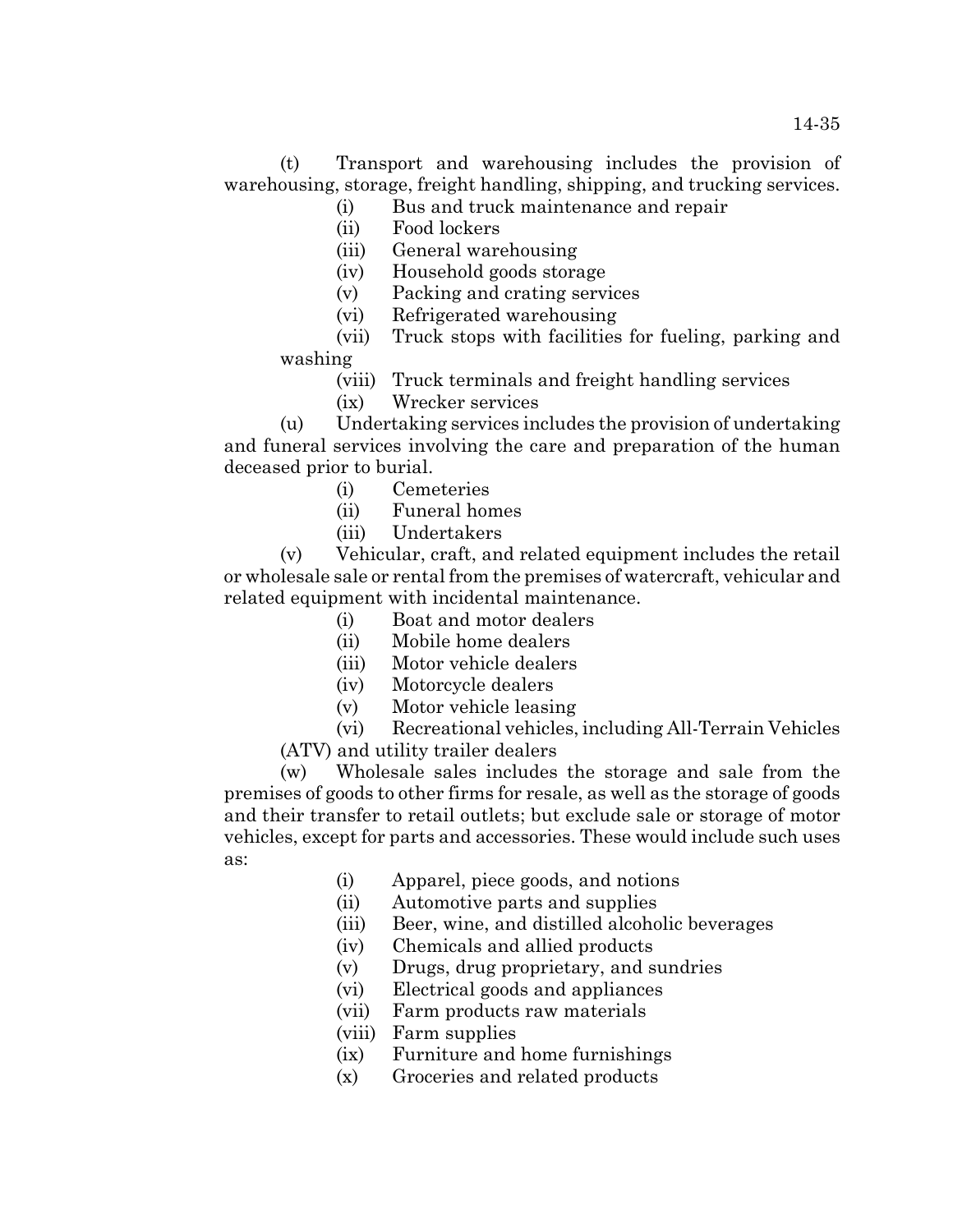(xi) Hardware, plumbing, and heating equipment and supplies

(xii) Lumber and other construction materials

- (xiii) Machinery, equipment, and supplies
- (xiv) Metals and minerals
- (xv) Paints, varnishes, and supplies
- (xvi) Petroleum and petroleum products
- (xvii) Sporting, recreational, photographic, and hobby goods
- (xviii) Tobacco and tobacco products
- (xix) Toys and supplies

(8) Manufacturing activities. Manufacturing activities include the on-site production of: (a) Limited manufacturing activities includes the following operations:

(i) The manufacture, compounding, processing, assembling, packaging, treatment, or fabrication of the following products if all such operations are carried out within completely enclosed buildings:

- (A) Apparel and apparel accessories
- (B) Art objects
- (C) Bakery goods
- (D) Beverages (non alcoholic)
- (E) Dairy products

(F) Instruments for medical, dental, engineering,

scientific, and other professional purposes

- (G) Optical instruments and lens
- (H) Printed matter
- (I) Signs

(ii) Activities and operations which includes the following:

- (A) Book binding
- (B) Cabinets and similar products
- (C) Data processing service
- (D) Photocopying
- (E) Photoengraving
- (F) Precision machining of dies, jigs, and fixtures
- (G) Printing
- (H) Publishing
- (I) Record pressing

(J) Schools for instruction of industrial processes such as welding, HVAC, etc.

- (K) Upholstering
- (L) Welding

(b) Intermediate manufacturing activities includes the following: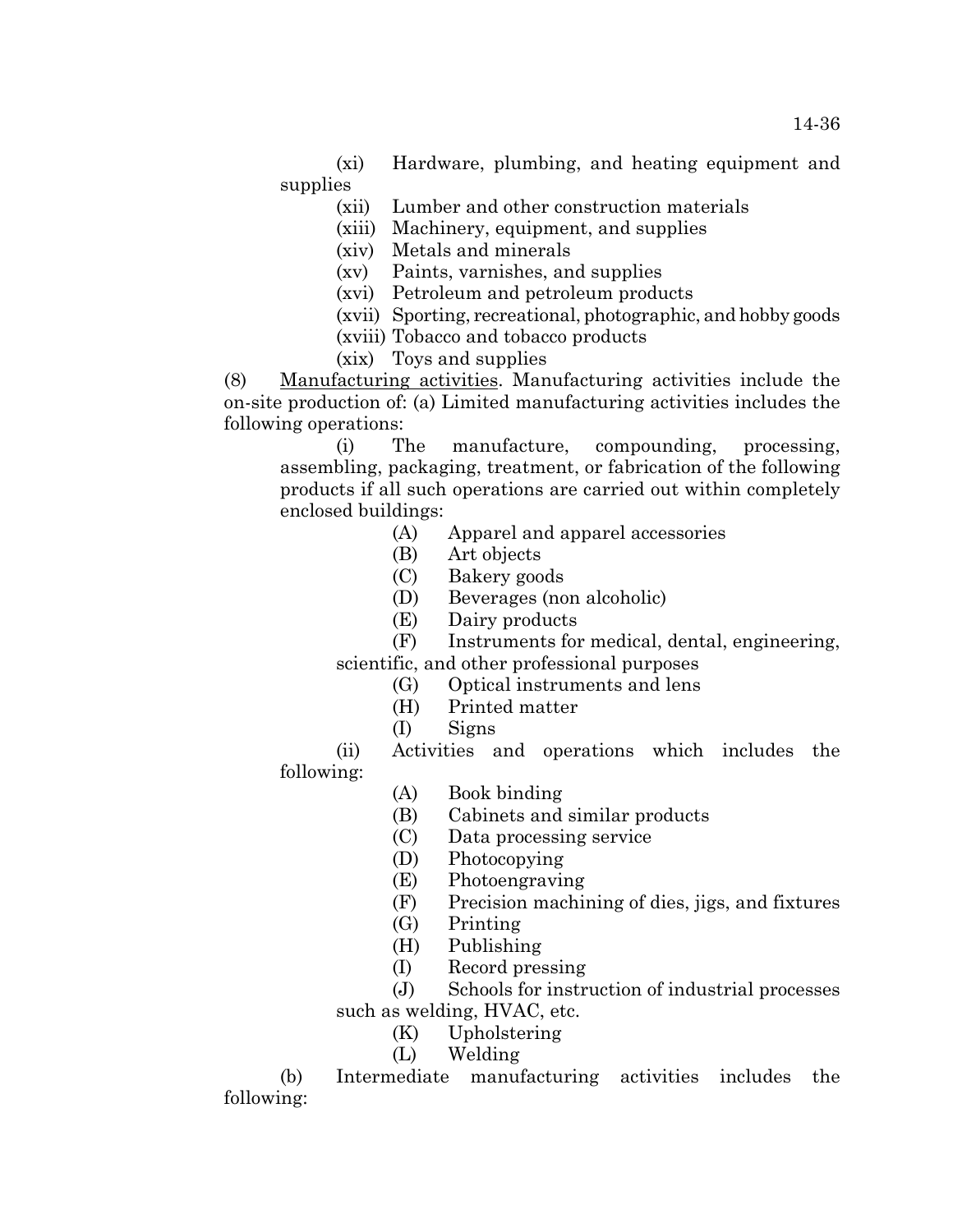(i) The manufacture, compounding, assembling, packaging, treatment or fabrication of products except for the following:

- (A) Cotton seed oil
- (B) Explosives
- (C) Fireworks
- (D) Organic fertilizers
- (ii) Other activities and operations except for the following:

(A) Abrasive, asbestos, and non-metallic mineral processing

- (B) Arsenals
- (C) Asphaltic cement plants
- (D) Atomic reactors
- (E) Automobile wrecking yards, scrap and waste materials
	- (F) Cement and/or concrete plants
	- (G) Chemical manufacturing in excess of one (1)

ton per day

- (H) Cotton ginning
- (I) Fat rendering
- (J) Foundries
- (K) Grain milling
- (L) Offal processing
- (M) Ore reduction
- (N) Paper mills
- (O) Petroleum defining
- (P) Pulp manufacturing
- (Q) Radioactive materials waste handling
- (R) Rolling and finishing of ferrous materials
- (S) Slaughtering of animals
- (T) Smelting and refining of metals and alloys
- (U) Steel works (other than those listed)
- (V) Tanning

(W) Waste disposal by compacting or incineration,

as a principal use

(c) Extensive manufacturing activities includes all of the exceptions listed above under intermediate manufacturing except for the following:

- (i) Arsenals
- (ii) Atomic reactors
- (iii) Explosives manufacturing and storage
- (iv) Fireworks manufacturing
- (v) Hazardous wastes storage and/or transfer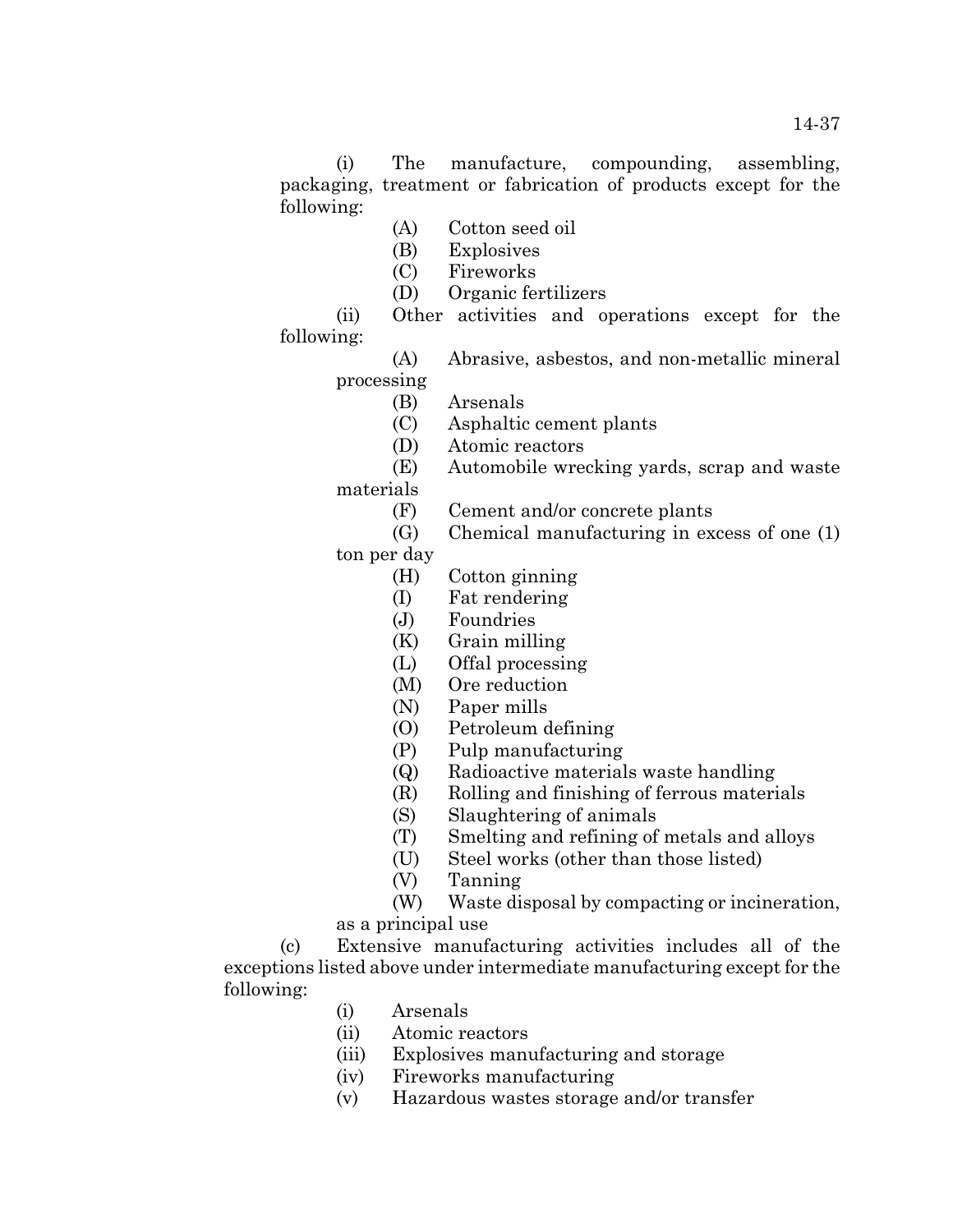(d) High technology manufacturing, assembly and processing. Manufacturing, assembly and/or processing subject to the following standards:

(i) All noise and vibration shall be limited to the interior of the structure;

(ii) The use emits no odors, dust, gas, radiation, broadcast interference, glare, or hazard; and

(iii) The nature of the business is such that products developed require employees with technical knowledge of the process and product.

(9) Agricultural, resource production, and extractive activities.

(a) Agricultural services includes various activities designed to provide needed services for agricultural activities and are appropriately located in close proximity thereto.

- (i) Crop drying, storage, and processing
- (ii) Crop planting, cultivating, and protection services
- (iii) Horticultural services
- (iv) Soil preparation services
- (v) Veterinary services for large animals

(b) Confined animal feeding operations includes facilities and operations involved in the storage and feeding (other than pasture grazing) of animals for resale or slaughter within confined fenced spaces (also known as a feed lot) or within buildings.

(c) Crop and animal raising includes the raising of tree, vine, field, forage, and other plant crops intended to provide food or fiber, as well as keeping, grazing, or feeding animals for animal products, animal increase, or value increase, but specifically excluding confined animal feeding operations and facilities for the processing, packaging, or treatment of agricultural products.

- (i) Dairies
- (ii) Farms
- (iii) Raising of plants, animals, and fish
- (iv) Truck gardens

(d) Mining, drilling, and quarrying includes operations and facilities either utilized by, or in support of the extraction of minerals, ores, petroleum, and natural gas or in the quarrying and collection of stone, gravel, sand, clay, and other non-metallic minerals (i.e., phosphate rock).

- (i) Chemical fertilizer and non-metallic mineral mining
- (ii) Clay, ceramic, and refractory minerals
- (iii) Coal mining
- (iv) Crude petroleum and natural gas production
- (v) Metal ore and mineral mining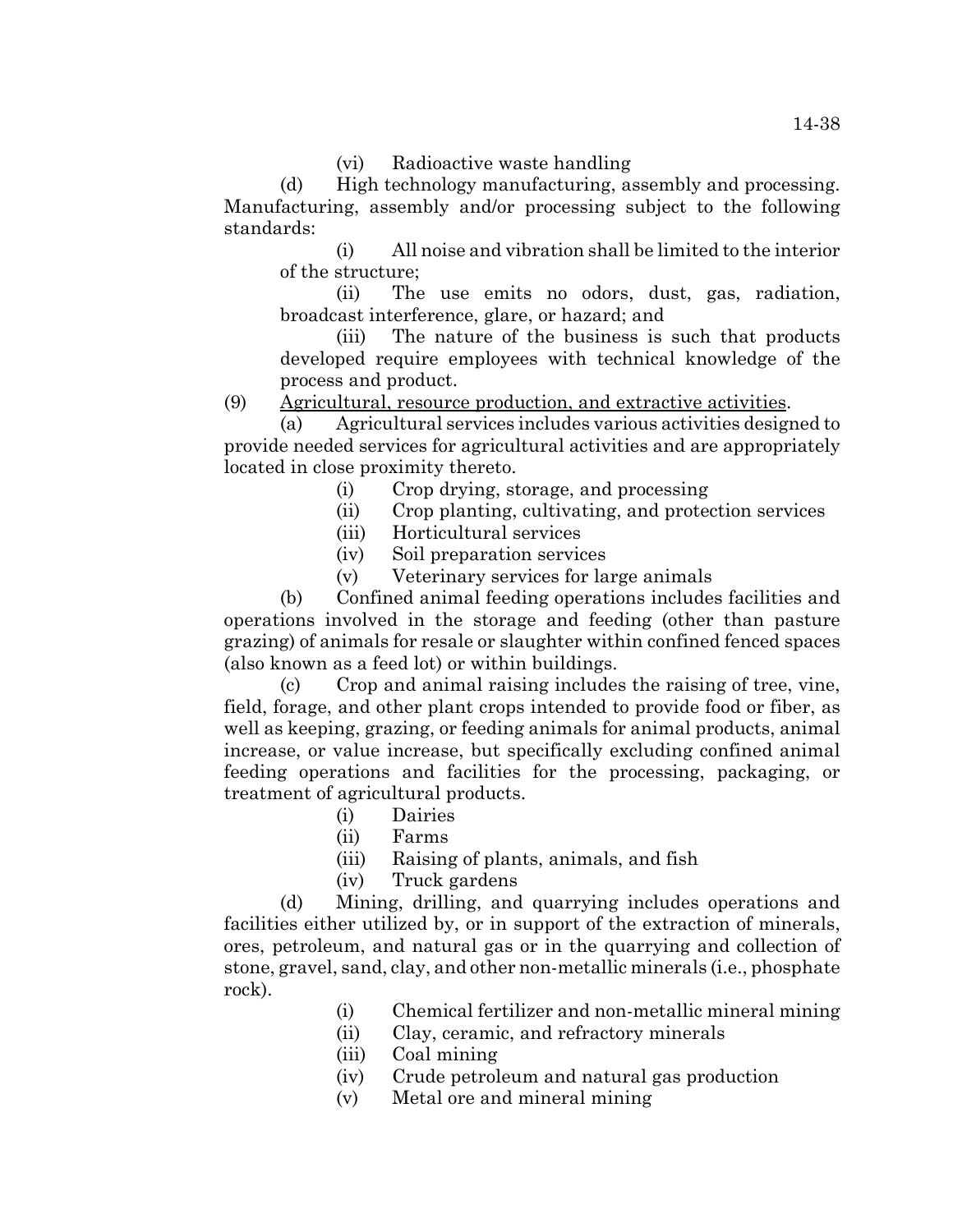- (vi) Sand and gravel quarrying
- (vii) Stone quarrying

(e) Plant and forest nurseries includes the cultivation for sale of horticultural specialties, such as flowers, shrubs, and trees, intended for ornamental, landscaping, or tree planting purposes.

(i) Forest nursery

(ii) Plant nursery (Ord. #06-674, June 2006, as amended by Ord. #12-784, Aug. 2012, and Ord. #19-954, Oct. 2019 *Ch4\_1-23-20*, and Ord. #21-1019, Dec. 2021 *Ch5\_02-10-22*)

**14-203. Application of regulations**. (1) Application. No structure shall be constructed, erected, placed or maintained and no land use commenced or continued within the City of Goodlettsville, Tennessee, except as specifically or by necessary implication, authorized by this title. Conditional uses are allowed only on permits granted by the board of zoning appeals upon finding that the specified conditions exist. Where a lot is devoted to a permitted principal use, customary accessory uses and structures are authorized except as prohibited specifically or by necessary implication.

(2) Scope of regulations. (a) New uses, lots, buildings, or other structures. Any new building or other structure or any tract of land shall be used, constructed, or developed only in accordance with the use, bulk, and all other applicable provisions of this title.

(b) Existing uses, lots, building, or other structures.

(i) Any existing use legally established prior to the effective date of the ordinance enacting this title, which does not comply with the provisions of the title shall be subject to the nonconforming use provisions in § 14-212 of this title.

(ii) Any existing lot, parcel, building, or other structure legally established prior to the effective date of the ordinance enacting this title, which does not comply with its provisions, other than use provisions, shall be subject to the non-complying regulations in § 14-212 of this title.

(b) Alteration of existing buildings and other structures.

(i) All structural alterations or relocations of existing buildings or structures occurring after the effective date of this ordinance and all enlargements of or additions to existing uses occurring hereafter shall be subject to all regulations of this title which are applicable to the zoning districts in which such building, uses, or land shall be located.

(ii) Whenever an existing building is expanded or remodeled by more than thirty three and one-third percent (33 1/3%) of its square footage within a twenty-four (24) month period, the entire site shall be brought into compliance with site improvements required by this title including required parking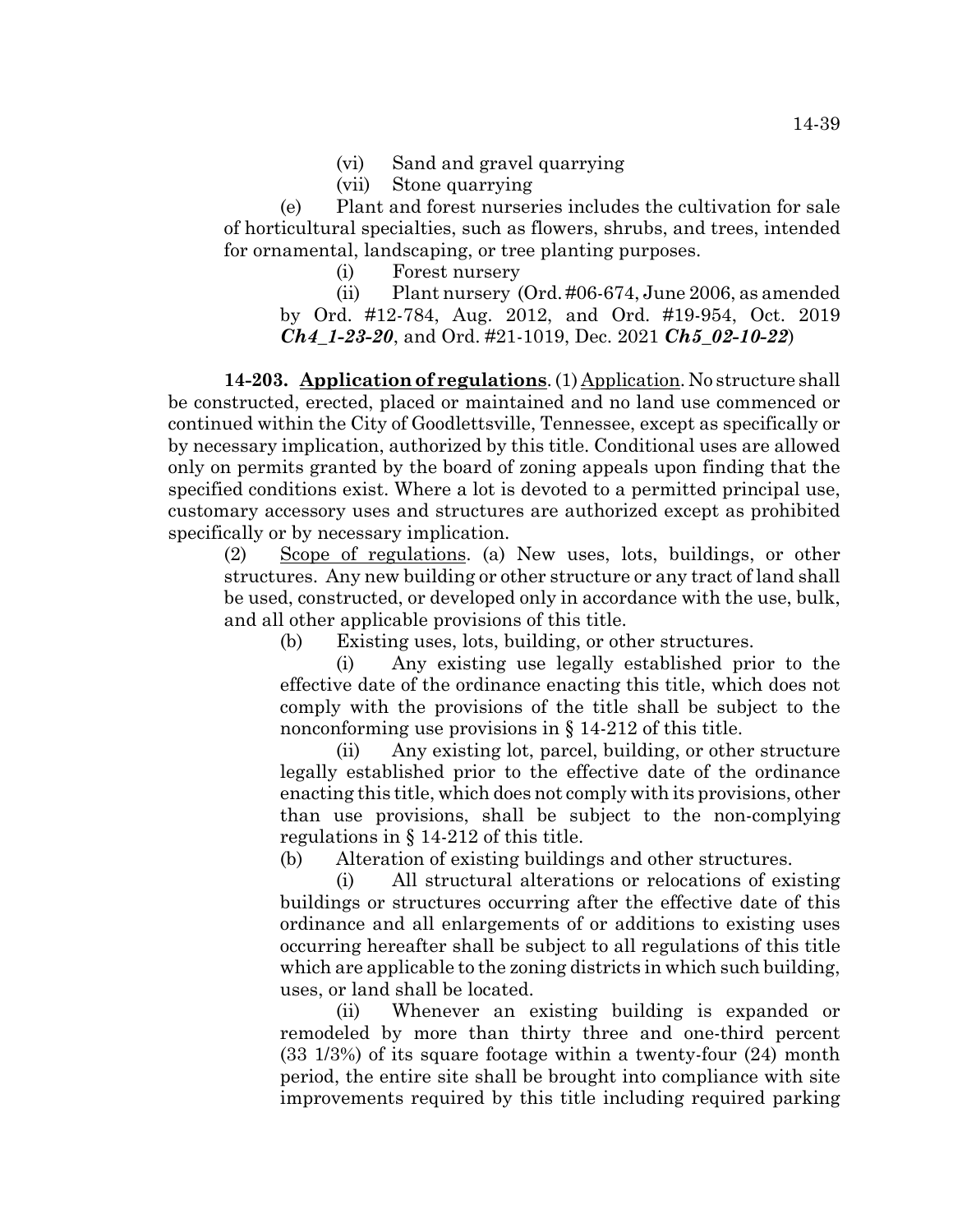spaces, design and paving of parking lots and driveways, access points to a public street, landscaping and drainage.

(3) Exceptions, variances and conditional uses. Whenever the zoning ordinance in effect at the time of adoption of the ordinance enacting this title has authorized any use which is not permitted as of right by issuing a variance, exception, or permit to locate in a district, such authorization may be continued, changed, extended, enlarged, or structurally altered only as set forth in § 14-212.

(4) Renewals of uses where exceptions, variances or conditional uses granted. Where no limitation of the use was imposed at the time of authorization, such use may be continued. Where such use was authorized subject to a term of years, such use may be continued until the expiration of the term, and thereafter, the agency or similar constituted agency which originally authorized such use may, in appropriate cases, extend the period of continuance for one (1) or more terms of not more than five (5) years each. The agency may prescribe appropriate conditions and safeguards to minimize adverse effects of such use on the character of the neighborhood.

(5) Change of uses where exceptions, variances, or conditional uses granted. In no event shall any use which was granted upon exception, variance, or condition, be changed, and no agency shall be empowered to permit such use to be changed, except to a conforming use or nonconforming use as provided for in § 14-212. For the purposes of this section a change of use is a change to another use either under the same activity type or any other activity type or major class of activity; however, a change in occupancy or ownership shall not, by itself, constitute a change in use.

(6) Legislative intent of administrative application of zoning regulation. Whenever, in the course of administration and enforcement of this title, it is necessary or desirable to make any administrative decisions, then, unless other standards are provided in this title, the decision shall be made so that the result will not be contrary to the spirit and purpose of this title or injurious to the surrounding neighborhood. (Ord. #06-674, June 2006)

**14-204. Establishment of districts and provisions for official zoning map**. (1) Establishment of districts. (a) Regular districts. In order to implement all purposes and provisions of this ordinance, the following districts are hereby established:

- (i) Residential districts:
	- A Agricultural district
	- R-40 Low density residential district
	- R-25 Low density residential district
	- R-15 Medium density residential district
	- R-10 Medium density residential district
	- R-7 High density residential district Mobile home park district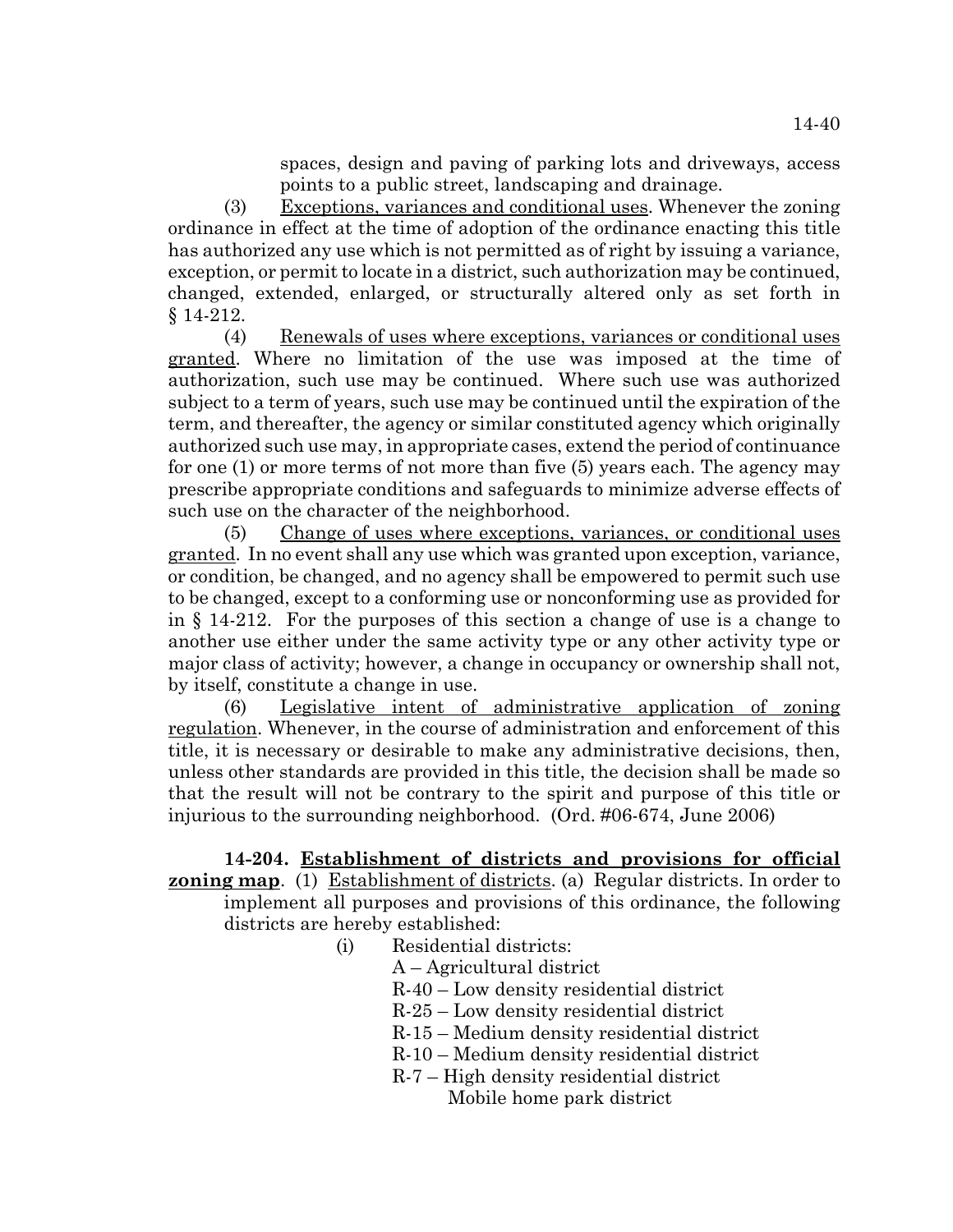- (ii) Commercial districts:
	- CC Commercial core district
	- CG Commercial general district
	- CS Commercial service district
	- CSL Commercial service limited district
	- INT Interchange overlay district
	- OP Office professional
- (iii) Industrial districts:
	- IC Industrial commercial district
	- IG Industrial general district

(b) Special districts. The following are hereby established as special districts subject to further provisions as set forth in this ordinance.

- (i) Floodplain district
- (ii) Planned unit development districts
- (iii) Commercial core overlay

(2) Provisions for official zoning maps.<sup>1</sup> (a)Incorporation of maps. The boundaries of districts established by this ordinance are shown on the official zoning maps, which are hereby incorporated into the provisions of this ordinance. The zoning maps in their entirety, including all amendments shall be as much as part of this ordinance as if fully set forth and described herein.

(b) Identification and alteration of the official zoning map. The official zoning map shall be identified by the signature of the mayor attested by the city recorder, and bearing the seal of the city under the following words: "This is to certify that this is the official zoning map referred to in chapter 5 of Ordinance No. 06-674 of the City of Goodlettsville, Tennessee," together with the date of the adoption of this ordinance.

If, in accordance with the provisions of this ordinance and Tennessee Code Annotated, § 13-7-204, changes are made in district boundaries or other matter portrayed on the official zoning maps, such changes shall be entered on the official zoning map promptly after the amendment has been approved by the city commission.

No amendment to this ordinance, which involves matter portrayed on the official zoning map, shall become effective until after such change and entry has been made on said map.

Regardless of the existence of purported copies of the official zoning map, which may from time to time be made or published, the official zoning map, which shall be located in the office of the city recorder, shall

<sup>&</sup>lt;sup>1</sup>The official zoning map for the City of Goodlettsville and all amendments thereto are of record in the office of the city recorder.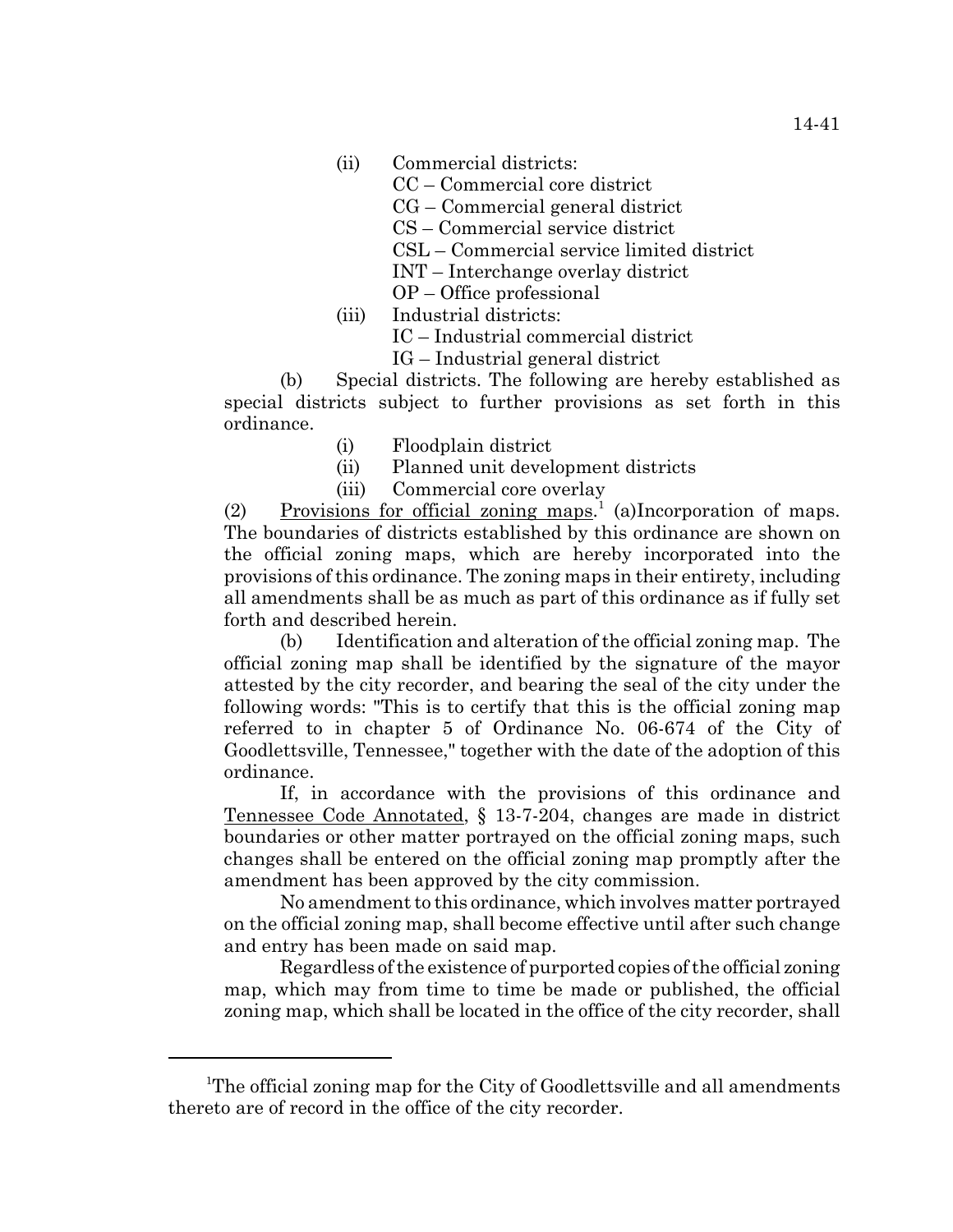be the final authority as to the current zoning status of land and water areas, buildings, and other structures in the city.

(c) Replacement of official zoning map. In the event that the official zoning map becomes damaged, destroyed, lost, or difficult to interpret because of the nature or number of changes and additions, the city commission may by resolution adopt a new official zoning map which shall supersede the prior official zoning map. The new official zoning map may correct drafting or other errors or omissions in the prior official zoning map, but no such correction shall have the effect of amending the original official zoning map or any subsequent amendment thereof. The new official zoning map shall be identified by the signature of the mayor attested by the city recorder, and bearing the seal of the city under the following words:

"This is to certify that the official zoning map supersedes and replaces the official zoning map adopted June 22, 2006 as part of Ordinance No. 06-674 of the City of Goodlettsville, Tennessee."

All prior official zoning maps or any significant parts thereof shall be preserved, together with all available records pertaining to their adoption or amendment. (Ord. #06-674, June 2006, as amended by Ord. #13-806, Dec. 2013, and Ord. #22-1028, Feb. 2022 *Ch5\_02-10-22*)

**14-205. Residential district regulations**. (1) Statement of purpose. The residential districts established in this title are designed to promote and protect the health, safety, morals, convenience, order, prosperity, and other aspects of the general welfare. These general goals include, among others, the following more specific purposes:

(a) To provide sufficient space in appropriate locations for residential developments to adequately meet the housing needs of the present and expected future population of the urban area, with due allowance for the need for a variety of choices in site selections;

(b) To permit improved movement on the public ways and effectively utilize existing public ways, and as far as possible, to mitigate the effects of heavy traffic and more particularly all through traffic, in residential areas;

(c) To protect residential areas against flood, fire, explosions, toxic and noxious matter, radiation, and other dangers, and against offensive matter, heat, glare, humidity, and other objectionable influences;

(d) To protect residential areas against undue congestion, as far as possible, by regulating the density of population, the intensity of activity, and the bulk of buildings in relation to the surrounding land and to one another, and by providing for off-street parking spaces for automotive vehicles;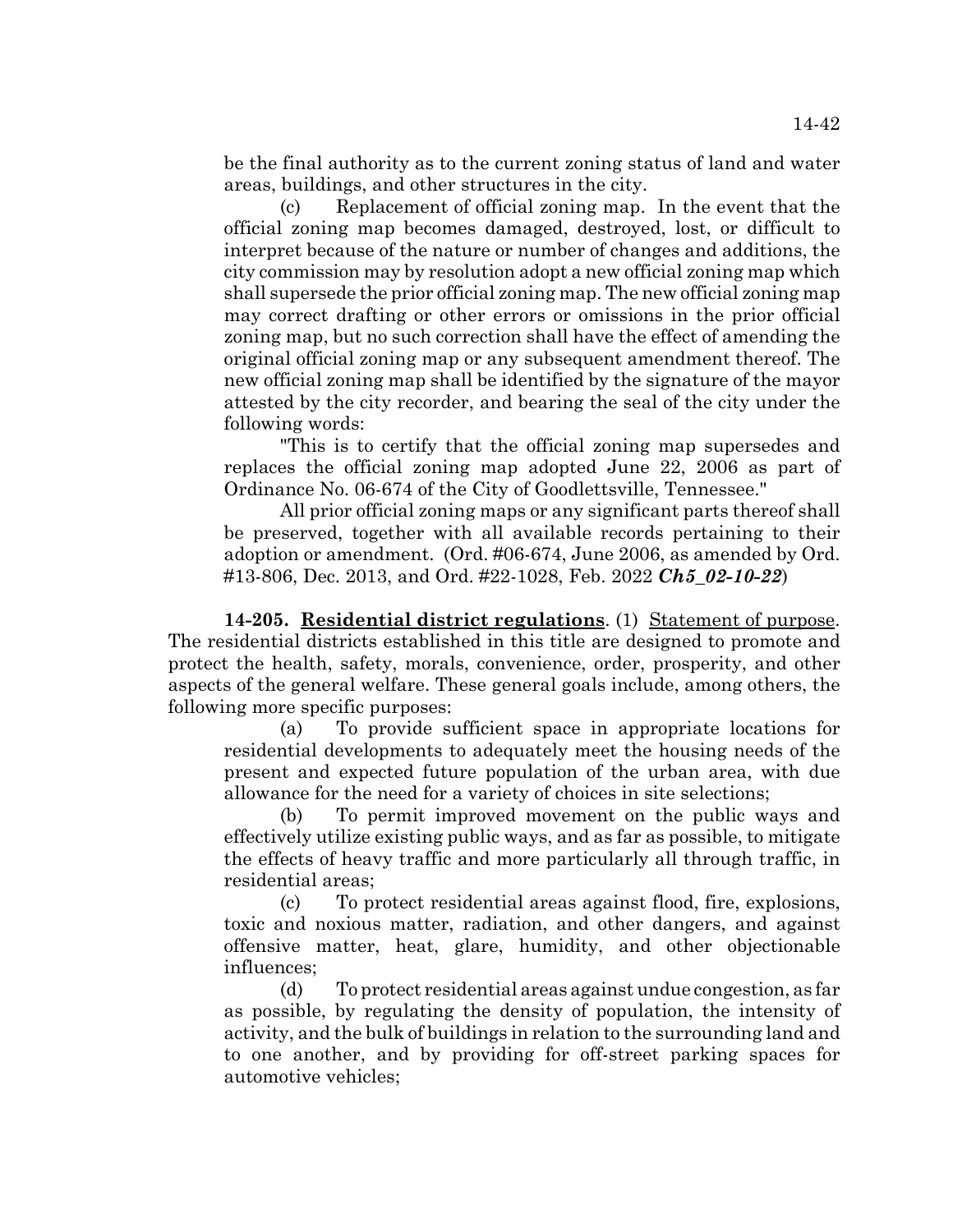(e) To provide for access for light and air to windows and for privacy, as far as possible, by controls over the height of buildings and structures;

(f) To provide appropriate space for public and private educational, religious, recreational, and similar facilities and public utilities which serve the needs of nearby residents, which generally perform their own activities more effectively in a residential environment, and which do not create objectionable influences; and to coordinate the intensity of residential land use with the appropriate community facilities;

(g) To promote the most desirable use of land and direction of building development in accordance with a well considered general plan to promote stability of residential development, to protect the character of the district and its peculiar suitability for particular uses, to conserve the value of land and buildings, and to protect the community's tax revenues.

(h) To exclude from these districts all buildings and other structures and uses having commercial characteristics whether operated for profit or otherwise, except that conditional uses and home occupations specifically provided for in these regulations for these districts shall be considered as not having such characteristics if they otherwise conform to the provisions of this title.

(2) Purposes of residential districts. Each residential district has specific purposes as indicated below:

(a) A - Agricultural districts. These districts are designed to provide permissible areas for the growing of crops, animal husbandry, dairying, forestry and other similar activities, which generally occur and characterize rural rather than urban areas. These districts are designed, furthermore, to provide for very low density residential development where public sanitary service is least practical. In addition, these districts may include areas and lands not suited by reason of soil, geologic, topographic, or other limitations for development. These districts also include community facilities, public utilities, and major recreational facilities, which require large land areas and are appropriately located away from intense urban development.

(b) R40 - Low density residential districts. These districts are designed to provide suitable areas for low density residential development characterized by an open appearance. The residential development will consist of single family detached dwellings and accessory structures. These districts also include community facilities, public utilities, and open uses which serve specifically the residents of these districts, or which are benefitted by an open residential environment without creating objectionable or undesirable influences upon residential developments.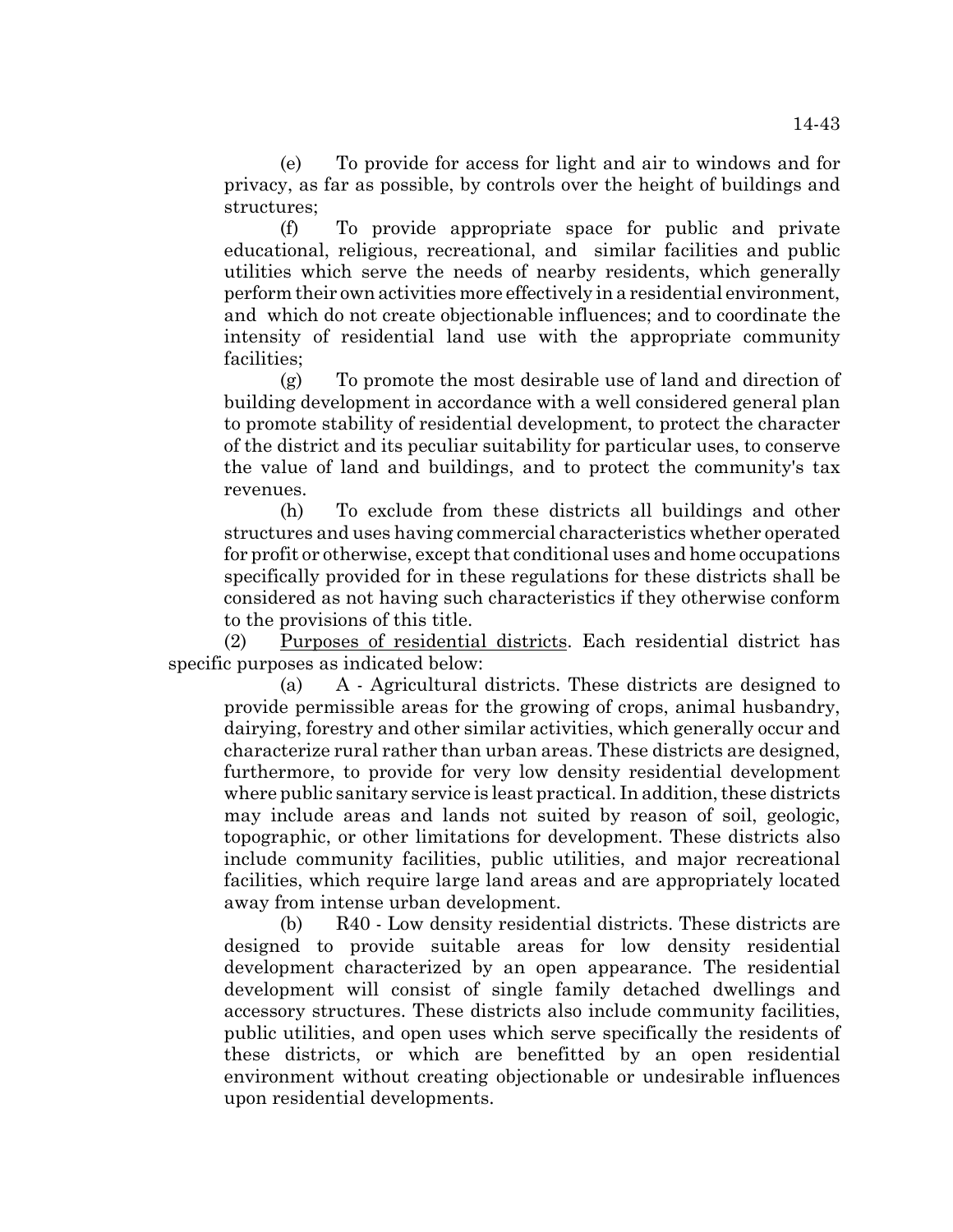14-44

(c) R25 - Low density residential districts. These districts are designed to provide suitable areas for low density residential development characterized by an open appearance. Generally, the residential development will consist of single family detached dwellings and accessory structures. These districts also include community facilities, public utilities, and open uses which serve specifically the residents of these districts, or which are benefitted by an open residential environment without creating objectionable or undesirable influences upon residential developments.

(d) R15 - Medium density residential districts. These districts are designed to provide suitable areas for medium density residential development where sufficient urban services and facilities are provided or where such services can be facilitated prior to development. Generally, the residential development will consist of single family and two-family detached dwellings and accessory structures. These districts also include community facilities, public utilities, and open uses which serve specifically the residents of these districts, or which are benefitted by an open residential environment without creating objectionable or undesirable influences upon residential activities.

(e) R10 - Medium density residential districts. These districts are designed to provide suitable areas for medium density residential development where sufficient urban services and facilities are provided or where such services can be facilitated prior to development. Generally, the residential development will consist of single family and two-family detached and semi-detached dwellings and accessory structures. This class of district is intended also to permit community facility and public utility installations which are necessary to service and to serve specifically the residents of these districts, or which installations are benefitted by and compatible with a residential environment.

(f) R7 - High density residential districts. These districts are designed to provide suitable areas for high density development where sufficient urban facilities are available or where such facilities will be available prior to development. This class of district is intended also to permit community facilities and public utility installations which are necessary to service specifically the residents of the district, or which installations are benefitted by and compatible with a residential environment.

(g) Mobile home park districts. These districts are designed to provide a high quality environment for individual mobile homes, either owned or leased, in a planned development of mobile homes as defined.

(3) Use and structure provisions. The uses and structures indicated herein may be permitted within the various residential districts only in the manner and subject to any specific design criteria that apply.

(a) Uses permitted: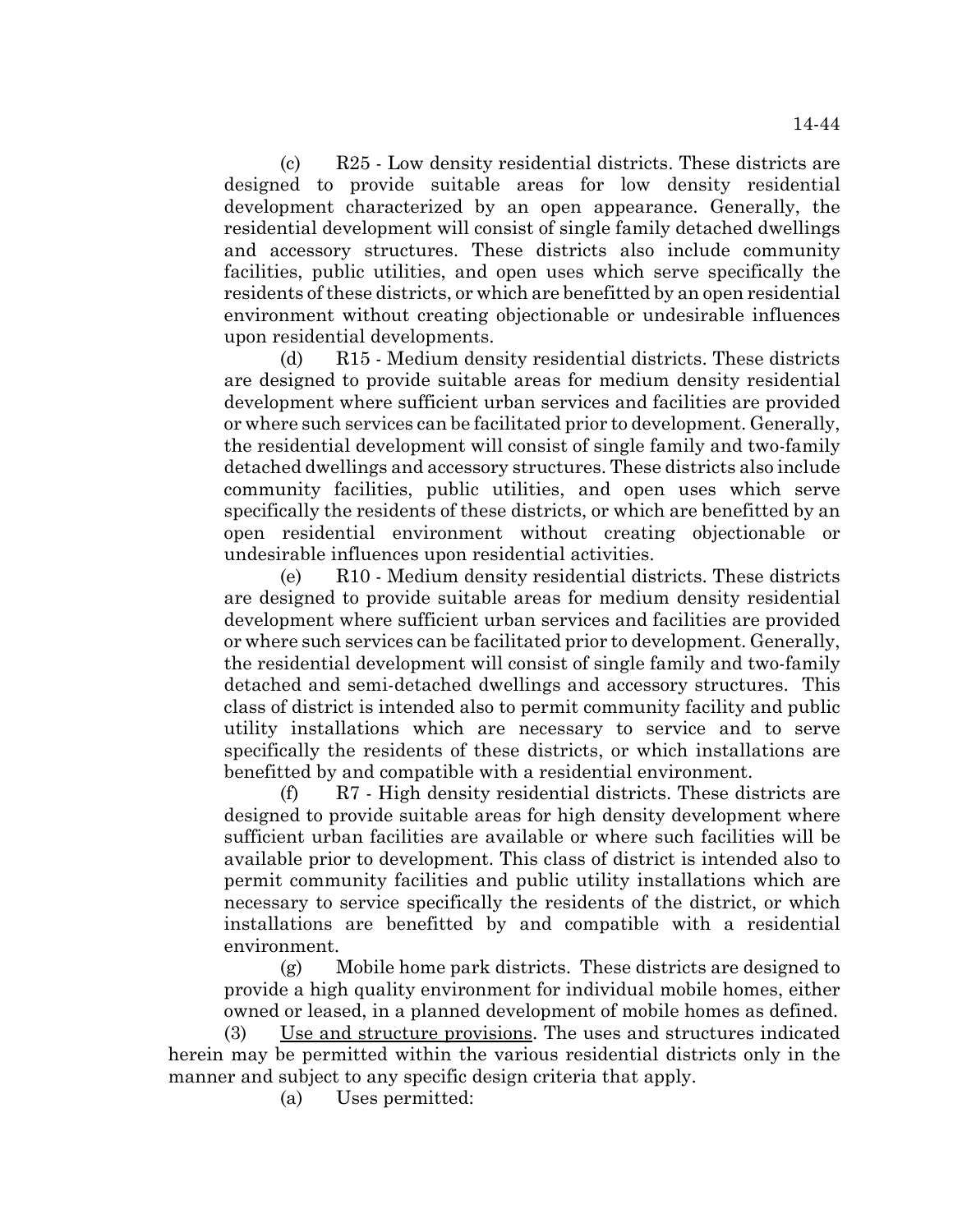(i) Principal permitted uses. Principal permitted uses for all residential districts are listed in Table I, the land use activity matrix, as presented in Appendix A.

(ii) Permitted accessory uses. In addition to the principal permitted uses, each activity type may include accessory activities customarily associated with, and appropriate, incidental, and subordinate to the principal activity located on the same zone lot. These include:

(A) Private garages and parking areas;

(B) Recreation facilities exclusively for the use of the residents;

(C) Home occupations as defined and subject to further regulations contained in  $\S$  14-208(1)(o);

(D) Signs in compliance with the regulations set forth in the Goodlettsville Sign Ordinance;

(E) Within the a districts, private barns, stables, sheds, and other farm buildings.

Within the A and R-40 districts, chicken coops provided, however, that no commercial chicken coops shall be allowed. Chicken coops shall be located at least one hundred feet (100') from any neighboring dwelling and shall be no more than one hundred (100) square feet in size.

(b) Conditional uses. Conditional uses permitted for consideration of the board of zoning appeals are listed in Table I.

(c) Prohibited uses. Any use or structure not specifically permitted by right or conditional use as presented in Table I is prohibited.

(4) Bulk, yard, and density regulations. The regulations appearing below apply to zone lots and buildings or other structures located on any zone lot or portion of a zone lot including all new developments, enlargements, extensions, or conversions; provided, however, that all barns, sheds, silos, or other buildings used exclusively for agricultural purposes shall be exempt from these regulations when located in the agricultural districts. Existing buildings or other structures which do not comply with one or more of the applicable bulk regulations are classified as noncomplying and are subject to the provisions of § 14-212.

(a) Minimum lot size. Within all residential districts, the minimum size lot and width of lot (measured at the building line) used for residential purposes shall be as established in Table II as presented in Appendix A.

(b) Maximum lot coverage. Within all residential districts, the maximum lot coverage by all buildings shall not exceed the percentage of lot area as established in Table II as presented in Appendix A.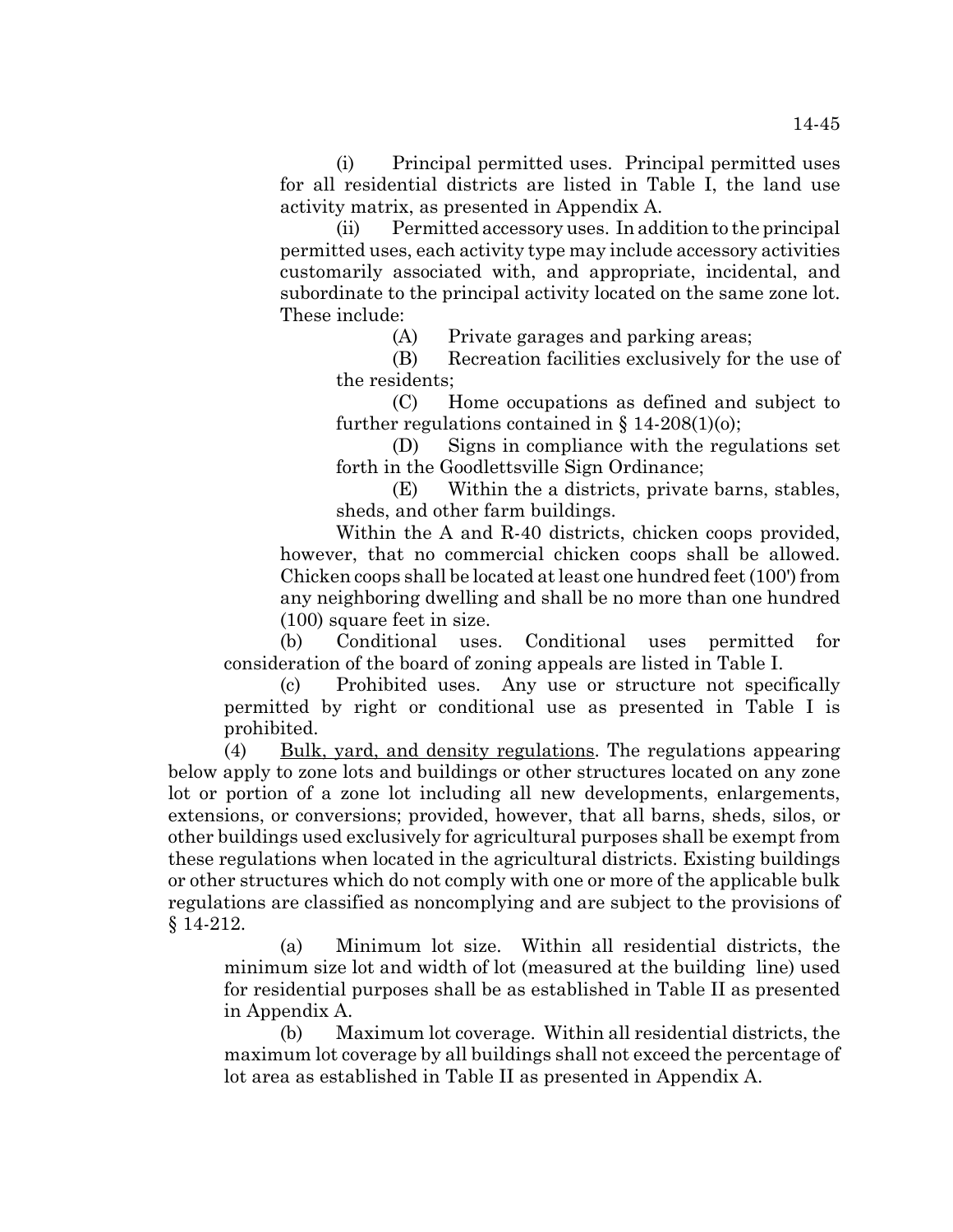(c) Maximum floor area ratio. Within all residential districts, the maximum permitted floor area ratio shall be as established in Table II as presented in Appendix A.

(d) Maximum permitted height. No building shall exceed the height requirements as established in Table II as presented in Appendix A.

(e) Density regulations. The maximum residential density permitted on any zone lot shall be controlled by the development area per dwelling or rooming unit as established in Table II as presented in Appendix A.

(f) Yard regulations. Within all residential districts, the minimum yard regulations established in Table II as presented in Appendix A shall apply.

(g) Minimum lot area coverage. Within the residential districts, the principal building shall meet the minimum lot area coverage as indicated:

| R <sub>40</sub> | $1,500$ square feet;                                    |
|-----------------|---------------------------------------------------------|
|                 | 1,100 square feet for 1st floor of 2 story plus 2 car   |
|                 | attached garage                                         |
| R <sub>25</sub> | $1,325$ square feet;                                    |
|                 | 1,100 square feet for 1st floor of 2 stories plus 2 car |
|                 | attached garage                                         |
| R15             | $1,250$ square feet, $1,500$ square feet for duplex;    |
|                 | 1,100 square feet for 1st floor of 2 stories plus 2 car |
|                 | attached garage                                         |
| R10             | 1,000 square feet; 1,200 square feet for duplex plus 1  |
|                 | car attached garage                                     |
| R7              | 1,000 square feet; 1,200 square feet for duplex plus 1  |
|                 | car attached garage (Ord. #06-674, June 2006, as        |
|                 | amended by Ord. #10-747, Sept. 2010)                    |

**14-206. Commercial district regulations**. (1) Statement of purpose. The commercial districts established in this title are designed to promote and protect the health, safety, morals, convenience, order, prosperity, and other aspects of the general welfare. These general goals include, among others, the following:

(a) To provide sufficient space, in appropriate locations in proximity to established residential areas, for local retail and service trades catering specifically to the recurring shopping needs of the occupants of nearby residences.

(b) To protect both retail and service developments and nearby residences against fire, explosions, toxic and noxious matter, radiation, and other hazards, and against offensive noise, vibration, smoke, dust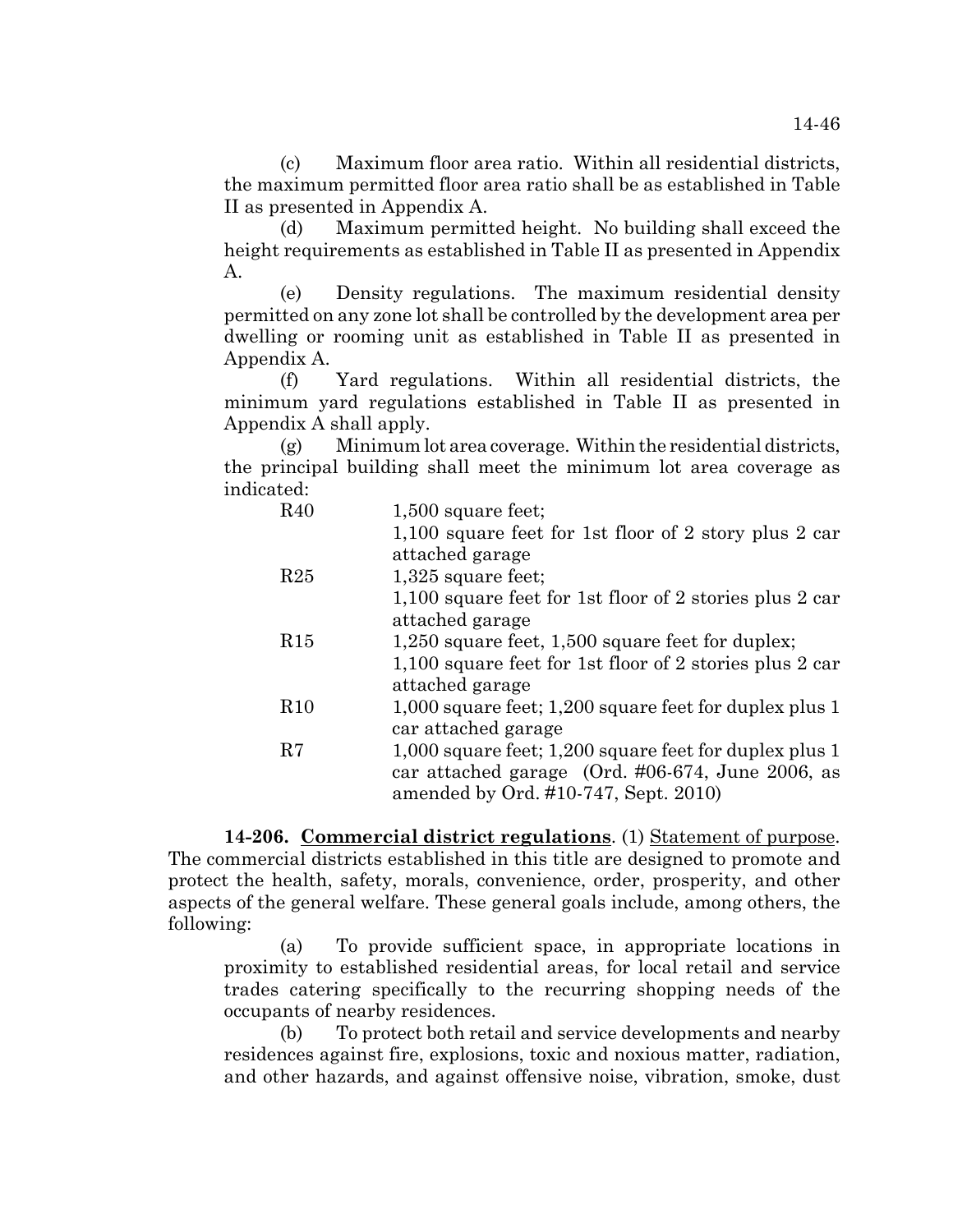and other particulate matter, odorous matter, heat, humidity, glare, and other objectionable influences.

(c) To protect both retail and service developments and nearby residences against undue congestion, by regulating the intensity of retail and service developments consistent with their marketing functions, by restricting those types of establishments which generate heavy traffic, and by providing for off-street parking and loading facilities

(d) To provide sufficient and appropriate space, and in particular sufficient area, to meet the area's expected future need for modern, planned commercial floor space, including the need for off-street parking space in areas where a large proportion of customers come by automobile, and to encourage the tendency of commercial establishments to concentrate in integrated planned developments, to the mutual advantage of both consumers and merchants.

(e) To provide sufficient space in appropriate locations for commercial districts to satisfy specific functional needs of the area.

(f) To provide appropriate locations for transitional uses intervening between commercial developments and residential areas, and thereby alleviate the frictions inherent between dissimilar activities.

(g) To provide sufficient space in appropriate locations for all types of commercial and miscellaneous service activities.

(h) To prevent indiscriminate mixtures of commercial activity within commercial areas and the scattering of commercial activity along highways and within residential areas.

(i) To promote the most desirable use of land and direction of building development in accord with a well considered plan, to promote stability of commercial development, to strengthen the economic base of the area, to protect the character of the districts and their peculiar suitability for particular uses, to conserve the value of land and buildings.

(2) Purposes of commercial districts. Each commercial district has specific purposes as indicated below:

(a) CC - Core commercial - this class of district is designed to provide for a wide variety of activities in the central and oldest commercially developed areas of the city and to recognize the intense development pattern.

(b) CG - Commercial general - this class of district is designed to provide sufficient space in appropriate locations for activities engaged in wholesale trade, the warehousing of products with no objectionable characteristics, limited industrial uses, and compatible services. Other commercial uses are also permitted. These districts should be well separated from residential districts.

(c) CS - Commercial service - this class of district is designed to provide for a wide range of commercial uses concerned with retail trade and consumer services; amusement and entertainment establishments;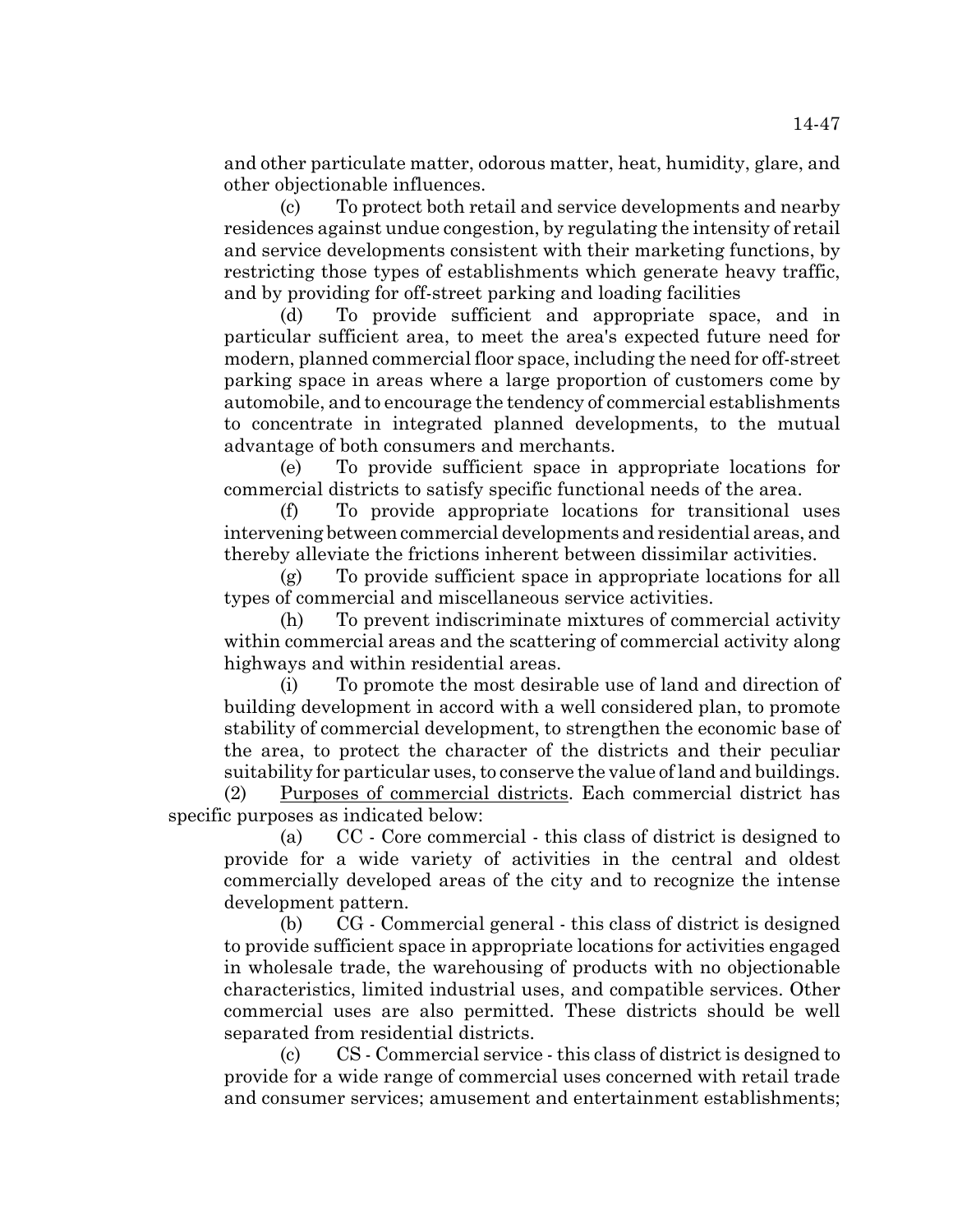automotive and vehicular service establishments; transient sleeping accommodations; eating and drinking places; financial institutions; and offices. The uses in this district service a wide market area and, therefore, ease of automotive access is a requirement. However, it is not intended that this district permit uses which generate large volumes of truck traffic. Appropriate open space between commercial and residential areas is required.

(d) CSL - Commercial service limited - this class of district is designed to provide for a wide range of commercial uses concerned with retail trade and consumer services; however, certain commercial activities which have lower performance characteristics are excluded. Less building bulk is permitted and more open space is required.

(e) OP - Office professional - this class of district is designed to provide a low intensity commercial area for appropriate locations and a transitional zone between residential and intense commercial areas. Permitted uses are those which tend to attract small numbers of people and generate lower volumes of traffic. Less building bulk is permitted and more open space is required.

(f) CCO - Commercial core overlay district - this class of district is designed to create a mixed use area with buildings located close to the street in order to establish a walkable storefront streetscape. The district is an overlay for the base zone districts.

(g) INT - Interchange overlay district - this class of district is designed to provide for uses which are compatible only with highway travel and the accommodation of all-night and rest-stop services. The purpose of the district is not the establishment or encouragement of local or regional shopping areas which would inhibit the use of the interchange for its primary purpose of access between several highways or between highways and local roads. The interchange overlay district is an overlay for the base zone districts.

(3) Use and structure provisions. The uses and structures indicated herein may be permitted within the various commercial districts only in the manner and subject to any specific design criteria that apply. All uses shall take place within permanently constructed structures that meet all building code requirements except for temporary uses as authorized.

(a) Uses permitted:

(i) Principal permitted uses. Principal permitted uses for all commercial districts are established in Table I as presented in Appendix A.

(ii) Permitted accessory uses. In addition to the principal permitted uses, each activity type may include accessory activities customarily associated with, and appropriate, incidental, and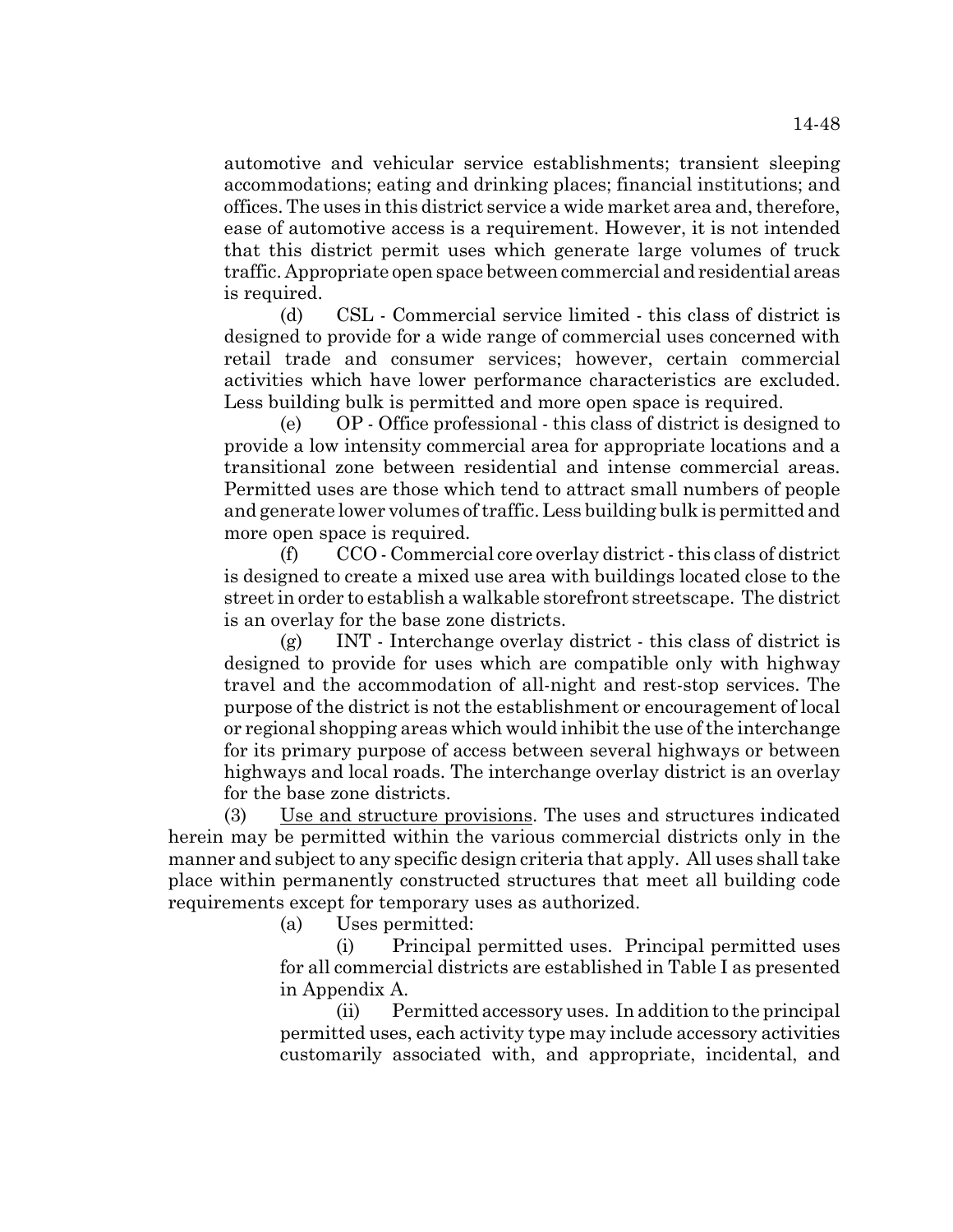subordinate to the principal activity located on the same zone lot. These include, but are not necessarily limited to the following:

(A) Off-street parking and loading serving a principal activity, whether located on the same zone lot or on a different zone lot, but only if the facilities involved are reserved for the residents, employees, patrons or other persons participating in the principal activity.

(B) Childcare for pre-teenage children when operated by a health care, commercial or industrial activity where the care is provided solely for the children of their employees. The facility shall be located on the same zone lot as the principal activity and meet all applicable state and local regulations for a day care center for children.

(C) Residential occupancy in connection with a principal non-residential activity on the same zone lot, but only if:

> (1) No more than one (1) dwelling or rooming unit is permitted,

> (2) The unit is occupied by person(s) employed in the principal non-residential activity located upon the zone lot, and

> (3) The non-residential activity does not constitute a hazardous occupancy.

(D) Operation of a cafeteria for employees, residents, patrons or others participating in the principal activity by an organization engaged in a community facility activity on the same zone lot. Where the principal activity is permitted by conditional use only, an accessory cafeteria must be approved as a part of the action granting said permit.

(E) Production of goods for sale by a firm engaged in a principal commercial activity on the same zone lot but only if in the CG or CS districts:

> (1) All goods so produced are sold at retail by the same firm either on the same zone lot;

> (2) Such production does not occupy more than forty-nine percent (49%) of the total floor area and open sales, display, storage and service area occupied by such firm on the zone lot;

> (3) Such production does not in any case occupy more than two thousand (2,000) square feet of such floor area; and

> (4) Such production may only be permitted in an enclosed building.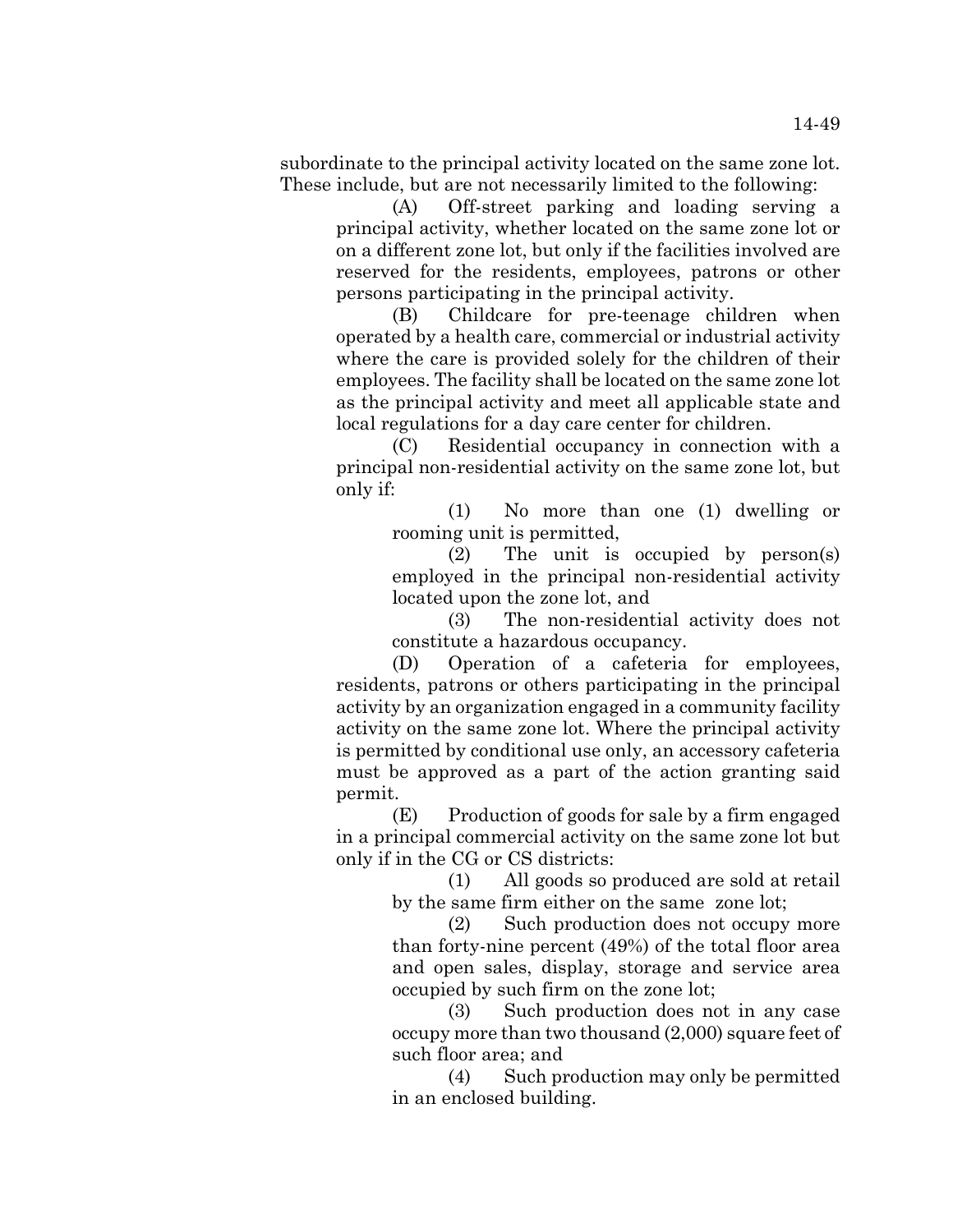(F) Storage of goods sold by a principal commercial activity engaged in by the same firm on the same zone lot and in the same principal building, and such storage does not occupy more than forty-nine percent (49%) of the total floor area.

(G) Operation of an administrative office of a firm engaged in a principal manufacturing or commercial activity on the same zone lot, but only if such office does not occupy more than forty-nine percent (49%) of the total floor area and open sales, display, storage, production, and service area occupied by the same firm on the same zone lot.

(H) Signs permitted in accordance with the Goodlettsville Sign Ordinance.

(b) Conditional uses. Conditional uses permitted for consideration of the board of zoning appeals are established in Table I as presented in Appendix A.

(c) Prohibited uses. Any use or structure not specifically permitted by right or conditional use established in Table I as presented in Appendix A is prohibited. The use of a mobile home or similar structure as an office, storage space, retail space, or in any manner is expressly prohibited. Additionally, adult-orientated establishments as defined in title 14, chapter 2, § 14-201 are expressly prohibited.

 $(4)$  Bulk, lot, and open space requirements. The regulations appearing below apply to zone lots and buildings or other structures located on any zone lot or portion of a zone lot including all new development, enlargements, extensions, or conversions.

(a) Minimum lot size. Within all commercial districts, the minimum size lot and width of lot (measured at the building line) used for commercial purposes shall be as established in Table III as presented in Appendix A.

(b) Maximum lot coverage. Within all commercial districts, the maximum lot coverage by all buildings shall not exceed the percentage of lot area as established in Table III as presented in Appendix A.

(c) Maximum floor area ratio. Within all commercial districts, the maximum permitted floor area ratio shall be as established in Table III as presented in Appendix A.

(d) Maximum permitted height. No building shall exceed the height requirements as established in Table III as presented in Appendix A.

(e) Yard regulations. Within all commercial districts, the minimum yard regulations established in Table III as presented in Appendix A shall apply.

(5) Other regulations. The following regulations are supplementary and apply as indicated.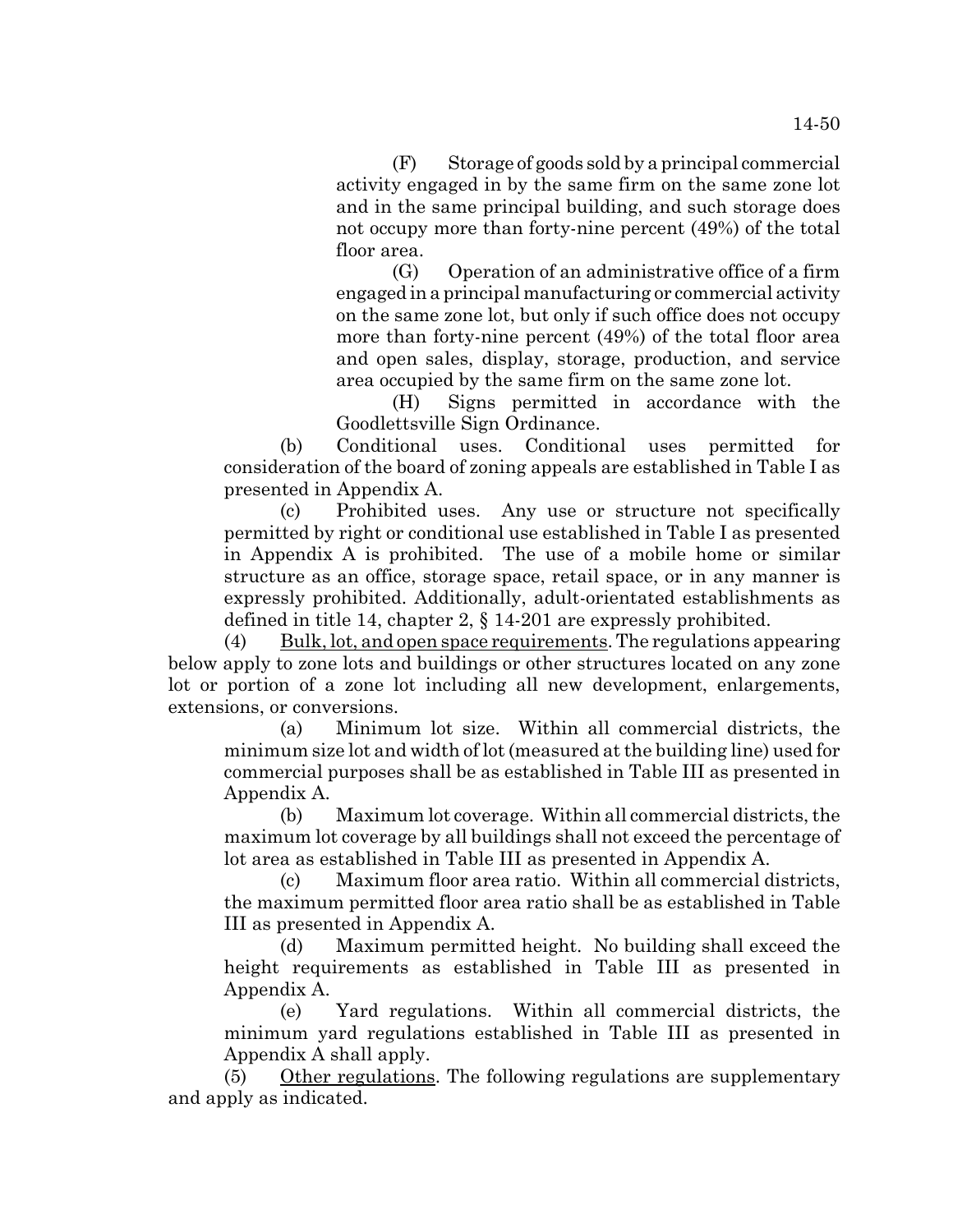(a) Special provisions applying to required yards and building setbacks along district boundaries coincident with side and rear lot line of zone lot in any residential district.

In all commercial districts, along such portion of the boundary of a commercial district which coincides with a lot line of a zone lot in any residential district the following yard provisions shall apply.

(i) Special front setback. Regardless of the front yard provisions established for any commercial district, no building located on any zone lot adjacent to any residential district with frontage on the same street shall extend closer to the street than the average of the distances of the buildings located within one hundred feet (100') of the lot whereon the commercial activity is located; provided that no building shall be required to setback more than twice the minimum front yard applicable within the commercial district.

(ii) Special side and rear yards. Along all portions of the boundary of any commercial zone lot where such lot abuts or is contiguous to a side or rear yard of any residential zone lot the minimum yards within the commercial district shall generally conform to the respective yard requirements for the adjoining residential district. However, in no instance shall any rear or side yard required herein have a minimum width or depth of less than ten feet (10').

(iii) Buffer yards. Along all portions of the boundary of any commercial zone lot where such lot abuts or is contiguous to any residential zone lot without an intervening public street, an open area, unobstructed from the ground to the sky, shall be provided within the commercial district in accordance with the buffer yard standards contained in § 14-205(5)(o).

(iv) Screening along residential district boundaries. To assist in the prevention of the transmission of light and noise from within any commercial district into any abutting residential district, screening shall be required where such district abuts or is contiguous to any residential district, without an intervening street, alley, or other public way. Such screening shall be provided within the commercial district, but not within a public street or alley, along the entire contiguity of said districts. Screening shall be provided in accordance with the provisions of  $\S 14-208(5)(0)$ .

(b) Special height provisions applicable to commercial zoned properties including commercial planned unit developments within the defined interstate sign districts.

The planning commission may approve increased building height not exceeding seven (7) stories for properties within the defined interstate sign districts and the planning commission may extend the increased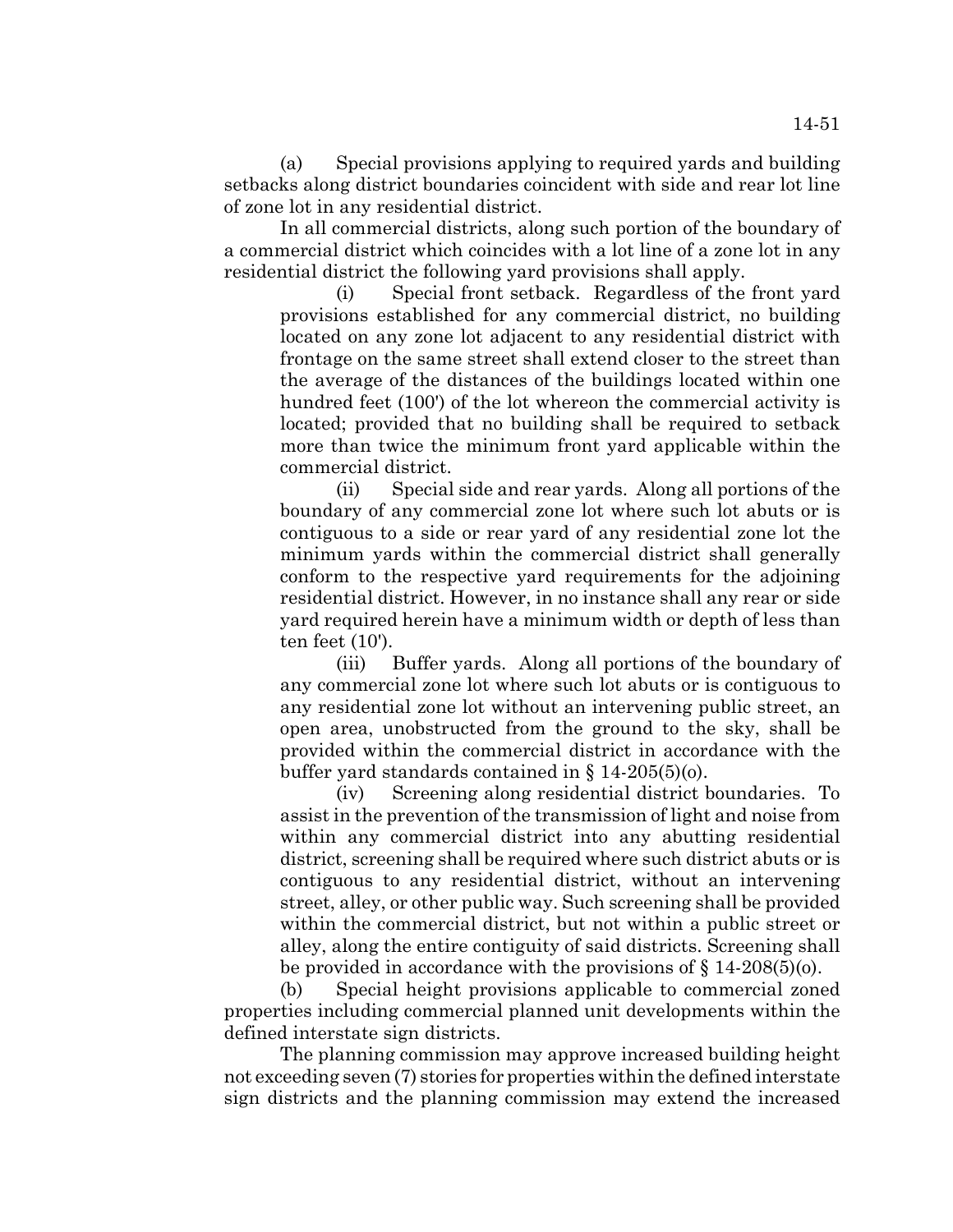building story height to any properties adjacent to the properties within the interstate sign district that are adjacent to 165 or SR 386. The planning commission's review shall include a site plan design proposal including sufficient information to determine that the water utility fire flows and water pressure availabilities and roadway and site design can support fire protection systems and equipment needed for the increased building story heights. The planning commission's review shall also include the visible impact of any adjacent one family detached residential zoned properties and subdivisions. All building proposals exceeding the maximum story height permitted in the commercial zoning district shall include information detailing that the proposed building design will not negatively reduce sun light and air flow onto adjacent properties and public right-of-ways including roadways, sidewalks, and walkways and the building design for portions of building exceeding the maximum story height permitted in the commercial zoning district include building design to support sun light and air flow onto adjacent properties and public right-of-ways including roadways, sidewalks, and walkways.

(c) Use of required yard areas.

(i) Within the CC district, the required front yard may be landscaped or used for sidewalk or street furniture locations and may be crossed by driveways. No parking areas shall be permitted. If side yard areas are provided, a minimum of ten feet (10') shall be used for landscaping along the side lot line. Rear yards may be used for parking subject to the provisions of § 14-206(a) above.

(ii) Within the CG districts, the required front yard shall be landscaped but may be crossed by driveways and sidewalks. All other required yard areas may be used for walkways, driveways, or parking subject to the provisions of § 14-206(a) above.

(iii) Within the CS, CSL, and OP districts, all required yard areas shall be landscaped provided than a driveway may penetrate not more than one-half (1/2) of any such side or rear required yard and subject to the provisions of § 14-206(a) above. The front yard may be crossed by driveways or sidewalks but shall not be used for parking.

(iv) Within all commercial districts in which gasoline sales are permitted, an overhead canopy that is open on all sides may encroach into the required building setback to within twenty-five feet (25') of the street right-of-way.

(d) Exterior storage.

(i) Within the CG and CS districts, exterior storage of goods, materials, or chattel is permitted only in the rear of the principal building provided that vehicular, craft, and related equipment sales may be permitted to display such in the front or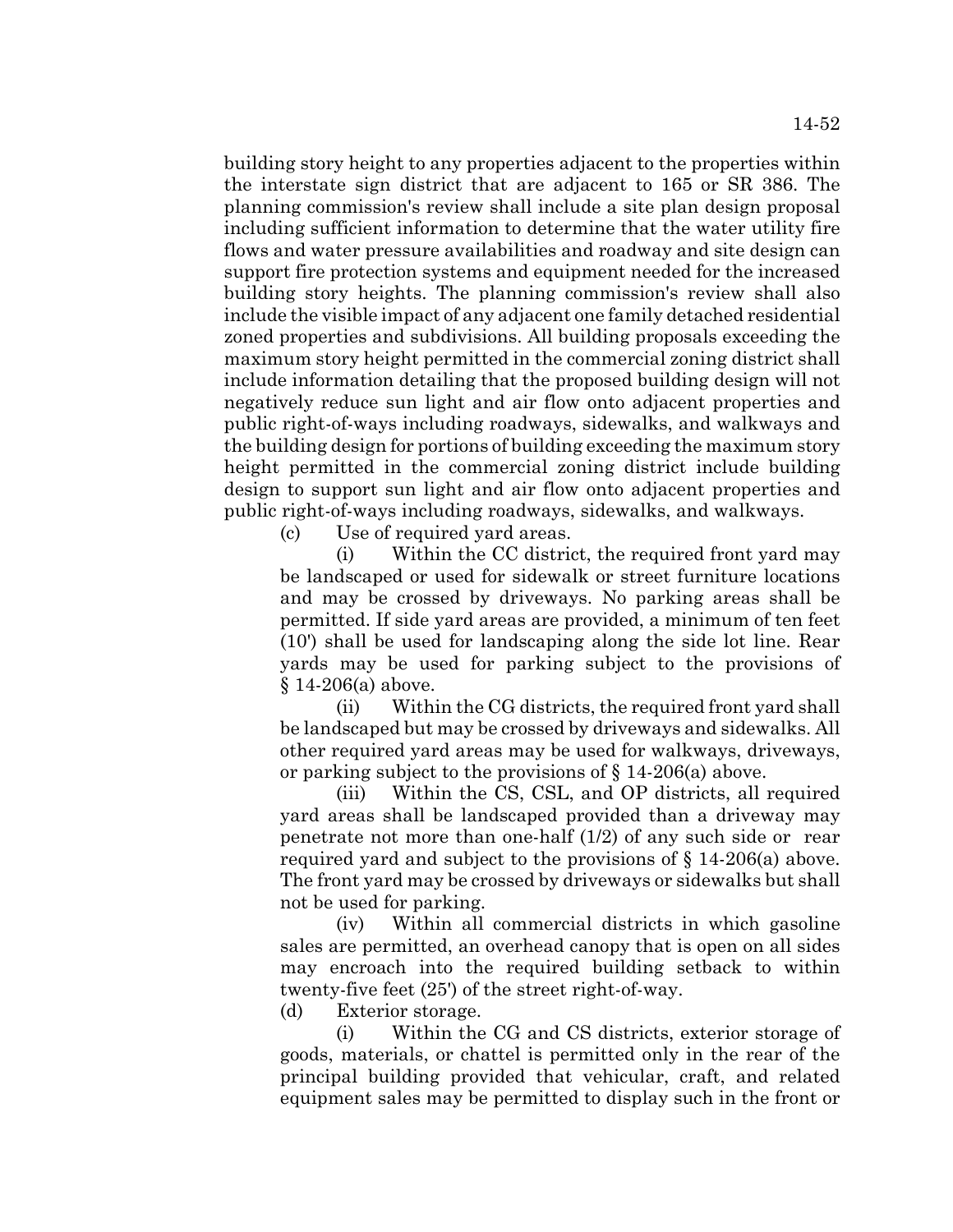side subject to required yard provisions. Waste disposal receptacles shall be located in the rear of the principal building within an enclosure that is constructed of materials similar to the principal building. Such enclosure shall be screened from public view.

(ii) Within the CC, CSL, and OP districts, exterior storage of goods, materials, or chattel is prohibited. Waste disposal receptacles shall he located in the rear of the principal buildings within an enclosure that is constructed of materials similar to the principal building. Such enclosure shall be screened from public view.

(iii) All exterior storage areas shall be surfaced to provide a durable, dust-free surface. All areas shall be graded and drained so as to dispose of all surface water accumulated within the area.

(iv) Except for vehicular, craft, and related equipment sales activities, all exterior storage areas shall be screened from public view by a suitable fence, wall, or plant material screen. Fences and walls shall not exceed fifteen feet (15') in height, and metal materials shall be prohibited. All stored materials shall be kept at least one foot (1') below the top of such wall, fence, or screen.

(e) Special regulations applying to transient habitation.

(i) Hotels shall have a minimum of ninety (90) rooms and shall provide all of the services and amenities as defined. Rooms shall not be rented to the same person(s) for periods of time exceeding one (1) month.

(ii) Motels shall have a minimum of one hundred fifty(150) rooms and shall provide all of the services and amenities as defined. Rooms shall not be rented to the same person(s) for periods of time exceeding one (1) month.

(iii) All existing SROs are classified as non-conforming uses and are subject to the non-conforming use provisions contained in § 14-212. Any conversion of an existing motel or hotel to an SRO shall be prohibited.

(iv) Short term rental property (STRP) shall have no more than five (5) (sleeping rooms) and shall only be permitted within the following zoning classifications: Commercial Services Limited (CSL), Commercial Core Overlay (CCO), Commercial Services (CS), Commercial General (CG) and Core Commercial (CC).

(f) Utilities. All utility service connections shall be underground with utility lines commencing underground at the property line of the site unless otherwise approved by the Goodlettsville Regional/Municipal Planning Commission. All lighting plans must meet Nashville Electric Services street lighting design manual standards and any subsequent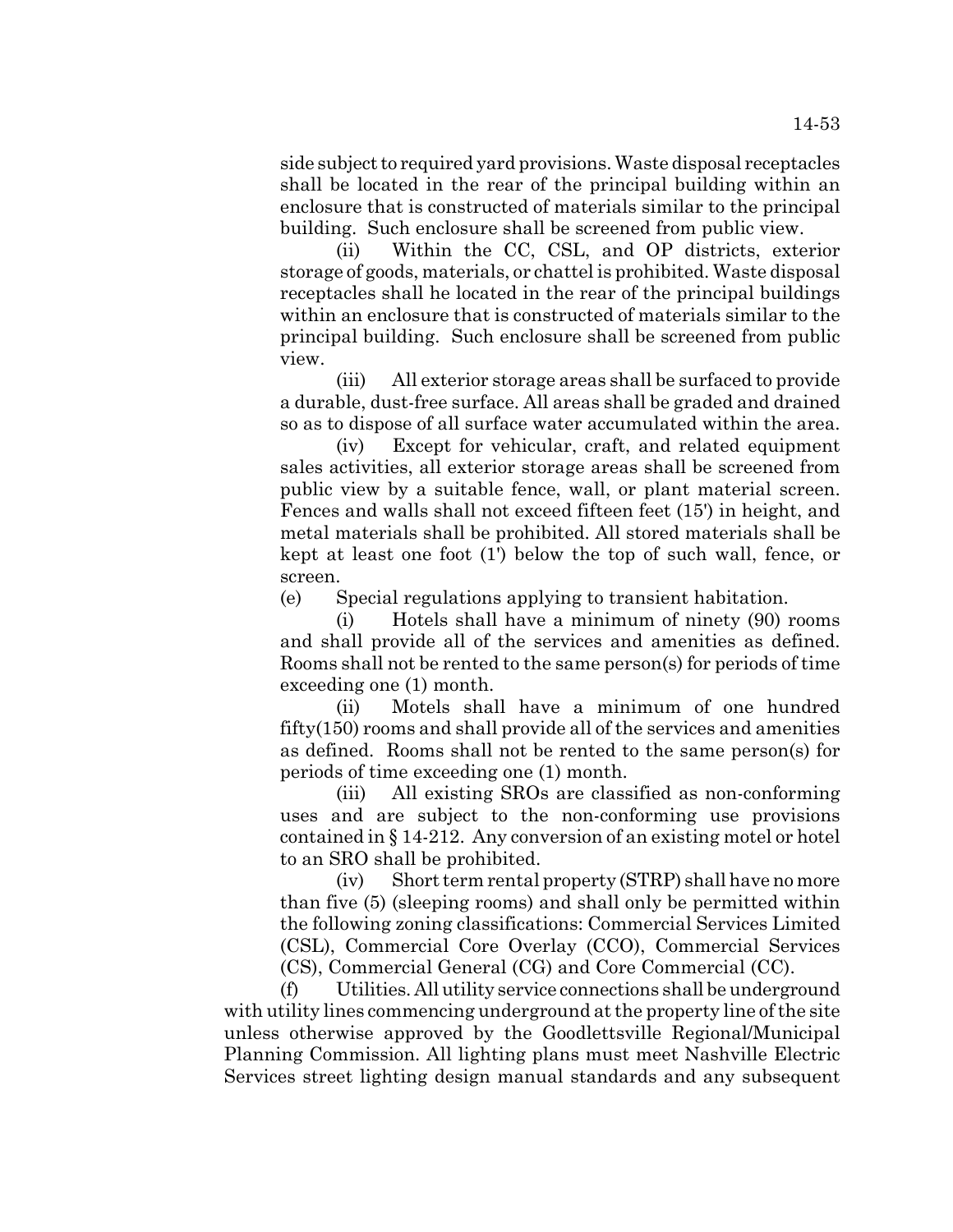amendments to such manual and be approved by the Goodlettsville Municipal/Regional Planning Commission.

(g) Other regulations. (i) Alternative Financial Service Facilities shall include, but not be limited to, uses such as "cash advance" "check cashing," "pawnshop" and "title loan" establishments and shall be permitted in all districts that currently permit financial, consultative and administrative services identified at 14-202(7)(j).

(ii) No cash advance, check cashing, pawnshop or title loan establishment shall be located less than two thousand six hundred forty (2,640) linear feet from the property line of another property upon which another cash advance, check cashing, pawnshop or title loan office is located.

(iii) Cash advance, check cashing, pawnshop or title loan offices shall be limited to free-standing buildings of two thousand five hundred (2,500) square feet of gross floor area per establishment.

(h) Mobile food service vehicles subject to provisions of the City of Goodlettsville Municipal Code § 9-506. Except for special events, mobile food service vehicles that are located on private properties are permitted in commercial and industrial zoning districts where food and beverage service uses are permitted on properties located west of I-65 and shall not be within two hundred feet (200') of an existing building with a permanent food and beverage service facility.

(6) Commercial core overlay district. This district is intended to establish an urban core with an identifiable city center and to implement the Goodlettsville streetscape plan. The design features and standards included in this district are not only to create a memorable and positive impression upon entering the core area, but also to establish an image and character that is uniquely Goodlettsville.

(a) Application. The standards of the CCO shall be applied to those parcels and lots within the commercial base zoning and PUD districts as indicated as being within the CCO on the official zoning map and shall supercede any requirements that are in conflict herewith.

(b) Use provisions. In addition to the permitted uses of the zone districts, residential uses are permitted in the second or third stories of buildings with a commercial use on the first floor at a density not to exceed forty (40) dwelling unit(s) per acre. Minimum size requirements shall be as follows:

| Efficiency and one (1) bedroom units | 800 square feet     |
|--------------------------------------|---------------------|
| Two $(2)$ bedroom units              | $1,000$ square feet |
| Three (3) or more bedroom units      | $1,200$ square feet |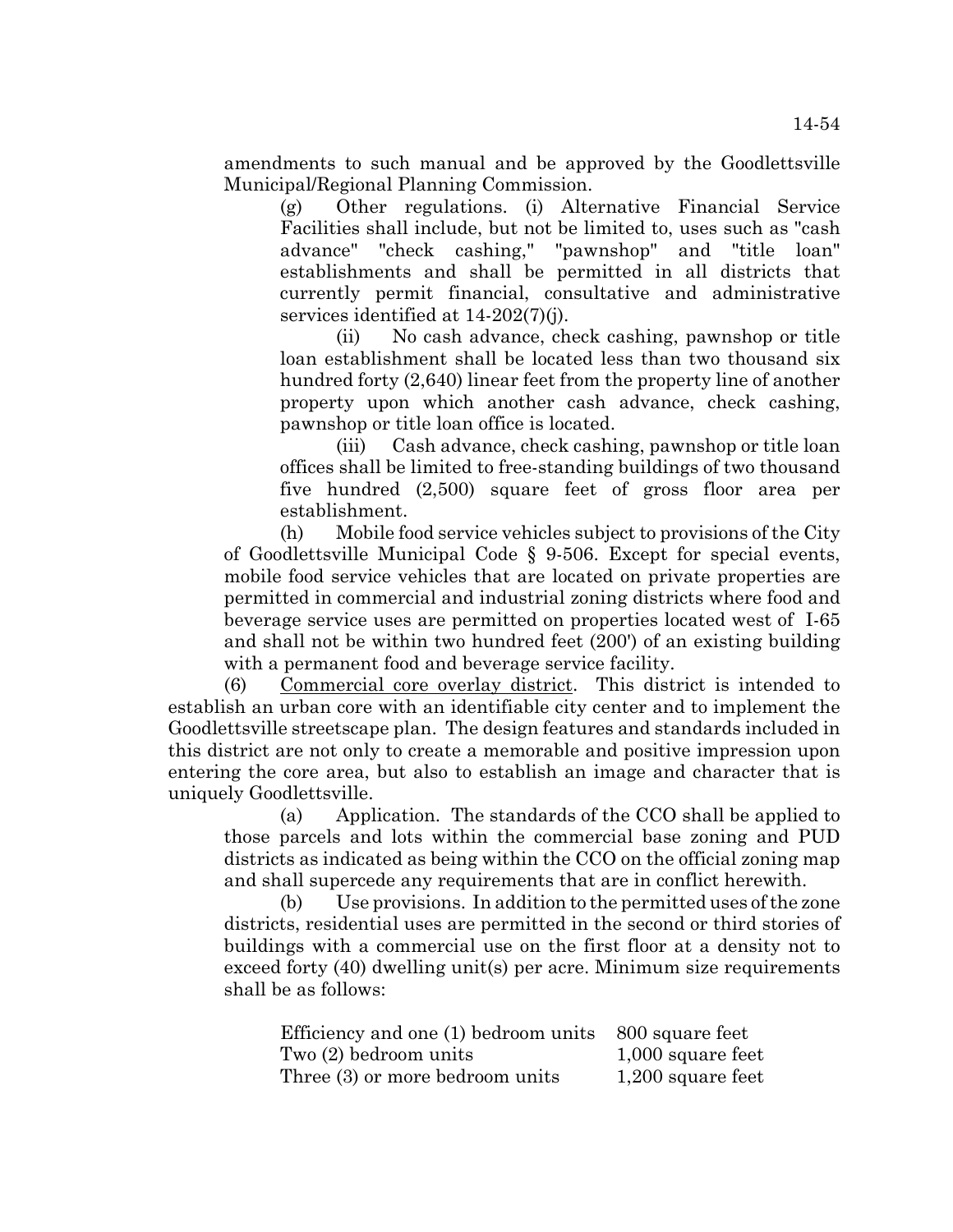(c) Bulk, lot and open space requirements.

| Minimum lot area         | $10,000$ square feet |
|--------------------------|----------------------|
| Minimum street frontage  | $100$ feet           |
| Minimum front setback    | $15$ feet            |
| Minimum side setback     | $15 \text{ feet}$    |
| Minimum rear setback     | 10 feet              |
| Maximum lot coverage     | 50 percent           |
| Maximum floor area ratio | 1.0                  |
| Maximum height           | 4 stories            |

(d) Parking lot design. Parking lots are encouraged to be located in the rear of the principal building. The parking requirements of any use may be reduced by a proportional number of spaces if such spaces are permanently available in either shared or public parking lots located within two hundred fifty feet (250') of the affected lot.

A minimum open area of five feet (5') shall be maintained between the paved area of the lot and any side or rear property line. Such area shall be landscaped as specified below. Wherever a parking lot faces the street frontage, such frontage shall be screened.

The use of common driveways providing access to more than one (1) lot is encouraged.

(e) Site planning. Buildings shall be located such that the main entrance shall, with the exception of recessed entryways, directly face the street. Pedestrians shall have direct access to first floor uses from the street. A pattern of small-scale shops and uses should be encouraged by requiring twenty five (25') foot or fifty foot (50') building or storefronts within larger buildings that face the street.

On corner lots, front setback and building requirements should apply on both frontages, with either public or private streets. However, the corner of the building shall be recessed up to a maximum of ten feet (10') in order to create:

(i) Pedestrian entrances with plazas or prominent entrances;

- (ii) Increased site distances;
- (iii) Enhanced designs for the entrance; and
- (iv) More architecturally-interesting buildings.

(f) Building facades. Building facades shall be designed with windows, doors, walls and other elements that proportionately fit together and are humanly scaled. Recessed doorways should be used, and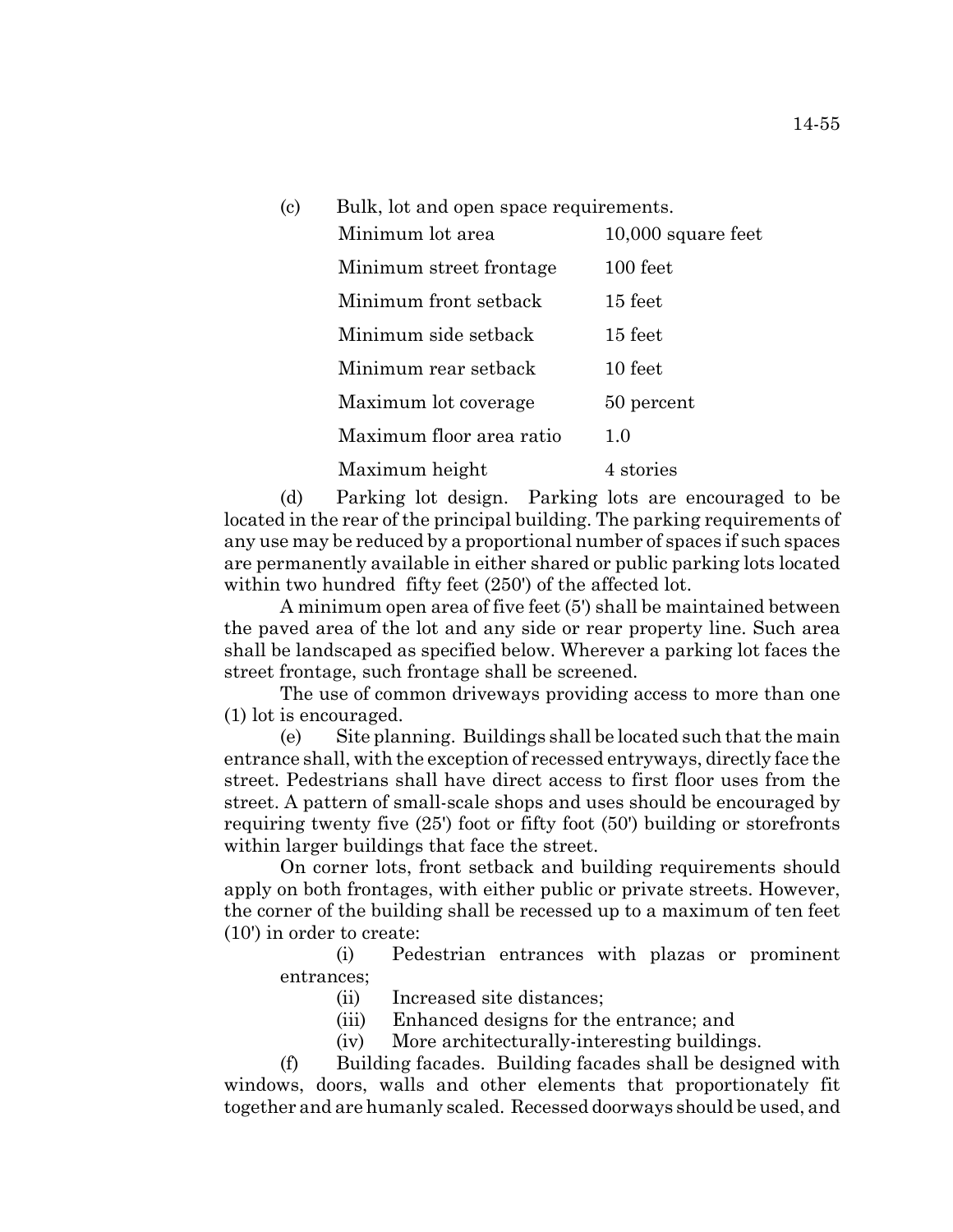where the door is not recessed, door canopies or awnings should be incorporated into the design.

Transparent windows shall make up a minimum of sixty percent (60%) of the length of the first floor facade facing the street. Opaque and reflective windows tints and glazes are prohibited.

Corner buildings shall be designed with special architectural features including corner entries at ground level and projecting windows, towers, turrets and cupolas on the corners of the upper floors.

(g) Materials and colors. A minimum of fifty percent (50%) of the exterior building material placed on any building shall be varying shades of red brick. Other acceptable building materials include stone accents, painted stucco (Drivit), and painted or stained wood. Prohibited materials shall be as specified in  $\S$  14-208(4)(c).

(h) Signs. All building type signs shall be either wall signs or projecting signs and are subject to the requirements of the Goodlettsville Sign Ordinance, § 14-305 of this title, "permitted signs in commercial and industrial districts" by sign zone (this sign restriction shall not apply to properties fronting on Long Hollow Pike or Rivergate Parkway).

Ground sign subject to the requirements of the Goodlettsville Sign Ordinance, § 14-305 of this title, "permitted signs in commercial and industrial districts" by sign zone and ground signs not fronting on Long Hollow Pike or Rivergate Parkway shall not exceed six feet (6') in height and twenty (25) square feet in area. Ground signs shall be installed meeting the following minimum setback from the property line as listed:

| 4 sq. ft. and under | 1 foot minimum setback |
|---------------------|------------------------|
| $5-9$ sq. ft.       | 2 feet minimum setback |
| $10-16$ sq. ft.     | 3 feet minimum setback |
| $17-20$ sq. ft.     | 4 feet minimum setback |
| $21-25$ sq. ft.     | 5 feet minimum setback |

(i) Landscaping. The requirements of  $\S 14-208(5)$ , landscaping, buffering and screening shall generally not be applied within the CCO except as specifically referenced. The following sections shall apply:

Section 14-208(5)(h)(i) - parking areas - islands Section  $14-208(5)$ (h)(iii)(B) - parking areas - street fronts (this section shall also apply to any required open area between paved areas and side or rear lot lines.) Section 14-208(5)(i)(i) - turf/groundcover Section  $14-208(5)(p)(2)(D)$  - transitional screening requirements type 4 buffer yard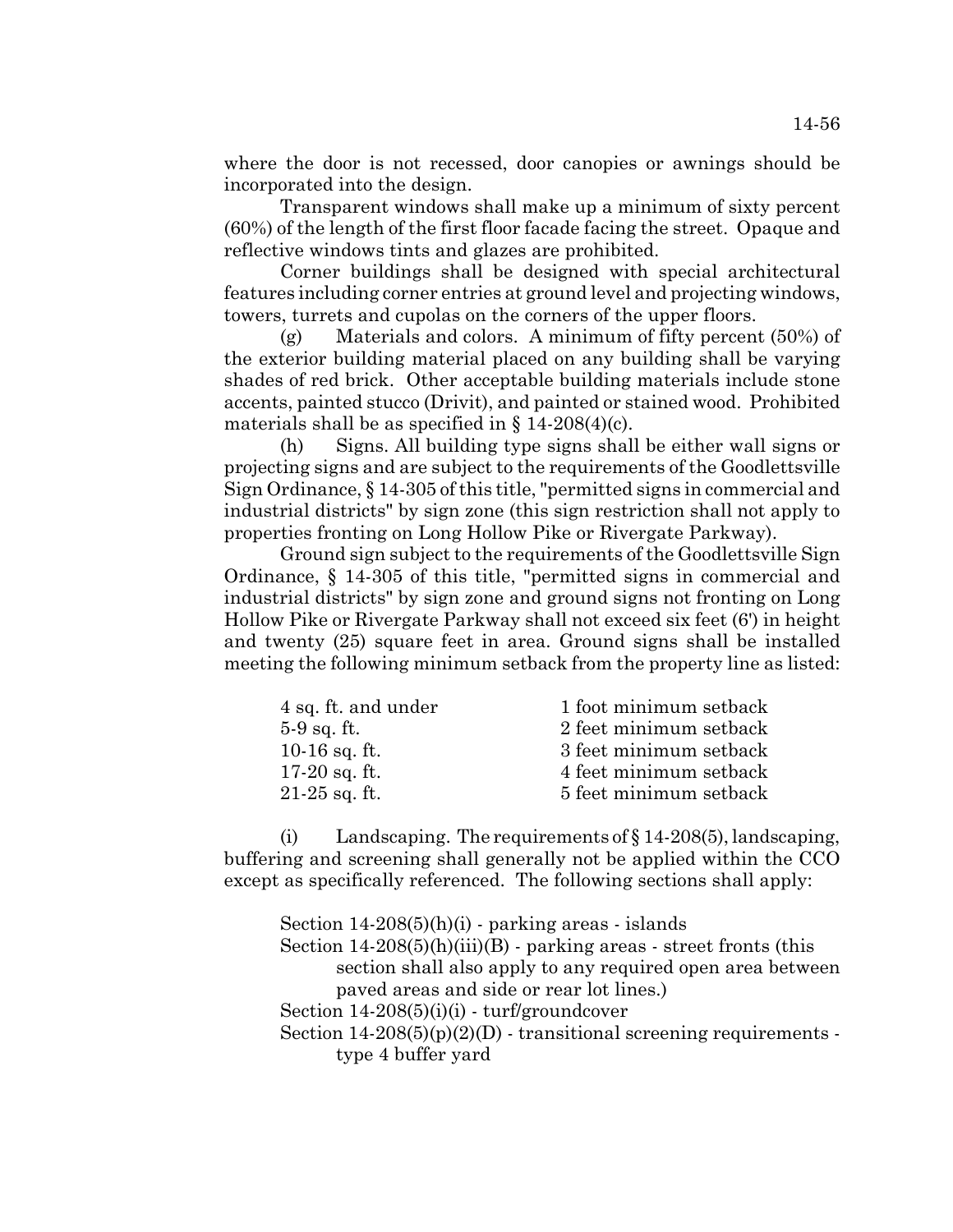(j) Lighting. Exterior lighting fixtures, standards and exposed accessory lighting shall be compatible with the building design and shall be designed to direct the light downward unless decorative standards are utilized. However, "shoe box" type fixtures may be used. The maximum height of a fixture shall be twenty feet (20').

(k) Utilities. All new distribution utility lines shall be underground.

(l) Sidewalks. The development of each site shall include a sidewalk along the street frontage with a minimum width of eight feet (8').

(m) Town center. Properties listed in the designated town center area shall be under the above provisions but flexibility regarding building design and site planning are permitted to encourage mixed use multi-story buildings oriented toward the street. The planning commission during the site plan review process with recommendation from city planner and city engineer may waive the minimum building setbacks, maximum lot coverage, and maximum floor area ratio per this section to comply with the city's defined streetscape design. Buildings are required to comply with the requirements of this section except that brick and stone masonry is permitted as the primary building material with flexibly in primary building colors to promote creative and interesting quality building design. Development to be consistent with and compliment the city's defined streetscape design.

(7) Interchange overlay district. This district is intended to provide for uses which are compatible only with highway travel and the accommodation of all-night and rest-stop services.

(a) Application. The use provisions of the interchange overlay district shall be applied to those parcels and lots within the commercial base zoning and PUD districts as indicated as being within the INT on the official zoning map and shall control the use of property within the interchange overlay district.

(b) Use provisions. Within the interchange overlay district, only the following uses shall be permitted:

- (i) Fuel and service stations
- (ii) Hotels and motels
- (iii) Restaurants and drive-in restaurants

(iv) Wireless communications facilities. (Ord. #06-674, June 2006, as amended by Ord. #13-806, Dec. 2013, Ord. #14-817, May 2014, Ord. #14-819, Aug. 2014, #15-843, April 2015, Ord. #15- 837, June 2015, Ord. #16-873, Aug. 2016, Ord. #17-905, July 2017, Ord. #17-907, Sept. 2017, Ord. #18-928, Jan. 2019 *Ch4\_1-23-20* and Ord. #19-957, Nov. 2019 *Ch4\_1-23-20*)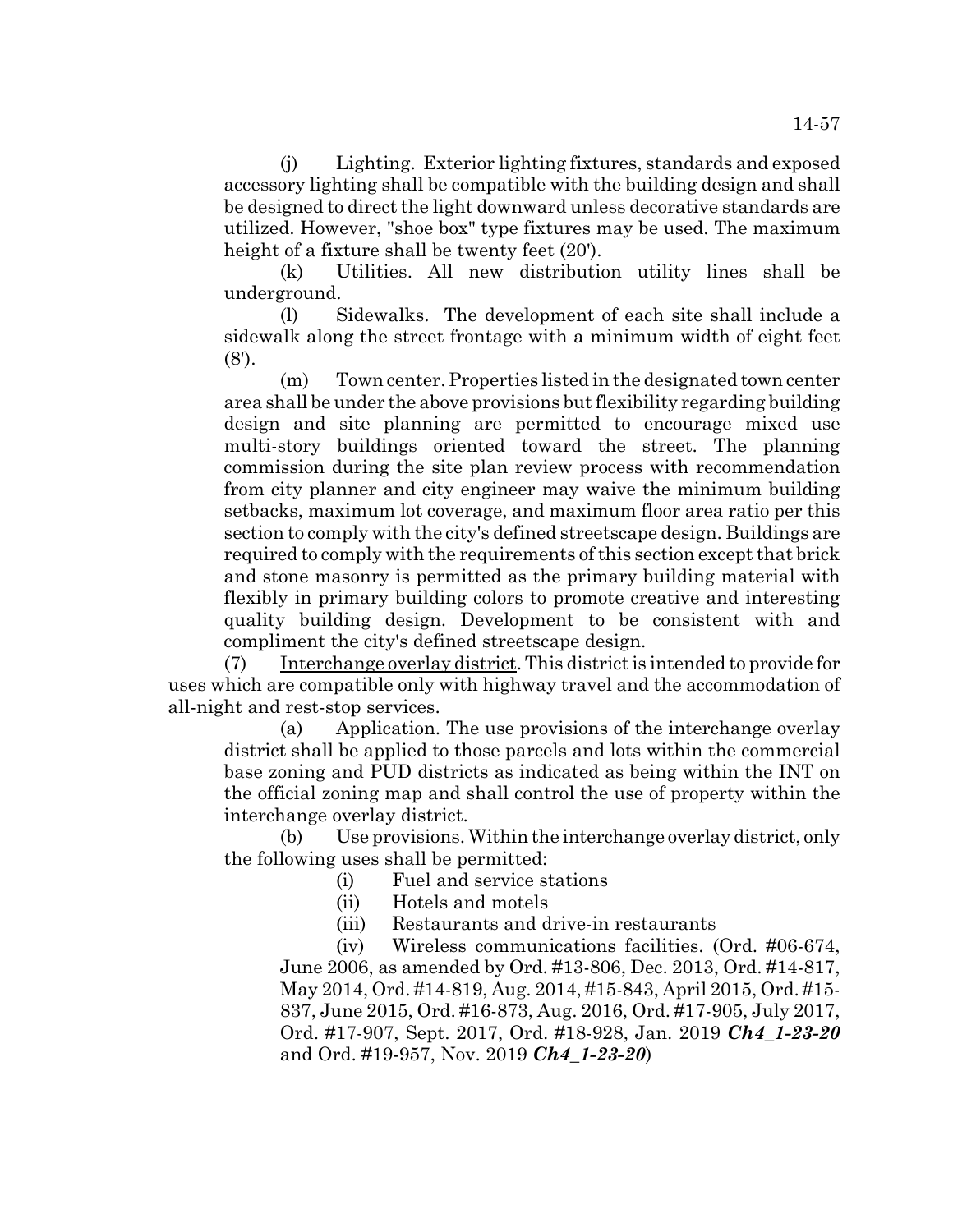**14-207. Industrial district regulations**. (1) Statement of purpose. The industrial districts established by this ordinance are designed to provide sufficient space, in appropriate locations, to meet the needs for industrial expansion within the city; to encourage industrial development which is free from hazards to the public health and from other objectionable influences; to protect industrial activities against congestion, encroachment, and other adverse characteristics; to protect adjacent residential and commercial areas from offensive influences; and to promote the most efficient and desirable use of land. Within each industrial district, all uses are subject to the performance standards established in § 14-211 of this chapter.

(2) Purposes of industrial districts. Each industrial district has specific purposes as indicated below:

(a) Restrictive industrial district. This class of district is intended to provide space for a range of industrial and related uses which conform to a high level of performance standards and have the least objectionable characteristics. It is required that all operations of such establishments be carried on within completely enclosed buildings thus providing a standard of development which removes most adverse characteristics that affect neighboring properties. These districts may provide a buffer between other districts and other industrial activities which have more objectionable influences. New residential activities are excluded, and community facilities and commercial establishments which provide needed services for industry and are complementary thereto are permitted.

(b) General industrial district. This class of district is intended to provide space for the types of industrial activities which by reason of volume of raw materials or freight, scale of operations, type of structures required, or other similar characteristics require locations relatively well separated from non-industrial uses and a defined commercial use that is typically located in close proximity to an interstate corridor and due to the possible negative impacts associated with the defined commercial use onto adjacent interchange commercial and residential areas. Performance standards must still be met to an interstate corridor and due to the possible negative impacts associated with the defined commercial use onto to adjacent interchange commercial and residential areas. New residential activities are excluded, and commercial establishments and community facilities which provide needed services for industry and are complementary thereto are permitted.

(c) Industrial commercial district. This class of districts is intended to provide very specific spaces while promoting a well-planned mixed-use environment with industrial, commercial, and office components. The district is intended to be designated in areas adjacent to commercial zoning uses with defined access to main arterial routes to support traffic. Industrial performance standards shall be met.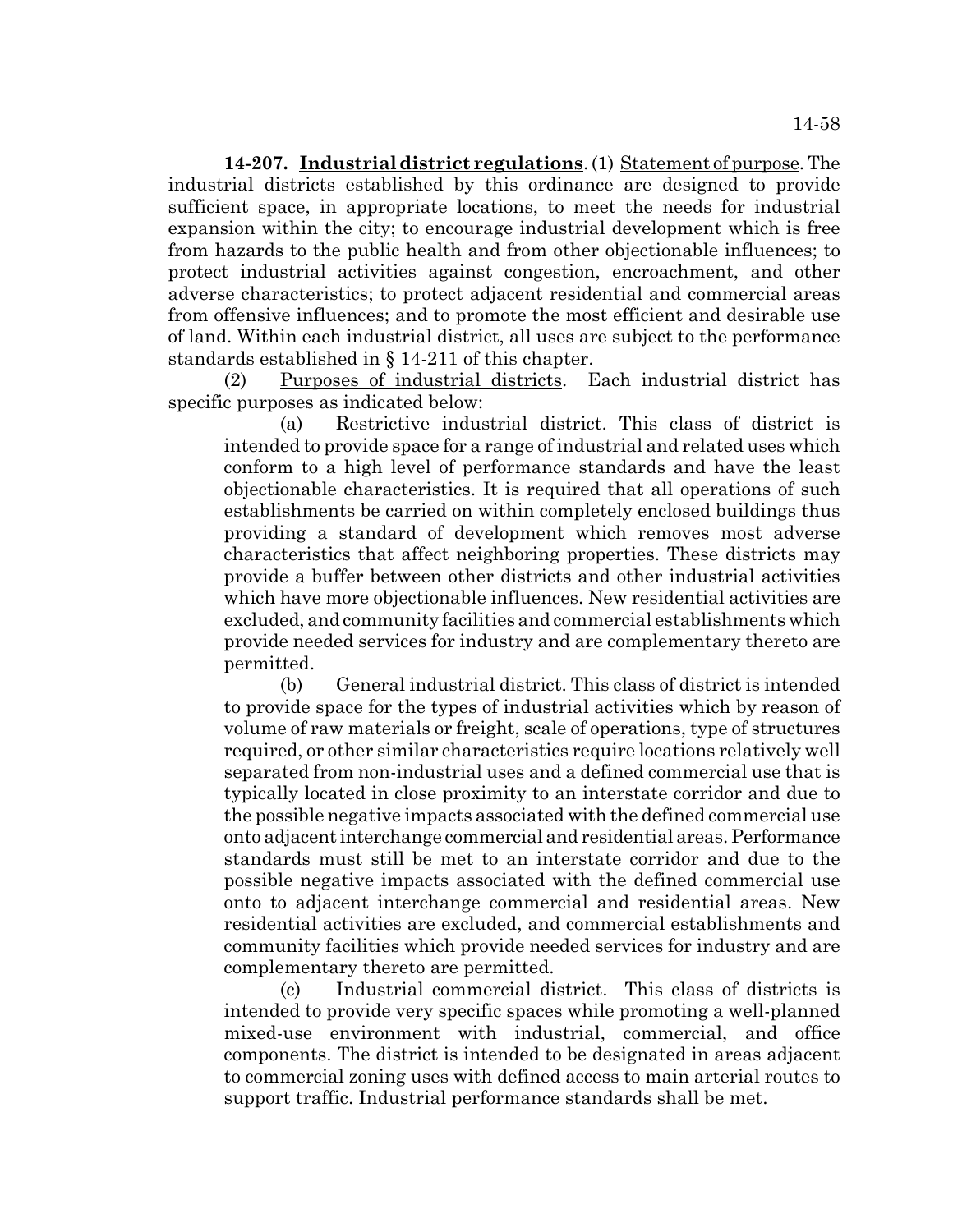(3) Use and structure provisions. The uses and structures indicated herein may be permitted within the various commercial districts only in manner and subject to any specific design criteria that apply.

(a) Uses permitted.

(i) Principal permitted uses. Principal permitted uses for both industrial districts are listed in Table I as presented in Appendix A. Additionally, adult-oriented establishments as defined in § 14-201(3) are permitted in the IG, General Industrial zoning district as defined per § 14-207(3)(d).

(ii) Permitted accessory uses. In addition to the principal permitted uses, each activity type may include accessory activities or structures customarily associated with, and appropriate, incidental, and subordinate to the principal activity located on the same zone lot. These include, but are not necessarily limited to the following:

(A) Off-street parking and loading serving a principal activity, whether located on the same zone lot or on a different zone lot, but only if the facilities involved are reserved for the residents, employees, patrons or other persons participating in the principal activity.

(B) Child care for pre-teenage children when operated by a health care, commercial or industrial activity where the care is provided solely for the children of their employees. The facility shall be located on the same zone lot as the principal activity and meet all applicable state and local regulations for a day care center for children.

(C) Residential occupancy in connection with a principal non-residential activity on the same zone lot, but only if:

(1) No more than one (1) dwelling or rooming unit is permitted,

(2) The unit is occupied by person(s) employed in the principal non-residential activity located upon the zone lot, and

(3) The non-residential activity does not constitute a hazardous occupancy.

(4) Operation of a cafeteria for employees, residents, patrons or others participating in the principal activity by an organization engaged in a community facility activity on the same zone lot. Where the principal activity is permitted by conditional use only, an accessory cafeteria must be approved as a part of the action granting said permit.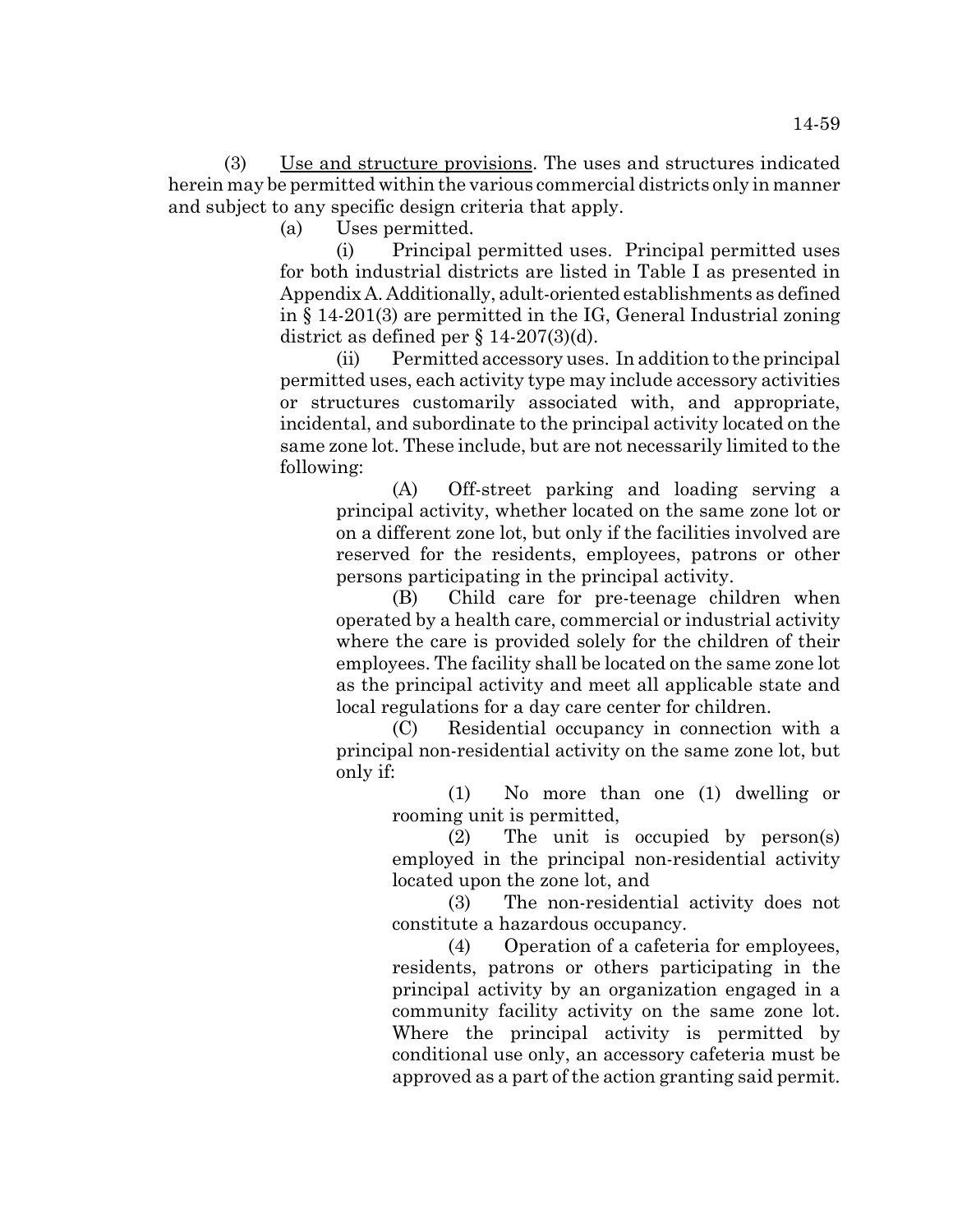(5) Signs permitted in accordance with the Goodlettsville Sign Ordinance.

(b) Conditional uses. Conditional uses permitted for consideration of the board of zoning appeals as established in Table I.

(c) Prohibited uses. Any use or structure not specifically permitted by right or conditional use as presented in Table I is prohibited. Additionally, adult-oriented establishments as defined in § 14-201(3) are prohibited in the IR, Industrial Restrictive.

(d) An adult oriented establishment shall be permitted only within the IG, General Industrial zoning district and per the provisions of Tennessee Code Annotated, § 7-51-1407 shall not be permitted on any property which is within one thousand feet (1,000') of:

(i) A church, synagogue, mosque, temple or building which is used primarily for religious worship and related religious activities;

(ii) A public or private educational or child care facility, including but not limited to day care facilities, nursery schools, preschools, kindergartens, elementary schools, private schools, intermediate schools, junior high schools, middle schools, high schools, vocational schools, secondary schools, continuation schools, special education schools, junior colleges and universities, and the school grounds of any such facility, provided that this requirement shall not apply to facilities used primarily for another purpose and only incidentally as a school;

(iii) A boundary of any residential zoning district or the property line of a lot devoted to a residential use, including single-family detached and attached dwellings, nursing homes and assisted living facilities;

(iv) A public park or recreational area which has been designated for park or recreational activities, including but not limited to a park, playground, nature trails, swimming pool, athletic field, basketball or tennis courts, pedestrian/bicycle paths, wilderness areas or other similar public land which is under the control, operation or management of any government park and recreation authority;

(v) An entertainment business which is oriented primarily towards entertainment for children or families, including but not limited to any business featuring skating, go-carts, miniature golf, game rooms which include games intended primarily for children, or other similar recreation or entertainment; or A funeral parlor, mausoleum or cemetery.

For the purpose of this section, measurement shall be made in a straight line, without regard to intervening structures or objects, from the nearest portion of the building or structure used as the part of the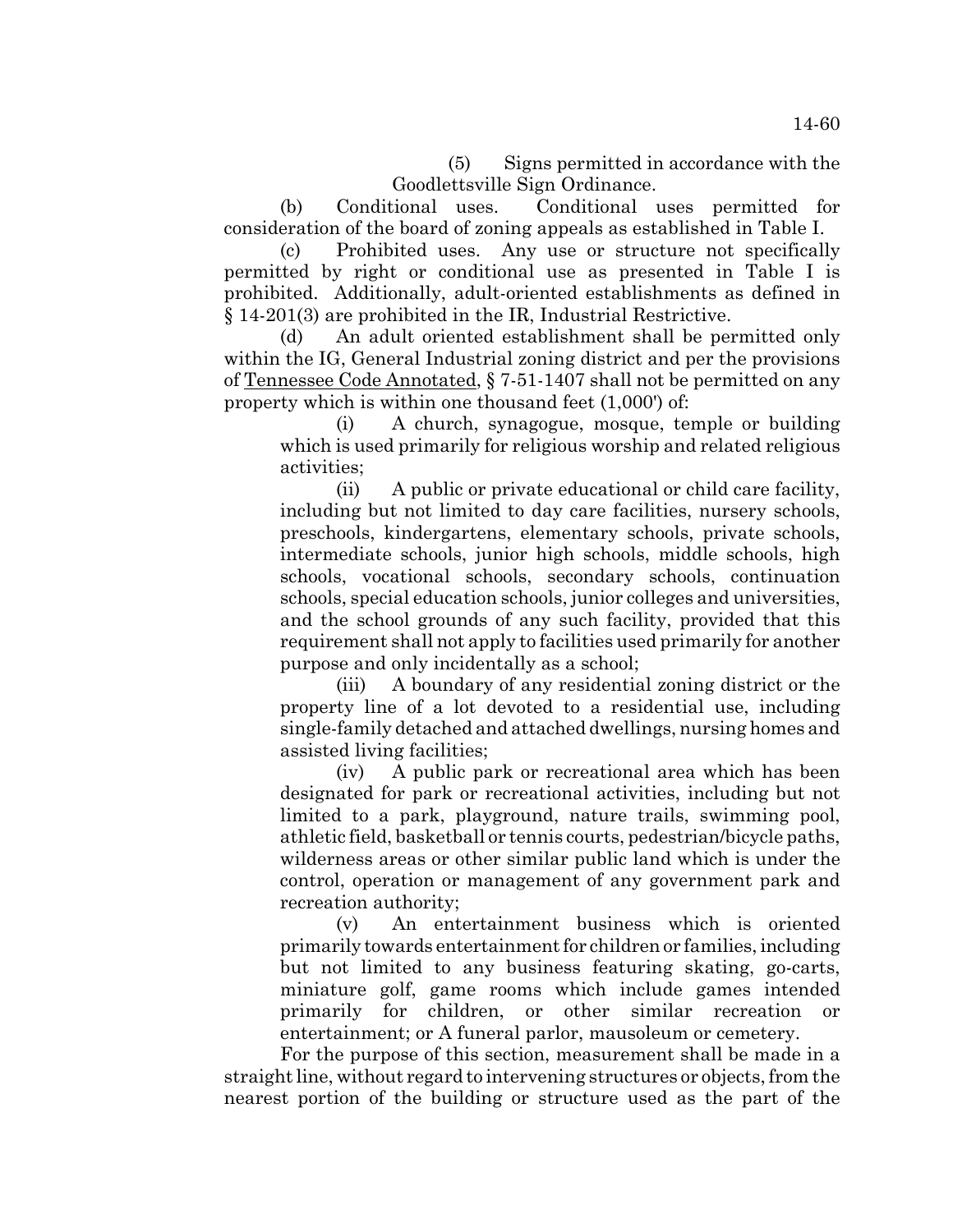premises where an adult oriented establishment is conducted, to the nearest property line of the premises of a listed use. The presence of a city boundary shall be irrelevant for purposes of calculating and applying the distance requirements of this section.

No adult oriented establishment may be established or operated within two hundred fifty feet (250') of another adult oriented establishment. For the purpose of this subsection, the distance between any two (2) adult oriented establishmentS shall be measured in a straight line, without regard to the intervening structures or objects or political boundaries, from the nearest portion of the building or structure used as the part of the premises where the adult oriented business is conducted, to the nearest property line of the premises proposed for the location of an adult oriented establishment. No structure or parcel that contains an adult oriented establishment shall contain any other kind of adult oriented establishment.

No adult oriented establishment may be enlarged so as to violate the provisions of this section.

(4) Bulk, lot, and open space requirements. The regulations appearing below apply to zone lots and buildings or other structures, located on any zone lot or portion of a zone lot including all new developments, enlargements, extensions, or conversions.

(a) Minimum lot size. Within all industrial districts, the minimum size lot and width of lot (measured at the street line) used for permitted purposes shall be as established in Table IV as presented in Appendix A.

(b) Maximum lot coverage. Within all industrial districts, the maximum lot coverage by all buildings shall not exceed the percentage of lot area as established in Table IV as presented in Appendix A.

(c) Maximum floor area ratio. Within all industrial districts, the maximum permitted floor area ratio shall be as established in Table IV as presented in Appendix A.

(d) Maximum permitted height. No building shall exceed the height requirements as established in Table IV as presented in Appendix A.

(e) Yard regulations. Within all industrial districts, the minimum yard regulations established in Table IV as presented in Appendix A shall apply.

 $(5)$  Other regulations. The following regulations are supplementary and apply as indicated:

(a) Special provisions applying to required yards and building setbacks along district boundaries coincident with side or rear lot line of zone lot in any residential district

In all industrial districts, along such portion of the boundary of an industrial district which coincides with a lot line of a zone lot in any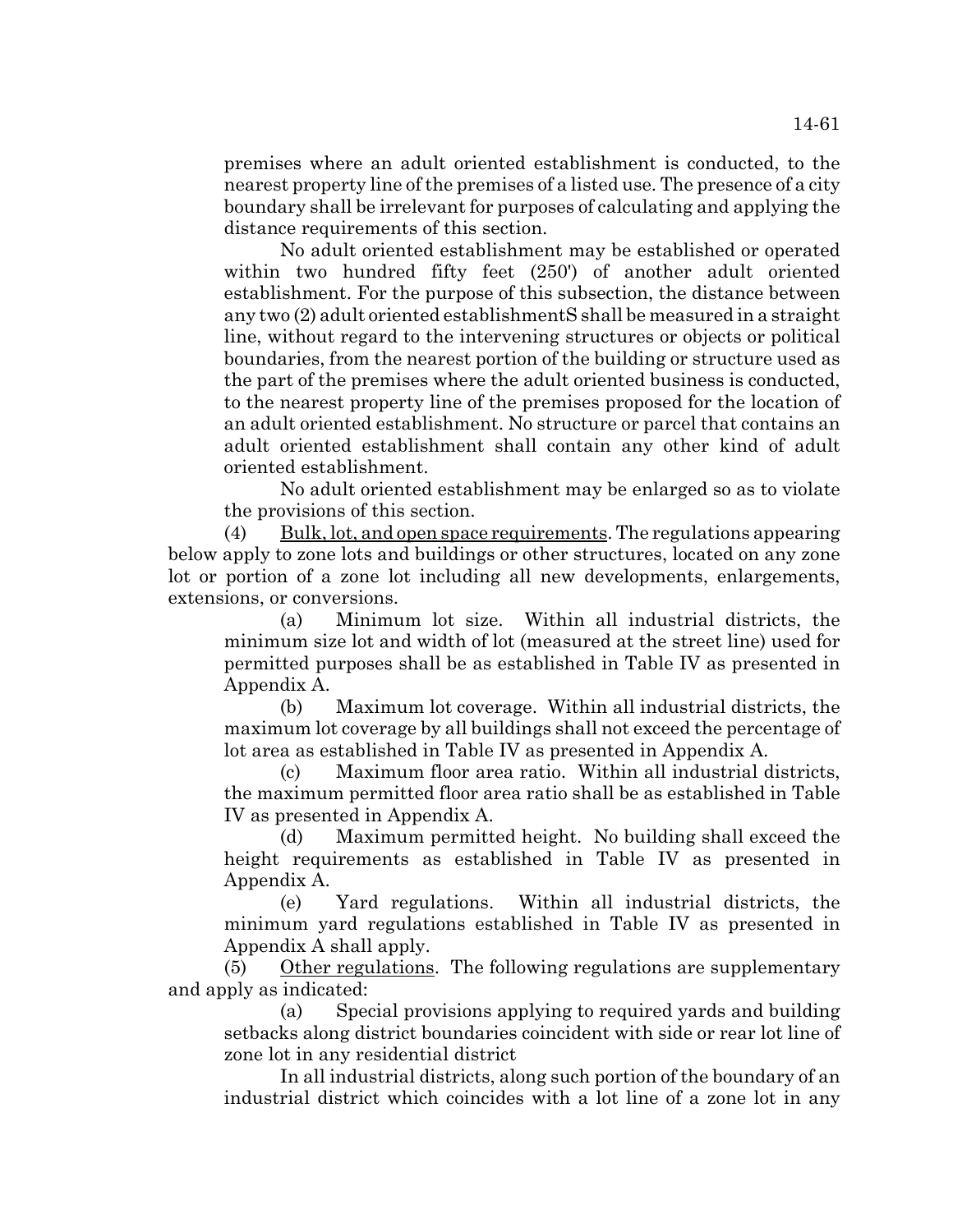residential district or in a PUD, OP, or CSL district, the following yard provisions shall apply:

(i) Special front setback. Regardless of the front yard provisions established for any industrial district, no building located on any zone lot adjacent to any residential, PUD, OP, or CSL district with frontage on the same street shall extend closer to the street than the average of the distances of the buildings located within one hundred feet (100') of the lot whereon the industrial activity is located; provided that no building shall be required to setback more than twice the minimum front yard applicable within the commercial district.

(ii) Special side and rear yards. Along all portions of the boundary of any industrial zoned lot were such lot abuts or is contiguous to a side or rear yard of any residential, PUD, OP. or CSL, zone lot, the minimum yards within the industrial district shall generally conform to the respective yard requirements for the adjoining other district. However, in no instance shall any rear or side yard required herein have a minimum width or depth of less than ten feet (10').

(iii) Buffer yards. Along all portions of the boundary of any industrial zone lot where such lot abuts or is contiguous to any other use as specified in the transitional screening matrix contained in  $\S$  14-208(5)(p), a buffer yard shall be provided in accordance with the matrix

(iv) Screening along residential district boundaries. To assist in the prevention of the transmission of light and noise from within any industrial district into any abutting residential district, screening shall be required where such district abuts or is contiguous to any residential district, without an intervening street, alley, or other public way. Such screening shall be provided within the industrial district, but not within a public street or alley, along the entire contiguity of said districts. Screening shall be provided in accordance with the provisions of  $\S 14-208(5)(p)$ .

(b) Use of required yard areas

(i) Within the IR and IC districts, all required yards shall be landscaped provided that a driveway or parking area may penetrate not more than one-half (1/2) of any required side or rear yard subject to the provisions of  $\S$  14-207(5)(a) above. The front yard may be crossed by driveways or sidewalks but shall not be used for parking.

(ii) Within the IG districts, the front yard shall be landscaped but may be crossed by driveways or sidewalks. All other required yard areas may be used for walkways, driveways, or parking areas.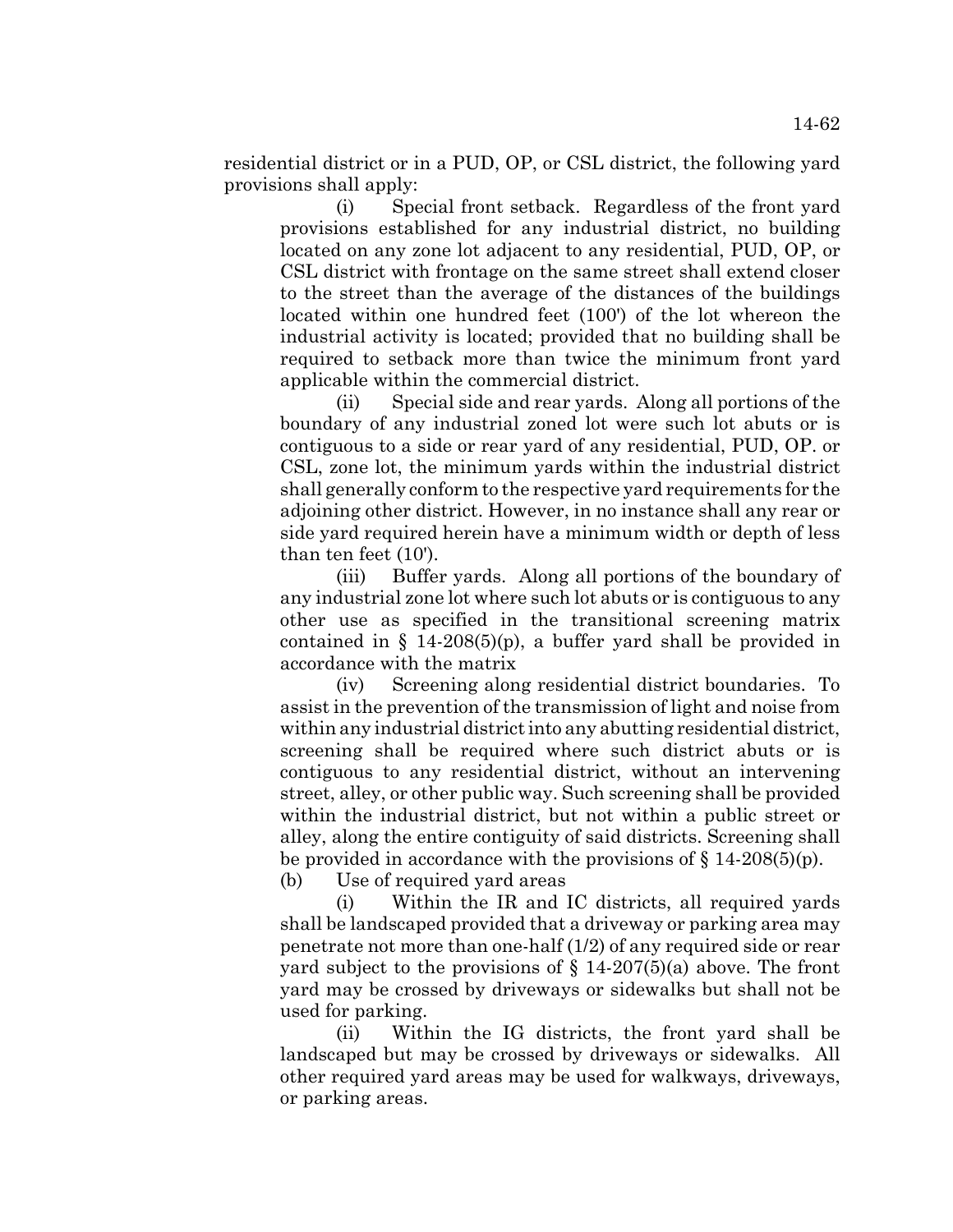(iii) Within all industrial districts in which gasoline sales are permitted, an overhead canopy that is open on all sides may encroach into the required building setback to within twenty-five feet (25') of the street right-of-way.

(c) Exterior storage.

(i) Within the IG districts, exterior storage of goods, materials, or chattel is permitted only in the rear of the principal building provided that vehicular, craft, and related equipment sales may be permitted to display such in the front or side subject to required yard provisions. Waste disposal receptacles shall be located in the rear of the principal building and shall be appropriately screened from public view.

(ii) Within the IR district, exterior storage of goods, materials, or chattel is prohibited. Per approved site plan by the planning commission within the IC district, the following exterior storage rules shall apply: Goods, materials, and equipment is permitted behind the principal buildings and vehicular, craft, and related equipment sales may be permitted to display in the front or side subject to required yard provisions. All defined material and equipment storage areas per approved site plan by the planning commission are only permitted behind principal buildings and shall be screened and outside of required yard areas.

(iii) All exterior storage areas shall be surfaced to provide a durable, dust-free surface. All areas shall be graded and drained so as to dispose of all surface water accumulated within the area.

(iv) Except for vehicular, craft, and related equipment sales activities, all exterior storage areas shall be screened from public view by a suitable fence, wall, or plant material screen. Fences and walls shall not exceed fifteen feet (15') in height, and metal materials shall be prohibited. All stored materials shall be kept at least one foot (1') below the top of such wall, fence, or screen.

(v) Utilities. All utility services connections shall be underground and shall commence at the property line unless otherwise approved by the Goodlettsville Municipal/Regional Planning Commission. All lighting plans must meet Nashville Electric Services street lighting design manual standards and any subsequent amendments to such manual and be approved by the Goodlettsville Planning Commission. (Ord. #06-674, June 2006, as amended by Ord. #21-994, May 2021 *Ch5\_02-10-22*, and Ord. #22-1028, Feb. 2022 *Ch5\_02-10-22*)

**14-208. Supplementary district regulations**. (1) Regulations applicable to all districts. (a) Visibility at intersections. On a corner lot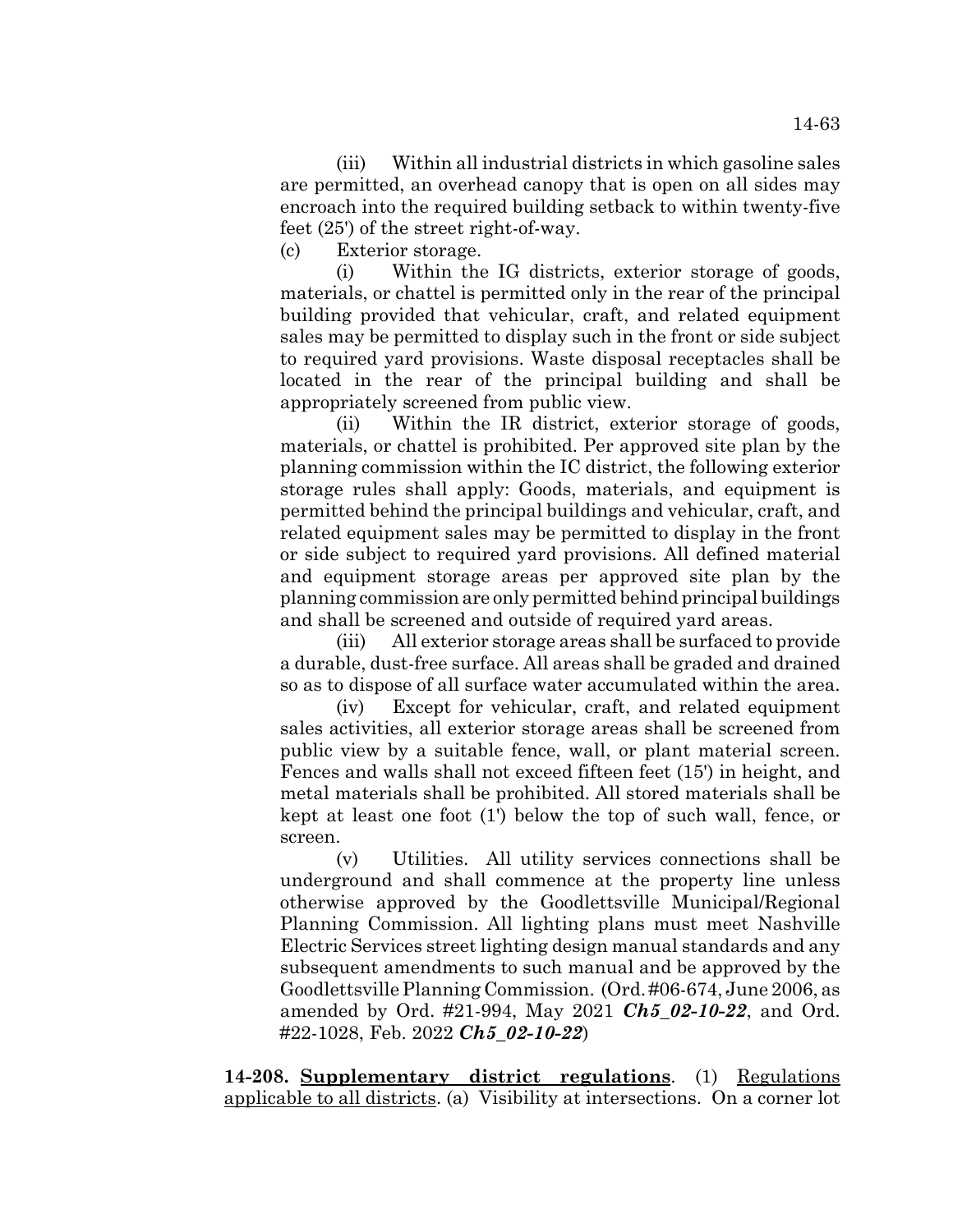in any district nothing shall be erected, placed, planted, or allowed to be grown in such a manner as materially to impede vision between a height of two and one-half (2 1/2) and ten feet (10') above the center line grades of the intersecting streets in the area bounded by the street lines of such corner lots and a line joining points along said street lines fifty feet (50') from the point of the intersection.

(b) Fences, walls, and hedges. Notwithstanding other provisions of this ordinance, fences, walls, and hedges may be permitted in any required yard, or along the edge of any yard except as prohibited in § 14-208(1)(a) above.

In any residential district, no fence or wall shall exceed eight feet (8') in height and shall not extend past the front of the principal building. Between the front of the principal building and the street right-of-way, no open type fence shall exceed six feet (6') in height and solid type fence, or wall are limited to four feet (4') in height.

In commercial or industrial districts, no fence or wall shall exceed fifteen feet (15') in height and shall not extend past the front of the principal building. Between the front of the principal building and the street right-of-way, no fence or wall shall exceed six feet (6') in height.

The height of such fences and walls shall be measured from the finished grade to top of the individual sections. Such sections may be measured separately and averaged. When applicable, fences shall be constructed in compliance with the design guidelines. Fences shall be constructed of materials listed below:

- Woven wire chain link – excluding any barb wire type fencing.

- Wrought iron or similar aluminum design.

- Wood, vinyl, steel, or aluminum slats of no more than one inch (1") by six inches (6") in width when hung vertically, horizontally, or diagonally between steel, wood or vinyl posts. Unfinished fence materials and the framing members of all fences shall not be directly visible from the street on which it is located. Placement of the framing members of board fences on the outside face of the fence directly visible from the street may be approved by the planning department if it is determined that it enhances the architectural character of the fence. NOTE: There is no requirement to face framing members of board fences between adjoining properties that are not directly visible from the street.

- Masonry consisting of brick, concrete block, split-face block, dry-stack stones, or stones and mortar.

- Wire fencing that is secondary in nature and located on the interior side of the fence may be allowed in combination with any fence that would otherwise meet the above material requirements.

- Any other combination of materials listed above or other materials which the planning department determines to be equivalent to the above in terms of quality and appearance.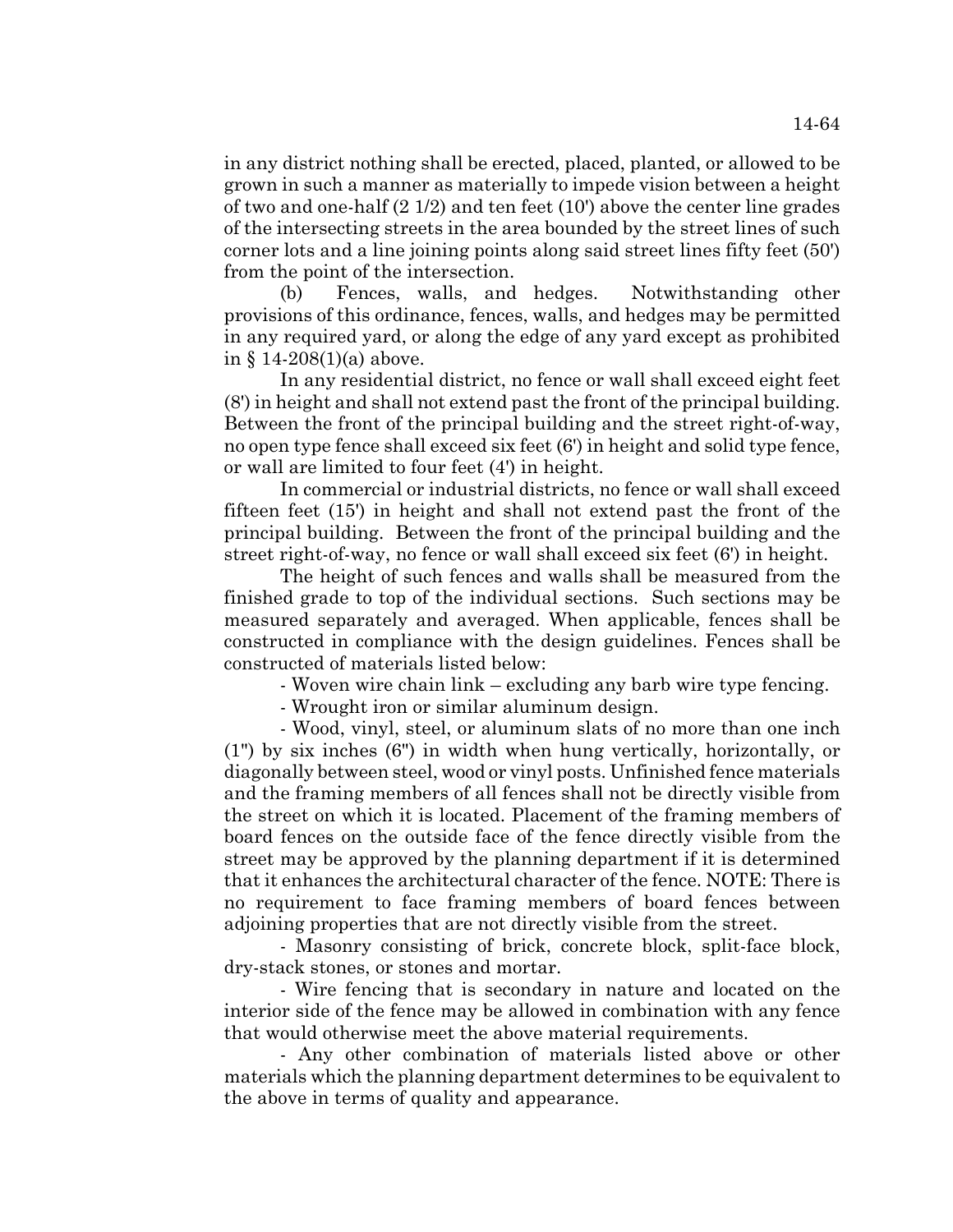- Property line and agricultural type fencing including woven wire, single wire fence, and barb wire are only permitted in existing non-conforming installations and on properties zoned agricultural or five (5) acres or larger as permitted by the provisions of the Zoning Ordinance. The planning department may review a property line single wire fence not including barb wire on vacant properties less than five (5) acres to define property lines. Woven wire chain link fences including barb wire at the top of a fence constructed to meet the above material requirements may be approved by the planning department in industrial zoned properties when the installation is not located along a public street.

(c) In all residential districts, except for residential planned unit development districts, no lots shall have erected thereon more than one (1) principal building. Principal buildings and additions as well as additions in residential districts consisting of wall, roof, floor, and foundation connections shall meet the requirements of the applicable zoning district. Permitted limited connection additions in residential districts and accessory buildings in all districts shall meet the following requirements in items (d) and (e) and the requirements of the applicable zoning district. To ensure order in site developments including building and lot bulk standards and the compatibility of buildings constructed on-site, all buildings and structures and additions and accessory buildings regardless of square footage, and accessory buildings or structures in residential districts which exceed three hundred seventy-five (375) square feet shall be constructed of roof and exterior wall materials consistent with the primary roof and exterior wall materials of the principal building or structure. On primary roof and exterior wall materials of the principal large acreage Agricultural and R-40 zoned properties consisting of five (5) or more acres, accessory building(s) or structure are not required to be constructed of consistent materials of the primary building if the accessory building(s) or structure is constructed entirely behind and separate from the primary building and is constructed per the building setbacks of the zoning district. The primary exterior wall and roof materials of the principal building shall be extended on all sides of the exterior walls and roof of additions or accessory buildings or structures. In the case of principal buildings or structures with multiple exterior wall materials, the addition and accessory building or structure may be constructed of materials at the same ratio of the principal building or structure. Alternative designs for large acreage properties as referenced above and alternative designs that exceed the purpose and intention of the items referenced above with single family and duplex residential building and structures may be approved by planning and development services staff. Staff's decision on alternative designs may be appealed to the planning commission for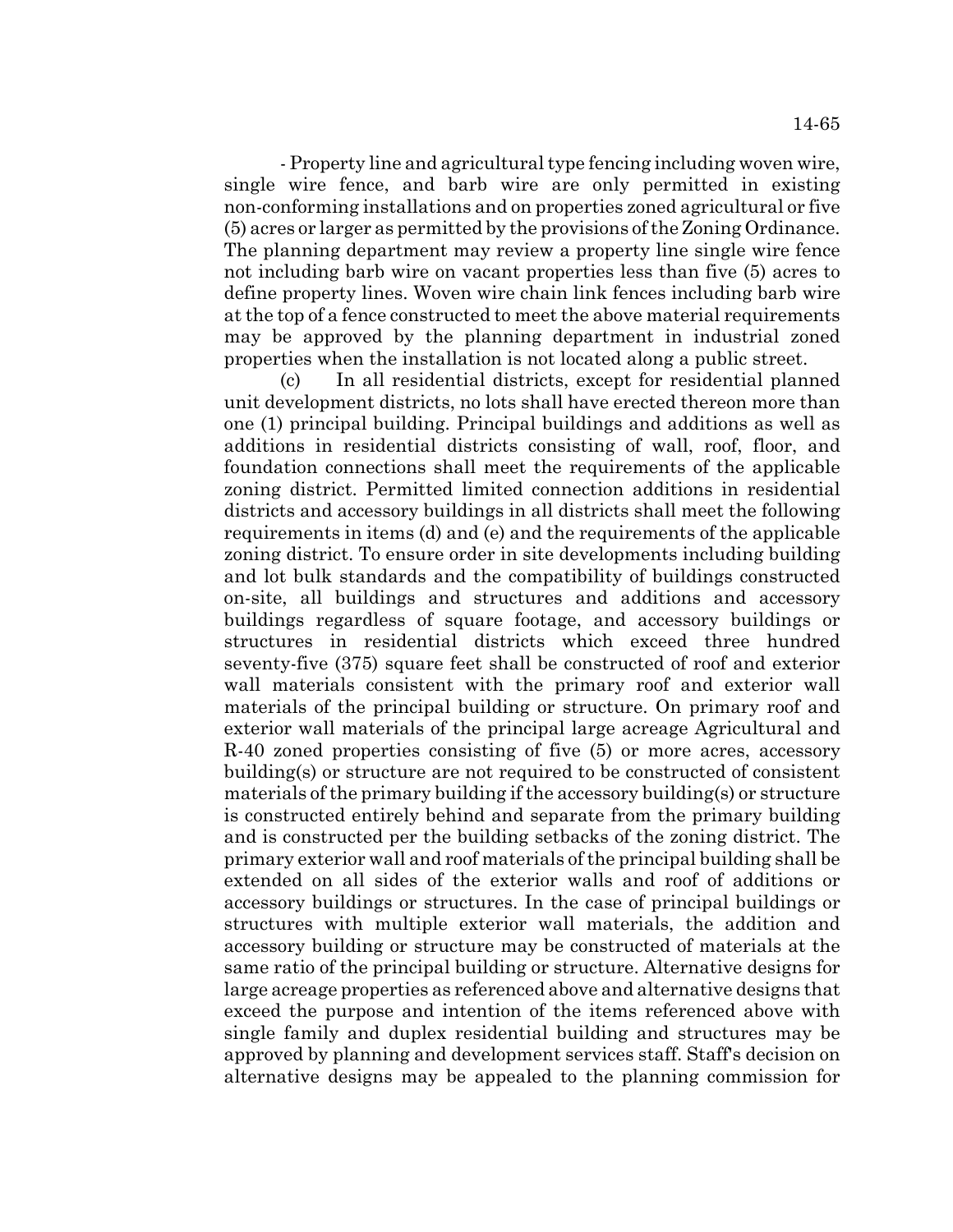review. All other building and structures shall meet site and architectural design standards and the Goodlettsville Design Guidelines.

(d) Residential limited connection addition. No limited connection building or structure shall be erected between a front lot line and a front wall of the principal building or structure. In addition limited connection addition buildings or structure shall:

(i) Be customarily incidental to the principal building or structure.

(ii) Be subordinate to and serve such principal use.

(iii) Be subordinate in area, intent and purpose to such principal use and shall not exceed seventy percent (70%) of the primary building square footage.

(iv) Contribute to the comfort, convenience, or necessity of users of such principal use.

(v) Not exceed the height of the principal building or structure.

(vi) Be constructed on a concrete foundation with solid floor system with the foundation, floor system, and roof system connected to the principal building or structure.

(e) Accessory buildings. No accessory building or structure shall be erected between a front lot line and a front wall of the principal building or structure. In addition accessory buildings or structures shall:

(i) Be customarily incidental to the principal use established on the same lot.

(ii) Be subordinate to and serve such principal use.

(iii) Be subordinate in area, intent, and purpose to such principal use.

(iv) Contribute to the comfort, convenience, or necessity of users of such principal use.

(v) Building or structure shall not exceed the height of the principal structure.

(vi) No accessory use or building and structure shall be constructed or established on any lot prior to the time of construction of the principal structure to which it is accessory. This section shall not be construed to govern the sequencing or phasing of a construction project in which both the principal and accessory structures are to be built simultaneously.

(vii) In residential districts, total area of accessory building(s) or structure(s) with a roof shall not exceed seventy percent (70%) of the area of the principal building. The maximum square footage for accessory and principal buildings are also subject to the defined maximum building lot coverage requirements and maximum floor area ratios defined by the ordinance.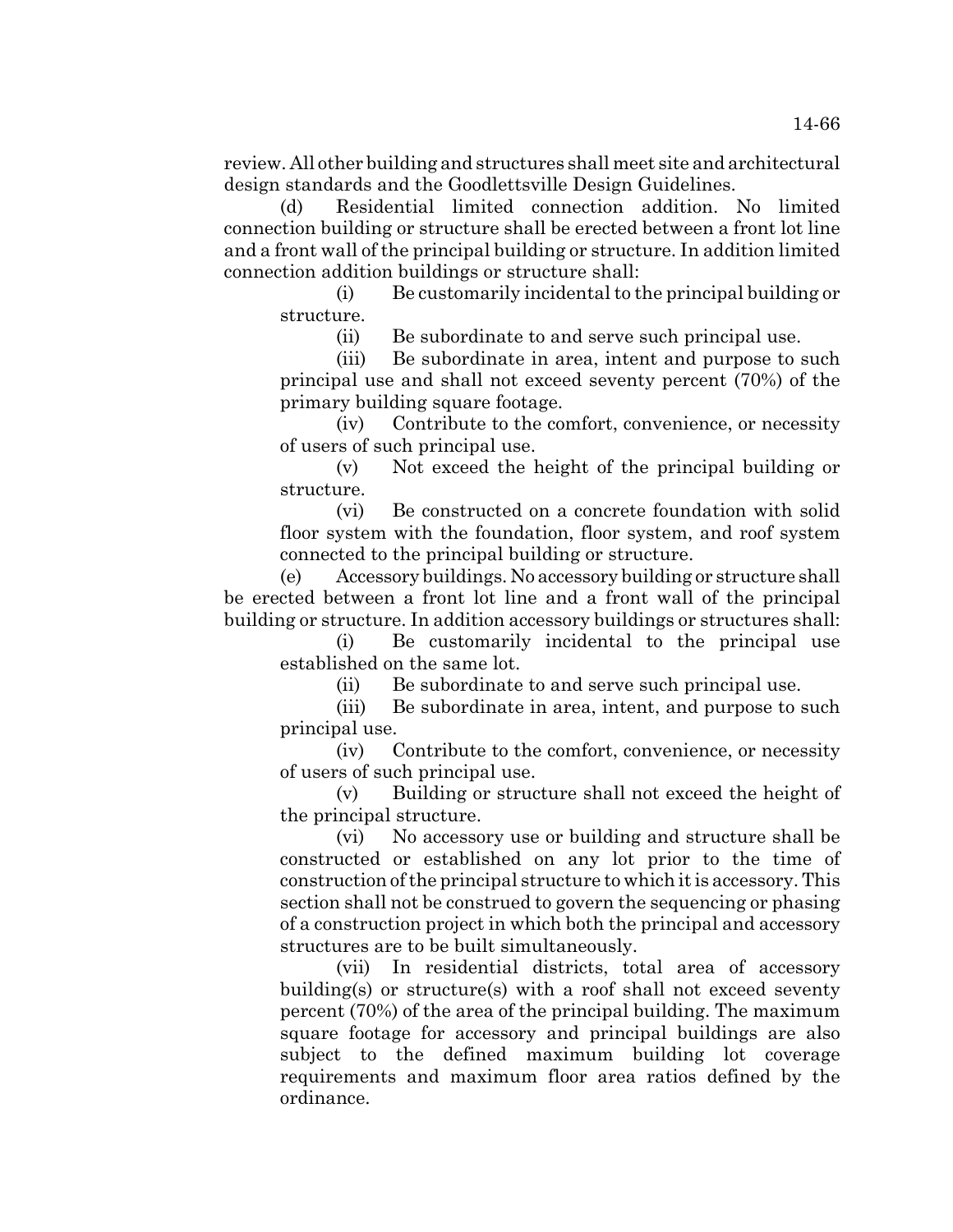(viii) In residential districts, the building or structure shall not exceed the height of the principal building or structure and in no case exceed eighteen feet (18') in height from the highest point of the building or structure to the finished floor.

(f) Minimum spacing of buildings on a single zone lot. In districts where permitted, the minimum distance between any two (2) buildings on any single zone lot shall be as provided in this section, except that these provisions do not apply to space between a building enclosing a principal permitted use and a garage or other unoccupied building accessory thereto.

(i) Minimum distance between buildings. Within the districts as permitted, two (2) or more buildings may be constructed on a single zone lot if parking spaces and usable open space are and will continue to be available in the same proportion to all occupants of the buildings on the lot. The minimum distance between such buildings shall vary according to the height and length of a building combined with the amount of glassed area of the walls. Such minimum distance shall be either twenty-five feet (25') or the distance required under the following standards, whichever is greater:

> (A) Where two (2) opposing walls contain no glassed area, required or other, separation shall be as required by fire regulations;

> (B) Where a wall contains twenty-five percent (25%) or more of the glassed area, the building separation shall be ten feet (10') plus two feet (2') for each story in height plus one foot (1') for each fifteen feet (15') of building length;

> (C) Where a wall contains some, but less than twenty-five percent (25%) of the glassed area of any building, the building separation shall be five feet (5') plus one foot (1') for each fifteen feet (15') of building length.

This section shall not apply to any situation which would permit a mobile home to be moved onto a lot occupied by a house.

(ii) Minimum required yard area. Regardless of the orientation of buildings, no less than the minimum yards required by the district regulations in which such development is located shall be maintained along the outer boundaries of the zone lot.

(iii) Minimum distance between windows and side or rear lot lines for buildings greater than three stories in height other than detached dwellings. In all districts, as applicable, any window contained within a building designed for residential occupancy and having more than three (3) stories shall be a minimum of thirty feet (30') from any side or rear lot line. Said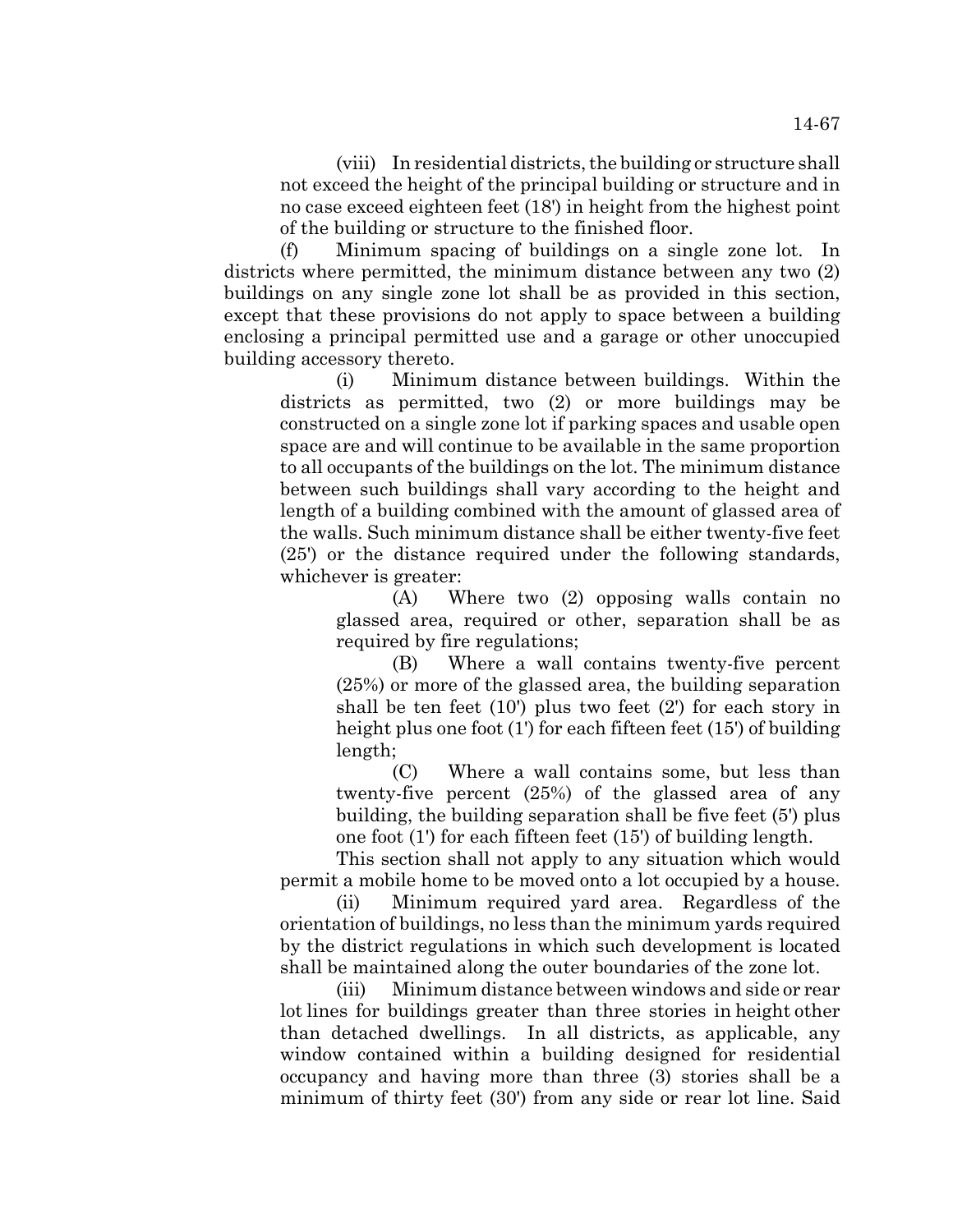distance shall be measured in a horizontal plane at the windowsill level and perpendicular to such window.

(iv) Subdivision of zone lot after development. In all districts, after any portion of a zone lot has been developed under the provisions of this section, such zone lot may be subdivided into smaller zone lots only if each resulting zone lot and building or buildings thereon comply with all of the appropriate regulations pertaining to bulk, yards, open space, and parking and loading requirements of the district in which they are located.

(g) Exception to height regulations. The height limitation contained in the district regulations do not apply to spires, belfries, cupolas, antennas, water tanks, ventilators, chimneys, or other appurtenances usually required to be placed above the roof level and not intended for human occupancy.

(h) Structures to have access. No building shall be erected on a lot which does not abut at least one (1) public street for at least fifty feet (50'). This section shall not apply to properties abutting a cul-de-sac, which shall abut the street for at least forty feet (40'); or to properties whose access is provided by a private easement; provided, however, that when a permanent easement to a public street is used as access to a lot or tract of land having been or being separated by deed or plat from other property, such easement shall be at least fifty feet (50') in width from and after the time of adoption of this ordinance and shall not be used to provide access to more than one (1) lot or tract of land. This section shall not be construed to prohibit the development of buildings on lots or tracts with permanent access provided by private streets provided such development is in the form of condominium ownership of such private improvements which has been approved by the Goodlettsville Municipal/Regional Planning Commission and will be in private ownership and control in perpetuity.

(i) Rear yard abutting a public street. When the rear yard of a lot abuts a public street, all structures built in that rear yard shall observe the same setback from the street line, center line of the street, or property line, as required for adjacent properties which front on that street. In addition, any structure located within twenty-five feet (25') of that setback line shall be no closer to any side property line than the distance required for side yards on adjoining properties fronting on that street.

(j) Corner lots. The side yard setback requirements for corner lots shall be the same as the front setback requirements for the next adjacent lot fronting on the street that the side yard of the corner lot faces.

(k) Future street lines. For the purpose of providing adequate space for the future widening of streets, required setbacks, or front yards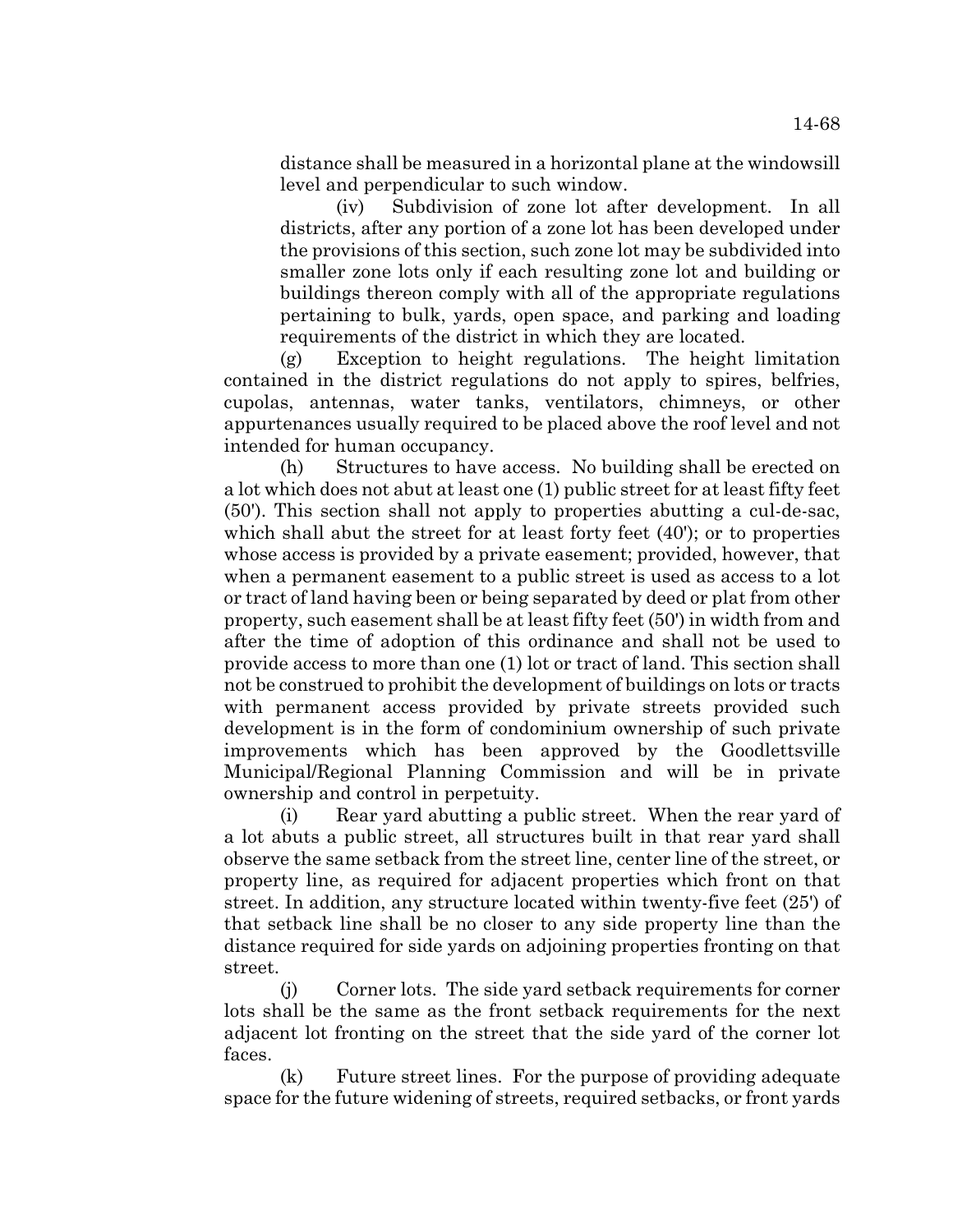shall be determined by the rights-of-way as shown in the most current official major thoroughfare plan.

(l) Reduction in lot area prohibited. No zone lot, even though it may consist of one (1) or more adjacent lots of record, shall be reduced in area so that yards, lot area per family, lot width, building area, or other requirements of this title are not maintained. This section shall not apply when a portion of a lot is acquired for a public purpose.

(m) Parking, storage, or use of major recreation equipment. For purpose of these regulations, major recreational equipment is defined as including boats and boat trailers, travel trailers, tent trailers, pick-up campers or coaches (designed to be mounted on automotive vehicles), motorized dwellings, and the like, and cases or boxes used for transporting recreational equipment, whether occupied by such equipment or not. No major recreational equipment shall be parked or stored on any lot in a residential district in any front yard; provided, however, that such equipment may park anywhere on residential premises not to exceed twenty-four (24) hours during loading or unloading. No such equipment shall be used for living, sleeping, or housekeeping purposes when parked or stored on a residential lot, or in any location not approved for such use.

(n) Special provisions for the continuance and extension of public streets and utilities through development sites remaining in single ownership.

(i) Purpose. It is held to be in the public interest to protect the health, safety, and welfare of residents of developments, which by reason of ownership or method of development places numerous dwellings on a single parcel of ground in which the ownership remains undivided, and the general public by providing for the orderly continuance of street patterns and the extension of utilities service, drainage ways, etc., through such developments. It is the purpose and intent of these provisions to protect that interest by enabling the extension of these facilities by the dedication of easements, rights-of-way, etc., through such sites.

(ii) Requirement for site plan and plat. Within such developments as described above the following shall apply:

(A) A site plan meeting the provisions of § 14-208(4) shall be submitted and approved.

(B) In any instance where a portion of the site or any facilities or utilities located on the site are to be dedicated for public use, a plat meeting the requirements set forth below shall be prepared, submitted for approval, and upon approval, filed with the county register.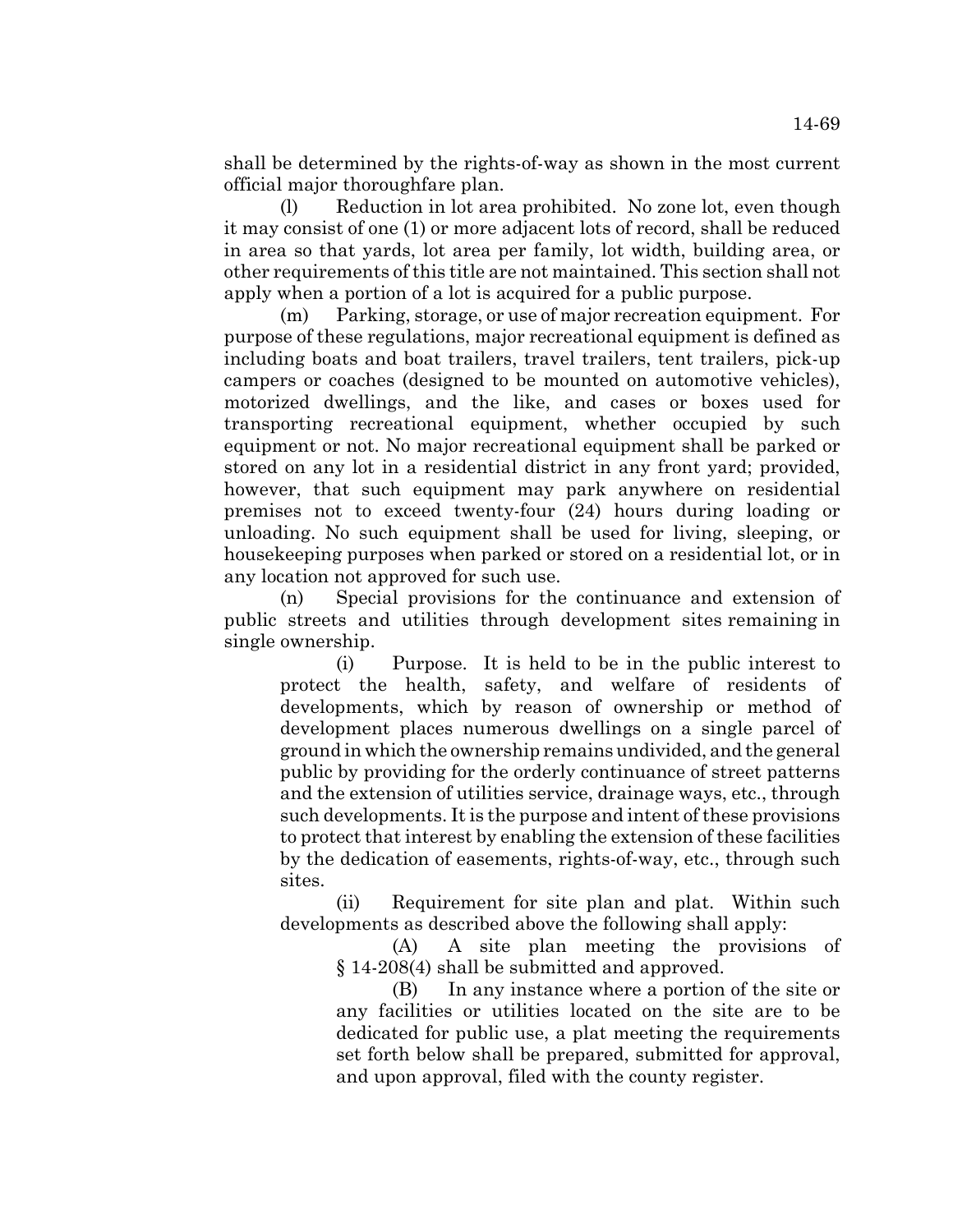(iii) Contents of required plat. The following information shall appear on all plats prepared in accordance with the provisions contained within this section:

(A) A boundary survey of the site indicating the location and dimensions of all boundary lines of the property expressed in feet and decimals of a foot;

(B) The location and width of all streets, easements, rights-of-way, or other properties located within the site which are to be dedicated to the public. The purpose and restrictions concerning all easements shall be noted;

(C) The size and location of all utility lines and necessary valves, connections and other appurtenances which comprise utilities to be dedicated to the public;

(D) The distance and bearing from one (1) point along the boundary of the development to an established survey monument;

(E) Certificate of accuracy, dedication, and acceptance as may be necessary to establish transfer of all dedicated properties and facilities (format of certificates may be taken from the subdivision regulations).

(o) Standards for specific temporary uses. Temporary uses include special events which by their nature continue for the limited period of time provided in this ordinance. Temporary uses may occur indoors or outdoors, on improved or unimproved property, and should be consistent with the zoning for that property and its uses. Such temporary uses require regulation because they may result in street closures, traffic and parking needs, temporary buildings, electrical connections, portable restrooms, the use of flammable materials. Temporary uses may be classified as major or minor. The board of zoning and sign appeals shall review all major uses in residential zoning districts and when located in a non-residential zoning district when proposed to be operated within five hundred feet (500') of a residential zoning district. Major temporary uses require a temporary use permit including temporary use permit fee. Minor temporary use requires a temporary use permit excluding fee. The planning director shall review all minor temporary use permits. The temporary use time limits apply to both property and applicant use.

(i) Charitable activities and outside meetings. Maximum thirty (30) days per year permitted in all zoning districts. Such use must be sponsored by a public agency, religious institution, civic group, school, or other charitable non-profit organization. Such uses must be located on the site of the sponsor organization. (Minor)

(ii) Carnival, circus, fair, festival. Maximum seven (7) operating days within a fourteen (14) day period once a year in the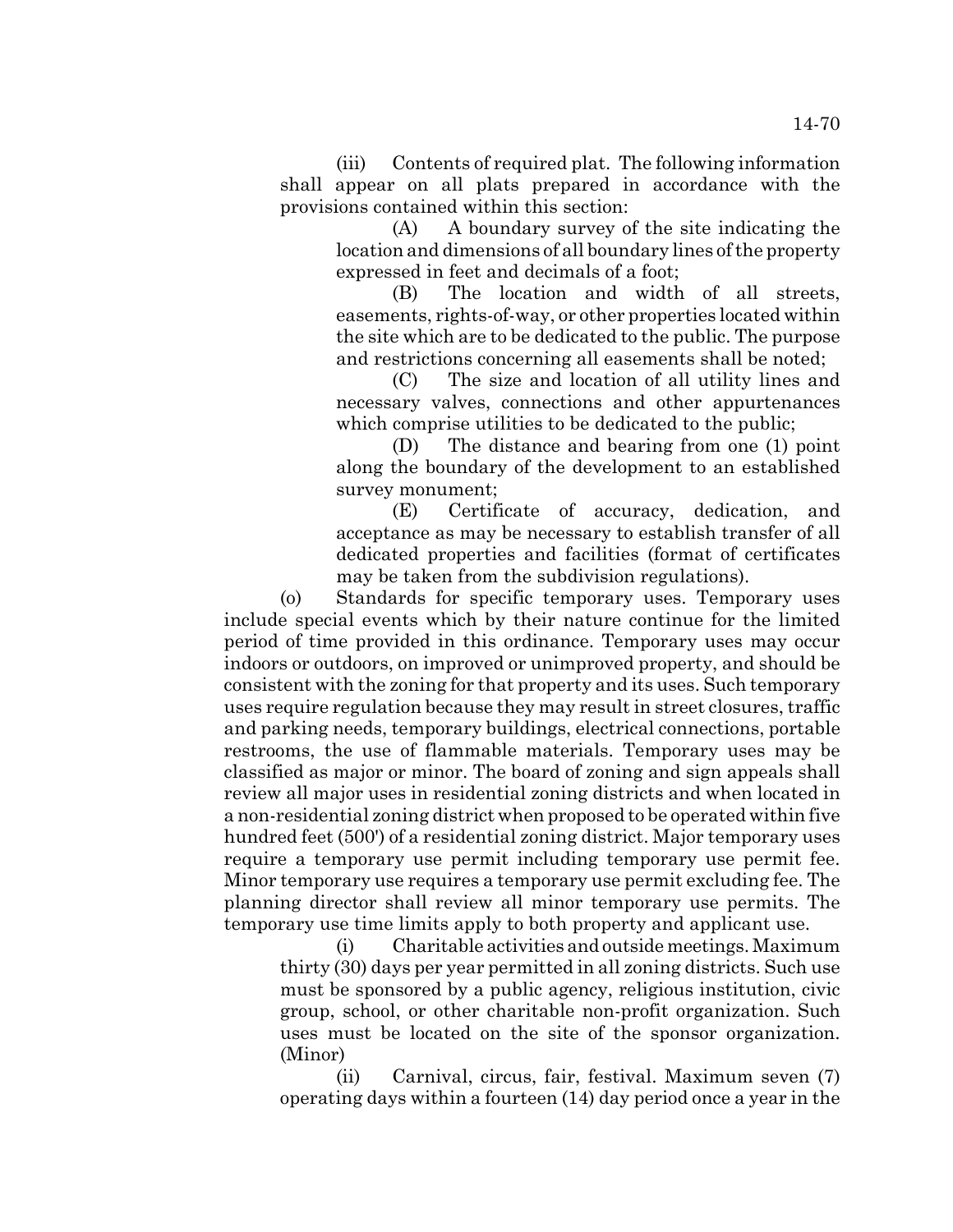CC, CG, CS, CSL, CPUD, IR zoning districts. The hours of operation for such uses shall be limited to between 9:00 A.M. and 11:00 P.M. Items to address lighting, noise, and traffic plans must be submitted as part of the temporary use permit. No use permitted within five hundred feet (500') of a low or medium density residential zoning district. (Major)

(iii) Outdoor displays, sales of foods or merchandise. Maximum sixty (60) days per year in CC, CG, CS, CSL, CPUD, CPUDL and Industrial zoning districts. A temporary use permit may be issued for outdoor displays and sales conducted either as a part of an existing business or as a free-standing use in any commercial or industrial district provided that adequate parking and traffic circulation is available and any existing business operations will not be disrupted. Food trucks regulated by zoning ordinance  $\S$  14-206(5)(h) and  $\S$  9-506. Maximum sixty (60) days per year in the agricultural zoning district for products grown on the property. (Major)

(iv) Construction or sales office or other structures associated with the development of property. Permitted for length of construction period in all zoning districts. Construction offices, and all other structures associated with the development of the property, shall be removed upon completion of construction project.

Such uses must be located on the same site as the development/construction with which they are associated. Such structures shall meet the required setbacks for the applicable zoning district to extent practicable given the location of existing buildings and improvements on the site and the location of permitted construction areas.

Such structures may not be regularly occupied by anyone except construction or sales personnel. (Minor)

(v) Temporary dwelling unit in cases of special hardship. In any residential district, a temporary use permit may be issued to place a mobile or modular home temporarily on a lot in which the principal structure was destroyed by fire, explosion, or natural phenomena. The purpose of such placement temporarily shall be to provide shelter for only the residents of the principal structure during the period of reconstruction and to prevent exceptional hardship on the same. Water supply and appropriate sewage disposal must be available. Such permit may be initially issued for nine (9) months, with one (1) extension for up to six (6) months may be granted only in case with an on-going reconstruction project (Minor)

(vi) Outdoor performances. Maximum three (3) day outdoor plays or musical performances in all commercial or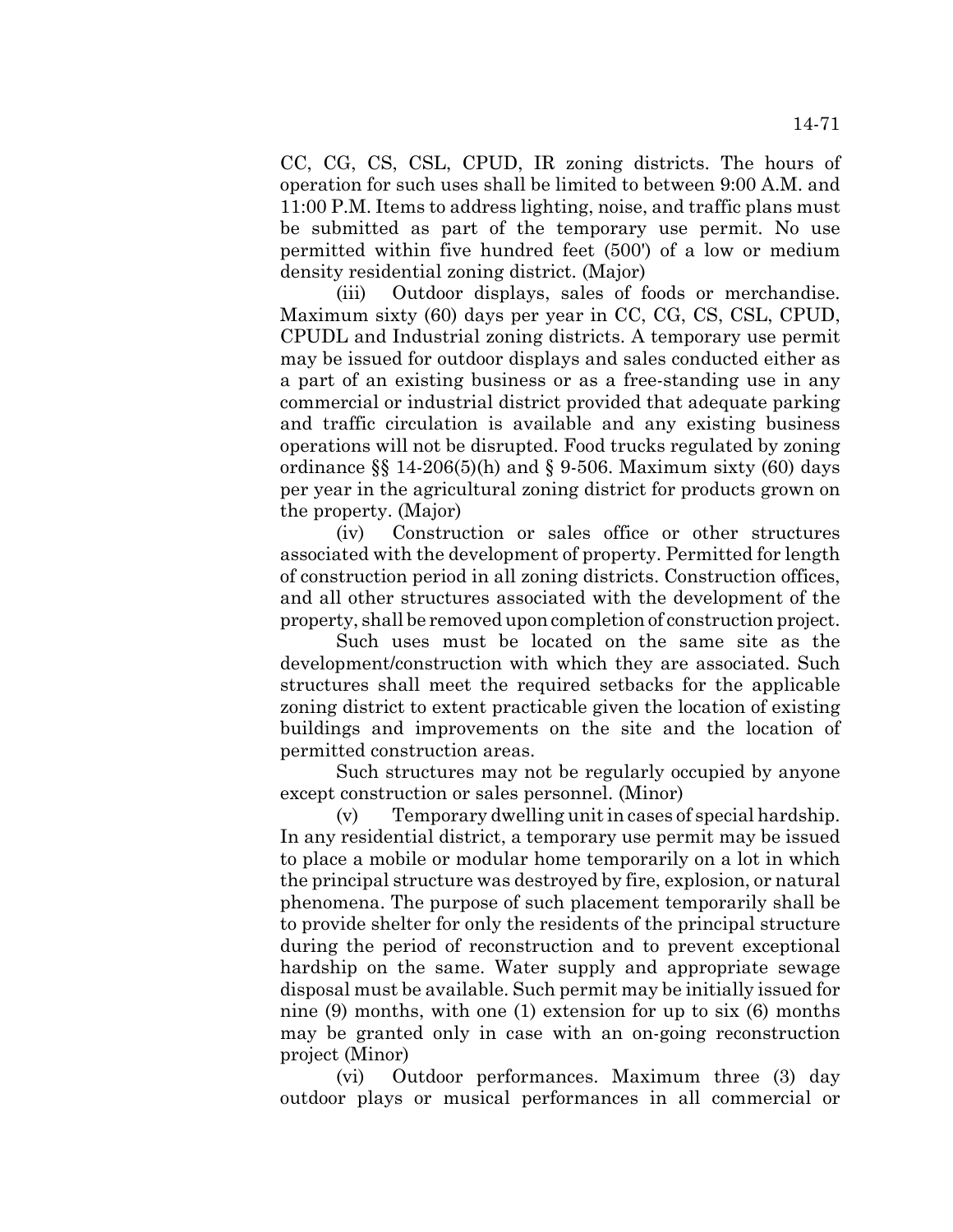industrial district as a part of an existing business or as a freestanding use provided that adequate parking and traffic circulation is available and any existing business operations will not be disrupted, provided further, that in the event amplified sound systems are used, such sound shall not be a public nuisance nor be conducted later than 11:00 P.M. A temporary use permit may be issued for outdoor plays or musical performances in any residential or agricultural district provided that any traffic generated by the temporary use shall not use minor residential or neighborhood streets and can be accommodated on major thoroughfares or collector streets, and provided further, that in the event amplified sound systems are used, such sound shall not be a public nuisance nor be conducted later than 9:00 P.M. Such permits in residential and agricultural district are limited to two (2) days no more than three (3) times per year. (Major)

(vii) Christmas tree/holiday merchandise sale. Maximum sixty (60) days in any zoning district for the display and/or sale of Christmas trees/Holiday merchandise and not regulated as a Special Lighting Exhibit and Holiday Lighting Display. (Major)

(viii) Commercial special lighting exhibits and holiday lighting displays. Maximum sixty (60) days in any commercial and industrial zoning district as a part of an existing business or as a free-standing use provided that adequate parking and traffic circulation is available and any existing business operations will not be disrupted, provided further, that in the event amplified sound systems are used, such sound shall not be a public nuisance nor be conducted later than 11:00 P.M. A temporary use permit may be issued in any residential or agricultural district provided that any traffic generated by the temporary use shall not use minor residential or neighborhood streets and can be accommodated on major thoroughfares or collector streets, and provided further, that in the event amplified sound systems are used, such sound shall not be a public nuisance nor be conducted later than 9:00 P.M. (Major)

(ix) Exempt uses. City, state, federal, school district, community college district, or other public agencies' event(s) when conducted wholly on that agency's public property or with the consent of another public property owner and which will not require public road closures or significantly impact on traffic on adjacent public streets; and

(x) Other temporary uses. For temporary uses that are not listed in this chapter, the planning director may determine whether such use should be regulated as a minor or major use and the request be reviewed by the board of zoning and sign appeals.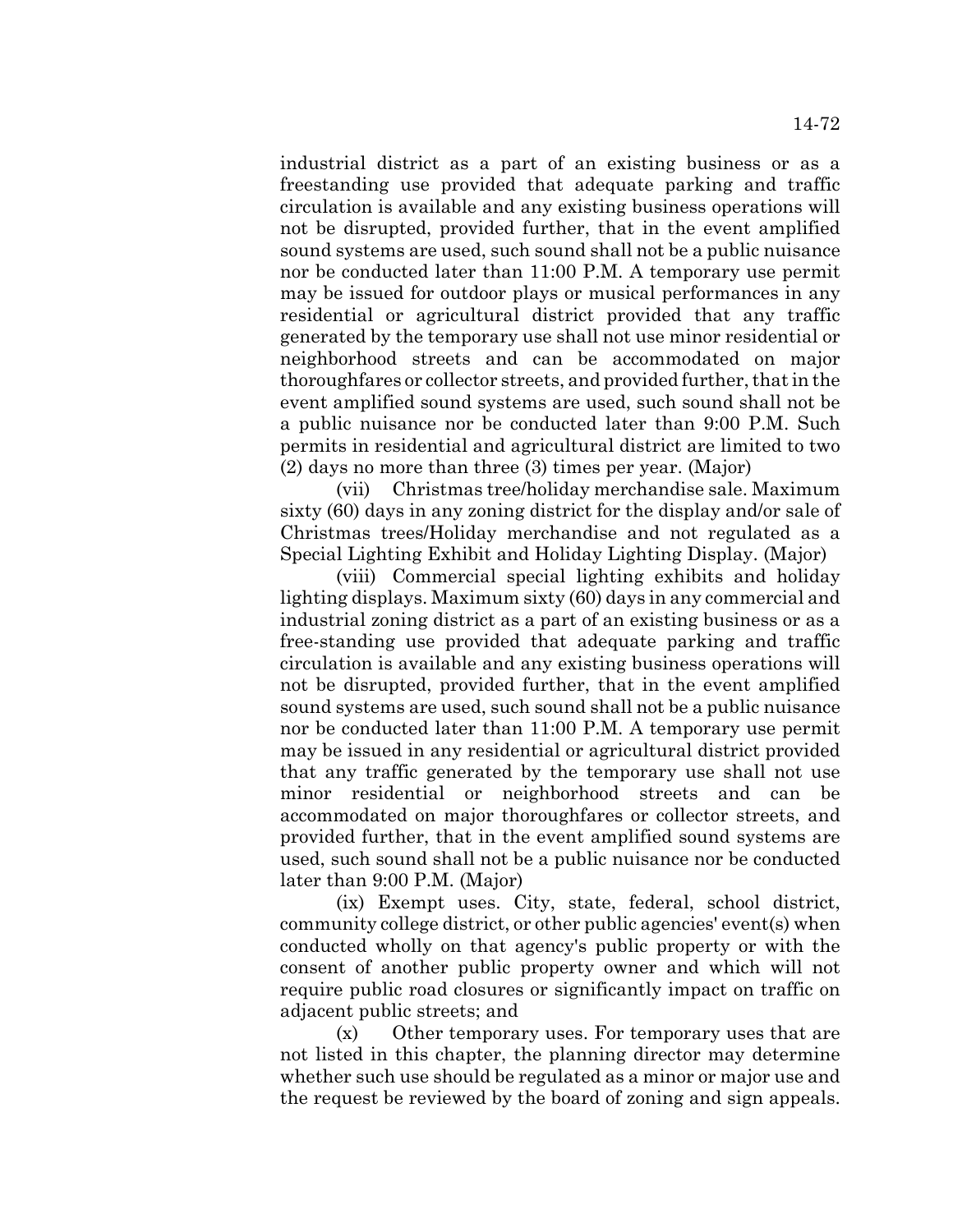This determination shall be based upon the similarities and differences with the above listed uses and an assessment of the proposed temporary use's compatibility with the zoning district and surrounding land uses. Garage and yard sales not to exceed three (3) sales a year per property with only normal household items permitted to be sold. Garage and yard sale permits available in the customer service center. On-site auction and estates sales not to exceed three (3) days.

(xi) Procedures for issuance of permit application and fee. Applications for a temporary use permit shall be made to the community development department on forms provided for that purpose. Forms shall include the name and address of the applicant, the location of the proposed use (including an APN number), a detailed description of the proposed use including use of buildings and other areas, and a description of how the applicant will meet the requirements for issuance of the permit. The application will not be processed until the planning director deems it complete and all applicable fees have been paid. The applicant is responsible for the submission of all information necessary to make a determination regarding the temporary use permit.

(A) Time of application. The application should be submitted at least sixty (60) days in advance of the first date of the proposed use.

(B) Planning director review and approval. A minor or a major temporary use may be approved, conditionally approved, or denied administratively without notice or hearing. Notwithstanding, the planning director may refer such application to the board of zoning and sign appeals for a noticed public hearing.

(C) Board of zoning and sign appeals review and approval. A major temporary use which impacts surrounding land uses or which requires a negative declaration or mitigated negative declaration shall be approved conditionally approved or denied by the board of zoning and sign appeals after a noticed public hearing. Notice shall be given as set out in the City of Goodlettsville Board of Zoning and Sign Appeals requirements.

(D) Appeal. Decisions of the planning director may be appealed to the board of zoning and sign appeals and decisions of the board of zoning and sign appeals may be reviewed to the city commission as a zoning ordinance amendment request.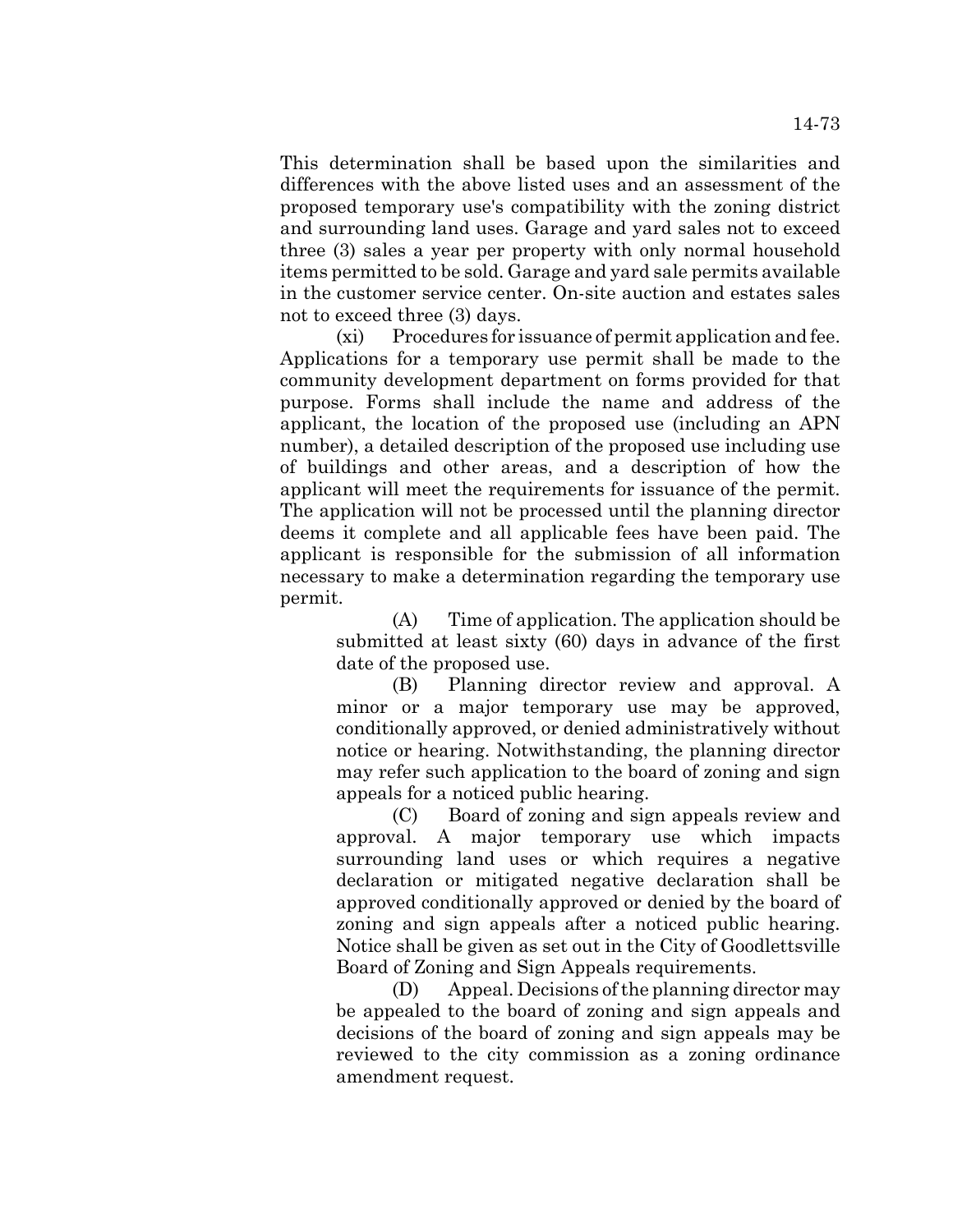(E) Extension. An extension of a temporary use permit cannot be granted; a new use for different time frames requires a new application.

(F) Transfer. No permit shall be transferable to another location or to another permittee.

(G) Suspension and/or revocation. The permit may be suspended effective immediately by the planning director pending revocation in the same manner as granted in the event that the permit was obtained by fraud or misrepresentation; the permittee fails or refuses to comply with the conditions of the permit or violates any applicable state law or regulation; circumstances have changed so that the findings required may not be made.

(H) Posting. The permit (along with any other required permits) shall be posted on the premises where the event is conducted and/or a copy of the permit must be in the possession of the person responsible for the event at all times while it is occurring.

(xii) Findings required for issuance of permit. In order to approve or conditionally approve a temporary use permit, all of the following findings shall be made:

> (A) The proposed temporary use is compatible with the zoning, nature, character and use of the surrounding area; and

> (B) The temporary use will not adversely affect the adjacent uses, buildings, or structures (with or without mitigation); and

> (C) The nature of the proposed temporary use is not detrimental to the public health, safety, or welfare of the community.

(xiii) Requirements for permit issuance. No minor or major temporary use permit shall be issued unless the use meets the following criteria:

(A) Activities shall not block, restrict, or impair any of the following:

> (1) The public's complete view of another business or activity; and

> (2) The view or visibility of the operator of any motor vehicle; and

> (3) The movement of any pedestrian or motor vehicle; and

(4) The points of ingress and egress to a site.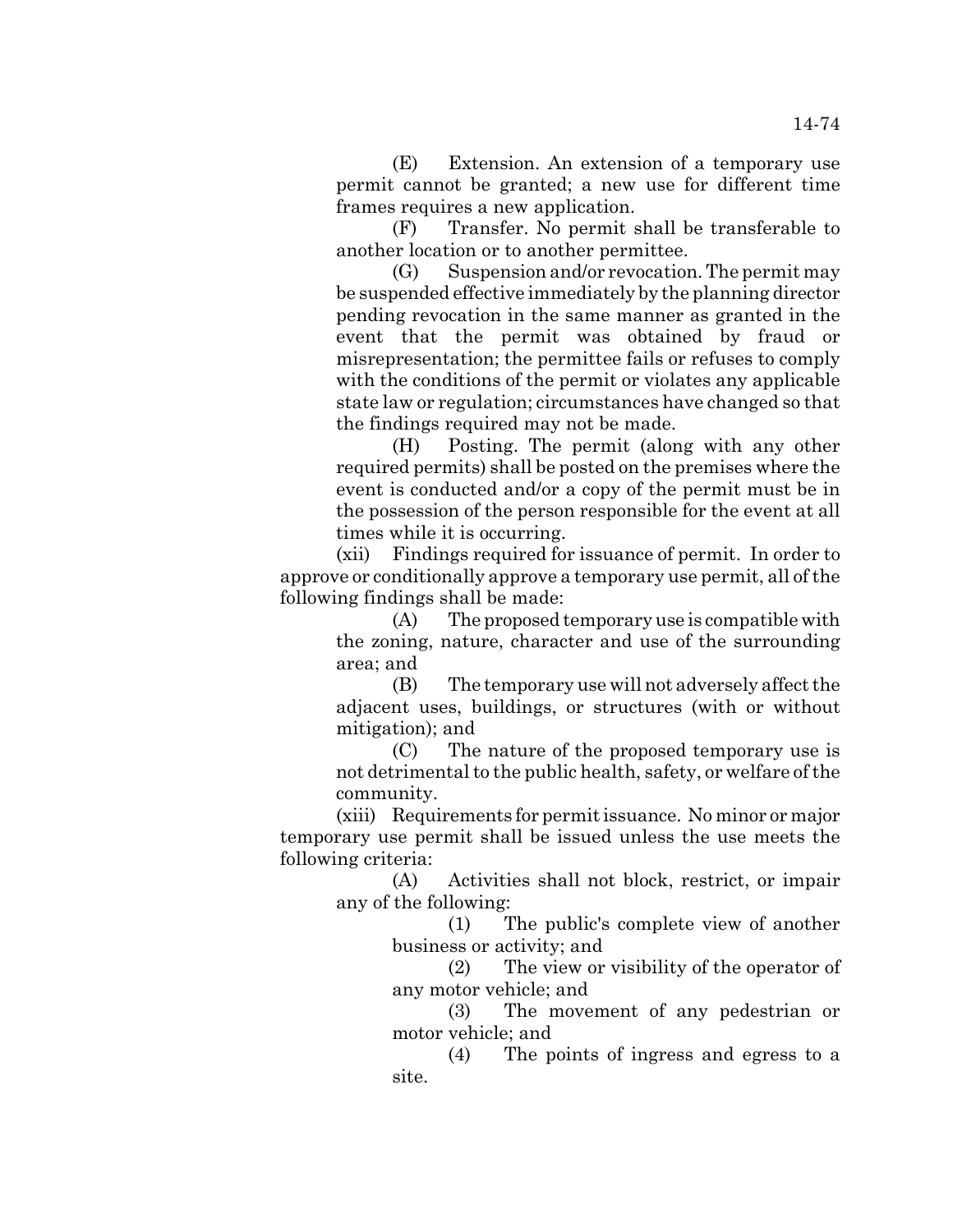(B) No activity (including parking), event, structure or signage may be located in the public right-of-way unless an encroachment permit specifically is granted by the City of Goodlettsville.

(C) Signage/banners shall be limited as follows per Temporary Sign Ordinance § 14-306.

(D) No open flames except for campfires when specifically permitted for historical, camping, or similar events with the appropriate permit for of clearance by the Fire Department; covered barbeques only for cooking

(E) Canopies shall meet building code requirements.

(F) There shall be no balloons of any kind or size used for advertising of any kind. Balloons regarding the event shall be allowed only if they are normal sized and intended to be sold or given away. Balloons must meet applicable standards for helium and ambient balloons.

(G) Tents may be allowed when specifically permitted for meeting fire code requirements and be under a separate permit review process by the Goodlettsville Fire Marshal and Codes Department.

(H) The use shall meet all applicable provisions of local, state, or federal laws and regulations, as well as city codes and policies, including but not limited to city business licensing.

(I) If the holder of the permit is not the owner of the property to be used, the holder of the permit shall have a written agreement from the owner of the property for such use and consent to the request and/or the application must also be signed by the property owner.

(J) The holder of the permit shall have all necessary regulatory licenses or permits (i.e. food handling may only be allowed subject to the requirements of the Davidson County or Sumner County Environmental Health Department).

(K) The event shall not be scheduled at a location and/or time that conflicts with another already scheduled event for the same place and time.

(xiv) Conditions of approval. In approving an application for a temporary use permit (or for amendment of a temporary use permit), whether major or minor, the planning director or board of zoning and sign appeals may impose restrictions determined to be necessary to mitigate the impacts of the use and meet the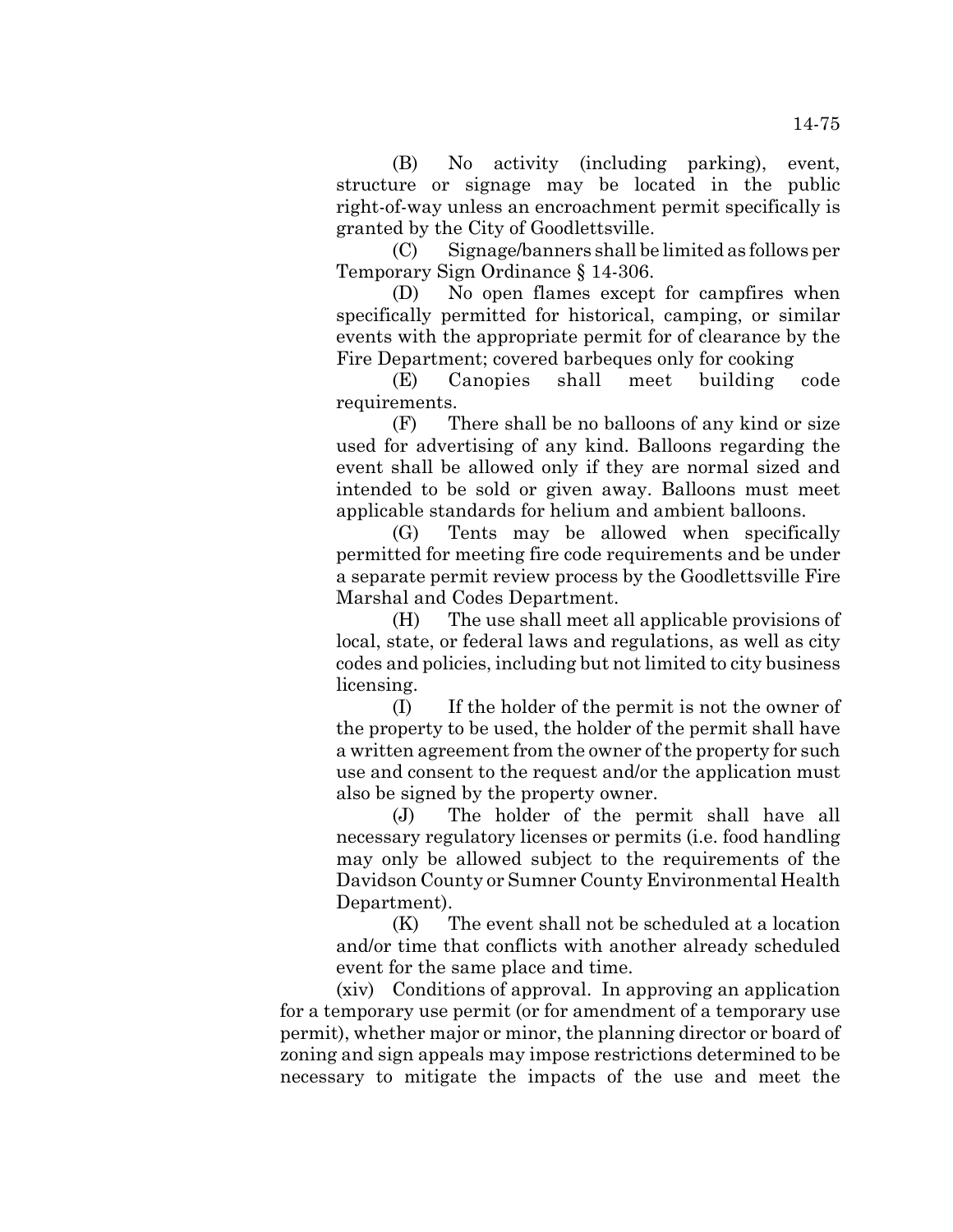requirements of this chapter or of applicable local, state, or federal laws or regulations.

Such conditions will vary with the size and nature of the proposed use and may include but are not limited to:

(A) Location and timing of the use (i.e. outdoors versus in an enclosed building); and

(B) Provision for temporary parking facilities, including vehicular ingress and egress; and

(C) Regulation of nuisance factors such as, but not limited to, prevention of glare or direct illumination on adjacent properties, noise, vibration, smoke, dust, din, odors, vapors, and heat; and

(D) Regulation of temporary structures and facilities, including placement, height and size, location of equipment and open spaces, including buffer areas and other yards; and

(E) Provision for restroom and related sanitary facilities as well as medical facilities and emergency medical services; and

(F) Provision for solid waste collection and disposal, dust control; and

(G) Provision for security and safety measures including review by the City of Goodlettsville Police Department when determine necessary; and

(H) Regulation of canopies, and on-site signs; and

(I) Regulation of the number and length operating hours and days, including limitation of the duration of the temporary use; and

(J) Regulation of number, type, location and duration of cooking facilities, open flames, barbeques, food services and temporary inflatables or similar child entertainment devices; and

(K) Submission of a performance bond or other surety devices, to ensure that any temporary facilities or structures used will be removed from the site within a reasonable time following the event and that the property will be restored to its former condition; and

(L) If overnight habitation is required, adequate security or other personnel as well as sanitary facilities are provided; and

(M) If city property is damaged or destroyed as a result of the use, the permittee will reimburse the city for the actual cost of repair or replacement and the city may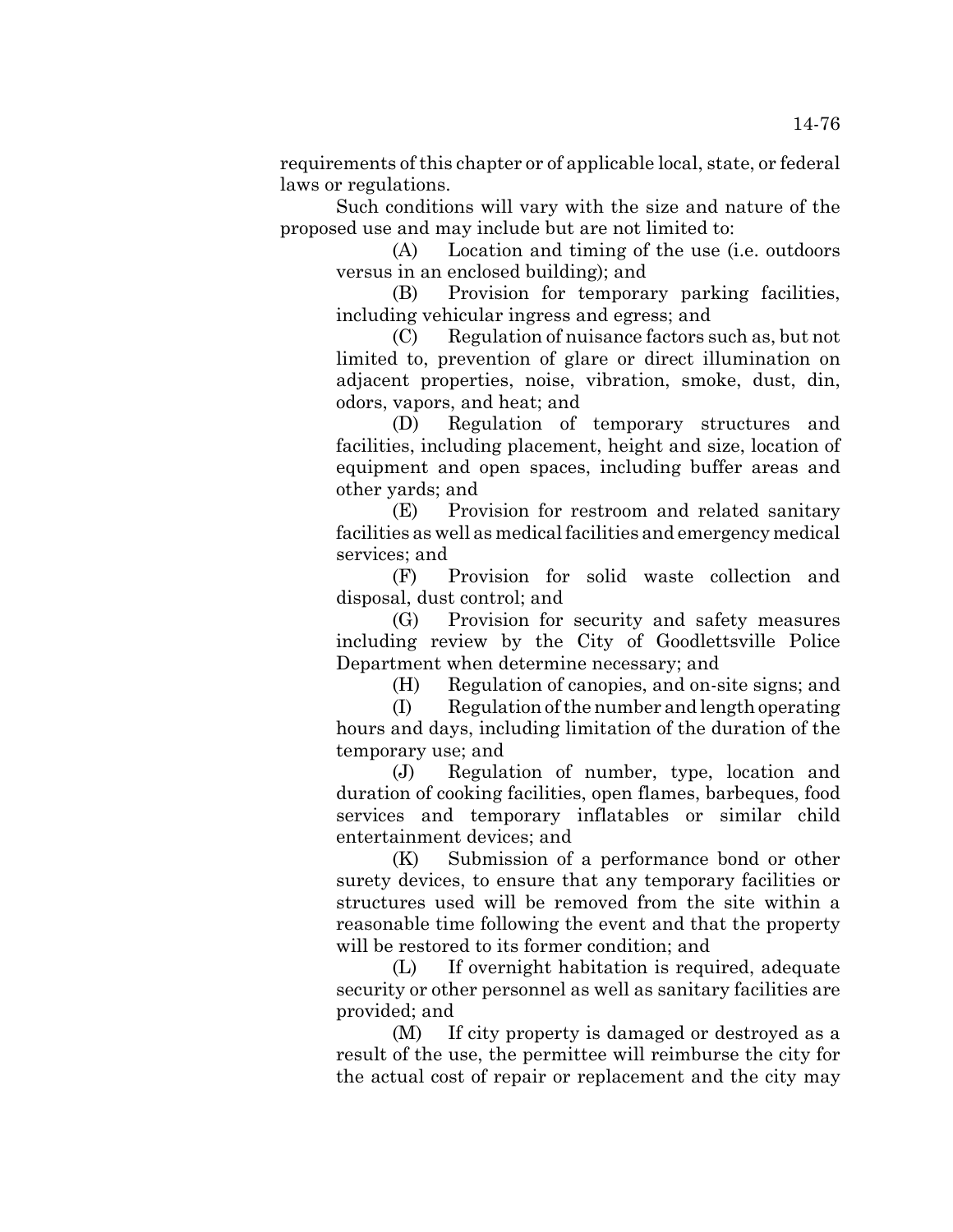anticipated; and (N) Deposit for traffic control and/or clean up fees

unless already provided with an encroachment permit; and (O) A requirement that the approval of the requested temporary use permit is contingent upon

compliance with applicable provisions of the municipal code and city's adopted building and fire codes

(P) Any other conditions which will ensure the operation of the proposed temporary use in an orderly and efficient manner and in accordance with the intent and purpose of this section.

(xv) Enforcement. The requirement for a temporary use permit may be enforced by the city through any legally available means, including but not limited to an administrative citation where a use is in violation of the provisions of this chapter. Where necessary to protect public health and safety, the planning director may issue a written suspension of a temporary use permit for its violation pending revocation of the permit pursuant to the provisions of this chapter for approval of such permit.

(p) Requirements for home occupations. Any home occupation shall meet the following requirements:

(i) No person other than members of the family residing on the premises shall be engaged in such occupation;

(ii) The use of the dwelling unit for the home occupation shall be clearly incidental and subordinate to its use for residential purposes by the occupants, and not more than twenty-five percent (25%) of the floor area of the dwelling unit shall be used in the conduct of the home occupation;

(iii) There shall be no change in the outside appearance of the building or premises, or other visible evidence of the conduct of such home occupation other than one (1) sign, not to exceed one (1) square foot in area, non-illuminated, and mounted flat against the wall of the principal building;

(iv) No home occupation shall be conducted in any accessory building;

(v) There shall be no sales on the premises in connection with such home occupation;

(vi) No traffic shall be generated by such home occupation in greater volumes than would normally be expected in a residential neighborhood, and any need for parking generated by the conduct of such home occupation shall be met off the street and other than in a required front yard;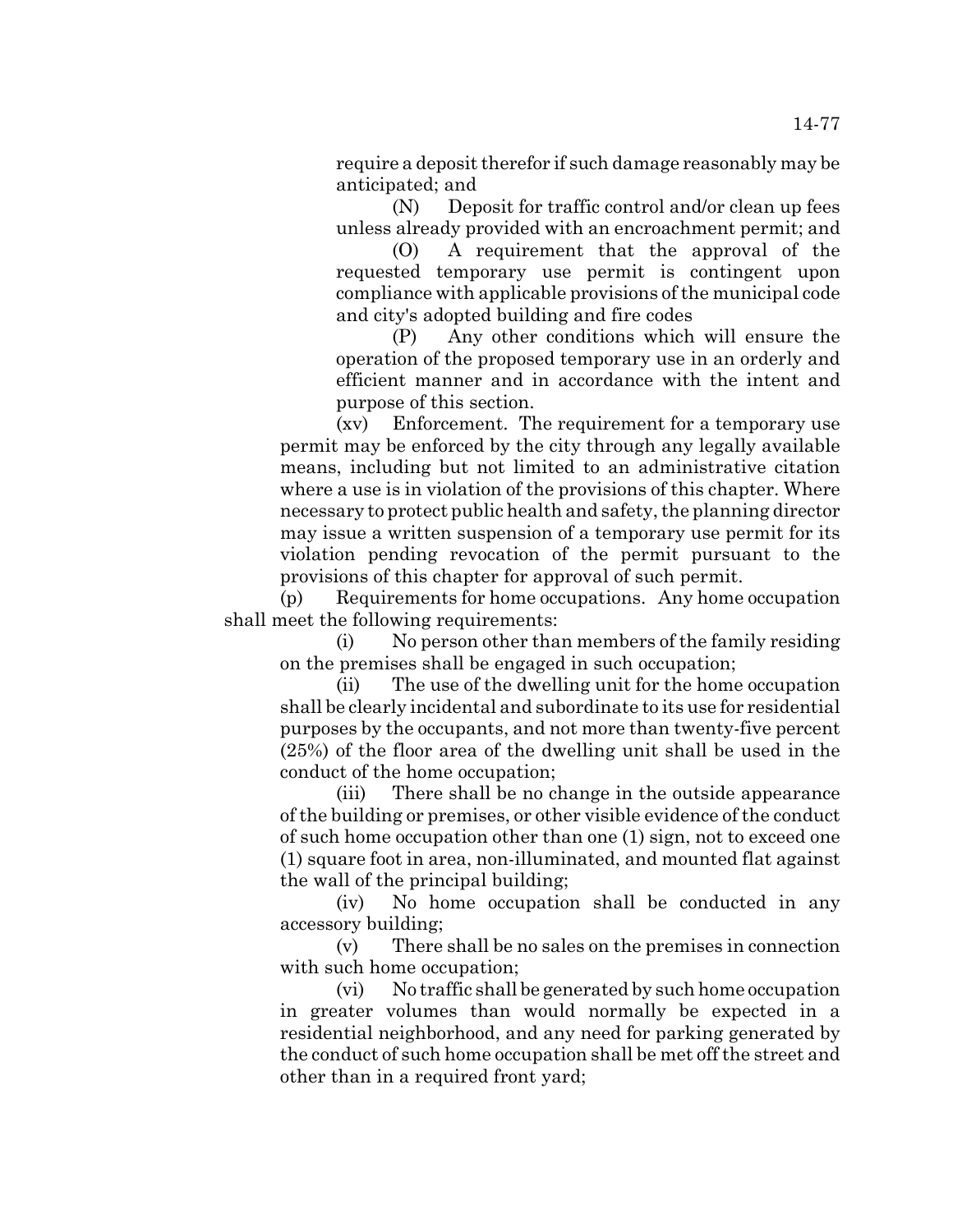(vii) No equipment or process shall be used in such home occupation which creates noise, vibration, glare, fumes, odors, or electrical interference detectable to the normal senses off the lot;

(viii) The home occupation shall not involve the storage of commercial vehicles nor the use of such vehicles for delivery of goods or materials to and from the premises;

(ix) No home occupation shall require internal or external alterations, construction features, or the use of any equipment that would change the fire rating of the structure;

(x) No outdoor display of goods or outside storage of equipment, parts, or materials of any kind used in the home occupation shall be permitted; and

(xi) The following are specifically prohibited as home occupations:

(A) The repair of motor vehicles.

(B) A barber or beauty shop or any similar activity where clientele or patrons are served on the premises.

(q) Permitted obstructions in required yards. In all districts, the following shall not be considered obstructions when located within a required yard except these items shall comply with  $\S 14-208(1)(a)$  and (b).

(i) In any yard:

(A) Arbors and trellises.

(B) Awnings or canopies projecting from a building wall over a required yard not more than six feet (6') and having no supports other than provided by the wall or its integral parts.

(C) Chimneys projecting not more than three feet (3') into and not exceeding two percent (2%) of the area of the required yard.

(D) Eaves, gutters, or downspouts projecting into or over required yards not more than twenty-four inches (24") or twenty percent (20%) of the width of such yard, whichever is the lesser distance.

(E) Fire escapes or staircase, the riser of which shall be at least fifty percent (50%) open and whose vertical projection downward into a required yard does not project more than three feet (3') into, and not exceeding ten percent (10%) of the area of the required yard.

(F) Flag poles having only one (1) structural ground member.

(G) Fountains.

(H) Mail boxes.

(I) Open terraces, including natural plant landscaping.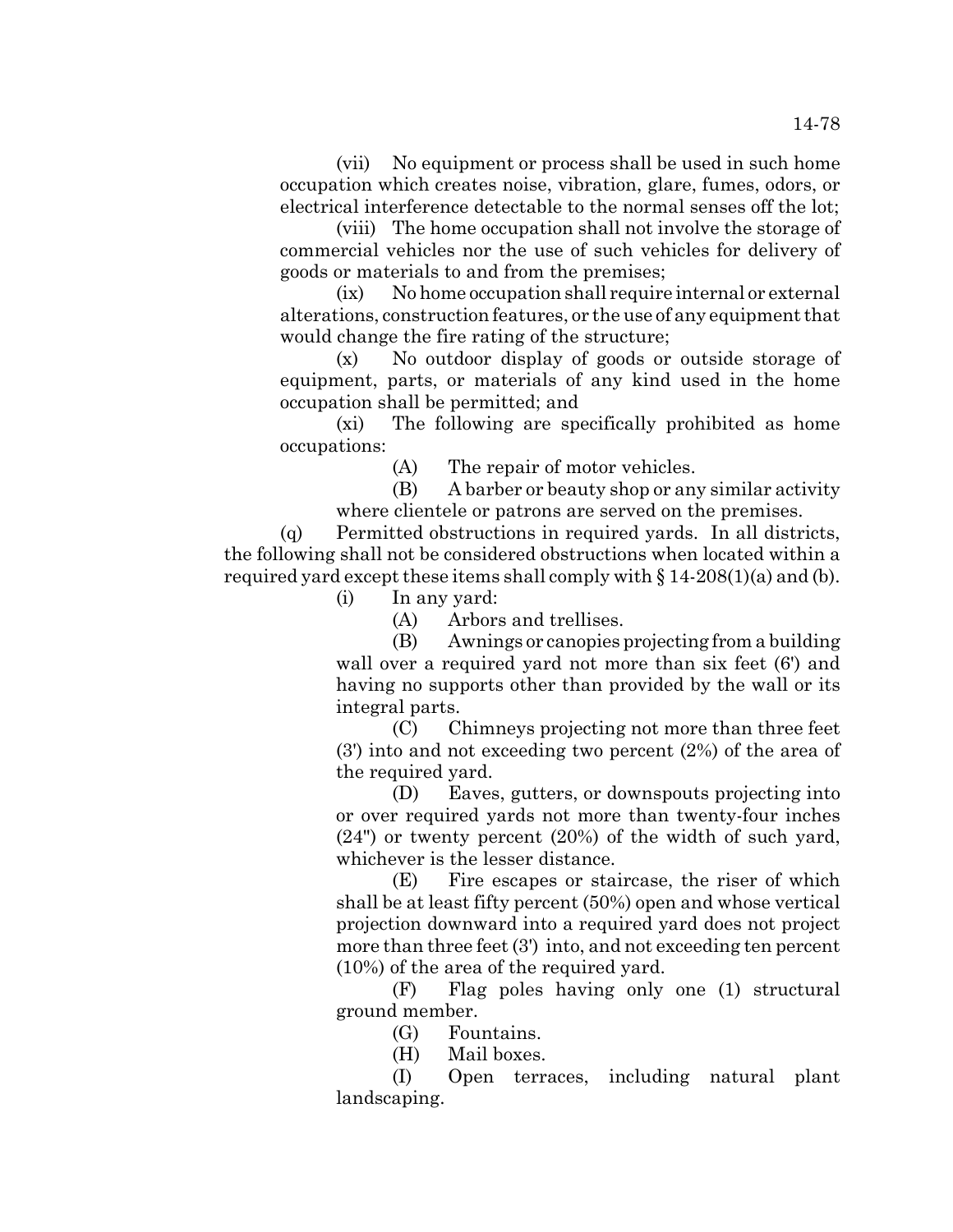(J) Retaining walls.

(K) Signs as permitted by the Goodlettsville Sign Ordinance.

(M) Sculpture or other similar objects of art.

(N) Street furniture such as, but not limited to, benches, drinking fountains, trash receptacles, ash trays, light standards, and directional signs.

(ii) In any rear or side yard and located behind the principal structure:

- (A) Clothes poles or clothes lines
- (B) Recreation equipment

(C) Garages and storage buildings provided that a five foot (5') setback from the property line is observed.

(r) Portable building regulations. A portable building is defined as any structure enclosed by walls and a roof designed to be transported on its own wheels or on a flatbed truck or trailer and delivered to a site ready for occupancy or use. This definition shall not include mobile homes as defined elsewhere herein or factory manufactured modular units which comply with the International Code Council (ICC).

(i) In any residential zone, a portable building shall be an accessory use and used only for storage of materials commonly incidental to the occupancy of the principal residential use. Such portable buildings shall meet all requirements for setbacks and building coverage. The use of a movable trailer or a metal storage structure brought into an area by truck shall not be allowed as an accessory portable building included in this section. Such movable trailers or metal storage structures may be utilized for temporary storage during remodeling or for household moves but shall be located on the premises no longer than sixty (60) days.

(ii) In all other districts, no portable building may be used for any kind of human occupancy. Such buildings may be used for storage in zoning districts that permit outside storage as otherwise permitted herein provided all site planning and architectural review standards are met.

(iii) Mobile homes as defined may be used only for residential occupancy and may be located only in approved or existing mobile home parks.

(iv) In the event of damage or destruction of an existing building caused by fire, explosion or natural disaster that results in the building being unusable, the codes director may issue a temporary building permit for a portable building to be used as emergency quarters while the permanent building is being reconstructed. Such permit shall expire and the portable building removed when reconstruction is complete.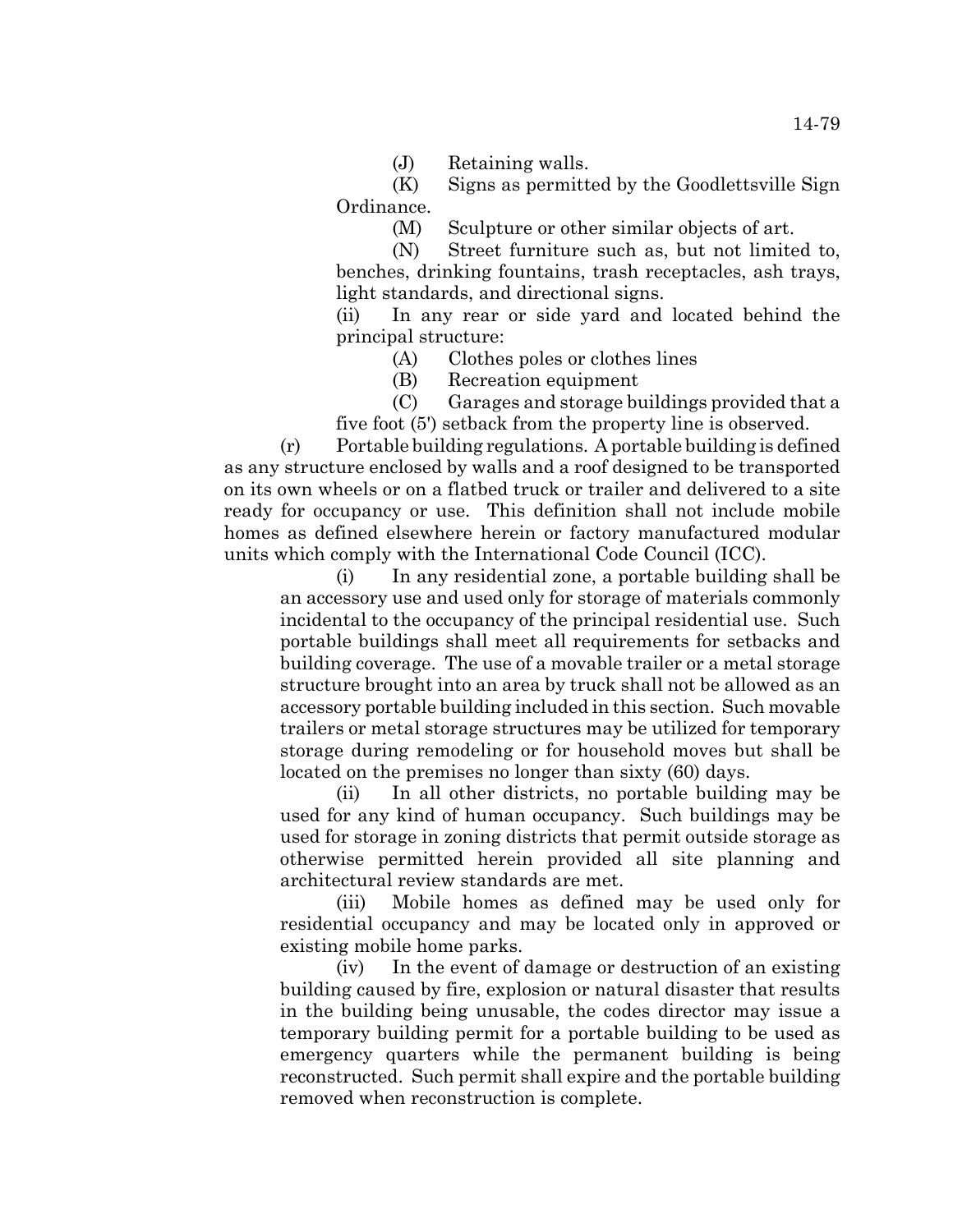(v) In any district, the codes administrator may issue a temporary building permit for a contractor's temporary office and equipment sheds which are incidental to a construction project. Such buildings or sheds shall be removed at the time of completion of the project.

(vi) Donation bin. (A) Location: A donation bin is a permitted accessory uses of commercial and industrial uses and properties containing high density residential developments.

The donation bin shall be located a minimum twenty feet (20') from the front property line or the minimum front building setback lines when less than twenty feet (20').

The donation bin shall be located on a developed site and located so access to the bin and storage of the bin are on an asphalt or concrete surface and are not located in a parking space required to meet the minimum zoning requirements for the property land use and are not located in an area that limits or conflicts with the site vehicular and pedestrian access.

(B) Number: No more than one (1) donation bin shall be located on a property or per development in the case of high density residential developments. The designated donation bin area shall not exceed twenty-five (25) square feet.

(C) Application process: Applicant to submit a written request including contact information for the applicant and property owner, maintenance and collection schedule of the donation bin, and a drawing showing location of donation bin and existing site developments. Planning director or codes administrator staff shall review and approve or deny application within ten (10) working days. Failure to notify the applicant of approval or denial will result in automatic approval of the application.

(D) Maintenance and violation: Applicant to comply with maintenance and collection schedule and violations shall subject applicant to the violation and penalties section of the zoning ordinance. The approval may be voided after formal notice to applicant due to repeated violations.

(s) Critical lot. Any land with slopes exceeding twenty percent (20%), problematic soils, wetlands, streams and creeks, sink holes, and FEMA, Federal Emergency Management Agency designated floodplain/floodways.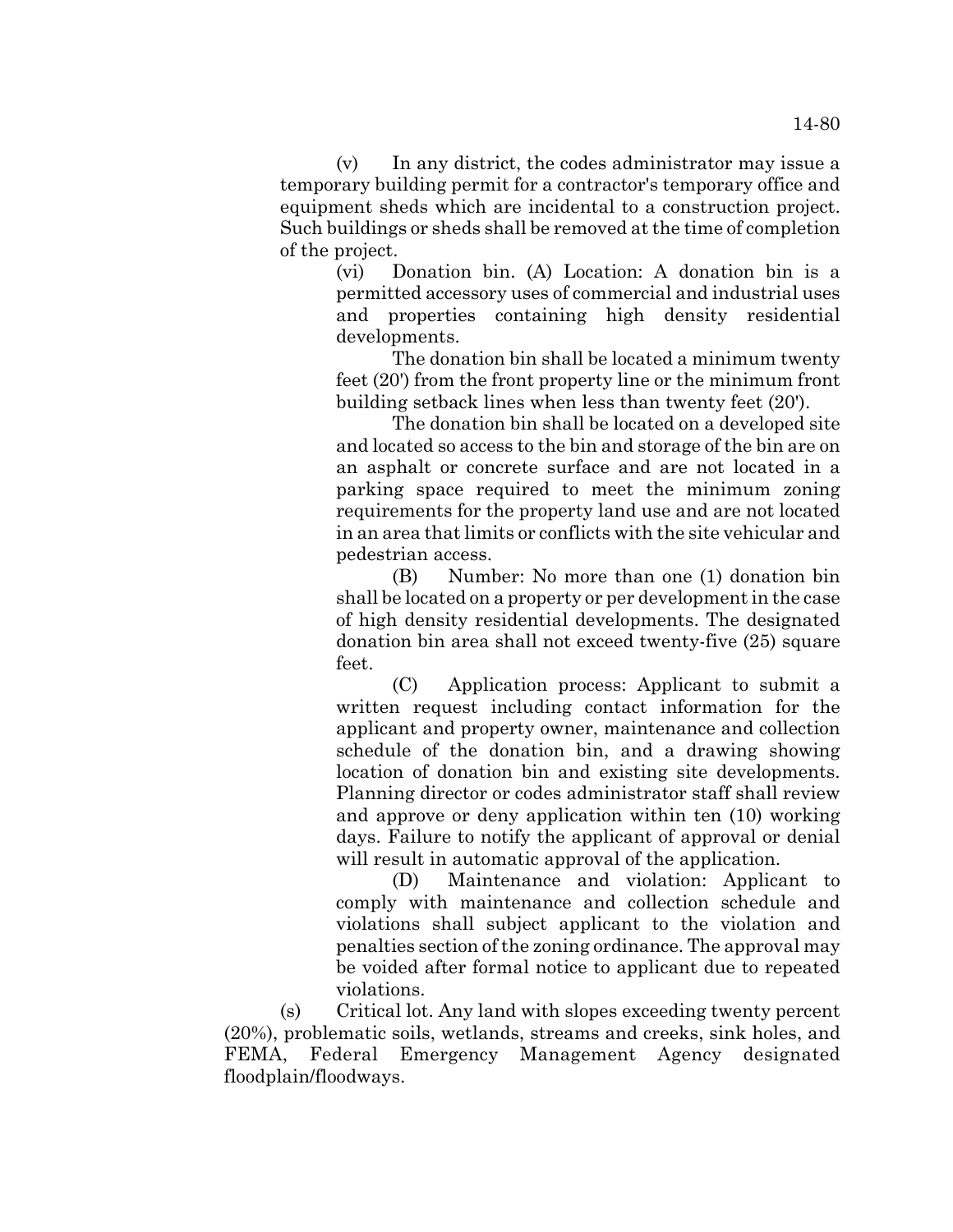An engineering design plan completed by a State of Tennessee licensed engineer is required with any land disturbance, driveway, and building permit applications including site improvements impacting critical lot areas which includes removal of trees and vegetation providing stabilization of the critical lot areas. The design plan to include all proposed site improvements in the critical lot areas with existing and proposed grading, slope protection and stabilization design, erosion control design, tree preservation areas, complete retaining wall designs, positive drainage around building foundations, any pipe or ditch designs, and protection of adjacent properties from erosion and any tree damage.

The engineering design plan would not be required for projects associated with planning commission approved site plans or development plans unless specified with these plan approvals, limited alterations less than one thousand (1,000) square feet to critical lot defined areas that are not within designated flood plains and floodways or stream, creek, and wetland protection buffers. Developments proposals located on the land containing designated floodplains and flood zones but not including any alterations of these flood areas only need to include a State of Tennessee licensed surveyor prepared plot plan with applicable permit applications. This section does not alter any applicable provisions of the city's storm water construction ordinance and flood zone requirements.

(2) Off-street parking and loading requirements. The following regulations are adopted in order to provide needed space off the streets for parking or loading and unloading vehicles, to lessen congestion in the streets, to improve traffic safety, to provide for a higher standard of development, and thus, to promote and protect the public health, safety, and welfare.

The provisions of this section apply to all activities as set forth in this ordinance.

(a) General provisions. In all districts, accessory off-street parking, open or enclosed, shall be provided in conformity with the requirements set forth in this section for all uses. In addition, all other applicable requirements of this section shall apply as a condition precedent to the use of such development.

A parking space is required for a portion of a unit of measure one-half (1/2) or more of the amount set forth herein. For an enlargement or modification resulting in a net increase in the floor area or other applicable unit of measurement specified herein, the same requirements shall apply to such net increase in the floor area or other specified unit of measurement.

In the case of uses where the board of appeals is required to prescribe the number of parking spaces, it shall base its determination on recommendations from the Goodlettsville Municipal/Regional Planning Commission and such other factors as the traffic generation of the facilities, the time of operation of such facilities, their location, and other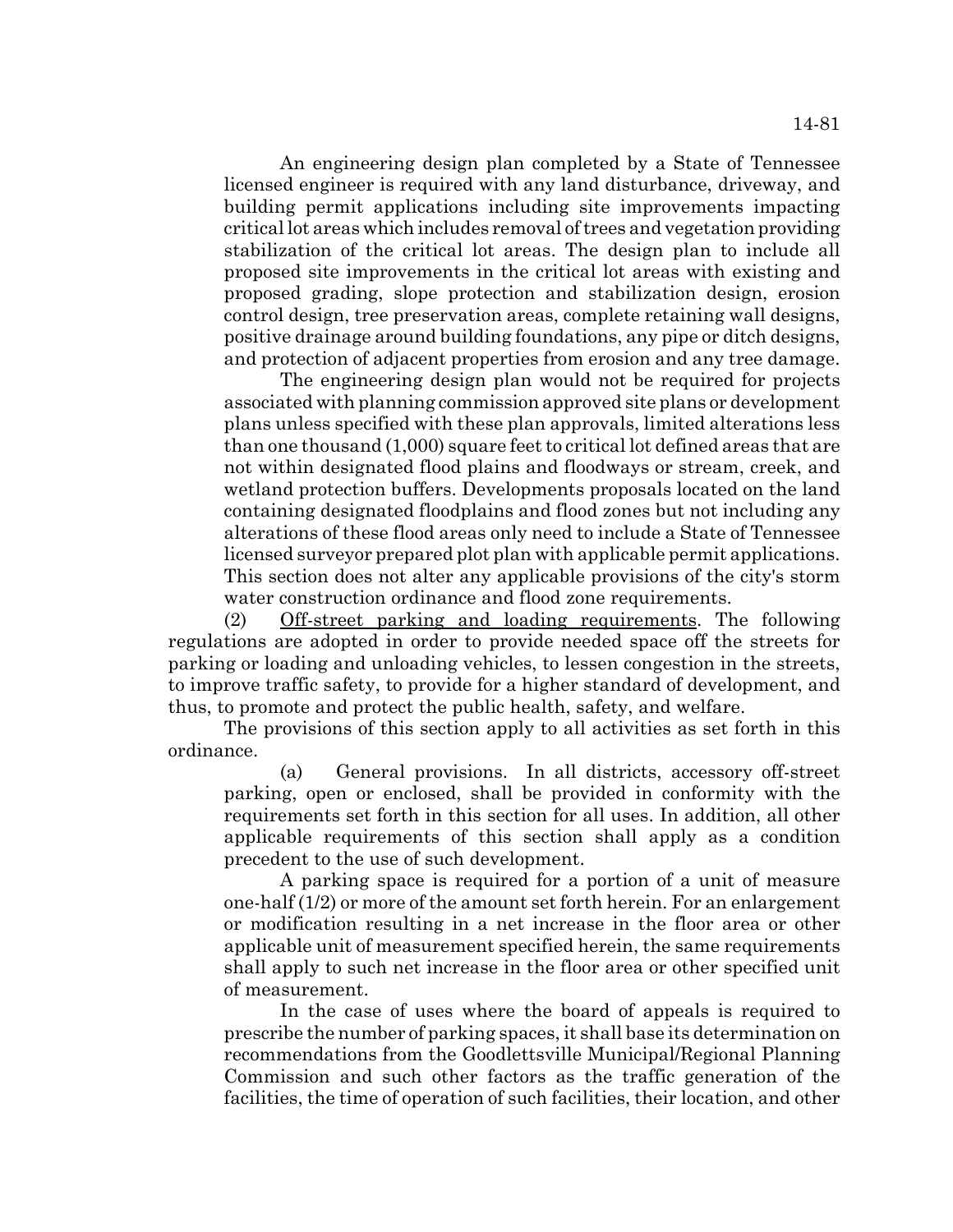such factors as affect the need for off-street parking as required under the conditional use provisions.

- (b) Residential activities:
	- (i) Permanent:

(A) One (1) family detached, two (2) family detached dwellings, attached, and semi-detached:

Two (2) spaces per dwelling unit.

(B) Multi-family dwelling (three (3) dwelling units or more):

> One and one-half (1 1/2) spaces for each dwelling unit with one (1) bedroom; two (2) spaces for each dwelling unit with two (2) or more bedrooms.

(C) Mobile homes:

Two (2) spaces per mobile home.

(D) Where occupancy is to be primarily elderly persons over the age of sixty (60), the number of developed spaces may be reduced to one (1) space per unit. There must be room on the lot to provide one and one-half (1 1/2) spaces in the future.

(ii) Semi-permanent:

(A) Boarding or rooming house, apartment hotel: One (1) space for each dwelling or rooming unit

(c) Community facility activities. Accessory off-street parking shall be provided for the specified number of square feet of gross floor area of seating capacity or other specified unit of measurement (or fraction of one-half (1/2) or more thereof for the following activity types:

| Activity type       | Unit of measurement                                                                                                                    |
|---------------------|----------------------------------------------------------------------------------------------------------------------------------------|
| Administrative      | One (1) space for each three hundred<br>$(300)$ sq. ft. of gross floor area, plus one<br>for each three (3) employees.                 |
| Community assembly  | One $(1)$ space for each two $(2)$ seats or<br>one-half $(1/2)$ of capacity in persons<br>whichever is greater.                        |
| Community education | Kindergarten and nursery: one (1) space<br>for each employee plus one (1) space for<br>each four (4) students.                         |
|                     | Elementary and middle schools, grade<br>$1-7$ : two $(2)$ spaces for each classroom or<br>one $(1)$ space for each five $(5)$ seats in |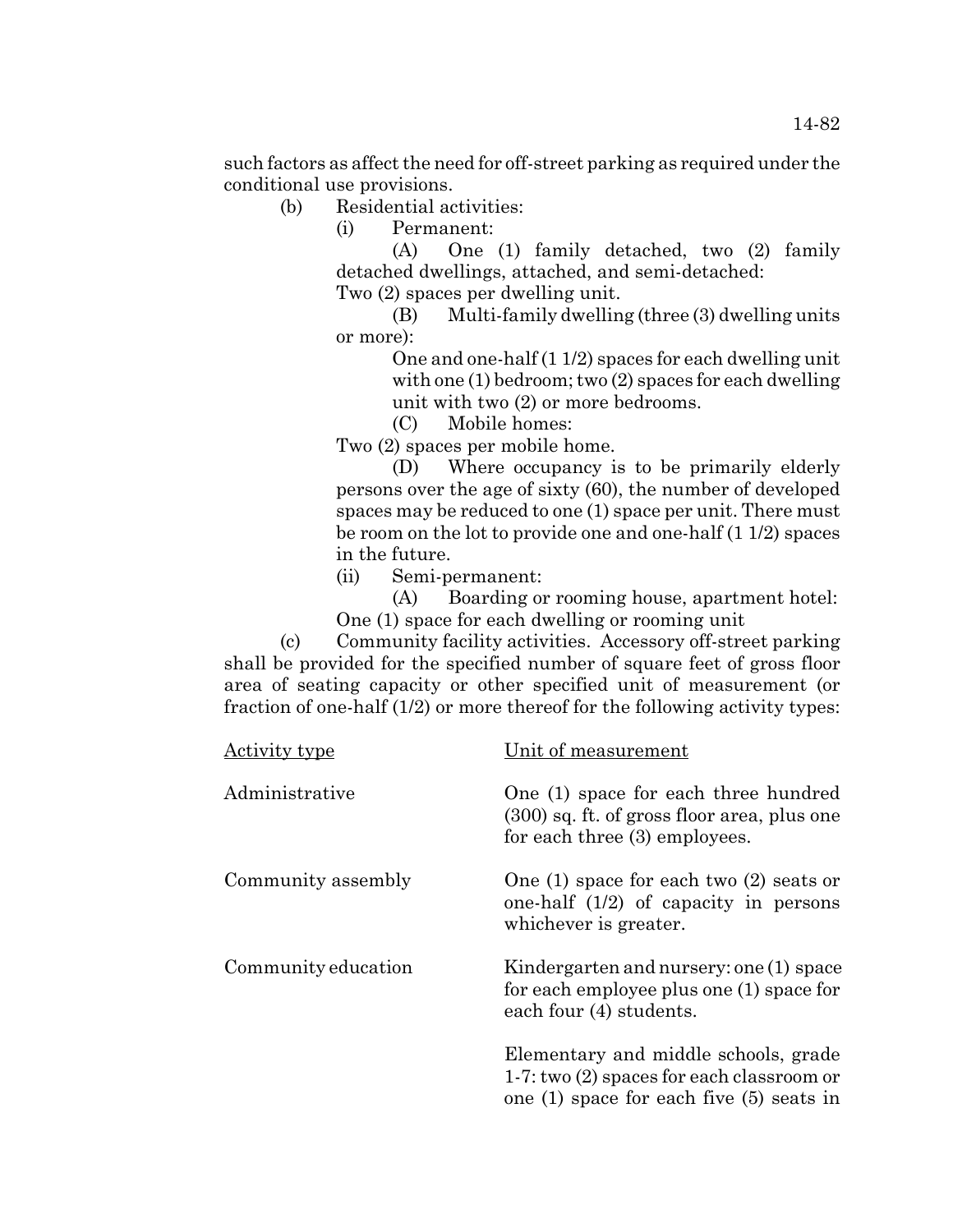|                                  | the auditorium or one (1) space for each<br>four (4) students, teachers,<br>and<br>employees, whichever is greater.                                                                                                                             |
|----------------------------------|-------------------------------------------------------------------------------------------------------------------------------------------------------------------------------------------------------------------------------------------------|
|                                  | High school, grades $8-12$ : four $(4)$ spaces<br>for each classroom or one (1) space for<br>each give five (5) seats in the<br>auditorium or one (1) space for each<br>four (4) students, teachers,<br>and<br>employees, whichever is greater. |
|                                  | Vocational or trade schools: one (1)<br>space for each one thousand $(1,000)$<br>sq. ft. of gross floor area, plus one (1)<br>space for each six (6) seats in any<br>associated auditorium.                                                     |
| Cultural and recreation services | Art galleries, libraries, museums,<br>zoological and botanical gardens,<br>planetariums and aquariums: one (1)<br>space for each eight hundred (800)<br>sq. ft. of gross floor area.                                                            |
|                                  | Swimming pools thirty percent (30%) of<br>capacity.                                                                                                                                                                                             |
|                                  | Parks, playgrounds and play-fields: ten<br>(10) spaces for each acre of land devoted<br>to recreation, plus one (1) space for each<br>four $(4)$ spectator seats.                                                                               |
|                                  | Recreation centers and gymnasiums:<br>fifty percent $(50%)$ of the capacity, plus<br>one (1) space for each two (2) employees.                                                                                                                  |
| <b>Essential services</b>        | Two (2) spaces per facility. The board<br>may require more spaces as needed.                                                                                                                                                                    |
| Extensive impact                 | Airports, air cargo terminals, heliports,<br>or aeronautical devices:                                                                                                                                                                           |
|                                  | One $(1)$<br>space for each two<br>(2)<br>employees, plus one (1) space for every                                                                                                                                                               |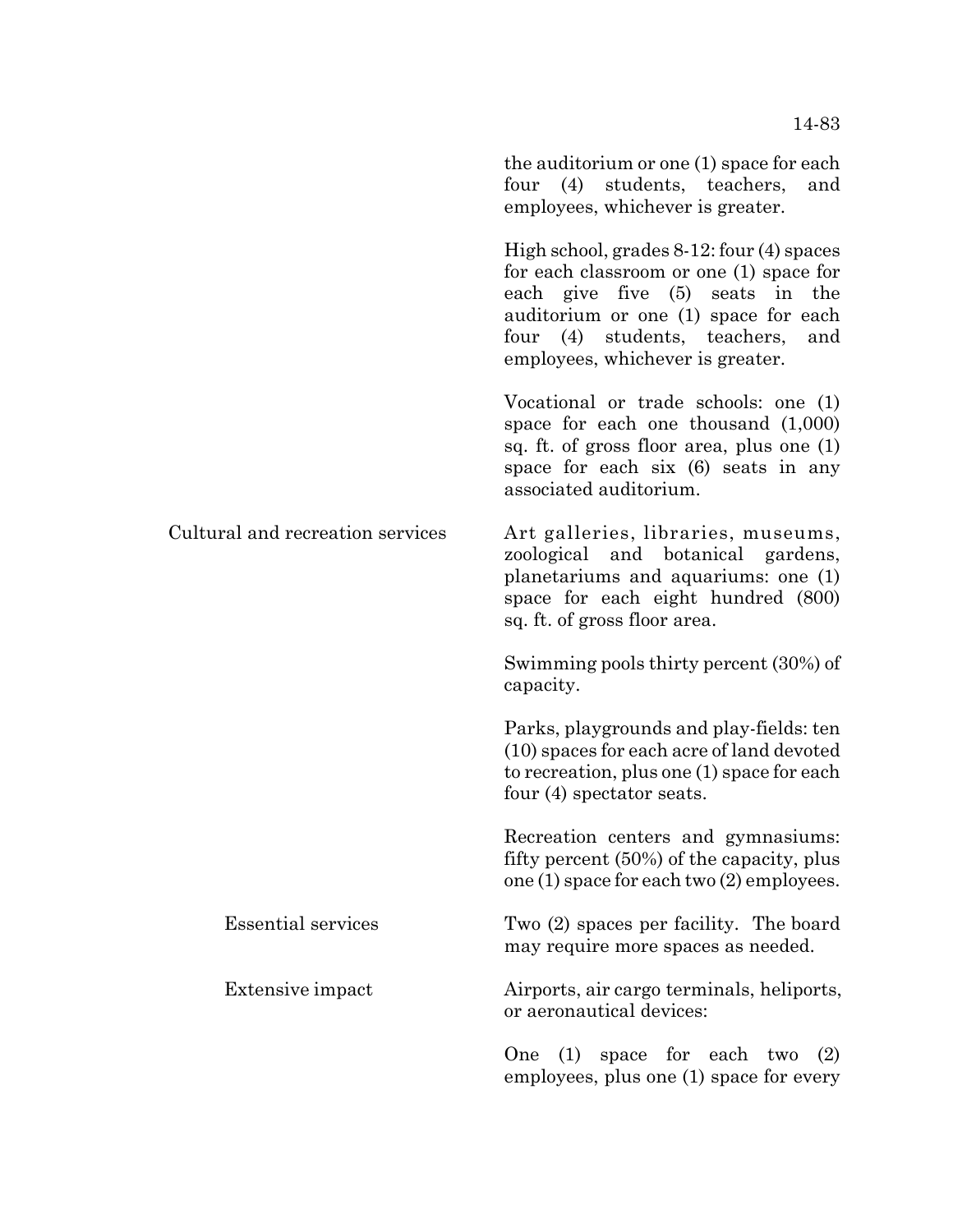one hundred (100) sq. ft. of gross floor area.

Correctional or detention institutions: one (1) space for each two (2) employees, plus one, (1) space for each patrol car.

Electricity generating facilities, radio and television towers, and transmission facilities: two (2) spaces minimum. The board may require more.

Railroad, bus, and transit terminals: one (1) space for each one hundred (100) sq. ft. of waiting room.

Railroad yards and other transportation equipment marshaling and storage yards: one (1) space for each two (2) employees.

Stadiums, sports arenas, auditoriums, and bandstands: one (1) space for each four (4) seats.

Water and sewage treatment plants: one (1) space for each employee.

All other activities: the board shall determine based upon pertinent factors of the use.

Health care facilities Centers for observation or rehabilitation, convalescent homes: one (1) space for each four (4) beds, plus one (1) space for each one thousand (1,000) sq. ft. of gross floor area.

Hospitals: one and one-half (1 1/2) spaces for each bed.

Medical or dental clinics: five (5) spaces for each staff member or doctor or dentist or two (2) spaces for each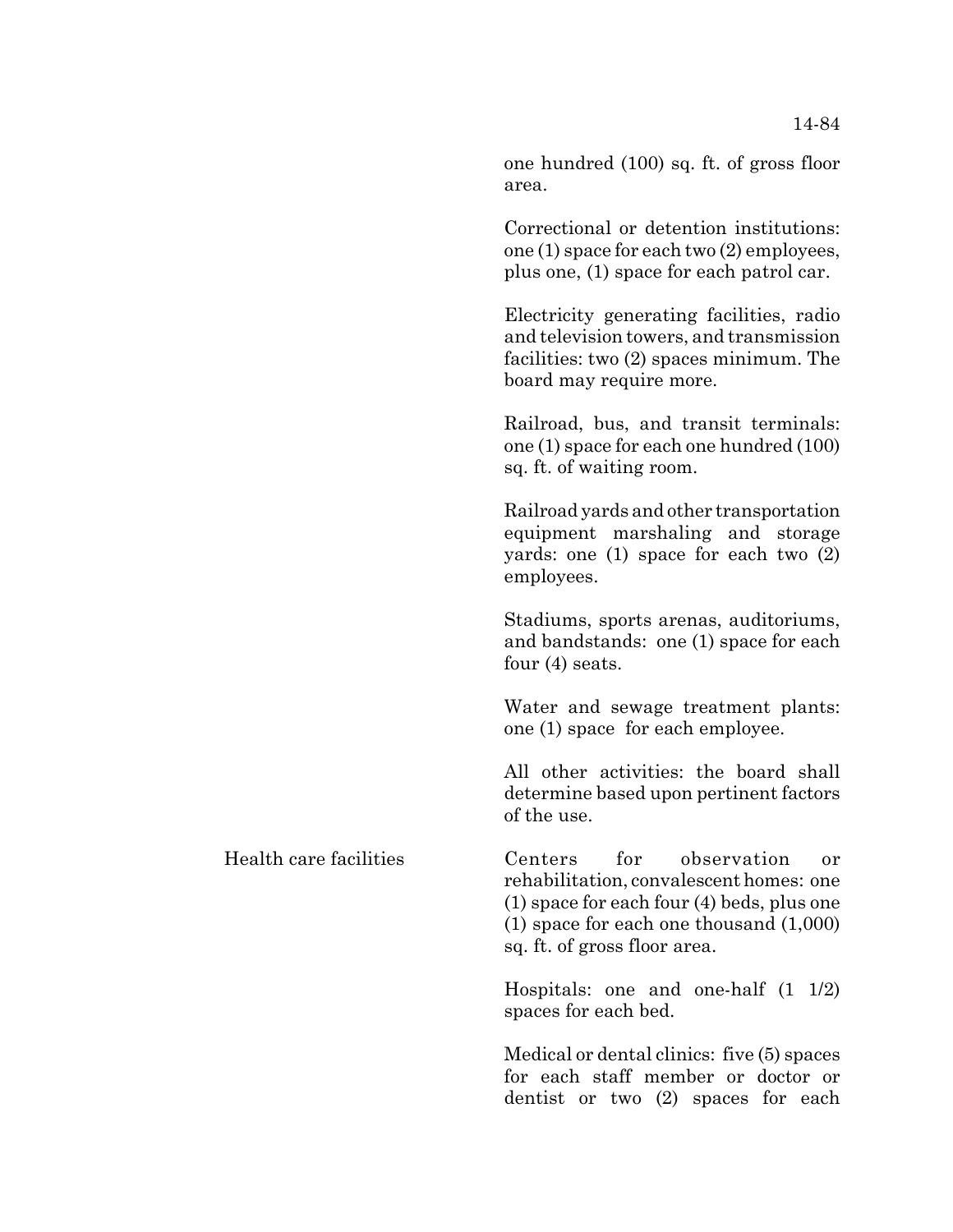|                         | treatment or examination<br>room,<br>whichever is greater.                                                                                                                                                                                                                |
|-------------------------|---------------------------------------------------------------------------------------------------------------------------------------------------------------------------------------------------------------------------------------------------------------------------|
| Intermediate impact     | junior colleges, and<br>Colleges,<br>universities: one (1) space for each one<br>thousand $(1,000)$ sq. ft. of gross floor are<br>suited for academic purposes, plus one<br>(1) space for each six $(6)$ seats in an<br>auditorium, arena, or stadium on the<br>same lot. |
|                         | All other activities: the board shall<br>determine based upon the pertinent<br>factors of the use.                                                                                                                                                                        |
| Personal and group care | Associations for physically or mentally<br>handicapped: one (1) space for each<br>employee.                                                                                                                                                                               |
|                         | Day care centers: one (1) space for each<br>employee plus $(1)$ space for each five $(5)$<br>children.                                                                                                                                                                    |
|                         | Nursing homes: one (1) space for each<br>employee, plus one (1) space for each<br>two $(2)$ patients.                                                                                                                                                                     |
|                         | Senior citizen centers: for high-rise<br>apartments - three-quarters $(3/4)$ spaces<br>per unit; for other type of detached or<br>low-rise attached units - one (1) space<br>per unit.                                                                                    |
| Religious facilities    | All activity types: one (1) space for each<br>three $(3)$ seats.                                                                                                                                                                                                          |

(d) Commercial activities. One (1) accessory off-street parking space shall be provided for the specified number of square feet of gross floor area (or fraction thereof) or other measures as noted for the following activities: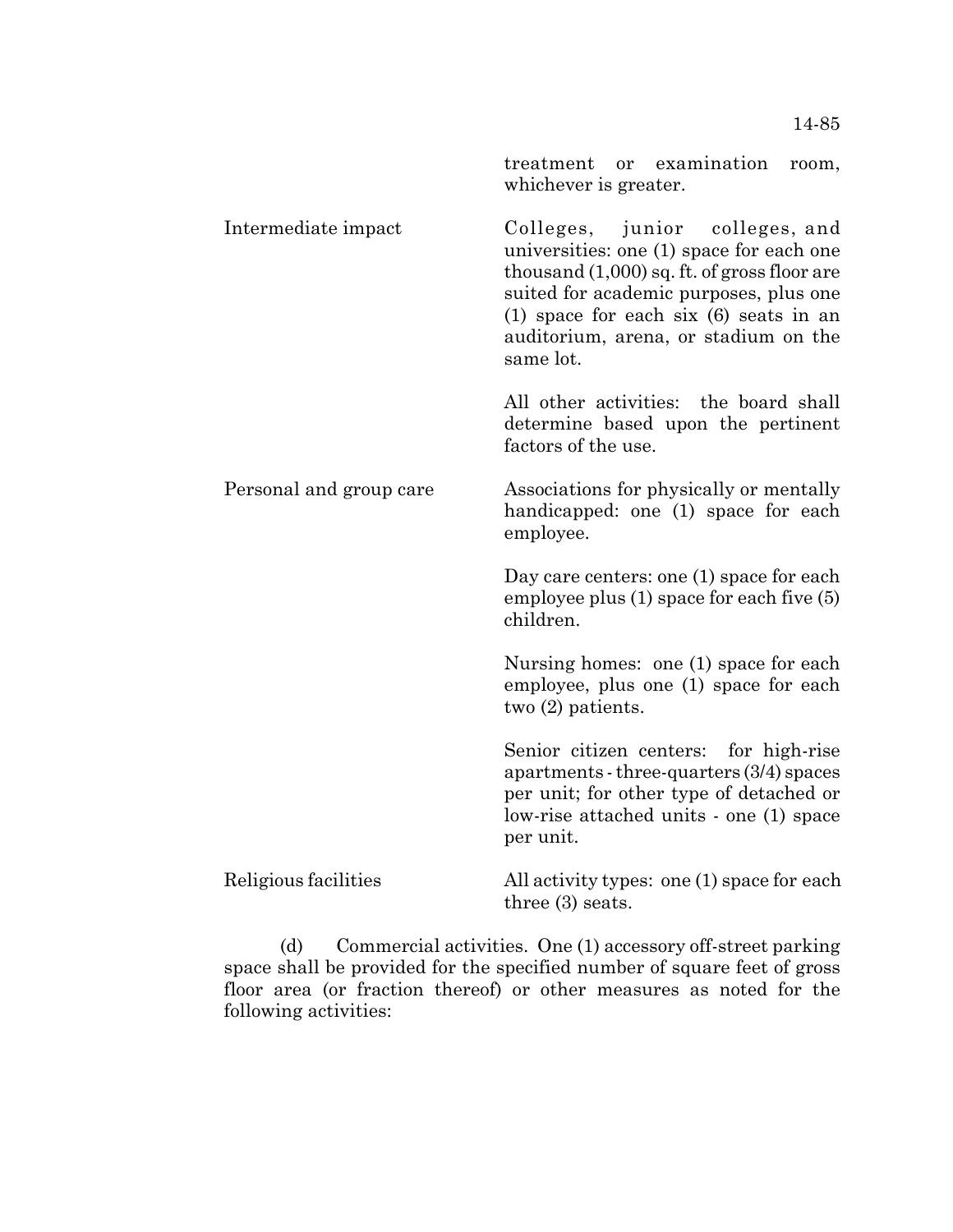| Activity                                                                                             | Gross floor area (square feet)                                                                     |
|------------------------------------------------------------------------------------------------------|----------------------------------------------------------------------------------------------------|
| Animal care and<br>veterinarian services                                                             | two hundred fifty (250)                                                                            |
| Automotive services and<br>repair                                                                    | One (1) space for each employee, plus<br>Four (4) spaces for each service bay.                     |
|                                                                                                      | For oil change shops: two $(2)$ spaces for<br>the use plus two $(2)$ spaces per oil<br>change bay. |
| Building materials and<br>farm equipment                                                             | One thousand $(1,000)$ , plus one $(1)$ space<br>for each employee.                                |
| Consumer repair services                                                                             | Two hundred fifty (250)                                                                            |
| Construction sales and services One thousand (1,000)                                                 |                                                                                                    |
| Convenience commercial                                                                               | Two hundred fifty (250)                                                                            |
| Entertainment and amusement<br>services<br>Art galleries<br>Batting and golf ranges<br>Bowling alley | Eight hundred (800)<br>To be determined by the board.<br>Five (5) spaces for each alley.           |
| Billiard parlor                                                                                      | Three hundred (300)                                                                                |
| Coin operated amusement<br>arcades                                                                   | Two hundred (200)                                                                                  |
| Dance halls, studios, schools<br>and skating rinks                                                   | One hundred (100)                                                                                  |
| Exhibition halls, auditoriums                                                                        | Forty percent (40%) of capacity                                                                    |
| Motion picture and legitimate<br>theatre                                                             | One $(1)$ space for each five $(5)$ seats.                                                         |
| Financial, consultative, and<br>administrative services                                              | Two hundred fifty (250)                                                                            |
| Food and beverage services                                                                           | One $(1)$ space for each two $(2)$ seats                                                           |

14-86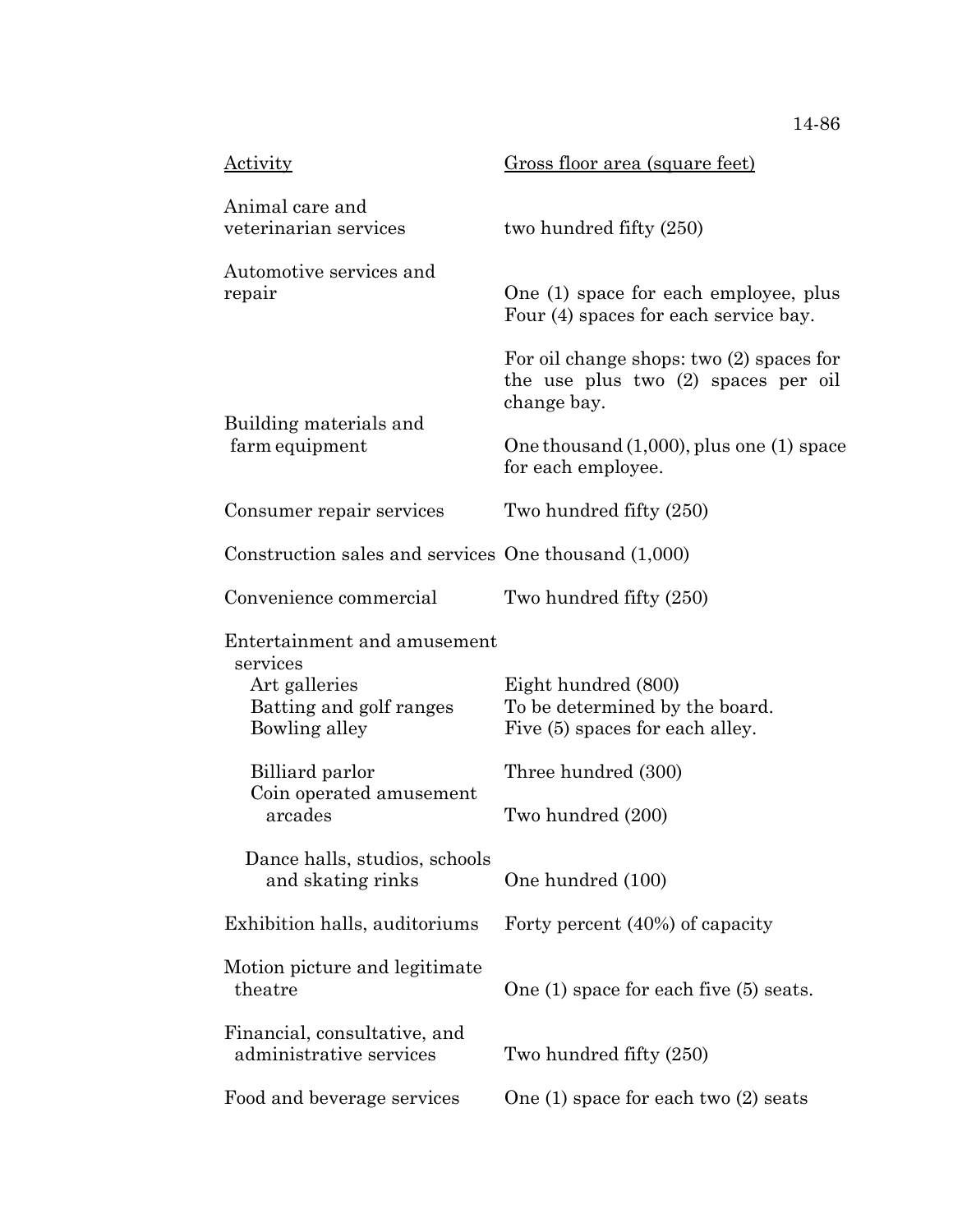| Food service drive-in<br>or drive-thru                         | One hundred fifty (150)                                                                                                                              |
|----------------------------------------------------------------|------------------------------------------------------------------------------------------------------------------------------------------------------|
| General business and<br>communications services                | Four hundred (400)                                                                                                                                   |
| General personal services<br>Funeral and crematory<br>services | One (1) space for each one hundred<br>$(100)$ sq. ft. of gross floor area or where<br>a chapel is provided one (1) space for<br>each four (4) seats. |
| Health club<br>Mini-warehouse                                  | One hundred fifty (150)<br>One $(1)$ space fore each twenty $(20)$<br>storage stalls plus two (2) spaces per<br>manager's residence.                 |
| All others                                                     | Four hundred (400)                                                                                                                                   |
| General retail trade<br>Furniture stores                       | Two hundred fifty (250)<br>Five hundred (500)                                                                                                        |
| Group assembly                                                 | One $(1)$ space for each four $(4)$ seats or<br>as determined by the board.                                                                          |
| Medical and professional<br>services                           | Two hundred (200)                                                                                                                                    |
| Transient habitation                                           | One (1) space for each room to be<br>rented; plus one (1) space for each two<br>$(2)$ employees.                                                     |
| Transportation and<br>warehousing                              | Two thousand $(2,000)$<br>Plus one (1) space for each five<br>thousand $(5,000)$ sq. ft. of open storage<br>area.                                    |
| Vehicular, craft, and<br>related equipment                     | Five hundred (500)                                                                                                                                   |
| Wholesale sales                                                | One thousand $(1,000)$                                                                                                                               |

14-87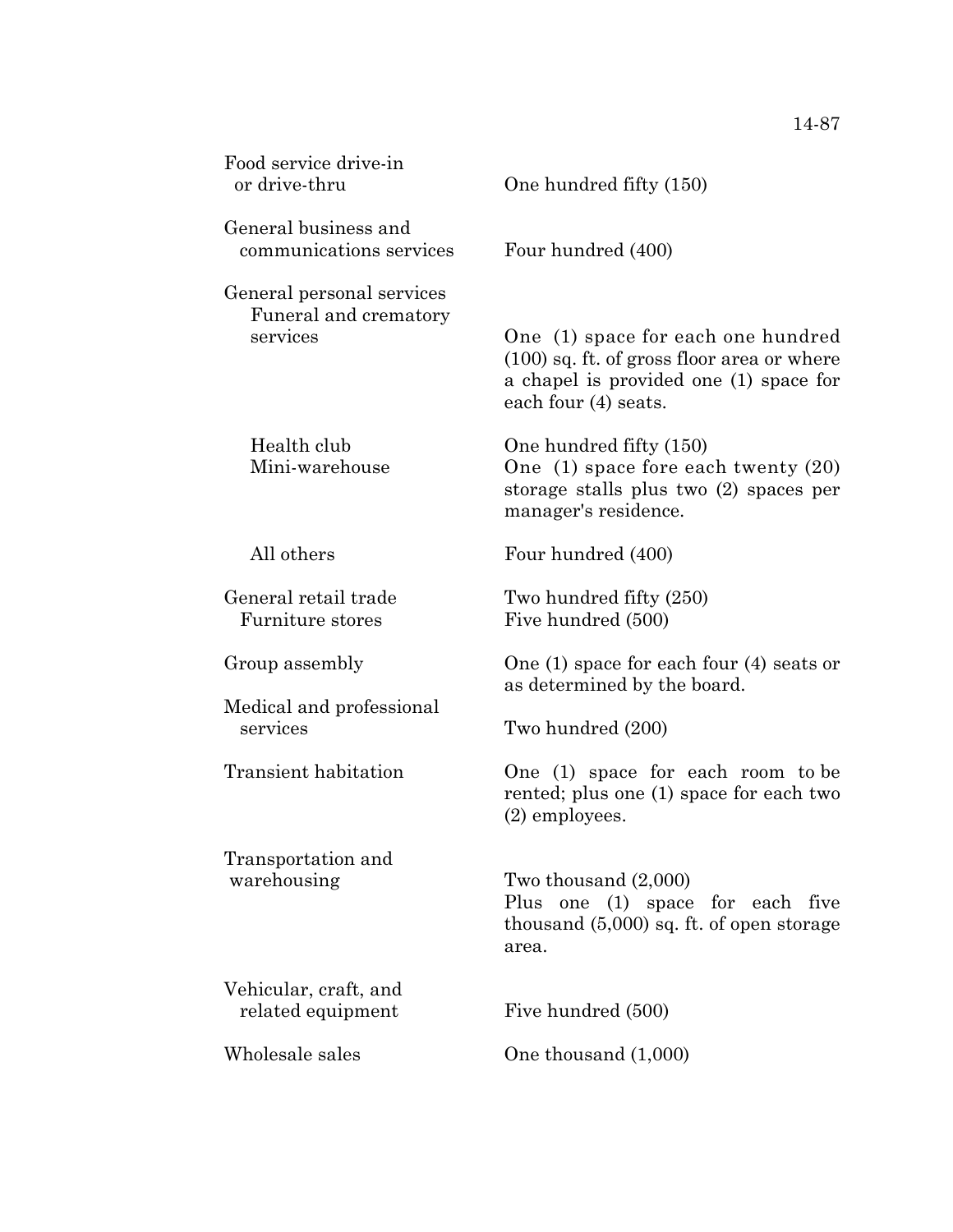## Commercial PUD or commercial complex

| $0 - 400,000$ sq. ft.         | Four $(4)$ spaces per thousand $(1,000)$     |
|-------------------------------|----------------------------------------------|
|                               | sq. ft. of gross leaseable area (GLA).       |
| $400,000 - 600,000$ sq. ft.   | Four and one-half $(4\ 1/2)$ spaces per one  |
|                               | thousand $(1,000)$ sq. ft. of GLA.           |
| $600,000 - 1,000,000$ sq. ft. | Five $(5)$ spaces per one thousand $(1,000)$ |
|                               | sq. ft. of GLA.                              |
| Over 1,000,000 sq. ft.        | Five and one-half $(51/2)$ spaces per one    |
|                               | thousand $(1,000)$ sq. ft. of GLA.           |

(e) Manufacturing activities. One (1) space for each one thousand five hundred (1,500) square feet of gross floor area or one (1) space for each three (3) employees during the largest shift, whichever is greater.

(f) Agricultural, resource production, or extractive activities.

| Agricultural services                 | One (1) space for each employee and for<br>veterinary services, one (1) space for<br>each three hundred (300) sq. ft. of gross<br>floor area. |
|---------------------------------------|-----------------------------------------------------------------------------------------------------------------------------------------------|
| Confined animal feeding<br>operations | To be determined by the board.                                                                                                                |
| Mining, drilling, and<br>quarrying    | One and one-half $(1 \frac{1}{2})$ spaces for each<br>two $(2)$ employees.                                                                    |
| Plant and forest nurseries            | Five $(5)$ spaces, plus one $(1)$ space for<br>each employee and one (1) space for<br>each five (5) acres.                                    |

(g) Combination of required parking space. The required parking space for any number of separate uses may be combined in one (1) lot, but the required space assigned to one use may not be assigned to another use, except that the parking space required for churches, theaters, or assembly halls whose peak attendance will be at night or on Sundays may be assigned to a use which will be closed at night or on Sunday.

(h) Off-site parking requirements. Off-street parking space accessory to any permitted use may be located on a zone lot other than the same zone lot as such use to which the spaces are accessory, provided that: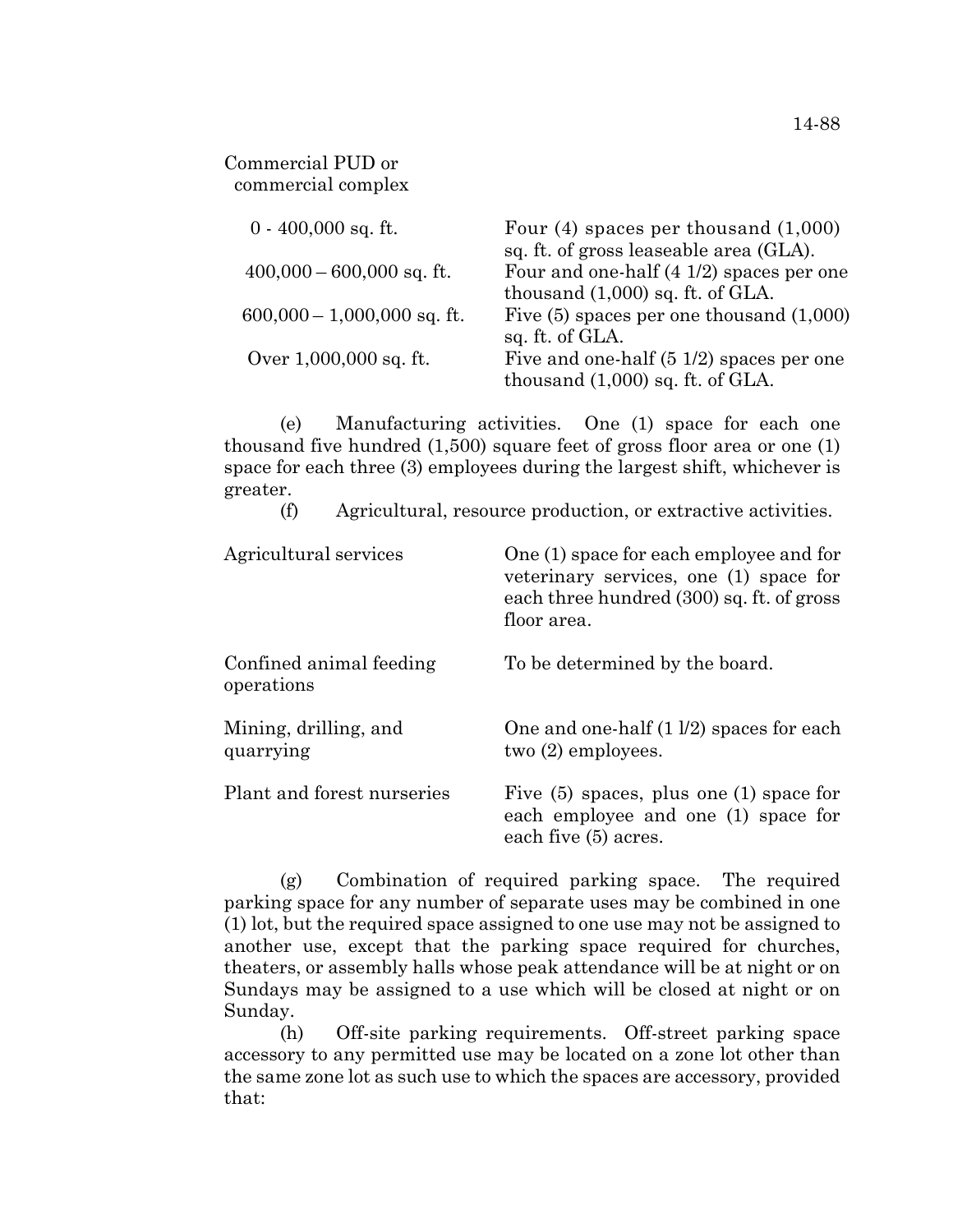(i) Such spaces are not located within a residential or agricultural district;

(ii) There is no way to arrange such spaces on the same zone lot as such use;

(iii) Such spaces are located to draw a minimum of vehicular traffic to and through streets having predominantly residential frontage;

(iv) Such spaces are located no further than two hundred feet (200') from the nearest boundary of the zone lot to which they are accessory;

(v) Such spaces are in the same ownership as the use to which they are accessory and necessary instruments are executed to ensure the required number of spaces will remain available throughout the life of such use; and

(vi) Such spaces conform to all applicable district regulations of the district in which they are located.

## ILLUSTRATION

Design Details for Handicapped Spaces



(i) Special provisions for handicapped parking. The following provisions shall apply to all uses and structures for which handicapped parking spaces are required.

| Spaces per lot total | Minimum<br>No. H/C | Van accessible<br>96" with 96"<br>access | Accessible<br>parking 96"<br>with 60"<br>access |
|----------------------|--------------------|------------------------------------------|-------------------------------------------------|
| $1$ to $25$          |                    |                                          | 0                                               |
| 26 to 50             | 2                  |                                          |                                                 |
| 51 to 75             | 3                  |                                          | $\overline{2}$                                  |
| 76 to 100            | 4                  |                                          | 3                                               |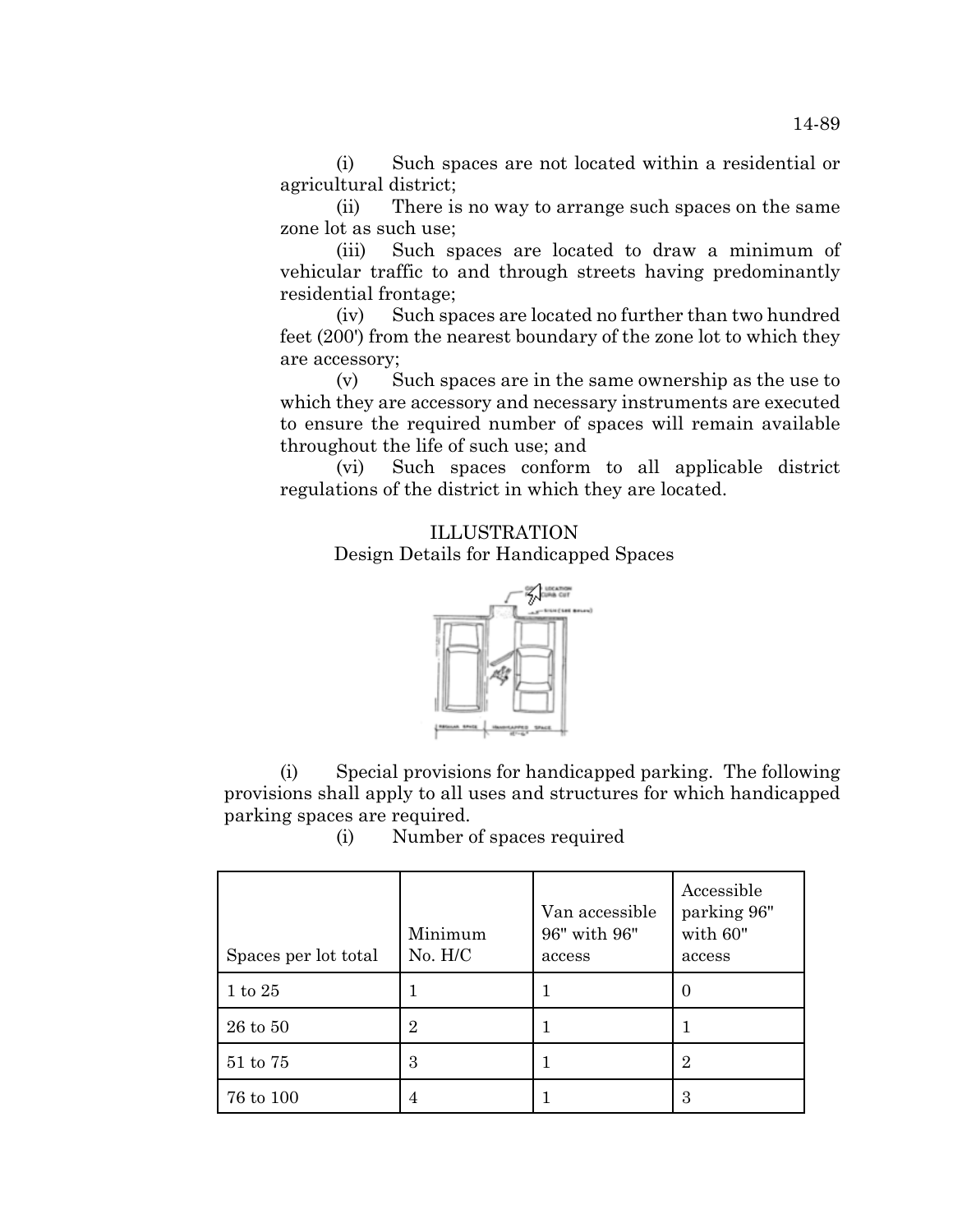| Spaces per lot total | Minimum<br>No. H/C | Van accessible<br>96" with 96"<br>access | Accessible<br>parking 96"<br>with 60"<br>access |
|----------------------|--------------------|------------------------------------------|-------------------------------------------------|
| $101$ to $150$       | 5                  | 1                                        | 4                                               |
| 151 to 200           | 6                  | 1                                        | 5                                               |
| 201 to 300           | 7                  | 1                                        | 6                                               |
| 301 to 400           | 8                  | 1                                        | 7                                               |
| $401$ to $500$       | 9                  | $\overline{2}$                           | 7                                               |
| 501 to 1000          | 2% of Total        |                                          |                                                 |

(ii) Dimensions and location of spaces. Handicapped parking spaces shall be sized according to the above table and be located on the shortest accessible route of travel to an accessible entrance. An accessible route shall be provided from the accessible parking to the accessible entrance. Such route shall be a minimum of three feet (3') wide, have stable, slip resistant surface and shall have a slope no greater than 1:12.

(iii) Signage. All handicapped parking places shall have signage meeting ADA requirements.

(j) Off-street loading and unloading requirements. Every building or structure hereafter constructed and used for industry, business, or trade involving the receiving or distribution of vehicles, materials, or merchandise shall provide space for the loading and unloading of vehicles off the street or public alley. Such spaces shall have access to a public or private alley, or if there is no alley, to a public street. The minimum required spaces for this provision shall be based on the total usable floor area of each principal building according to the following table:

| Total usable floor area    | Space required                                                                |
|----------------------------|-------------------------------------------------------------------------------|
| 0 to $4,999$ sq. ft.       | One $(1)$ space                                                               |
| 5,000 to 9,999 sq. ft.     | Two $(2)$ spaces                                                              |
| 10,000 to $14,999$ sq. ft. | Three $(3)$ spaces                                                            |
| 15,000 to 19,999 sq. ft.   | Four $(4)$ spaces                                                             |
| Over 20,000 sq. ft.        | Four $(4)$ spaces, plus one $(1)$ space<br>for each additional 20,000 sq. ft. |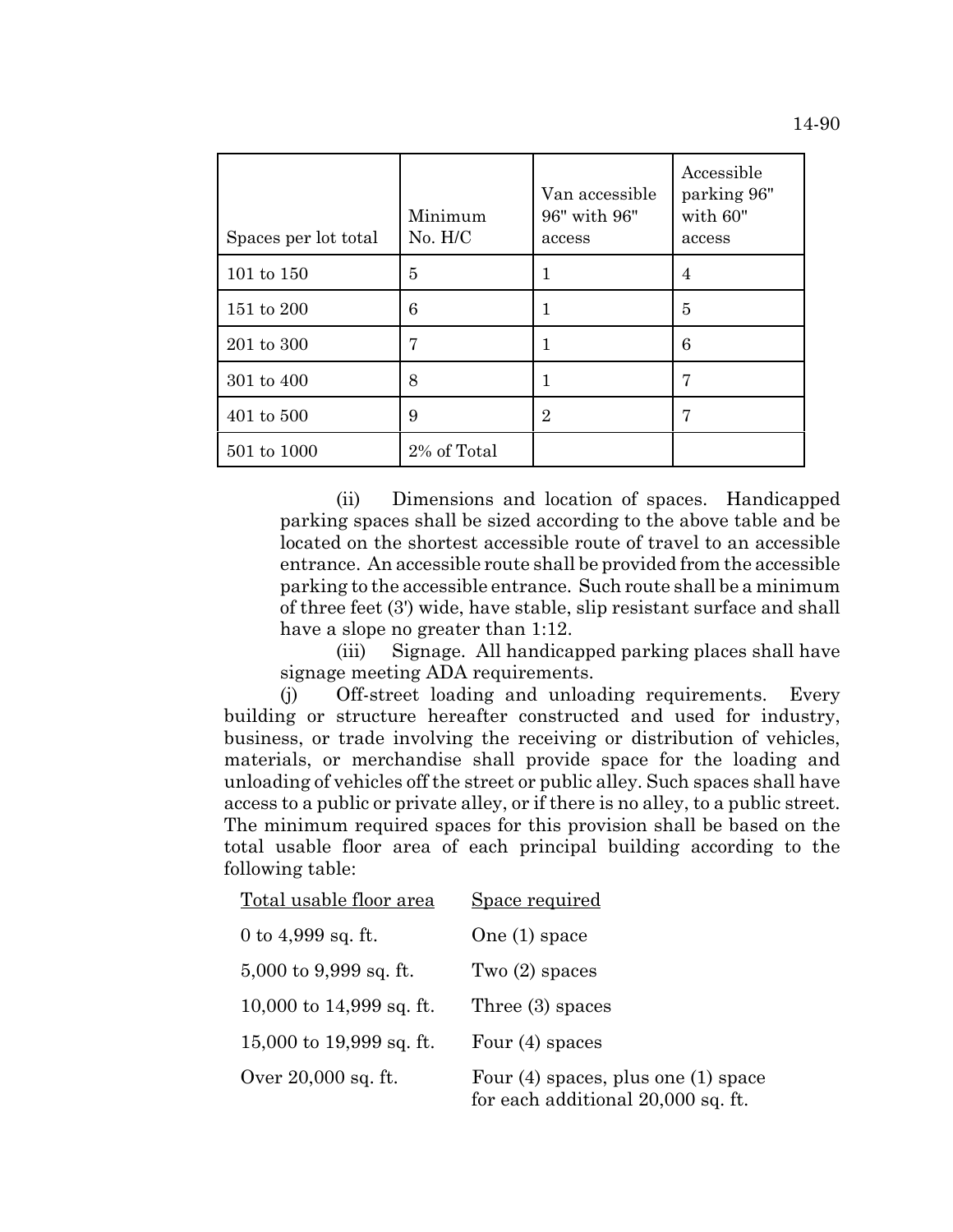The board of appeals may reduce or increase this requirement in the interest of safety where unusual or special conditions are due considerations.

All such loading and unloading areas shall be surfaced with asphalt, concrete, or other durable dust-free surface.

(3) Development and operational standards for mobile home park. The following standards and requirements shall apply to all mobile home parks permitted by the mobile home park district.

(a) Permit. (i) Application for permits. The construction or extension of a mobile home park may not commence within the area of jurisdiction of this chapter until a zoning permit has been issued by the codes director. A zoning permit may be issued for a mobile home parking only upon approval the required zoning district and approval by the Goodlettsville Municipal/Regional Planning Commission of the site plan.

Where conditions are attached by the Goodlettsville Municipal/Regional Planning Commission they shall be included as part of the zoning compliance certificate.

(ii) Site plan required. A zoning permit may only be issued for the construction or extension of a mobile home park upon submission and approval by the Goodlettsville Municipal/Regional Planning Commission of a site development plan meeting the minimum requirements of  $\S 14-213(6)(b)$ .

(iii) Inspection fee. An inspection fee shall be required for approval of a mobile home park which shall be made upon submission of a plan for approval. After completion of construction, a final inspection shall be made at no additional charge.

(A) The inspection fee shall be ten dollars (\$10.00) per year plus two dollars (\$2.00) per space. The fee is nonrefundable.

(B) The inspection fee shall be paid annually upon inspection of the mobile home park by the codes director.

(b) Development standards. i. General. (1) No part of the park shall be used for nonresidential purposes, except such uses as are required for the direct servicing and well being of park residents and for the management and maintenance of the park. Nothing contained in this section shall be deemed as prohibiting the sale of a mobile home located on a mobile home stand and connected to the pertinent utilities.

(C) Conditions of soil, ground water level, drainage and topography shall not create hazards to the property or the health or safety of the occupants. The site shall not be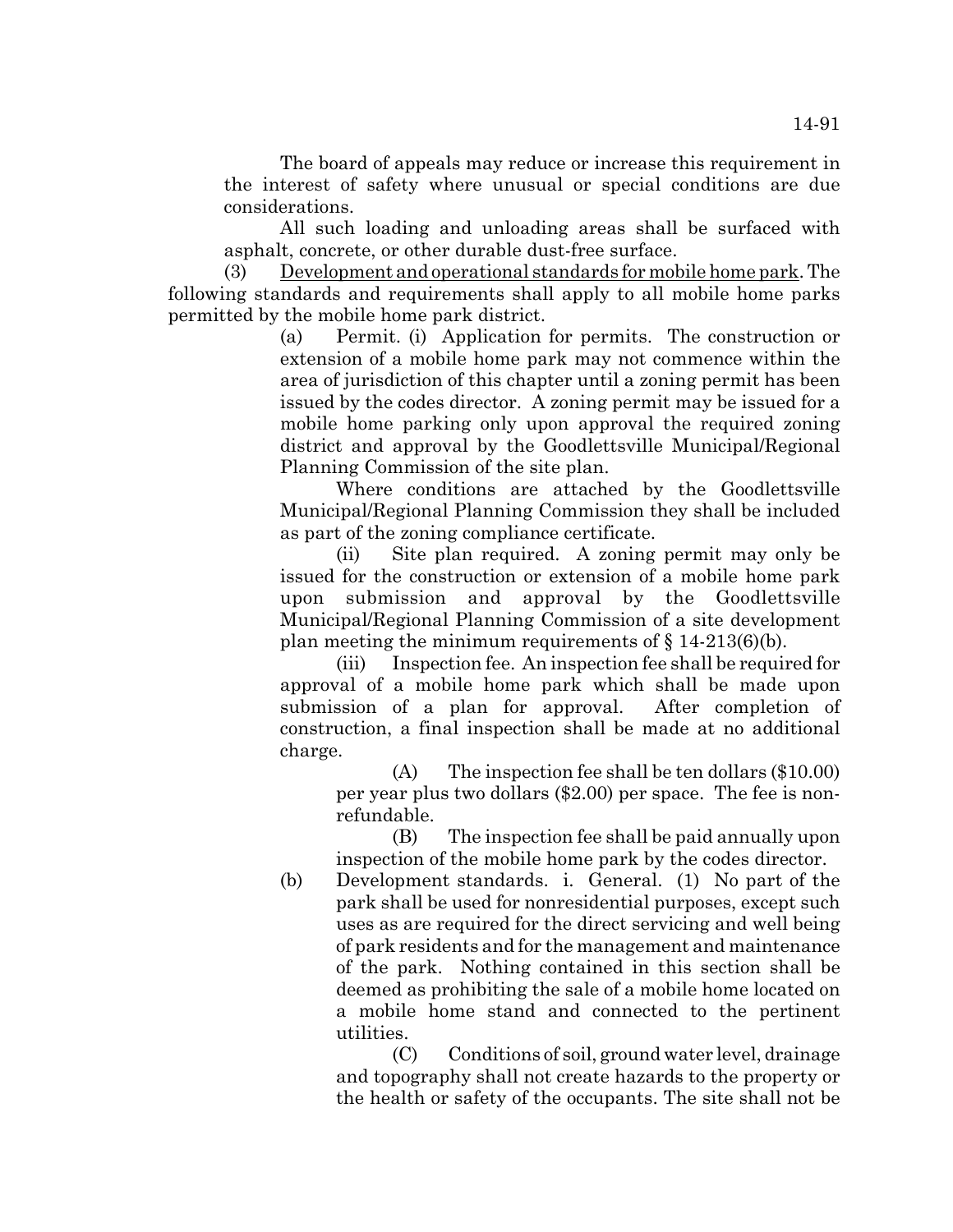exposed to objectionable smoke, dust, noise, odors or other adverse influences, and no portion subject to flooding or erosion and shall be used for any purpose, which would expose persons or property to hazards.

(ii) Minimum development size. No mobile home park shall be approved which contains less than three (3) acres in area or has less than fifteen (15) mobile home spaces.

(iii) Density. The number of mobile homes permitted within any mobile home park shall not exceed seven (7) units per acre. Along the entire periphery of a mobile home park, yards shall be provided as follows:

| Front | 40 feet |
|-------|---------|
| Side  | 30 feet |
| Rear  | 40 feet |

(iv) Yards. Along the entire periphery of a mobile home park, yards meeting the district regulations shall be provided. Within the interior portions of a mobile home park, no yards, except as required to meet other provisions set forth in this section, are required.

(v) Spacing of mobile homes and site coverage.

(A) Mobile homes shall be so harbored on each space that there shall be at least a twenty-five feet (25') clearance between mobile homes; for mobile homes parked end-to-end, the end-to-end clearance may be less than twenty-five feet (25') but not less than fifteen feet (15').

(B) There shall be a minimum distance of ten feet (10') between the nearest edge of any mobile home and an abutting street within the park.

(C) Mobile home stands shall not occupy an area in excess of twenty-five percent (25%) of the respective lot area. The total area occupied by the mobile home and its accessory structures shall not exceed fifty percent (50%) of the respective lot area.

(iv) The mobile home lot.

(A) General. The limits of each mobile home lot shall be marked on the ground by suitable means. Location of lot limits on the ground shall be the same as shown on approved plans. No lot shall be smaller than five thousand (5,000) square feet.

(B) Mobile home stands. The mobile home stands shall be improved to provide adequate support for the placement and tie-down of the mobile home. The stand shall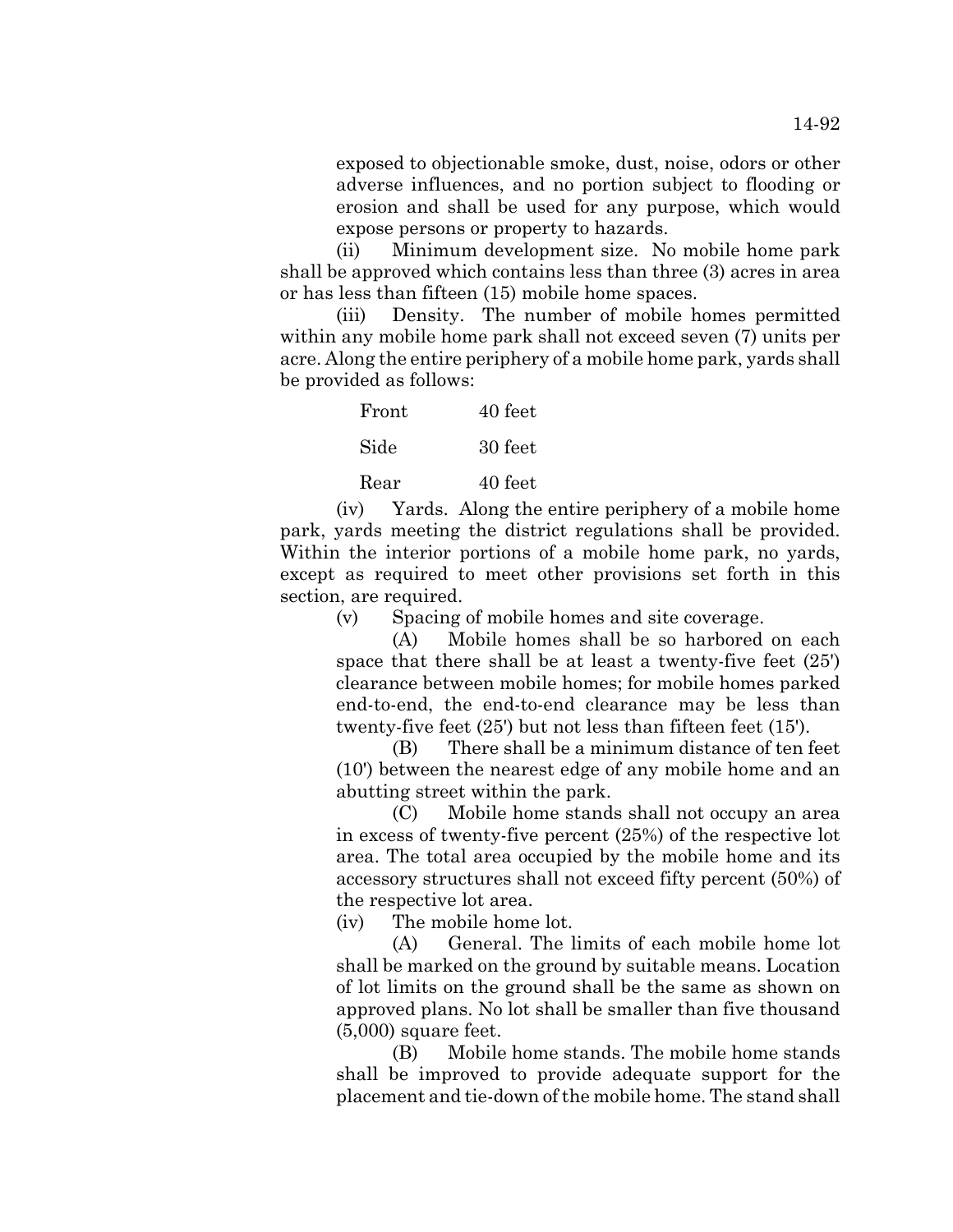not heave, shift, or settle unevenly under the weight of the mobile home due to frost action, inadequate drainage, vibration, wind or other forces acting on the structure. In addition, such stand shall comply with the FHA minimum requirements. Permanent foundations shall meet the requirements of the HUD publication Permanent Foundations for Manufactured Housing, September 1996.

(C) Outdoor living area. Each mobile home lot shall be provided with an outdoor living and service area. Such area should be improved as necessary to assure reasonable privacy and comfort. The minimum area should be not less than three hundred (300) square feet with a least dimension of fifteen feet (15').

(c) Utilities and other services.

(i) Water supply and distribution system. An accessible, adequate, safe and potable supply of water shall be provided in each mobile home development on trunk lines not less than six inches (6"). Where a public supply of water of satisfactory quantity, quality and pressure is available at the site or at the boundary of the site, connection shall be made thereto and its supply used exclusively.

(ii) Sewage disposal. Each mobile home park shall be served by public sewer, with service provided each trailer site.

(iii) Solid waste disposal system. Solid waste collection stands shall be provided for waste containers for each mobile home. Such stands shall be so designed as to prevent containers from being tipped, to minimize spillage and container deterioration, and to facilitate cleaning around them. Any central waste container shall be screened from view with access appropriately provided.

(iv) Service buildings. Service buildings housing sanitation and laundry facilities shall be permanent structures complying with all applicable ordinances and statutes, regulations, buildings, electrical installations, and plumbing and sanitation systems.

(v) Fire protection. Each mobile home park shall be equipped with fire hydrants spaced no more than five hundred feet (500') apart, no mobile home shall be farther than three hundred feet (300') from a fire hydrant. The water system shall be capable of providing a required fire flow of five hundred (500) gallons per minute for one (1) hour duration.

(vi) Insect and rodent control. Each mobile home park shall be maintained free of litter and accumulation of any kind of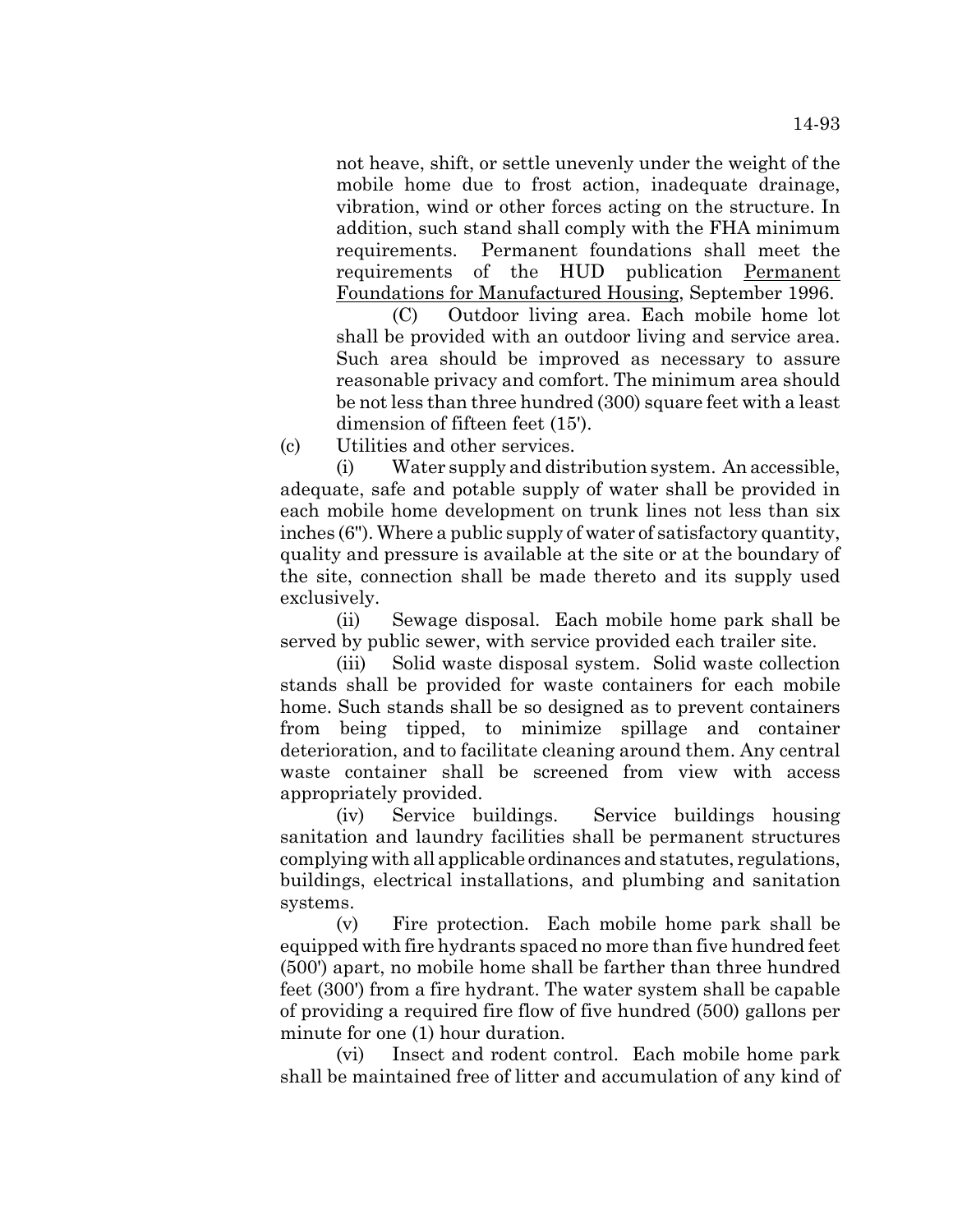debris which may provide rodent harborage or breeding places for flies, mosquitoes, or other pests.

(d) Streets.

(i) General. All mobile home developments shall be provided with safe and convenient vehicular access from abutting pubic streets or roads to each mobile home lot. Such access shall be provided by streets, driveways or other means. All internal streets shall be private.

(ii) Entrance streets. Entrances to mobile home developments shall have direct connections to a public street and shall be designed to allow free movement of traffic on such adjacent public streets. No parking shall be permitted on the entrance street for a distance of one hundred feet (100') from its point of beginning.

(iii) Circulation. The street system should provide convenient circulation by means of minor streets and properly located collector streets. Dead-end streets shall be limited in length to five hundred feet (500') and their closed end shall be provided with an adequate turnaround. (sixty feet (60') diameter cul-de-sac)

(iv) Pavement widths. Pavement widths shall be as follows:

| Collector street with no parking $\ldots \ldots \ldots$ 20 feet                                                                  |  |
|----------------------------------------------------------------------------------------------------------------------------------|--|
| Minor street with no parking $\dots \dots \dots \dots$ 18 feet<br>With on-street parking $\dots \dots \dots \dots \dots 34$ feet |  |
| One-way minor street with no parking  12 feet                                                                                    |  |

With on-street parking ................... 28 feet

(v) Construction:

Subgrade--the subgrade shall be well-drained, uniformly graded, and compacted.

Base--the base shall consist of crushed stone or gravel, six inches (6") in depth, compacted.

Surface--the surface shall be paved with asphaltic concrete plant mix, one and one-half inches (1 1/2") thick, compacted.

(e) Walks.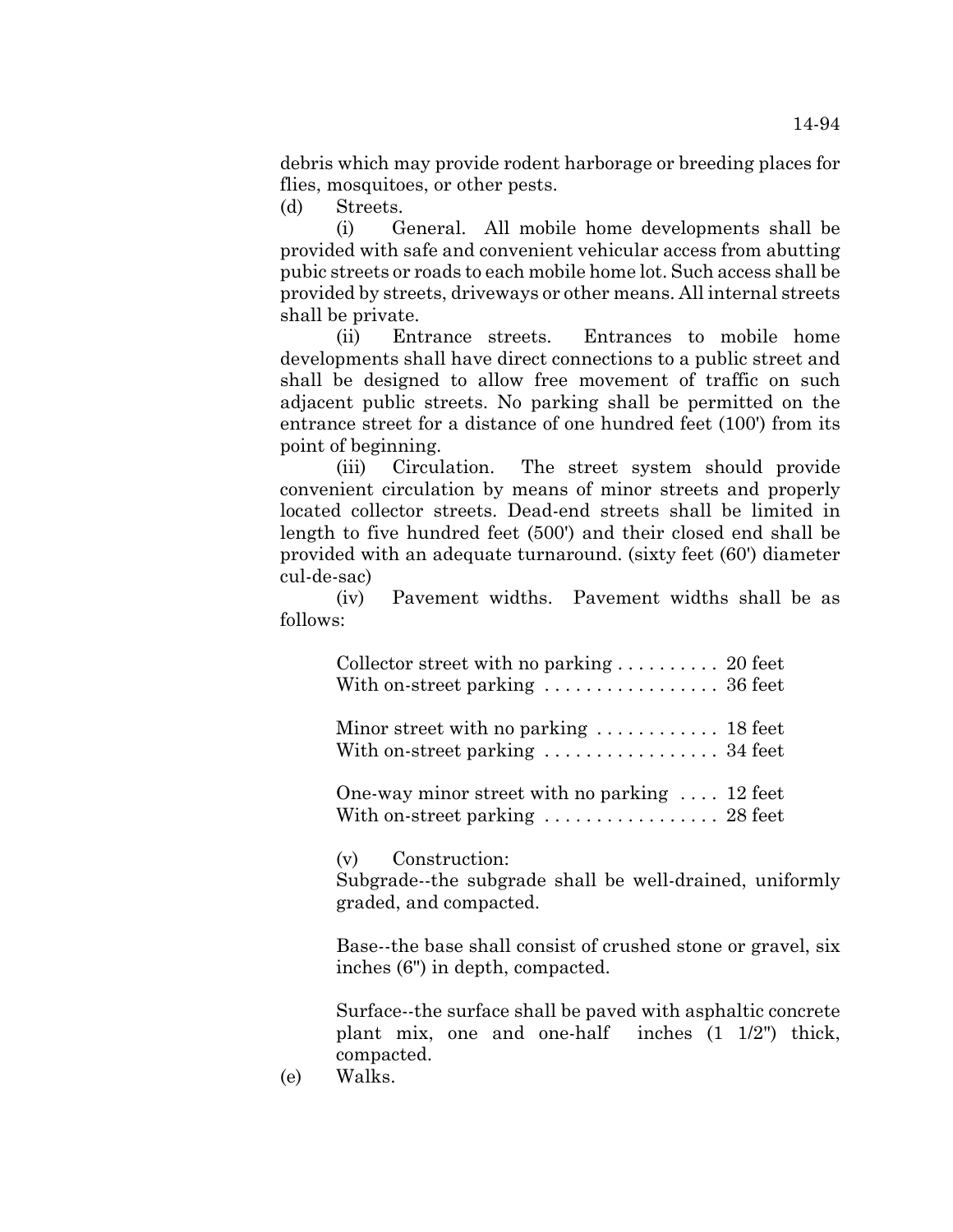14-95

(i) General requirements. All mobile home developments shall be provided with safe, convenient, all season pedestrian walks of adequate width for intended use, durable and convenient to maintain. Sudden changes in alignment and gradient shall be avoided.

(ii) Common walk system. A common walk system shall be provided and maintained between locations where pedestrian traffic is concentrated. Such common walks shall have a minimum width of four feet (4').

(iii) Individual walks. All mobile home stands shall be connected to common walks, streets, driveways and parking spaces by individual walks. Such individual walks shall have a minimum width of two feet (2').

(f) Recreation area. Adequate recreation facilities for the residents of the project shall be provided in locations easily accessible to the living units and where they do not impair the view and privacy of living units. Attractive outdoor sitting areas shall be provided, appropriate in size, type and number to the needs of the residents.

Well-equipped playgrounds of adequate size and number shall be provided where it is anticipated that children will occupy the premises.

(g) Buffer and screening. A landscape buffer shall be provided along the perimeter of the site boundaries not less than fifteen feet (15') in width, except that a minimum buffer area from any public street shall be no less than twenty feet (20').

Within the landscaped buffer, a continuous fence six to eight feet (6' – 8') high or landscaped screen shall be provided. Such fence shall be opaque and such screening shall be a year-round evergreen ten feet (10') width and at least four feet (4') high at the time of planting and expected to achieve a height of six feet (6') within three (3) years. Such plants or trees shall be planted in two (2) rows and ten feet (10') apart with the plants or trees staggered. No landscaped screen or fence shall be provided within fifteen feet (15') of any vehicular entrance and/or exit to the park.

(h) Site design. The appearance and character of the site shall be preserved an enhanced by retaining and protecting existing trees and other site features; and additional new plant material shall be added for privacy, shade, beauty of buildings and grounds and to screen out objectionable features. A landscape plan shall be submitted with the site development plan.

Existing trees, shrubs, evergreens and ground cover shall be retained to the extent that they enhance the project, are effective as a screen planting or are useful in protecting slopes.

(i) Parking. Parking shall be provided in accordance with  $§ 14-208(2).$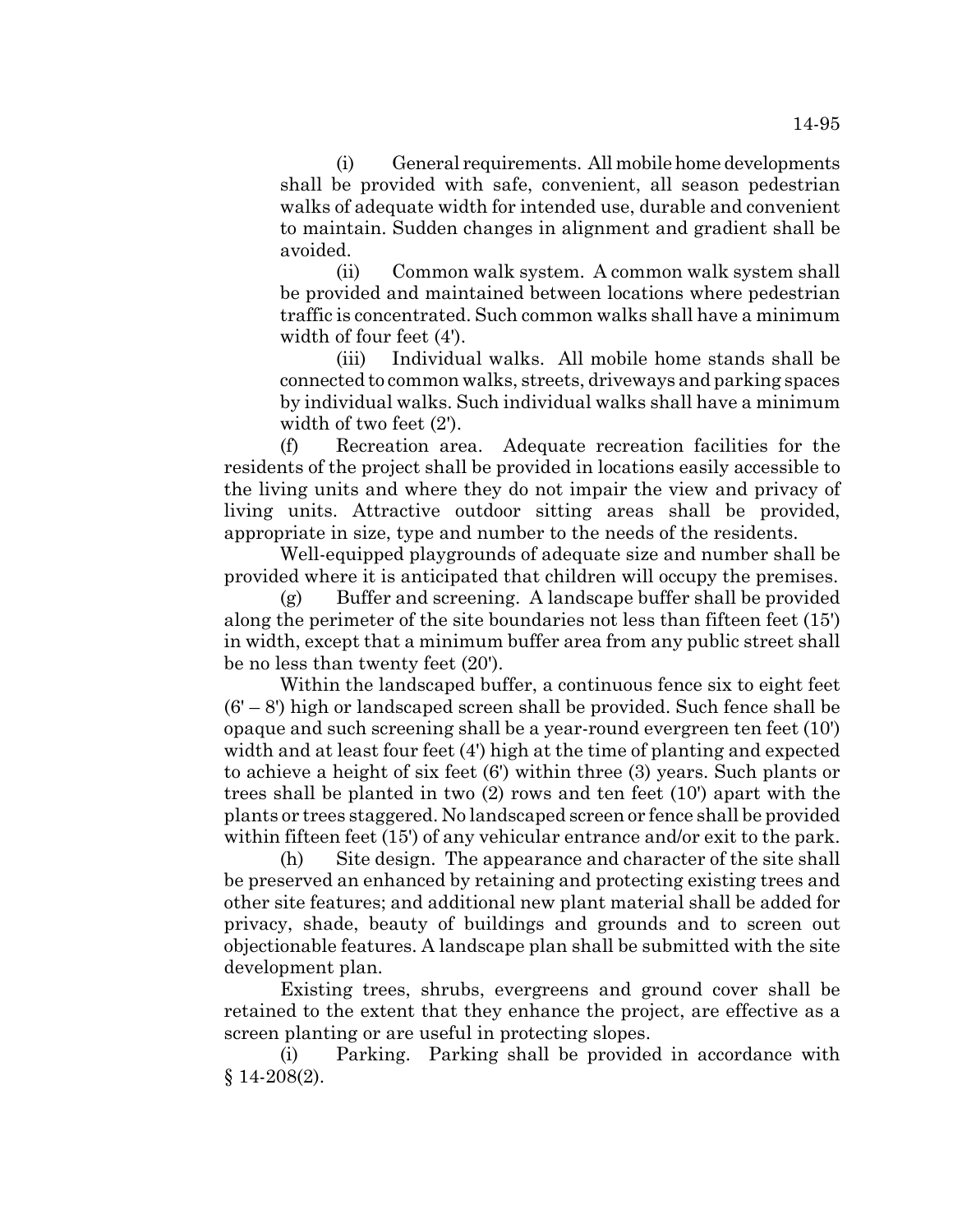(i) Off-street parking. Off-street parking spaces shall be located on each mobile home lot.

(j) Responsibilities of park management.

(i) The permittee shall operate the mobile home park in compliance with this ordinance and shall provide adequate supervision to maintain the park, its facilities and equipment in good repair and in a clean and sanitary condition.

(ii) The permittee shall notify park occupants of all applicable provisions of this ordinance and inform them of their duties and responsibilities under this ordinance.

(iii) The permittee shall supervise the placement of each mobile home on its mobile home stand to the satisfaction of the codes director which includes securing its stability to anchor pins and installing all utility connections.

(iv) The permittee shall maintain a register containing the following information:

(A) The name and address of each mobile home occupant;

(B) The name and address of the owner of each mobile home and motor vehicle by which it was towed;

(C) The make, model, year, and license number of each mobile home and motor vehicle;

(D) The date of arrival and of departure of each mobile home.

(v) The mobile home park shall keep the register record available for inspection at all times by law enforcement officers, public health officials and other officials whose duties necessitate acquisition of the information contained in the register.

(vi) The register record shall not be destroyed for a period of three (3) years following the date of departure of the registrant from the park.

(vii) The permittee shall notify the health authority immediately of any suspected communicable or contagious disease within the park.

(viii) The permit to operate shall be conspicuously posted in the mobile home park office at all times.

(ix) The permittee shall be answerable for the violation of any provision of this section.

(k) Responsibilities of park occupants.

(i) The park occupant shall comply with all applicable requirements of this ordinance and shall maintain his/her mobile home lot, its facilities and equipment in good repair and in a clean and sanitary condition.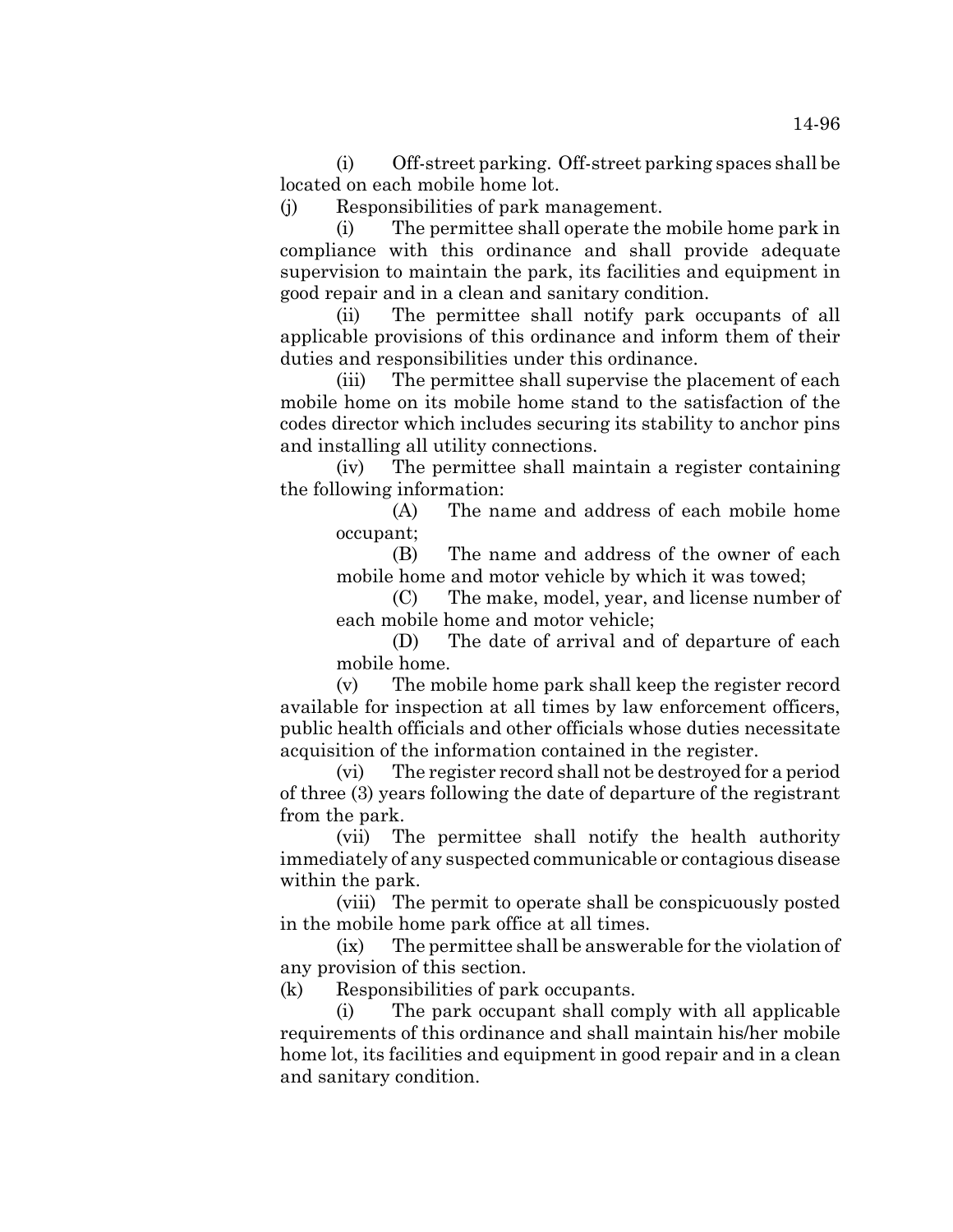(ii) The park occupant shall be responsible for proper placement of the mobile home on its mobile home stand and proper installation of all utility connections and anchoring in accordance with the instruction of the park management.

(iii) Skirtings, awnings, and other additions shall be installed only if permitted and approved by the park management. When installed, they shall be maintained in good repair. The space immediately underneath each mobile home shall be used for storage only if permitted by the park management. If permitted, the following conditions shall be satisfied:

(A) The storage area shall be provided with a base of impervious material.

(B) Stored items shall be located so as not to interfere with the underneath inspection of the mobile home.

(C) The storage area shall be enclosed by skirting.

(iv) The park occupant shall store and dispose of all rubbish and garbage in a clean, sanitary and safe manner. The garbage container shall be rodent proof, insect proof, and watertight.

(v) Fire extinguishers for Class B and C fires shall be kept at the premises and maintained in working condition.

(vi) All park occupants shall be required to register their pets (dogs and cats) with the park management.

(vii) All park occupants shall be required to have their pets (dogs and cats) on a leash and shall not be allowed to roam free and unleashed.

(viii) Park occupants shall not be allowed to construct or place pens for animals on the park premises.

(l) Inspections.

(i) The codes director is hereby authorized and directed to make annual inspections to determine the conditions of mobile home parks, in order to insure the health and safety of occupants of mobile home parks and of the general public.

(ii) The codes director shall have the power to enter upon any private and public property for the purpose of inspecting and investigating conditions relating to the annual inspection as it is related to the enforcement of this section.

(m) Non-complying regulations.

(i) Within one (1) year from the effective date of this ordinance any existing mobile home park located within the city shall comply with those sections of this title listed below. Any provision that is not feasible to comply with shall be so noted in a written statement to the codes director. Such statement shall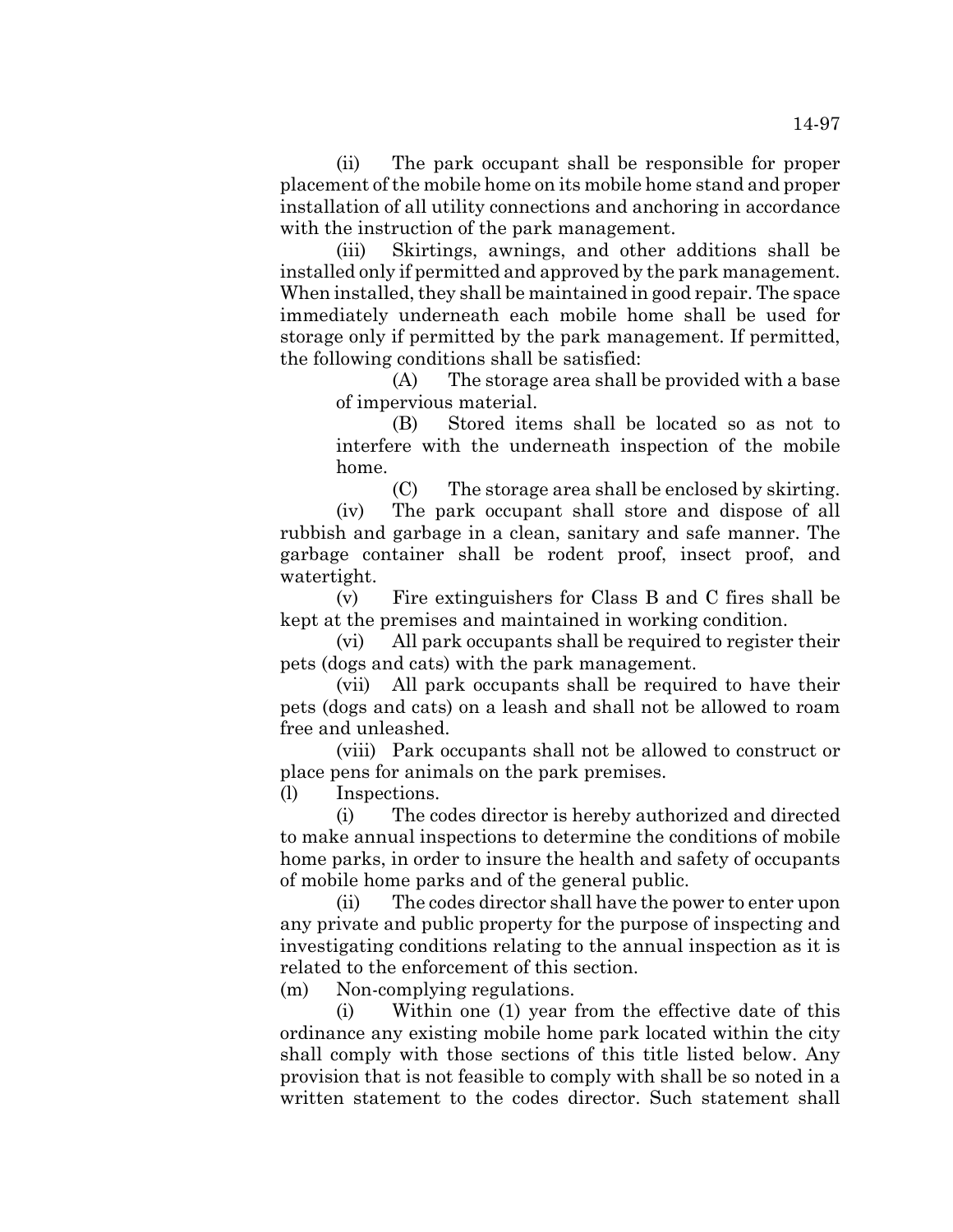specifically address itself to reasons with which this title cannot be complied and shall be accompanied by any supporting information and data which the codes director may request.

Non-complying provisions are as follows:

Section 14-208(3): Subsection (b)(vi)(B) Subsection (c)(iii) Subsection (j) Subsection (k)

(n) Penalties. (i) Any person violating any provisions of this section shall be guilty of a misdemeanor and upon conviction shall be fined not less than five dollars (\$5.00) nor more than fifty dollars (\$50.00) for each offense.

(ii) Each day that a violation is permitted to exist shall constitute a separate offense.

(iii) Any extension of an existing mobile home park is considered a non-complying use and is hereby prohibited unless said park is brought up to the standard herein stated.

(o) Revocation of permits. The board may revoke any permit to maintain and operate a park when the permitee has been found guilty by a court of competent jurisdiction of violating any provisions of this section. After such conviction, the permit may be reissued if the circumstances leading to conviction have been remedied and the park is being operated and maintained in full compliance with this section.

(p) Miscellaneous requirements. No inoperative automobiles, junk or non-contained trash shall be allowed within the park.

(q) Replacement of mobile homes. In any mobile home park, when a mobile home is relocated to a different pad within the park or is moved out of the park for any reason, it may be replaced only with another mobile home which has been certified under the national housing construction and safety standards act of 1974 (42 USC  $\S$  5401, et seq.) prior to any such replacement, the owner/operator of the mobile home park shall first obtain a building permit. After the replacement mobile home has been moved into the park and connected to all utilities but prior to any occupancy, such mobile home shall be inspected to determine its compliance with the above standard and the adopted NFPA 101 Life Safety Code.

(4) Site and architectural design standards. (a) Purpose and application. The standards and regulations of this section apply to all districts except as specifically exempted and are intended to compliment the guidelines of the Goodlettsville Design Review Manual. The purposes of the this section are as follows:

(i) To recognize the interdependence of land values and aesthetics and to provide a method by which the city may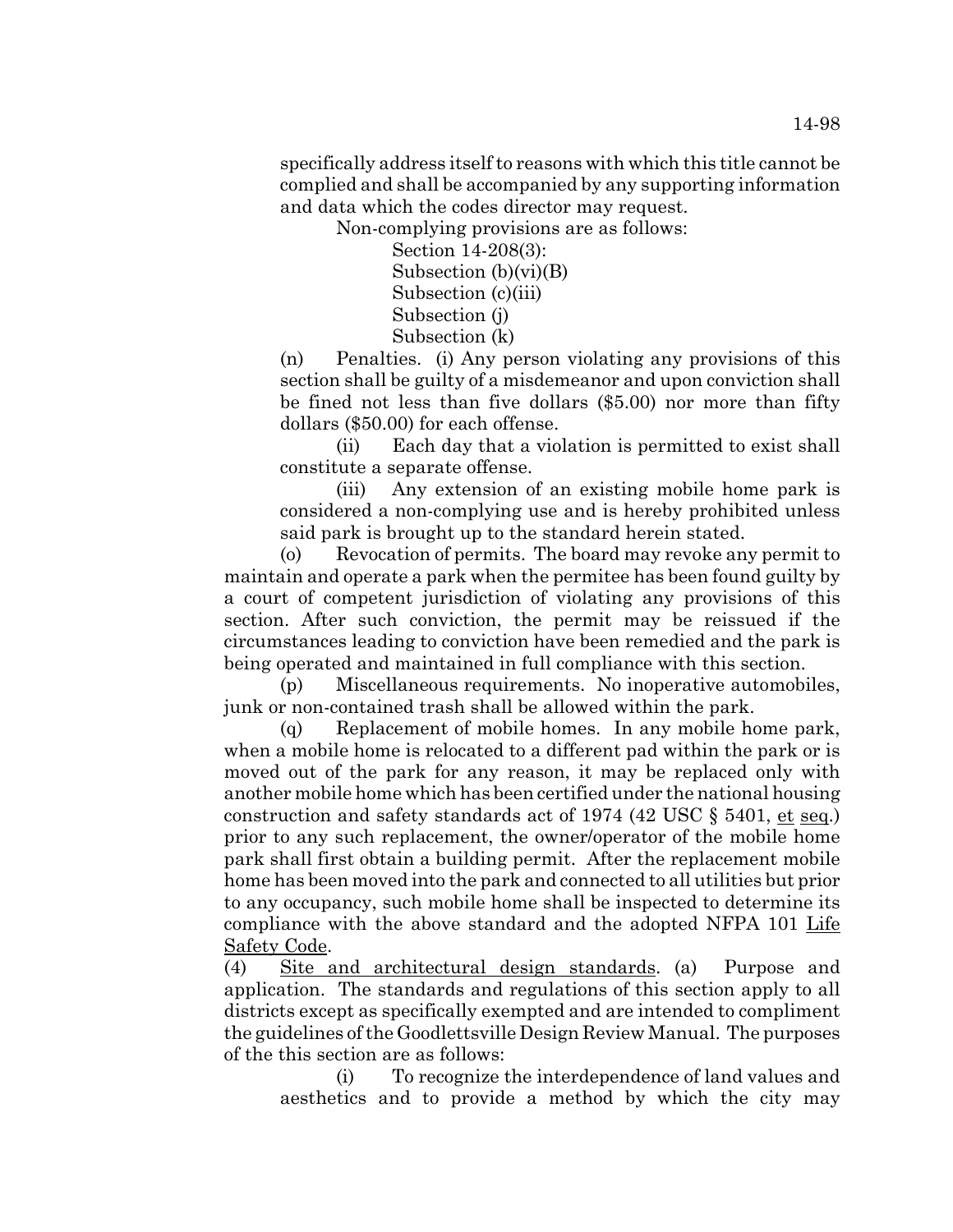encourage builders to develop land so that its value and attractiveness will endure;

(ii) To encourage development of private property in harmony with the desired character of the community or area in conformance with the adopted design standards and the Goodlettsville Design Review Manual.

(iii) To avoid and prevent community deterioration and to encourage the preservation and enhancement of property values and the visual character of the community and the natural environment;

(iv) To improve the general standards of orderly and stable development in the city through review of the design of individual buildings, structures and their setting;

(v) To establish standards and policies that will promote, preserve and enhance building design, proper site development and preserve natural environmental aspects in the city.

(b) Site plan required for zoning permits. All applications for zoning permits shall be accompanied by a site plan meeting the requirements herein and with sufficient copies to provide for staff and Goodlettsville Municipal/Regional Planning Commission distribution; provided however, that a site plan is not required when an existing building is converted from one permitted use to another permitted use and no additional construction is required and that no additional impervious surfaces are added to the site. With the exception of singleand two-family dwellings, and limited development site plans listed below, the site plan for all buildings or for new parking lots which require paving shall be approved by the Goodlettsville Municipal/Regional Planning Commission prior to the issuance of the zoning permit. The approval of any site plan shall lapse at the end of six (6) months if construction has not been initiated, and a new submission will be required meeting all zoning requirements including any amendments since the original approval. If the site plan approval is denied, within one (1) year of the date of denial, a subsequent application shall not be reviewed or heard unless there is substantial new evidence available, or if a significant mistake of law or of fact affected the prior denial. Such subsequent application shall include a detailed statement of the grounds justifying its consideration.

The following items are limited development site plans that may be reviewed and approved by planning/development services staff:

(i) Building additions not to exceed twenty-five percent (25%) of the existing size of the building up to two thousand five hundred (2,500) square feet but shall not include additional dwelling units for high density residential developments.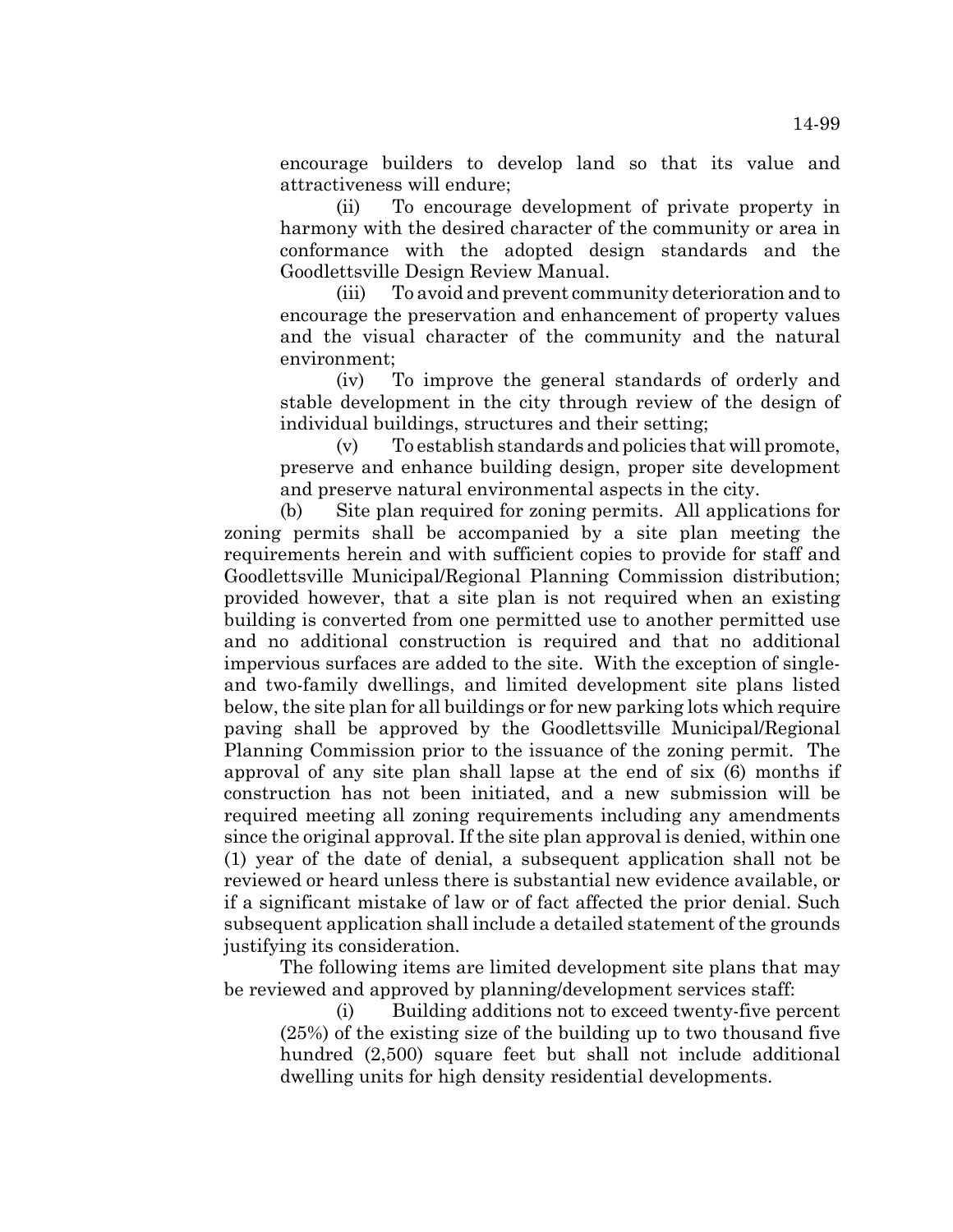(ii) Parking lot expansion not to exceed twenty-five (25%) percent of the existing parking area up to seven thousand five hundred (7,500) square feet of parking area.

(iii) New accessory buildings or uses which do not change the use of the property and do not exceed two thousand five hundred (2,500) square feet.

(iv) Minor exterior building renovations.

Applicants may appeal the planning/development services department review and decision to the planning commission or to the board of zoning and sign appeals based on the provisions of this ordinance and the design guidelines.

All site plans shall be prepared and stamped by registrants of the State of Tennessee who are licensed to practice the particular discipline being prepared (e.g., site layout and drainage by civil engineers, boundary surveyors, landscape plans for landscape architects).

(i) Residential buildings or accessory structures or commercial buildings or additions of one thousand (1,000) square feet or less.

The site plan of any residential building or accessory structures containing one (1) or two (2) dwelling units and any commercial building or an addition to a commercial structure of one thousand (1,000) square feet or less shall indicate:

(A) The actual shape, location and dimensions of the lot;

(B) The shape, size and location of all buildings or other structures to be erected, altered or moved, and of any building or other structure already on the lot;

(C) The existing and intended use of the lot and of all such buildings or other structures upon it, including the number of dwelling units the building is intended to accommodate;

(D) Such other information concerning the lot or adjoining lots as may be essential for the determining whether the provisions of this ordinance are being observed. (ii) All other buildings, structures and activities.

(A) The actual shape, location, bearings, and dimensions of the lot;

(B) The shape, size, and location of all buildings or other structures to be erected, altered or moved, and of any building or other structure already on the lot;

(C) The existing and intended use of the lot and of all such building or other structures upon it, including the number of dwelling units the building is intended to accommodate;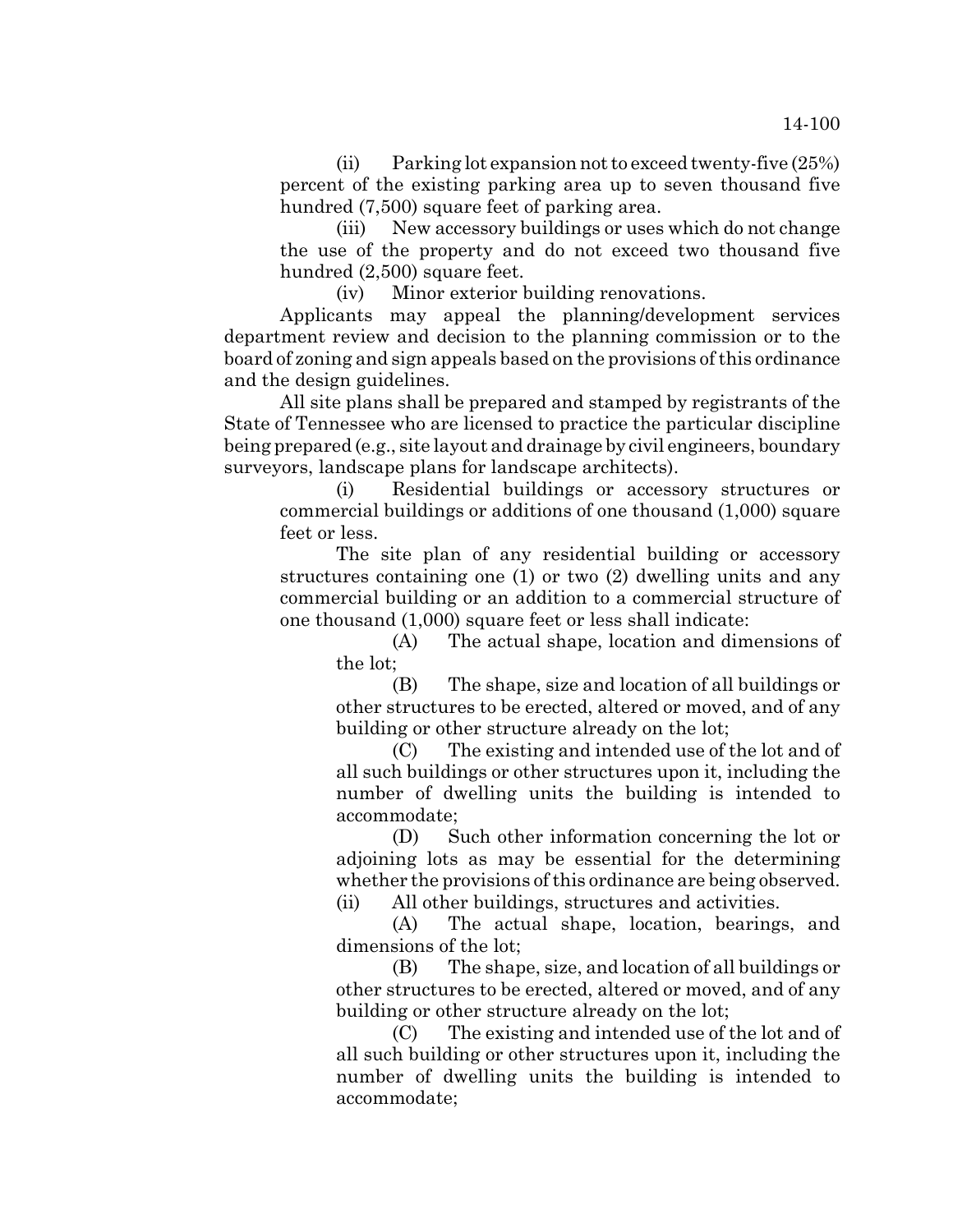(D) Topographic features (contours not greater than five feet (5') intervals);

(E) Location of all driveways and entrances;

(F) Location of all accessory off-street parking areas to include a plot plan showing design and layout of such parking facilities,

(G) Location of all accessory off-street loading berths;

(H) Location of open space;

(I) proposed ground coverage, floor area, and building heights;

(J) Position of fences and walls (materials specified);

(K) Detailed landscaping plans which shall include trees, shrubs and flowering plants with species, quantities and sizes clearly indicated;

(L) Location of utilities (sanitary sewers, storm sewers, water mains and sizes, and fire hydrants;

- (M) Type, and size of proposed signs;
- (N) Proposed means of surface drainage;
- (O) Location of all easements and rights-of-way;

(P) For any site subject to flooding, the limits of floodway and fringe areas, the regulatory flood elevation and regulatory flood protection elevation, and the minimum first floor elevation;

(Q) The stamp and name of the registered engineer, architect, landscape architect, or surveyor preparing the plan;

(R) Where subsoil sewage disposal is anticipated, certification from the county health department approving the lot for such use.

(c) All new non-residential developments including commercial, industrial, community facility activities in residential zoning districts, planned unit development districts, multiple family residential, and any entrance to a non-residential development are subject to design review and shall comply with the standards of the Goodlettsville Design Guidelines. In the event of damage or destruction to a building exceeding fifty percent (50%) of its total floor area or value, any repairs or reconstruction shall also be made in conformity with the Goodlettsville Design Guidelines Architecture section.

In all commercial, industrial or planned unit development districts no temporary building or structure of any kind may be used for any activity except for temporary uses specifically permitted by action of the board of zoning appeals or special sales or promotions authorized by the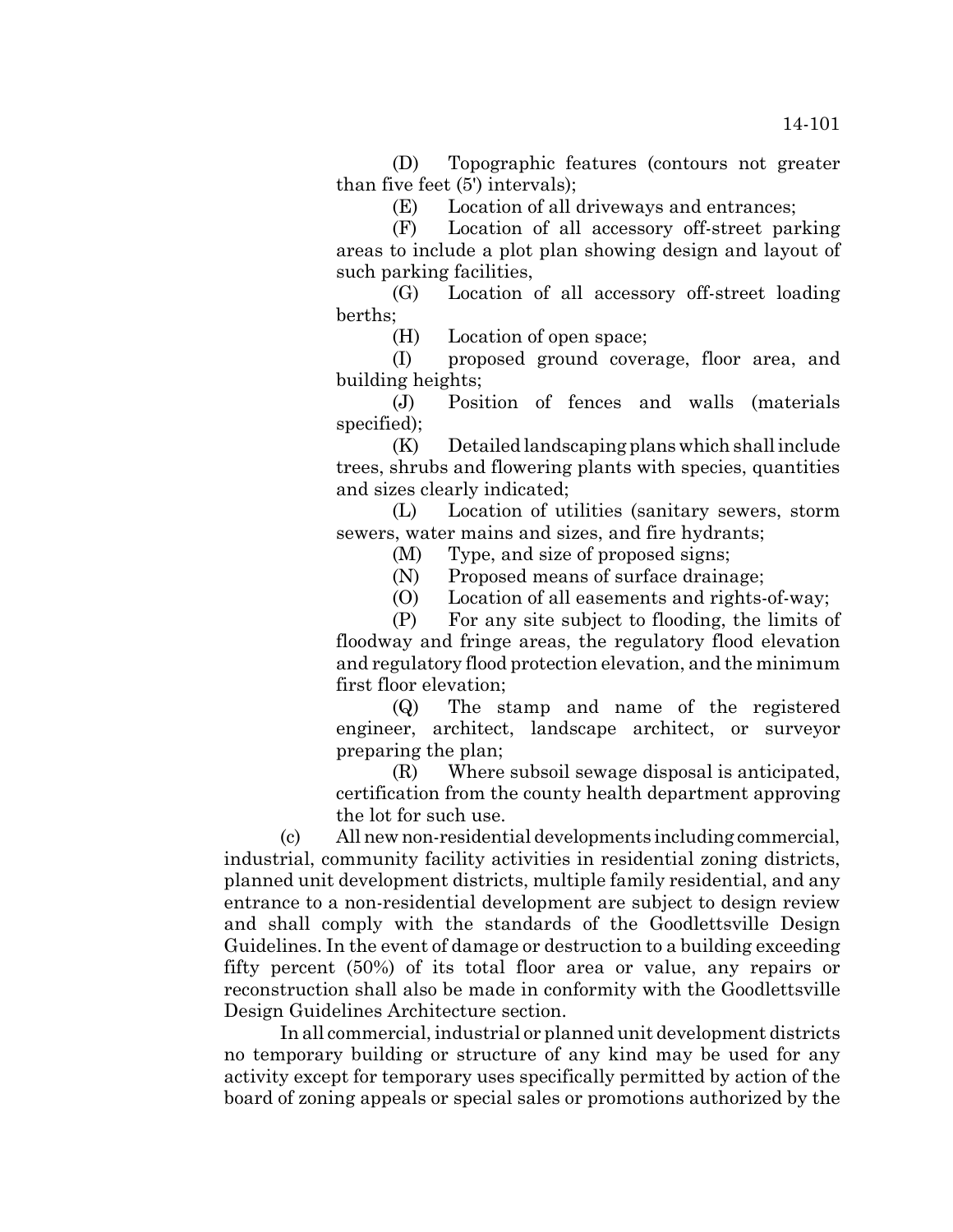planning and codes department through the issuance of a temporary building permit for a specified period of time not to exceed two (2) weeks. This prohibition shall include tents, trailers, mobile buildings, storage buildings or similar structures that are not permanent buildings constructed on a legally established lot.

(i) The following building materials are acceptable for exterior walls:

(A) Brick;

(B) Natural stone;

(C) Exterior insulation and finish system (trade name Dryvit) or similar material, if used in combination with brick or stone;

(D) Wood;

(E) Glass but excluding opaque or reflective window tints and glazes;

(F) Split face block;

(G) Similar materials as approved by the Goodlettsville Municipal/Regional Planning Commission

Metal roofs are acceptable and decorative metal wall materials are also acceptable when used as accents to create interest are permitted but shall not exceed fifteen percent (15%) of building walls.

The planning commission shall review requests for alternative designs and request for waivers of the building material requirements of this section. The planning commission in reviewing a request may consider the proposed building design and property conditions associated with the proposal and the character of adjacent properties and area to determine if the intent of the building design requirements are met with any requested waivers or alternative designs. Per Tennessee Code Annotated, § 6-54-133, all appeals of the planning commission's decision to be reviewed by the city commission.

(ii) The maximum uninterrupted length of any facade shall be one hundred feet (100'). Any such wall in excess of one hundred feet (100') shall be integrated with windows, awnings, projections, recesses, arcades or similar measures.

(iii) Each principal building shall have a clearly defined, highly visible customer entrance with distinguishing features such as canopies or porticos.

(iv) Facade colors shall be of low reflectance, subtle, neutral or earth tone colors. The use of high-intensity or metallic colors shall be prohibited except for accents. Colors shall not be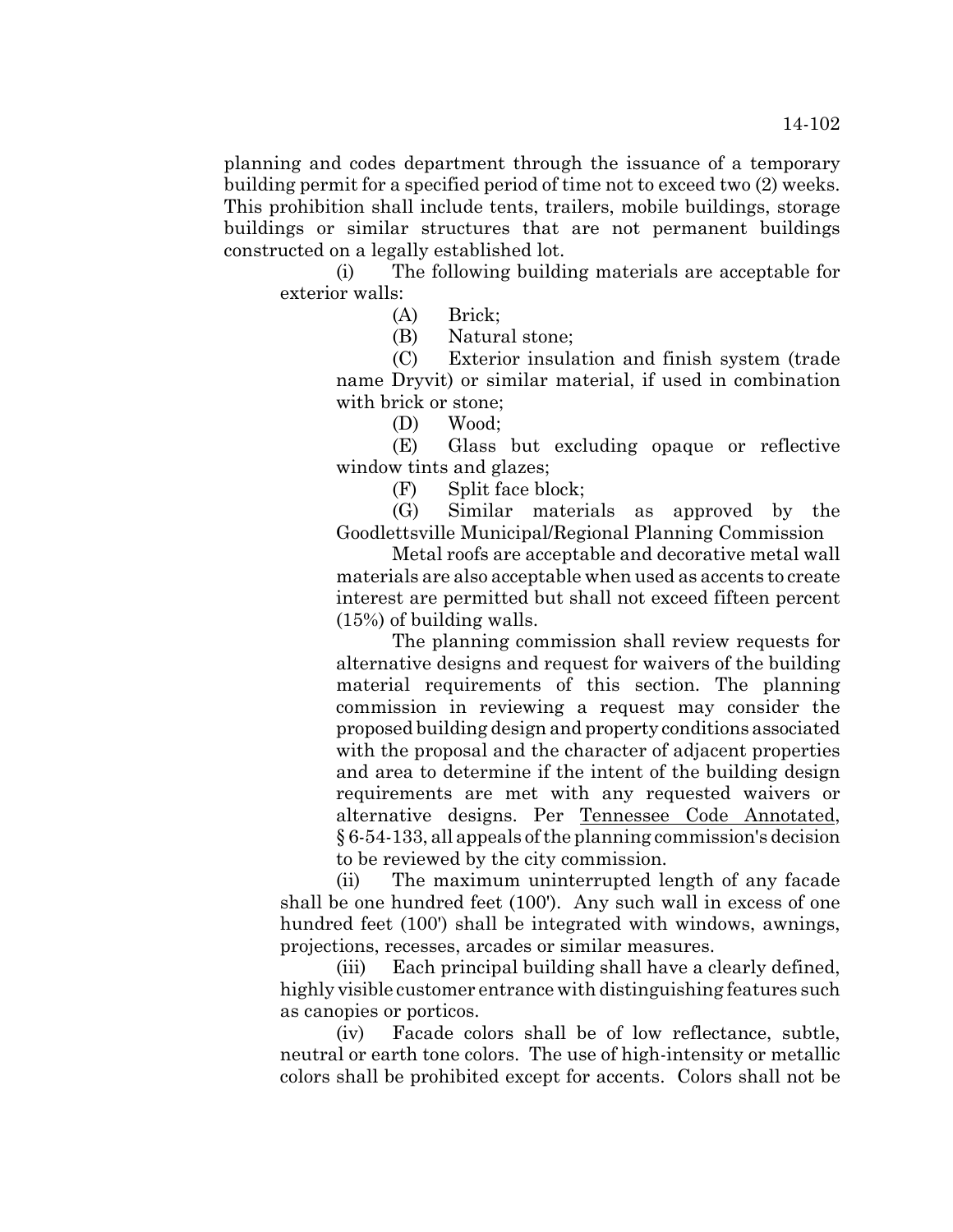used as a form of advertising even though such color may be a trademark.

(v) National "standard" or "trademark" designs shall be adapted to be compatible with these standards.

(vi) In the event of damage or destruction to a building exceeding fifty percent (50%) of its total floor area or value, any repairs or reconstruction shall be made in conformity with the standards contained herein.

In all commercial, industrial or planned unit development districts no temporary building or structure of any kind may be used for any activity except for temporary uses specifically permitted by action of the board of zoning appeals or special sales or promotions authorized by the planning and codes department through the issuance of a temporary building permit for a specified period of time not to exceed two (2) weeks. This prohibition shall include tents, trailers, mobile buildings, storage buildings or similar structures that are not permanent buildings constructed on a legally established lot.

(d) Off-street parking lot design standards.

(i) Design objectives. Parking areas shall be designed with careful regard given to orderly arrangement, topography, amenity of view, ease of access, and as an integral part of the overall site design. All parking areas shall be landscaped in accord with the requirements contained in § 14-208(5).

For reasons of use and appearance, it is desirable that parking areas be level or on terraces formed with the slope of the land. Changes in level between such terraces should be formed by retaining walls or landscaped banks.

(ii) Submission of site plan. Any application for a zoning permit, or for a conditional use permit where no zoning permit is necessary, that requires three (3) or more accessory off-street parking spaces to be provided on a zone lot, shall include a site plan, drawn to scale and fully dimensioned, and be attached to said application showing the location, design and layout of such parking facilities and approved by the Goodlettsville Municipal/Regional Planning Commission. A site plan drawn to meet the requirements of  $\S 14-208(4)(b)$  will comply.

(iii) Access control. In order to promote the safety of the motorist and pedestrian and to minimize traffic congestion and conflict by reducing the points of contact, the following regulations shall apply. These regulations are shown on the following illustrations.

(A) Maximum number of driveways: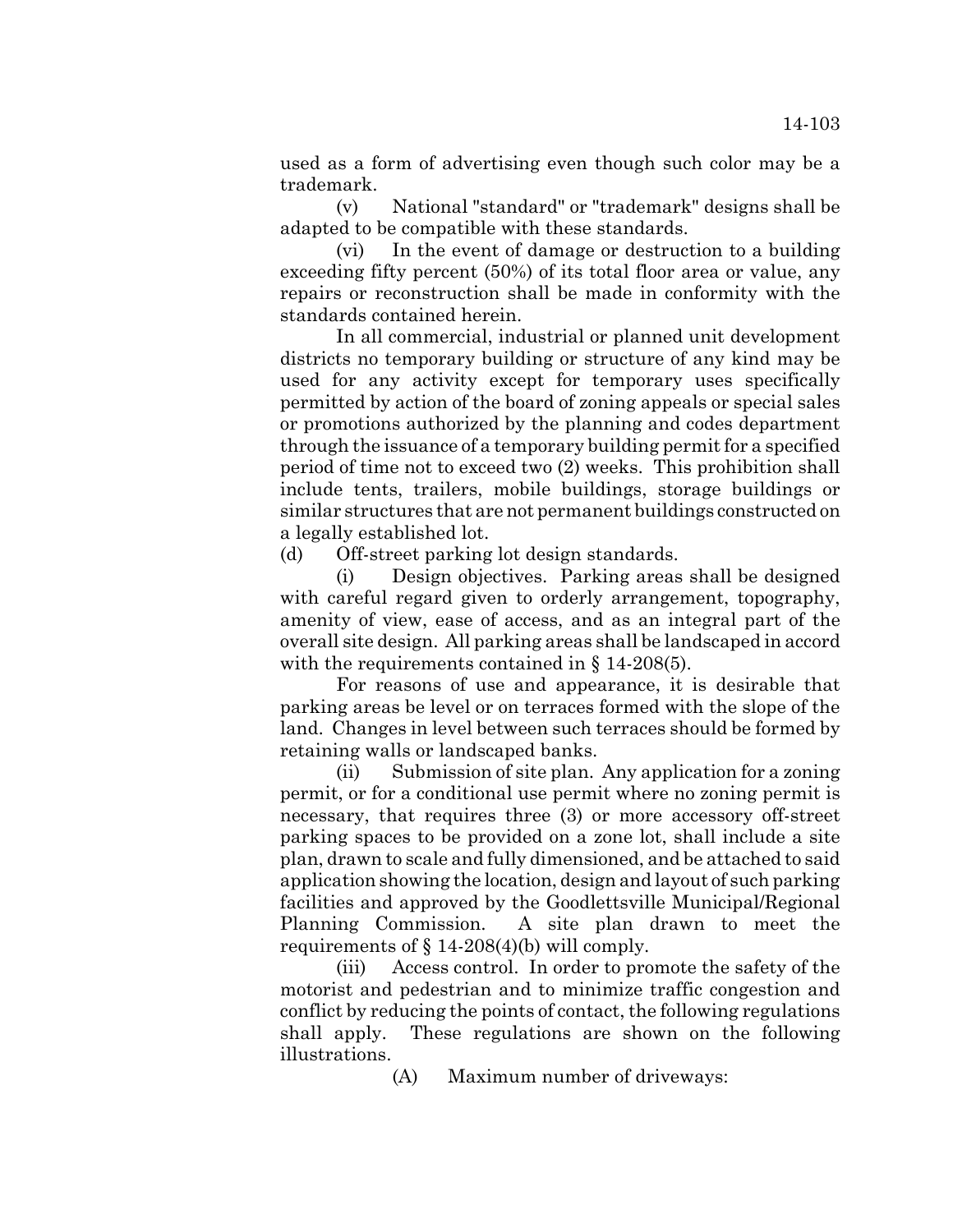(1) Residential use: Two (2) driveways are permitted for a residential use property for the first one hundred feet (100') of property street frontage except only one (1) driveway on a designated collector or arterial routes may be permitted to limit access points where necessary to protect traffic flow and safe access. Where permitted, additional driveways may be permitted for each additional one hundred feet (100') for property frontage on minor streets and two hundred feet (200') on designated collector and arterial designated arterial streets.

(2) Non-residential use: One (1) driveway is permitted for a non-residential use property for the first one hundred (100') of property street frontage. Where permitted, one (1) additional driveway may be permitted for the next additional one hundred feet (100') of property street frontage where necessary for site deliveries and large truck access. Where permitted, additional driveways may be permitted for each additional one hundred feet (100') of property street frontage minor streets, two hundred feet (200') on collector streets, and three hundred feet (300') on arterial streets.

(3) Where feasible, all new driveways shall be placed to align with driveways on the opposite side of the street to enhance traffic flow and public safety.

(4) Additional entrances necessary for public safety site access may be permitted.

 (B) Maximum width of driveway openings at the property line:

(1) Residential uses: Twenty-five feet (25').

(2) Gasoline service stations, freight and truck terminals, or other commercial and industrial uses customarily having a large volume of tractor trailer vehicle traffic: Forty feet (40').

(3) All other non-residential uses: Thirty-five feet (35').

(C) Minimum distances: Adjoining interior lot line and a driveway opening at the street right-of-way line:

(1) Residential uses: Five feet (5').

(2) Non residential uses: Ten feet (10')

(3) Shared driveways located on property lines are exempt from this requirement.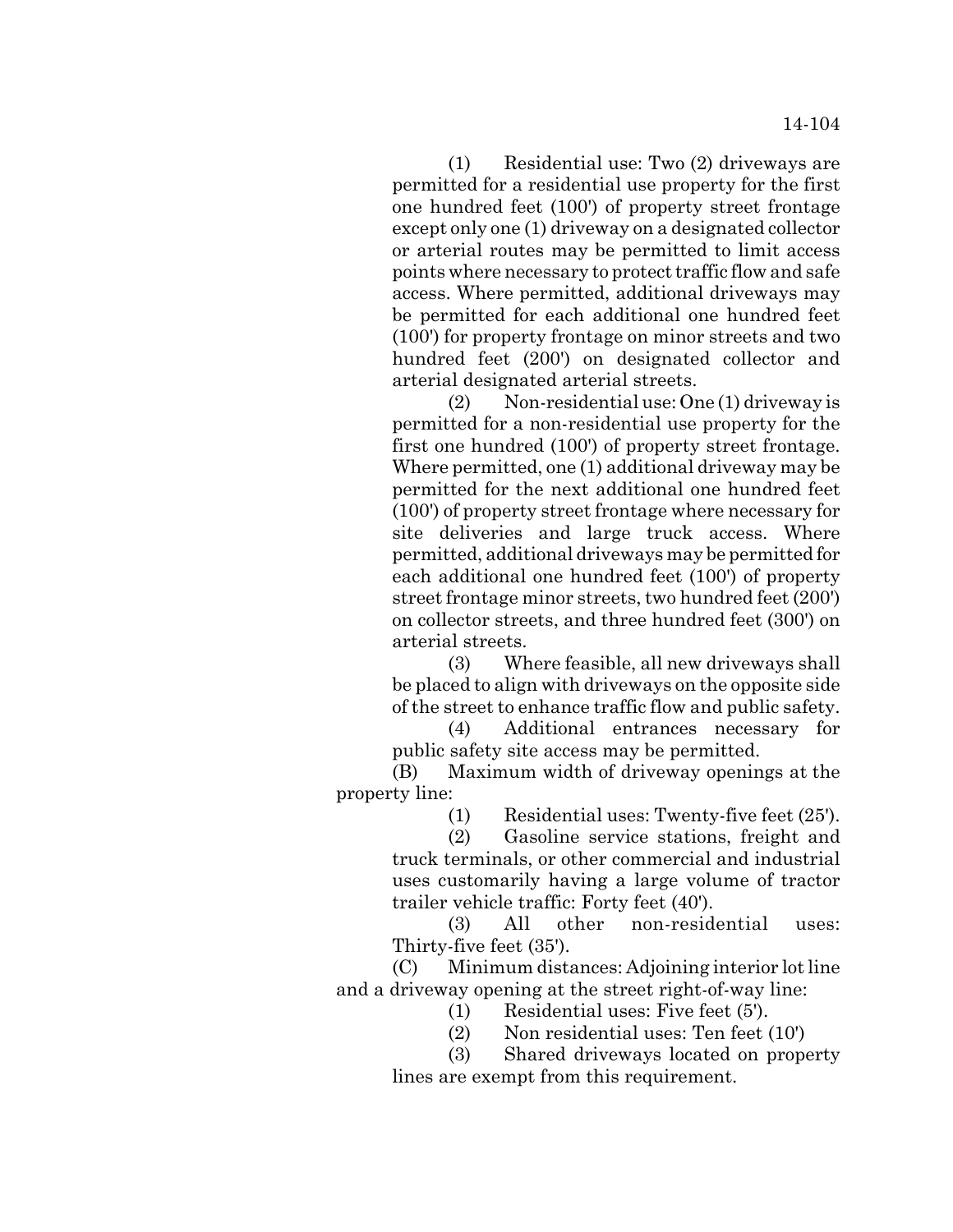(D) Driveway from street intersection as measured from the nearest intersecting right-of-way line:

> (1) Residential uses: Twenty-five (25') feet from limited minor streets, fifty feet (50') from minor streets, one hundred feet (100') from designated collector streets and two hundred feet (200') from designated arterial streets

> (2) Non residential uses: Fifty feet (50') from minor streets, two hundred feet (200') from designated collector street and three hundred feet (300') from designated arterial streets and interchange ramps.

> (3) These dimensions maybe be increased to prevent conflict with existing or planned traffic signals.

> (4) On designated collector and arterial routes, the dimension shall be from planned right-of-way lines of nearest intersection.

(E) Multiple driveways: Where permitted, separation between two (2) driveways measures along the right-of-way line serving the same property which provide access to the same street shall be:

(1) Residential uses: Twenty-five feet (25') on limited minor streets, fifty feet (50') on minor streets, 100 feet on designated collector streets and arterial streets.

(2) Non-residential uses: One hundred feet (100') on minor streets, one hundred fifty feet (150') on designated collector streets, and two hundred feet (200') feet on designated arterial streets

(F) Radius of return: The radius of return curve connecting the edge of the traffic lane and access driveway shall meet the following requirements:

(1) Residential uses on roadway with posted speed limit less than thirty (30) mph: Five foot (5') minimum.

(2) Residential uses on roadways with posted speed limit thirty (30) mph or more: Fifteen foot (15') minimum.

(3) Non-residential use on roadways with posted speed limit less than thirty (30) mph: Fifteen foot (15') minimum.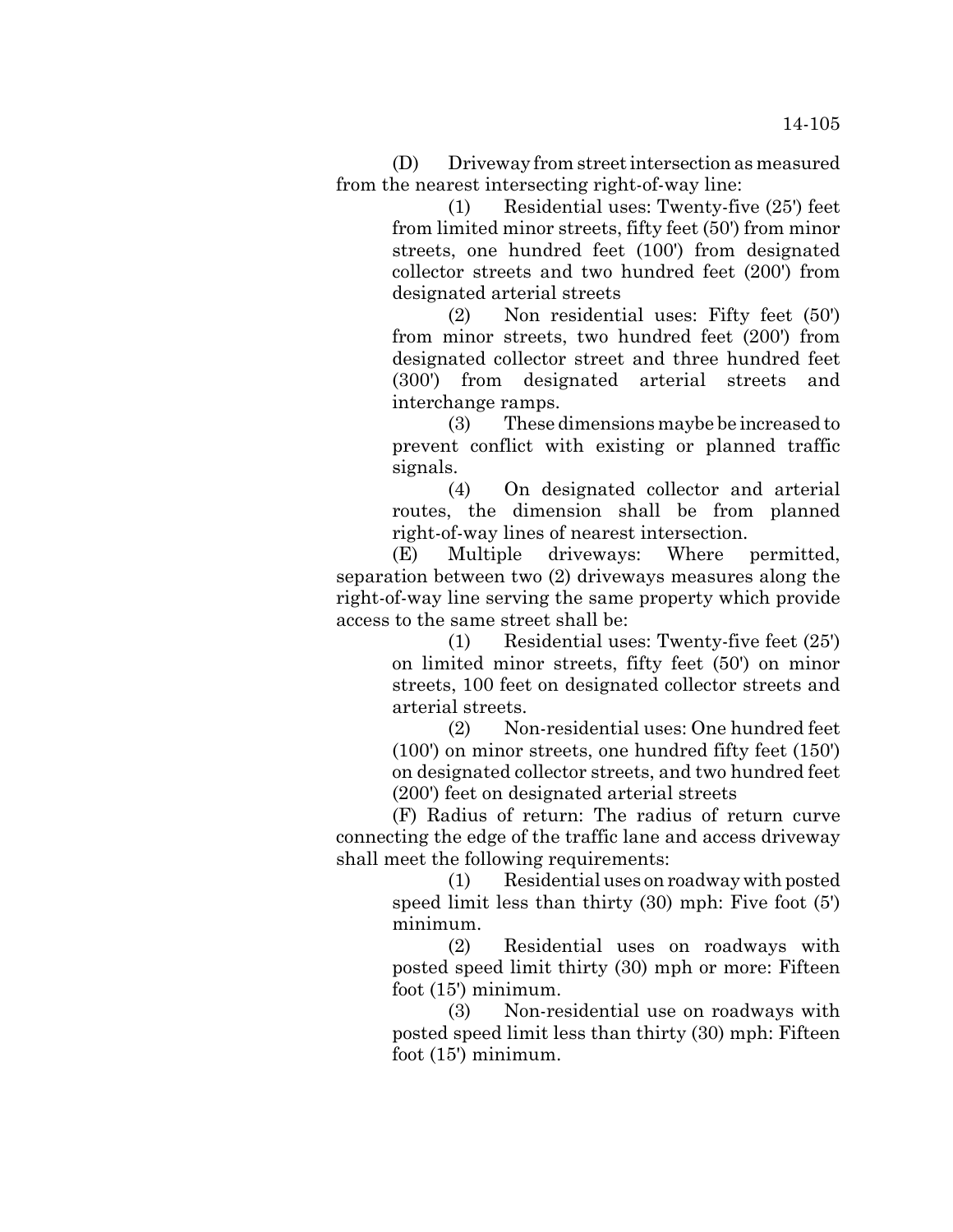(4) Non-residential use of roadways with posted speed is less than forty (40) mph: Twenty foot (25') minimum.

(5) Non-Residential use of roadways with posted speed limit is forty (40) mph or more: Driveway design sit all include engineering design and the planning commission based on recommendation from city planner and city engineer may require deceleration and acceleration lanes and left turn storage lanes or increased storage lane capacity, if applicable based on roadway traffic counts, roadway speed, and roadway and driveway access visibility but in no case shall the radius of return be less than thirty feet (30').

(G) Arterial and collector route access: To protect driveway access safety and traffic flow on collector and arterial routes, limited access design may be required by planning commission based on recommendation from city planner and city engineer/or site development design proposals, including but not limited to, right turn only access, limiting comer lot access onto secondary streets with planned or existing signalized intersections, shared driveway access, cross access corridors with recorded access easements, and designing access to avoid conflicts in center left turns.

(H) Entrance angle: The centerline of every non-residential driveway shall intersect the centerline of the public way at an angle between seventy five and ninety degrees (75 $^{\circ}$ and 90 $^{\circ}$ ).

(I) Traffic study: All non-residential developments containing commercial developments and warehouse and transport uses exceeding twenty thousand (20,000) square feet in area and residential developments exceeding seventy-five (75) lots or units, or other developments expected to generate one thousand (1,000) vehicle trips or more per day or one hundred (100) or more peak hour trips as determined by city planner and city engineer shall include an engineering traffic study with the development plan submittal to review safe design of driveway access points and capacity and any necessary requirements for on-site or off-site roadway improvements.

(J) Minimum off-street parking set back distance: Parking maneuvers within a parking lot shall not restrict entering vehicles from safely and efficiently entering the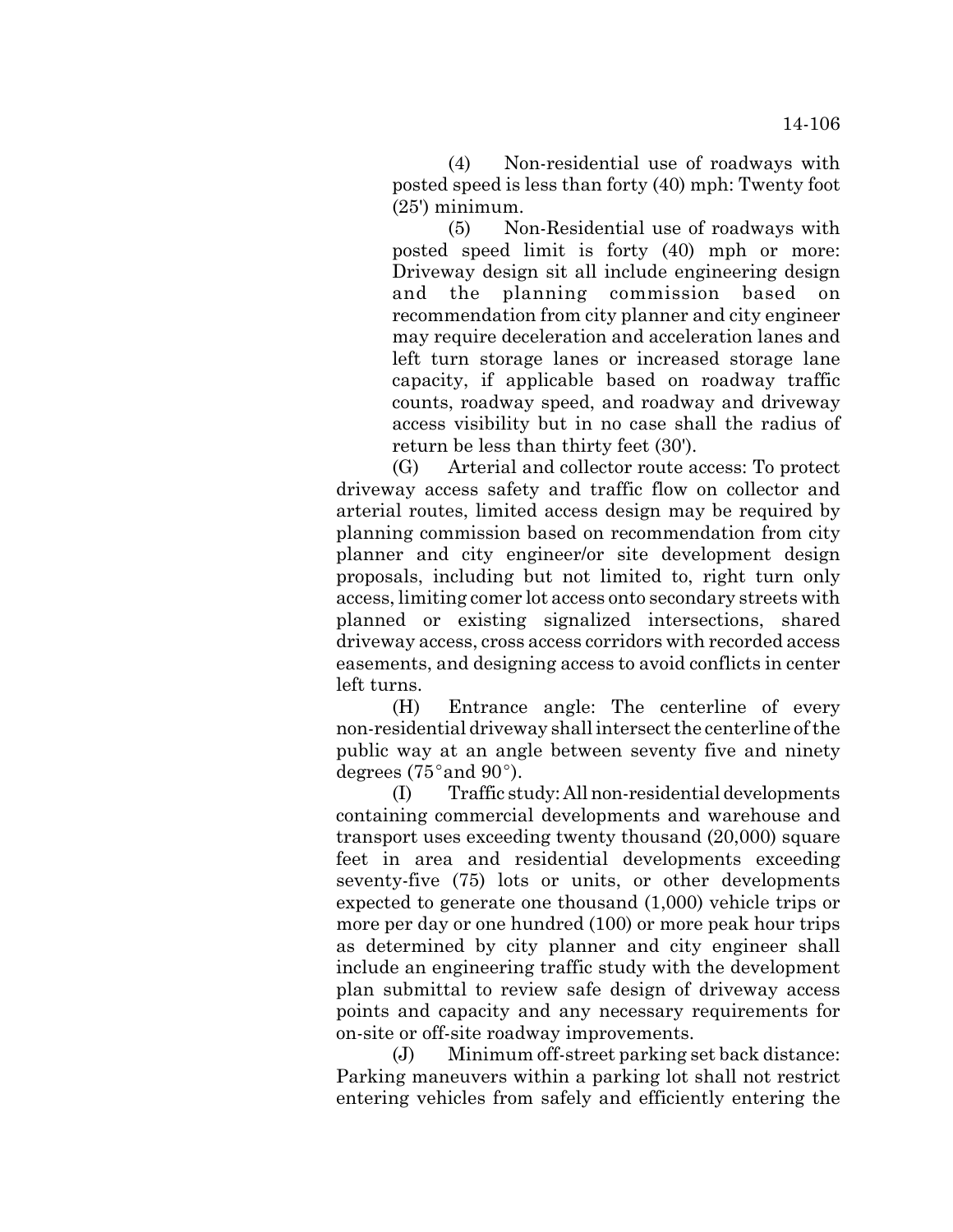driveway from the public street. The minimum parking setback distance for non-residential driveways is thirty feet (30') from the right-of-way but may be increased based on traffic study requirements. All non-residential off-street parking areas must include on-site maneuvering areas to permit users to enter and exit the site in forward drive. Where permitted, residential driveways fronting designated collector or arterial routes must include on-site maneuvering areas to permit users to enter and exit the site in forward drive.

(K) Drainage: All driveways shall be constructed with property drainpipes sized for the amount of water each should carry. Such pipes may be of concrete or ADS N 12 or equivalent and headwalls and endwalls shall be constructed.

(L) Driveway slope, profile, and sight distance: The maximum slope of driveways shall be ten percent (10%). The driveway location and approach area shall provide the user of the driveway access adequate sight distance in both directions along the street/or proper and safe movements. Minimum driveway sight distance measured at a point four and one-half feet (4 1/2') above the surface of the driveway surface to a point four inches (4") above the center line of the street surface shall be:

| Limited volume minor streets | Residential 125 feet and non-residential 150 feet |
|------------------------------|---------------------------------------------------|
| Minor streets                | Residential 200 feet and non-residential 250 feet |
| Collector streets            | Residential 250 feet and non-residential 300 feet |
| Arterial streets             | Residential 300 feet and non-residential 400 feet |

(M) Driveway materials, pavement markings, and signing: All non-residential driveways shall be permanently paved with concrete or asphalt. All residential driveways shall be permanently paved with concrete or asphalt for the first ten feet (10') of the driveway for the width of the driveway. Driveways with more than one (1) ingress or egress lane or driveways including limited or restricted access shall have pavement surface marked with center lines, lane lines, stop lines, and symbol arrows and signage installed per engineering traffic control standards.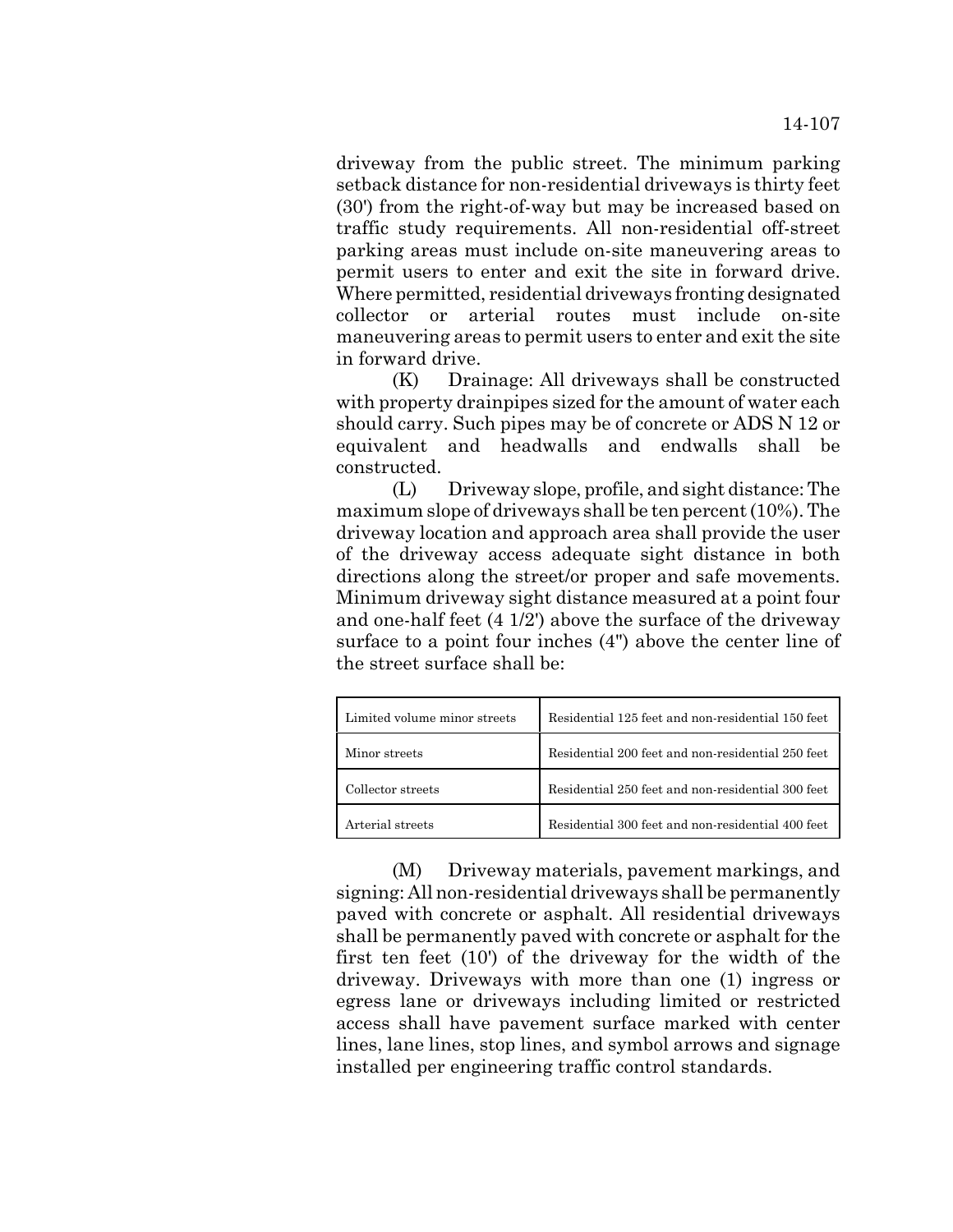(N) Alternative approval: The dimensions listed in this section may be increased or amended by the planning commission during site plan review process. Planning director and city engineer shall make recommendation as deemed necessary for safe and efficient street operations.

(iv) Surfacing and border barriers. All off street parking areas containing three (3) spaces or more shall be surfaced with asphalt, concrete, or other hard surfaced dustless material and so constructed to provide for adequate drainage for both on and off site and to prevent the release of dust. In no case shall drainage be allowed to cross sidewalks. An off-street parking area containing three (3) or more parking spaces shall be provided with a rail, curb, fence, wall, earth berm, or other continuous barrier of a height sufficient to retain all cars completely within the property together with appropriate landscaping except at access driveways.

(v) Lighting. Any lighting used to illuminate off street parking areas shall be directed away from property in any residential district in such a way as not to create a nuisance, and such lighting shall not exceed one-half (1/2") foot candle at or above any residential district boundary or commercial district boundary where residences are located and permitted.

(vi) Parking stalls. The size of each parking space shall be as shown on the sample layout illustration according to the angle of parking and appropriately marked with painted lines or curbs.

(vii) Maneuvering space. Minimum width of driveways providing maneuvering space within a parking lot for ingress to

and egress from parking stalls shall be as indicated on the illustration for parking example to the set of the set of the set of the set of the set of the set of the set o details.

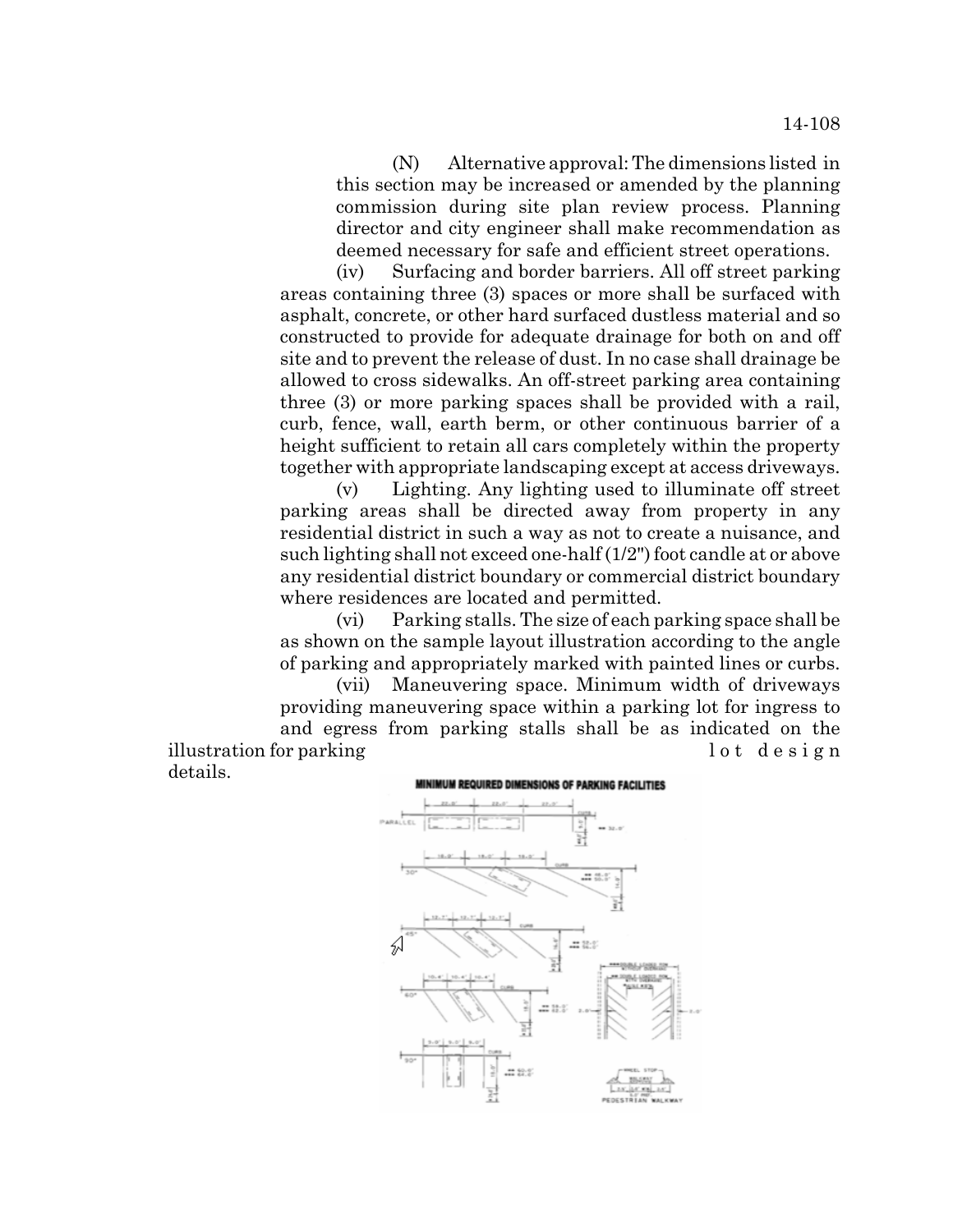(viii) Slope in parking areas. The maximum slope within the area of the parking stalls shall be five percent (5%). The maximum slope of driveways shall be ten percent (10%).

(e) Residential design requirements. The intent of this section is to encourage the development of residential neighborhoods that are compatible throughout the development and that compliment existing development and the natural environment. Each development or neighborhood should adopt an architectural theme for all buildings. Architectural elevations are required as a part of the subdivision or PUD master plan.

(i) Building variation. Variation in front elevations on the same side of a street are required in order to achieve a varied street scene and to eliminate the reuse of identical or substantially similar buildings in close proximity to each other. Identical or similar buildings shall not be repeated more frequently than every sixth  $(6<sup>th</sup>)$  house on the same side of any street. Buildings shall be considered similar if they have similar building mass and form without distinguishing characteristics. Exterior surface materials such as brick, stone, stucco, Drivit, siding or a combination thereof may be used to create a distinctive differentiation between structures.

The front setback line shall also be varied. After observation of the minimum front setback established by the zoning district, the front setback of one (1) lot shall be varied by a minimum of two feet (2') from the front setback of any house within two  $(2)$  lots on either side of the subject lot.

(ii) Facades. Facades should be well articulated and proportioned. The dominance of garages at street level shall be avoided. Any attached garage that faces or opens toward the street shall have a setback between three (3') and ten feet (10') behind the front wall of the house. The garage door(s) shall be designed to blend with and compliment the house. Large expanses of blank walls shall be avoided by creating aesthetic and proportioned patterns of windows and shadows.

(iii) Roofs. Buildings should be designed using pitched roofs with flat roofs being discouraged. The minimum roof pitch shall be 5/12.

(iv) Soffit design. No roof overhang or soffit, as measured from the finished side of the siding of the building to the inside of the fascia board, shall be less than eight inches (8"), unless the building and the development embodies historical architectural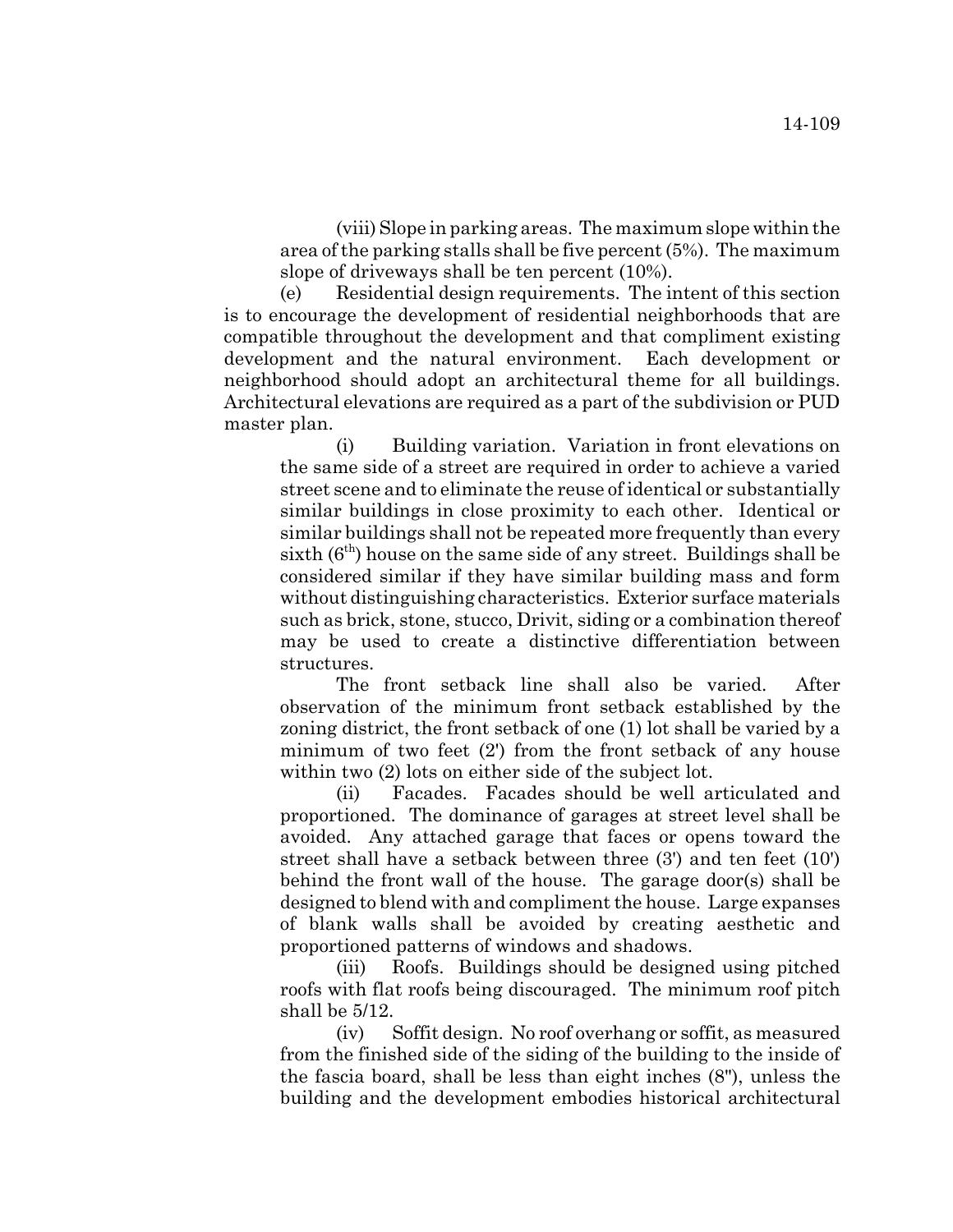styles such as Tudor or Federal, which have a roof pitch of 10/12 or greater.

(v) Design criteria for two-family detached dwellings.

(A) Purpose. The provisions set forth herein are intended to apply to all two-family detached dwellings as defined by this ordinance regardless of the district in which such use may be located. It is the express purpose of these provisions to establish design criteria and to provide for implementation of these provisions by the planning director in the review of the site plan required for all developments. In any instance where this type use is located within a planned unit development, this requirement may be fulfilled by submission of the plans required for a planned unit development.

(B) Design criteria.

(1) All two-family detached units (duplexes) constructed on individual lots shall be designed to closely resemble the other housing units on the same street in appearance.

(2) Exterior building materials shall be of the same type and quality as the other dwelling units in the neighborhood or on adjoining lots.

(3) Each dwelling unit shall be provided with reasonable visual and acoustical privacy. Fences, walks and landscaping shall be provided for the protection and aesthetic enhancement of each unit of the building and privacy of the occupants, screening of objectionable views or uses and the reduction of noise.

(4) The appearance and character of the site shall be preserved, as appropriate, and enhanced by retaining and protecting existing trees and other site features. A landscaping plan shall be submitted as a part of the site plan.

(5) Driveways and parking areas shall be paved with either asphalt or concrete where a majority of the other housing units on the same street are so paved.

(C) Lots. The minimum lot size required for any such dwelling unit shall be as stipulated by the development area per dwelling unit as provided in each respective district.

(D) Parking. These requirements shall supplement the parking provisions contained in § 14-208.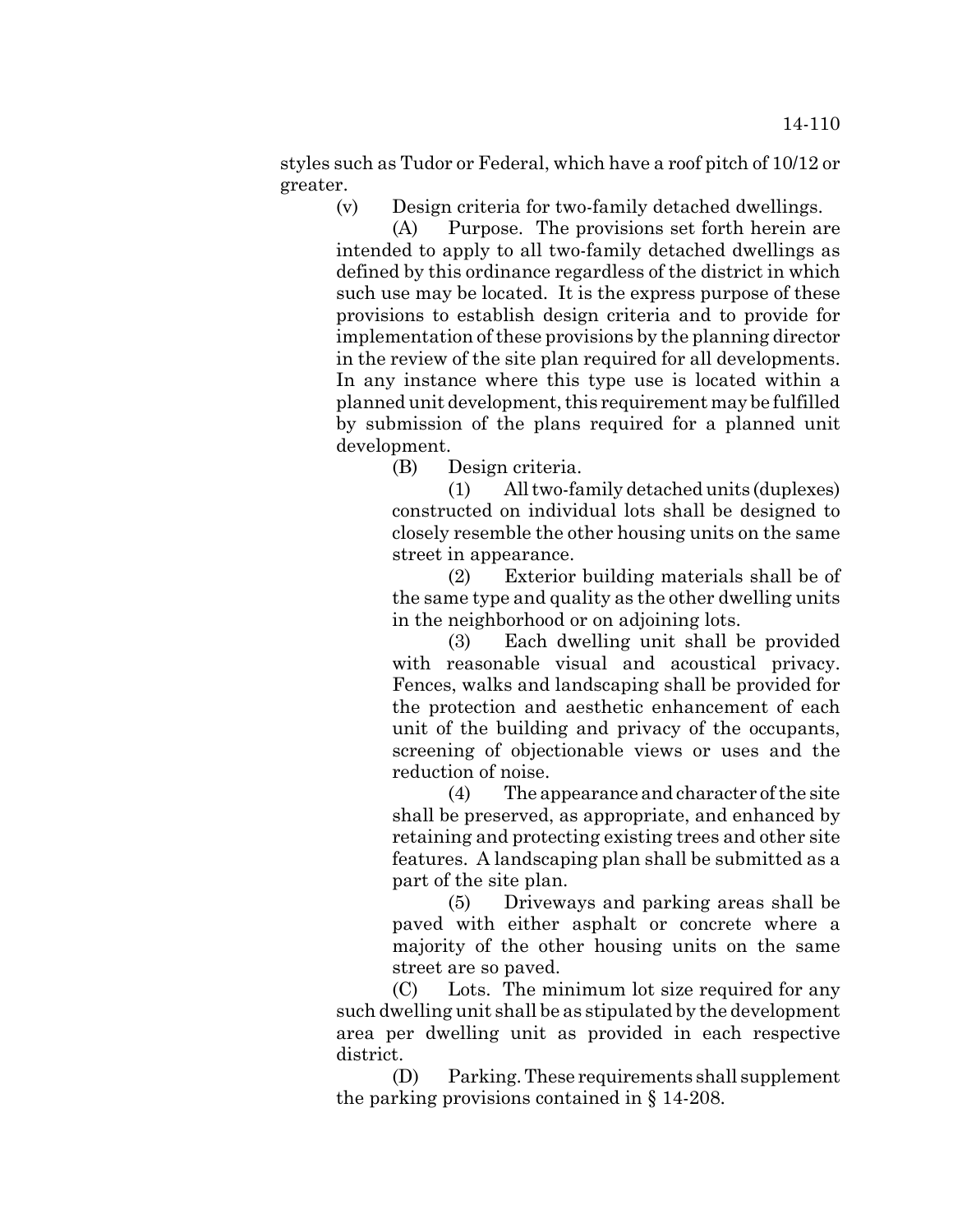(1) Two off-street parking spaces shall be provided for each dwelling unit.

(2) All off-street parking areas shall be located in the rear or to the side of the principal building. The required front yard shall be kept open and unobstructed.

(3) Driveways and parking areas shall be paved with either asphalt or concrete in areas where a majority of the other housing units are so paved.

(5) Landscaping, screening and buffering. (a) Purpose and intent. The purpose and intent of this ordinance is to establish a set of landscape requirements and guidelines that will be utilized as a minimum standard required of all developed or disturbed site within the City of Goodlettsville. The requirements and guidelines set forth in this section were developed in order to promote the health, safety and welfare of the general public; to improve the overall appearance of the community; to reduce stormwater run-off, noise, heat and chemical pollution through the preservation and installation of canopy trees; and to reduce the impact of incompatible land uses through requirements for buffer yards along zoning boundaries which will minimize potential harmful effects of one use on another

(b) Applicability. The provisions of this section shall apply to developments which require a site plan to be filed in accordance with § 14-213(6)(b) or which require a master development plan to be filed in accordance with  $\{14-210(3)(a)\}$ . The provisions of this section, which pertain to screening and buffering, shall apply along all zoning district boundaries and along all boundaries separating a conditional use from permitted uses.

(c) Landscaping plan.

(i) Prior to the issuance of any permits (foundation, grading and/or building) for any site proposing any new or additional development, a landscape plan being part of the site development plan, meeting the requirements of this section, shall be submitted to and approved by the City of Goodlettsville Municipal/Regional Planning Commission. All landscape plans are to be prepared by and sealed by a registered landscape architect licensed in the State of Tennessee. A landscape plan shall also accompany any bulk grading and/or site clearing plan.

(ii) No landscape plans are to be drawn at a scale greater than one inch equals fifty feet  $(1" = 50')$ . All landscape plans shall include the following:

- (A) Boundary of proposed site;
- (B) Proposed site improvements;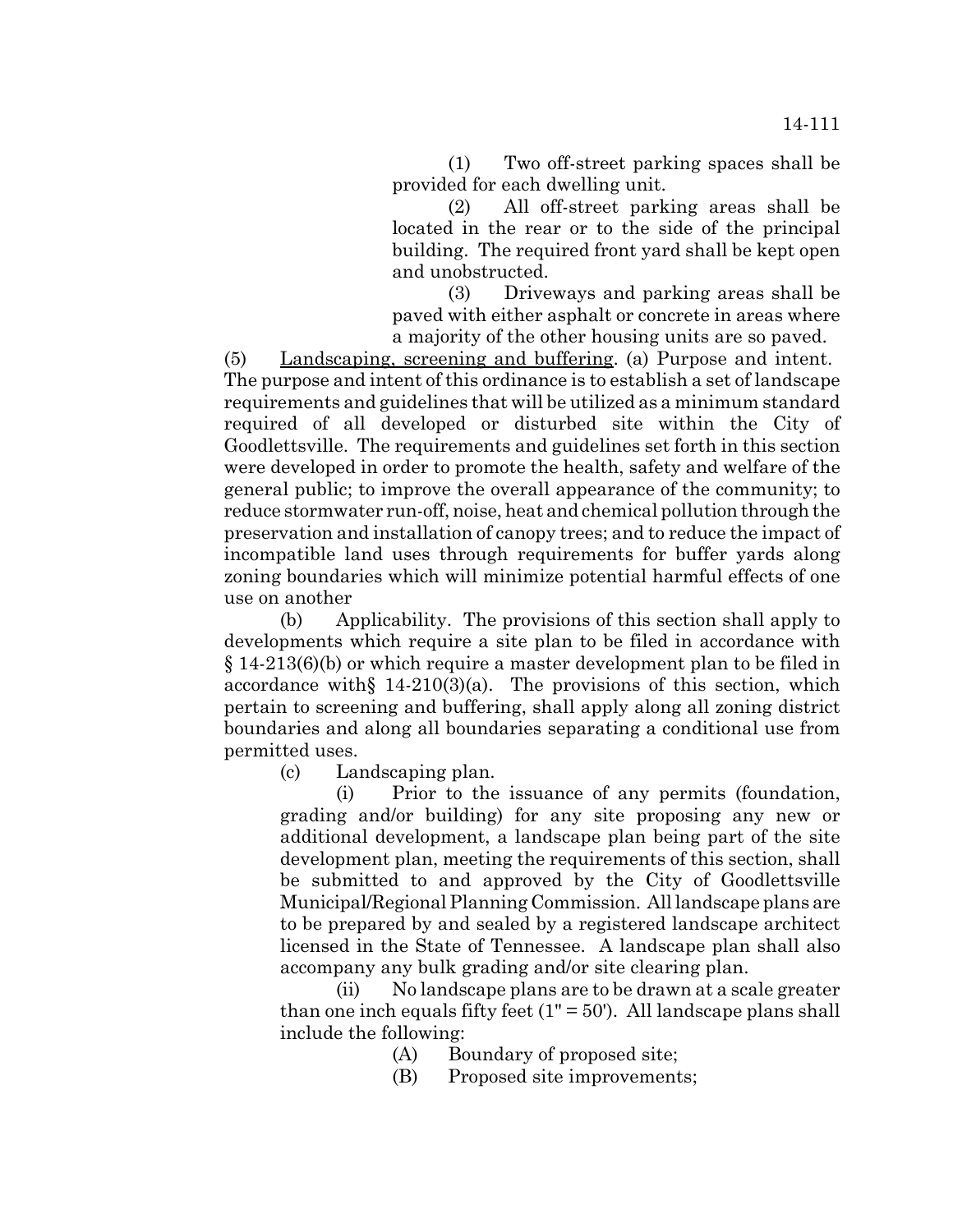(C) Existing and proposed utility lines and easements;

(D) North arrow;

(E) Scale and scale bar;

(F) Location of all existing trees eight inch (8") caliper and greater with any forested area containing such trees being separately delineated with the species mixture indicated;

(G) Location of all proposed plant material;

(H) A landscape schedule (providing the quantity, the botanical and common names, the height, the width and the caliper inches of all proposed plant material at the time of planting);

(I) A data table showing the landscape requirements for the site and the landscape provided to meet these requirements;

(J) Details and notes explaining the installation and maintenance of proposed and/or protected plant material;

(K) The name, address and phone number of the landscape architect approving said plans;

(L) Proposed means of slope stabilization, if applicable.

(d) Bonding.

(i) All proposed landscaping shall be secured by a landscape performance bond to guarantee the quality and longevity of the plant material installed. Bond amounts will be determined by the Goodlettsville Municipal/Regional Planning Commission and will vary depending on the quantity of landscape material proposed. The bond will be released upon installation of the required landscaping and inspection and approval by the city. If the required landscaping has not been installed within one (1) year of the approval of the plan, said bond shall be reviewed to determine if the amount is still adequate and if not, may be increased.

(ii) Prior to the release of the performance bond, a landscape maintenance bond shall be posted in order to assure the longevity and livelihood of the plant material. Said bond will be held for a period of one (1) year. At the completion of the year, these bonds will be reviewed to determine whether or not they are to be released, reduced, or held for an additional year. The amount of the bond shall be determined by the Goodlettsville Municipal/Regional Planning Commission and will vary depending on the quantity of landscape material installed.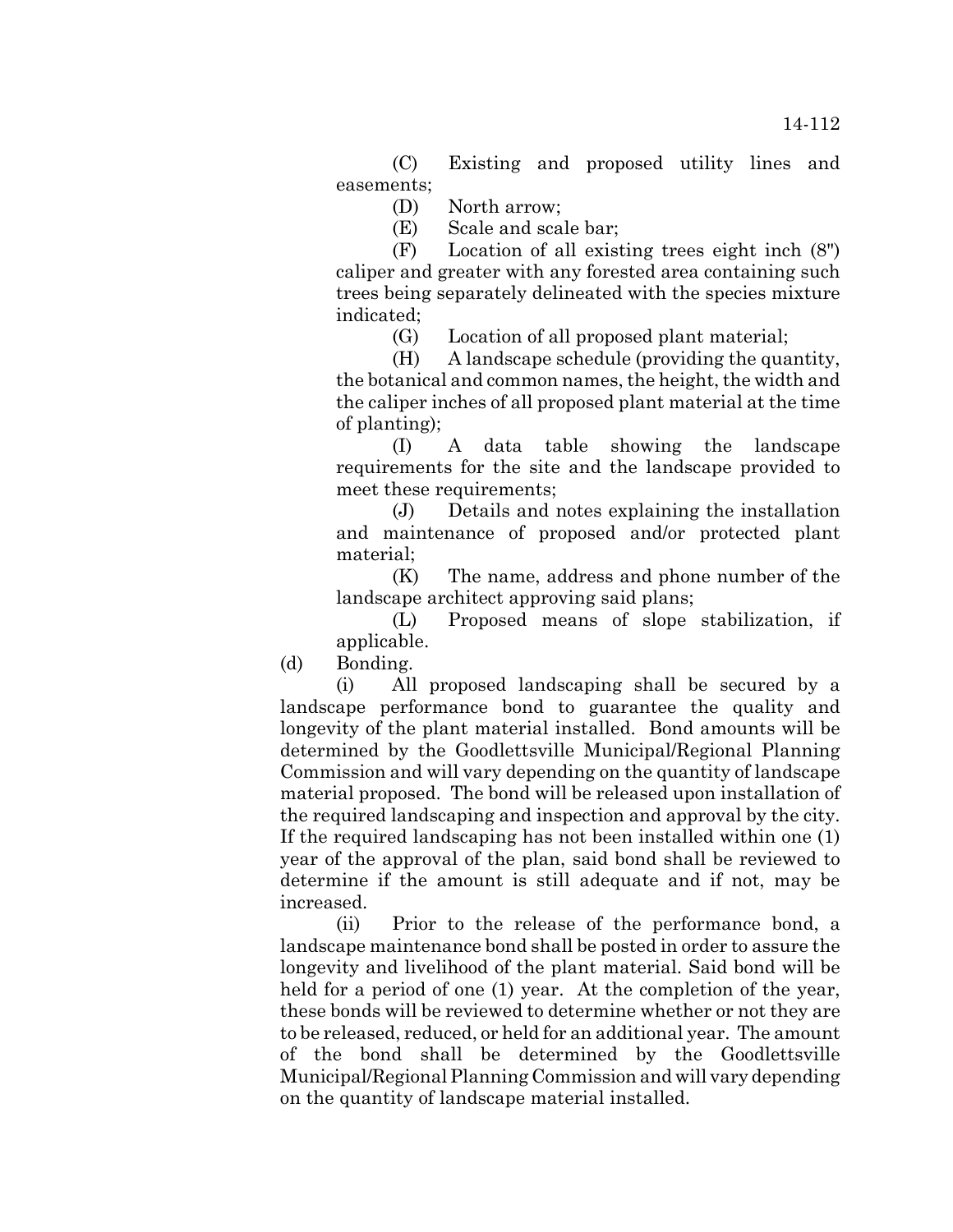(iii) In order to obtain a bond release, a bond release form must be signed by the owner and by the registered landscape architect that prepared the plan and inspected and approved the quality, size, type, quantity, and livelihood of the installed landscape. Once this form has been submitted to the planning department, the city will inspect the installed landscape of question to determine whether to award a full release, a reduction, or another year held of said bond.

(e) Standards.

(i) All proposed plant material for a given site are to be appropriately specified in order to tolerate the climate conditions of the Middle Tennessee area.

(ii) All proposed plant material for a given site are to meet the requirements of the American Standard for Nursery Stock established by the American National Standards Institute, Inc., issued in 1997.

(f) General landscape requirements. The following requirements shall apply to all developments except single family detached housing developments that are not a part of any planned unit development. All required landscaping shall be automatically irrigated, and such irrigation system shall be fully operational prior to the issuance of the final certificate of occupancy.

(g) Required trees. (i) Each newly developed site shall be required to have a minimum acquired caliper inch (ACI or caliper inch) of seventy (70) caliper inches of proposed trees per acre.

(ii) Seventy-five percent (75%) of required trees shall be native to the southeastern United States.

(iii) Fifty percent (50%) of required trees shall be a minimum three (3) caliper inches in size.

(iv) No proposed canopy tree planted at a size less than two (2) caliper inches will be accepted as a required tree. No proposed understory/ornamental tree shall be less than two (2) caliper inches in size.

(v) A minimum of twenty percent (20%) and maximum of fifty percent (50%) of required trees shall be understory and/or ornamental trees.

(vi) Existing trees to be protected and retained (see figure F-1) shall count fifty percent (50%) of their size towards the seventy (70) inch/acre requirements but not count towards parking area requirements. In the event that the existing tree credit creates a condition where no new tree plantings are required under the formula, a minimum of thirty-five (35) caliper inches/acre of proposed trees shall be provided.

(h) Parking areas. (i) Islands.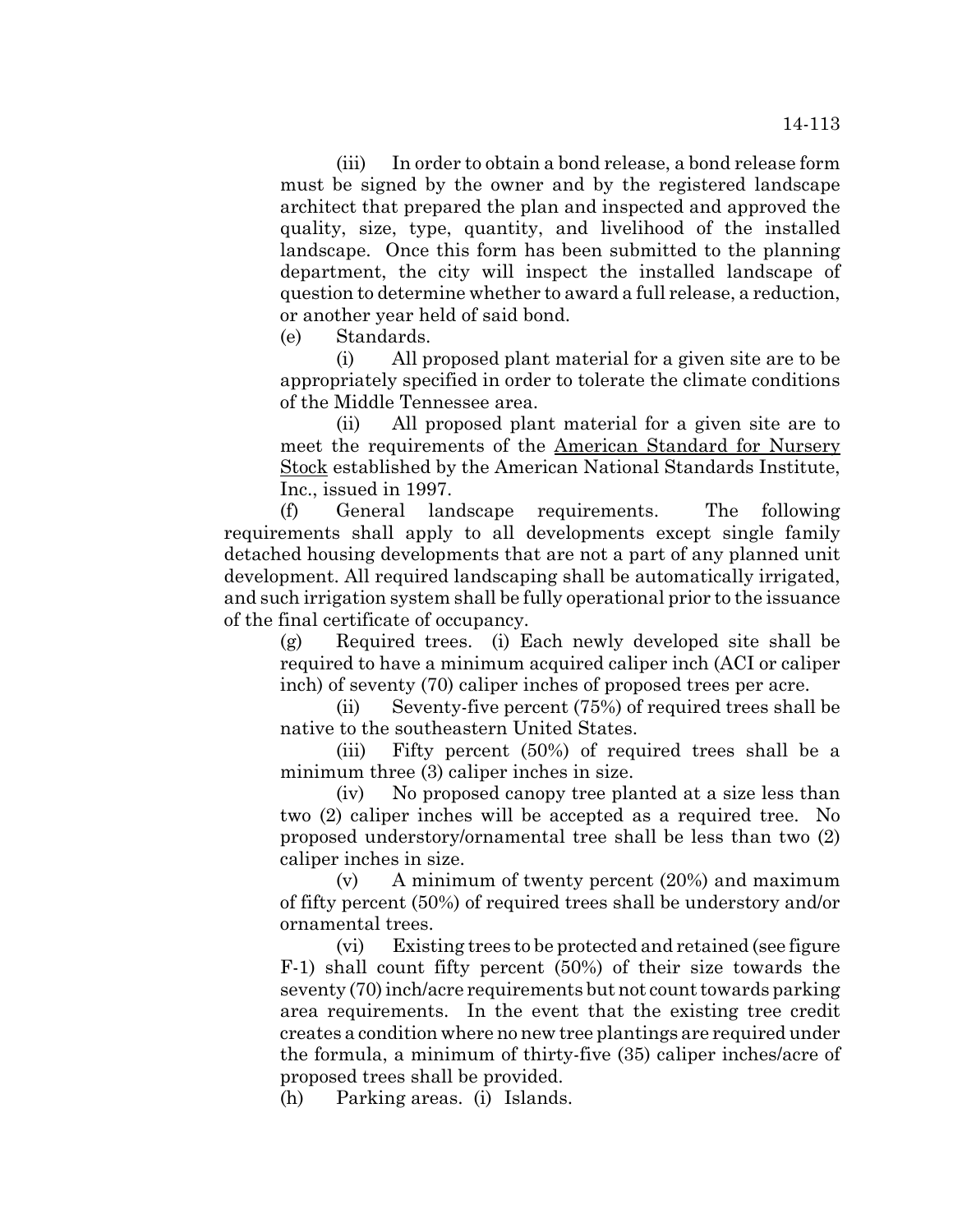(A) One (1) landscape island with a minimum size of nine feet by eighteen feet (9' x 18') (see Figure F-2) shall be placed at a minimum of every fifteen (15) spaces in any proposed row of parking.

(B) A minimum of one (1) three inch (3") caliper or larger canopy tree is to be placed in each proposed island. Said canopy trees can be used toward the overall tree requirements but not toward any existing tree replacement.

(C) Said islands are to be free of all asphaltic, constructions and/or trash materials (see Figure F-3). The following note is to be placed on all site plans. "All parking islands are to be inspected and approved by the City of Goodlettsville Planning Department prior to the installation of any plant material or soil."

(ii) Adjacent parcels

 $(A)$  A minimum open space area of one-half  $(1/2)$  of the required side yard shall be placed between any proposed paved area and the adjacent parcel(s) to the site under development. If the required open space contains any drainage, utility or access easement, an additional five feet (5') of open space shall be provided.

(B) The open space area shall be landscaped at the designer's discretion in order to accommodate the general landscape requirements but shall be maintained as permanent open space.

(C) The open space area may be crossed by driveways or sidewalks where an access agreement between the adjacent property owners is in place.

(iii) Street fronts.

(A) A minimum open space area of ten feet (10') shall be placed between any proposed paved area and the right-of-way of the public street providing frontage to the site. If the required open space contains any drainage, utility or access easement, an additional five feet (5') of open space shall be provided. Said open space area shall be landscaped in accordance with (B) below in addition to any required trees.

(B) One (1) shrub at a size no less than twenty-four inches (24") high and twenty-four inches (24") wide is required for every two (2) linear feet of parking/driveway area that parallels any street front. Spacing of shrubs to be in keeping with species and design configuration. Said shrubs are to be installed between the street front and the proposed parking areas in a manner that will help screen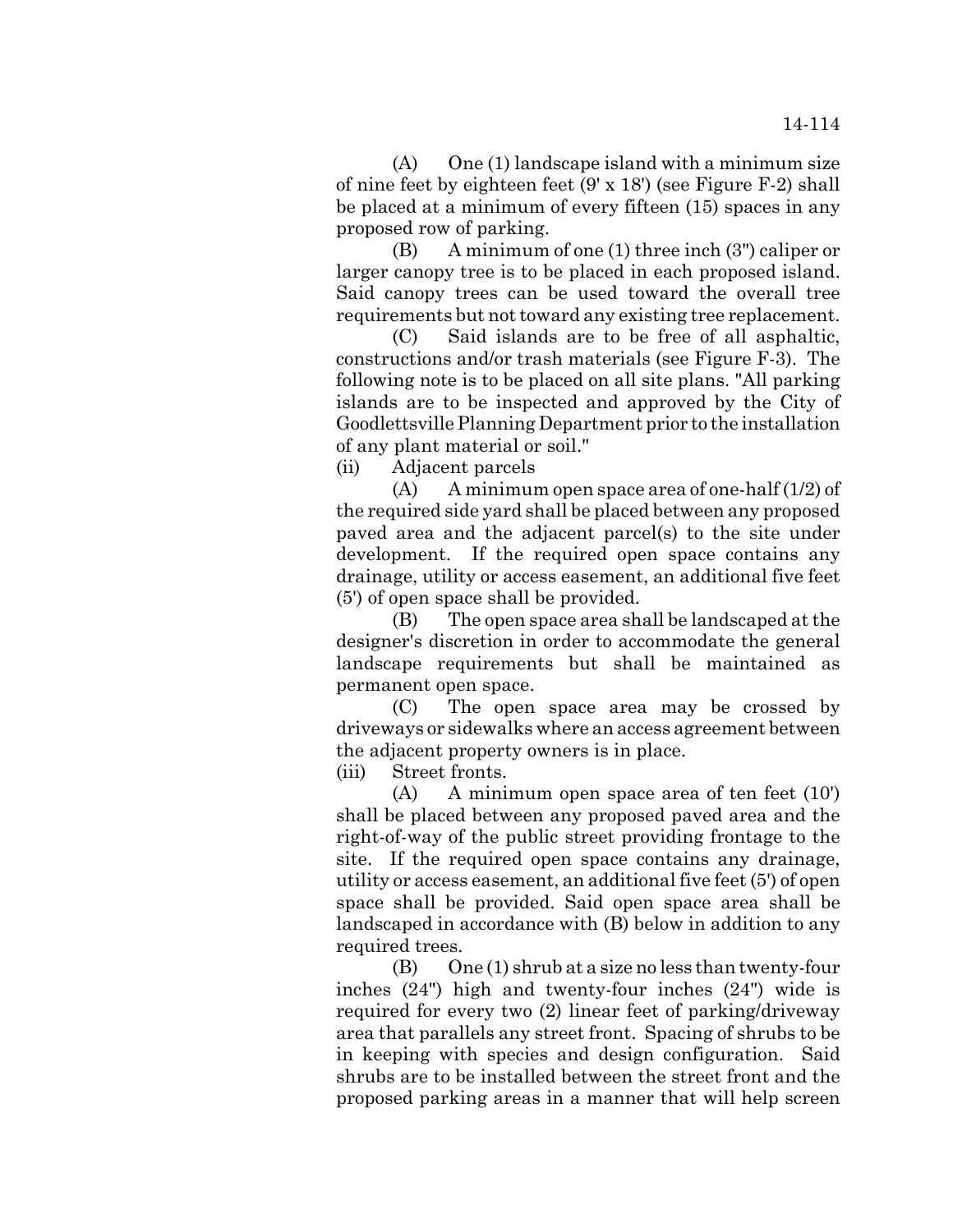and/or soften the visual effects of the proposed parking areas from its street front. Any area between the right-of-way and a curb or street pavement shall be included in the landscape plan and provided with appropriate cover. Street trees shall also be included in the street front landscaping. Canopy trees with a minimum caliper inch size of three inches (3") shall be planted on forty foot (40') centers. When overhead power lines are encountered, understory ornamental trees with a minimum caliper inch size of two inches (2") shall be planted on thirty foot (30') centers.

(C) The landscape plan shall include foundation planting at the front of the building and along any side which parallels a public street. Such foundation planting shall include shrubs, flowering plants and ornamental trees.

(i) Turf/ground cover. (i) All areas that have been disturbed by a particular site's development and are not within a planted area shall be seeded and strawed or sodded in order to achieve a well established lawn.

(ii) All disturbed areas that exceed a 3:1 slope shall receive a jute erosion control mesh (or equivalent) and be planted with the appropriate turf or ground cover that will provide a fast growth habit and rapid establishment.

(iii) All disturbed natural areas that exceed a 3:1 slope and are located along a street front are to receive sod.

(iv) All storm drainage ditch bottoms are to receive sod unless a concrete flume has been proposed.

(j) Landscape requirements for single family developments. Single family subdivision developments (subdivisions with one-family dwelling on a fee simple lot) and low density planned unit developments shall meet the following requirements:

(i) Each lot shall include three (3) canopy trees with a minimum size of two (2) caliper inches. One such tree shall be planted as a street tree to be located within five feet (5') of the street right-of-way. Any utility easement shall be taken into account when locating such tree

(ii) Foundation planting shall be provided for each house on each lot in a development. Such planting shall include complimentary shrubbery and flowering plants.

(iii) Every final subdivision plat shall include a drawing of a typical lot compliance with these landscape requirements.

(k) Replacement of existing trees. The requirements of this section shall be in addition to the general landscape requirements as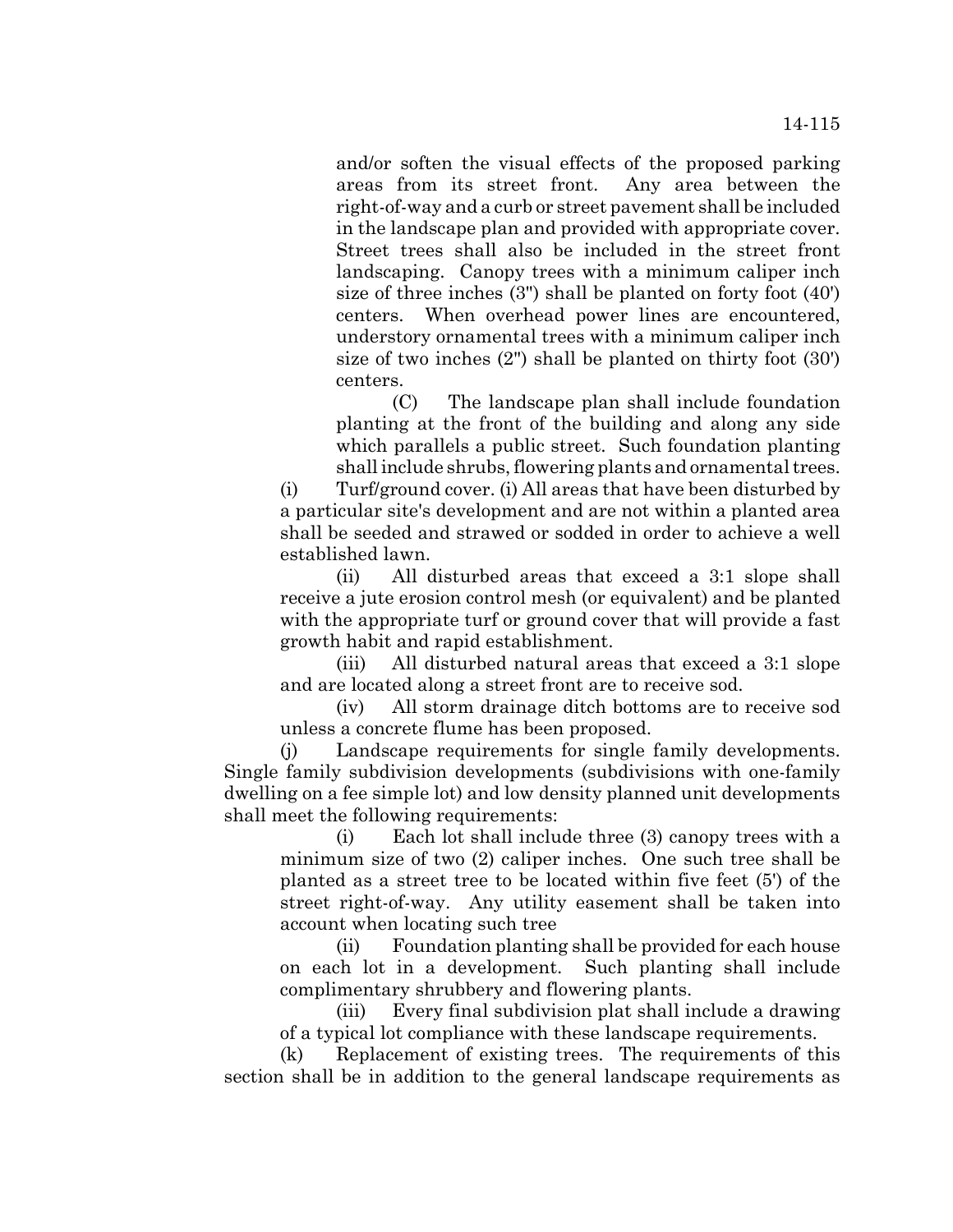presented in section (f) and, therefore, can not be applied towards meeting the "general landscape requirements."

(i) A tree removal permit must be obtained prior to the removal of any existing trees which are eight (8) caliper inches or larger from a site proposed for development or for general clearing purposes. In order to obtain such permit, the applicant must demonstrate the intent of the tree removal for the site in questions and pay a fee of twenty-five dollars (\$25.00) to the city. Final granting of the permit will be determined by the Goodlettsville Planning Department. Any variance from this procedure shall first be considered by the Goodlettsville Municipal/Regional Planning Commission.

(ii) All existing trees that are to be removed from a site to be developed (this also includes sites that are to be cleared of their existing trees in order to increase their market value as a future development) shall be replaced at a rate of fifty percent (50%) of their size. When the replacement of existing trees results in an acquired caliper inch calculation in excess of one hundred fifty percent (150%) of the requirement for the site, the requirement shall be capped at one hundred fifty percent (150%) of the required seventy (70) caliper inches per acre.

For example: If a twenty-four (24) caliper inch existing tree is removed then twelve (12) caliper inches of new trees must be proposed to replace this tree. (Note: This only applies to the removal of trees at a size of eight (8) caliper inches and up.)

(iii) Any canopy tree eighteen (18) caliper inches or over in size shall be identified as a specimen tree. Extraordinary efforts to protect such trees shall be taken, and any removal of a specimen tree shall be specifically approved as a part of the landscape plan. The replacement of such trees shall be on a one inch (1") to one inch (1") basis.

(l) Screening. (i) Heating and cooling units on all non single-family residential developments shall be screened from all street fronts and adjacent parcels. Said screen shall be either a permanent opaque fencing and/or a thick massing of evergreen plant materials installed a height and spread no less than twentyfour inch (24") spaced so that an immediate screen is created at the time of planting.

(ii) Dumpster and service/loading areas are to be screened from all fronts and adjacent parcels. Said screen is to be either a permanent opaque fencing or a thick massing of evergreen plant materials installed at a minimum height of three feet (3') and minimum spread of four feet (4').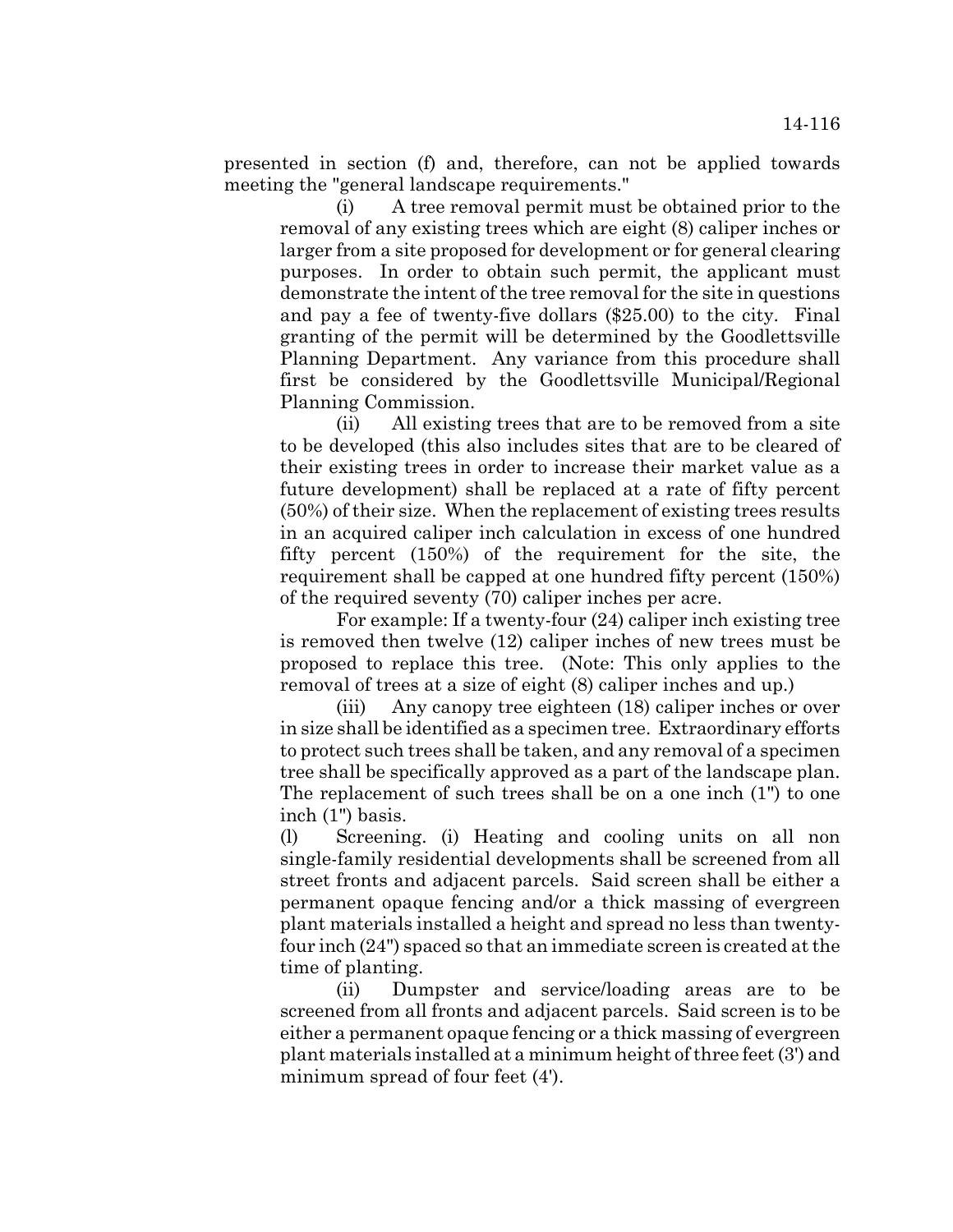(iii) If a retention/detention pond area is to be enclosed with chain-link fencing, the fencing shall be black or dark green vinyl coated fencing. The pond area shall also be screened with a thick massing of evergreen plant material at a minimum height of three feet (3') and a minimum spread of three feet (3') from all fronts and adjacent parcels.

(m) Sight distance requirements for landscape materials. At any public or private street intersection and at the access point for private driveways to public or private streets, a clear zone for sight distance shall be maintained. No landscape material that exceeds the height of eighteen inches (18") at maturity or branches lower than six feet (6') shall be planted in any sight distance clear zone as indicated in Figure F-4.

(n) Coordination with transitional screening requirements.

(i) The requirements for transitional screening and barriers contained in subsection (p) hereafter shall be in addition to the requirements for landscaping in sections (f) and (k) above. All site and master PUD plans shall observe all such requirements.

(ii) No application for a zoning change shall be recommended by the Goodlettsville Regional/Municipal Planning Commission unless such application demonstrates that the provisions of subsection (p) can be met.

(iii) The Goodlettsville Regional/Municipal Planning Commission and the board of appeals shall not approve any conditional use permit unless such request demonstrates that the provisions of subsection (p) can be met.

(o) Waiver. (i) In extreme cases certain sites and/or proposed land uses may be in a position of legitimate hardship in meeting the requirements of this ordinance. Should this occur, the owner/developer may appeal to the Goodlettsville Municipal/ Regional Planning Commission to request a reduction in the landscape requirements based upon the physical conditions of the site. Self imposed or financial hardships only shall not constitute a basis for approval of the request.

(ii) If an appeal is granted to a particular site and the total caliper inches of required trees to be planted on site is reduced, then the remaining caliper inches are to be paid for to the City of Goodlettsville's public lands landscape maintenance and tree bank fund at a rate of one hundred fifty dollars (\$150.00)/caliper inch, or may provide the required number of caliper inches in trees to be planted on public lands as designated by the city manager or his designee. If a developer chooses to plant off-site, the species and location must be approved by the Goodlettsville Regional/Municipal Planning Commission and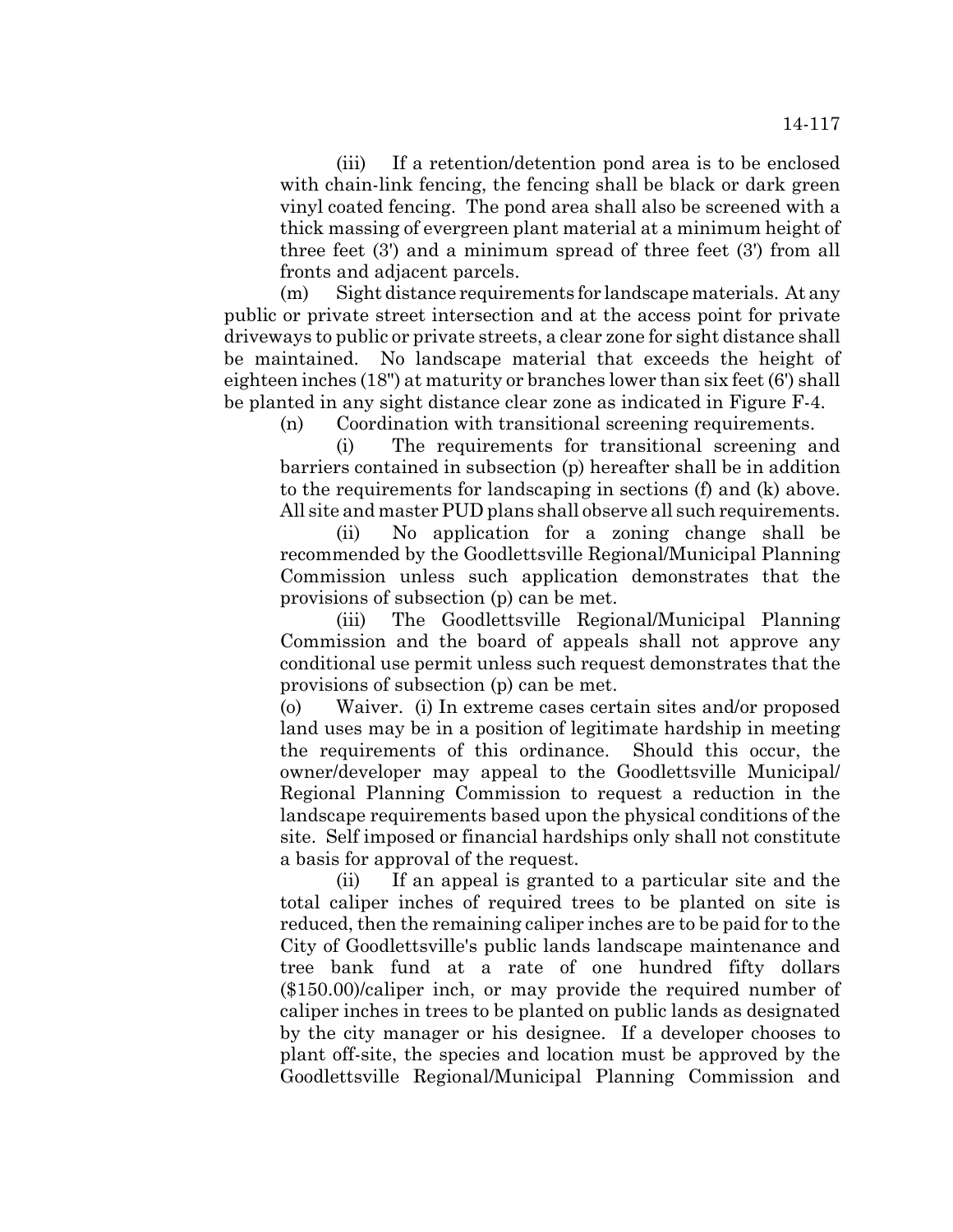covered by the certificate of compliance, bonding procedure and insured as are other plants on-site.

For example: A two (2) acre site is required a total of one hundred forty (140) caliper inches of newly planted trees. The Goodlettsville Regional/Municipal Planning Commission grants a seventy-five percent (75%) reduction requiring only thirty-five (35) caliper inches of newly planted trees to be planted on site. The remaining one hundred five (105) required caliper inches must therefore be paid to the landscape maintenance and tree bank at a cost of one hundred fifty dollars (\$150.00)/caliper inch or fifteen thousand seven hundred fifty dollars (\$15,750.00).

(p) Transitional screening. (i) General requirements. The following general provisions shall apply to transitional screening:

(A) Transitional screening shall be provided in accordance with the transitional screening matrix and type of buffer yard presented at the end of this section.

(B) Transitional screening shall be provided within the zoning district and on the lot of the "burdened use or district" (see matrix), along all points where such use or district is contiguous or across the street from land used by or zoned for the "benefitted use or district."

(C) In any instance where a structure is to involve more than one (1) use as presented in the matrix, the more stringent requirements shall apply.

(D) All plant materials utilized in the transitional screening buffer yards shall meet the size requirements of  $§$  14-208(5)(f). A minimum of fifty percent (50%) of the materials shall be evergreen.

(ii) Transitional screening requirements. Transitional screening in the form of a buffer yard shall be located along the outer perimeter of a lot or parcel, and shall extend to the lot or parcel boundary line. The required minimum yard may be utilized to provide transitional screening. There shall be four (4) different buffer yard types as identified in the matrix, which shall be provided as follows:

(A) Type 1 buffer yard. Shall consist of an unbroken strip of open space that complies with one (1) of the following alternatives:

> (1) A strip a minimum of twenty-five feet (25') wide planted with six (6) canopy or large evergreen trees, four (4) understory trees and twenty (20) shrubs for each one hundred (100) linear feet of open space.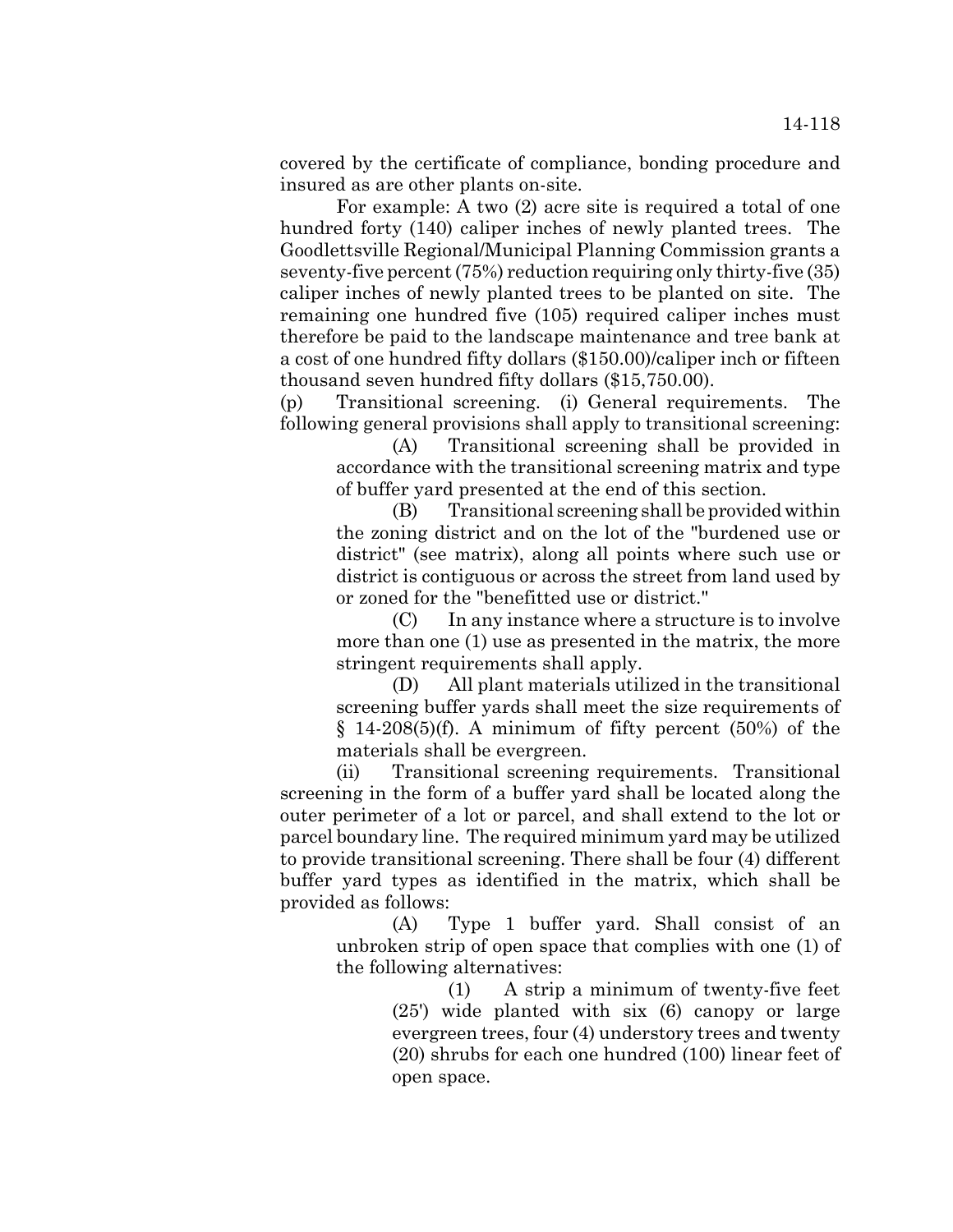(2) A strip a minimum of fifteen feet (15') wide incorporating a six foot (6') brick, natural stone or an approved decorative masonry wall and planted with three (3) canopy or evergreen trees and two (2) understory trees for each one hundred (100) linear feet of open space. The plant materials shall be located between the wall and the property line.

(B) Type 2 buffer yard. Shall consist of an unbroken strip of open space that complies with one (1) of the following alternatives:

> (1) A strip a minimum of thirty-five feet (35') wide and planted with eight (8) canopy or large evergreen trees, six (6) understory trees and twenty-eight (28) shrubs for each one hundred (100) linear feet of open space

> (2) A strip a minimum of twenty-five feet (25') wide incorporating a six feet (6') brick, natural stone or an approved decorative masonry wall and planted with four (4) canopy or evergreen trees and three (3) under story trees for ACH one hundred (100) linear feet of open space. The plant materials shall be located between the wall and the property line

(C) Type 3 buffer yard. Shall consist of an unbroken strip of open space that complies with one (1) of the following alternatives:

> (1) A strip a minimum of fifty feet (50') wide and planted with twelve (12) canopy or large evergreen trees, eight (8) understory trees and forty (40) shrubs for each one hundred (100) linear feet of open space.

> (2) A strip a minimum of forty feet (40') wide incorporating a six foot (6') brick, natural stone or an approved decorative masonry wall and planted with six (6) canopy or evergreen trees and four (4) understory trees for each one hundred (100) linear feet of open space. The plant materials shall be located between the wall and the property line.

(D) Type 4 buffer yard shall consist of an unbroken strip of open space a minimum of ten feet (10') wide including a six foot (6') brick wall and planted with three (3) canopy or large evergreen trees, one (1) understory tree and ten (10) shrubs for each one hundred (100) linear feet of the open space. This type buffer yard is only available within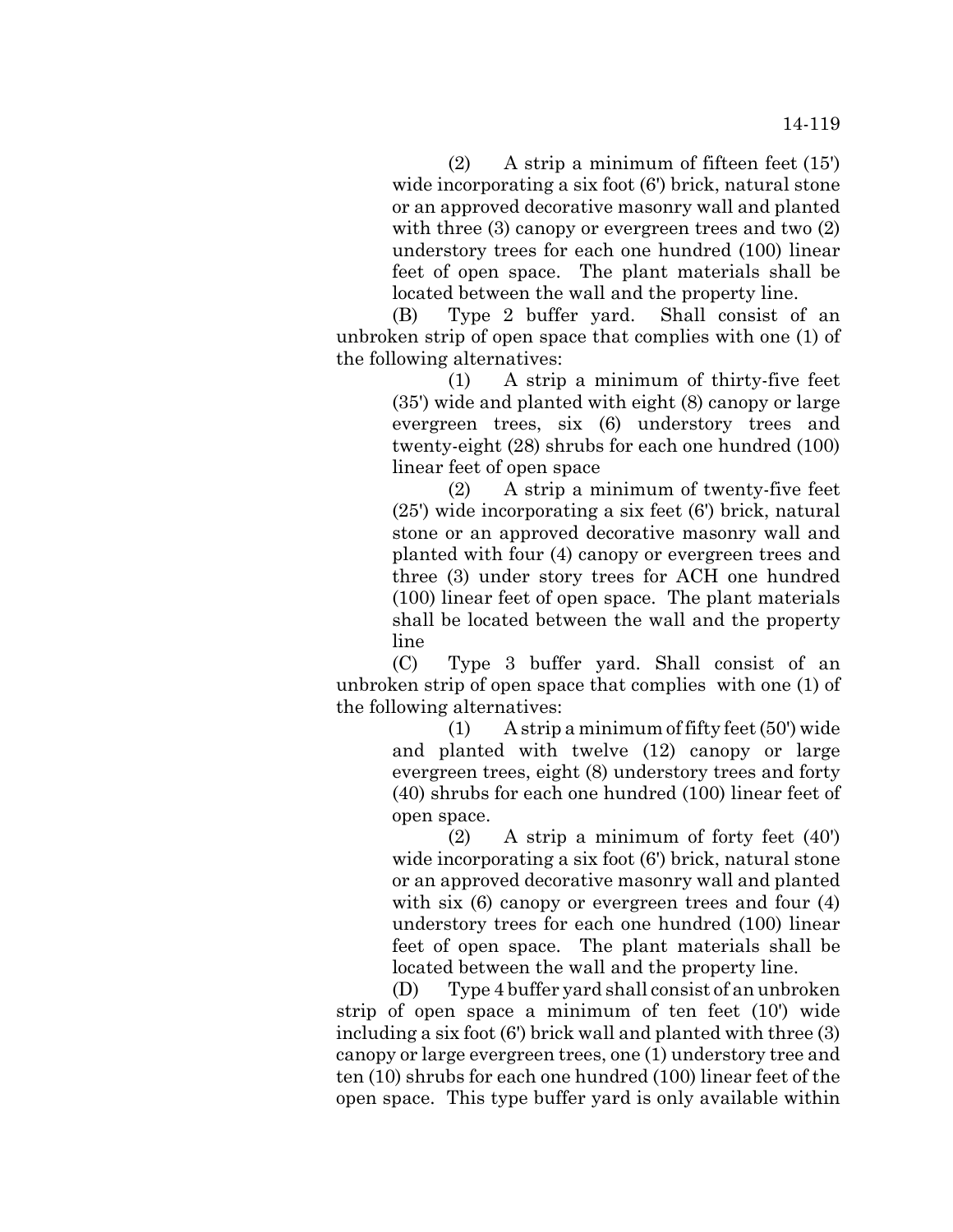the CCO district and shall be applied along the side and rear property lines of the zoning district that adjoins residential property.

(iii) Requirements within landscape buffer yards. Sidewalks or trails may occur within a buffer yard provided the effect of the yard is not compromised. In no event shall the following uses be allowed in the buffer yards: playgrounds or playfields, stables, swimming pools, tennis courts or other recreational facilities; parking areas or other vehicular use areas; dumpsters, equipment storage and other open storage; buildings or overhangs; stormwater retention/detention facilities; and utilities or utility easements.

Buffer yards shall be continuous and unbroken except for driveways or sidewalks required to access parking areas or streets. Driveway/sidewalk penetrations shall cross buffer yards as close to perpendicular as possible and shall not exceed twenty-five percent (25%) of the entire buffer yard area, with no single penetration to exceed thirty-five feet (35') in width.

(iv) Variations. The buffer yards are normally calculated as being parallel to the property line. However, design variations, especially when used to incorporate existing native vegetation into the buffer yard area, shall be considered. The edges of the buffer yard may meander, including the permitted walls, provided that:

(A) The total area of the buffer yard is equal to or greater than the total area of the required buffer yard; and

(B) The buffer yard measures no less than the minimum width required by the applicable buffer yard standard at all points along the perimeter of the property line.

Buffer yard requirements may be waived by the Goodlettsville Regional/Municipal Planning Commission with a demonstration of unusual site grade conditions that would clearly negate the effects of the required buffer yard. The applicant shall supply section or profiles (drawn to scale) through the property line along the buffer yard proposed for the waiver. These drawings shall show the existing and proposed grades on both sides of the property line, as well as the principal structures on both properties. The sections or profiles shall show the line of sight for a pedestrian or a motorist, as applicable, from principal entrances, sidewalks or streets and from the highest point of the site to be buffered. Such sections or profiles shall clearly demonstrate that effect of the change in grade would negate the effect of a mature landscaped buffer yard thirty feet (30') in height.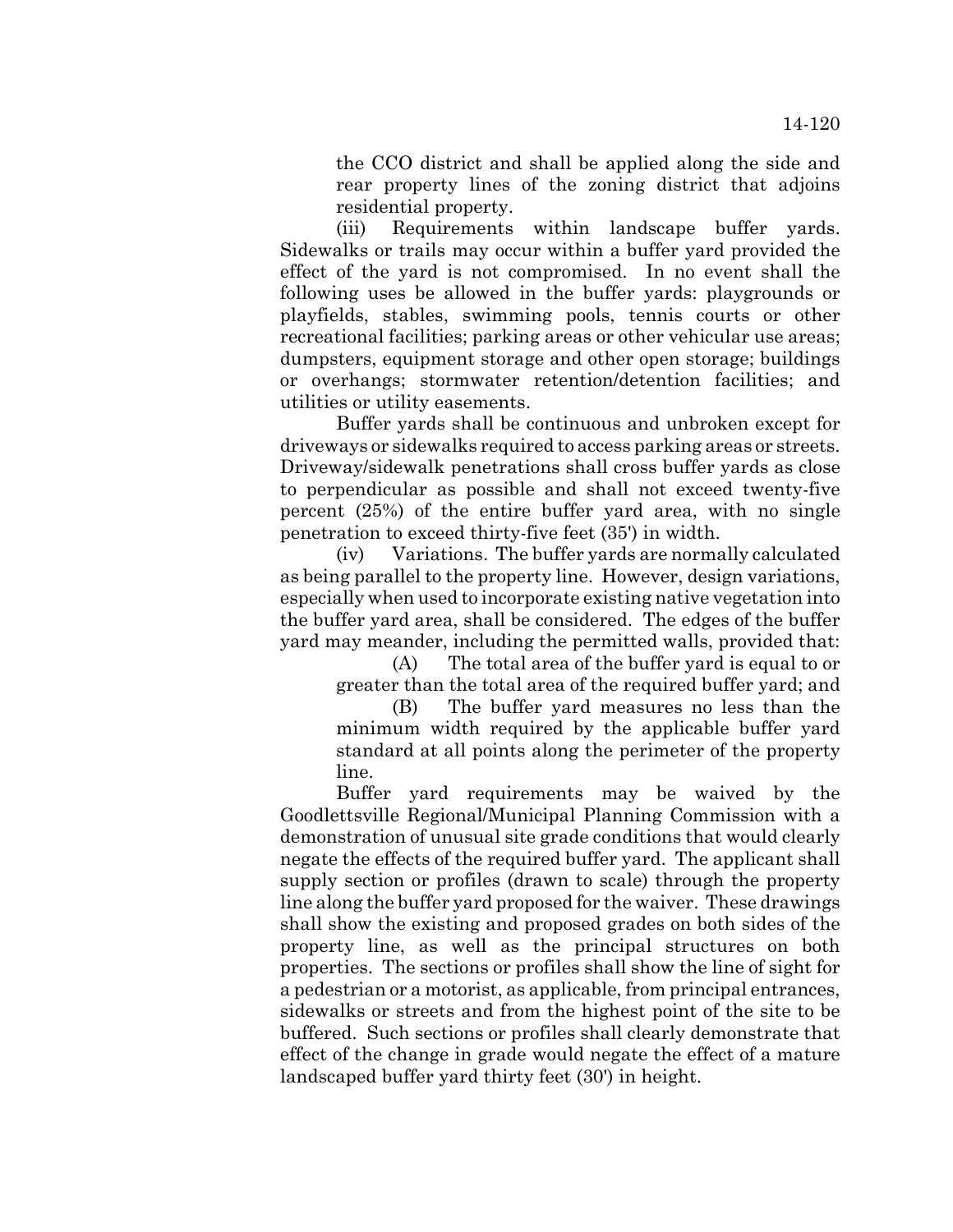(v) Exemptions. No buffer yard shall be required in the following situations:

(A) When a zoning district boundary falls along a public street containing four (4) or more travel lanes; or along an elevated railroad bed, utility line easement fifty (50) or more feet wide, or along a creek or waterway that is fifty (50) or more feet wide.

| When                                                                                                                                                      | Is Proposed to Abut                                                                                            | Transitional<br>Screening Shall Be<br>Provided: |
|-----------------------------------------------------------------------------------------------------------------------------------------------------------|----------------------------------------------------------------------------------------------------------------|-------------------------------------------------|
| Any LD PUD                                                                                                                                                | Any residential district                                                                                       | None                                            |
| Any HD PUD                                                                                                                                                | Any residential district                                                                                       | Buffer yard 1                                   |
| Any retail, office, service,<br>restaurant activity or<br>commercial & office PUD                                                                         | Any residential district &<br>Any residential PUD district                                                     | Buffer yard 1                                   |
| Any education, religious,<br>personal or group care,<br>community assembly,<br>essential service, vehicular<br>sales & service or health<br>care activity | Any residential or<br>residential PUD district or<br>residential use                                           | Buffer yard 1                                   |
| Any building material,<br>construction, wholesale<br>sales or automotive repair<br>activity; or any activity in a<br>CS, CG, IG or IR district.           | Any residential or residential<br>PUD district, or education,<br>religious, personal or group<br>care activity | Buffer yard 2                                   |
| Any building material,<br>construction, wholesale<br>sales or automotive repair<br>activity; or any activity in a<br>CS, CG, IG or IR district            | Any retail, office, service,<br>restaurant activity or<br>commercial & office PUD                              | Buffer yard 1                                   |

## Transitional Screening Matrix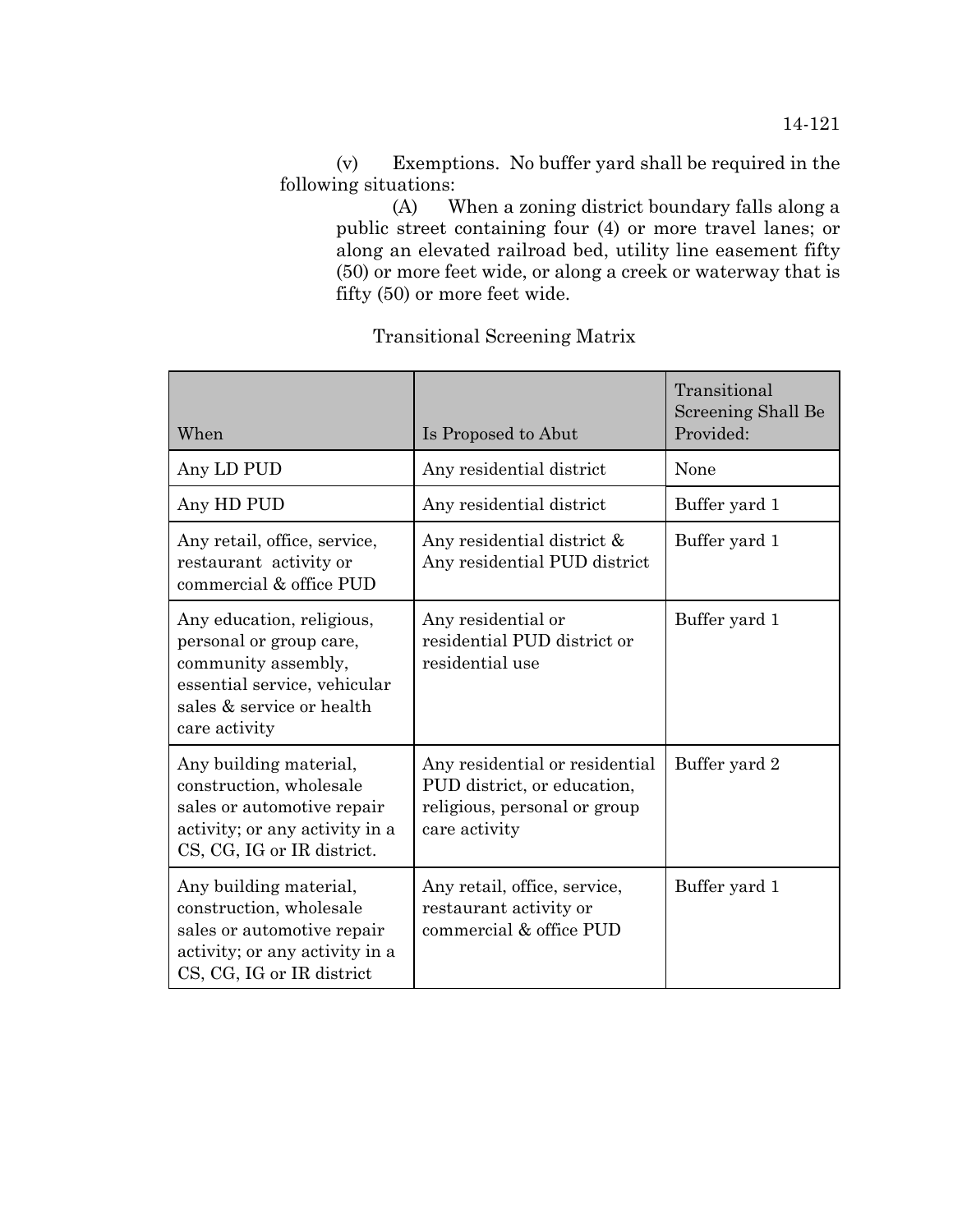| When                                                                                       | Is Proposed to Abut                                                                                                                                                                    | Transitional<br>Screening Shall Be<br>Provided: |
|--------------------------------------------------------------------------------------------|----------------------------------------------------------------------------------------------------------------------------------------------------------------------------------------|-------------------------------------------------|
| Any group assembly,<br>manufacturing, transport $\&$<br>warehousing or scrap<br>operations | Any residential or residential<br>PUD district, education,<br>religious, personal or group<br>care, retail, office,<br>restaurant, activity or<br>commercial or office PUD<br>district | Buffer yard 3                                   |
| The CCO district                                                                           | Any residential district or<br>use                                                                                                                                                     | Buffer yard 4                                   |

(q) Modifications and waivers. Transitional screening and barriers may be waived or modified by the Goodlettsville Regional/Municipal Planning Commission in any of the following circumstances. The Goodlettsville Regional/Municipal Planning Commission may attach conditions to any waiver or modification which would assure that the results of the waiver or modification would be in accordance with the purpose and intent of this chapter.

(i) Transitional screening and barriers may not be required between uses that are to be developed under a common development plan or series of development plans within a PUD district or a common site plan.

(ii) Where the strict provisions of this section would reduce the usable area of a lot due to lot configuration or size to a point which would preclude a reasonable use of the lot, transitional screening and/or barriers may be waived or modified by the Goodlettsville Regional/Municipal Planning Commission where the side of a building, a barrier and/or the land between that building and the property line has been specifically designed to minimize adverse impact through a combination of architectural and landscaping techniques.

(iii) Transitional screening may be modified where the building, a barrier and/or the land between that building and the property line has been specifically designed to minimize adverse impact through a combination of architectural and landscaping techniques.

(iv) The transitional screening and width and planting requirements may be reduced as much as two-thirds (2/3) where the developer chooses to construct a seven foot (7') brick or architectural block wall instead of the lesser barrier indicated by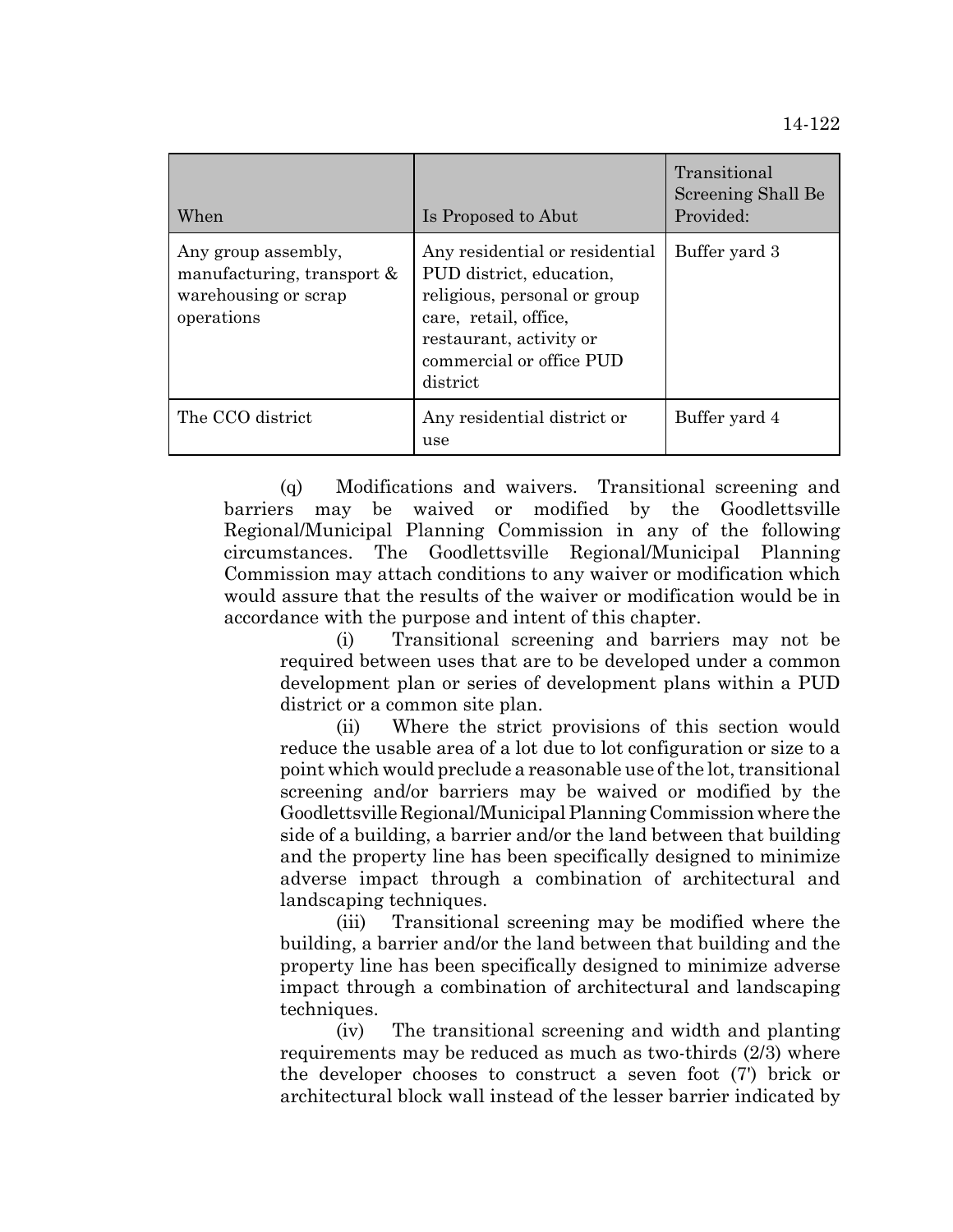the matrix. This wall may be reduced to a height of six feet (6') where the Goodlettsville Regional/Municipal Planning Commission deems such a height will satisfy the purposes and intent of this chapter.

(v) Transitional screening and barriers may be waived or modified where the adjacent property is zoned to allow a use similar to that of the parcel under site plan.

(vi) Transitional screening and barriers may be waived or modified where the adjoining property is used for any public purpose other than a school or hospital.

(vii) Transitional screening and barriers may be waived or modified where adjacent property is zoned for residential usage and is used for any use permitted as a conditional use by the zoning board of appeals except day care centers, educational facilities and special personal and group care facilities.

(viii) Transitional screening may be modified or waived where the subject property abuts a railroad or limited access highway right-of-way.

(ix) The Goodlettsville Regional/Municipal Planning Commission may waive or modify the barrier requirements where the topography of the lot providing the transitional screening and the lot being protected is such that a barrier would not be effective.

(x) Transitional screening and barriers may be waived or modified for any public use when such use has been specifically designed to minimize adverse impact on adjacent properties.

(xi) In certain unusual circumstances of topography, or to alleviate certain specific problems, i.e., the blocking of glare, muting of noise, etc., the Goodlettsville Regional/Municipal Planning Commission may require the use of an earth berm or more specialized fence material in lieu of, or in combination with, any of the barrier types set forth in  $\S 14-208(5)(p)$ .

(r) Landscaping maintenance. The owner, or his agent, shall be responsible for the maintenance, repair and replacement of all landscaping materials and barriers as may be required by the provisions of this section. All plant material shall be tended and maintained in a healthy growing condition, replaced when necessary and kept tree of refuse and debris. Fences and walls shall be maintained in good repair. The practice of "topping" trees shall not be permitted as a normal practice of maintenance of trees. Topping is defined as the excessive and arbitrary removal of limbs with no regard to the structure of the tree. Excessive removal of limbs is removal of more than twenty to twenty-five percent (20% – 25%) of the limbs as stated in the ANSI standards for pruning. Trees severely damaged by storms or other causes may be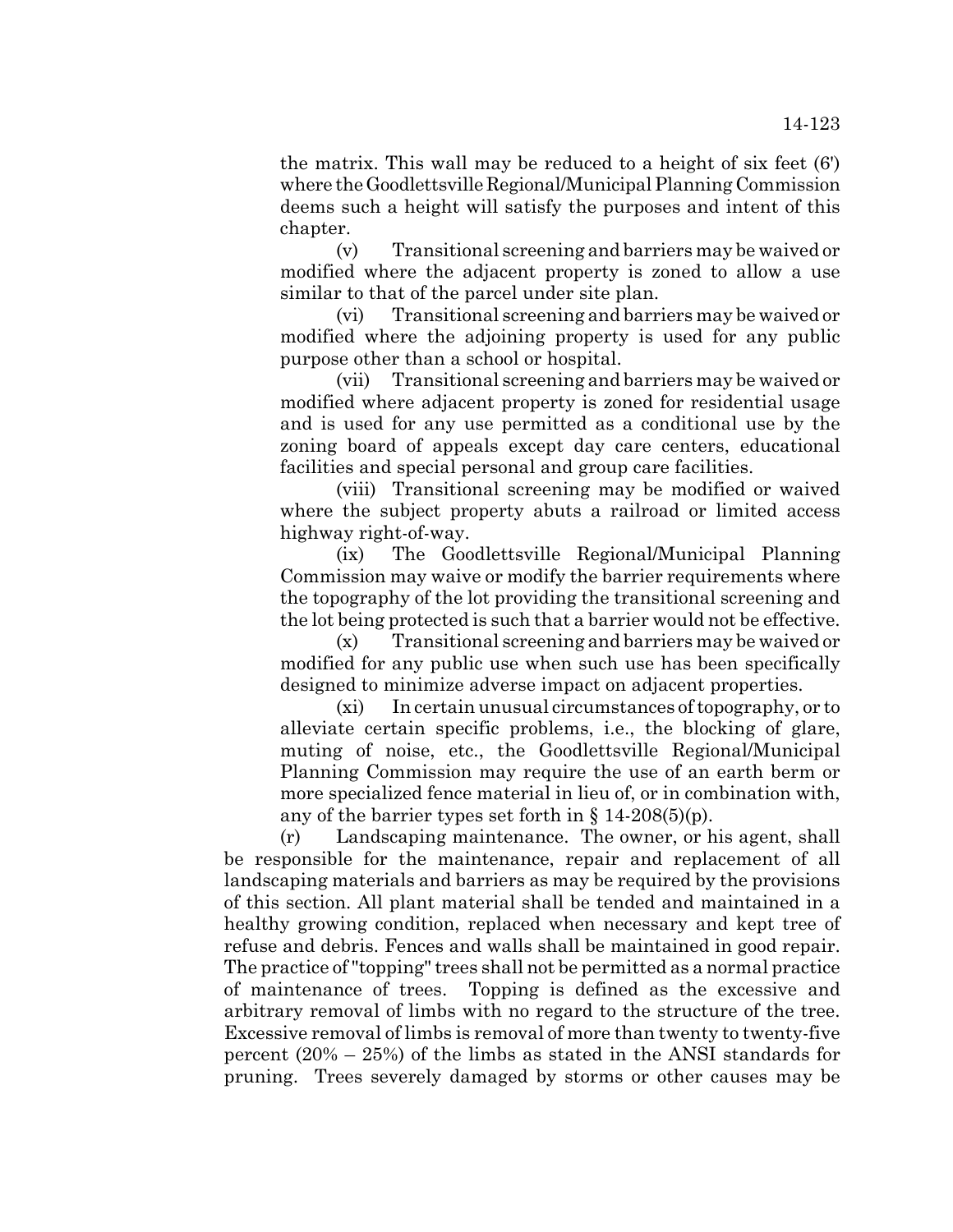exempted from this requirement at the determination of the planning director.

(s) Bond requirements. No landscape plan required by this ordinance shall be approved until the applicant has posted a bond or other surety acceptable to the city conditioned upon satisfactory installation of the landscaping and barriers proposed in his landscaping plan, in a sum sufficient to cover the cost of said landscaping and barriers.

(t) Monetary compensation for trees. A developer may choose to provide the City of Goodlettsville with monetary compensation for trees. If this alternative for the development is chosen, then the following criteria shall be observed:

(i) Provide tree density calculations on the tree preservation and/or tree replacement plan. Show the total amount of tree density units that cannot be met on-site.

(ii) Multiply the tree density units that cannot be met on-site by the monetary compensation value. The product of those two numbers shall be provided on the tree preservation and/or tree replacement plan. Contact the director of planning and community development for the current monetary compensation value.

(iii) The monies collected for the tree bank may be used by the department of planning and community development, public services, and/or support services for the planting of trees at parks, greenways, fire stations, and libraries. Alternate planting locations may be approved by the director of planning and community development with the concurrence of the city manager.

(u) Standards for administering this alternative compliance method. The director must review and approve all requests for alternative compliance. In no instance shall the alternative compliance options be used to comply with any other ordinance requirement than the tree density or specimen tree requirement. The site development permit shall be issued after the director has approved the request for either compliance option and received the necessary documentation and funds.

(v) Exclusions. Trees used to meet requirements for parking lots, landscape strips, street frontage buffers, or buffer replanting must be planted on site and are excluded from the tree bank procedures. Trees that are required to meet minimum tree density units and/or recompense requirements can be; contributed toward the tree bank in accordance with this alternative measure.

(6) Lighting requirements. All utility services connections shall be underground and shall commence at the property line unless otherwise approved by the Goodlettsville Municipal/Regional Planning Commission. All lighting plans must meet Nashville Electric Services Street Lighting Design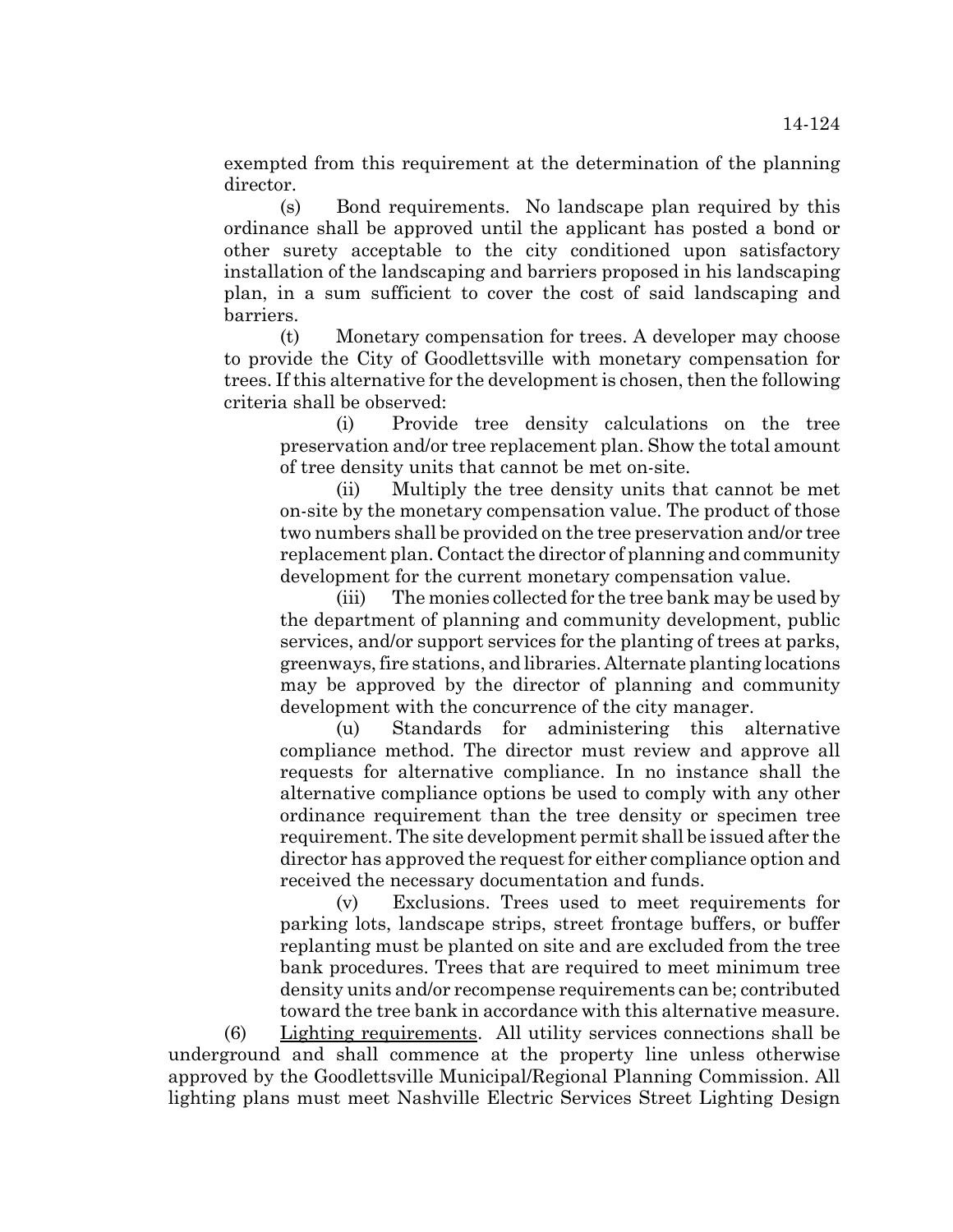Manual Standards and any subsequent amendments to such manual and be approved by the Goodlettsville Municipal/Regional Planning Commission.

(7) Wireless telecommunications towers and antennas. Ordinance No. 98-571 is available under separate cover.

(8) Wind turbine facilities. (a) Purpose. The purpose of this subsection is to establish general guidelines for the siting of wind turbine facilities in Goodlettsville. The goals of this subsection are to:

> (i) Protect residential areas and land uses from potential adverse impacts of wind turbine facilities;

> (ii) Encourage users of wind turbine facilities to configure them in a way that minimizes the adverse visual impact of the wind turbine facilities through careful design, siting and landscape screening;

> (iii) Consider the public health and safety of wind turbine facilities; and

> (iv) Avoid potential damage to adjacent properties from wind turbine facility failure through engineering and careful siting of wind turbine structures.

(b) Definitions. The following definitions related to wind energy facilities shall apply:

(i) Blade glint: the intermittent reflection of the sun off the surface of the blades of a single or multiple wind turbine(s).

(ii) Distance: a measurement made in a straight line, without regard to intervening structures or objects, from the wind turbine's center toward the specified distance required by this title.

(iii) Height: the vertical distance from pre-development grade to the tip of the wind turbine blade at its highest point, or blade-tip height, whichever is higher.

(iv) Nacelle body: the structure at the top of the wind turbine that is separate from the blades and comprises the rotor shaft, gearbox, and generator.

(v) Occupied building: a residence, church, hospital, school, day-care, community education facility, or library.

(vi) Shadow flicker: the effect when the blades of an operating wind turbine pass between the sun and an observer, casting a readily observable, moving shadow on the observer and his/her immediate environment.

(vii) Wind energy facility: a wind turbine and all associated equipment, machinery and structures utilized to convert wind to electricity. This includes, but is not limited to, towers, transmission, storage, collection and supply equipment, substations, transformers, and service and access roads.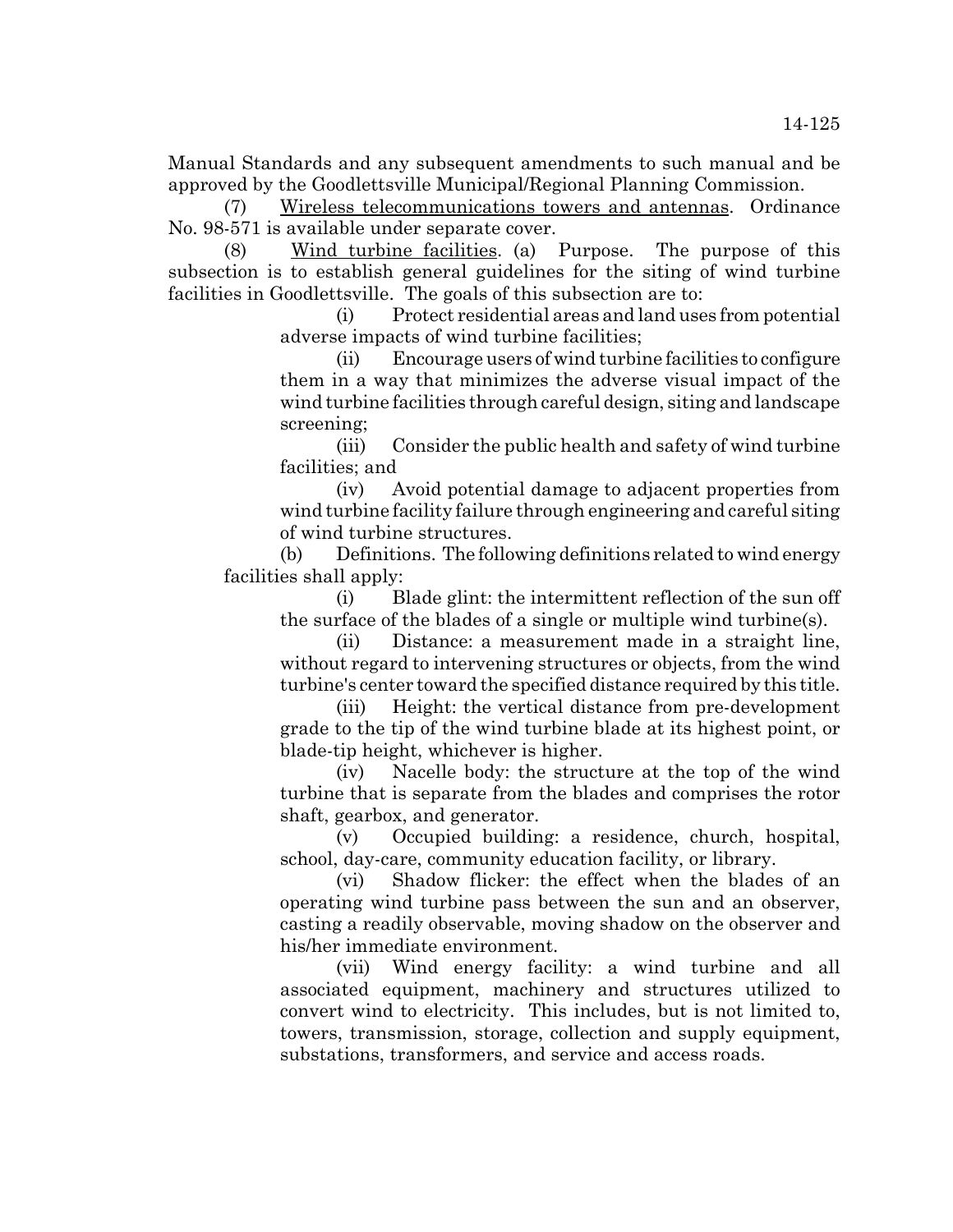(viii) Wind energy facility (small): a wind energy facility consisting of one (1) tower, one (1) turbine, and having rated capacity of not more than one hundred (100) kW.

(ix) Wind energy facility (utility): a wind energy facility consisting of two (2) or more towers with turbines, or having a rated capacity of one hundred (100) kW or more, and where the primary use of the facility is electrical generation to be sold to the wholesale electricity markets.

(x) Wind turbine: a device that converts kinetic wind energy into rotational energy to drive an electrical generator. A wind turbine typically consists of a tower, nacelle body, and a rotor with two  $(2)$  or more blades.

(c) "Wind energy facility (small)" shall be a conditional use permitted in all zoning districts and "wind energy facility (utility)" shall be a conditional use permitted only within commercial and industrial districts.

(d) Wind energy facility. (i) Applicability. The wind energy facility shall comply with the standards of this subsection and the Goodlettsville Zoning Ordinance. The conditional use permit request shall be accompanied by a written document that identifies and describes the facility's compliance with the standards. Where compliance is not possible, the document will detail why the standards cannot be met, and what alternative standards are proposed by the applicant.

(ii) Height. The height of any facility, whether building or tower-mounted, shall not exceed fifteen feet (15') above the maximum building height allowed for the principal use in the subject zoning district.

(iii) Setbacks. The facility shall not be sited within:

(A) A distance equal to the height of the facility from any occupied buildings, or private ways that are not part of the wind energy facility; or

(B) One point five times (1.5x) the facility's height from the nearest property line, whichever is greater.

(iv) Location. Wind energy facilities shall be permitted only in the rear yard of any lot.

(v) Guy wires. No guy wire anchors shall extend closer than five feet (5') to the property line. All outer and innermost guy wires must be marked and clearly visible to a height of six feet (6') above the guy wire anchors.

(vi) Signs and advertising. An information sign identifying the facility owner, facility manufacturer, and a twentyfour (24) hour emergency contact phone number, along with warning sign(s) shall be required on the facility. In addition, an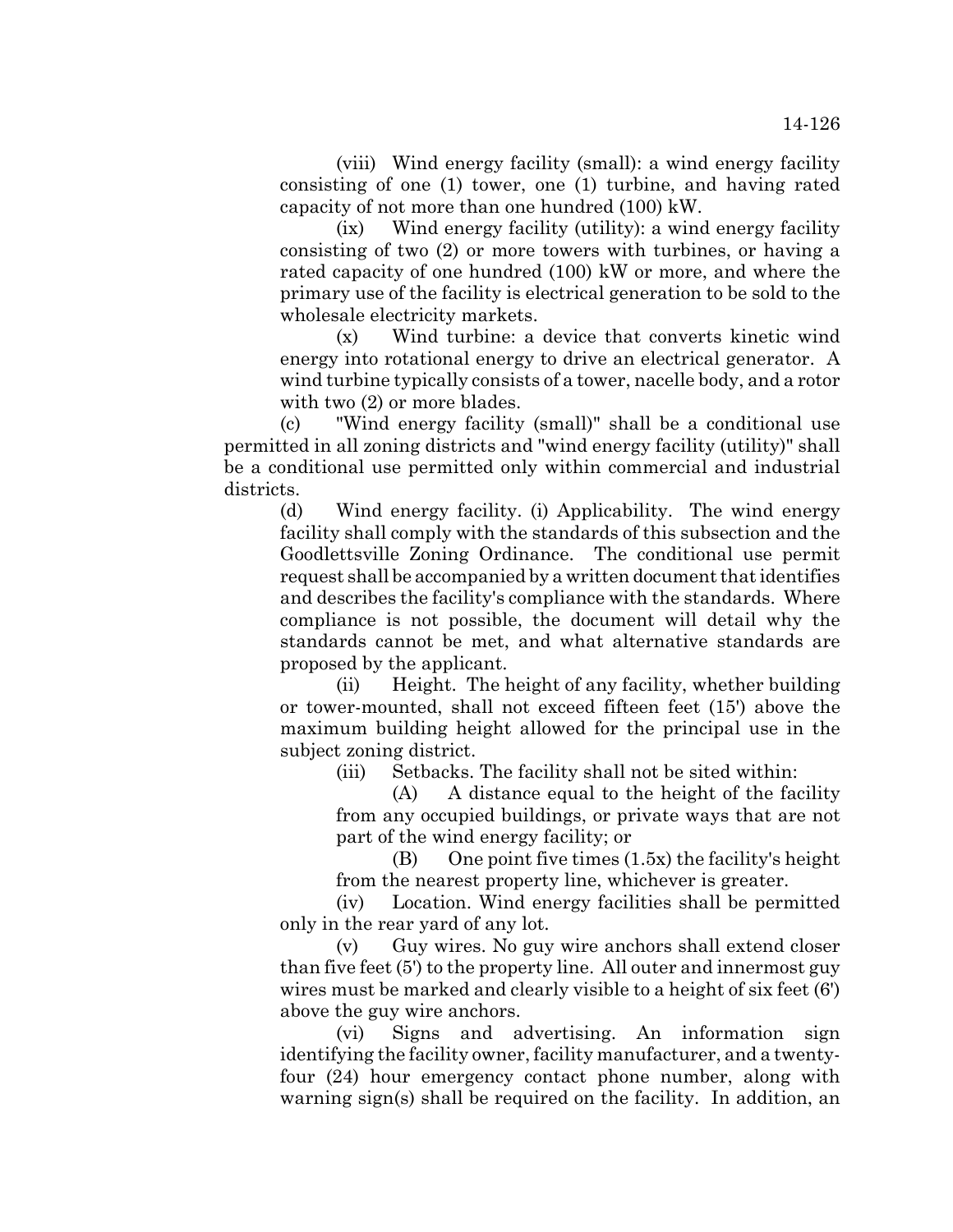educational sign may be provided about the facility and the benefits of renewable energy. All such signs shall comply with the base zoning district's sign regulations for a non-residential use. No other advertising signs shall be allowed on or around the facility.

(vii) Lighting. No lighting of the facility shall be permitted, except warning lights as required by state or federal law.

(viii) Appearance. All components of the facility shall be in a neutral, non-reflective exterior color designed to blend with the surrounding environment.

(ix) Noise. The facility shall not generate noise in excess of sixty (60) decibels (dBA) measured at the closest neighboring occupied building, except during short-term events such as utility outages and severe windstorms.

(x) Shadow, blade glint, and flicker. The facility shall be sited to minimize shadow, blae glint, and flicker impacts on any property within a minimum distance of six hundred feet (600') of the site property line.

(xi) Utility notification plan. No wind energy facility shall be installed until the Nashville Electrical Service approves the applicant's site plan.

(xii) Emergency plan. The facility shall have an automatic braking, governing, or feathering system to prevent uncontrolled rotation, over speeding and excessive pressure on the tower structure, rotor blades and turbine components.

(xiii) Abandonment. The applicant or property owner shall provide proof of the establishment of a financially secure and legally enforceable method of removing a wind energy facility when it ceases to be used for a period of twelve (12) consecutive months. This financial assurance can be provided through a sinking fund, a lien upon land which has a greater unencumbered appraised value than the cost of removal of the wind energy facility, a removal bond, a letter of credit or any alternative financial arrangement which is approved by the City of Goodlettsville. If the applicant or landowner owns more than one (1) wind energy facility, a blanket removal bond or alternative financial assurance may cover multiple sites.

(xiv) Site plan. No wind energy facility shall be erected, constructed, installed or modified as provided in this section without first undergoing site plan review and obtaining a building permit. All plans and maps shall be prepared, stamped and signed by a professional engineer licensed to practice in Tennessee as a mechanical, structural, or civil engineer. The required site plan shall show, identify, display, dimension, and/or demonstrate the following: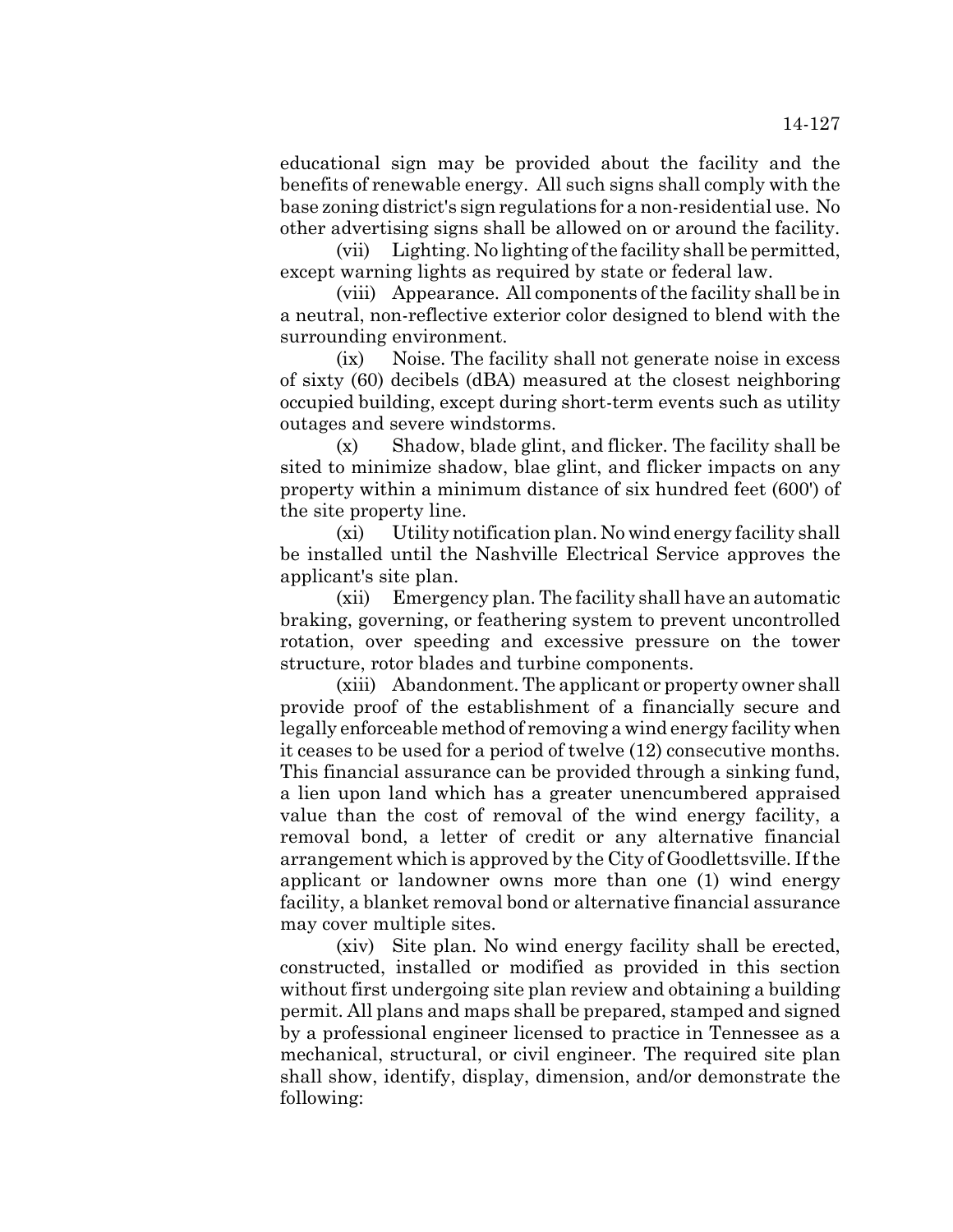(A) All property lines and existing buildings/structures on site and within six hundred feet (600') of the site. For buildings/structures, the purpose of each will be labeled on the plan as well as the distance of each from the facility.

(B) Location of the proposed tower, foundations, guy anchors, access roads, and associated equipment on the site parcel and within six hundred feet (600') of its boundary.

(C) Any existing overhead utility lines;

(D) Existing areas of tree cover, including average height of trees, on the site parcel and any adjacent parcels within a distance, measured from the wind turbine foundation, of one point five times (1.5x) the height of the wind turbine;

(E) Location of each existing wind energy facility, regardless of size or operational condition that are within two thousand fee (2,000') of the proposed facility;

(F) Proposed changes to the landscape of the site, grading, screening, vegetation clearing and planting, and any required FAA lights;

(G) Tower foundation blueprints or drawings signed by a professional engineer licensed to practice in the State of Tennessee as a mechanical, structural, or civil engineer demonstrating the facility is designed to meet the most stringent wind requirements;

(H) A statement by an engineer licensed in the State of Tennessee certifying that the proposed wind turbine will meet the noise standard established by this section. The engineer shall be certified by the Institute of the Noise Control Engineering of the USA (INCE/USA).

(I) One or three line electrical diagram detailing wind turbine, associated components, and electrical interconnection methods, with all National Electrical Code compliant disconnects and overcurrent devices;

(J) Documentation of the wind energy facility's manufacturer and model, rotor diameter, tower height, tower type (freestanding or guyed), and foundation type/dimensions;

(K) Photo visualizations of the facility pre- and post-construction shall be provided by the applicant in color showing how the facility will look, once installed. The visualizations will be from a minimum of three sight lines, including the nearest occupied building with a view of the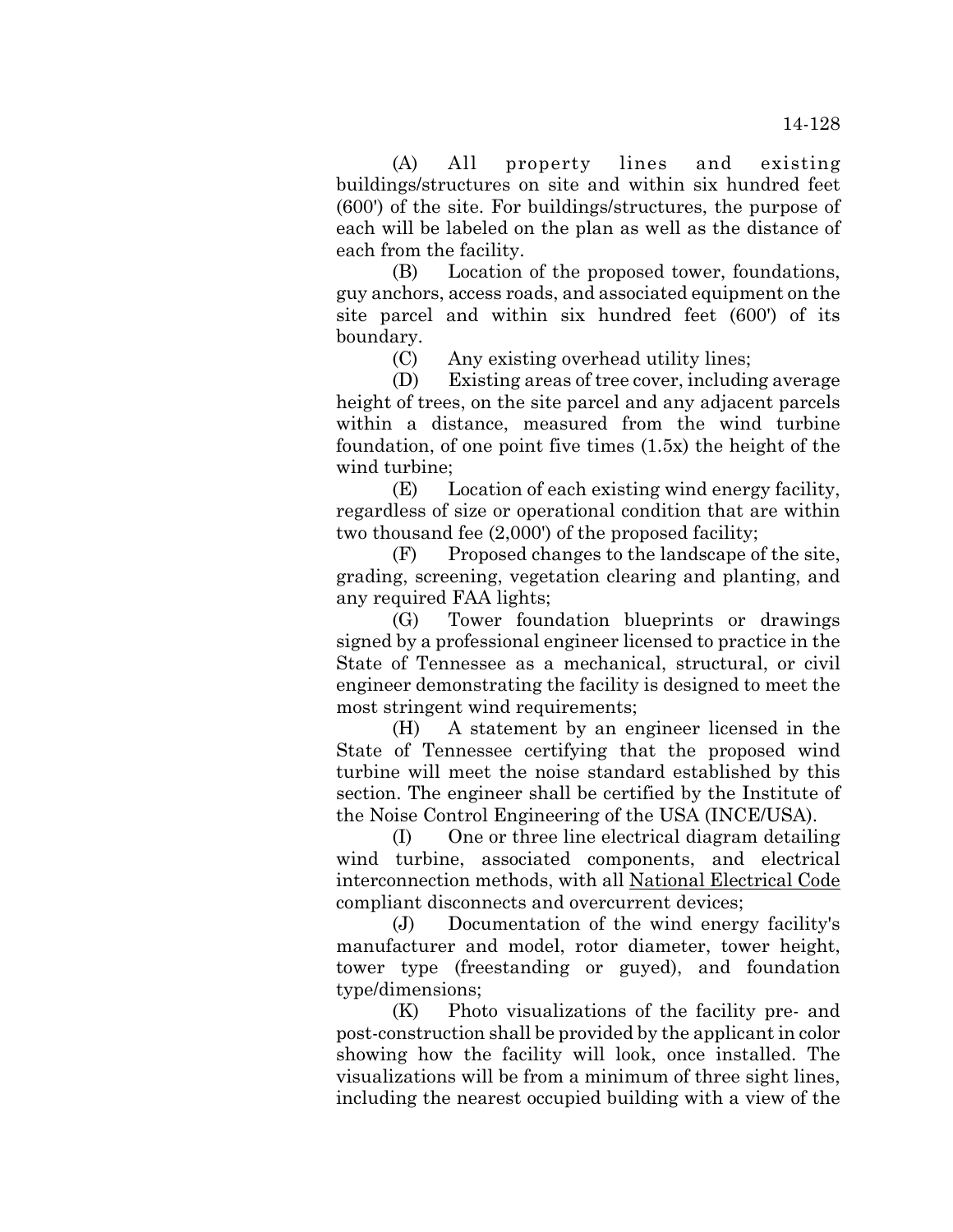wind facility, excluding buildings owned by the applicant or property owner.

(L) An operation and maintenance plan shall be submitted for the facility. (Ord. #06-674, June 2006, as amended by Ord. #11-765, Dec. 2011, Ord. #13-800, Aug. 2013, Ord. #15-844, Sept 2015, Ord. #15-849, Oct. 2015, Ord. #16-857, Feb 2016, Ord. #16-867, July 2016, Ord. #16-868, July 2016, Ord. #16-871, Aug. 2016, Ord. #17-884, Jan 2017, Ord. #17-886, Jan 2017, Ord. #17-893, April 2017, Ord. #19-962, Jan. 2020 *Ch4\_1-23-20*, Ord. #21-992, April 2021 *Ch4\_1-23-20*, Ord. #21-998, July 2021 *Ch4\_1-23-20*, Ord. #21-1007, Sept. 2021 *Ch4\_1-23-20*, Ord. #21-1021, Dec. 2021 *Ch5\_02-10-22*)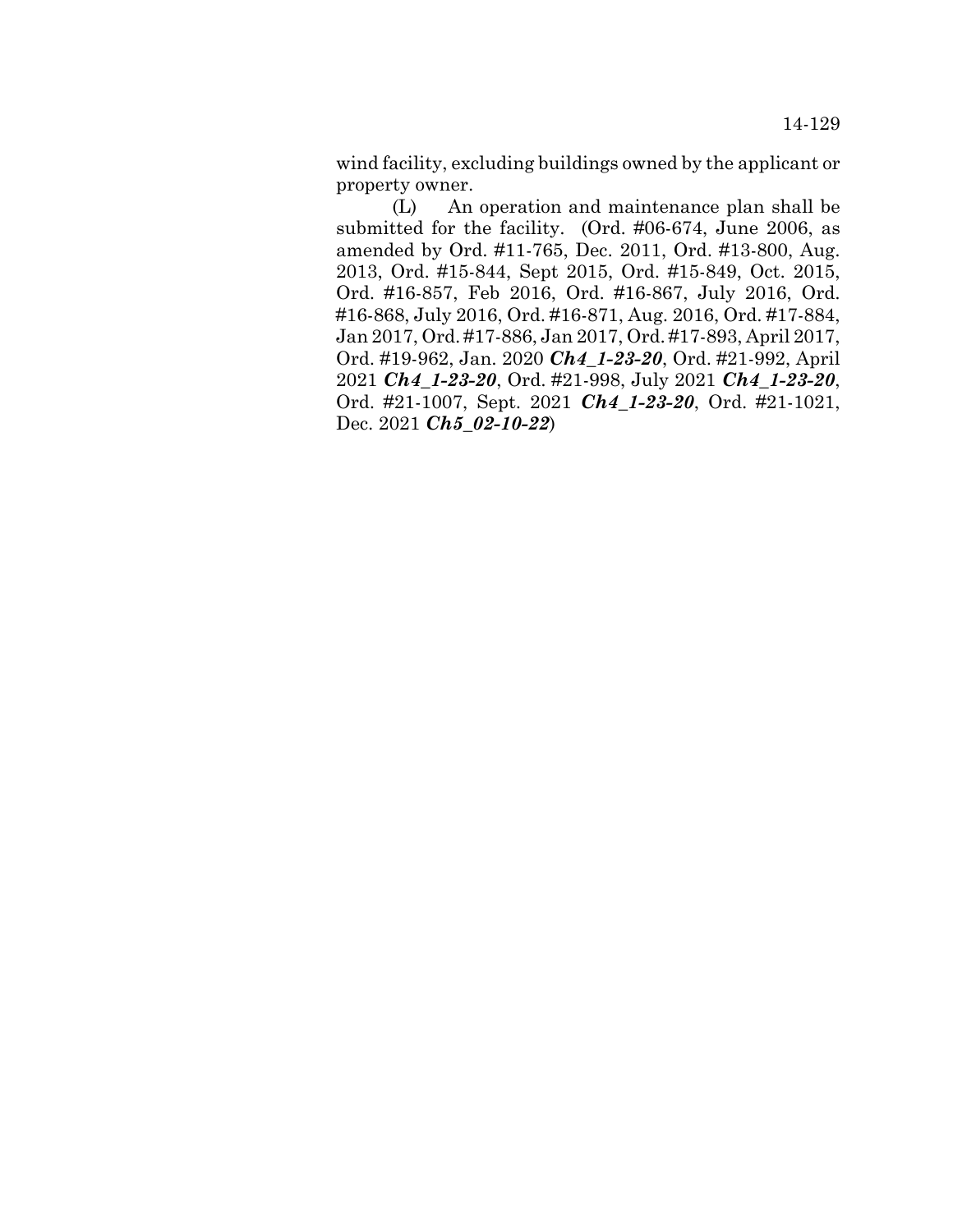

**TREE PROTECTION DETAIL** 

FIGURE F-1



ACCEPTABLE LANDSCAPE ISLAND LAYOUT





FIGURE F-2





PROPER INSTALLATION **BASH YA SHEETE SE SPANE** TREE PLANTING FOR PARKING LOT ISLAND

FIGURE F-3



FIGURE F-4

s a minimum set distonce requisitively cup to the mat that<br>Grounden write from one studion to another, the appr<br>Ge is to be cettringd by the registered employer of reck ண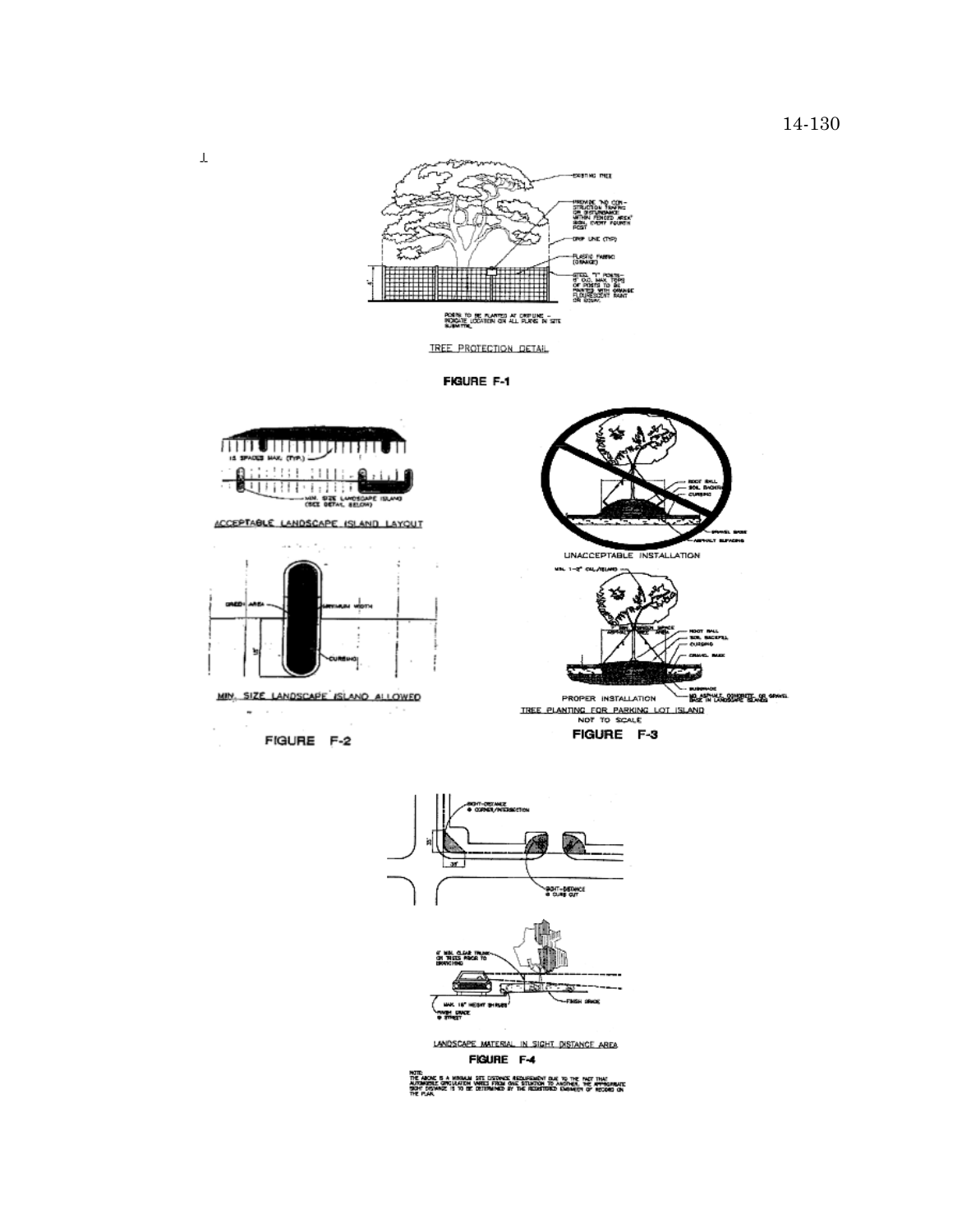**14-209. Floodplain districts**. (1) Statutory authorization, findings of fact, purpose and objectives. (a) Statutory authorization. Legislature of the State of Tennessee has in §§ 13-7-201 through 13-7-210, Tennessee Code Annotated, delegated the responsibility to local governmental units to adopt regulations designed to promote the public health, safety, and general welfare of its citizenry. Therefore, the City of Goodlettsville, Tennessee, Mayor and the Goodlettsville City Commission, do ordain as follows:

(b) Findings of fact. (i) The City of Goodlettsville, Tennessee, Mayor and its City Commission wishes to maintain eligibility in the National Flood Insurance Program (NFIP) and in order to do so must meet the NFIP regulations found in Title 44 of the Code of Federal Regulations (CFR), Ch. 1, Section 60.3.

(ii) Areas of the City of Goodlettsville, Tennessee are subject to periodic inundation which could result in loss of life and property, health and safety hazards, disruption of commerce and governmental services, extraordinary public expenditures for flood protection and relief, and impairment of the tax base, all of which adversely affect the public health, safety and general welfare.

(iii) Flood losses are caused by the cumulative effect of obstructions in floodplains, causing increases in flood heights and velocities; by uses in flood hazard areas which are vulnerable to floods; or construction which is inadequately elevated, floodproofed, or otherwise unprotected from flood damages.

(c) Statement of purpose. It is the purpose of this ordinance to promote the public health, safety and general welfare and to minimize public and private losses due to flood conditions in specific areas. This ordinance is designed to:

(i) Restrict or prohibit uses which are vulnerable to flooding or erosion hazards, or which result in damaging increases in erosion, flood heights, or velocities;

(ii) Require that uses vulnerable to floods, including community facilities, be protected against flood damage at the time of initial construction;

(iii) Control the alteration of natural floodplains, stream channels, and natural protective barriers which are involved in the accommodation of floodwaters;

(iv) Control filling, grading, dredging and other development which may increase flood damage or erosion;

(v) Prevent or regulate the construction of flood barriers which will unnaturally divert floodwaters or which may increase flood hazards to other lands.

(d) Objectives. The objectives of this ordinance are:

(i) To protect human life, health, safety and property;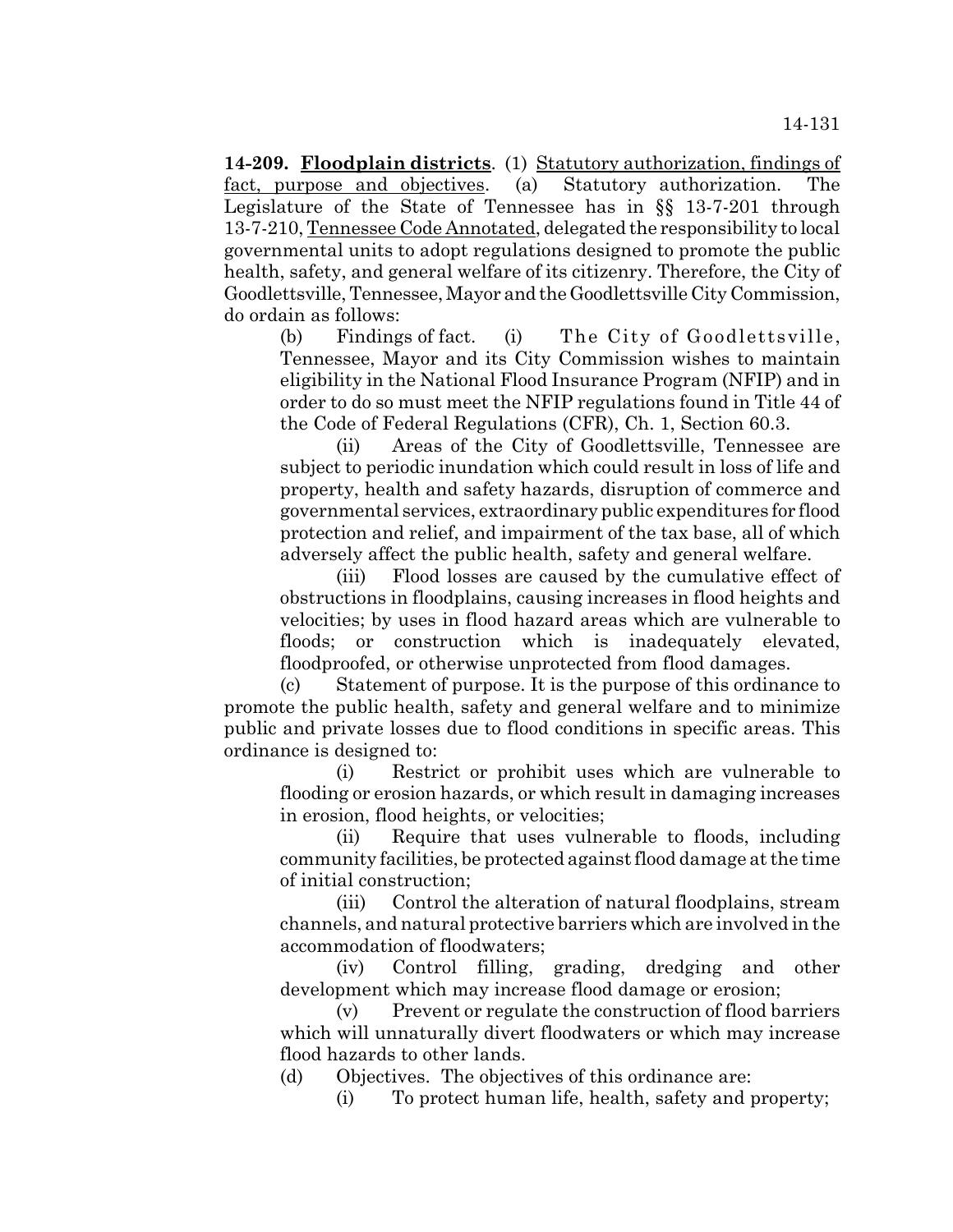(ii) To minimize expenditure of public funds for costly flood control projects:

(iii) To minimize the need for rescue and relief efforts associated with flooding and generally undertaken at the expense of the general public;

(iv) To minimize prolonged business interruptions;

(v) To minimize damage to public facilities and utilities such as water and gas mains, electric, telephone and sewer lines, streets and bridges located in floodprone areas;

(vi) To help maintain a stable tax base by providing for the sound use and development of floodprone areas to minimize blight in flood areas;

(vii) To ensure that potential homebuyers are notified that property is in a floodprone area;

(viii) To maintain eligibility for participation in the NFIP. (2) Definitions. Unless specifically defined below, words or phrases used in this ordinance shall be interpreted as to give them the meaning they have in common usage and to give this ordinance its most reasonable application given its stated purpose and objectives.

(a) "Accessory structure" means a subordinate structure to the principal structure on the same lot and, for the purpose of this ordinance, shall conform to the following:

(i) Accessory structures shall only be used for parking of vehicles and storage.

(ii) Accessory structures shall be designed to have low flood damage potential.

(iii) Accessory structures shall be constructed and placed on the building site so as to offer the minimum resistance to the flow of floodwaters.

(iv) Accessory structures shall be firmly anchored to prevent flotation, collapse, and lateral movement, which otherwise may result in damage to other structures.

(v) Utilities and service facilities such as electrical and heating equipment shall be elevated or otherwise protected from intrusion of floodwaters.

(b) "Addition (to an existing building)" means any walled and roofed expansion to the perimeter or height of a building.

(c) "Appeal" means a request for a review of the local enforcement officer's interpretation of any provision of this ordinance or a request for a variance.

(d) "Area of shallow flooding" means a designated AO or AH Zone on a community's Flood Insurance Rate Map (FIRM) with one percent (1%) or greater annual chance of flooding to an average depth of one to three feet (1' - 3') where a clearly defined channel does not exist,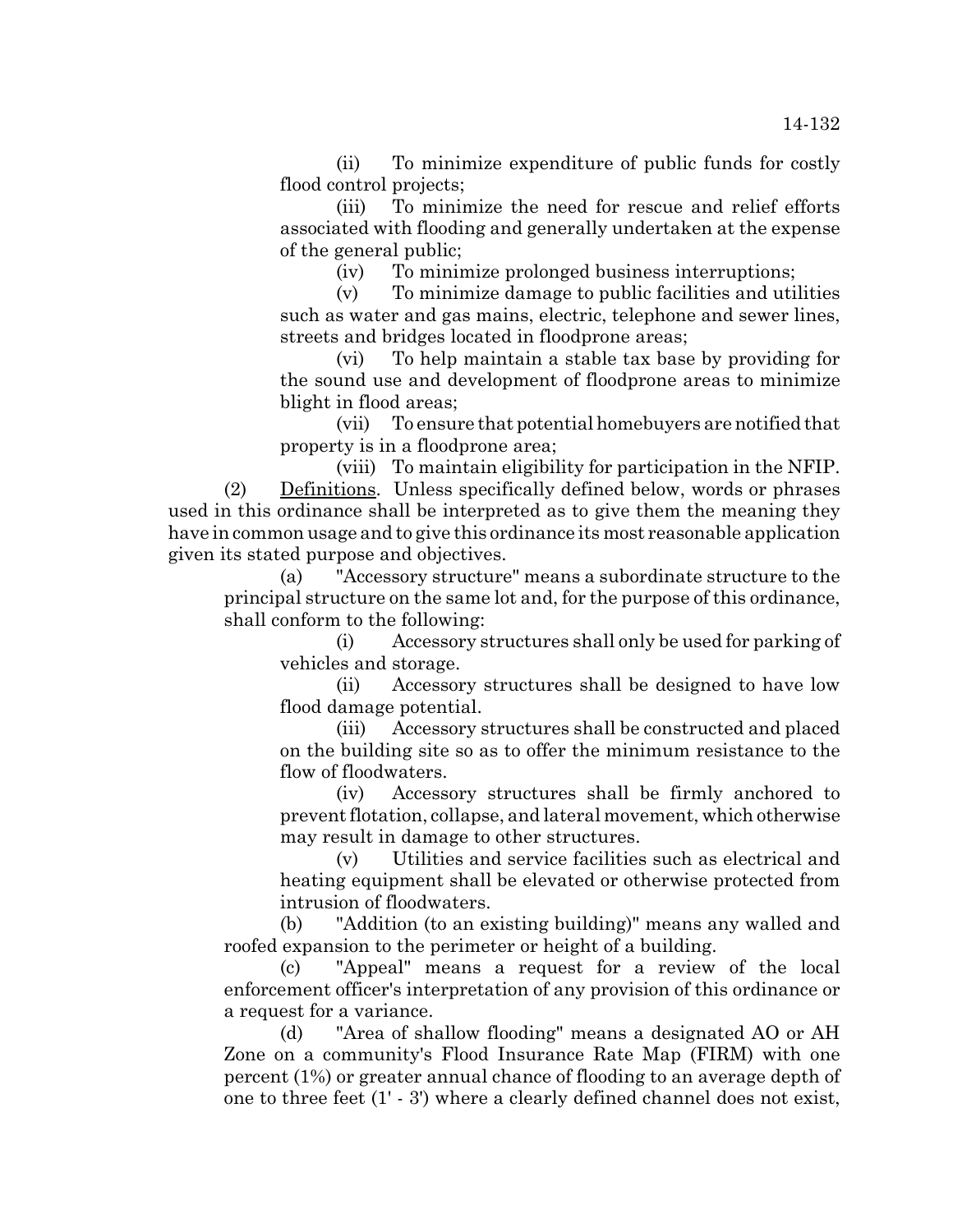where the path of flooding is unpredictable and indeterminate; and where velocity flow may be evident. Such flooding is characterized by ponding or sheet flow.

(e) "Area of special flood-related erosion hazard" is the land within a community which is most likely to be subject to severe flood-related erosion losses. The area may be designated as Zone E on the Flood Hazard Boundary Map (FHBM). After the detailed evaluation of the special flood-related erosion hazard area in preparation for publication of the FIRM, Zone E may be further refined.

(f) "Area of special flood hazard" see "special flood hazard area."

(g) "Base flood" means the flood having a one percent (1%) chance of being equaled or exceeded in any given year. This term is also referred to as the 100-year flood or the one percent (1%) annual chance flood.

(h) "Basement" means any portion of a building having its floor subgrade (below ground level) on all sides.

(i) "Building" see "structure."

(j) "Development" means any man-made change to improved or unimproved real estate, including, but not limited to, buildings or other structures, mining, dredging, filling, grading, paving, excavating, drilling operations, or storage of equipment or materials.

(k) "Elevated building" means a non-basement building built to have the lowest floor of the lowest enclosed area elevated above the ground level by means of solid foundation perimeter walls with openings sufficient to facilitate the unimpeded movement of floodwater, pilings, columns, piers, or shear walls adequately anchored so as not to impair the structural integrity of the building during a base flood event.

(l) "Emergency flood insurance program" or "emergency program" means the program as implemented on an emergency basis in accordance with section 1336 of the Act. It is intended as a program to provide a first layer amount of insurance on all insurable structures before the effective date of the initial FIRM.

(m) "Erosion" means the process of the gradual wearing away of land masses. This peril is not "per se" covered under the Program.

(n) "Exception" means a waiver from the provisions of this ordinance which relieves the applicant from the requirements of a rule, regulation, order or other determination made or issued pursuant to this ordinance.

(o) "Existing construction" means any structure for which the "start of construction" commenced before the effective date of the initial floodplain management code or ordinance adopted by the community as a basis for that community's participation in the NFIP.

(p) "Existing manufactured home park or subdivision" means a manufactured home park or subdivision for which the construction of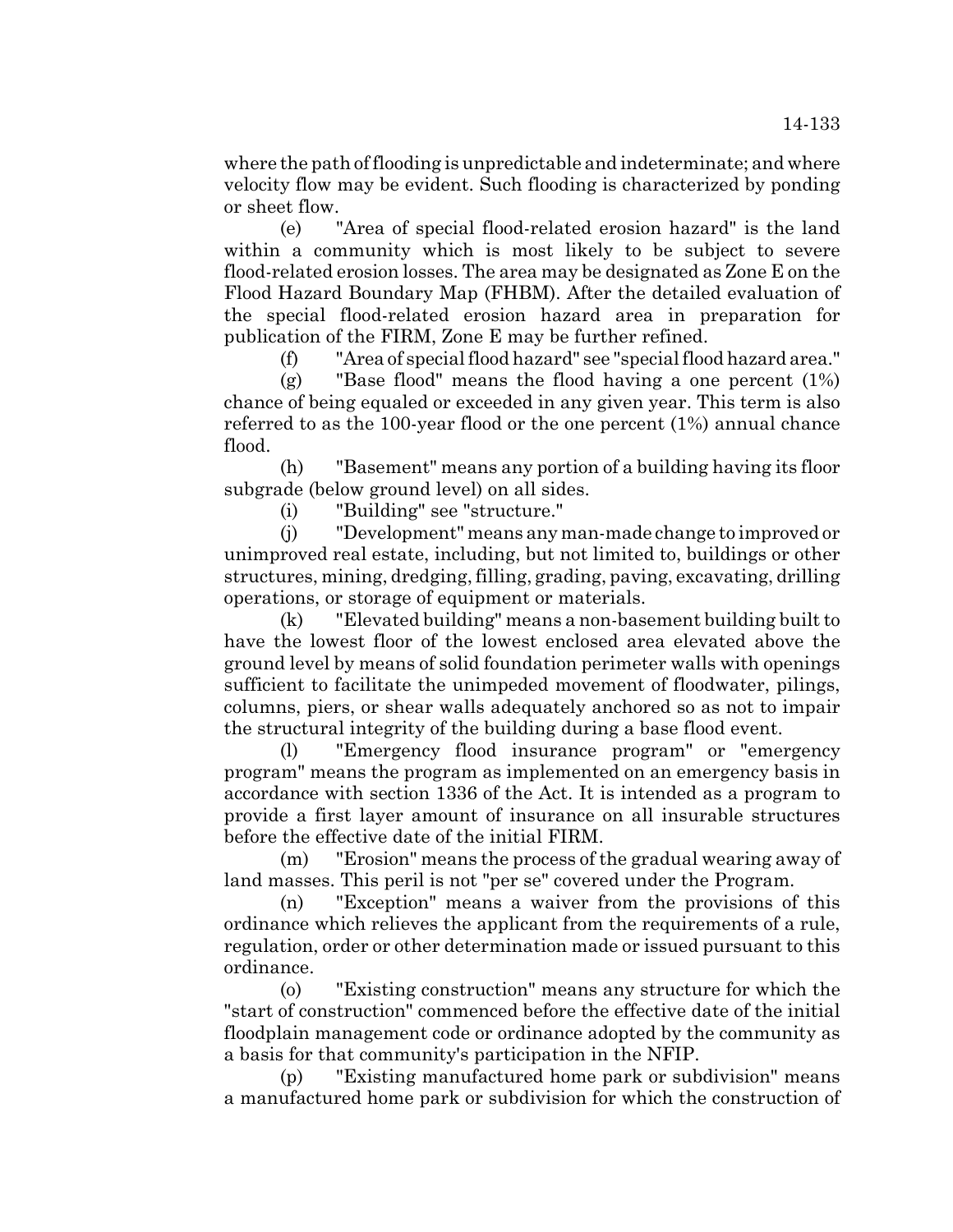facilities for servicing the lots on which the manufactured homes are to be affixed (including, at a minimum, the installation of utilities, the construction of streets, final site grading or the pouring of concrete pads) is completed before the effective date of the first floodplain management code or ordinance adopted by the community as a basis for that community's participation in the NFIP.

(q) "Existing structures" see "existing construction."

(r) "Expansion to an existing manufactured home park or subdivision" means the preparation of additional sites by the construction of facilities for servicing the lots on which the manufactured homes are to be affixed (including the installation of utilities, the construction of streets, and either final site grading or the pouring of concrete pads).

(s) "Flood" or "flooding" means:

(i) A general and temporary condition of partial or complete inundation of normally dry land areas from:

(A) The overflow of inland or tidal waters.

(B) The unusual and rapid accumulation or runoff of surface waters from any source.

(C) Mudslides (i.e., mudflows) which are proximately caused by flooding as defined in subsection (i)(B) of this definition and are akin to a river of liquid and flowing mud on the surfaces of normally dry land areas, as when earth is carried by a current of water and deposited along the path of the current.

(ii) The collapse or subsidence of land along the shore of a lake or other body of water as a result of erosion or undermining caused by waves or currents of water exceeding anticipated cyclical levels or suddenly caused by an unusually high water level in a natural body of water, accompanied by a severe storm, or by an unanticipated force of nature, such as flash flood or an abnormal tidal surge, or by some similarly unusual and unforeseeable event which results in flooding as defined in subsection (i)(B) of this definition.

(t) "Flood elevation determination" means a determination by the Federal Emergency Management Agency (FEMA) of the water surface elevations of the base flood, that is, the flood level that has a one percent (1%) or greater chance of occurrence in any given year.

(u) "Flood elevation study" means an examination, evaluation and determination of flood hazards and, if appropriate, corresponding water surface elevations, or an examination, evaluation and determination of mudslide (i.e., mudflow) or flood-related erosion hazards.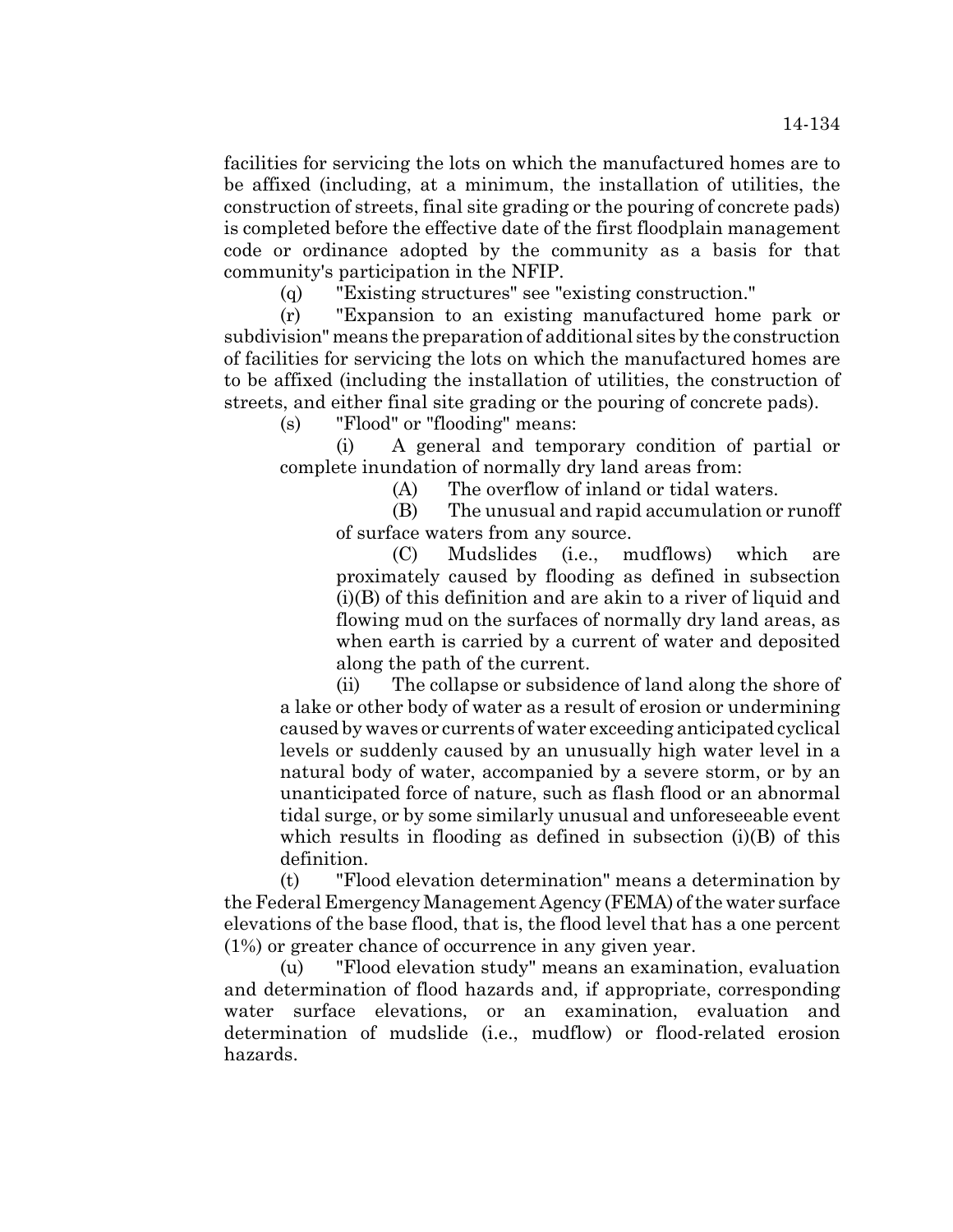(v) "Flood Hazard Boundary Map (FHBM)" means an official map of a community, issued by FEMA, where the boundaries of areas of special flood hazard have been designated as Zone A.

(w) "Flood Insurance Rate Map (FIRM)" means an official map of a community, issued by FEMA, delineating the areas of special flood hazard or the risk premium zones applicable to the community.

(x) "Flood insurance study" is the official report provided by FEMA, evaluating flood hazards and containing flood profiles and water surface elevation of the base flood.

(y) "Floodplain" or "floodprone area" means any land area susceptible to being inundated by water from any source (see definition of "flooding").

(z) "Floodplain management" means the operation of an overall program of corrective and preventive measures for reducing flood damage, including but not limited to emergency preparedness plans, flood control works and floodplain management regulations.

(aa) "Flood protection system" means those physical structural works for which funds have been authorized, appropriated, and expended and which have been constructed specifically to modify flooding in order to reduce the extent of the area within a community subject to a "special flood hazard" and the extent of the depths of associated flooding. Such a system typically includes hurricane tidal barriers, dams, reservoirs, levees or dikes. These specialized flood modifying works are those constructed in conformance with sound engineering standards.

(bb) "Floodproofing" means any combination of structural and nonstructural additions, changes, or adjustments to structures which reduce or eliminate flood damage to real estate or improved real property, water and sanitaiy facilities and structures and their contents.

(cc) "Flood-related erosion" means the collapse or subsidence of land along the shore of a lake or other body of water as a result of undermining caused by waves or currents of water exceeding anticipated cyclical levels or suddenly caused by an unusually high water level in a natural body of water, accompanied by a severe storm, or by an unanticipated force of nature, such as a flash flood, or by some similarly unusual and unforeseeable event which results in flooding.

(dd) "Flood-related erosion area" or "flood-related erosion prone area" means a land area adjoining the shore of a lake or other body of water, which due to the composition of the shoreline or bank and high water levels or wind-driven currents, is likely to suffer flood-related erosion damage.

(ee) "Flood-related erosion area management" means the operation of an overall program of corrective and preventive measures for reducing flood-related erosion damage, including, but not limited to,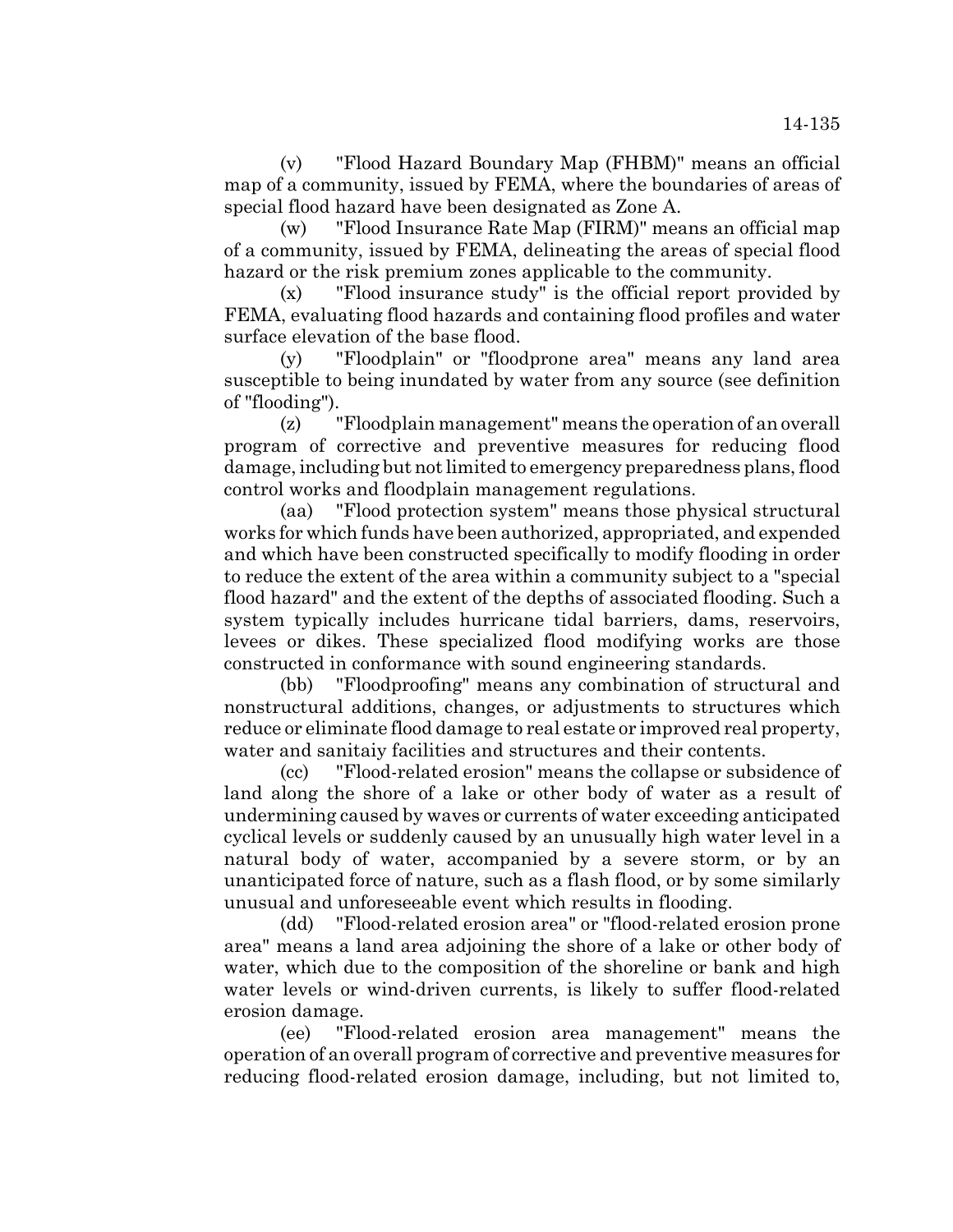emergency preparedness plans, flood-related erosion control works and floodplain management regulations.

(ff) "Floodway" means the channel of a river or other watercourse and the adjacent land areas that must be reserved in order to discharge the base flood without cumulatively increasing the water surface elevation more than a designated height.

(gg) "Freeboard" means a factor of safety usually expressed in feet above a flood level for purposes of floodplain management. "Freeboard" tends to compensate for the many unknown factors that could contribute to flood heights greater than the height calculated for a selected size flood and floodway conditions, such as wave action, blockage of bridge or culvert openings, and the hydrological effect of urbanization of the watershed.

(hh) "Functionally dependent use" means a use which cannot perform its intended purpose unless it is located or carried out in close proximity to water. The term includes only docking facilities, port facilities that are necessary for the loading and unloading of cargo or passengers, and ship building and ship repair facilities, but does not include long-term storage or related manufacturing facilities.

(ii) "Highest adjacent grade" means the highest natural elevation of the ground surface, prior to construction, adjacent to the proposed walls of a structure.

(jj) "Historic structure" means any structure that is:

(i) Listed individually in the National Register of Historic Places (a listing maintained by the U.S. Department of Interior) or preliminarily determined by the Secretary of the Interior as meeting the requirements for individual listing on the National Register;

(ii) Certified or preliminarily determined by the Secretary of the Interior as contributing to the historical significance of a registered historic district or a district preliminarily determined by the Secretary to qualify as a registered historic district;

(iii) Individually listed on the Tennessee inventory of historic places and determined as eligible by states with historic preservation programs which have been approved by the Secretary of the Interior; or

(iv) Individually listed on the City of Goodlettsville, Tennessee inventory of historic places and determined as eligible by communities with historic preservation programs that have been certified either:

(A) By the approved Tennessee program as determined by the Secretary of the Interior; or

(B) Directly by the Secretary of the Interior.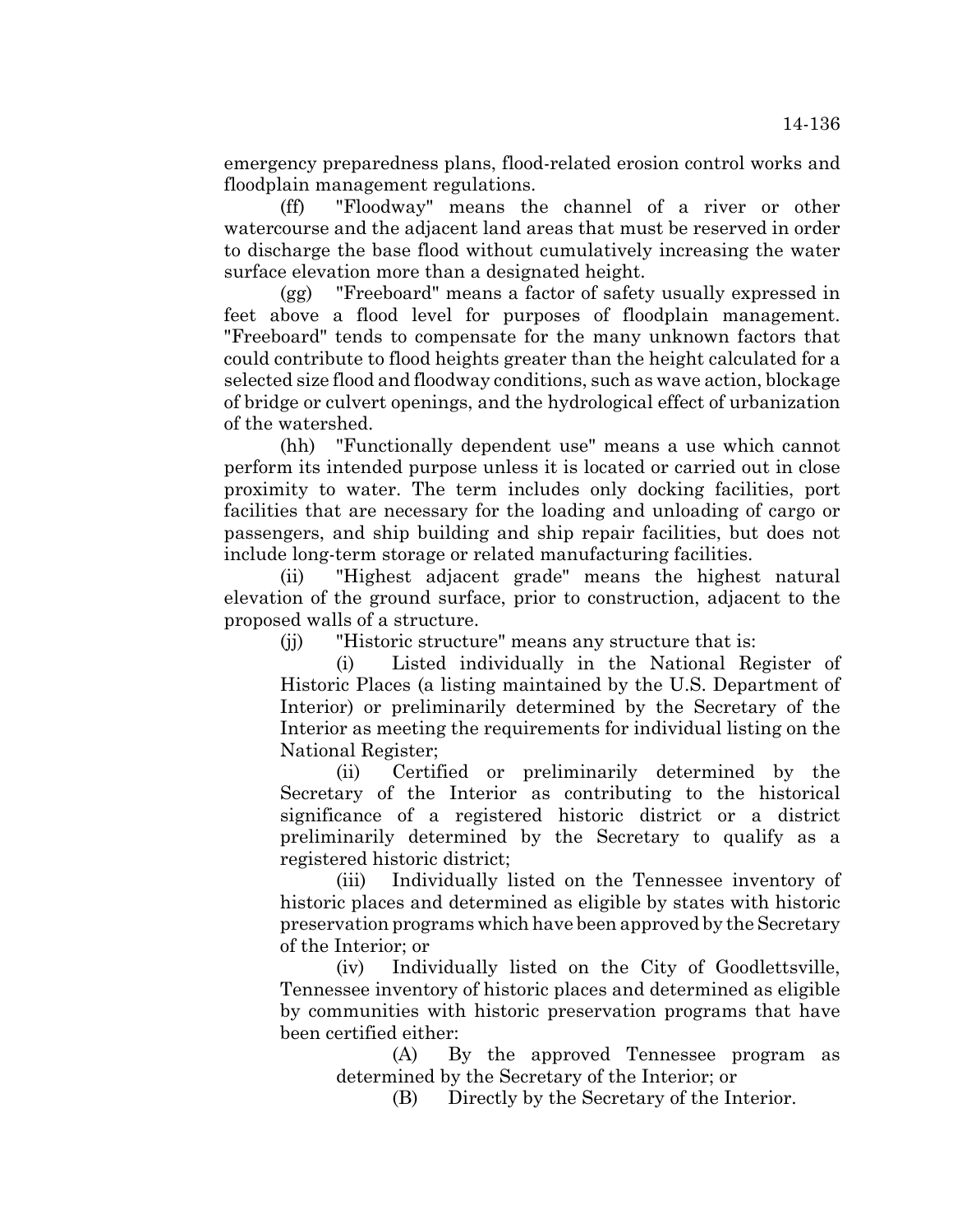(kk) "Levee" means a man-made structure, usually an earthen embankment, designed and constructed in accordance with sound engineering practices to contain, control or divert the flow of water so as to provide protection from temporary flooding.

(ll) "Levee system" means a flood protection system which consists of a levee, or levees, and associated structures, such as closure and drainage devices, which are constructed and operated in accordance with sound engineering practices.

(mm) "Lowest floor" means the lowest floor of the lowest enclosed area, including a basement. An unfinished or flood resistant enclosure used solely for parking of vehicles, building access or storage in an area other than a basement area is not considered a building's lowest floor; provided, that such enclosure is not built so as to render the structure in violation of the applicable nonelevation design requirements of this ordinance.

(nn) "Manufactured home" means a structure, transportable in one (1) or more sections, which is built on a permanent chassis and designed for use with or without a permanent foundation when attached to the required utilities. The term "manufactured home" does not include a "recreational vehicle."

(oo) "Manufactured home park or subdivision" means a parcel (or contiguous parcels) of land divided into two (2) or more manufactured home lots for rent or sale.

(pp) "Map" means the Flood Hazard Boundary Map (FHBM) or the Flood Insurance Rate Map (FIRM) for a community issued by FEMA.

(qq) "Mean sea level" means the average height of the sea for all stages of the tide. It is used as a reference for establishing various elevations within the floodplain. For the purposes of this ordinance, the term is synonymous with the National Geodetic Vertical Datum (NGVD) of 1929, the North American Vertical Datum (NAVD) of 1988, or other datum, to which Base Flood Elevations shown on a community's Flood Insurance Rate Map are referenced.

(rr) "National Geodetic Vertical Datum (NGVD)" means, as corrected in 1929, a vertical control used as a reference for establishing varying elevations within the floodplain.

(ss) "New construction" means any structure for which the "start of construction" commenced on or after the effective date of the initial floodplain management ordinance and includes any subsequent improvements to such structure.

(tt) "New manufactured home park or subdivision" means a manufactured home park or subdivision for which the construction of facilities for servicing the lots on which the manufactured homes are to be affixed (including at a minimum, the installation of utilities, the construction of streets, and either final site grading or the pouring of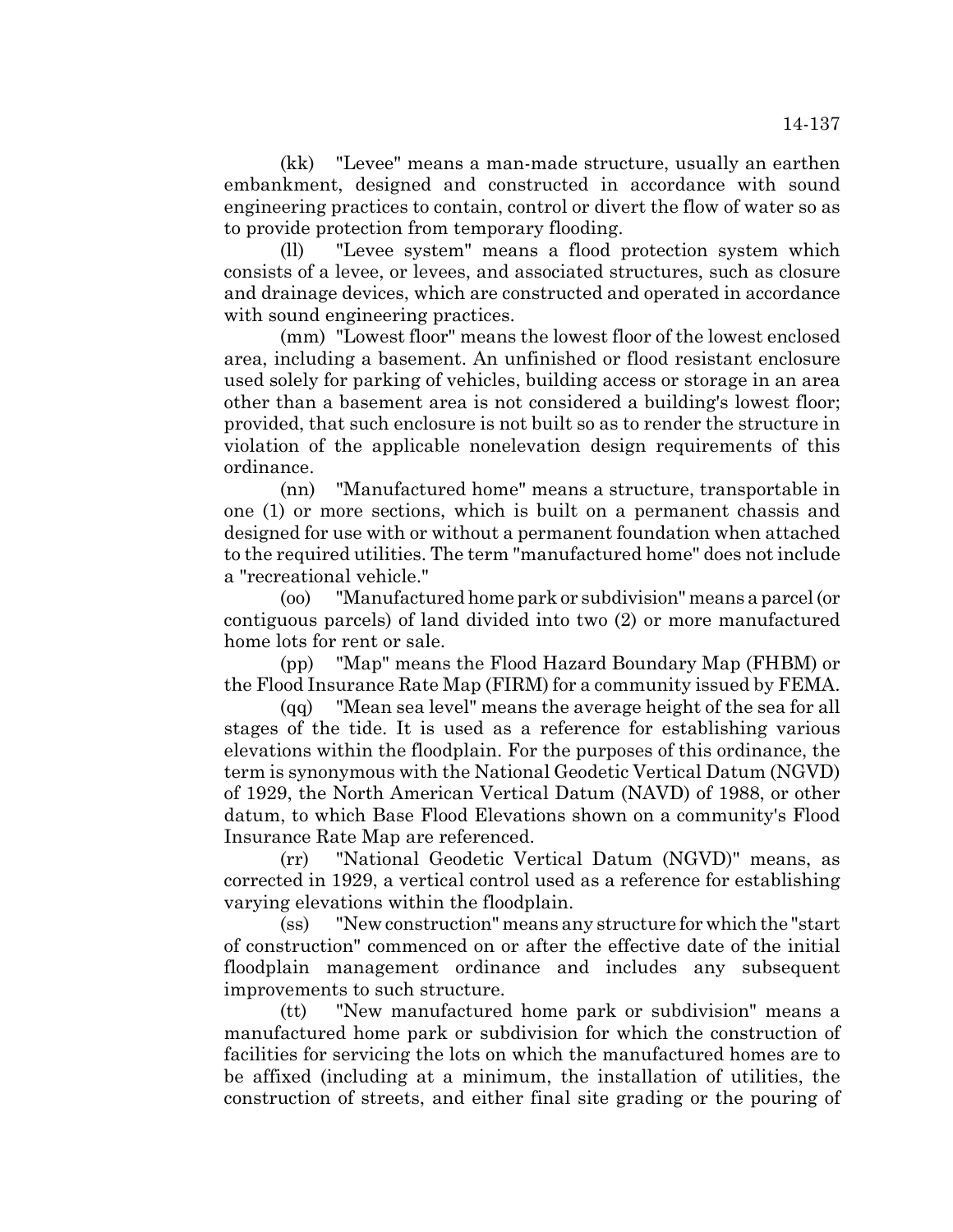concrete pads) is completed on or after the effective date of this ordinance or the effective date of the initial floodplain management ordinance and includes any subsequent improvements to such structure.

(uu) "North American Vertical Datum (NAVD)" means, as corrected in 1988, a vertical control used as a reference for establishing varying elevations within the floodplain.

(vv) "100-year flood" see "base flood."

(ww) "Person" includes any individual or group of individuals, corporation, partnership, association, or any other entity, including state and local governments and agencies.

(xx) "Reasonably safe from flooding" means base flood waters will not inundate the land or damage structures to be removed from the special flood hazard area and that any subsurface waters related to the base flood will not damage existing or proposed structures.

(yy) "Recreational vehicle" means a vehicle which is:

(i) Built on a single chassis;

(ii) Four hundred (400) square feet or less when measured at the largest horizontal projection;

(iii) Designed to be self-propelled or permanently towable by a light duty truck;

(iv) Designed primarily not for use as a permanent dwelling but as temporary living quarters for recreational, camping, travel, or seasonal use.

(zz) "Regulatory floodway" means the channel of a river or other watercourse and the adjacent land areas that must be reserved in order to discharge the base flood without cumulatively increasing the water surface elevation more than a designated height.

(aaa) "Regulatory flood protection elevation" means the "base flood elevation" plus the "freeboard." In "special flood hazard areas" where Base Flood Elevations (BFEs) have been determined, this elevation shall be the BFE plus one foot (1'). In "special flood hazard areas" where no BFE has been established, this elevation shall be at least three feet (3') above the highest adjacent grade.

(bbb) "Riverine" means relating to, formed by, or resembling a river (including tributaries), stream, brook, etc.

(ccc) "Special flood hazard area" is the land in the floodplain within a community subject to a one percent (1%) or greater chance of flooding in any given year. The area may be designated as Zone A on the FHBM. After detailed ratemaking has been completed in preparation for publication of the FIRM, Zone A usually is refined into Zones A, AO, AH, A1-30, AE or A99.

(ddd) "Special hazard area" means an area having special flood, mudslide (i.e., mudflow) and/or flood-related erosion hazards, and shown on an FHBM or FIRM as Zone A, AO, A1-30, AE, A99, or AH.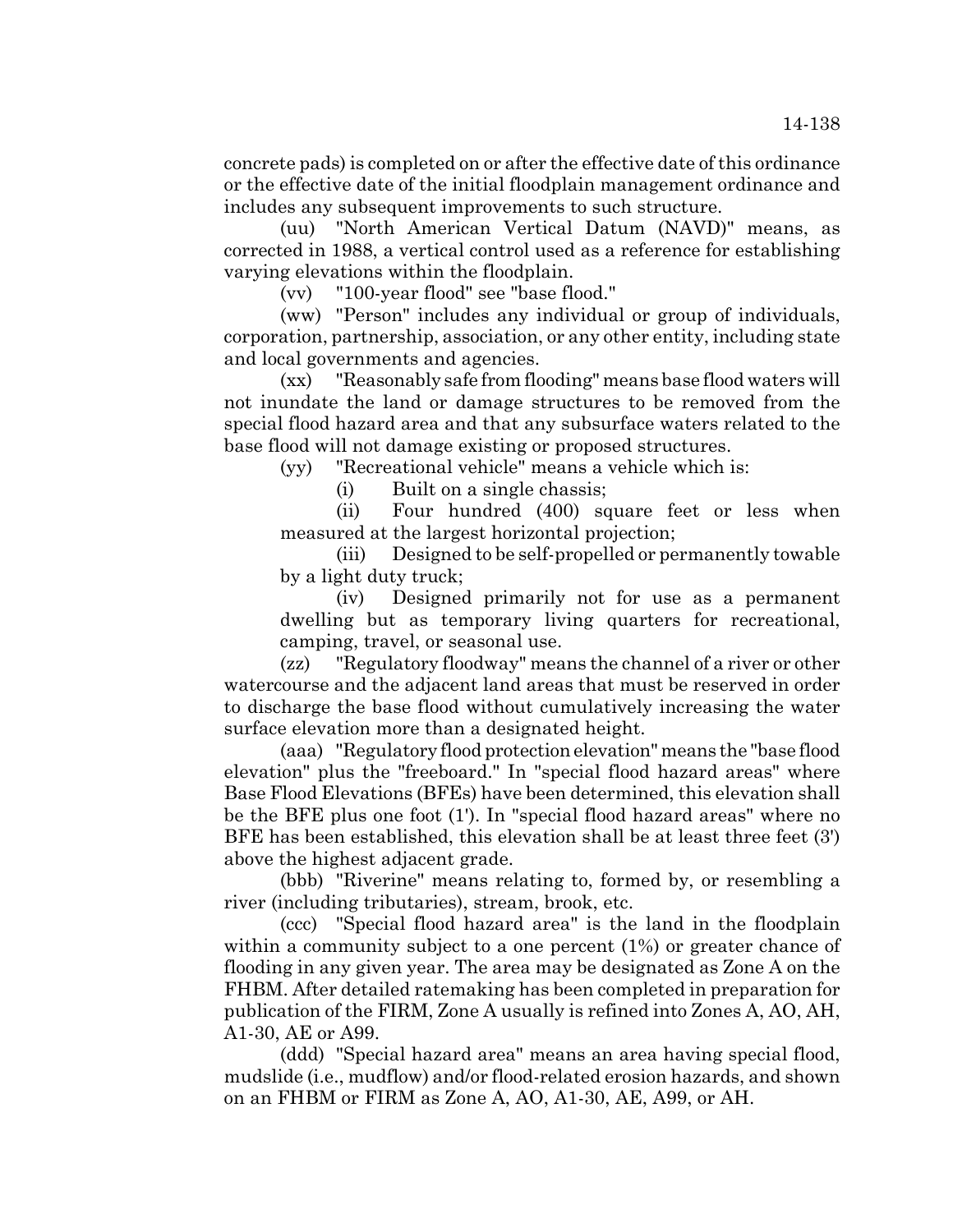(eee) "Start of construction" includes substantial improvement, and means the date the building permit was issued, provided the actual start of construction, repair, reconstruction, rehabilitation, addition, placement, or other improvement was within one hundred eighty (180) days of the permit date. The actual start means either the first placement of permanent construction of a structure (including a manufactured home) on a site, such as the pouring of slabs or footings, the installation of piles, the construction of columns, or any work beyond the stage of excavation; and includes the placement of a manufactured home on a foundation. Permanent construction does not include initial land preparation, such as clearing, grading and filling; nor does it include the installation of streets and/or walkways; nor does it include excavation for a basement, footings, piers, or foundations or the erection of temporary forms; nor does it include the installation on the property of accessory buildings, such as garages or sheds, not occupied as dwelling units or not part of the main structure. For a substantial improvement, the actual start of construction means the first alteration of any wall, ceiling, floor, or other structural part of a building, whether or not that alteration affects the external dimensions of the building.

(fff) "State coordinating agency" the Tennessee Emergency Management Agency, State NFIP Office, as designated by the Governor of the State of Tennessee at the request of FEMA to assist in the implementation of the NFIP for the state.

(ggg) "Structure" for purposes of this ordinance, means a walled and roofed building, including a gas or liquid storage tank, that is principally above ground, as well as a manufactured home.

(hhh) "Substantial damage" means damage of any origin sustained by a structure whereby the cost of restoring the structure to its before damaged condition would equal or exceed fifty percent (50%) of the market value of the structure before the damage occurred.

(iii) "Substantial improvement" means any reconstruction, rehabilitation, addition, alteration or other improvement of a structure in which the cost equals or exceeds fifty percent (50%) of the market value of the structure before the "start of construction" of the initial improvement. This term includes structures which have incurred "substantial damage," regardless of the actual repair work performed. The market value of the structure should be:

(i) The appraised value of the structure prior to the start of the initial improvement; or

(ii) In the case of substantial damage, the value of the structure prior to the damage occurring.

The term does not, however, include either:

(iii) Any project for improvement of a structure to correct existing violations of state or local health, sanitary, or safety code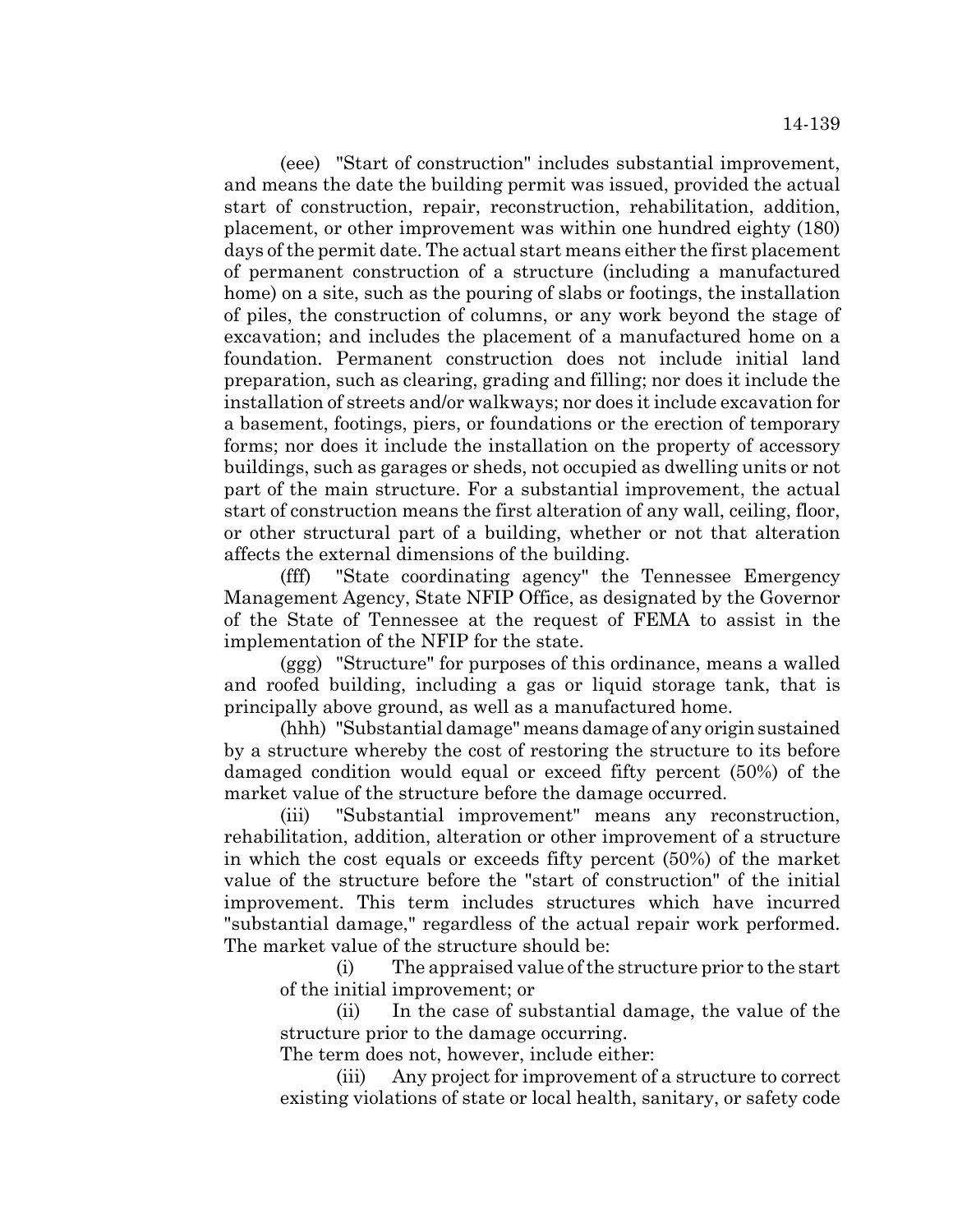specifications which have been pre-identified by the local code enforcement official and which are the minimum necessary to assure safe living conditions and not solely triggered by an improvement or repair project; or

(iv) Any alteration of a "historic structure," provided that the alteration will not preclude the structure's continued designation as a "historic structure."

(jjj) "Substantially improved existing manufactured home parks or subdivisions" is where the repair, reconstruction, rehabilitation or improvement of the streets, utilities and pads equals or exceeds fifty percent (50%) of the value of the streets, utilities and pads before the repair, reconstruction or improvement commenced.

(kkk) "Variance" is a grant of relief from the requirements of this ordinance.

(lll) "Violation" means the failure of a structure or other development to be fully compliant with the community's floodplain management regulations. A structure or other development without the elevation certificate, other certification, or other evidence of compliance required in this ordinance is presumed to be in violation until such time as that documentation is provided.

(mmm) "Water surface elevation" means the height, in relation to the National Geodetic Vertical Datum (NGVD) of 1929, the North American Vertical Datum (NAVD) of 1988, or other datum, where specified, of floods of various magnitudes and frequencies in the floodplains of riverine areas.

(3) General provisions. (a) Application. This ordinance shall apply to all areas within the incorporated area of the City of Goodlettsville, Tennessee.

(b) Basis for establishing the areas of special flood hazard. The areas of special flood hazard identified on the City of Goodlettsville, Tennessee, as identified by FEMA, and in its Flood Insurance Study (FIS) dated February 25, 2022 and Flood Insurance Rate Map (FIRM), Community Panel Numbers 47037C0136H dated April 5, 2017, 47165C0264H, 47165C0270H, 47165C0376H, 47165C0377H, 47165C0378H, 47165C0379H, 47165C0381H and 47165C0383H dated February 26, 2021 and 47037C0126J, 47037C0128J, 47037C0129J and 47037C0137J dated February 25, 2022 along with all supporting technical data, are adopted by reference and declared to be a part of this ordinance.

(c) Requirement for development permit. A development permit shall be required in conformity with this ordinance prior to the commencement of any development activities.

(d) Compliance. No land, structure or use shall hereafter be located, extended, converted or structurally altered without full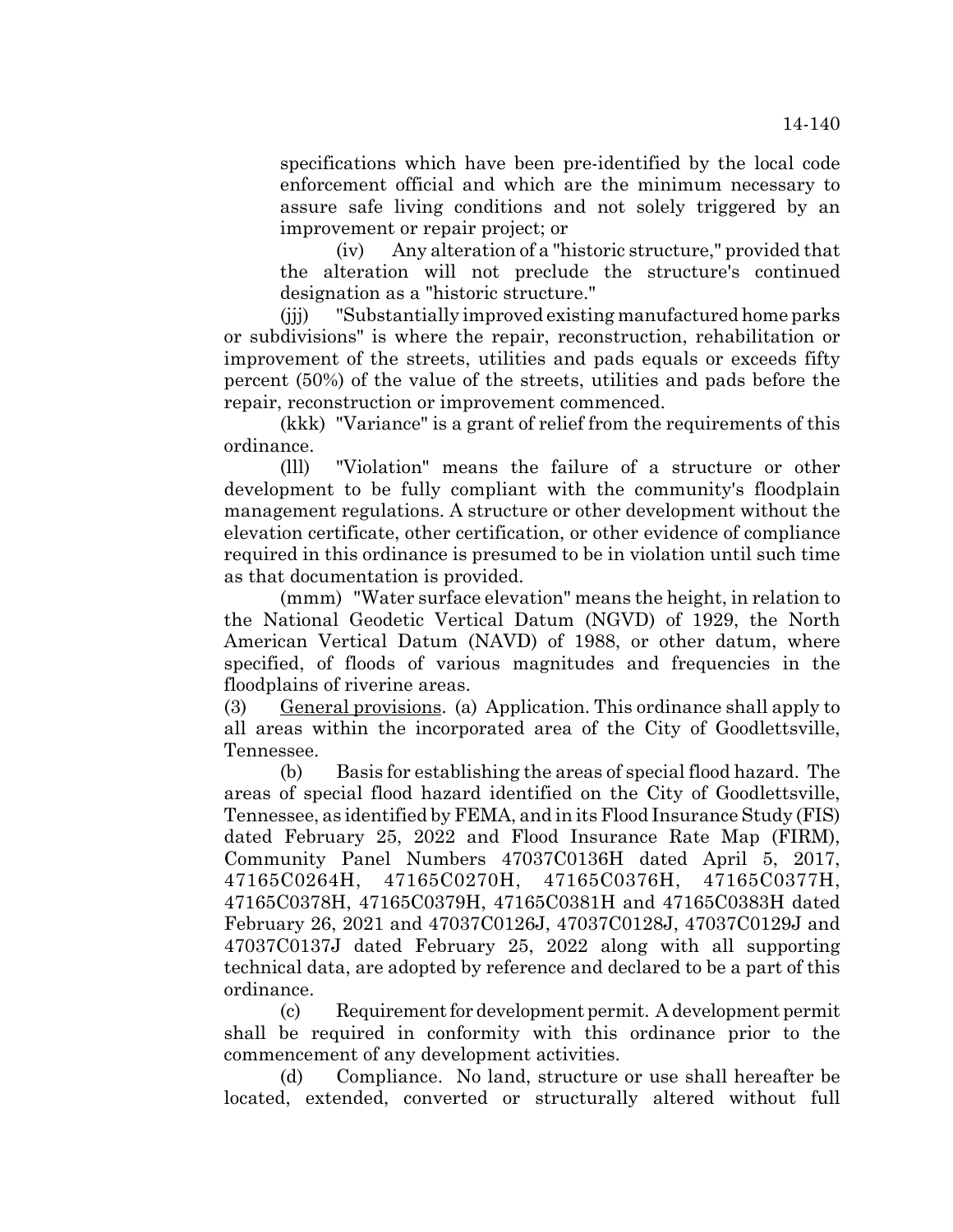compliance with the terms of this ordinance and other applicable regulations.

(e) Abrogation and greater restrictions. This ordinance is not intended to repeal, abrogate, or impair any existing easements, covenants or deed restrictions. However, where this ordinance conflicts or overlaps with another regulatory instrument, whichever imposes the more stringent restrictions shall prevail.

(f) Interpretation. In the interpretation and application of this ordinance, all provisions shall be:

(i) Considered as minimum requirements;

(ii) Liberally construed in favor of the governing body; and

(iii) Deemed neither to limit nor repeal any other powers granted under Tennessee statutes.

(g) Warning and disclaimer of liability. The degree of flood protection required by this ordinance is considered reasonable for regulatory purposes and is based on scientific and engineering considerations. Larger floods can and will occur on rare occasions. Flood heights may be increased by man-made or natural causes. This ordinance does not imply that land outside the areas of special flood hazard or uses permitted within such areas will be free from flooding or flood damages. This ordinance shall not create liability on the part of the City of Goodlettsville, Tennessee or by any officer or employee thereof for any flood damages that result from reliance on this ordinance or any administrative decision lawfully made hereunder.

(h) Penalties for violation. Violation of the provisions of this ordinance or failure to comply with any of its requirements, including violation of conditions and safeguards established in connection with grants of variance shall constitute a misdemeanor punishable as other misdemeanors as provided by law. Any person who violates this ordinance or fails to comply with any of its requirements shall, upon adjudication therefore, be fined as prescribed by Tennessee statutes, and in addition, shall pay all costs and expenses involved in the case. Each day such violation continues shall be considered a separate offense. Nothing herein contained shall prevent the City of Goodlettsville, Tennessee from taking such other lawful actions to prevent or remedy any violation.

(4) Administration. (a) Designation of ordinance administrator. The planning director is hereby appointed as the administrator to implement the provisions of this ordinance.

(b) Permit procedures. Application for a development permit shall be made to the administrator on forms furnished by the community prior to any development activities. The development permit may include, but is not limited to the following: plans in duplicate drawn to scale and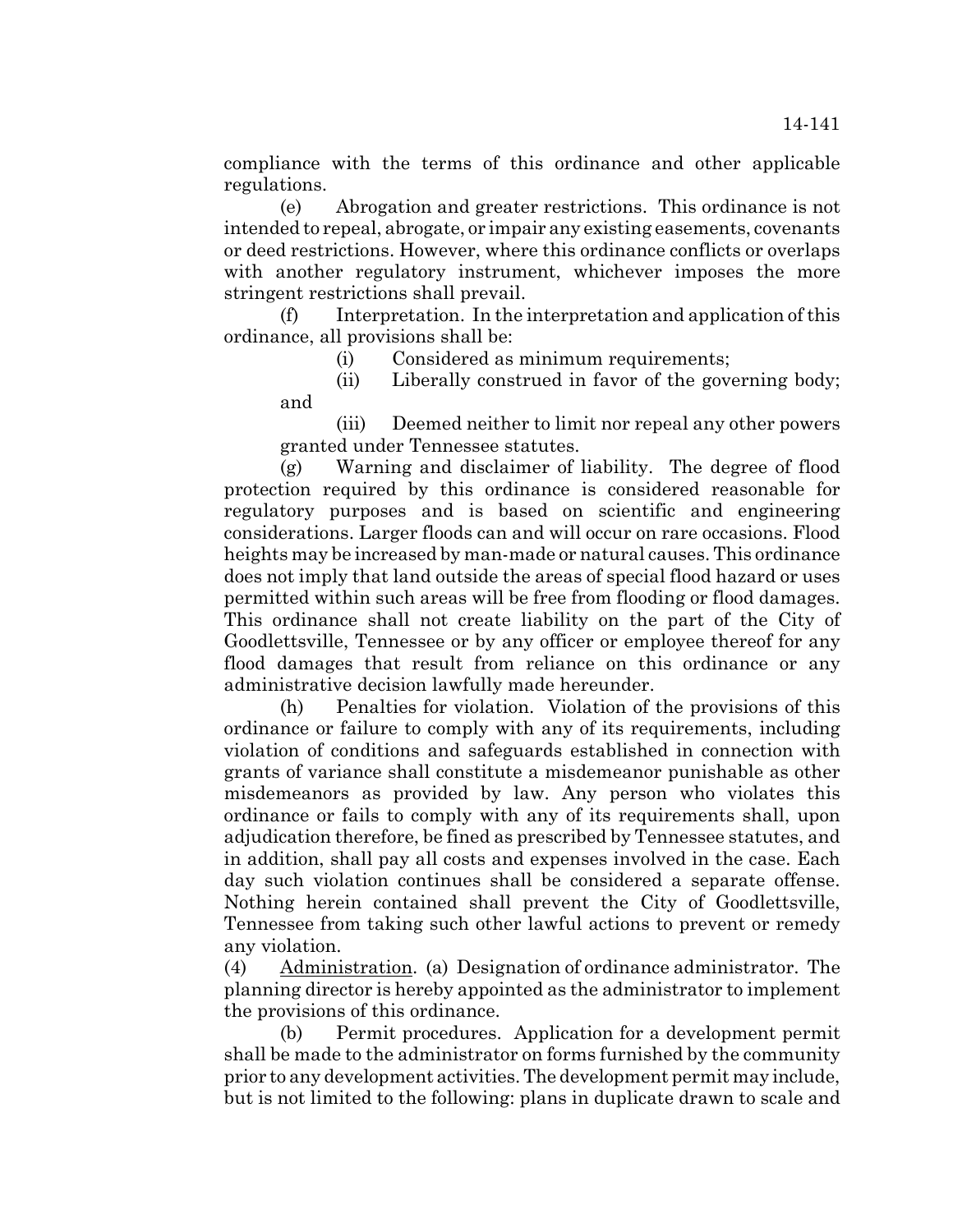showing the nature, location, dimensions, and elevations of the area in question; existing or proposed structures, earthen fill placement, storage of materials or equipment, and drainage facilities. Specifically, the following information is required:

(i) Application stage.

(A) Elevation in relation to mean sea level of the proposed lowest floor, including basement, of all buildings where base flood elevations are available, or to certain height above the highest adjacent grade when applicable under this ordinance.

(B) Elevation in relation to mean sea level to which any non-residential building will be floodproofed where base flood elevations are available, or to certain height above the highest adjacent grade when applicable under this ordinance.

(C) A FEMA floodproofing certificate from a Tennessee registered professional engineer or architect that the proposed non-residential floodproofed building will meet the floodproofmg criteria in subsections (4)(a) and (b).

(D) Description of the extent to which any watercourse will be altered or relocated as a result of proposed development.

(E) In order to determine if improvements or damage meet the substantial improvement or substantial damage criteria, the applicant shall provide to the floodplain administrator a detailed cost to repair all damages and/or cost of improvements which includes the complete costs associated with all types of work necessary to completely repair or improve a building. These include the costs of all materials, labor, and other items necessary to perform the proposed work. These must be in the form of:

> • An itemized costs of materials, and labor, or estimates of materials and labor that are prepared by licensed contractors or professional construction cost estimators.

> • Building valuation tables published by building code organizations and cost-estimating manuals and tools available from professional building cost-estimating services.

> • A qualified estimate of costs that is prepared by the local official using professional judgement and knowledge of local and regional construction costs.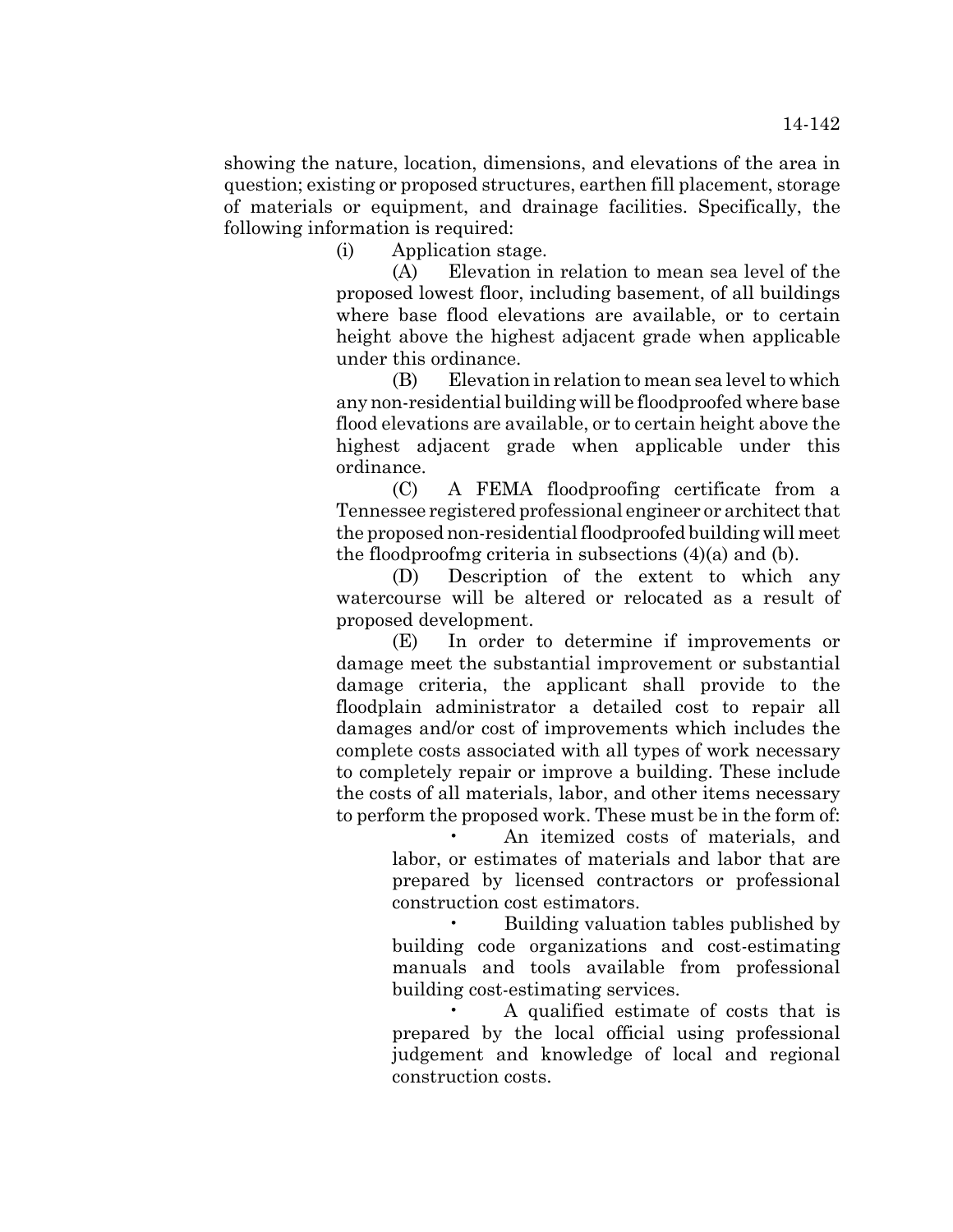• A detailed cost estimate provided and prepared by the building owner. This must include as much supporting documentation as possible (such as pricing information from lumber companies, plumbing and electrical suppliers, etc). In addition, the estimate must include the value of labor, including the value of the owner's labor.

(ii) Construction stage. Within AE Zones, where base flood elevation data is available, any lowest floor certification made relative to mean sea level shall be prepared by or under the direct supervision of, a Tennessee registered land surveyor and certified by same. The administrator shall record the elevation of the lowest floor on the development permit. When floodproofing is utilized for a non-residential building, said certification shall be prepared by, or under the direct supervision of, a Tennessee registered professional engineer or architect and certified by same.

Within approximate A Zones, where base flood elevation data is not available, the elevation of the lowest floor shall be determined as the measurement of the lowest floor of the building relative to the highest adjacent grade. The administrator shall record the elevation of the lowest floor on the development permit. When floodproofing is utilized for a non-residential building, said certification shall be prepared by, or under the direct supervision of, a Tennessee registered professional engineer or architect and certified by same.

For all new construction and substantial improvements, the permit holder shall provide to the administrator an as-built certification of the lowest floor elevation or floodproofing level upon the completion of the lowest floor or floodproofing.

Any work undertaken prior to submission of the certification shall be at the permit holder's risk. The administrator shall review the above-referenced certification data. Deficiencies detected by such review shall be corrected by the permit holder immediately and prior to further work being allowed to proceed. Failure to submit the certification or failure to make said corrections required hereby, shall be cause to issue a stop-work order for the project.

(iii) Finished construction stage. A final finished construction elevation certificate is required after construction is completed and prior to certificate of compliance/occupancy issuance. It shall be the duty of the permit holder to submit to the floodplain administrator a certification of final as-built construction of the elevation of the reference level and all attendant utilities. The administrator will keep the certificate on file in perpetuity.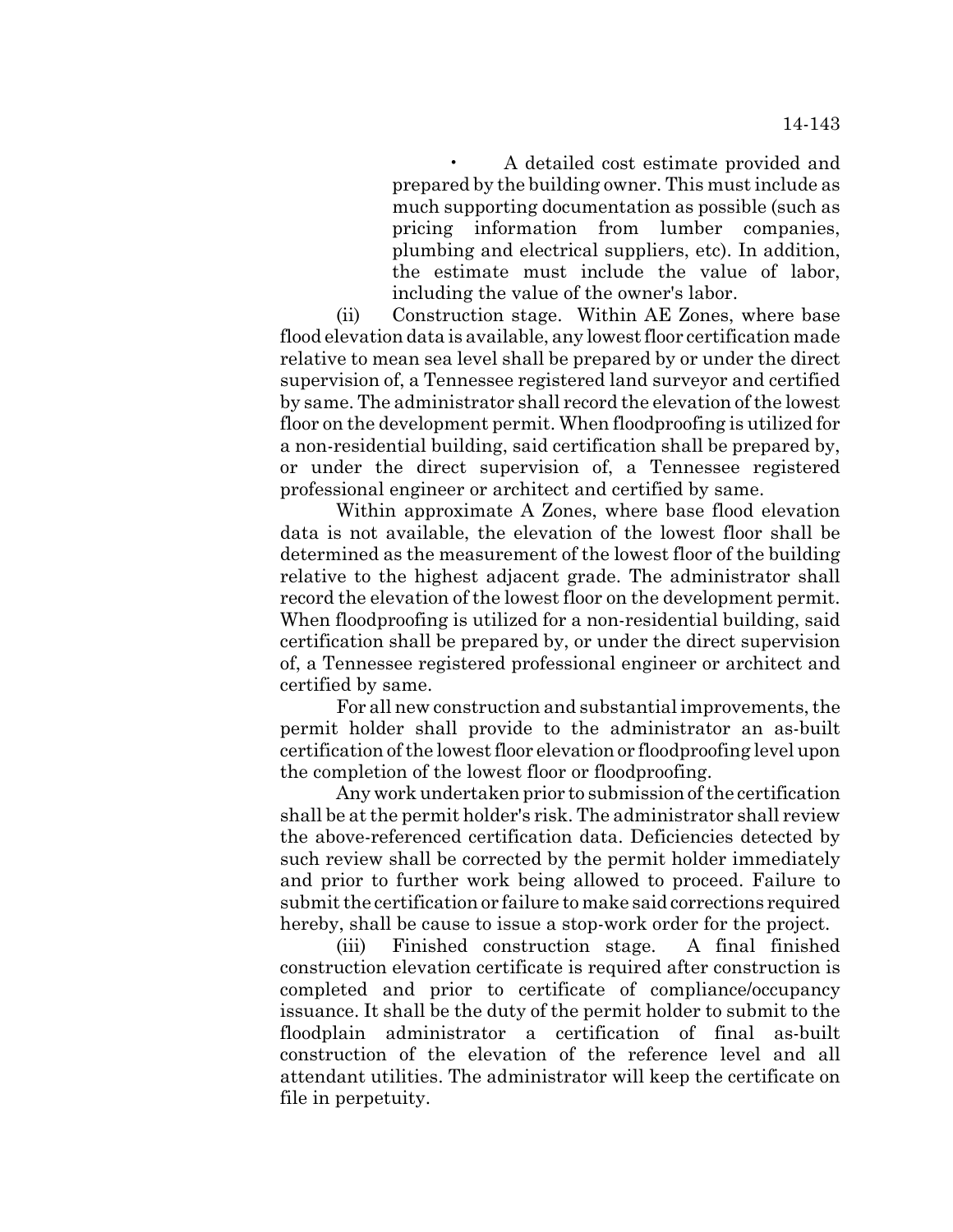(c) Duties and responsibilities of the administrator. Duties of the administrator shall include, but not be limited to, the following:

(i) Review all development permits to assure that the permit requirements of this ordinance have been satisfied, and that proposed building sites will be reasonably safe from flooding.

(ii) Review proposed development to assure that all necessary permits have been received from those governmental agencies from which approval is required by federal or state law, including section 404 of the Federal Water Pollution Control Act Amendments of 1972, 33 U.S.C. 1334.

(iii) Notify adjacent communities and the Tennessee Emergency Management Agency, State NFIP Office, prior to any alteration or relocation of a watercourse and submit evidence of such notification to FEMA.

(iv) For any altered or relocated watercourse, submit engineering data/analysis within six (6) months to FEMA to ensure accuracy of community FIRM's through the letter of map revision process.

(v) Assure that the flood carrying capacity within an altered or relocated portion of any watercourse is maintained.

(vi) Record the elevation, in relation to mean sea level or the highest adjacent grade, where applicable, of the lowest floor (including basement) of all new and substantially improved buildings, in accordance with subsection (4)(b).

(vii) Record the actual elevation, in relation to mean sea level or the highest adjacent grade, where applicable to which the new and substantially improved buildings have been floodproofed, in accordance with subsection (4)(b).

(viii) When floodproofing is utilized for a nonresidential structure, obtain certification of design criteria from a Tennessee registered professional engineer or architect, in accordance with subsection (4)(b).

(ix) Where interpretation is needed as to the exact location of boundaries of the areas of special flood hazard (for example, where there appears to be a conflict between a mapped boundary and actual field conditions), make the necessary interpretation. Any person contesting the location of the boundary shall be given a reasonable opportunity to appeal the interpretation as provided in this ordinance.

(x) When base flood elevation data and floodway data have not been provided by FEMA, obtain, review, and reasonably utilize any base flood elevation and floodway data available from a federal, state, or other sources, including data developed as a result of these regulations, as criteria for requiring that new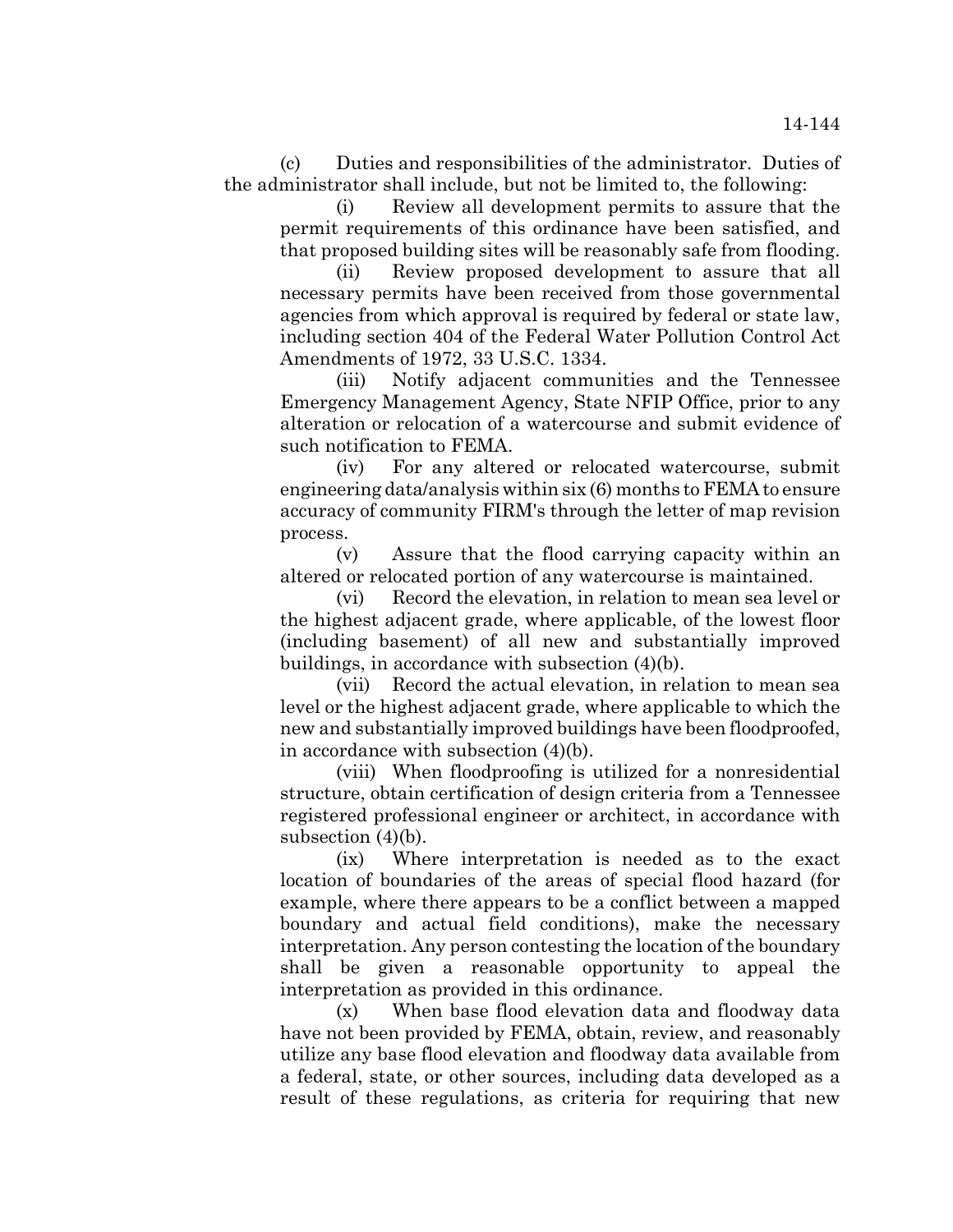construction, substantial improvements, or other development in Zone A on the City of Goodlettsville, Tennessee FIRM meet the requirements of this ordinance.

(xi) Maintain all records pertaining to the provisions of this ordinance in the office of the administrator and shall be open for public inspection. Permits issued under the provisions of this ordinance shall be maintained in a separate file or marked for expedited retrieval within combined files.

(xii) A final finished construction elevation certificate (FEMA Form 086-0-33) is required after construction is completed and prior to certificate of compliance/occupancy issuance. It shall be the duty of the permit holder to submit to the floodplain administrator a certification of final as-built construction of the elevation of the reference level and all attendant utilities. The floodplain administrator shall review the certificate data submitted. Deficiencies detected by such review shall be collected by the permit holder immediately and prior to certificate of compliance/occupancy issuance. In some instances, another certification may be required to certify corrected as-built construction. Failure to submit the certification or failure to make required corrections shall be cause to withhold the issuance of a certificate of compliance/occupancy. The finished construction elevation certificate certifier shall provide at least two (2) photographs showing the front and rear of the building taken within ninety (90) days from the date of certification. The photographs must be taken with views confirming the building description and diagram number provided in subsection (a). To the extent possible, these photographs should show the entire building including foundation. If the building has split-level or multi-level areas, provide at least two (2) additional photographs showing side views of the building. In addition, when applicable, provide a photograph of the foundation showing a representative example of the flood openings or vents. All photographs must be in color and measure at least three inches by three inches (3" x 3"). Digital photographs are acceptable.

(5) Provisions for flood hazard reduction. (a) General standards. In all areas of special flood hazard, the following provisions are required:

(i) New construction and substantial improvements shall be anchored to prevent flotation, collapse and lateral movement of the structure;

(ii) Manufactured homes shall be installed using methods and practices that minimize flood damage. They must be elevated and anchored to prevent flotation, collapse and lateral movement. Methods of anchoring may include, but are not limited to, use of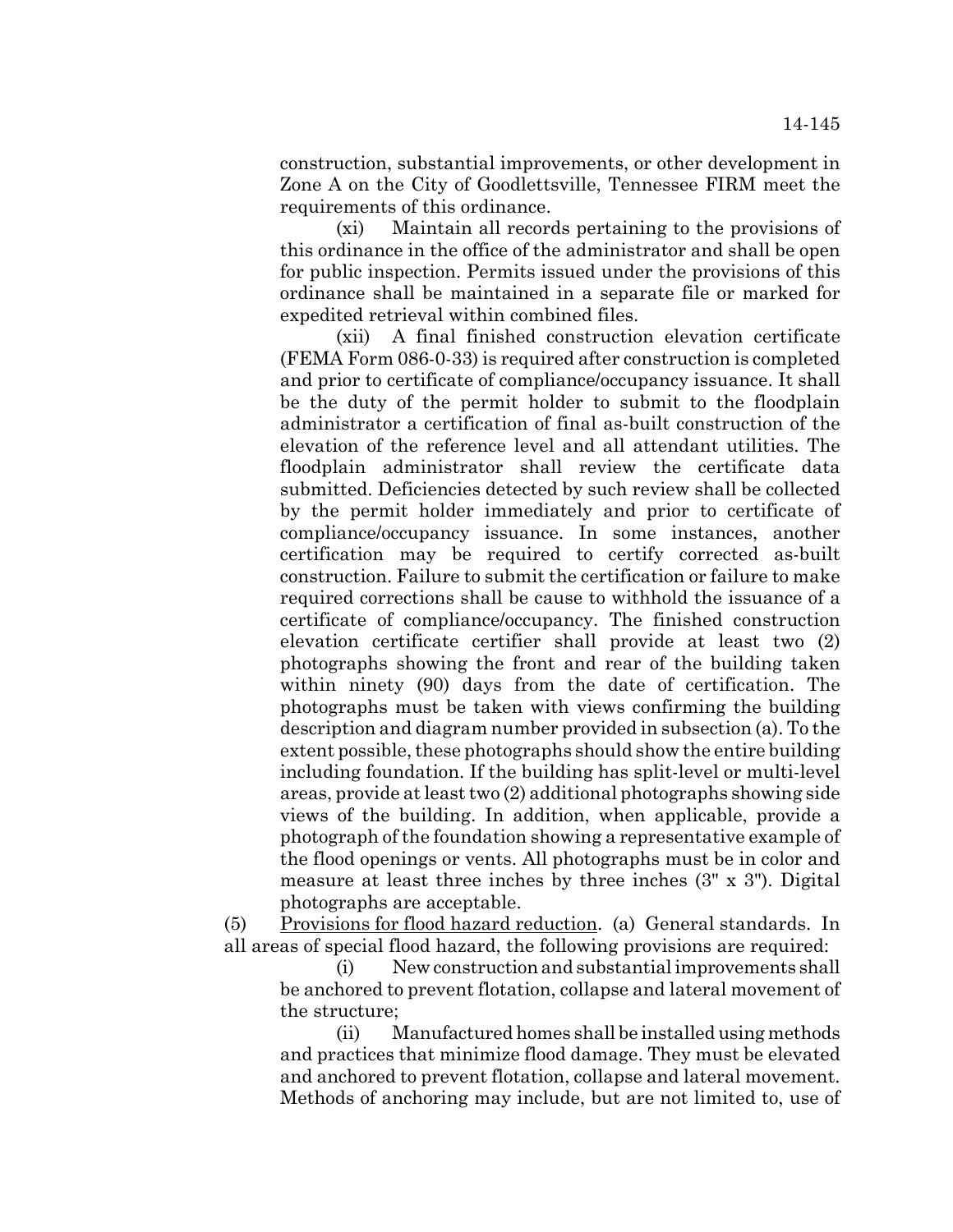over-the-top or frame ties to ground anchors. This requirement is in addition to applicable State of Tennessee and local anchoring requirements for resisting wind forces;

(iii) New construction and substantial improvements shall be constructed with materials and utility equipment resistant to flood damage;

(iv) New construction and substantial improvements shall be constructed by methods and practices that minimize flood damage;

(v) All electrical, heating, ventilation, plumbing, air conditioning equipment, and other service facilities shall be designed and/or located so as to prevent water from entering or accumulating within the components during conditions of flooding;

(vi) New and replacement water supply systems shall be designed to minimize or eliminate infiltration of floodwaters into the system;

(vii) New and replacement sanitary sewage systems shall be designed to minimize or eliminate infiltration of floodwaters into the systems and discharges from the systems into floodwaters;

(viii) On-site waste disposal systems shall be located and constructed to avoid impairment to them or contamination from them during flooding;

(ix) Any alteration, repair, reconstruction or improvements to a building that is in compliance with the provisions of this ordinance, shall meet the requirements of "new construction" as contained in this ordinance;

(x) Any alteration, repair, reconstruction or improvements to a building that is not in compliance with the provision of this ordinance, shall be undertaken only if said non-conformity is not further extended or replaced;

(xi) All new construction and substantial improvement proposals shall provide copies of all necessary federal and state permits, including section 404 of the Federal Water Pollution Control Act amendments of 1972, 33 U.S.C. 1334;

(xii) All subdivision proposals and other proposed new development proposals shall meet the standards of subsection (b);

(xiii) When proposed new construction and substantial improvements are partially located in an area of special flood hazard, the entire structure shall meet the standards for new construction;

(xiv) When proposed new construction and substantial improvements are located in multiple flood hazard risk zones or in a flood hazard risk zone with multiple base flood elevations, the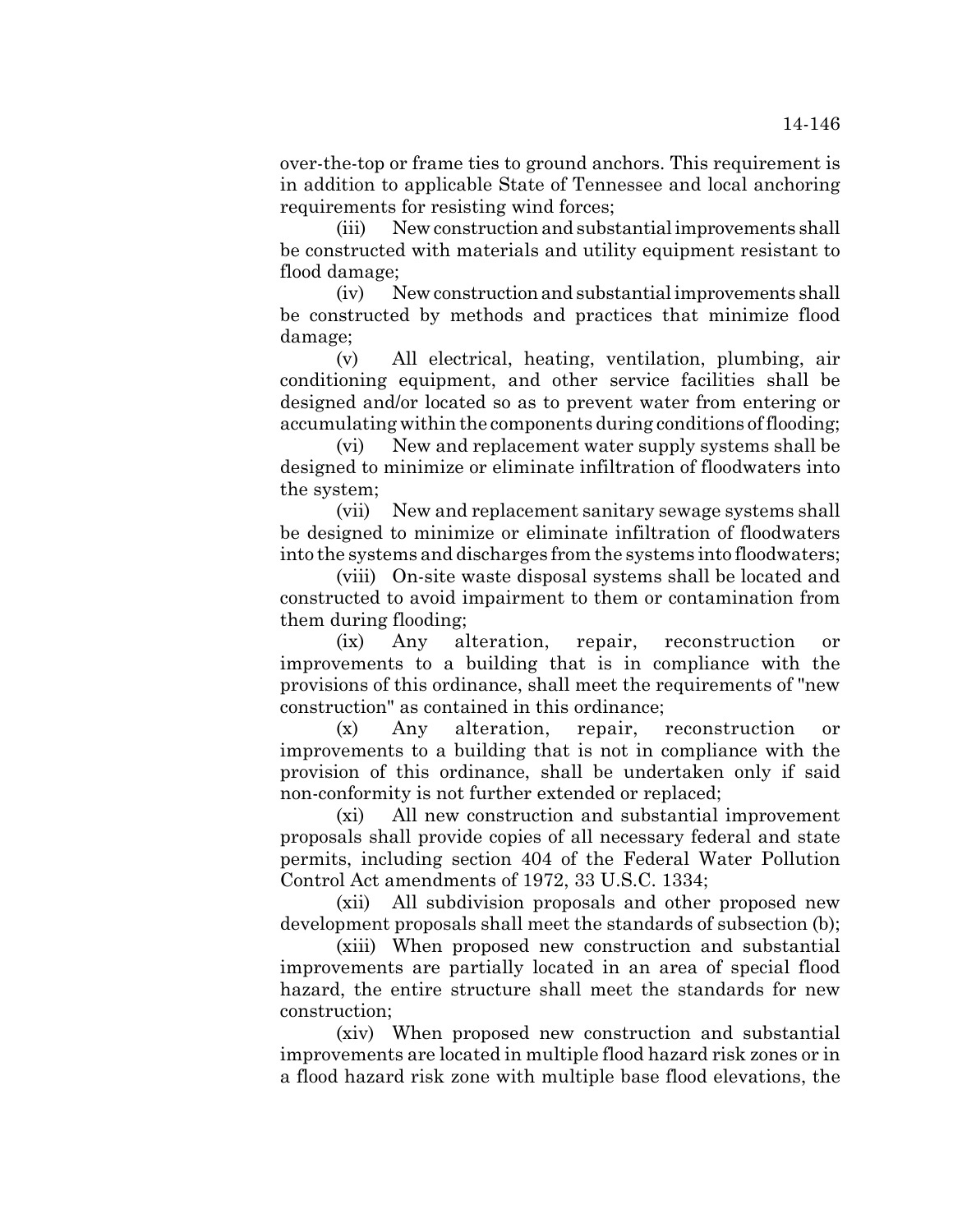entire structure shall meet the standards for the most hazardous flood hazard risk zone and the highest base flood elevation.

(b) Specific standards. In all areas of special flood hazard, the following provisions, in addition to those set forth in subsection (a), are required:

(i) Residential structures. In AE Zones where base flood elevation data is available, new construction and substantial improvement of any residential building (or manufactured home) shall have the lowest floor, including basement, elevated to no lower than two feet (2') above the base flood elevation. Should solid foundation perimeter walls be used to elevate a structure, openings sufficient to facilitate equalization of flood hydrostatic forces on both sides of exterior walls shall be provided in accordance with the standards of this section: "Enclosures."

Within approximate A Zones where base flood elevations have not been established and where alternative data is not available, the administrator shall require the lowest floor of a building to be elevated to a level of at least three feet (3') above the highest adjacent grade (as defined in subsection (2)). Should solid foundation perimeter walls be used to elevate a structure, openings sufficient to facilitate equalization of flood hydrostatic forces on both sides of exterior walls shall be provided in accordance with the standards of this section: "Enclosures."

(ii) Non-residential structures. In AE Zones, where base flood elevation data is available, new construction and substantial improvement of any commercial, industrial, or non-residential building, shall have the lowest floor, including basement, elevated or floodproofed to no lower than two feet (2') above the level of the base flood elevation. Should solid foundation perimeter walls be used to elevate a structure, openings sufficient to facilitate equalization of flood hydrostatic forces on both sides of exterior walls shall be provided in accordance with the standards of this section: "Enclosures."

In approximate A Zones, where base flood elevations have not been established and where alternative data is not available, new construction and substantial improvement of any commercial, industrial, or non-residential building, shall have the lowest floor, including basement, elevated or floodproofed to no lower than three feet (3') above the highest adjacent grade (as defined in subsection (2)). Should solid foundation perimeter walls be used to elevate a structure, openings sufficient to facilitate equalization of flood hydrostatic forces on both sides of exterior walls shall be provided in accordance with the standards of this section: "Enclosures."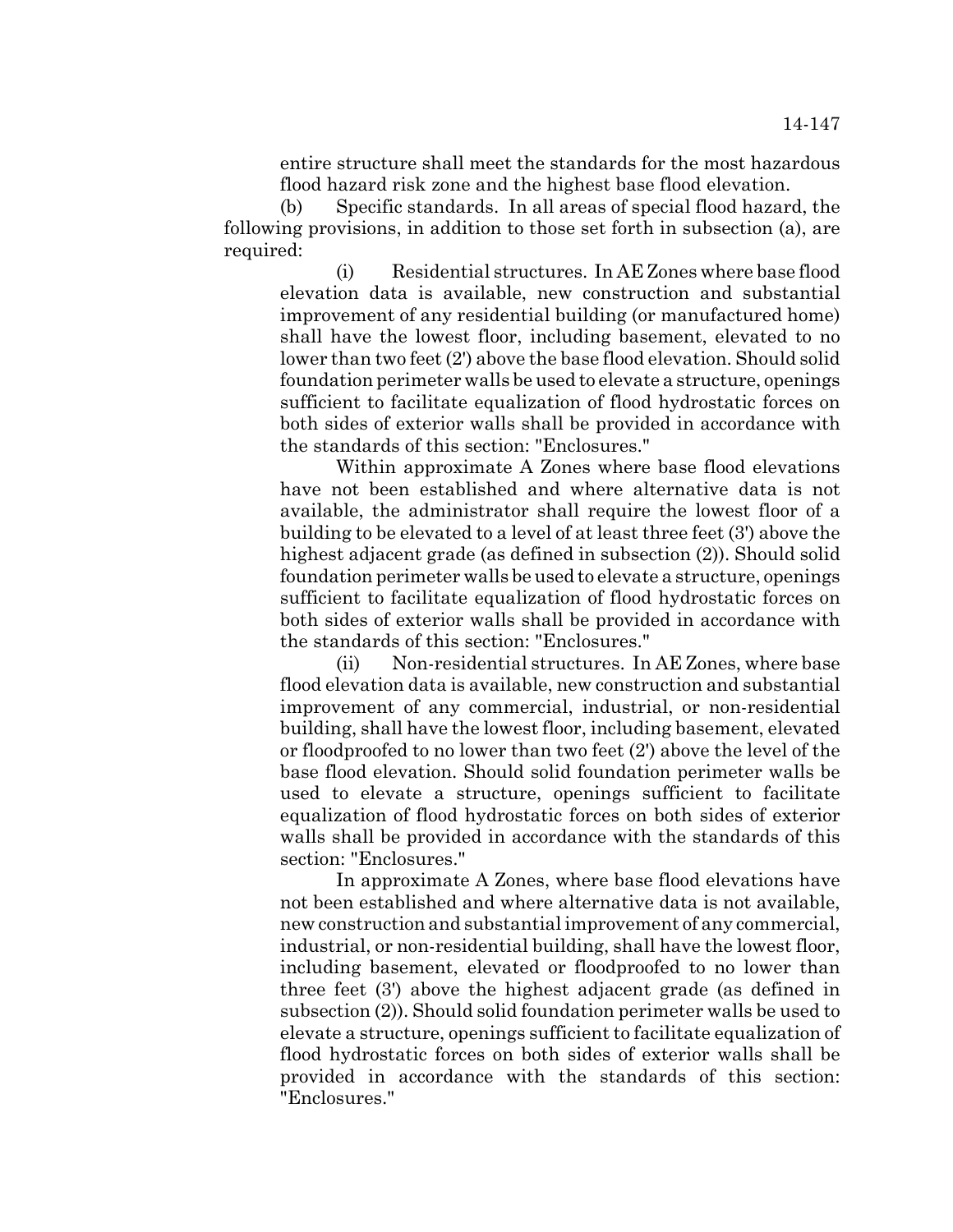Non-residential buildings located in all A Zones may be floodproofed, in lieu of being elevated, provided that all areas of the building below the required elevation are watertight, with walls substantially impermeable to the passage of water, and are built with structural components having the capability of resisting hydrostatic and hydrodynamic loads and the effects of buoyancy. A Tennessee registered professional engineer or architect shall certify that the design and methods of construction are in accordance with accepted standards of practice for meeting the provisions above, and shall provide such certification to the administrator as set forth in subsection (4)(b).

(iii) Enclosures. All new construction and substantial improvements that include fully enclosed areas formed by foundation and other exterior walls below the lowest floor that are subject to flooding, shall be designed to preclude finished living space and designed to allow for the entry and exit of flood waters to automatically equalize hydrostatic flood forces on exterior walls.

(A) Designs for complying with this requirement must either be certified by a Tennessee professional engineer or architect or meet or exceed the following minimum criteria.

> (1) Provide a minimum of two (2) openings having a total net area of not less than one (1) square inch for every square foot of enclosed area subject to flooding;

> (2) The bottom of all openings shall be no higher than one foot (1') above the finished grade;

> (3) Openings may be equipped with screens, louvers, valves or other coverings or devices provided they permit the automatic flow of floodwaters in both directions.

(B) The enclosed area shall be the minimum necessary to allow for parking of vehicles, storage or building access.

(C) The interior portion of such enclosed area shall not be finished or partitioned into separate rooms in such a way as to impede the movement of floodwaters and all such partitions shall comply with the provisions of subsection (b).

(iv) Standards for manufactured homes and recreational vehicles.

(A) All manufactured homes placed, or substantially improved, on:

(1) Individual lots or parcels;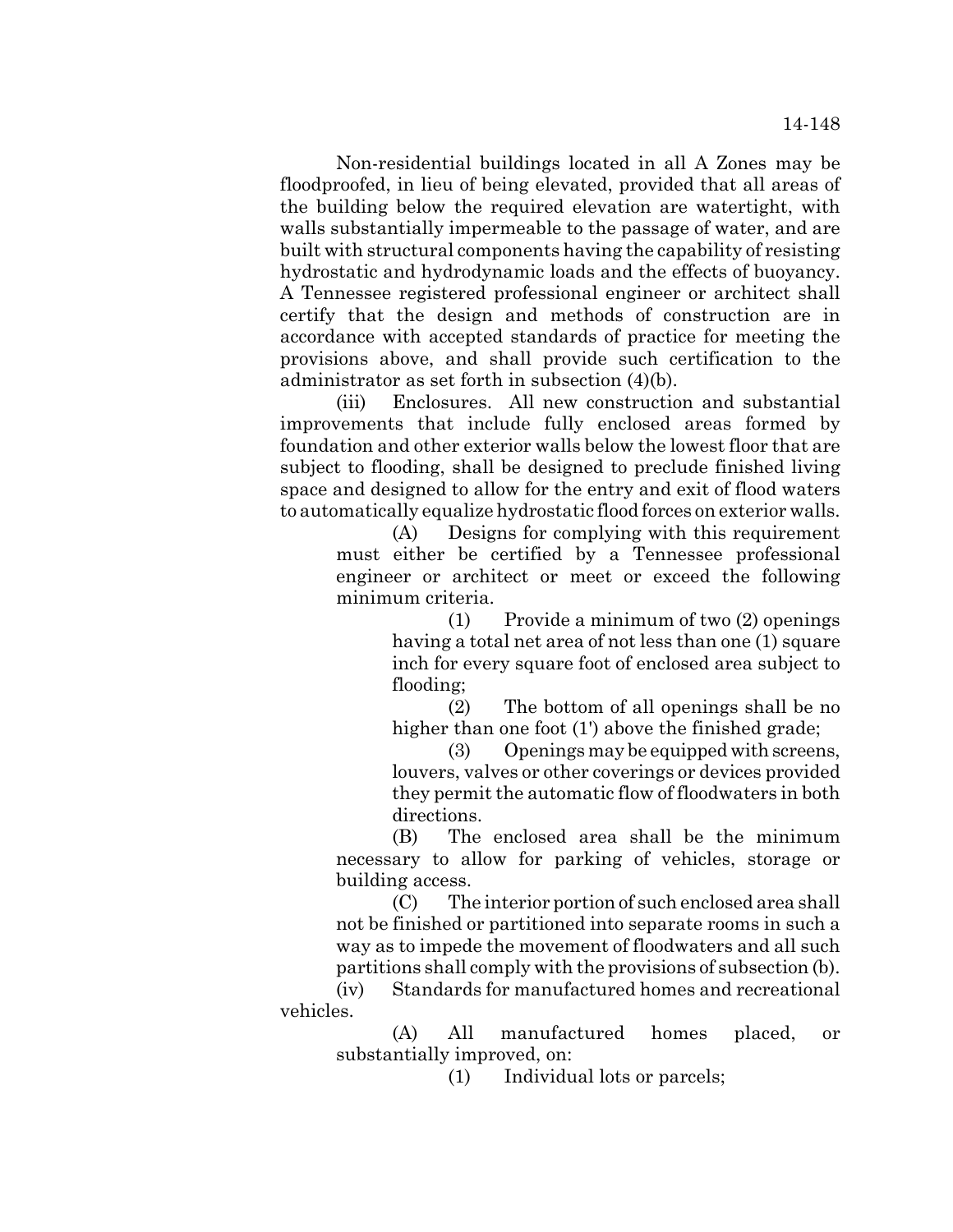(2) In expansions to existing manufactured home parks or subdivisions; or

(3) In new or substantially improved manufactured home parks or subdivisions, must meet all the requirements of new construction.

(B) All manufactured homes placed or substantially improved in an existing manufactured home park or subdivision must be elevated so that either:

> (1) In AE Zones, with base flood elevations, the lowest floor of the manufactured home is elevated on a permanent foundation to no lower than two feet (2') above the level of the base flood elevation; or

> (2) In approximate A Zones, without base flood elevations, the manufactured home chassis is elevated and supported by reinforced piers (or other foundation elements of at least equivalent strength) that are at least three feet (3') in height above the highest adjacent grade (as defined in subsection (2)).

(C) Any manufactured home, which has incurred "substantial damage" as the result of a flood, must meet the standards of subsections (a) and (b).

(D) All manufactured homes must be securely anchored to an adequately anchored foundation system to resist flotation, collapse and lateral movement.

(E) All recreational vehicles placed in an identified special flood hazard area must either:

(1) Be on the site for fewer than one hundred eighty (180) consecutive days;

(2) Be fully licensed and ready for highway use (a recreational vehicle is ready for highway use if it is licensed, on its wheels or jacking system, attached to the site only by quick disconnect type utilities and security devices, and has no permanently attached structures or additions); or

(3) The recreational vehicle must meet all the requirements for new construction.

(v) Standards for subdivisions and other proposed new development proposals. Subdivisions and other proposed new developments, including manufactured home parks, shall be reviewed to determine whether such proposals will be reasonably safe from flooding.

(A) All subdivision and other proposed new development proposals shall be consistent with the need to minimize flood damage.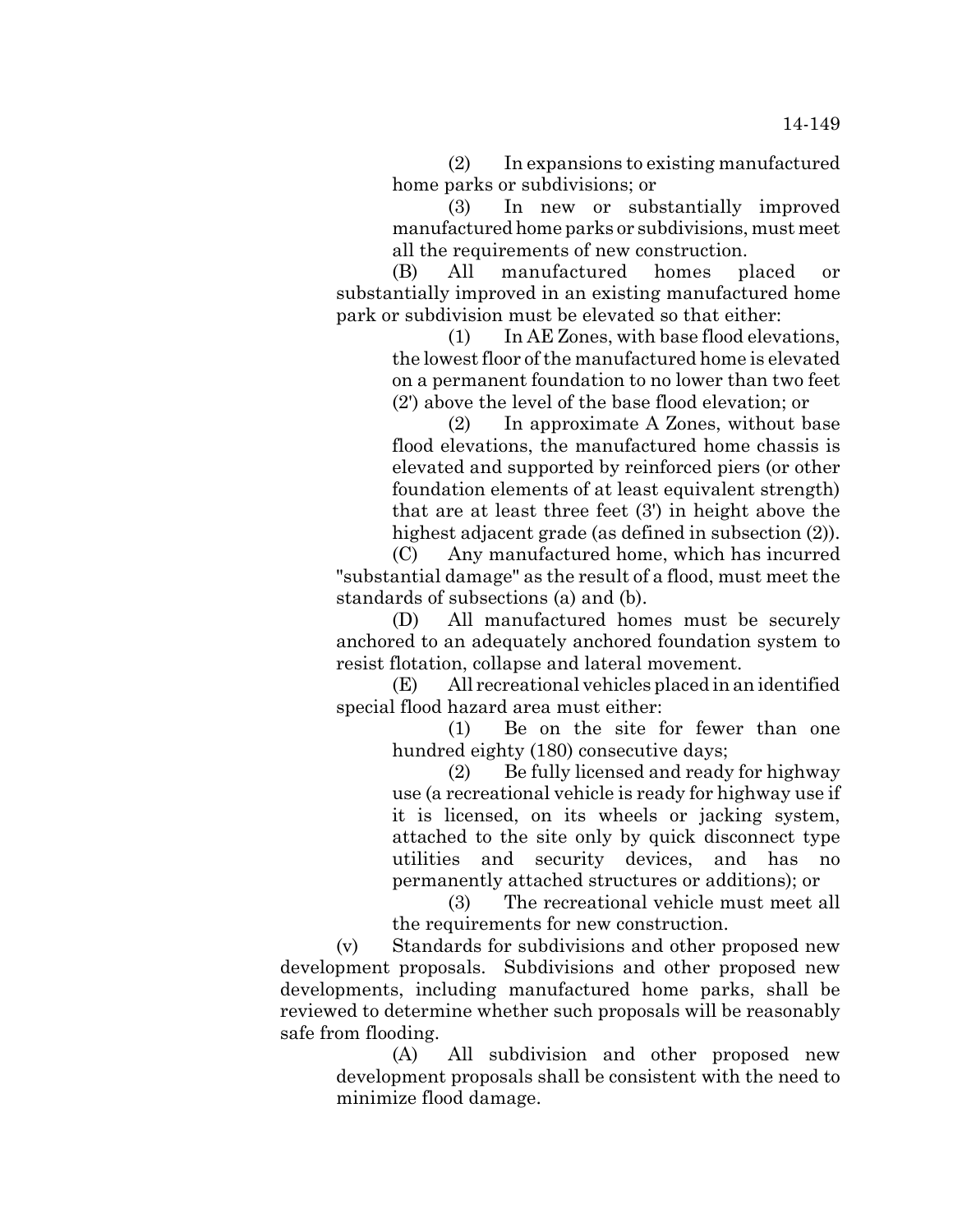(B) All subdivision and other proposed new development proposals shall have public utilities and facilities such as sewer, gas, electrical and water systems located and constructed to minimize or eliminate flood damage.

(C) All subdivision and other proposed new development proposals shall have adequate drainage provided to reduce exposure to flood hazards.

(D) In all approximate A Zones require that all new subdivision proposals and other proposed developments (including proposals for manufactured home parks and subdivisions) greater than fifty (50) lots or five (5) acres, whichever is the lesser, include within such proposals base flood elevation data (See subsection (e)).

(c) Standards for special flood hazard areas with established base flood elevations and with floodways designated. Located within the special flood hazard areas established in subsection (3)(b), are areas designated as floodways. A floodway may be an extremely hazardous area due to the velocity of floodwaters, debris or erosion potential. In addition, the area must remain free of encroachment in order to allow for the discharge of the base flood without increased flood heights and velocities. Therefore, the following provisions shall apply:

(i) Encroachments are prohibited, including fill, new construction, substantial improvements or other development within the adopted regulatory floodway. Development may be permitted however, provided it is demonstrated through hydrologic and hydraulic analyses performed in accordance with standard engineering practice that the encroachment shall not result in any increase in flood levels or floodway widths during a base flood discharge. A registered professional engineer must provide supporting technical data and certification thereof;

(ii) A community may permit encroachments within the adopted regulatory floodway that would result in an increase in base flood elevations, provided that the applicant first applies for a conditional letter of map revision (CLOMR) and floodway revision, fulfills the requirements for such revisions as established under the provisions of  $\S$  65.12, and receives the approval of FEMA;

(iii) ONLY if subsection  $(5)(c)(i)$  through (ii) are satisfied, then any new construction or substantial improvement shall comply with all other applicable flood hazard reduction provisions of subsection (5)(a) and (b).

(d) Standards for areas of special flood hazard Zones AE with established base flood elevations but without floodways designated.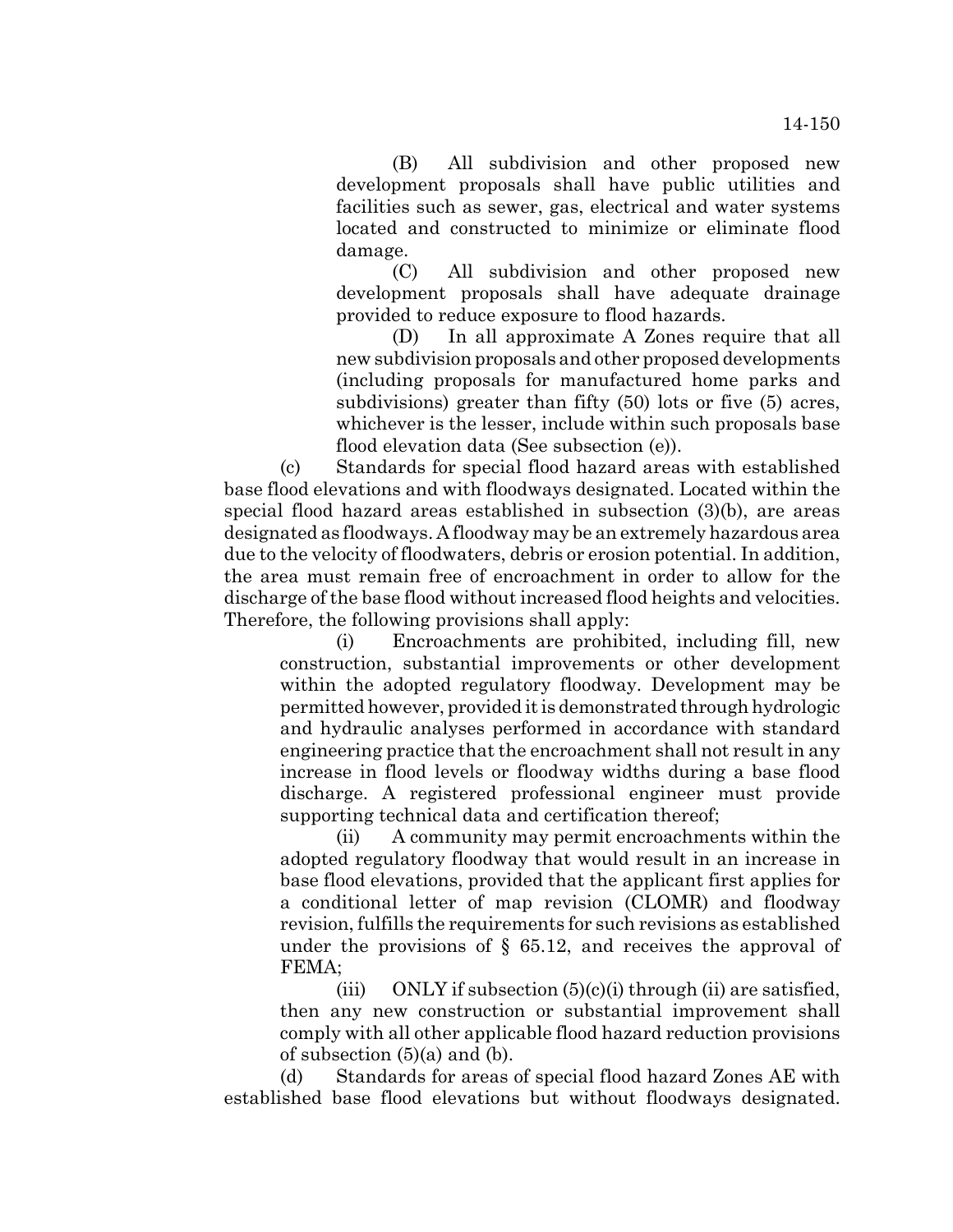Located within the special flood hazard areas established in subsection (3)(b), where streams exist with base flood data provided but where no floodways have been designated (Zones AE), the following provisions apply:

(i) Require until a regulatory floodway is designated, that no new construction, substantial, or other development, including fill shall be permitted within Zone AE on the community's FIRM, unless it is demonstrated through hydrologic and hydraulic analyses performed that the cumulative effect of the proposed development, when combined with all other existing and anticipated development, will not increase the water surface elevation of the base flood more than one foot (1') at any point within the community.

(ii) A community may permit encroachments within Zones AE on the community's FIRM, that would result in an increase in the water surface elevation of the base flood, provided that the applicant first applies for a conditional letter of map revision (CLOMR) and floodway revision, fulfills the requirements for such revisions as established under the provisions of  $\S 65.12$ , and receives the approval of FEMA;

(iii) ONLY if subsection  $(5)(d)(i)$  through (ii) are satisfied, then any new construction or substantial improvement shall comply with all other applicable flood hazard reduction provisions of subsection  $(5)(a)$  and  $(b)$ .

(e) Standards for streams without established base flood elevations and floodways (A Zones). Located within the special flood hazard areas established in subsection (3)(b), where streams exist, but no base flood data has been provided and where a floodway has not been delineated, the following provisions shall apply:

(i) The administrator shall obtain, review, and reasonably utilize any base flood elevation and floodway data available from any federal, state, or other sources, including data developed as a result of these regulations (see subsection (ii) below), as criteria for requiring that new construction, substantial improvements, or other development in approximate A Zones meet the requirements of subsection (5)(a) and (b).

(ii) Require that all new subdivision proposals and other proposed developments (including proposals for manufactured home parks and subdivisions) greater than fifty (50) lots or five (5) acres, whichever is the lesser, include within such proposals base flood elevation data.

(iii) Within approximate A Zones, where base flood elevations have not been established and where such data is not available from other sources, require the lowest floor of a building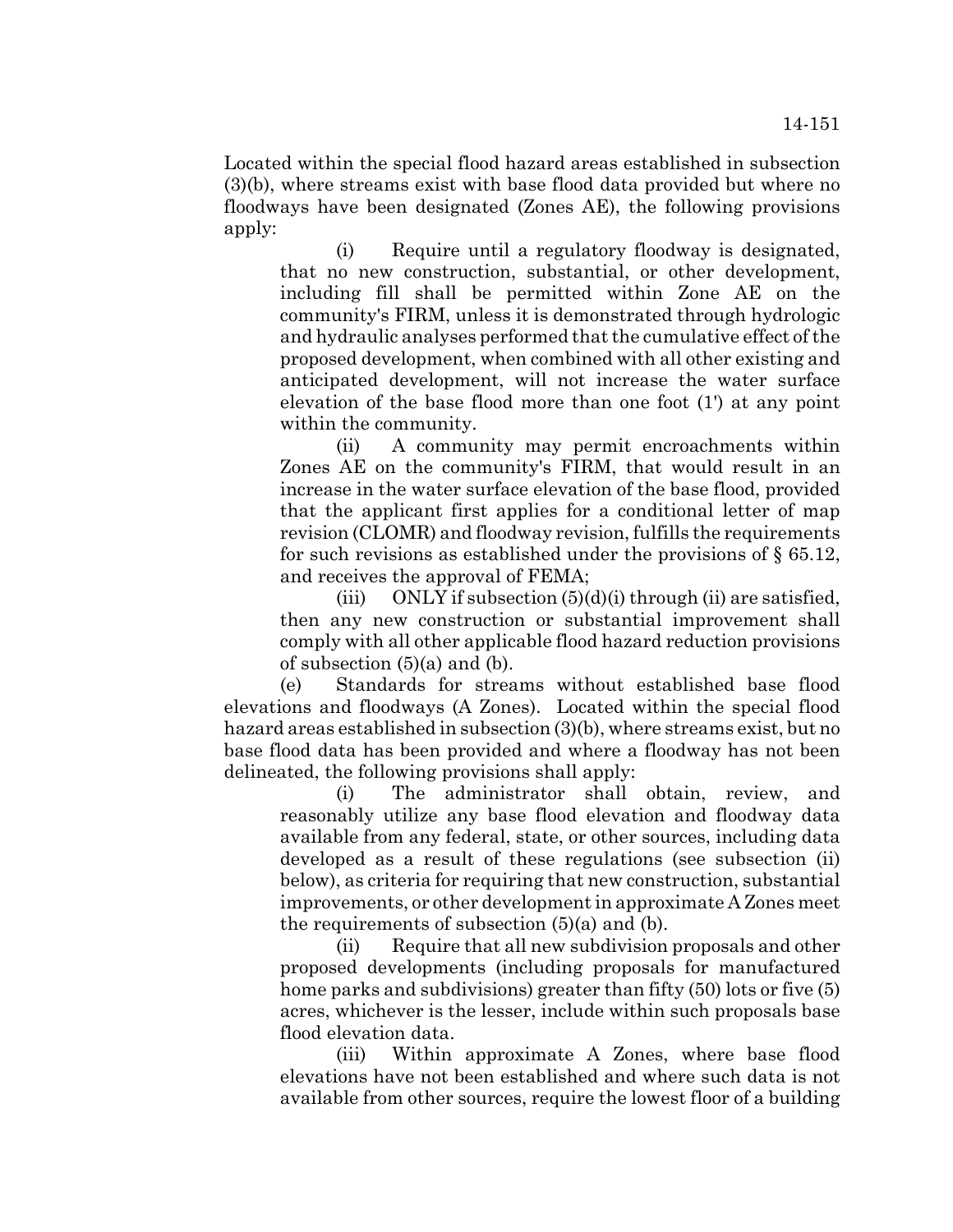to be elevated or floodproofed to a level of at least three feet (3') above the highest adjacent grade (as defined in subsection (2)). All applicable data including elevations or floodproofing certifications shall be recorded as set forth in subsection  $(4)(b)$ . Openings sufficient to facilitate automatic equalization of hydrostatic flood forces on exterior walls shall be provided in accordance with the standards of subsection (5)(b).

(iv) Within approximate A Zones, where base flood elevations have not been established and where such data is not available from other sources, no encroachments, including structures or fill material, shall be located within an area equal to the width of the stream or twenty feet (20'), whichever is greater, measured from the top of the stream bank, unless certification by a Tennessee registered professional engineer is provided demonstrating that the cumulative effect of the proposed development, when combined with all other existing and anticipated development, will not increase the water surface elevation of the base flood more than one foot (1') at any point within the City of Goodlettsville, Tennessee. The engineering certification should be supported by technical data that conforms to standard hydraulic engineering principles.

(v) New construction and substantial improvements of buildings, where permitted, shall comply with all applicable flood hazard reduction provisions of subsection (5)(a) and (b). Within approximate A Zones, require that those subsections of subsection (5)(b) dealing with the alteration or relocation of a watercourse, assuring watercourse carrying capacities are maintained and manufactured homes provisions are complied with as required.

(f) Standards for areas of shallow flooding (Zone AO). Located within the special flood hazard areas established in subsection (3)(b), are areas designated as shallow flooding areas. These areas have special flood hazards associated with base flood depths of one to three feet  $(1' \cdot 3')$ where a clearly defined channel does not exist and where the path of flooding is unpredictable and indeterminate. In addition to subsection (5)(a) and (b), all new construction and substantial improvements shall meet the following requirements:

(i) The lowest floor (including basement) shall be elevated at least as high as the depth number specified on the flood insurance rate map (FIRM), in feet, plus a freeboard of one foot (1') above the highest adjacent grade; or at least three feet (3') above the highest adjacent grade, if no depth number is specified.

(ii) Non-residential structures may, in lieu of elevation, be floodproofed to the same level as required in subsection  $(5)(f)(i)$ so that the structure, together with attendant utility and sanitary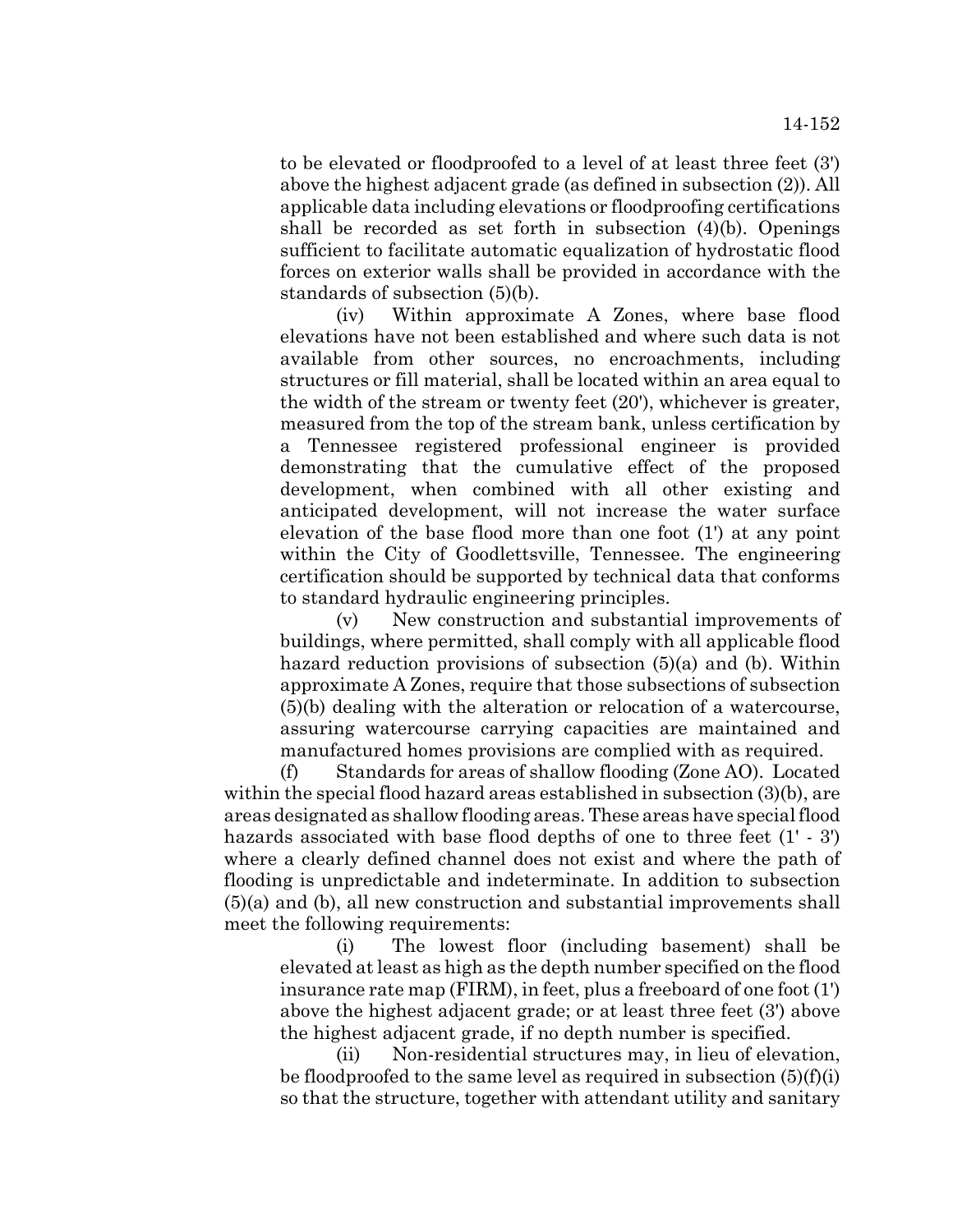facilities, below that level shall be watertight with walls substantially impermeable to the passage of water and with structural components having the capability of resisting hydrostatic and hydrodynamic loads and effects of buoyancy. Certification is required in accordance with subsection  $(4)(b)(i)(C)$ and subsection (5)(b)(ii).

(iii) Adequate drainage paths shall be provided around structures on slopes, to guide floodwaters around and away from proposed structures.

(g) Standards for areas of shallow flooding (Zone AH). Located within the special flood hazard areas established in subsection (3)(b), are areas designated as shallow flooding areas. These areas are subject to inundation by one percent (1%) annual chance shallow flooding (usually areas of ponding) where average depths are one to three feet (1' - 3'). Base flood elevations are derived from detailed hydraulic analyses are shown in this zone. In addition to meeting the requirements of subsection  $(5)(a)$ and (b), all new construction and substantial improvements shall meet the following requirements:

(i) Adequate drainage paths shall be provided around structures on slopes, to guide floodwaters around and away from proposed structures.

(h) Standards for areas protected by flood protection system (A-99 Zones). Located within the areas of special flood hazard established in subsection (3)(b), are areas of the 100-year floodplain protected by a flood protection system but where base flood elevations have not been determined. Within these areas (A-99 Zones) all provisions of subsections (4) and (5) shall apply.

(i) Standards for unmapped streams. Located within the City of Goodlettsville, Tennessee, are unmapped streams where areas of special flood hazard are neither indicated nor identified. Adjacent to such streams, the following provisions shall apply:

(i) No encroachments including fill material or other development including structures shall be located within an area of at least equal to twice the width of the stream, measured from the top of each stream bank, unless certification by a Tennessee registered professional engineer is provided demonstrating that the cumulative effect of the proposed development, when combined with all other existing and anticipated development, will not increase the water surface elevation of the base flood more than one foot (1') at any point within the locality.

(ii) When a new flood hazard risk zone, and base flood elevation and floodway data is available, new construction and substantial improvements shall meet the standards established in accordance with subsections (4) and (5).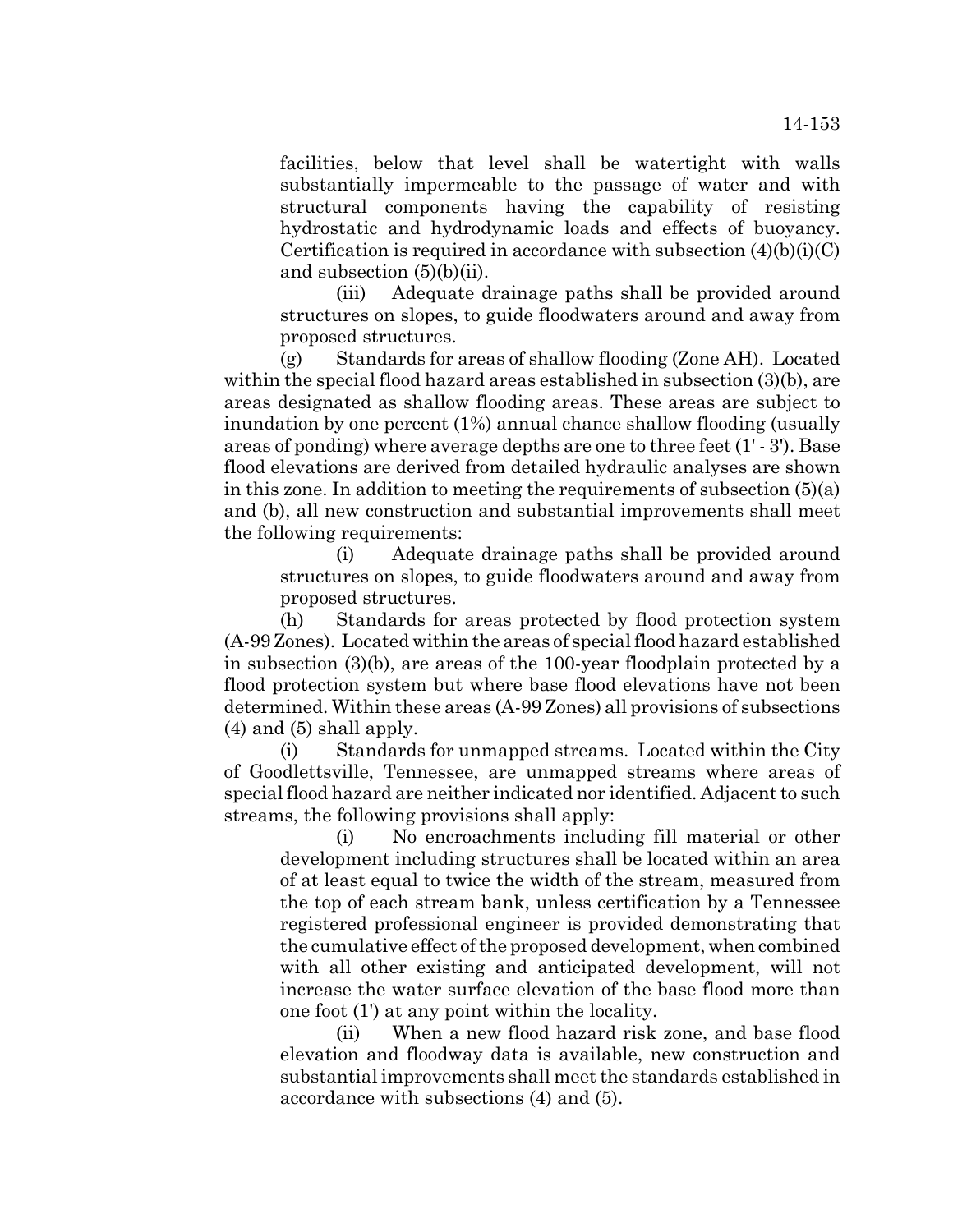(iii) ONLY if subsection  $(5)(i)(i)$  and (ii) are satisfied, then any new construction or substantial improvement shall comply with all other applicable flood hazard reduction provisions of subsection  $(5)(a)$  and  $(b)$ .

(6) Variance procedures. (a) Municipal board of zoning appeals.

(i) Authority. The City of Goodlettsville, Tennessee Municipal Board of Zoning Appeals shall hear and decide appeals and requests for variances from the requirements of this ordinance.

(ii) Procedure. Meetings of the municipal board of zoning appeals shall be held at such times, as the board shall determine. All meetings of the municipal board of zoning appeals shall be open to the public. The municipal board of zoning appeals shall adopt rules of procedure and shall keep records of applications and actions thereof, which shall be a public record. Compensation of the members of the municipal board of zoning appeals shall be set by the city commission.

(iii) Appeals: How taken. An appeal to the municipal board of zoning appeals may be taken by any person, firm or corporation aggrieved or by any governmental officer, department, or bureau affected by any decision of the administrator based in whole or in part upon the provisions of this ordinance. Such appeal shall be taken by filing with the municipal board of zoning appeals a notice of appeal, specifying the grounds thereof. In all cases where an appeal is made by a property owner or other interested party, a fee of two hundred dollars (\$200.00) for the cost of publishing a notice of such hearings shall be paid by the appellant. The administrator shall transmit to the municipal board of zoning appeals all papers constituting the record upon which the appeal action was taken. The municipal board of zoning appeals shall fix a reasonable time for the hearing of the appeal, give public notice thereof, as well as due notice to parties in interest and decide the same within a reasonable time which shall not be more than thirty (30) days from the date of the hearing. At the hearing, any person or party may appear and be heard in person or by agent or by attorney.

(iv) Powers. The municipal board of zoning appeals shall have the following powers:

> (A) Administrative review. To hear and decide appeals where it is alleged by the applicant that there is error in any order, requirement, permit, decision, determination, or refusal made by the administrator or other administrative official in carrying out or enforcement of any provisions of this ordinance.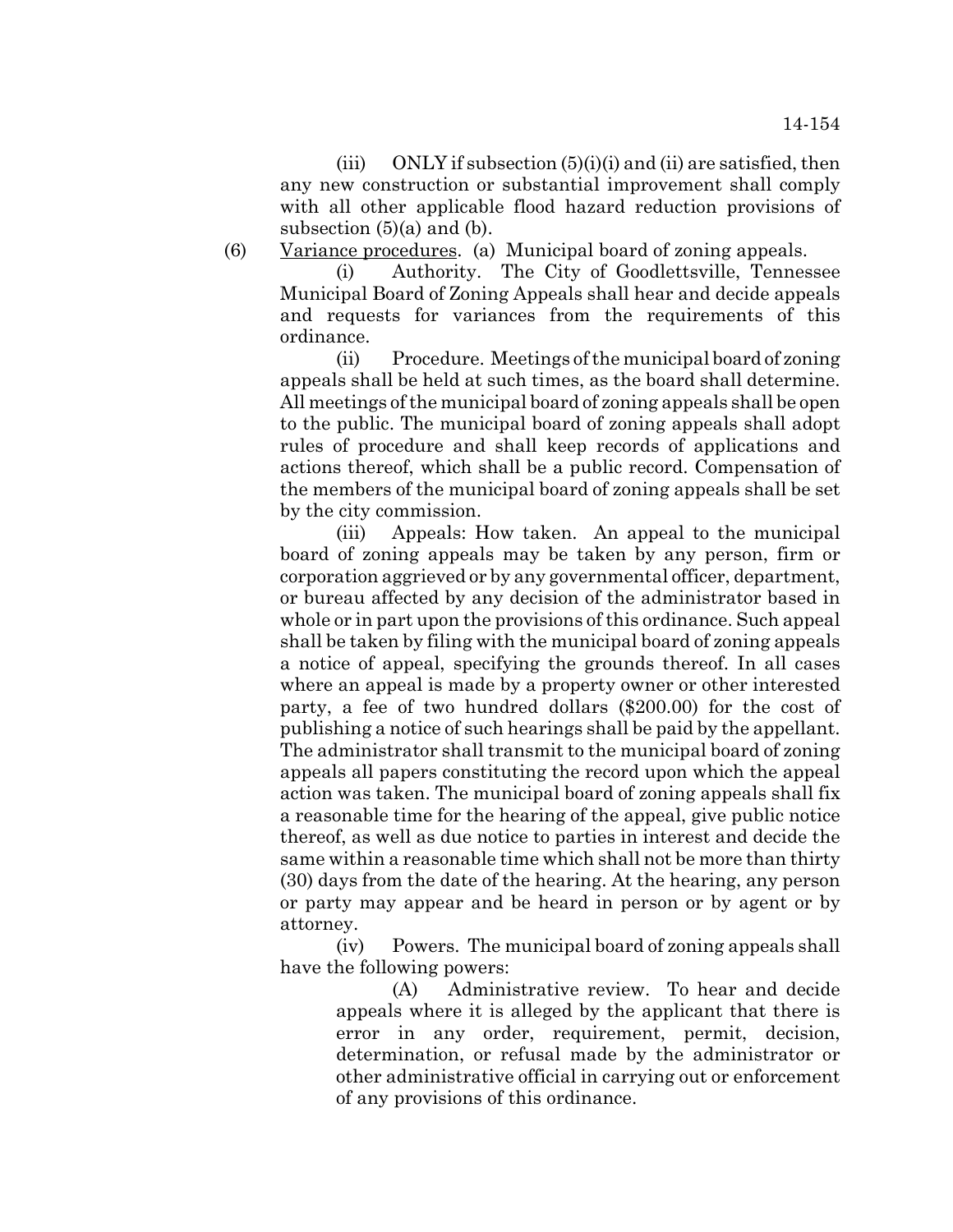(B) Variance procedures. In the case of a request for a variance the following shall apply:

> (1) The City of Goodlettsville, Tennessee Municipal Board of Zoning Appeals shall hear and decide appeals and requests for variances from the requirements of this ordinance.

> (2) Variances may be issued for the repair or rehabilitation of historic structures as defined, herein, upon a determination that the proposed repair or rehabilitation will not preclude the structure's continued designation as a historic structure and the variance is the minimum necessary deviation from the requirements of this ordinance to preserve the historic character and design of the structure.

> (3) In passing upon such applications, the municipal board of zoning appeals shall consider all technical evaluations, all relevant factors, all standards specified in other sections of this ordinance, and:

> > (a) The danger that materials may be swept onto other property to the injury of others;

> > (b) The danger to life and property due to flooding or erosion;

> > (c) The susceptibility of the proposed facility and its contents to flood damage;

> > (d) The importance of the services provided by the proposed facility to the community;

> > (e) The necessity of the facility to a waterfront location, in the case of a functionally dependent use;

> > (f) The availability of alternative locations, not subject to flooding or erosion damage, for the proposed use;

> > (g) The relationship of the proposed use to the comprehensive plan and floodplain management program for that area;

> > (h) The safety of access to the property in times of flood for ordinary and emergency vehicles;

> > (i) The expected heights, velocity, duration, rate of rise and sediment transport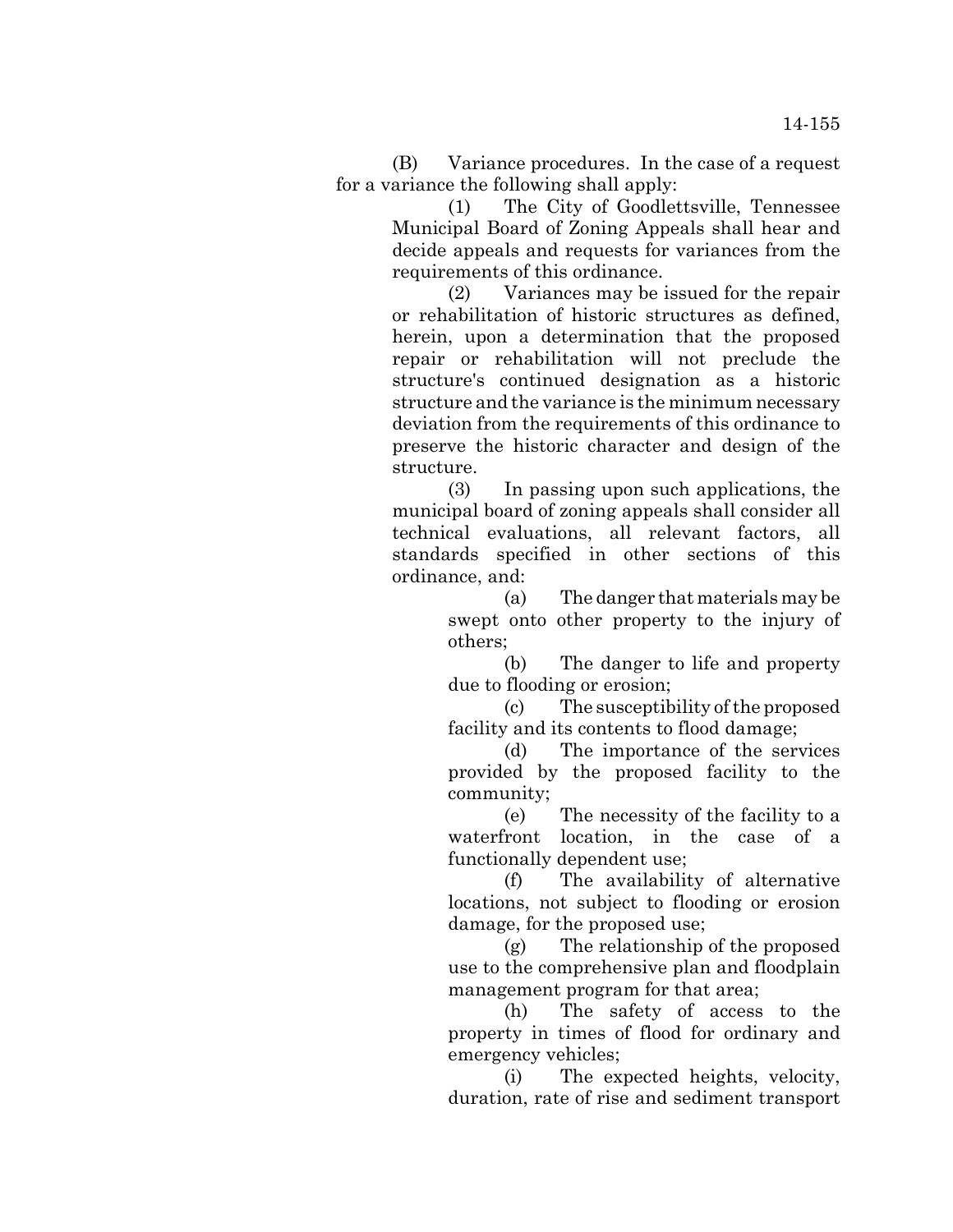of the floodwaters and the effects of wave action, if applicable, expected at the site;

(j) The costs of providing governmental services during and after flood conditions including maintenance and repair of public utilities and facilities such as sewer, gas, electrical, water systems, and streets and bridges.

(4) Upon consideration of the factors listed above, and the purposes of this ordinance, the municipal board of zoning appeals may attach such conditions to the granting of variances, as it deems necessary to effectuate the purposes of this ordinance.

(5) Variances shall not be issued within any designated floodway if any increase in flood levels during the base flood discharge would result.

(b) Conditions for variances.

(i) Variances shall be issued upon a determination that the variance is the minimum relief necessary, considering the flood hazard and the factors listed in subsection (6)(a).

(ii) Variances shall only be issued upon: a showing of good and sufficient cause, a determination that failure to grant the variance would result in exceptional hardship; or a determination that the granting of a variance will not result in increased flood heights, additional threats to public safety, extraordinary public expense, create nuisance, cause fraud on or victimization of the public, or conflict with existing local laws or ordinances.

(iii) Any applicant to whom a variance is granted shall be given written notice that the issuance of a variance to construct a structure below the base flood elevation will result in increased premium rates for flood insurance (as high as twenty-five dollars (\$25.00) for one hundred dollars (\$100.00)) coverage, and that such construction below the base flood elevation increases risks to life and property.

(iv) The administrator shall maintain the records of all appeal actions and report any variances to FEMA upon request.

(7) Legal status provisions. (a) Conflict with other ordinances. In case of conflict between this ordinance or any part thereof, and the whole or part of any existing or future ordinance of the City of Goodlettsville, Tennessee, the most restrictive shall in all cases apply.

(b) Severability. If any section, clause, provision, or portion of this ordinance shall be held to be invalid or unconstitutional by any court of competent jurisdiction, such holding shall not affect any other section,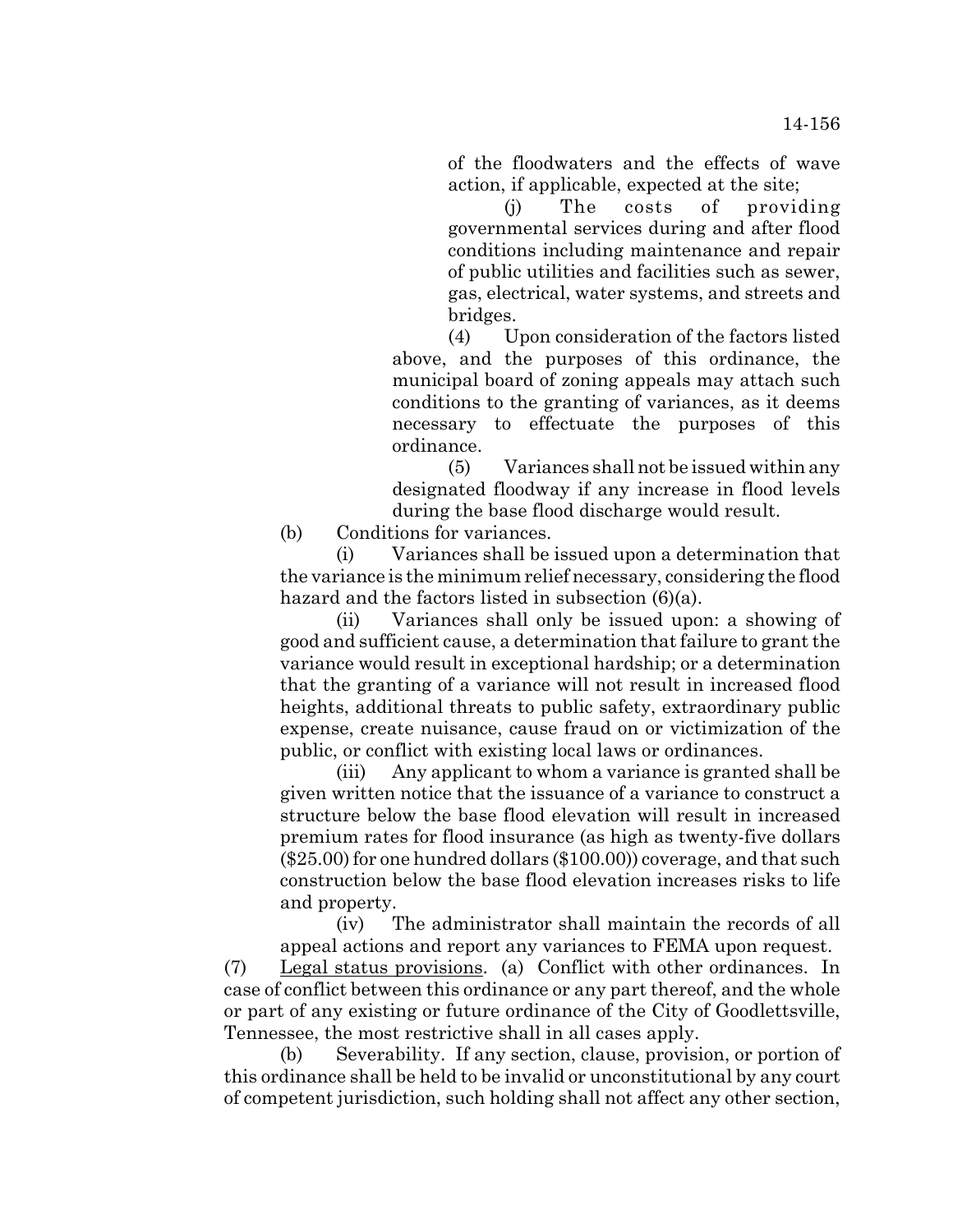clause, provision, or portion of this ordinance which is not of itself invalid or unconstitutional.

(c) Effective date. This ordinance shall become effective on February 25, 2022, in accordance with the Charter of the City of Goodlettsville, Tennessee, and the public welfare demanding it. (Ord. #08-720, Dec. 2008, as amended by Ord. #12-777, April 2012, and Ord. #16-880, Dec. 2016, and replaced by Ord. #20-980, Nov. 2020 *Ch5\_02-10-22* and Ord. #21-1020, Dec. 2021 *Ch5\_02-10-22*)

## **14-210. Planned unit development district regulations**.

(1) Purpose. These districts are designed to promote flexibility in design and permit planned diversification in the location of structures; to promote efficient use of land that will facilitate a more economic arrangement of buildings; circulation systems, land use, and utilities; to preserve as much as possible existing landscape features and utilize them in a harmonious fashion; to encourage the total planning of tracts of land; and to provide a mechanism for the ownership of land, utilities, streets, and facilities in common as well as the maintenance and disposition thereof.

(2) General provisions. (a) Master plan required. No application for a planned unit development (PUD) district shall be considered unless a master plan meeting the requirements outlined in  $\S$  14-210(3)(a) is submitted therewith. Such application shall indicate that the services of one (1) or more design professionals were utilized in the preparation of the plan. In the review and approval of a master plan the Goodlettsville Municipal/Regional Planning Commission is authorized to exercise architectural review of the buildings in order to assure quality of development, compatibility within the community and compatibility with the adjacent and neighborhood properties. Deviations from the approved master plan shall be considered to be violations of the zoning ordinance and shall be punishable as provided by law. Final certificates of occupancy may be withheld pending correction of the violations.

(b) Ownership and division of land. No tract of land may be considered for or approved as a planned development unless such tract is under single ownership. The holder(s) of a written option to purchase, any governmental agency, or a redeveloper under contract with any governmental agency shall be considered landowners for purposes of this section. Unless otherwise provided as a condition of approval of a PUD, the landowner of an adopted PUD may divide and transfer parts of such development. The transferee shall complete each such unit, and use and maintain it in strict conformance with the adopted final master plan. Prior to the transfer of any section, a subdivision plat shall be filed with the Goodlettsville Municipal/Regional Planning Commission.

(c) Relationship to subdivision regulations. The uniqueness of each proposal for a planned unit development may require that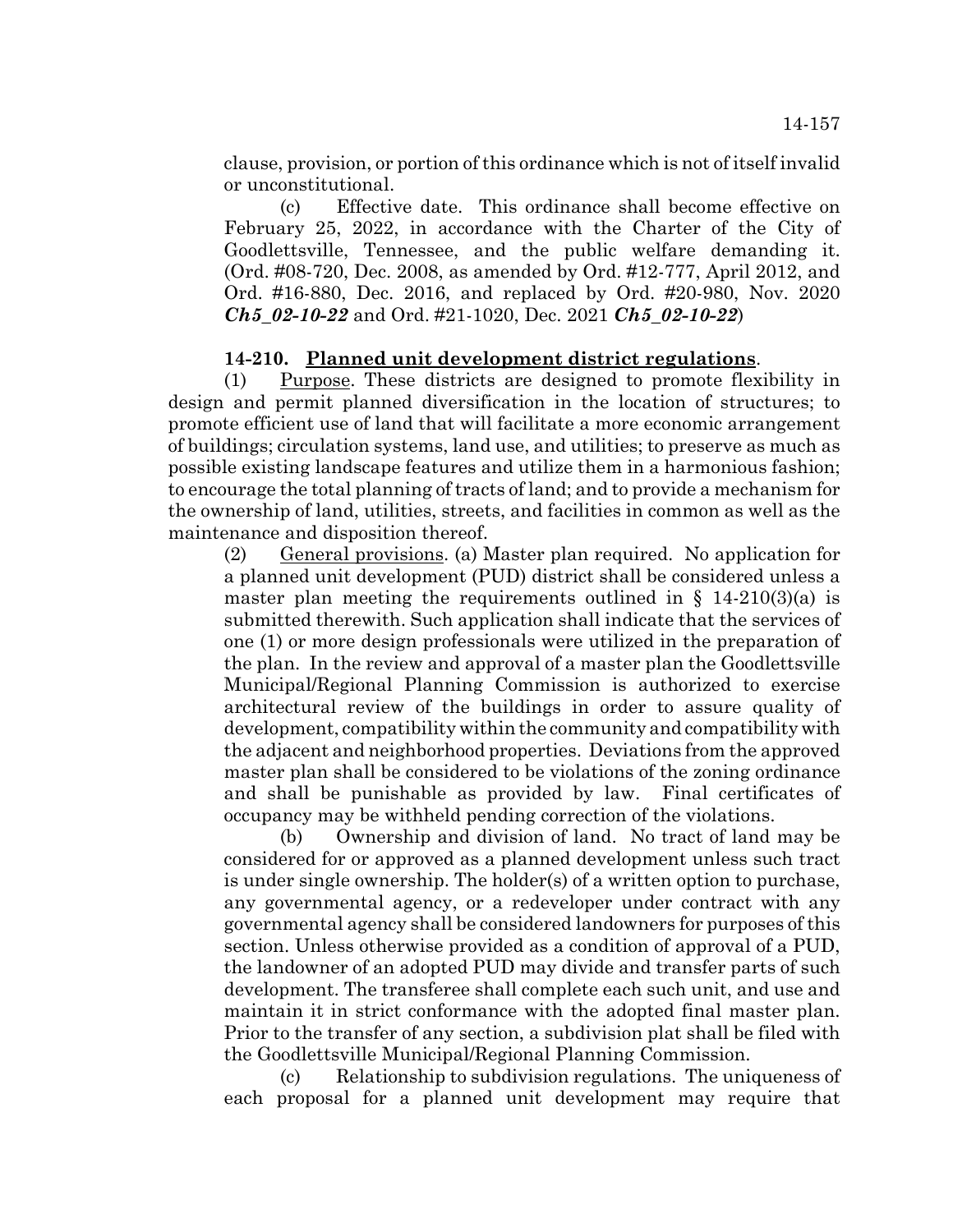specifications for the width and surfacing of streets, public ways, public utility rights-of-way, curbs, and other standards may be subject to modification from the specifications established in the subdivision regulations adopted by the Goodlettsville Municipal/Regional Planning Commission.

Modifications may be incorporated only with the approval of the Goodlettsville Municipal/Regional Planning Commission as a part of its review of the master plan for a PUD and granted as a variance in the preliminary approval of the subdivision, which must be concurrent with the final approval by the Goodlettsville Municipal/Regional Planning Commission of the master plan.

(d) Combination of separate types of planned unit developments. The Goodlettsville Municipal/Regional Planning Commission and city commission may consider separate types of planned unit developments (residential and commercial) within a consolidated master plan as a single administrative procedure provided the total tract is in single ownership as defined and the land area is sufficient to meet the separate type requirements.

(e) Development period, staging schedule. The expeditious construction of any PUD shall be undertaken to assist in the assurance of the full completion of the development in accord with the approved master plan.

Within one (1) year after the date of approval of the preliminary master plan, the final master plan shall have been submitted and actual construction shall have commenced in such development. In the event that construction has not been started, such approval shall lapse and be of no effect. The Goodlettsville Municipal/Regional Planning Commission may conduct a hearing on the project and review the zoning and feasibility of the PUD and may act to extend approval of the master plan depending upon the circumstances of each case.

The Goodlettsville Municipal/Regional Planning Commission may permit the development to be constructed in stages so that completion is achieved in a logical manner. The following provisions shall govern the staging schedule:

(i) Each stage shall be so planned and so related to existing surroundings and available facilities and services that failure to proceed to the subsequent stages will not have an adverse impact on the planned unit development or its surroundings at any stage of the development.

(ii) Each stage of the master plan, whether preliminary or final, may be considered as an independent unit for purposes of construction of the stage or of cancellation or extension of any approval, and no vested rights shall be attached to any stage by virtue of construction on a previous stage.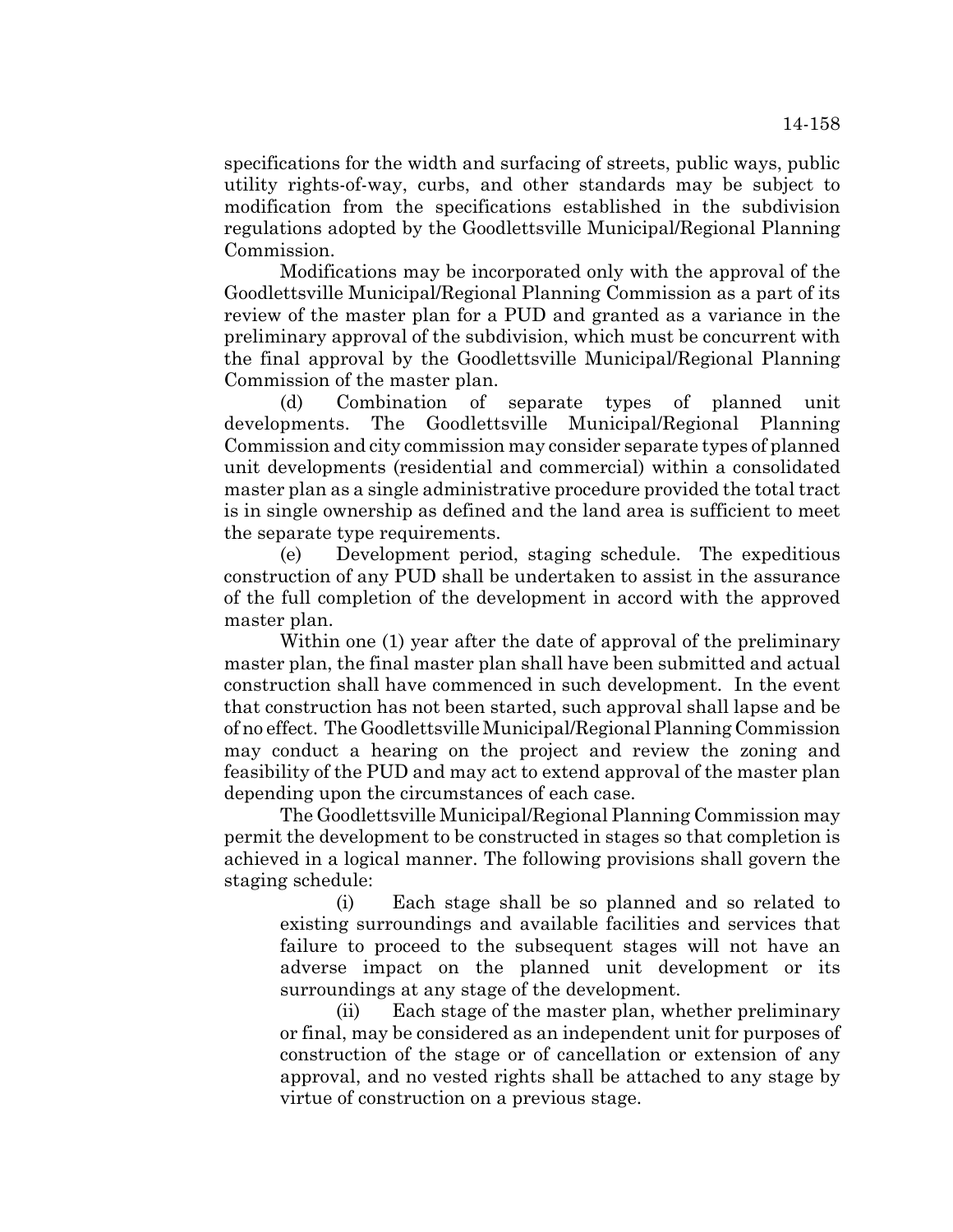(f) Common open space and facilities. Any common open space or public or private facilities shall be subject to the following provisions:

(i) The location, shape, size, and character of the common open space shall be reviewed in detail, and it must be used for amenity or recreational purposes. The uses authorized for the common open space must be appropriate to the scale and character of the planned development considering its size, density, expected population, topography, and the number and type of dwellings or structures to be provided.

(ii) Common open space must be suitable for its intended uses but common open space containing natural features worthy of preservation may be left unimproved. Any such common open space shall be available and usable by residents of the development. The intent for "usable" open space shall be twenty-five percent (25%) of common open space. The buildings, structures, and improvements, which are permitted in the common space must be appropriate to the uses which are authorized for the common open space and must conserve and enhance the amenities of the common open space with regard to its topography and unimproved condition.

(iii) The Goodlettsville Municipal/Regional Planning Commission shall require that the landowner provide for and establish an organization for the ownership and maintenance of any common open space and facilities and such organization shall not be dissolved nor shall it dispose of any common open space, by sale or otherwise (except to an organization conceived and established to own and maintain the common open space), without first offering to dedicate the same to an appropriate public agency and said dedication be approved by the Goodlettsville Municipal/Regional Planning Commission. However, the conditions of any transfer shall conform to the adopted final master plan.

(iv) In the event that the organization established to own and maintain common open space, or any successor organization, shall at any time after the establishment of the planned unit development fail to maintain the common open space in reasonable order and condition in accordance with the adopted master plan, the codes director may serve written notice upon such organization and/or the owners or residents of the planned unit development common open space for a period of one (1) year. When the codes director determines that the organization is not prepared for the maintenance for the common open space such agency shall continue maintenance for yearly periods.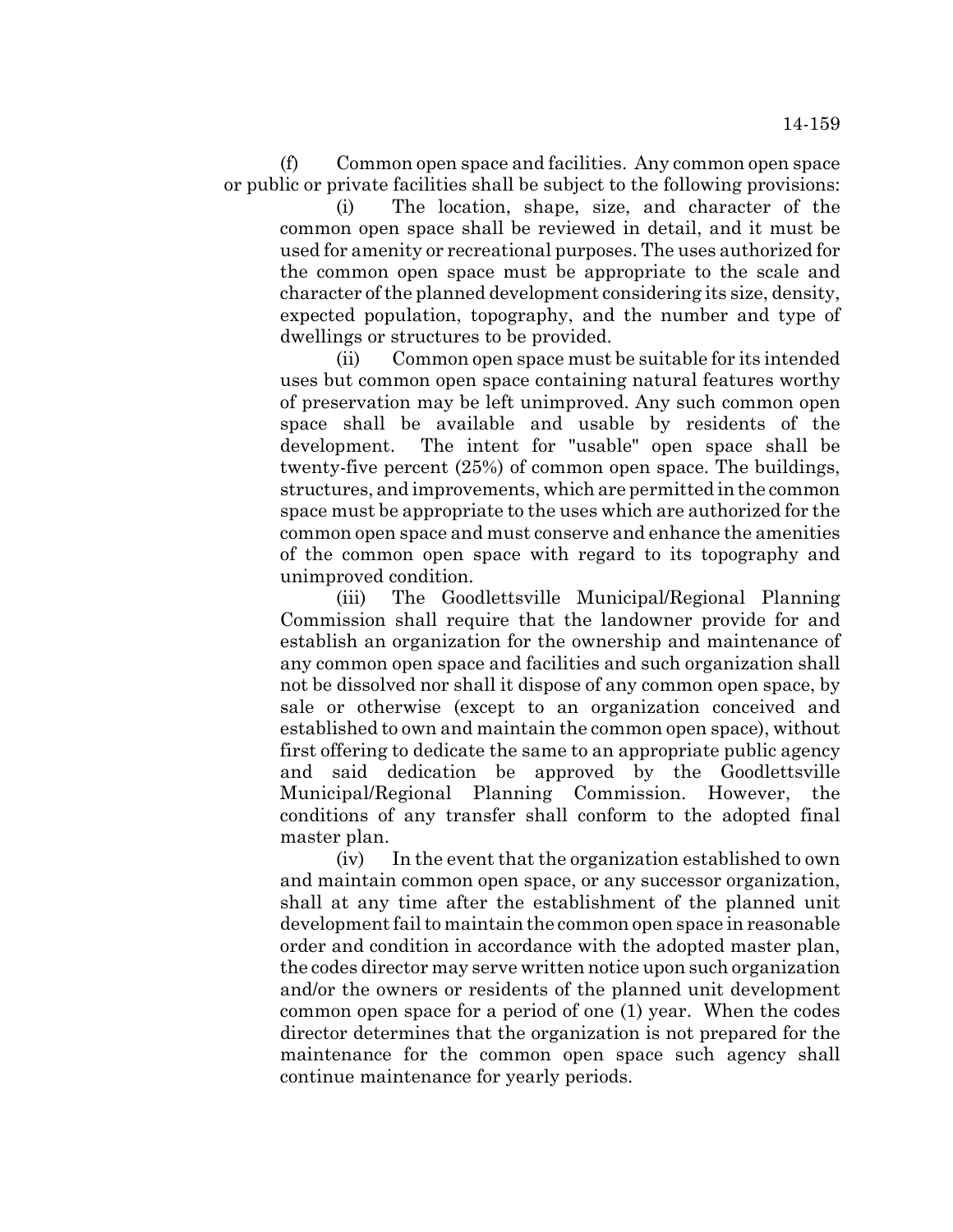(v) The cost of such maintenance by such agency shall be assessed proportionally against the properties within the planned unit development that have a right of enjoyment of the common open space, and shall become a lien on said properties.

(vi) If the common open space is deeded to a homeowners association, the developer shall file a declaration of covenants and restrictions that will govern the association, to be submitted with the application for final approval. The provisions shall include, but not be limited to the following:

(A) The homeowners association must be set up before the homes are sold.

(B) Membership must be mandatory for each home buyer and any successive buyer.

(C) The open space restrictions must be permanent, not just for a period of years.

(D) The association must be responsible for liability insurance, local taxes, and the maintenance of recreational and other facilities.

(E) Homeowners must pay their pro rata share of the cost, and the assessment the association can become a lien on the property.

(F) The association must be able to adjust the assessment to meeting changing needs.

(g) Dedication of public facilities. The Goodlettsville Municipal/Regional Planning Commission and city commission may require that suitable areas for streets, utilities, public rights-of-way, schools, parks, and public areas be set aside and/or dedicated to the city.

(h) Waiver of board of zoning appeals action. No action of the board of zoning appeals shall be required in the approval of a PUD including those activities which would otherwise require conditional use permits under other chapters of this ordinance. In the process of master plan approval for a PUD the Goodlettsville Municipal/Regional Planning Commission shall function as the board of zoning appeals. The action of the Goodlettsville Municipal/Regional Planning Commission and city commission shall be final.

(3) Administrative procedure. The provisions of this section govern the procedure for review and approval for all planned unit developments as provided herein. Any landowner or developer, as defined, may apply for PUD zoning in any area subject to these provisions. The city commission may, within its legislative power, impose PUD zoning upon any land area, and after such action, the landowner shall follow the remaining procedures before any zoning permits can be issued and the land developed.

(a) Steps of approval process.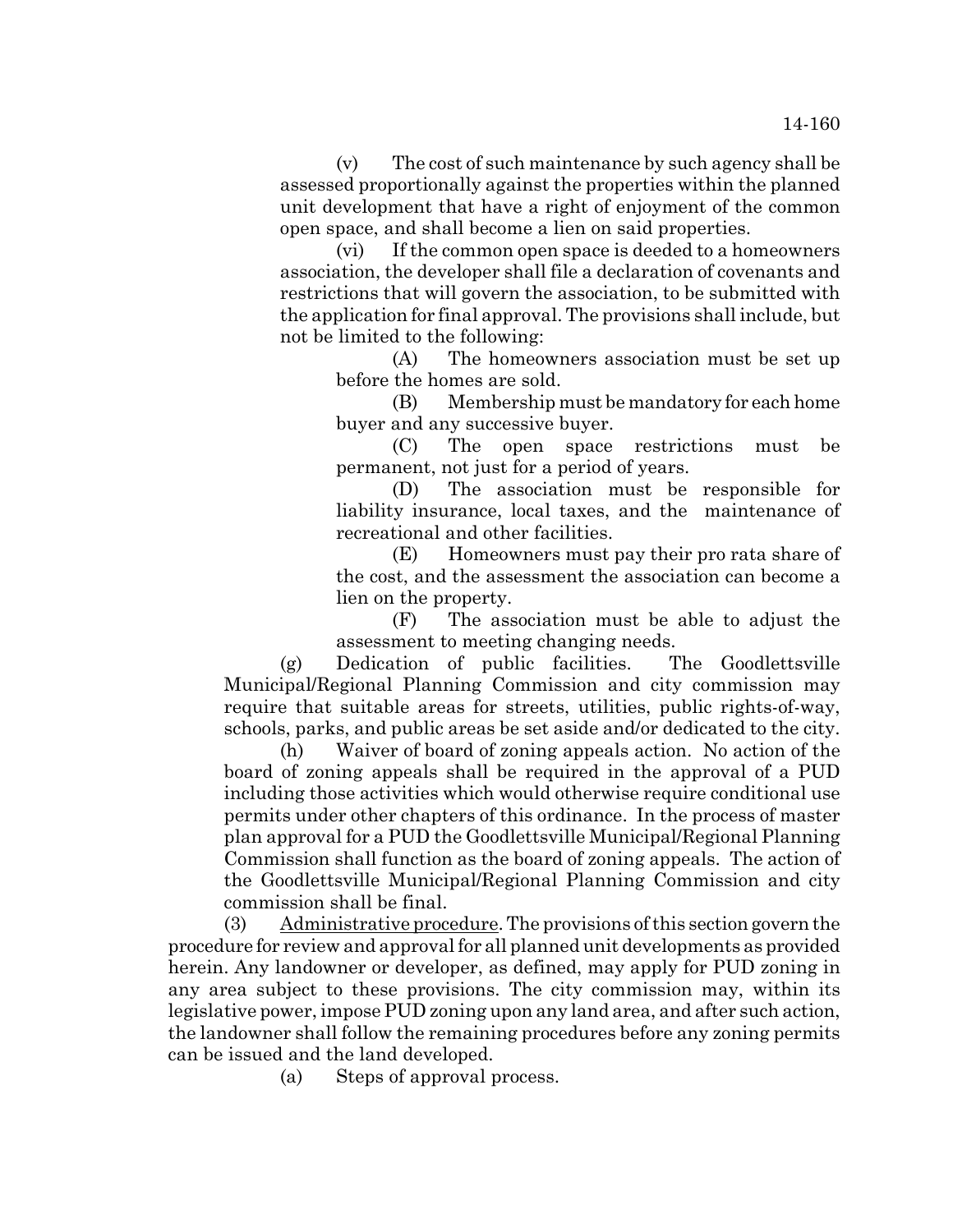(i) The applicant may request a pre-application conference with city staff to evaluate the proposal and to determine and clarify any issues that may arise.

(ii) The applicant shall submit a preliminary master plan and rezoning request to the planning director for Goodlettsville Municipal/Regional Planning Commission consideration along with the required fees.

(iii) The Goodlettsville Municipal/Regional Planning Commission may approve or reject the request. If approved, the Goodlettsville Municipal/Regional Planning Commission shall recommend the necessary PUD zoning to the city commission. If rejected, the applicant may appeal the decision to the city commission.

(iv) After approval of the preliminary plan and amendment of the zoning map, preparation of the final master plan may begin.

(v) Within one (1) year after approval of the preliminary master plan, the applicant shall submit a final master plan to the planning director for Goodlettsville Municipal/Regional Planning Commission for consideration. If any part of the PUD is to be subdivided, a preliminary subdivision plat shall also be submitted. Both documents may be considered simultaneously. Approval of the final master plan shall form the basis for all permits, variances, and standards for the PUD. After approval of the final master plan, the applicant shall have recorded an official copy of said plan.

(vi) Prior to the sale or transfer of any property, the applicant shall submit and have approved and recorded a final subdivision plat.

(vii) Both the preliminary and final master plans shall be prepared and stamped by registrants of the State of Tennessee who are licensed to practice the particular discipline being prepared (e.g., site layout and drainage by civil engineers, boundary surveys by surveyors, landscape plans by landscape architects).

(viii) If the application is incomplete, the planning director shall hold in abeyance the formal review by the Goodlettsville Municipal/Regional Planning Commission until such time as complete information is submitted.

(b) Application for approval of the preliminary master plan and zoning request. Application for approval of the preliminary master plan shall be made by the landowner of the affected property or his authorized agent to the planning director in accordance with such written general rules regarding general procedure, form of application, and required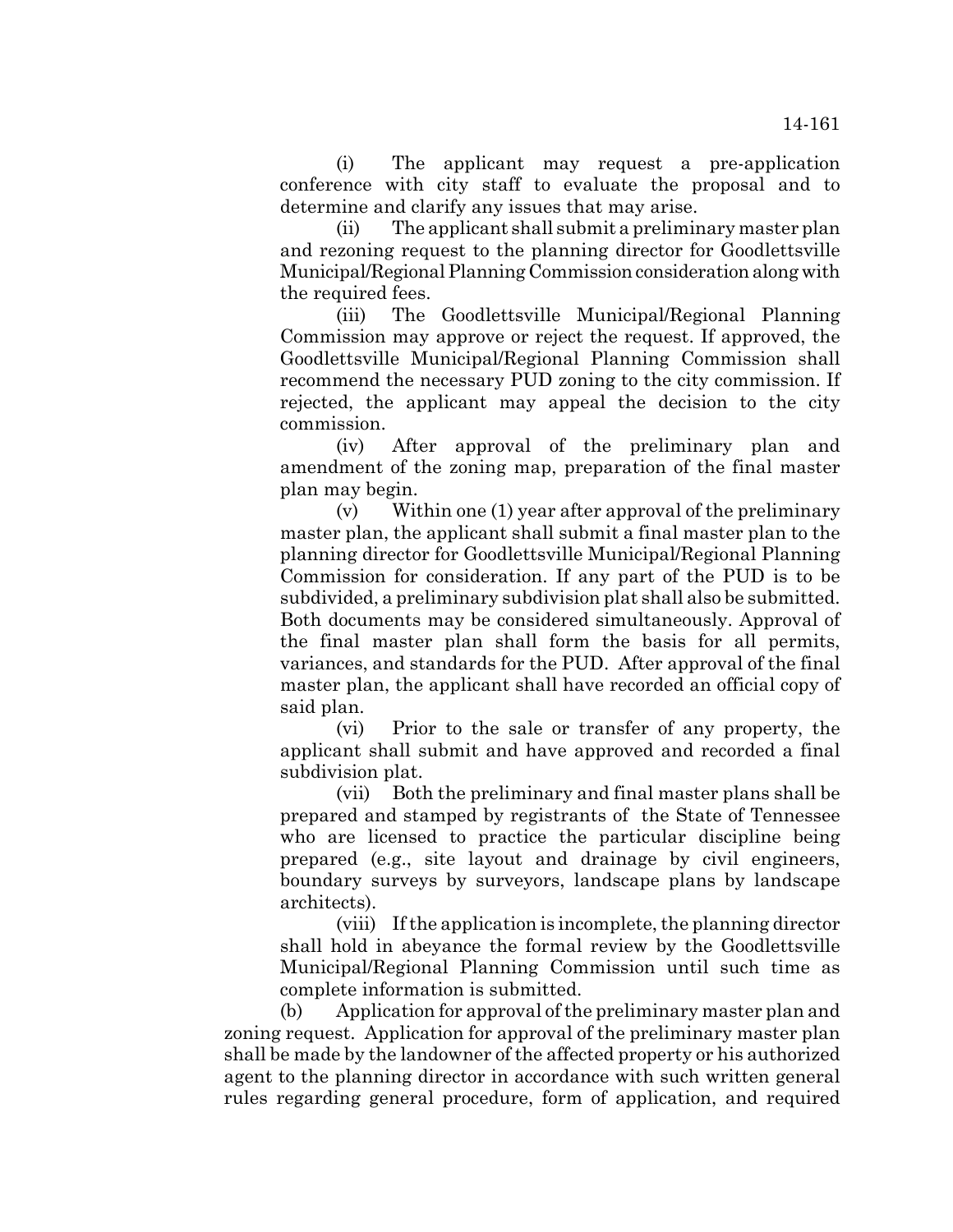information as the Goodlettsville Municipal/Regional Planning Commission may determine, provided they are not inconsistent herewith. The application for preliminary approval shall consist of the following:

(i) The preliminary master plan for the proposed planned unit development shall be a general concept plan which shall include such items as the Goodlettsville Municipal/Regional Planning Commission by general rule shall specify in order to disclose;

(A) The location and size of the area involved,

(B) Transportation routes including streets, driveways, sidewalks, and pedestrian ways, and off-street parking and loading areas,

(C) Location and approximate dimensions of structures including approximate height and bulk and the utilization of structures including activities and the number of living units,

(D) Location and extent of required landscape buffer yards and a generalized plan to indicate how the landscaping regulations will be met,

(E) Estimated population and density and extent of activities to be allocated to parts of the project,

(F) Reservations for public uses including schools, parks and other open spaces,

(G) Availability commitments from the appropriate water and sewer provider,

(H) Major landscaping features including topography,

(I) The general means of the disposition of sanitary wastes and storm water, and

(J) North arrow, graphic scale, and location map showing relationship to existing street system and adjoining properties.

(ii) A tabulation of the land area to be devoted to various uses and activities and overall densities.

(iii) The nature of the landowner's interest in the land proposed to be developed and a written statement or concurrence from all parties having a beneficial interest in the affected property.

(iv) The general substance of covenants, grants of easements or other restrictions to be imposed upon the use of the land, buildings and structures including proposed easements for public utilities.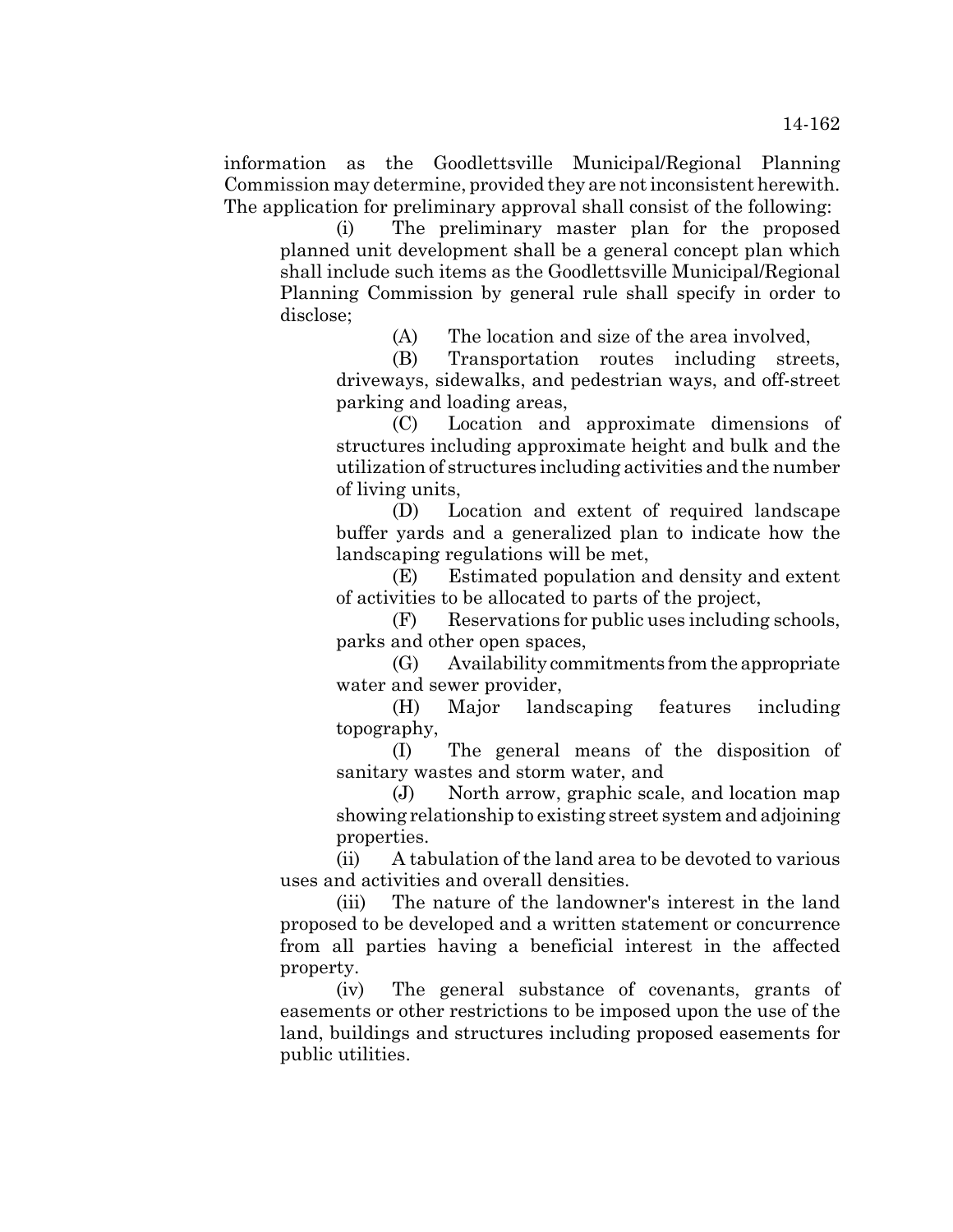(v) A development schedule, setting forth when the landowner intends to commence construction and an estimated completion period.

(vi) When it is proposed that the final master development plan will be submitted in stages, a schedule of submission thereof.

(vii) A filing and review fee in an amount determined according to the standard fee schedule as approved by the city commission.

(viii) A general summary explaining the character, intent, and financing of the PUD.

(c) Application for approval of the final master plan. The action of the city commission on the zoning request and the preliminary master plan shall authorize and form the basis for the Goodlettsville Municipal/Regional Planning Commission approval of a final master plan.

(i) Application for final approval. After zoning to a planned unit development district, the landowner may make application to the Goodlettsville Municipal/Regional Planning Commission for approval of a final master development plan, provided that the proposed master development plan and other elements associated with the planned unit development are in substantial compliance with the substance of the preliminary approval of the Goodlettsville Municipal/Regional Planning Commission. The application shall include all aspects of the preliminary application, the proposed final master development plan, other required drawings, specifications, covenants, easements, and conditions and forms of bonds as were set forth by the Goodlettsville Municipal/Regional Planning Commission preliminary approval. Copies of all legal documents required for dedication or reservation of group or common open space and/or for the creation of a non-profit association shall also be submitted. When appropriate, this application shall contain the stage development schedule.

(ii) Final approval of stages. The application for final approval and the final approval by the Goodlettsville Municipal/Regional Planning Commission may be limited to each stage as appropriate in a large planned unit development.

(iii) Final master development plan. The final master plan of a planned unit development, or as submitted in stages if so authorized, shall be substantially consistent with the approved preliminary master plan and must in addition show the following: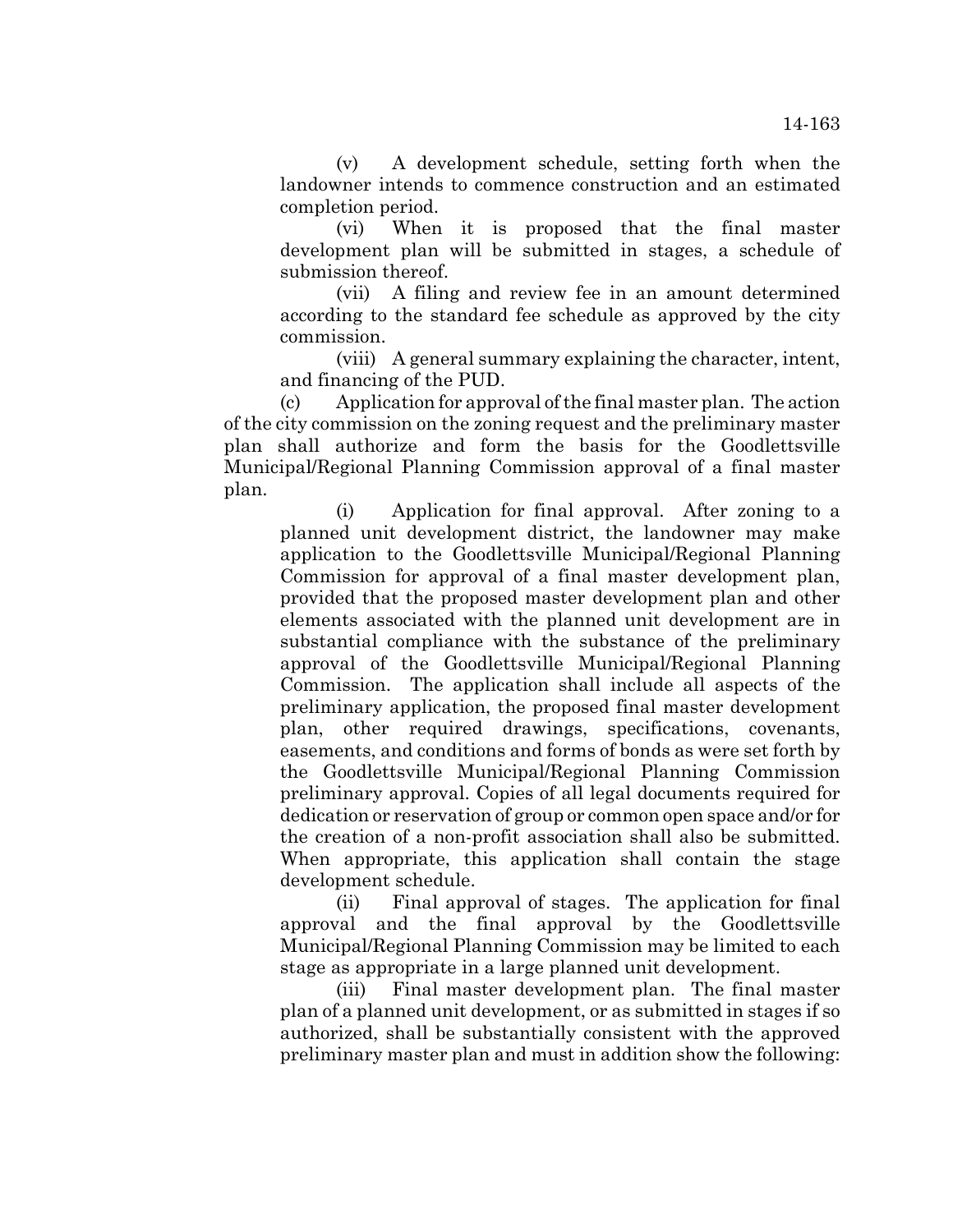(A) Detailed building plans showing front, rear and side elevations including materials proposed to be used and the percentage of each material used upon each elevation,

(B) Detailed landscaping plans which shall include trees, shrubs and flowering plants with species, quantities and sizes clearly indicated,

(C) Elevations as necessary,

(D) Location of gas, water, sewerage, and drainage facilities,

(E) Details and locations of signs,

(F) Plans for street and parking lot improvements,

(G) Location and use of all common open space area,

(H) Grading plans showing existing and proposed topography,

(I) Additional information as determined by the Goodlettsville Municipal/Regional Planning Commission to indicate fully the ultimate operation and appearance of the PUD.

(d) Amendments to the PUD. The terms, conditions, and the final master plan of a PUD may be changed from time to time by official action of the Goodlettsville Municipal/Regional Planning Commission. Any such amendments must remain in compliance with the appropriate zoning regulations and comply with the following.

The landowner, the residents and/or owners of or in the PUD may apply to the Goodlettsville Municipal/Regional Planning Commission for an amendment to the master plan. The Goodlettsville Municipal/Regional Planning Commission may approve such amendment so long as the original intent is not abrogated and the change does not in any way damage any part of the PUD nor any adjoining properties. Minor changes in the location, size and height of buildings may be authorized by the Goodlettsville Municipal/Regional Planning Commission if required by engineering or other circumstances of the location not foreseen at the time of final approval. Other changes in use, rearrangement of lots, blocks, or building tracts, provisions for open space, or any other desired change must be justified by changes in conditions or markets since the final plan was approved.

(e) Extension of an adopted planned unit development. The Goodlettsville Municipal/Regional Planning Commission may act to extend approval of any master plan in accordance with  $\S 14-210(2)(e)$  or upon the request of the landowner.

(f) Zoning permits and use and occupancy permits. A zoning permit shall be issued for structures, buildings, activities, or uses as a part of a finally adopted planned unit development only in strict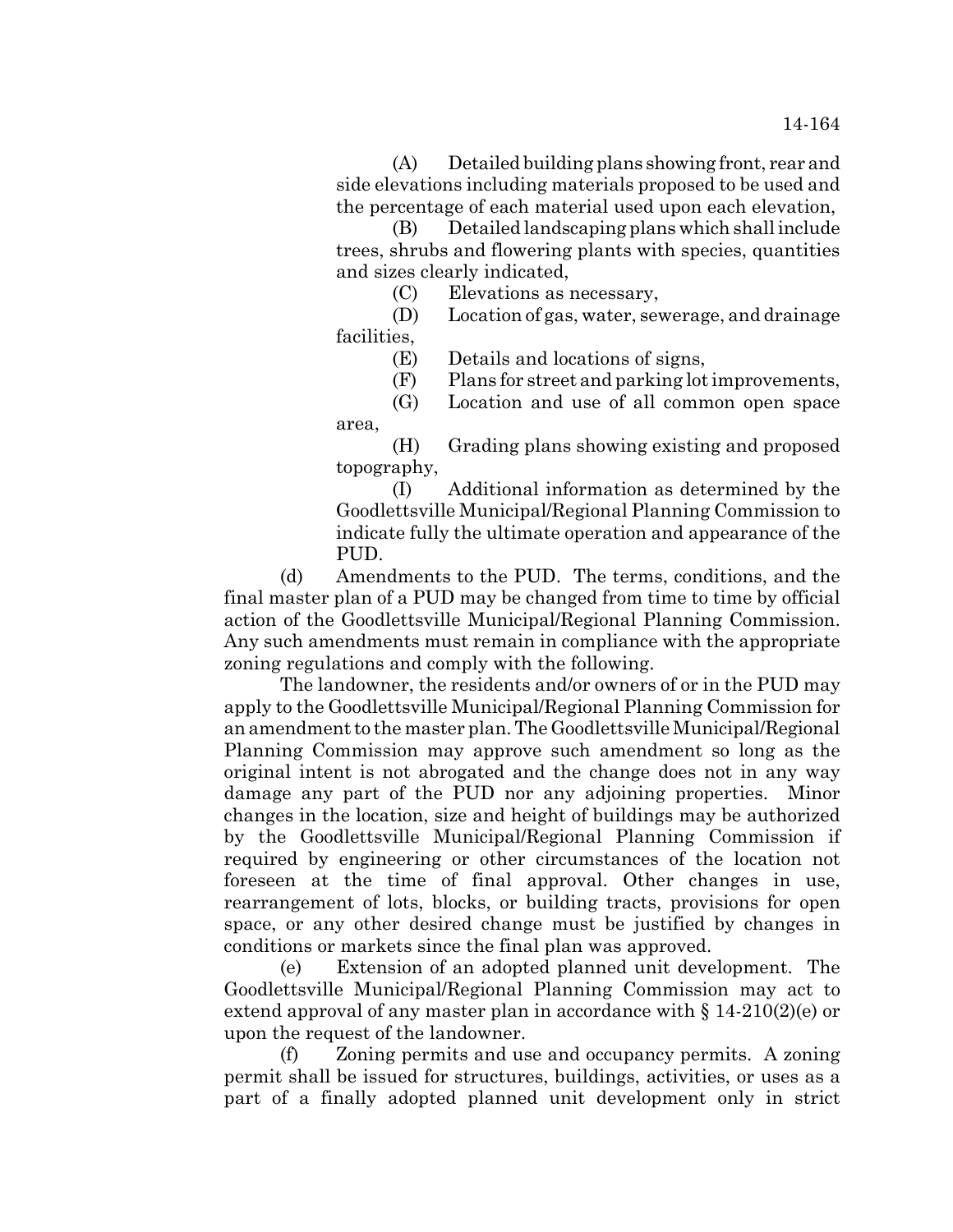compliance with the master development plan of the particular planned unit development including the conditions of approval and only after the administrative procedure outlined in this section has been strictly adhered to. No zoning permit shall be issued for the area included in a preliminary planned unit development unit a final master development plan has been approved and adopted.

(g) Use and occupancy permit. A use and occupancy permit shall be issued only when the codes director determines that the structure, building, activity, or use conforms to the final master development plan as approved by the Goodlettsville Municipal/Regional Planning Commission.

(4) Residential planned unit developments. (a) Type of developments. There are hereby created three (3) types of residential PUDs as follows:

Low Density Residential PUD - LDRPUD

Medium Density Residential PUD - MDRPUD

High Density Residential PUD - HDRPUD

(b) Purpose. The purpose of a LDRPUD and a MDRPUD is to permit development of land, which by reason of topography or floodable land contains some areas unsuitable for development and to permit the clustering of lots in order to leave the unsuitable land as permanent open space. The preservation of land in open space for amenity value, recreation, wildlife habitat or forest protection is also a suitable purpose for PUD zoning.

The purpose of a HDRPUD is to permit a variety of housing types within a totally planned environment.

(c) Minimum size. The minimum size of any residential PUD shall be five (5) acres.

(d) Permitted activities in a residential PUD. The activities listed in Table I in the appendix may be permitted in a RPUD only when deemed appropriate by the Goodlettsville Municipal/Regional Planning Commission and city commission as approved with the preliminary master plan. Those listed as not permitted may not be approved by the Goodlettsville Municipal/Regional Planning Commission. Other activities not listed below are prohibited.

(e) Limitation on commercial activities. The commercial activities permitted in Table I shall be limited to no more than four percent (4%) of the total floor area within such development and provided further that the maximum floor area for any single establishment shall be five thousand (5,000) square feet. Such commercial activities shall be designed to serve primarily the residents within the PUD and shall not be constructed until at least one-half (1/2) of the residential units are complete.

(f) Density, bulk, and open space regulations.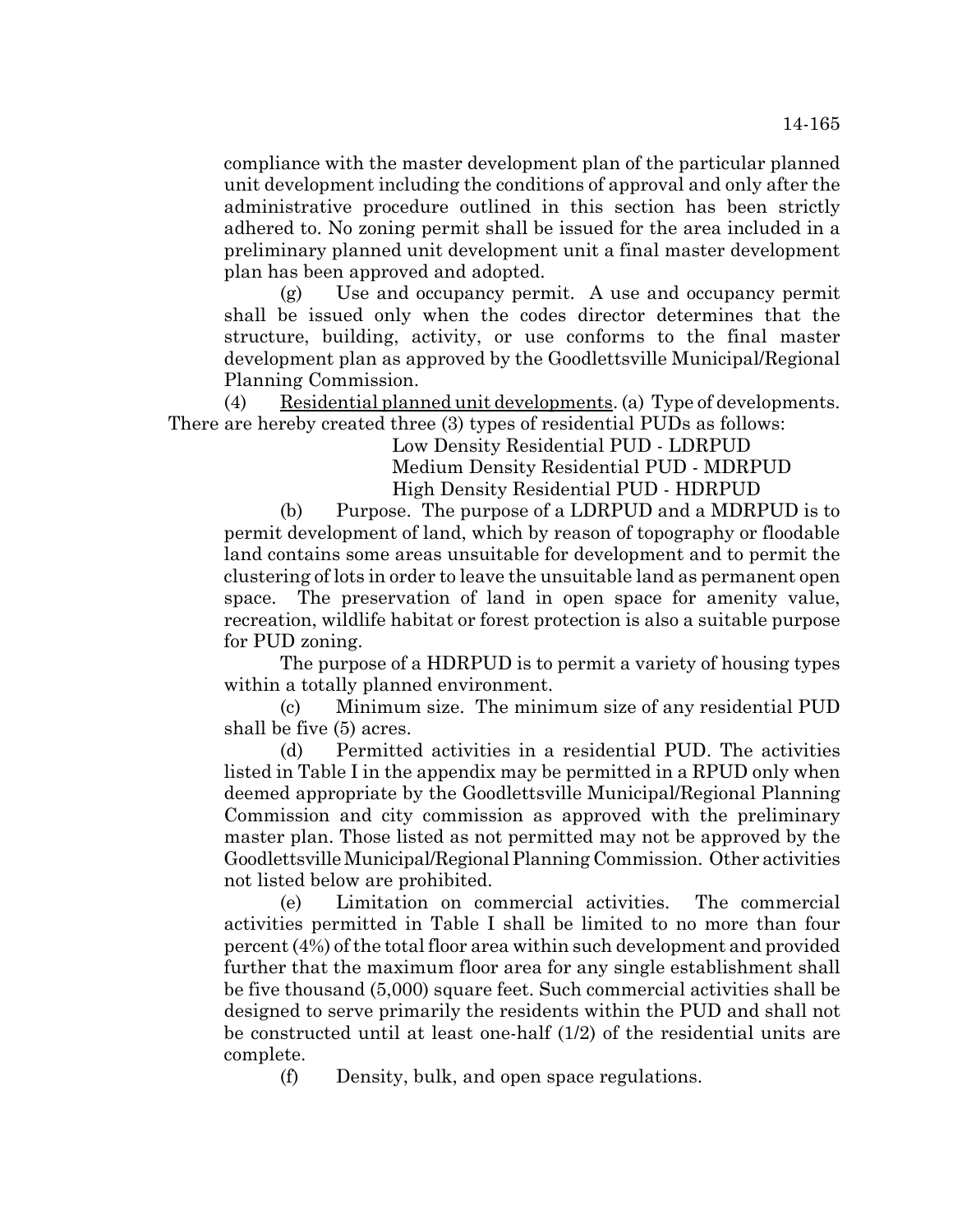(i) Low density residential planned unit development. The maximum overall density shall be 1.7 dwelling units per gross acre. The minimum lot size shall be fifteen thousand (15,000) square feet. The remaining area shall be left as common open space and used for the designated purposes. The minimum yard requirements for each lot are as follows:

| Minimum front yard             | 30 feet              |
|--------------------------------|----------------------|
| Minimum side yard              | 10 feet              |
| Minimum rear yard              | 20 feet              |
| Minimum open space             | 4.0 percent          |
| $\alpha$ 11 $\beta$ 11 1 $\pi$ | $\cdots$ 1m $\cdots$ |

The Goodlettsville Municipal/Regional Planning Commission may consider a request to vary the minimum side yard requirements based upon characteristics of the lot, type of house and building footprint considerations provided that in case shall a side yard be less than five feet (5') and that the minimum separation between buildings shall be fifteen feet (15').

(ii) Medium density residential planned unit development. The maximum overall density shall be three (3) dwelling units per acre. The minimum lot size shall be established by the preliminary master plan based on the purpose and characteristics of the PUD and the area in which it is proposed to be located. The minimum yard and open space requirements shall be as follows:

| Minimum front yard | $25$ feet   |
|--------------------|-------------|
| Minimum side yard  | $05$ feet   |
| Minimum rear yard  | 15 feet     |
| Minimum open space | 7.0 percent |

The minimum side yard may be observed: provided however, that the minimum separation between buildings shall be fifteen feet (15').

(iii) High density residential planned unit development.

(A) The maximum overall densities shall be in terms of the number of dwelling units per gross acre of all the area within said development.

(B) The maximum floor area shall be in terms of a ratio of total floor area per total area within said development, as provided herein.

(C) Yard requirements are waived and the following minimum controls shall be applied.

| Maximum density                                                                                                                                                                                                                                                                                                    | 7/acre        |
|--------------------------------------------------------------------------------------------------------------------------------------------------------------------------------------------------------------------------------------------------------------------------------------------------------------------|---------------|
| Maximum floor area ratio                                                                                                                                                                                                                                                                                           | .20           |
| Minimum open space                                                                                                                                                                                                                                                                                                 | 20 percent    |
| Maximum building height                                                                                                                                                                                                                                                                                            | 3 stories     |
| $\sqrt{D}$ $\sqrt{D}$ $\sqrt{D}$ $\sqrt{D}$ $\sqrt{D}$ $\sqrt{D}$ $\sqrt{D}$ $\sqrt{D}$ $\sqrt{D}$ $\sqrt{D}$ $\sqrt{D}$ $\sqrt{D}$ $\sqrt{D}$ $\sqrt{D}$ $\sqrt{D}$ $\sqrt{D}$ $\sqrt{D}$ $\sqrt{D}$ $\sqrt{D}$ $\sqrt{D}$ $\sqrt{D}$ $\sqrt{D}$ $\sqrt{D}$ $\sqrt{D}$ $\sqrt{D}$ $\sqrt{D}$ $\sqrt{D}$ $\sqrt{D$ | $M \cdot 1/D$ |

(D) The Goodlettsville Municipal/Regional Planning Commission and City Commission may authorize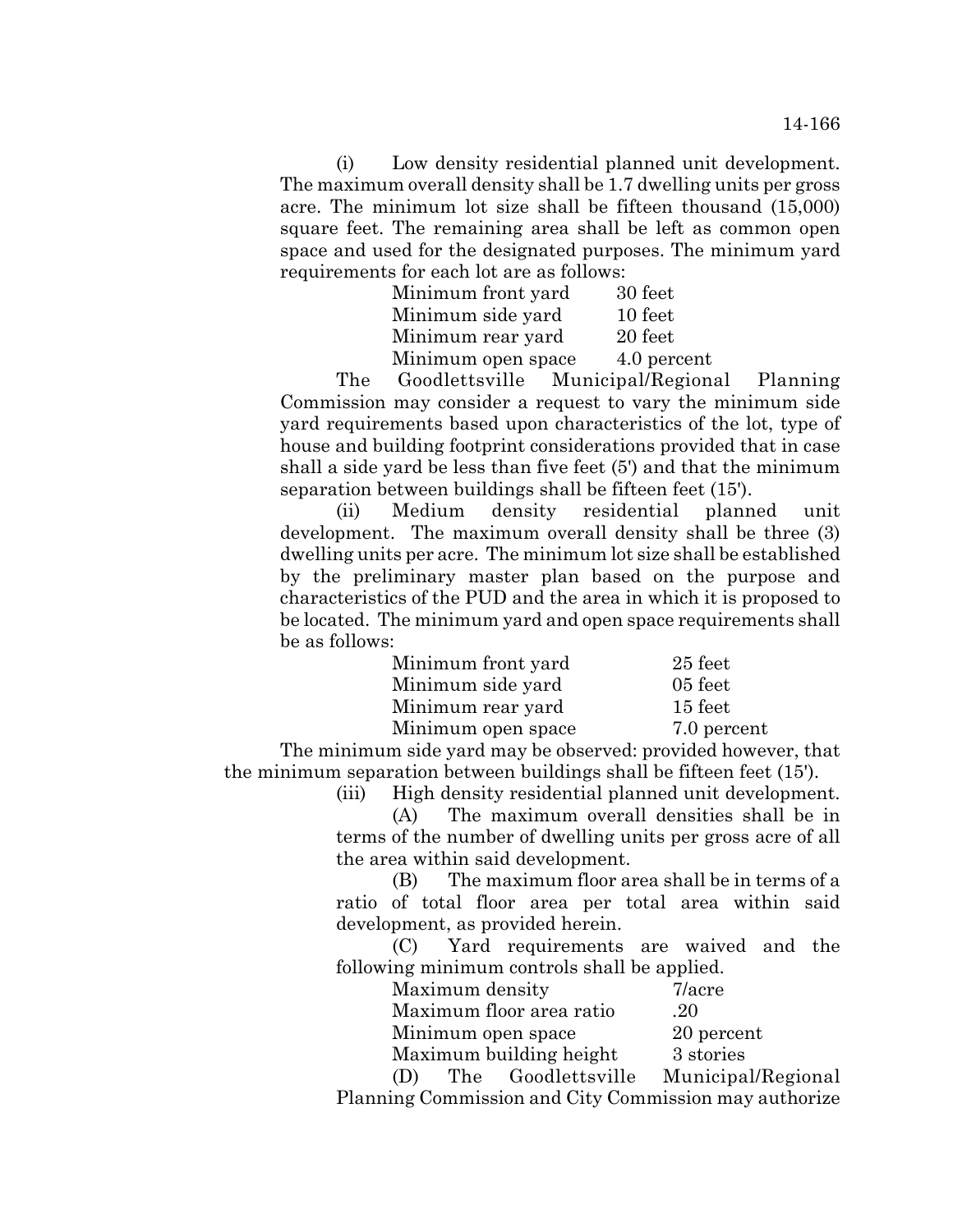a high density residential planned unit development to be increased in density up to fifteen (15) units per acre for projects in commercial center mixed use areas with infrastructure to support the increased density including pedestrian connections to the mixed use commercial center areas. Maximum floor area ratio 1.0, maximum building height four (4) stories but may be increased to be consistent with the adjacent commercial developments in commercial center mixed uses areas. The minimum open space twenty percent (20%) and minimum size of site may be reduced in size as determined by planning commission and city commission during master plan review.

(iv) Special high rise projects. The Goodlettsville Municipal/Regional Planning Commission and City Commission may authorize a PUD to be a high rise project if said project is specifically designed for the use and occupancy of persons sixty (60) years old or older. The following requirements shall apply:

| Maximum density          | 25/acre    |
|--------------------------|------------|
| Maximum floor area ratio | 1.0        |
| Minimum open space       | 20 percent |
| Maximum building height  | 6 stories  |

The minimum size of site may be reduced to three (3) acres.

(g) Limitation on density. The Goodlettsville Municipal/ Regional Planning Commission and City Commission may, within their discretion, limit the density to a figure lower than the maximum permitted above. This type of limitation shall be exercised only if the character of the adjoining neighborhood is inappropriate for the proposed development or if the development would place an excessive burden on the existing street and utility system.

(h) Development standards.

(i) Perimeter requirements. Along the perimeter of the PUD, buildings shall be designed to harmonize in scale, setbacks, and mass with existing adjacent areas. Perimeter landscaping shall also be required. The minimum building setback along the perimeter of the site shall be thirty-five feet (35'). The minimum setback from a public street that is external to the PUD shall be fifty feet (50').

(ii) Landscaping requirements. Every PUD shall be attractively landscaped. The perimeter and parking lot landscaping requirements of § 14-202 shall apply.

(iii) Off-street parking. The off-street parking space requirements contained in § 14-202 shall apply as applicable.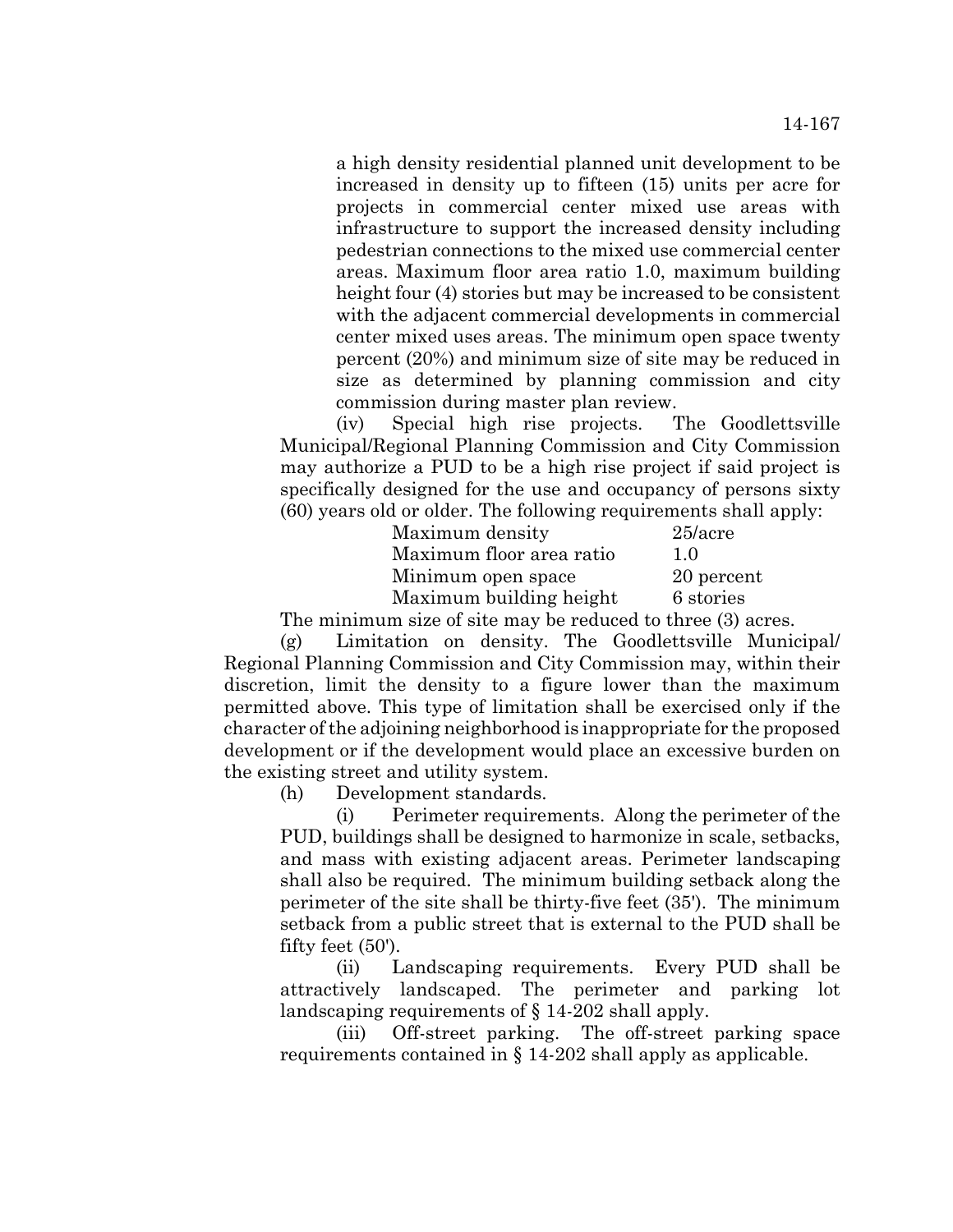(iv) Signs. The sign provisions of the Goodlettsville Sign Ordinance shall apply. All sign locations and designs shall be shown on or as a separate element of the final master plan.

(v) Street improvements. Within any PUD, streets may be public or private; provided that streets in a low density PUD shall be public. If the developer requests that the streets be dedicated to the public, specifications and procedures of the subdivision regulations shall apply. Streets may be privately constructed and maintained either by the landowner/developer or deeded to the homeowners association and shall be subject to the following standards.

(A) The base of streets shall consist of eight inches (8") of crushed stone or gravel, compacted.

(B) The surface of all streets shall consist of hot plant mix asphalt or better materials, two inches (2") in depth, rolled and compacted.

> (C) Pavement widths shall be as follows: Collector street - 20 feet Minor street - 18 feet One way street - 12 feet

(D) Dead-end streets shall be provided with adequate turn-around space.

(iv) Utilities. All utility services connections shall be underground and shall commence at the property line unless otherwise approved by the Goodlettsville Municipal/Regional Planning Commission. All lighting plans must meet Nashville Electric Services Street Lighting Design Manual standards and any subsequent amendments to such manual and be approved by the Goodlettsville Municipal/Regional Planning Commission. The development shall be serviced with public sanitary sewerage systems. The water systems shall be capable of providing needed fire flows for the development as well as domestic water supply. Fire hydrants shall be installed a maximum of five hundred feet (500') apart except for areas of detached dwellings where the fire hydrants may be spaced so that no dwelling is farther than five hundred feet (500') away from such hydrant.

(vii) Waste disposal. If any central waste disposal containers are provided, they shall be completely enclosed with the covering materials to be similar to those used on the buildings and screened from view with landscaping materials.

(viii) Development standards for multi-family projects.

(A) The spacing of all buildings contained in multi-family dwellings shall be as set forth in § 14-208.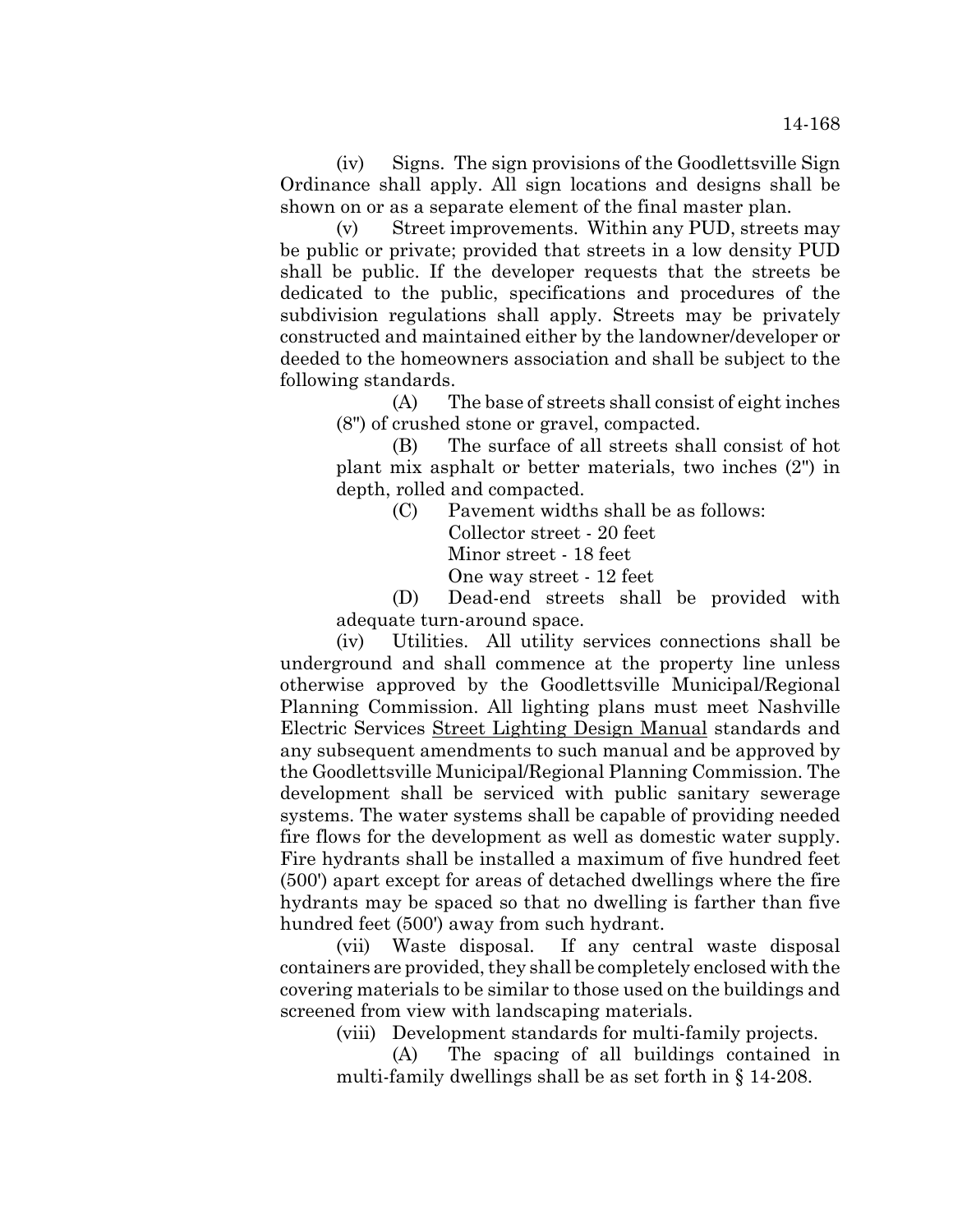(B) Each dwelling unit shall be provided with reasonable visual and acoustical privacy. Fences, walks, and landscaping shall be provided for the protection and aesthetic enhancement of the development and privacy of the occupants, screening of objectionable views or uses and the reduction of noise.

(C) Street sidewalks and on-site walks shall be provided for convenient and safe access to all living units from streets, driveways, parking courts or garages and for convenient circulation and access to all facilities.

(D) The appearance and character of the site shall be preserved and enhanced by retaining and protecting existing trees and other site features; and additional new plant material shall be added for privacy, shade, beauty of buildings and grounds and the screen out objectionable features. The planting plan shall be submitted with the site development plan. Existing trees, shrubs, evergreens and ground cover shall be retained to the extent that they enhance the project, are effective as a screen planting or are useful in protecting slopes.

(E) Adequate recreation facilities for the residents of the project shall be provided in locations easily accessible to the living units and where they do not impair the view and privacy of living units.

Attractive outdoor sitting areas shall be provided, appropriate in size, type and number to the needs of the residents.

Well-equipped playgrounds of adequate size and number shall be provided, where it is anticipated that children will occupy the premises.

(F) Access and circulation shall adequately provide for fire fighting equipment, service deliveries, furniture moving vans and refuse collection.

(G) Off-street parking may be grouped in bays, either adjacent to streets or in the interior of blocks. Such parking areas shall generally be located in close proximity to the dwelling units they are designed to serve. At least one (1) parking space per dwelling unit shall be located so as to provide a maximum walking distance of two hundred feet (200') from the nearest entrance of the dwelling unit the space is to serve. Where appropriate, common driveways, parking areas, walks and steps shall be provided, maintained and lighted for night use. Screening of parking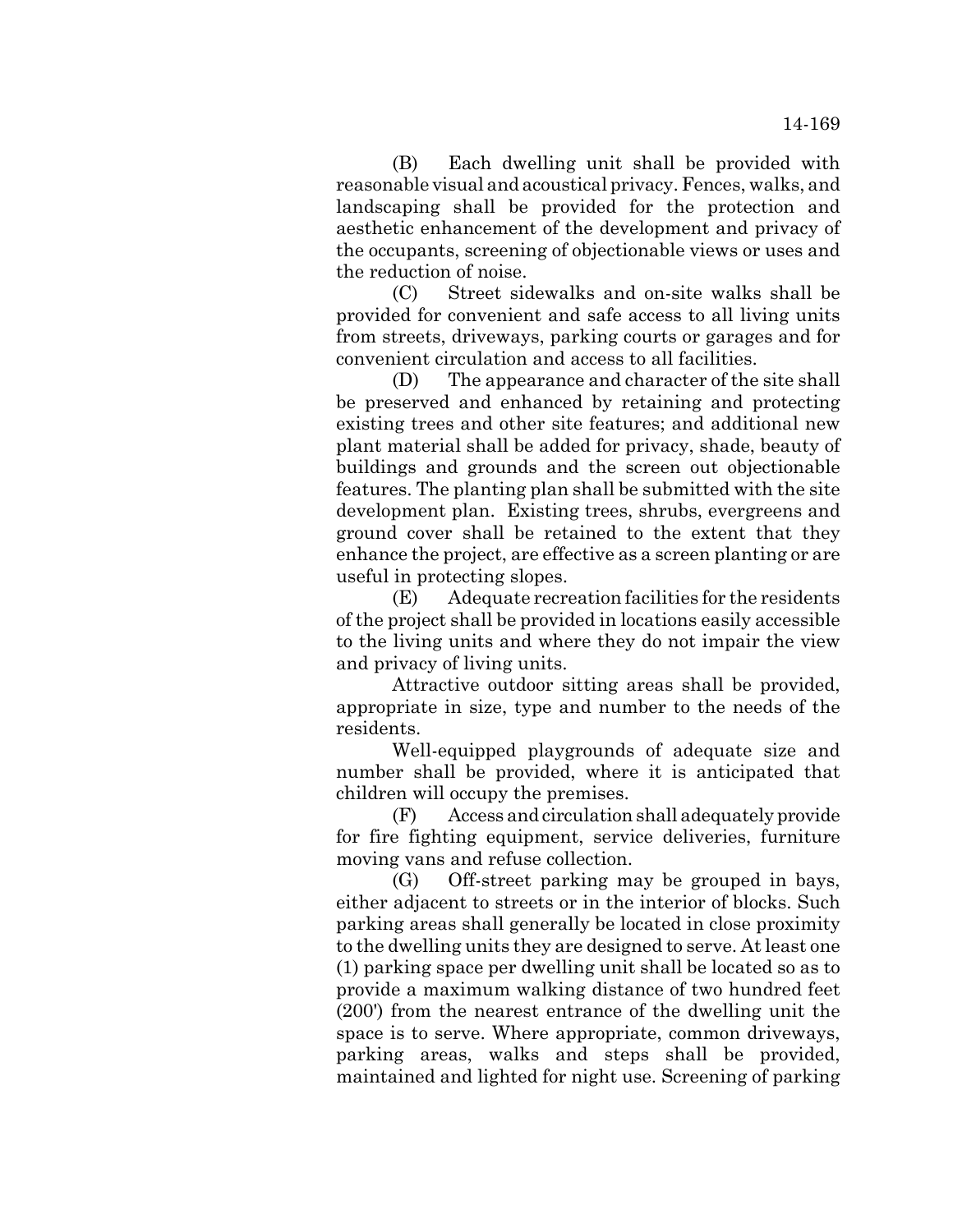and service areas shall be in accordance with the landscape requirements of § 14-208.

(ix) Development standards for attached dwellings.

(A) The minimum lot required for any individual attached dwelling shall be as required to meet other provisions of these regulations. Individual attached dwellings may exceed the maximum lot coverage provisions established for the area in which such site is located. However, in no instance shall the aggregate site coverage of all dwellings, attached or otherwise, exceed the coverage provisions established for the PUD district in which such site is located.

(B) Not more than six (6) contiguous town houses shall be built in a row with the same or approximately the same front line, and not more than twelve (12) town houses shall be contiguous.

(C) The spacing of buildings containing attached dwellings shall be as required by § 14-208.

(D) Yards.

(1) For units located along the periphery of a site containing attached dwellings, the yard provisions established for the district adjacent to the perimeter shall apply subject to a maximum front yard for the attached dwellings of thirty feet (30').

(2) For units located entirely within a site, no side or rear yard as such is required in connection with any attached dwelling located entirely within a site containing attached dwellings but each such unit shall on its own lot have one (1) yard containing not less than two hundred fifty (250) square feet. This yard shall be reasonably secluded from view from streets or from neighboring property and shall not be used for off-street parking or for any accessory building.

(E) No attached dwelling shall exceed two (2) stories in height.

(F) Parking shall be provided as required in § 14-208. However, attached dwellings may be constructed with one (1) off-street parking space required and the other required space constructed in bays either adjacent to the streets or in the interior of blocks. Such spaces shall be located within two hundred feet (200') of each unit to be served. Where appropriate, common driveways, parking areas, walks and steps shall be provided, maintained and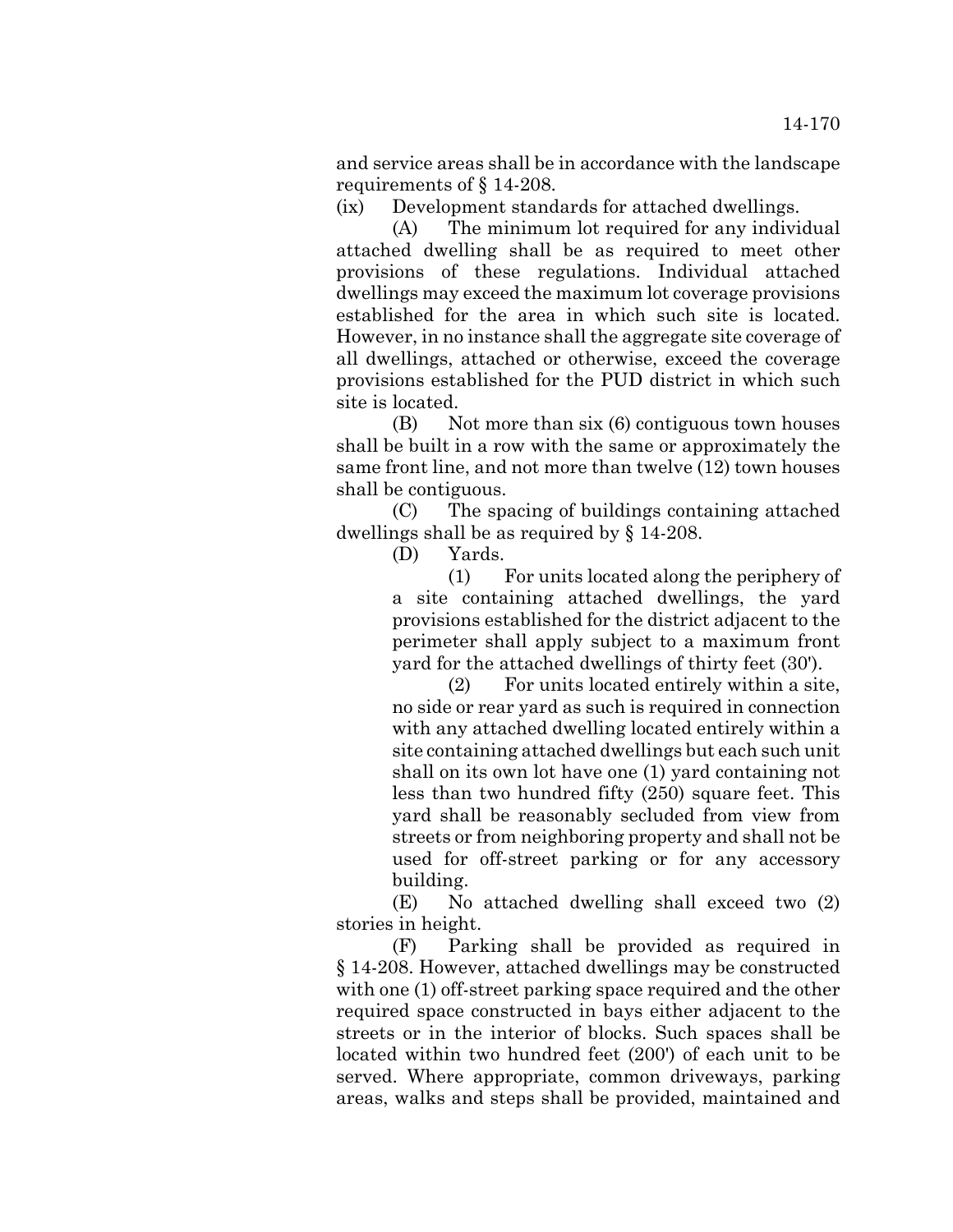lighted for night use. Screening of parking and service areas shall be encouraged through ample use of trees, shrubs, hedges, and screening walls.

(G) Each dwelling unit shall be provided with reasonable visual and acoustical privacy. Fences, walks, and landscaping shall be provided for the protection and aesthetic enhancement of the development and privacy of the occupants, screening of objectionable views or uses, and the reduction of noise.

(H) Streets sidewalks and on-site walks shall be provided for convenient and safe access to all living units from streets, driveways, parking courts, or garages and for convenient circulation and access to all facilities.

(x) Quality and improvement of common open space. No open area may be accepted as common open space under the provisions of this section unless the location, shape, size and character of the common open space is appropriate to the scale and character of the development considering its size, density, expected population, topography, and the number and type of dwellings to be provided.

Common open space must be suitably improved for its intended use, but common open space containing natural features worthy of preservation, steep slopes, or floodplains may be left unimproved. Any buildings, structures, and improvements which are permitted in the common open space must be appropriate to the uses which are authorized for the common open space having regard to its topography and unimproved condition.

If the master plan provides for buildings, structures, and improvements, in the common open space of value in excess of ten thousand dollars (\$10,000.00), the developer must provide a bond or other adequate assurance that the buildings, structures, and improvements will be completed. The Goodlettsville Municipal/Regional Planning Commission shall release the bond or other assurance when the buildings, structures, or improvements have been completed according to the development plan.

(5) Commercial planned unit developments. (a) Type of developments. There are hereby created four (4) types of commercial planned unit developments as follows:

Commercial planned unit development - CPUD Commercial planned unit development limited - CPUDL General office planned unit development - GOPUD Restricted office planned unit development - ROPUD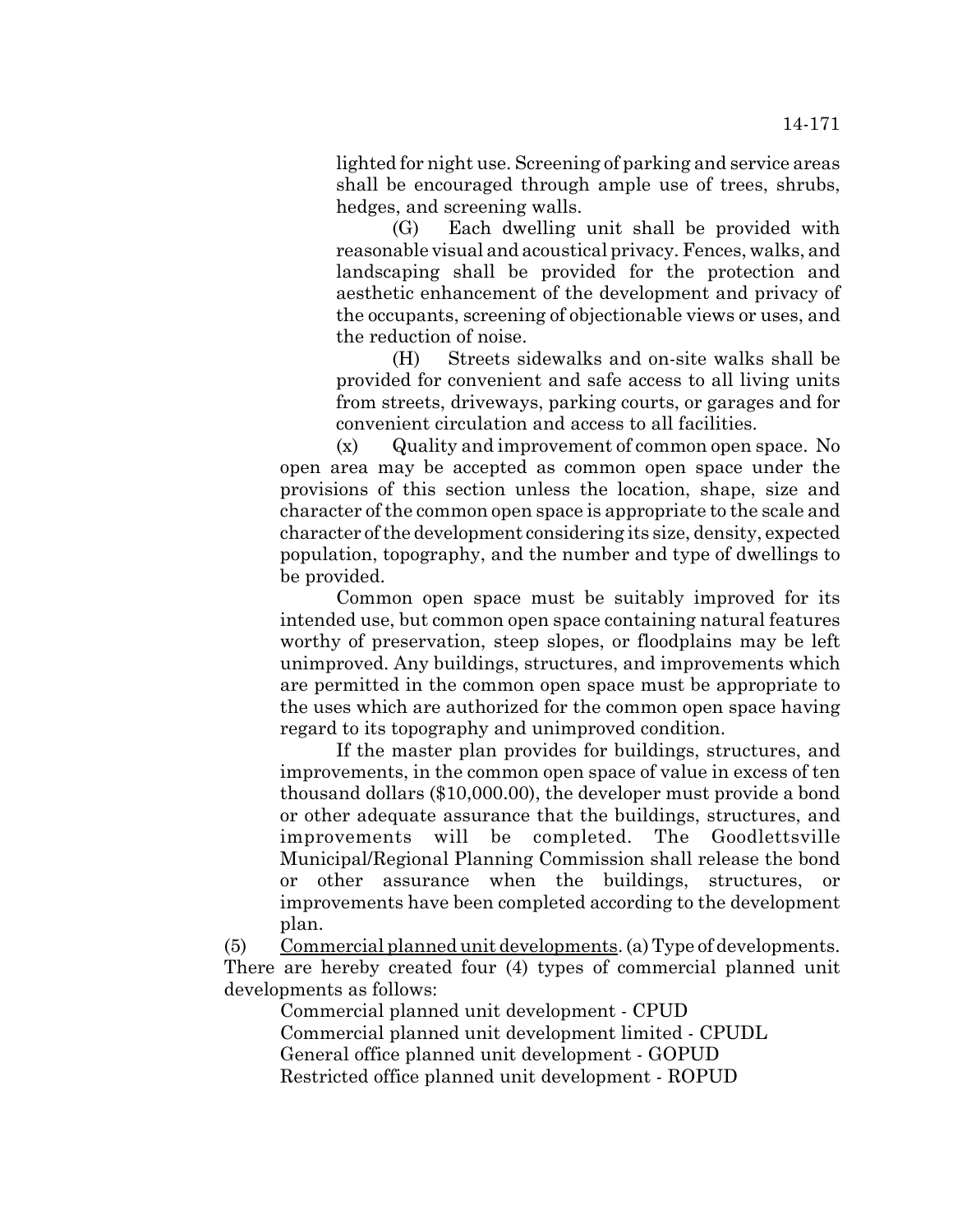(b) Purpose. The general purpose of commercial PUD districts is to provide for a wide range of activities developed for high quality and under controlled conditions.

(c) Feasibility study. The Goodlettsville Municipal/Regional Planning Commission or the city commission may require a feasibility study/market analysis for any proposed commercial planned unit development. The study will be utilized, among other things, to determine the impact of the proposed development on the long-range development of the commercial land use in the city, the timing of any proposed development to ascertain the effects of a proposed development upon lands used or zoned for commercial purposes, to form a basis for evaluating the estimated effects on traffic, the financial capability of the developer, and other purposes which assist in an understanding of the public interest pertinent in the evaluation of a proposed development. The study, if required, shall be provided by the landowner and the landowner shall provide any other economic data or analysis as may be reasonably requested by the Goodlettsville Municipal/Regional Planning Commission and/or city commission.

(d) Minimum size. The minimum size for each type commercial PUD shall be as follows:

| CPUD  |   | 5 acres    |
|-------|---|------------|
| CPUDL | - | No minimum |
| GOPUD | ۰ | 5 acres    |
| ROPUD |   | 1 acre     |

(e) Permitted activities. The activities listed in Table I in Appendix A may be permitted as a part of PUD only when such activities are approved as a part of the final master plan and deemed appropriate by the Goodlettsville Municipal/Regional Planning Commission. A change in use may be granted by the codes director only when the change is to a similar use or activity. Activities not listed are prohibited.

(f) Bulk regulations for commercial PUDs. The building intensity, height, and open space requirements shall be as follows:

(i) Maximum floor area ratio and lot coverage.

| <b>CPUD</b>  | 1.0  |
|--------------|------|
| <b>CPUDL</b> | 0.3  |
| GOPUD        | 0.75 |
| <b>ROPUD</b> | 0.15 |

The maximum lot coverage for all buildings shall be forty percent (40%) in all cases.

| Maximum building height. |
|--------------------------|
| 7 stories                |
| 4 stories                |
| 7 stories                |
| 4 stories                |
|                          |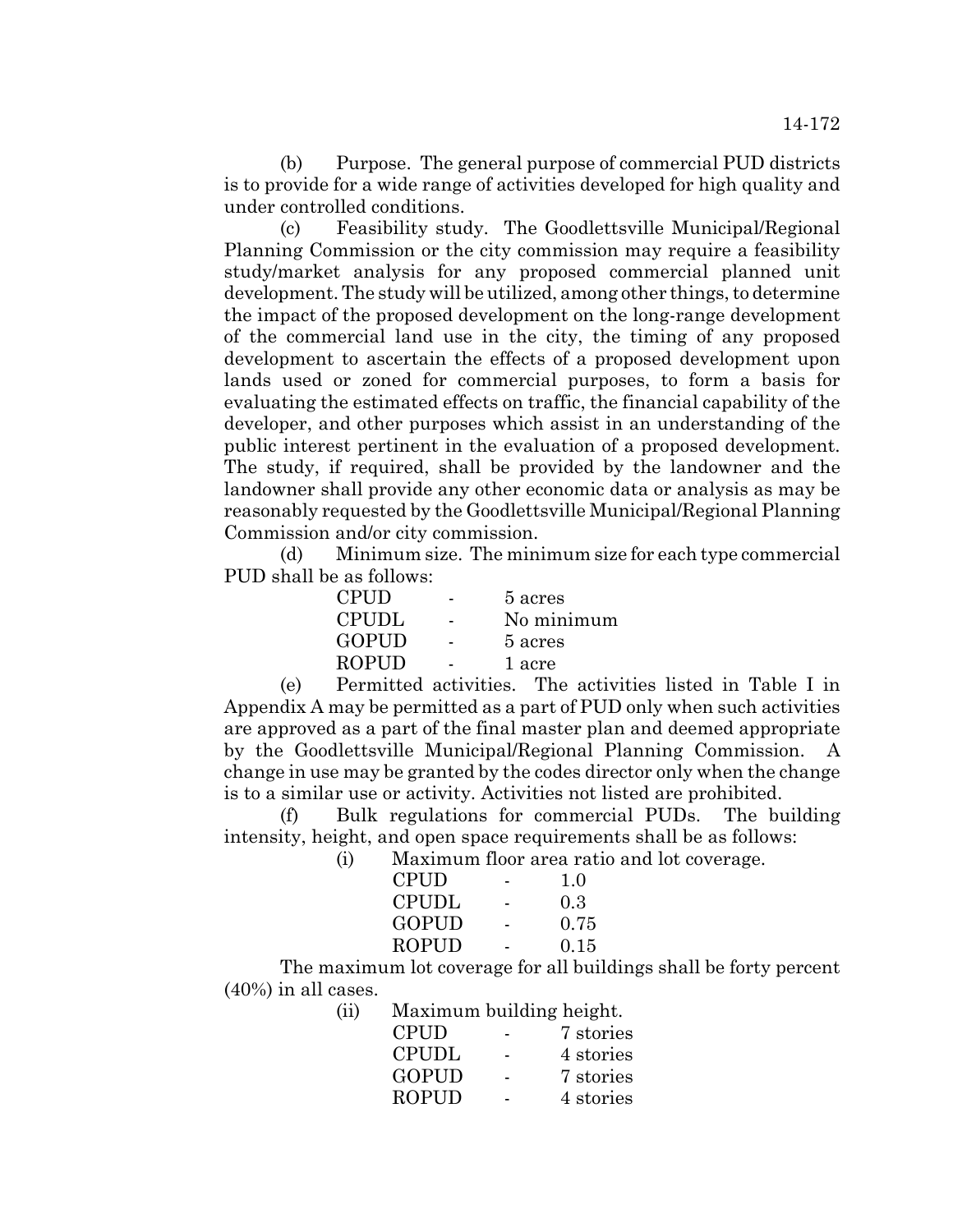Any building in excess of thirty-five feet (35') in height shall be provided with a complete sprinkler system furnished with an adequate water supply.

(iii) Setback requirements. The following building setback requirements shall be observed. Front setbacks shall be required from any public street. Side and rear setbacks shall be required from any exterior property line. Setbacks from private streets or interior property lines shall be established by the approval of the master plan.

|               | Front |         |
|---------------|-------|---------|
| <b>CPUD</b>   |       | 60 feet |
| <b>CPUDL</b>  |       | 40 feet |
| <b>GOPUD</b>  |       | 50 feet |
| <b>ROPUD</b>  |       | 40 feet |
| Side and Rear |       |         |
| <b>CPUD</b>   |       | 30 feet |
| <b>CPUDL</b>  |       | 20 feet |
| <b>GOPUD</b>  |       | 15 feet |
| <b>ROPUD</b>  |       | 15 feet |

For a building in excess of two (2) stories, the side and rear yard requirement shall be increased five feet (5') per story in excess of two (2),

Provided further that permanent open, landscaped area meeting the requirements of § 14-208 shall be maintained. No buildings or parking areas shall be permitted in any required permanent open space.

(g) Off-street parking. Loading, and vehicular access.

(i) Off-street parking and loading space shall be provided in accordance with the provisions for off-street parking contained in§ 14-208. Parking lot landscaping shall be provided in accordance with the landscaping provisions of  $\S$  14-208.

(ii) Vehicular access locations shall be provided so that vehicles entering or departing a planned unit development site shall do so only at such locations. Elsewhere along the property lines of said planned unit development site a physical separation between the said site and public rights-of-way shall be provided. A vehicular access location shall consist of such entrance and exit driveway openings so designed and located so as to minimize hazardous vehicular turning movements and traffic congestion. Such design and location shall be subject to the approval of the city engineer working in conjunction with the Goodlettsville Municipal/Regional Planning Commission.

(A) No vehicular access location serving a planned unit development site shall be: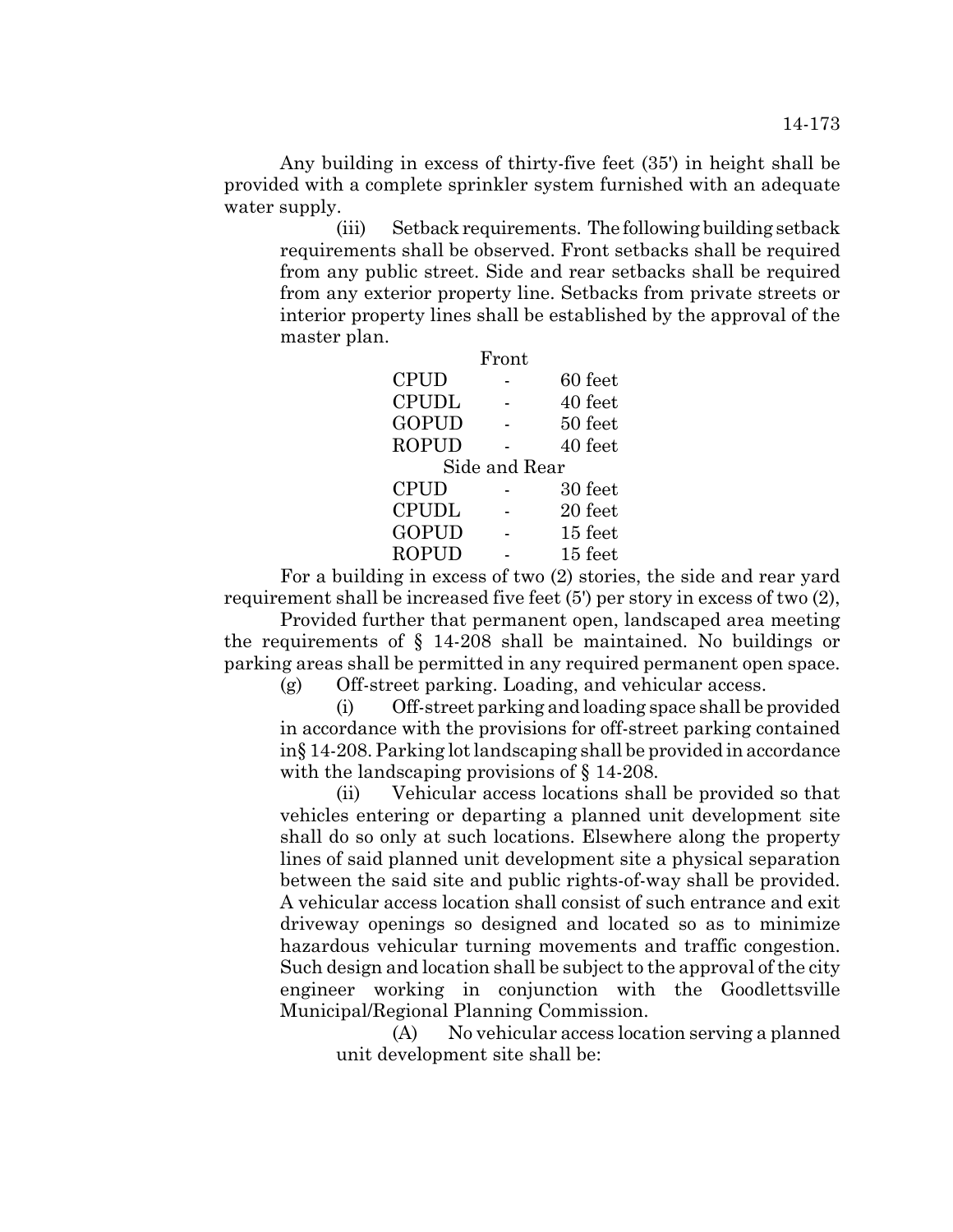(1) Within twenty-five feet (25') of the intersection of street right-of-way lines, bounding, in part, the same planned unit development site, and

(2) Within one hundred fifty feet (150') of any interchange ramp. Such distance shall be measured from a point where the centerline of the ramp intersects with the edge of the pavement of the travelway of the intersecting street.

(h) Permitted signs. Signs may be permitted in accordance with the provisions of the Goodlettsville Sign Ordinance. Sign locations and character shall be approved as a part of the final master plan.

(i) Other regulations.

(A) If an area is reclassified to any commercial PUD and such area contains existing houses, then such house may not be converted into use as an office or commercial building, the intent being to encourage new construction and the aggregation of small parcels into larger tracts.

(6) Regional center planned unit development. (a) Type of developments. There are two (2) types of regional center planned unit developments as follows: RC1 High Intensity and RC2 Low Intensity.

(b) General purpose. The general purpose of the regional center planned unit developments is to provide for mixed use commercial and residential uses at a higher density and intensity of development associated with an urban center. The regional center design includes pedestrian and streetscape-oriented design with regulations permitting flexibility for design oriented planned unit developments.

(c) Feasibility study. The Goodlettsville Municipal Planning Commission or the city commission may require a feasibility study/market analysis for any proposed planned unit development. The study will be utilized, among other things, to determine the impact of the proposed development on the long-range development of the residential and commercial land use in the city, the timing of any proposed development to ascertain the effects of a proposed development upon lands used or zoned for commercial purposes, to form a basis for evaluating the estimated effects on traffic, the financial capability of the developer, and other purposes which assist in an understanding of the public interest pertinent in the evaluation of a proposed development. The study, if required, shall be provided by the landowner and the landowner.

(d) Permitted activities. The activities listed in Table I in Appendix A may be permitted as a part of planned unit development only when such activities are approved as a part of the master plans and deemed appropriate by the Goodlettsville Municipal Planning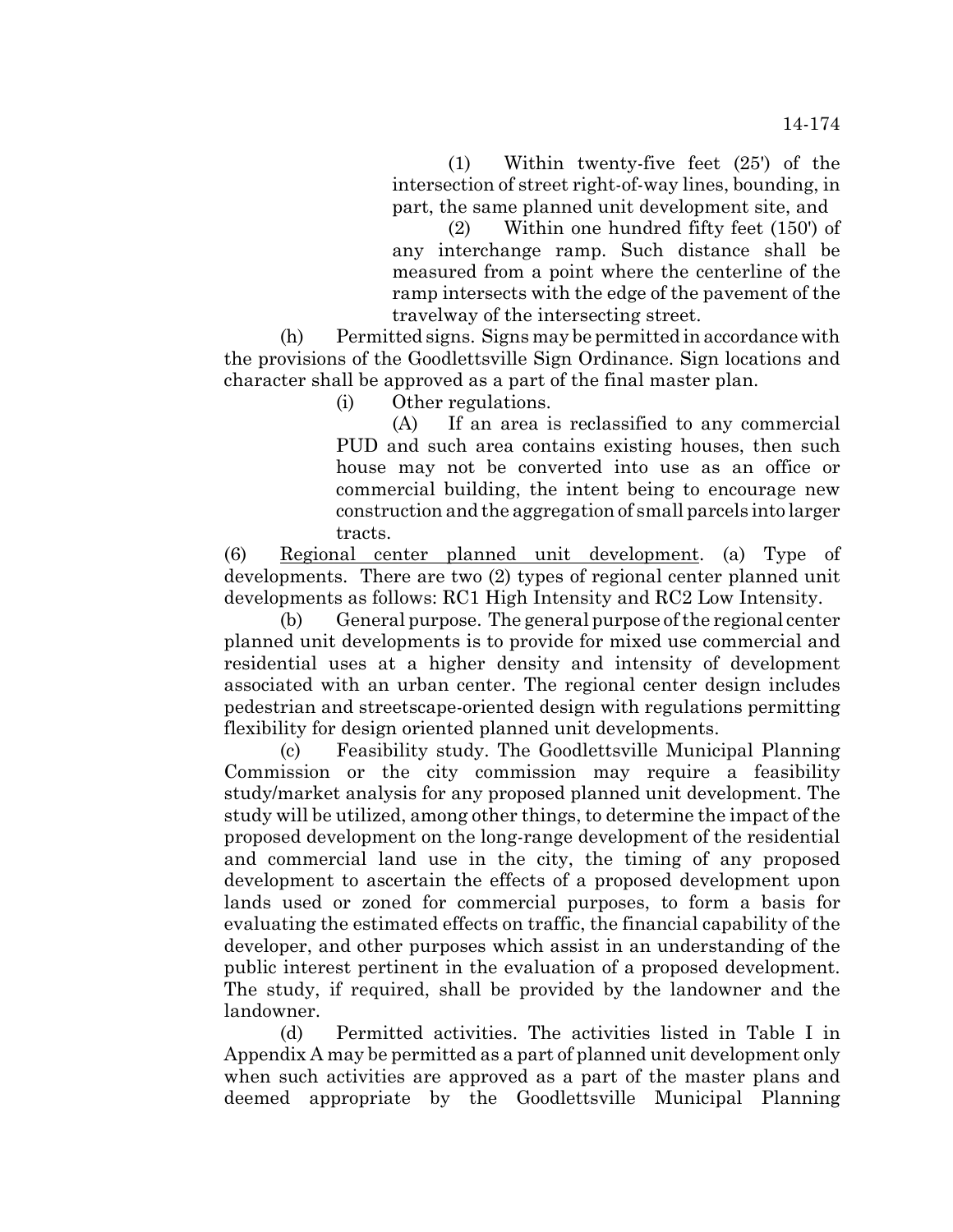Commission. A change in use may be granted by the codes director only when the change is to a similar use or activity. Activities not listed are prohibited.

(e) Building and property dimension and design requirements.

(i) RC1- Ten (10) stories maximum subject to available fire protection equipment, water supply, and emergency vehicle site access. Minimum building two (2) stories or similar height building height design.

(ii) RC2- Seven (7) stories maximum subject to available fire protection equipment, water supply, and emergency vehicle site access. Minimum building height of two (2) stories or twenty-five feet (25'), or similar height building height design.

RC1 and RC2 Transition Zones- Planned unit developments along the perimeter of the regional center comprehensive land use plan designated area to include reduced building heights, mass, and scale to step down for consistency with developed areas outside the regional center designated area.

(iii)  $RC1$  limited to a residential density of forty (40) units per acre.

(iv) RC2 limited to a residential density of twenty (25) units per acre.

(v) RC1 to include minimum ground floor non-residential uses along Rivergate Parkway and within five hundred feet (500') of the center points of Rivergate Parkway and secondary street intersections with the primary ground square footage limited to non-residential uses. Residential uses include the residential units and offices and accessory uses of the residential use.

(vi) RC2 to include minimum ground floor non-residential uses along Rivergate Parkway with the primary ground square footage limited to non-residential uses. Residential uses include residential units and offices and accessory uses of the residential use.

(vii) RC2 to include minimum ground floor non-residential uses on all properties and portions of properties within five hundred feet (500') of the center points of Rivergate Parkway and secondary street intersections with the primary ground square footage limited to non-residential uses. Residential uses include the residential units and offices and accessory uses of the residential use.

(viii) RC2 to include minimum ground floor non-residential use on all properties and portions of properties within a three hundred feet (300') radius measured from the center point of the Blue Bird Drive and Meadowlark Drive intersection with the primary ground square footage limited to non-residential uses.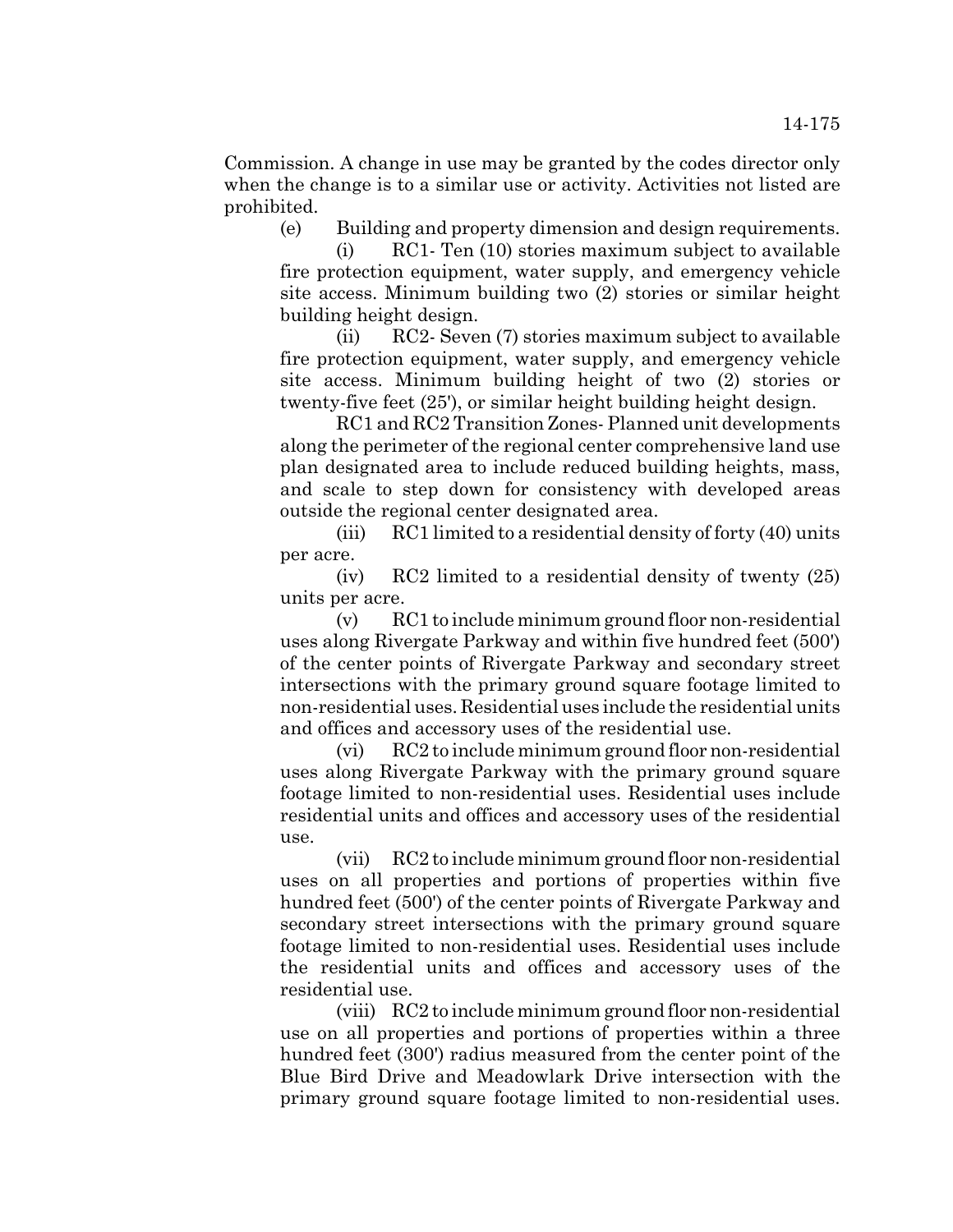Residential uses include the residential units and offices and accessory uses of the residential use.

(ix) RC1 minimum lot area thirty thousand (30,000) square feet and minimum street frontage one hundred feet (100').

(x) RC2 minimum lot area fifteen thousand (15,000) square feet and minimum street frontage seventy-five feet (75').

 $(xi)$  RC1 and RC2 minimum building and parking lot open space setbacks are to be minimum of five feet (5') unless planning commission authorizes setbacks less than five feet (5') for streetscape and zero-lot line designs subject to available fire protection equipment, water supply, and emergency vehicle site access.

(xii) RC1 and RC2 building designs to meet the provisions of the design guidelines with ground floor designs to include pedestrian oriented street scape designs with glass store fronts when including non-residential uses and pedestrian and outdoor use designs. Building designs to include reduced mass and scale along streetscapes and at transitional building height zones. Building designs exceeding five (5) stories to include building step back or similar design features to allow sun light to reach adjacent sidewalks and designated open spaces.

(f) Street and site design.

(i) All new streets and sidewalks adjacent to street to be public with interconnected street grid system with multiple connections and pedestrian oriented streetscape design with a minimum clear pedestrian sidewalk width of eight feet (8') along both sides of existing and new streets.

(ii) Additional pedestrian connections to adjacent developments and public use areas within designated public right-of-way or public access easements.

(iii) All new utilities to be underground including main and service lines planning commission may review relocation of existing lines with developments at the back or service area of the project.

(iv) Minimum parking requirements can be met on-site or in a collective off-site shared private or public parking area except that all required residential use parking shall be met on-site only. A parking needs study may be submitted with the preliminary master plan for proposed reduced parking needs due to the intention of the regional center pedestrian oriented mixed-use design.

(v) All building loading and trash service areas to be located at the rear of the project with buildings constructed along streets for the intended street scape design.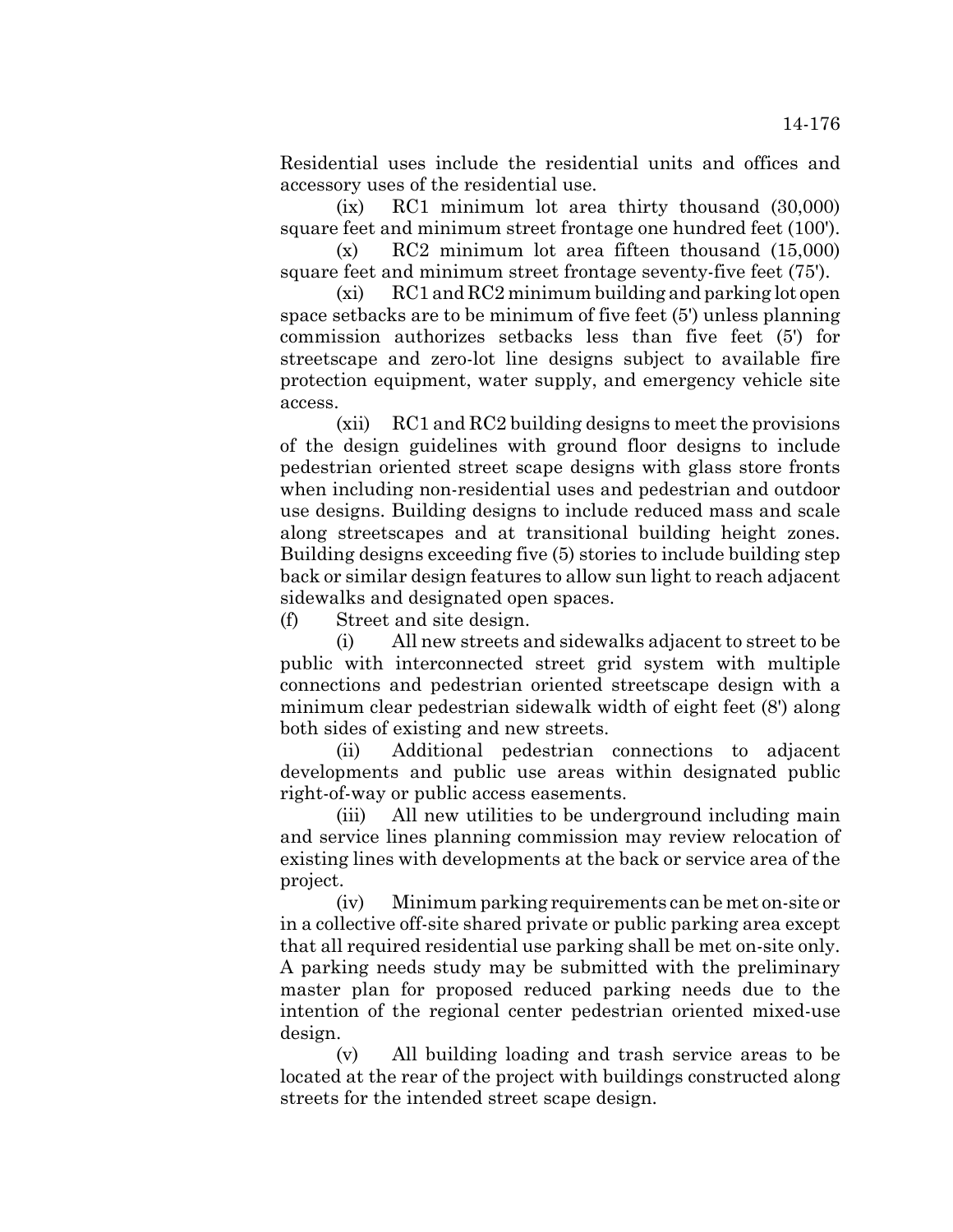(vi) Storm water quality and quantity designs may be on-site or in shared collective off-site public or private facilities within designated public utility and drainage easements.

(vii) Site landscaping limited to screening along the perimeter of parking areas, interior parking lot planting breaks, streetscape plantings including street trees per the landscaping requirements of the zoning ordinance. Buffer designs along the perimeter of the project property to be per the requirements of this section. The transitional buffers along the perimeter of the regional center comprehensive land use plan area to be a minimum fifteen feet (15') in width with solid wall or fence design with dense evergreen screen along the perimeter of the wall or fence. Planning commission may review landscaping only screens when the available clear buffer width exceeds the minimum width. The minimum height of the wall, fence, evergreen planting screen height to be a minimum of eight feet (8') and maximum height of twelve feet (12'). Project buffers along property boundaries within the regional center comprehensive land use plan area to be determined based on the master plan design and adjacent property use and zoning. Designated buffer areas less than ten feet (10') in width to include a solid fence or masonry wall. Fence designs to include masonry column and base designs.

(viii) Development signage limited to building wall, awning, and projecting signs. Ground signs limited to seven feet (7') in height and fifty (50) square feet expect pole signs per the provisions of the City's Sign Ordinance section of Zoning Ordinance are permitted along Rivergate Parkway.

The planning commission during the master plan phase may approve alternative designs meeting the intention of the provision above due to property or adjacent property dimensions and conditions and right-of-way and easement limitations. (Ord. #06-674, June 2006, as amended by Ord. #14-817, May 2014, Ord. #17-909, Dec. 2017, and Ord. #21-1017, Dec. 2021 *Ch5\_02-10-22*)

**14-211. Performance standards.** (1) Purpose and intent. The purpose of this section is to establish regulations and standards for the installation and operation of industrial, commercial, community facility uses, based upon consideration of the objectionable characteristics of such uses and the districts in which they are permitted.

In all districts, as indicated in each respective district, any permitted use or any conditional use and every building or structure or tract of land that is established, developed, or constructed shall comply with each and every performance standard contained herein.

When any use or building or other structure is extended, enlarged, or reconstructed after the effective date of this ordinance, the applicable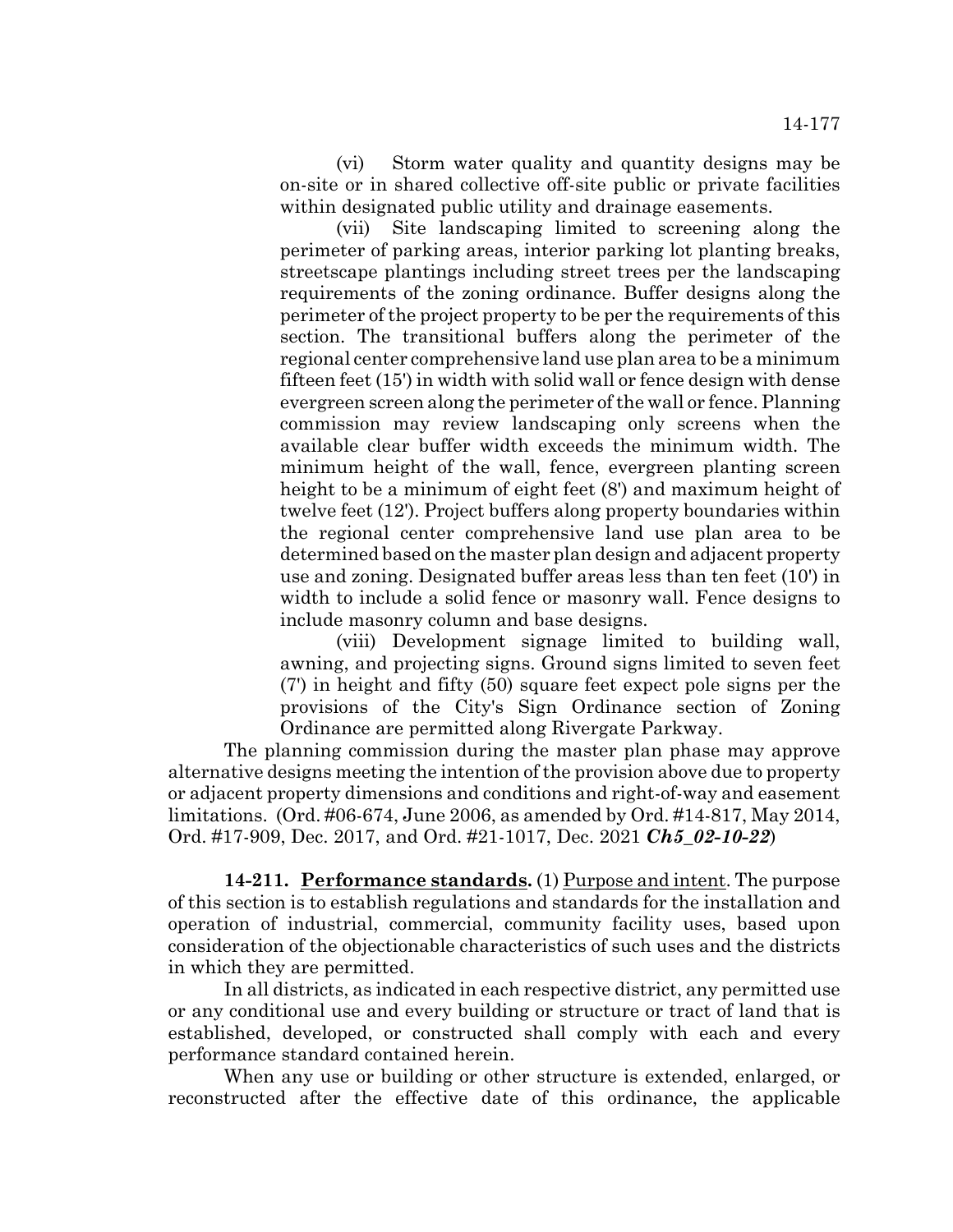performance standards shall apply to such extended, enlarged, or reconstructed portion or portions of such use of building or other structure.

The provisions of this chapter shall apply not withstanding the issuance after the effective date of this ordinance of any zoning permit or use and occupancy permit.

Performance standards are not applicable to the temporary construction, excavation, grading and demolition activities which are necessary and incidental to the development of facilities on the same zone lot, on another of several zone lots being developed at the time, or on the public right-of-way or easement for a community facility activity.

In the case of any conflict between the activity type and the performance standards, the latter shall control. In the case of any conflict between the performance standards set forth herein and any rules and regulations adopted by other governmental agencies, the more restrictive shall apply.

(2) Performance of standard regulations. The following performance standard regulations shall apply to all uses of property as indicated in each respective district:

(a) Prohibition of dangerous or objectionable elements. No land or building in any district shall be used or occupied in any manner so as to create any dangerous, injurious, noxious, or otherwise objectionable fire, explosive, or other hazard; noise or vibration, smoke, dust, odor, or other form of air pollution; heat, cold, dampness, electrical, or other disturbance; glare; liquid or solid refuse or wastes; or other substance, condition, or element in such a manner or in such amount as to adversely effect the surrounding area of adjoining premises (referred to herein as "dangerous or objectionable elements"); provided, that any use permitted or not expressly prohibited by this ordinance may be undertaken and maintained if it conforms to the regulations of this section limiting dangerous and objectionable elements at the point of the determination of their existence.

(b) Performance standards regulating noise.

(i) Definitions. For the purpose of this section, the following terms shall apply:

(A) ANSI: American National Standards Institute or its successor bodies.

(B) A-weighted sound pressure level: The sound pressure level as measured with a sound level meter using the A-weighting network. The symbol for this standard is  $dB(A)$ .

(C) Decibel: a unit of intensity of sound pressure. The decibel scale is a logarithmic scale of ratios of pressure with respect to a reference pressure. It is abbreviated as dB.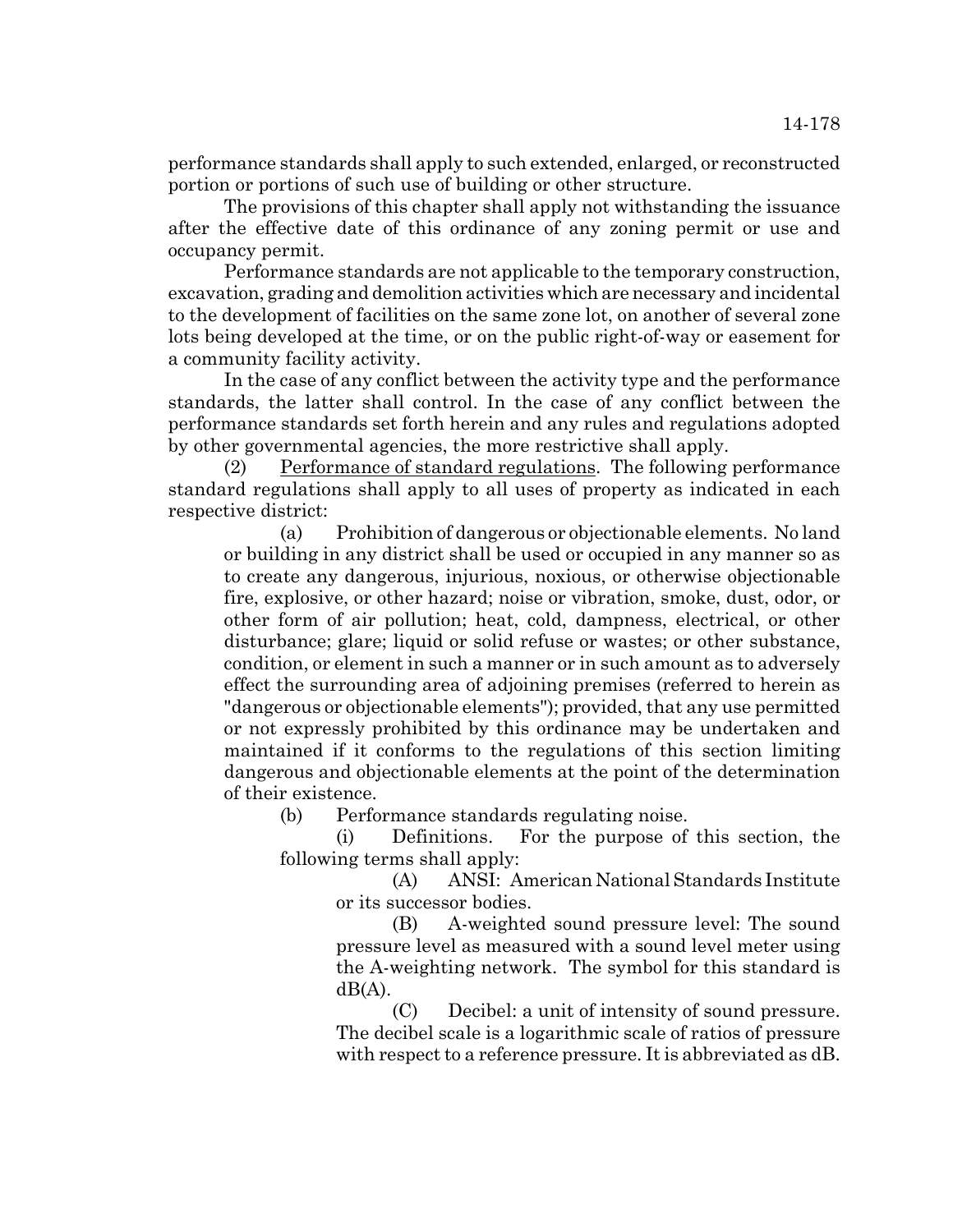(D) Impact sound: A sound produced by two (2) or more objects (or parts of a machine) striking each other, so as to be heard as separate district noises.

(E) Noise: A subjective description of an undesirable or unwanted sound.

(F) Sound level: In decibels, a weighted sound pressure level, determined by the use of metering characteristics and frequency weightings specified in ANSI S1.4-1971 "specifications for sound level meters."

(G) Sound level meter: An instrument, including a microphone, amplifier, EMS detector and intefrator, time average, output-meter and /or visual display and weighting networks, that is sensitive to pressure fluctuations. The instrument reads sound pressure level when properly calibrated and is of Type I or better as specified in ANSI publication S1.4-1971 or its successor publication.

(H) Steady state: A noise or vibration, which is continuous such as from a fan or compressor.

(ii) Method of measurement. For the purpose of measuring the intensity of noise, the sound level meter as defined above shall be used. Noise levels shall be measured using an A-weighted sound pressure level scale. Impact noises shall be measured using the fast response of the sound level meter, and other noises using the slow response. For purposes of this section, impact noises shall be considered to be those noises whose peak values are more than three (3) decibels higher that the values indicated on the sound level meter.

(iii) Maximum permitted sound levels. The maximum permitted sound pressure levels in decibels across zone lot lines and district boundaries shall be in accordance with the following table. This table shall be used to determine the maximum noise level, measured in A-weighted decibels, which shall be permitted at the property line of the closest use in each of the following categories.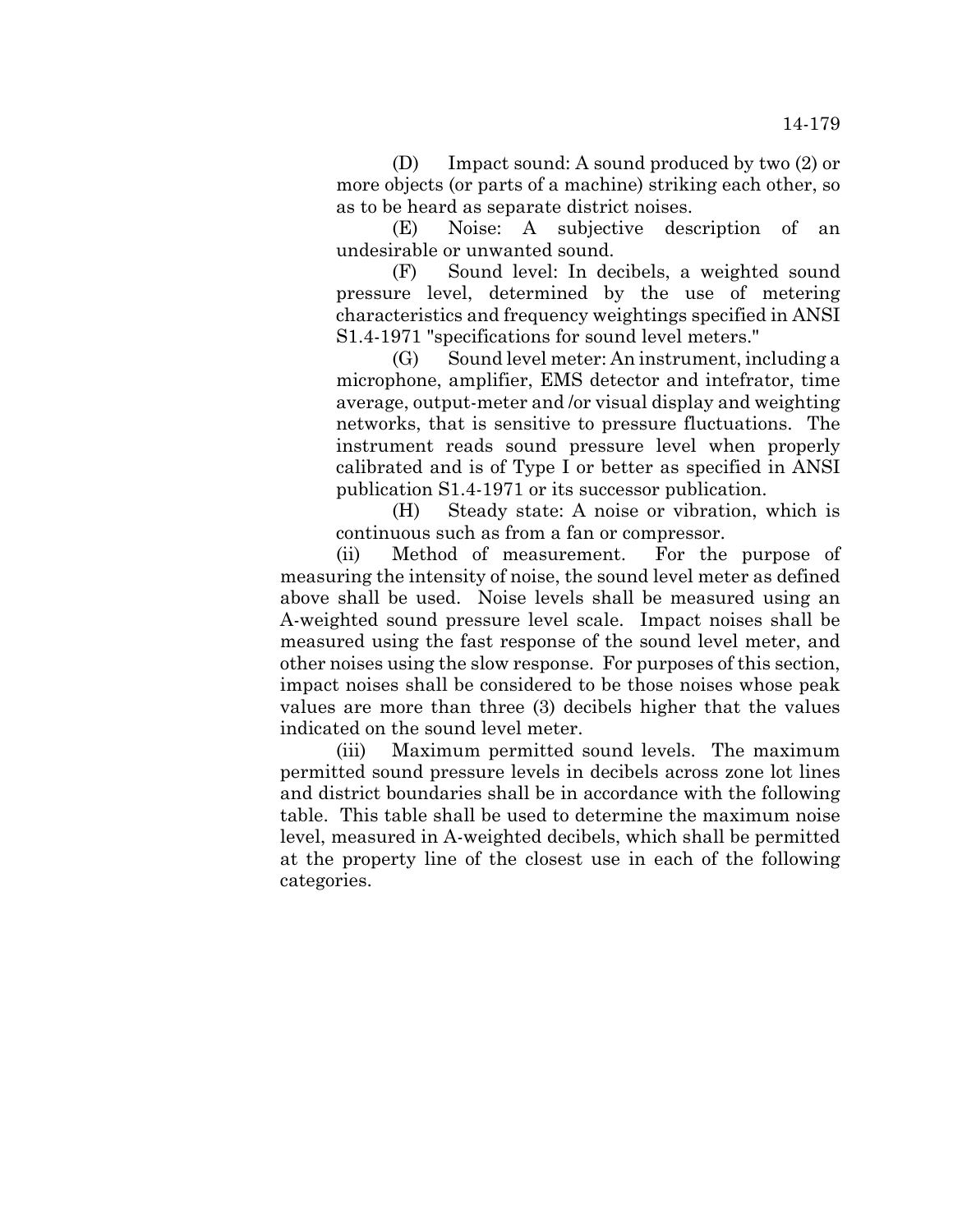| Table of maximum permitted sound levels |                                     |    |
|-----------------------------------------|-------------------------------------|----|
| Adjacent land use                       | Sound level limit (dBA)             |    |
|                                         | 7 A.M. to 7 P.M.   7 P.M. to 7 A.M. |    |
| Residential                             | 60                                  | 55 |
| Industrial                              | 75                                  | 75 |
| All other uses                          | 65                                  | 60 |

(iv) Exemptions. The standards set forth in this section shall not apply to emergency warning devices, lawn care equipment used during daylight hours and equipment used in construction during daylight hours.

(c) Performance standards regulating vibration. No vibration other than from a temporary construction operation or a transportation facility shall be permitted which is discernible without instruments at the zone lot line of the zone lot on which the vibration source is situated.

For purposes of this section, vibration shall include the type of vibration which is a reciprocating movement transmitted through the earth and impact vibration produced by two or more objects (or parts of a machine) striking each other.

(d) Performance standards regulating smoke, gases, dust, and particulate matter. In the Davidson County section of Goodlettsville "all uses and activities" shall comply with the air pollution regulations of the metropolitan health department, pollution control division. In the Sumner County section of Goodlettsville all uses and activities shall comply with the air pollution regulations of the department of environment and conservation, division of air pollution control. Such regulations shall be enforced by each respective agency.

(f) Performance standards regulating odors.

(i) Definitions.

(A) Odorous matter: Solid, liquid, or gaseous material, which produces an olfactory response in a human being.

(B) Odor threshold concentration: The lowest concentration of odorous matter, which will produce an olfactory response in a human being.

(ii) Emission of odorous matter. Within the IR and IG districts, odorous matter released from any operation or activity shall not exceed the odor threshold concentration beyond the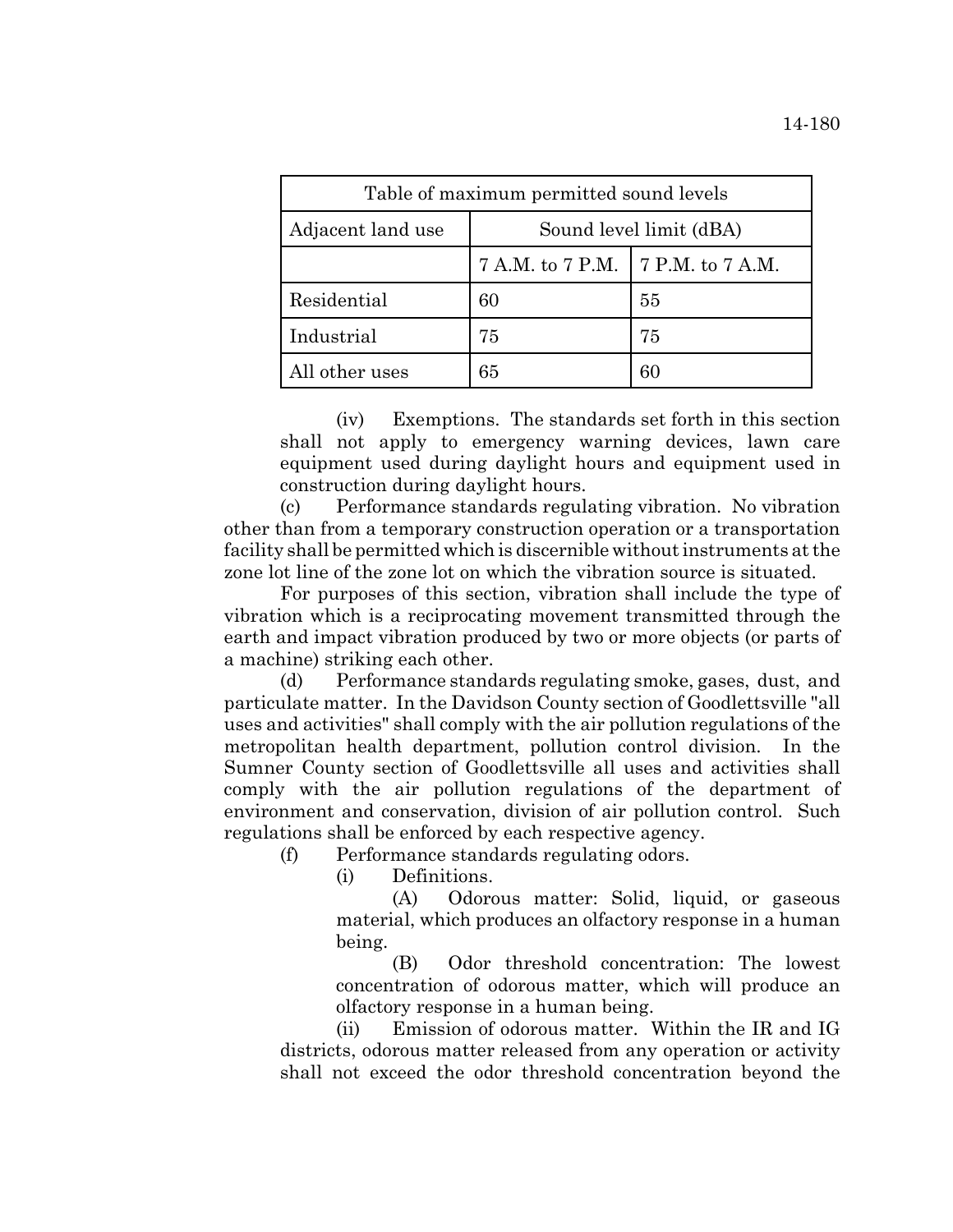district boundary of any residential, commercial or agricultural district.

Within all other districts, odorous matter released from any operation or activity shall not exceed the odor threshold concentration beyond the zone lot line.

As a guide to classification of odor, it shall be deemed that strong odors of putrefaction and fermentation tend to be obnoxious and that such odors as associated with baking or the roasting of nuts or coffee shall not normally be considered obnoxious within the meaning of this section.

(f) Performance standards regulating toxic matter and fire and explosive hazards. The use and/or storage of any toxic, detonable, or explosive materials and any fire hazard solids, liquids or gases shall be in strict accordance with the current NFPA code as adopted by the city. Adequate precautions shall be taken to protect against any negative off-site impacts of any hazardous or toxic materials release, using best available technology. Any such release shall be a violation of this ordinance punishable as provided by law.

(g) Performance standards regulating glare and electromagnetic interference.

(i) Definitions.

(A) Foot candle: a unit of illumination. Technically the illumination at all points one foot (1') distance from a uniform point source of one (1) candlepower.

(ii) Limitation of glare. In all districts, any operation or activity producing glare shall be conducted so that direct and indirect light from the source shall not cause illumination in excess of one-half (1/2) feet candles when measured at a residential district boundary or at the street right-of-way line.

All site lighting shall be shielded so that substantially all directly emitted light falls within the property line of the lot emitting the light. No illumination shall produce direct, incident or reflected light that interferes with the safe operation of motor vehicles on public streets. Lighting prohibited by this provision shall include, but not be limited to any light that may be confused with or construed as a traffic-control device.

(iii) Electromagnetic interference. In all districts, no operations or activities shall be conducted which cause electrical disturbances to be transmitted across zone lot lines.

(h) Performance standards regulating radioactive materials. The manufacture, storage, and utilization of radioactive materials shall be prohibited except for use as a part of medical practice and facilities and such use shall be in accordance with the state regulations.

(i) Nonconforming uses by reason of performance standards. Any use existing on the effective date of this ordinance, or subsequent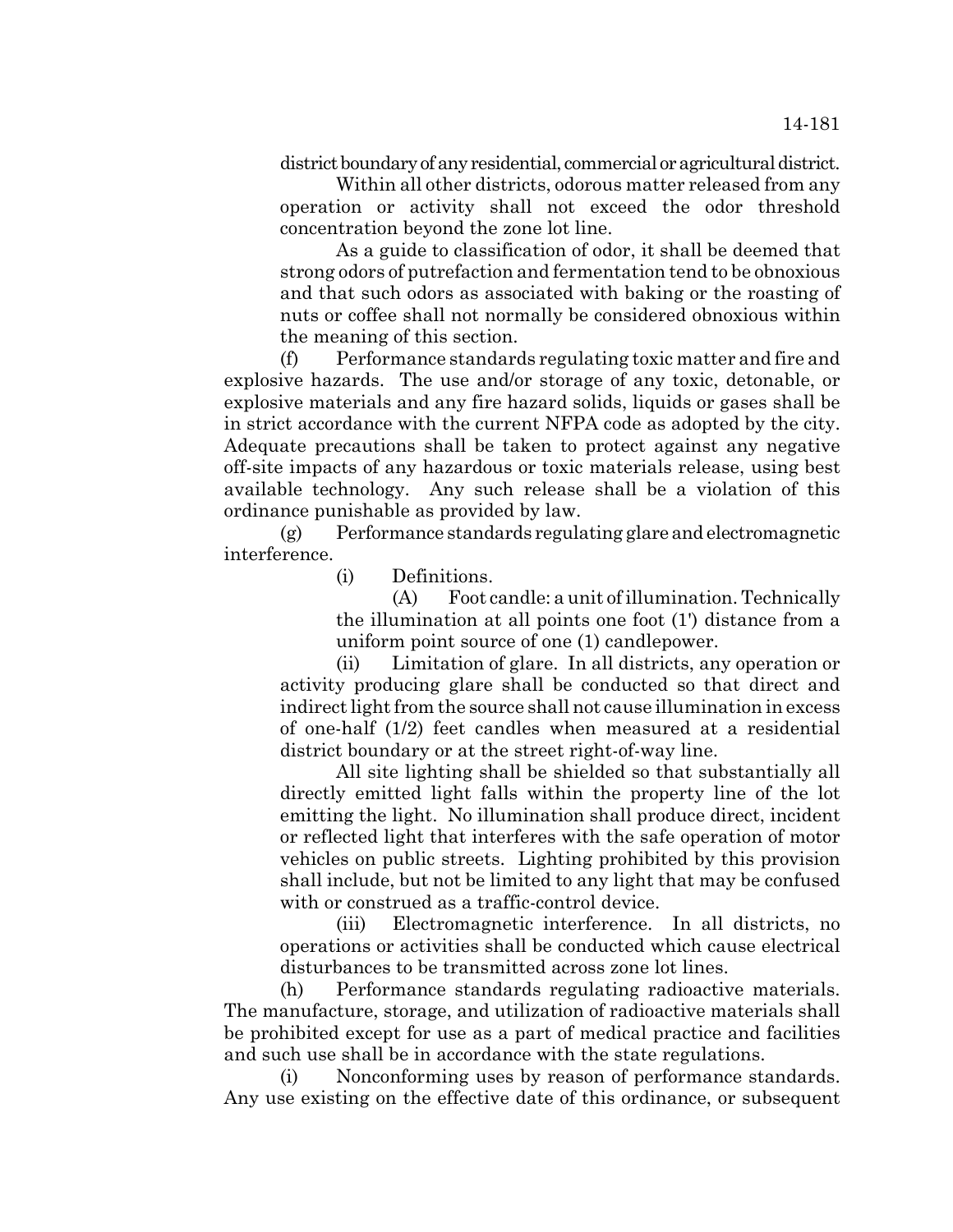amendment as applicable, and permitted by right that does not meet the requirements of one or more of the performance standards established explicitly in this section or by reference shall be subject to the nonconforming use provisions of § 14-212. (Ord. #06-674, June 2006)

**14-212. Provisions governing nonconforming uses and noncomplying buildings or other structures**. (1) Nonconforming uses. The provisions of this section are applicable to all uses which are not permitted within the districts in which they are located.

(a) Continuation of nonconforming use. Any nonconforming use which existed at the time of enactment of this ordinance and which remains nonconforming, or any use which shall become nonconforming upon enactment of this ordinance, or any subsequent amendments thereto may be continued subject to the provisions, contained in this section. Provided however, that nothing herein shall be construed to authorize the continuation of any illegal or nonconforming use which was illegal prior to the adoption of this ordinance.

(b) Repairs and alterations. Nothing in this section shall prevent the strengthening or restoring to a safe condition of any part of any building or structure declared unsafe by proper authority.

(i) Incidental alterations. Incidental alterations as defined by this ordinance may be made to a building or other structure occupied by a nonconforming use, or in connection with a permitted change of a nonconforming use.

(ii) Alterations other than incidental alterations. No alterations other than incidental alterations shall be made to a building or other structure occupied by a nonconforming use, except as provided below or when made:

(A) In order to comply with requirements of law regarding fire protection, safety of the structure, etc., or

(B) In order to conform to the applicable district regulations or performance standards.

(iii) Alteration of commercial and industrial uses. Any commercial or industrial use subject to the provisions of this section shall be allowed to continue in operation and to make such alterations as may prove necessary for the continuation of said use. However, no alteration may be made which would result in a change from one nonconforming use to another and further provided that any such alteration permitted hereunder shall take place only upon the zone lot(s) on which said use was operating as of the effective date of this ordinance.

(c) Expansion. The nonconforming use or part of a building or structure, all or substantially all of which is designed or intended for a use not permitted in the district in which it is located, may be extended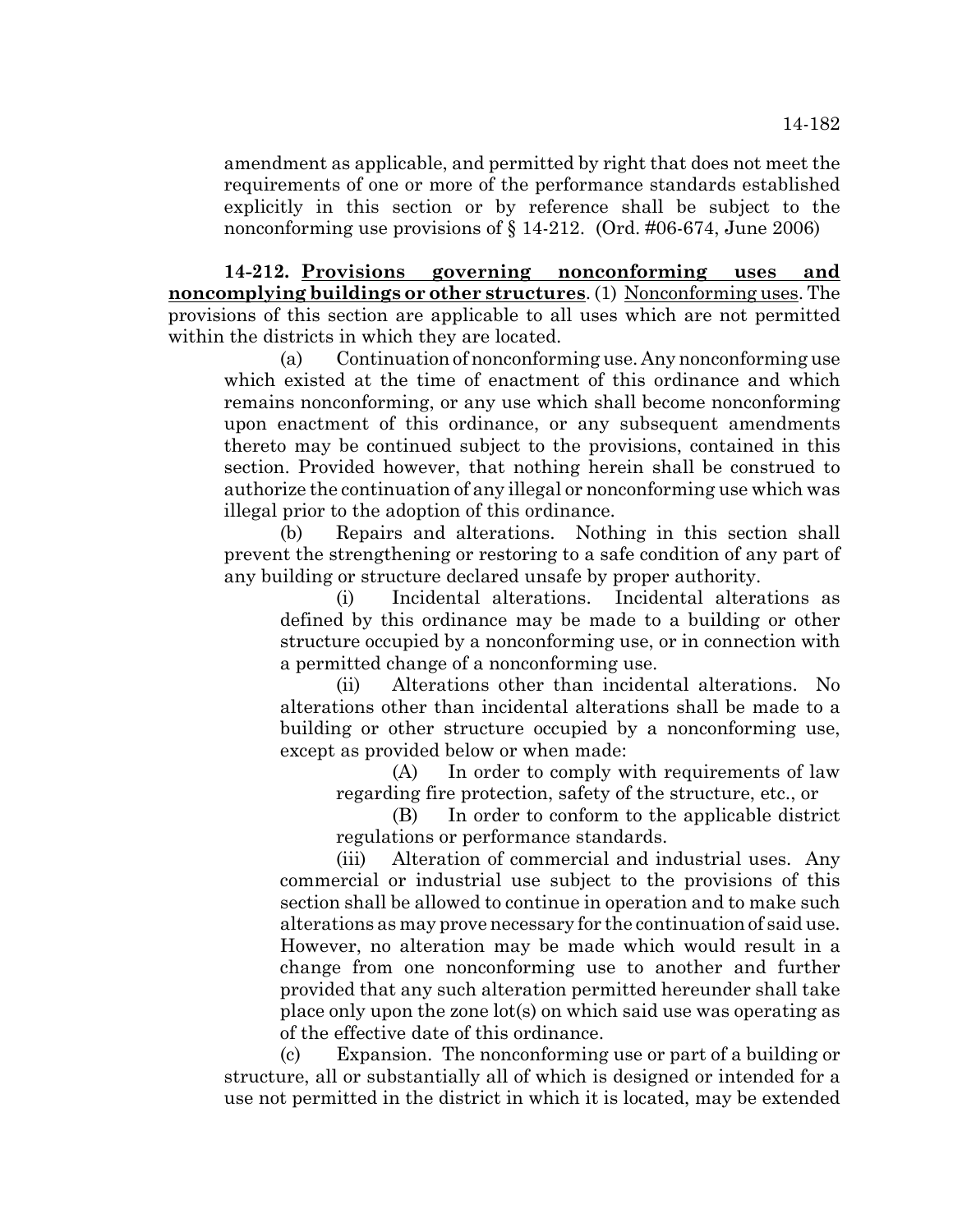throughout the building or structure in which said use is presently located, but no changes or structural alterations which increase the bulk of the building or structure shall be made unless such changes or structural alterations and the use thereof conform to all the regulations of the district in which the building or structure is located.

(i) Expansion of commercial and industrial uses. Any commercial or industrial use subject to the provisions of this section shall be allowed to continue in operation and to expand provided that no expansion permitted under this section:

(A) Shall result in a change of one nonconforming use to another nonconforming use which increases the degree of nonconformity;

(B) Shall infringe, or increase the extent of any infringement existing at the time of adoption of this ordinance, upon any open space required by this ordinance;

(C) Shall take place beyond the zone lot(s) on which said use was operating as of the effective date of this ordinance.

(d) Change of use. For the purpose of this section, a change in use is a change to another use either under the same activity type or any other activity type that constitutes a reduction in the degree of nonconformity; however, a change in ownership shall not, by itself, constitute a change of use.

A nonconforming use may be changed to any conforming use, and the applicable bulk regulations and accessory off-street parking requirements shall apply to such change of use or to alterations made in order to accommodate such conforming use.

A nonconforming use may be changed to another nonconforming use provided that:

(i) Any structural alterations or enlargements can be accomplished in accordance with all applicable bulk regulations;

(ii) The degree of nonconformity or noncompliance is not increased;

(iii) The nonconforming use to which such change is made will be less detrimental to the neighborhood than the existing nonconforming use.

(e) Damage or destruction. Any commercial, industrial, or single-family residential use subject to the provisions of this section shall be allowed to reconstruct new facilities necessary to the conduct of such operation, provided that no destruction or rebuilding;

(i) Shall result in a change of one nonconforming use to another nonconforming use which increases the degree of nonconformity;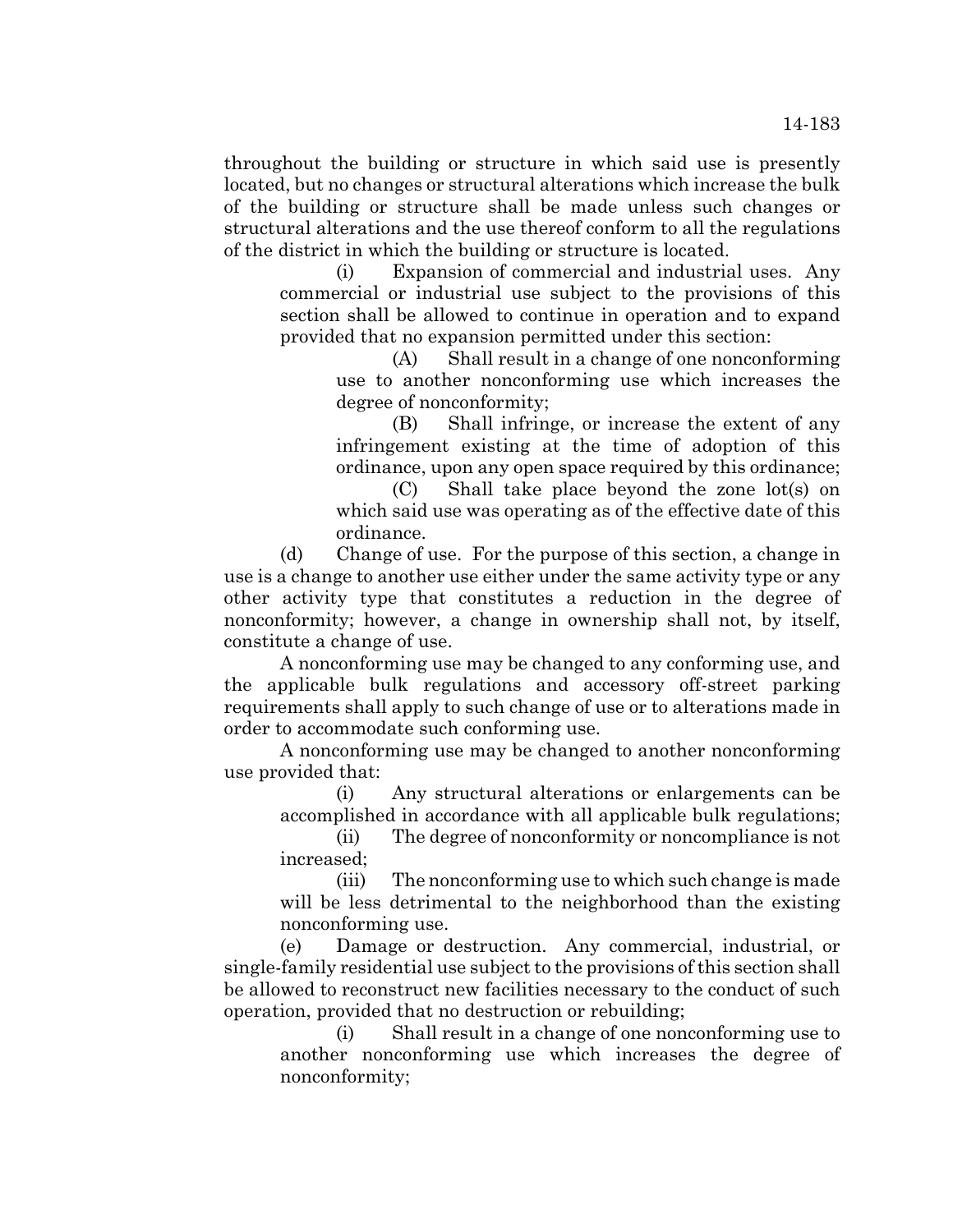(ii) Shall infringe upon, or increase the extent of any infringement existing at the time of this ordinance, upon any open space, bulk and lot requirements established by this ordinance.

(iii) Shall take place only upon the zone lot(s) on which said use was operating as of the effective date of this ordinance, and shall be reconstructed within one (1) year.

(f) Discontinuance. When a nonconforming use in any building or other structure or tract of land is discontinued for a period of two and one-half (2 1/2) years, then the land or building or other structure shall thereafter be used only for a conforming use. Intent to resume a nonconforming use shall not affect the foregoing provisions.

(g) Special provisions governing nonconforming buildings within floodplain districts.

(i) General provisions. In all districts or portions thereof which extend into the floodplain districts as established by § 14-209, any building or other structure or use which is not permitted in the floodplain district provisions shall become nonconforming upon the effective date of this ordinance, or subsequent amendment as applicable.

(ii) Enlargements of buildings within the floodplain. A building or other structure which is nonconforming by reason of location within the floodplain shall not be enlarged or expanded but may be altered, or repaired as set forth in subsection (b) above, or as may be expressly authorized by the board of appeals in order to incorporate floodproofing measures provided that such alteration will not increase the level of the 100-year flood or extend the normal life of such nonconforming building or structure.

(iii) Special provisions governing reconstruction of buildings or structures located within the floodway portion of FP floodplain districts. Within any designated floodway, any building or structure in existence prior to the effective date of this ordinance that is hereafter destroyed or substantially damaged by any means may be reconstructed and used as before only if the following requirements are met.

(A) The reconstruction does not exceed the volume and external dimensions of the original structure or does not offer any greater obstruction to the flow of floodwaters than did the original structure.

(B) Non-residential structures may be reconstructed only if the lowest floor (including basement) elevation is at least one foot (1') above the level of the 100-year flood or the structure is floodproofed to a height of at least one foot (1') above the level of the 100-year flood.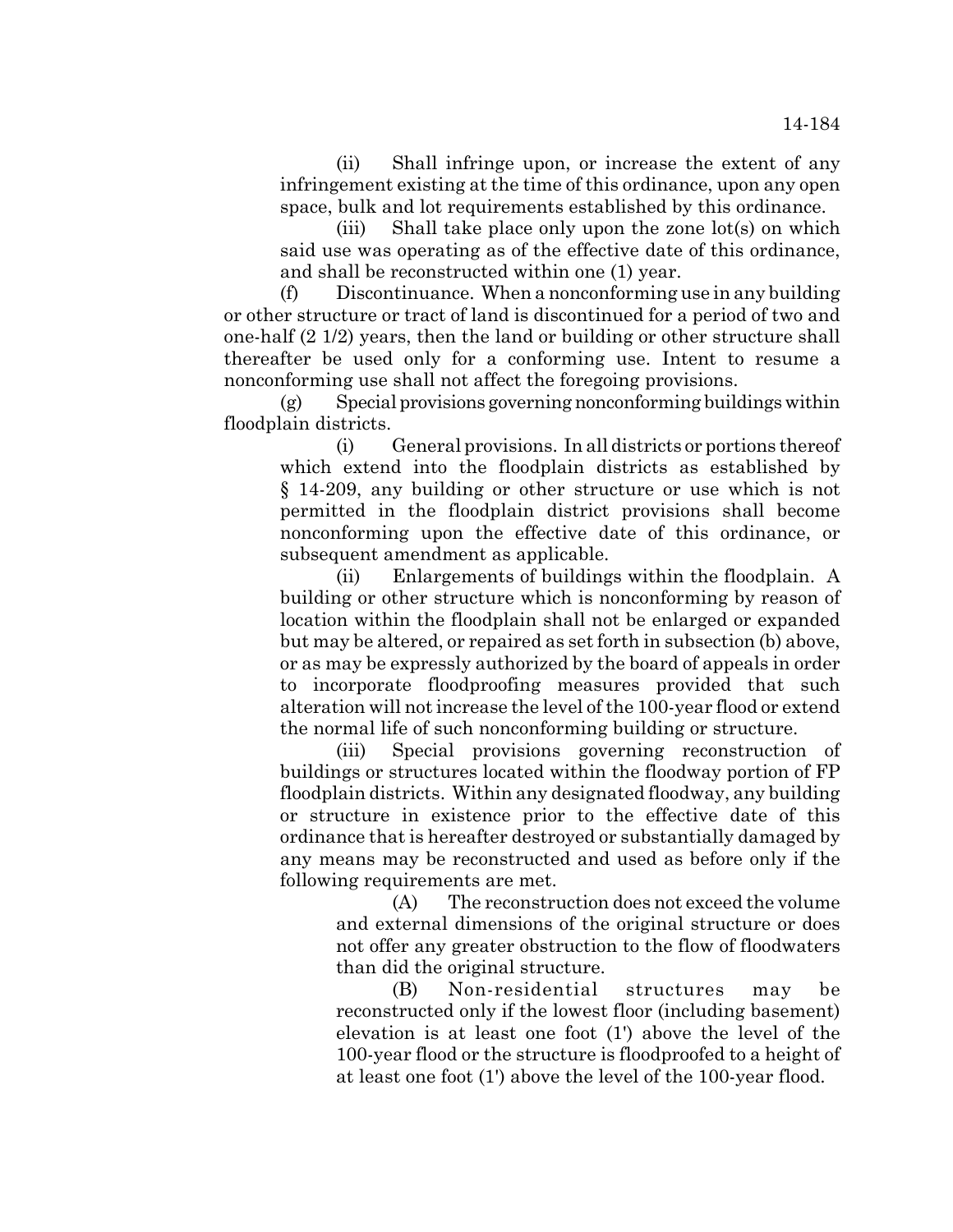(C) Residential structures may be reconstructed only if the lowest floor (including basement) of the structure is elevated to a point at least one foot (1') above the level of the 100-year flood.

(D) The level of the 100-year flood shall not be increased above that shown.

(2) Noncomplying buildings or other structures. The provisions of this section shall control buildings and other structures, including signs, which do not meet the bulk or any other provisions applicable in the districts in which they are located except those provisions which pertain to activity or use.

(a) Continuation of use. The use of a noncomplying building or other structure or parcel may be continued, except as otherwise provided by this section.

(b) Repairs and alterations. Repairs, incidental alterations, or structural alterations may be made in noncomplying buildings or other structures subject to the provisions contained herein.

(c) Enlargements or conversions. A noncomplying building or other structure may be enlarged or converted, provided that no enlargement or conversion may be made which would either create a new noncompliance or increase the degree of noncompliance of a building or other structure or parcel of any portion thereof.

(d) Damage or destruction. In all districts, when a noncomplying building or other structure is damaged by any involuntary means to the extent of fifty percent (50%) or more of its total floor area, such building or other structure may be reconstructed only in accordance with the applicable bulk regulations and other provisions of this ordinance. Provided however, that any residential development which was approved and completed with valid certificates of occupancy having been issued prior to the adoption of Ordinance No. 99-589 under provisions then in effect may be permitted to reconstruct the same number of buildings and dwelling units that existed prior to the damage or destruction.

(3) Noncomplying lots of record. A noncomplying lot of record may be used for building purposes provided that a variance for the noncompliance may be granted by the board of appeals. Such variance shall be the minimum variance required to provide for use of the lot. (Ord. #06-674, June 2006)

**14-213. Administration and enforcement**. (1) Organization and purpose. The administration and enforcement of this ordinance is hereby vested in the following offices of the government of the City of Goodlettsville:

- (a) The office of the codes administrator
- (b) The office of the planning director
- (c) The board of zoning appeals.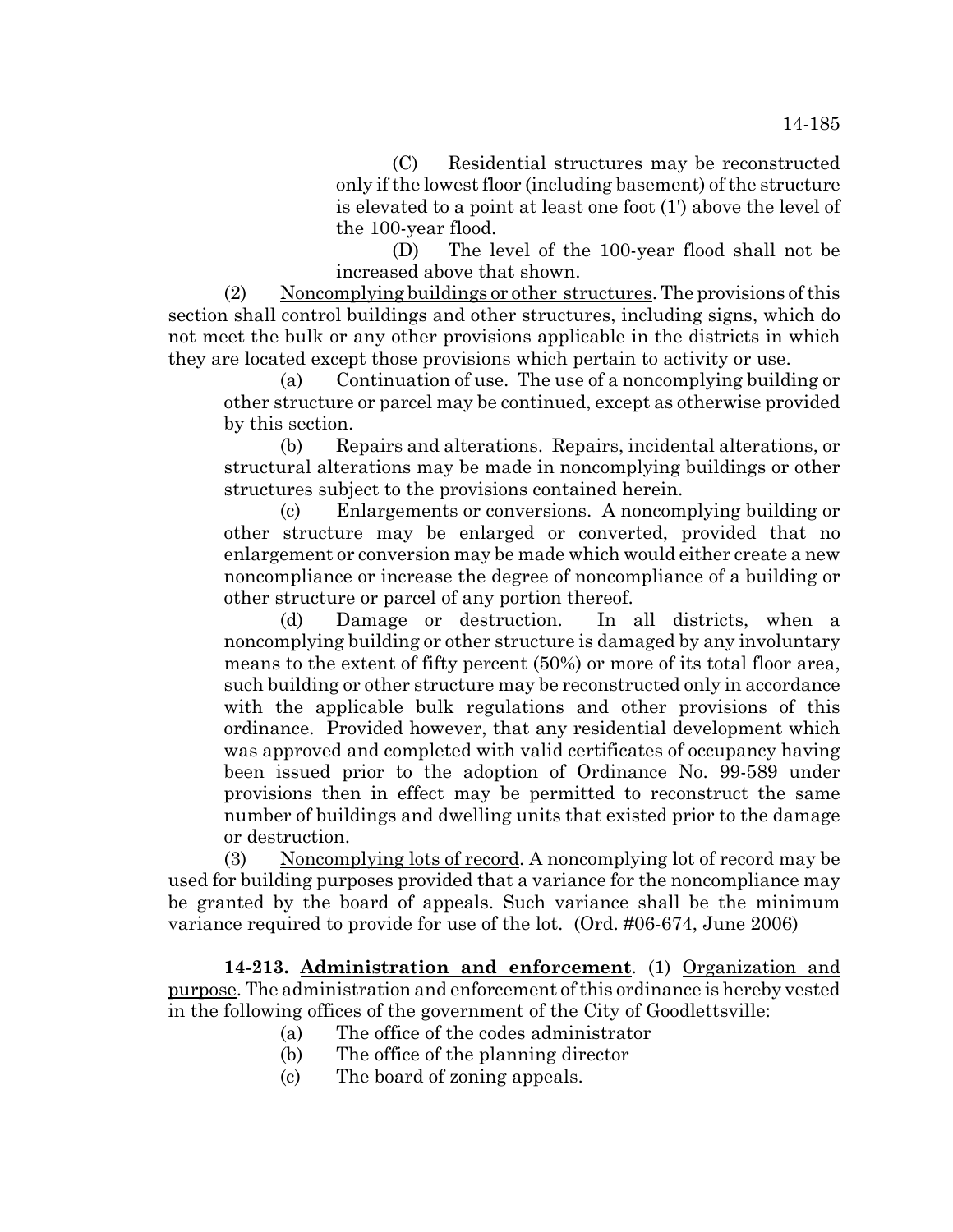It is the purpose of this chapter to set out the authority of each of these offices and then describe the procedures and substantive standards with respect to the following administrative functions:

- (a) Issuance of permits
- (b) Issuance of use an occupancy permits
- (c) Performance standards
- (d) Variances
- (e) Conditional use permits
- (f) Amendments.

(2) Duties of the codes administrator. The codes administrator shall enforce the terms of this ordinance and in addition thereto and in furtherance of said authority he shall:

(a) Issue all zoning permits, and make and maintain records thereof;

(b) Issue all use and occupancy permits, and make and maintain all records thereof;

(c) Conduct inspections of buildings, structures, and use of land to determine compliance with the provisions of this ordinance;

(d) Provide information to the public on provisions of this ordinance as requested.

(3) Duties of the planning director. The planning director shall:

(a) Maintain permanent and current records of this ordinance, and subsequent amendments, including, but not limited to, all maps, amendments, conditional uses, variations, appeals and applications therefore;

(b) Initiate, direct and review, from time to time, a study of the provisions of this ordinance, and make reports of the recommendations to the Goodlettsville Municipal/Regional Planning Commission.

(c) Analyze and report on all requests for amendments to the Goodlettsville Municipal/Regional Planning Commission and City Commission;

(d) Make analyses and recommendations to the board of appeals on all requests for variances and conditional use permits; and

(e) Receive, file and forward to all necessary agencies all applications for conditional uses;

(f) Receive, file and forward to the board of zoning appeals all applications for variances or other matters, on which the board is required to pass under the provisions of this ordinance;

(4) Powers of the codes administrator regarding the issuance of permits. The codes administrator shall have the power to grant zoning permits and use and occupancy permits, and make inspections of buildings or premises necessary to carry out his duties in the enforcement of this ordinance. It shall be unlawful for the codes administrator to approve any plan or issue any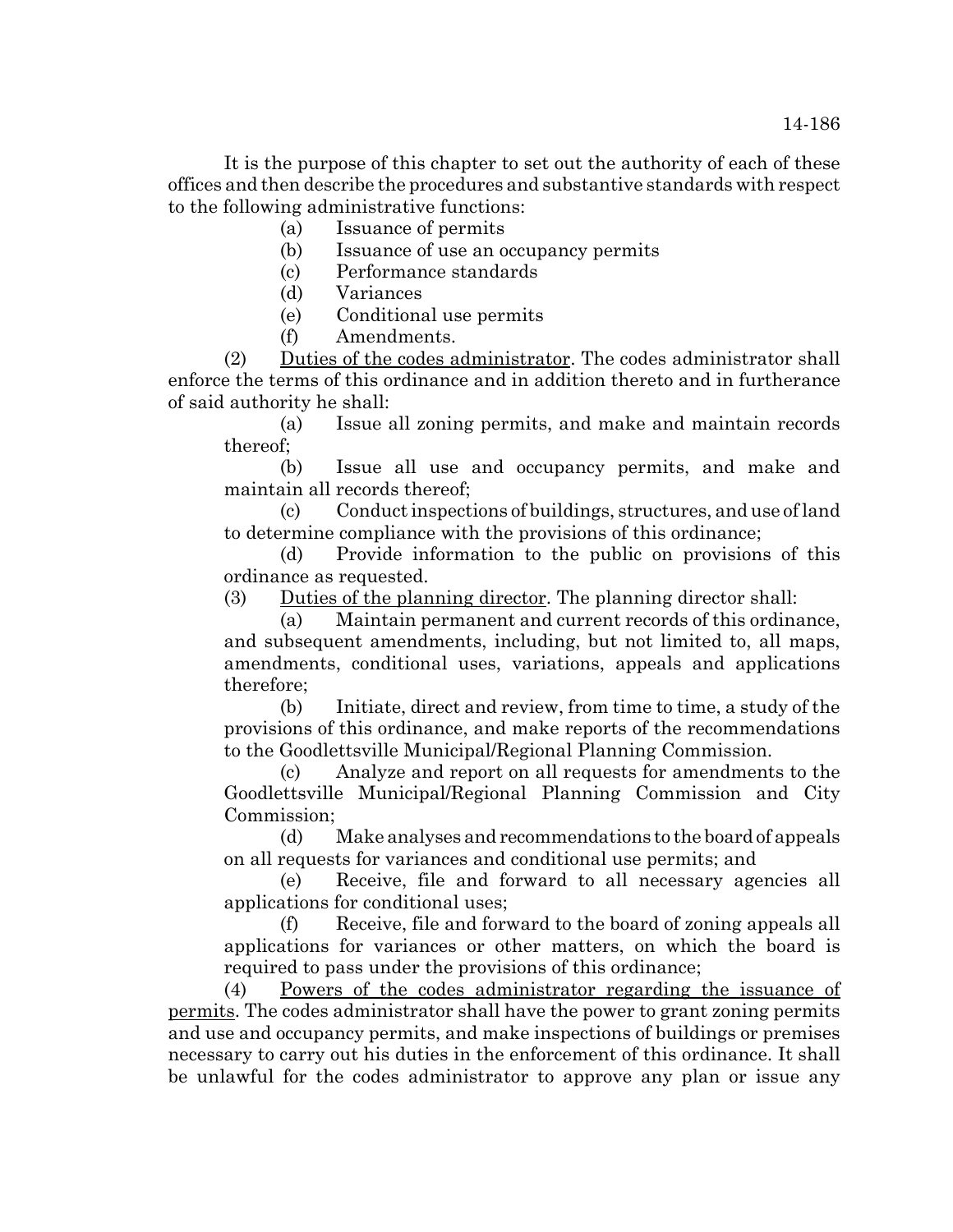permits as certificates of occupancy for any excavation or construction until he has inspected such plans in detail and found them to conform to this ordinance.

Under no circumstances is the codes administrator permitted to make changes in this ordinance nor to vary its terms and provisions in carrying out his duties.

The codes administrator shall not refuse to issue a permit when conditions imposed by this ordinance are complied with by the applicant despite the violations of contracts such as covenants or private agreements which may occur upon the granting of said permit.

(5) Powers of the codes administrator to enforce performance standards. The codes administrator shall enforce performance standards in accordance with the procedure set forth below.

(a) Procedure. Before issuing a zoning permit for a use in any commercial or industrial district, the codes administrator shall be given information by the applicant as needed sufficient to insure that all performance standards and site development standards set forth in this ordinance can and will be complied with at all times.

The codes administrator, in order to determine whether or not the applicant will meet such standards, may require the submission of all information and evidence submitted in applications to indicate conformity with the performance standards set forth herein, which shall constitute a certification and an agreement on the part of the applicant that the proposed use can and will conform to such standards at all times.

Where in the opinion of the codes administrator or other designated inspector there is a probable violation of any provision of this ordinance, he is empowered to have a qualified technician perform such investigations, measurements, and analysis as may be necessary to determine whether or not there is in fact a violation of this ordinance. Upon confirmation of a violation, the offending industry or activity shall bear the cost incurred by the city in retaining the qualified technician.

(b) Power to make measurement of manufacturing or other uses in districts where performance standards apply. Not withstanding the foregoing provisions, in any district where performance standards apply, the codes administrator may cause to have made, within available appropriations therefore, scientific tests of any use to determine its performance characteristics, whether or not a violation exists.

(c) Right of entry upon land. The codes administrator or persons engaged by him to perform tests or any other duties may enter upon any land within the jurisdiction of the city for the purpose of performing tests, making examinations, or surveys, and placing or removing public notices as may be required by this ordinance.

(d) Conflict with state or federal enforcement. Where any of the performance standards contained herein are enforced by appropriate state or federal authorities, the codes administrator shall be exempted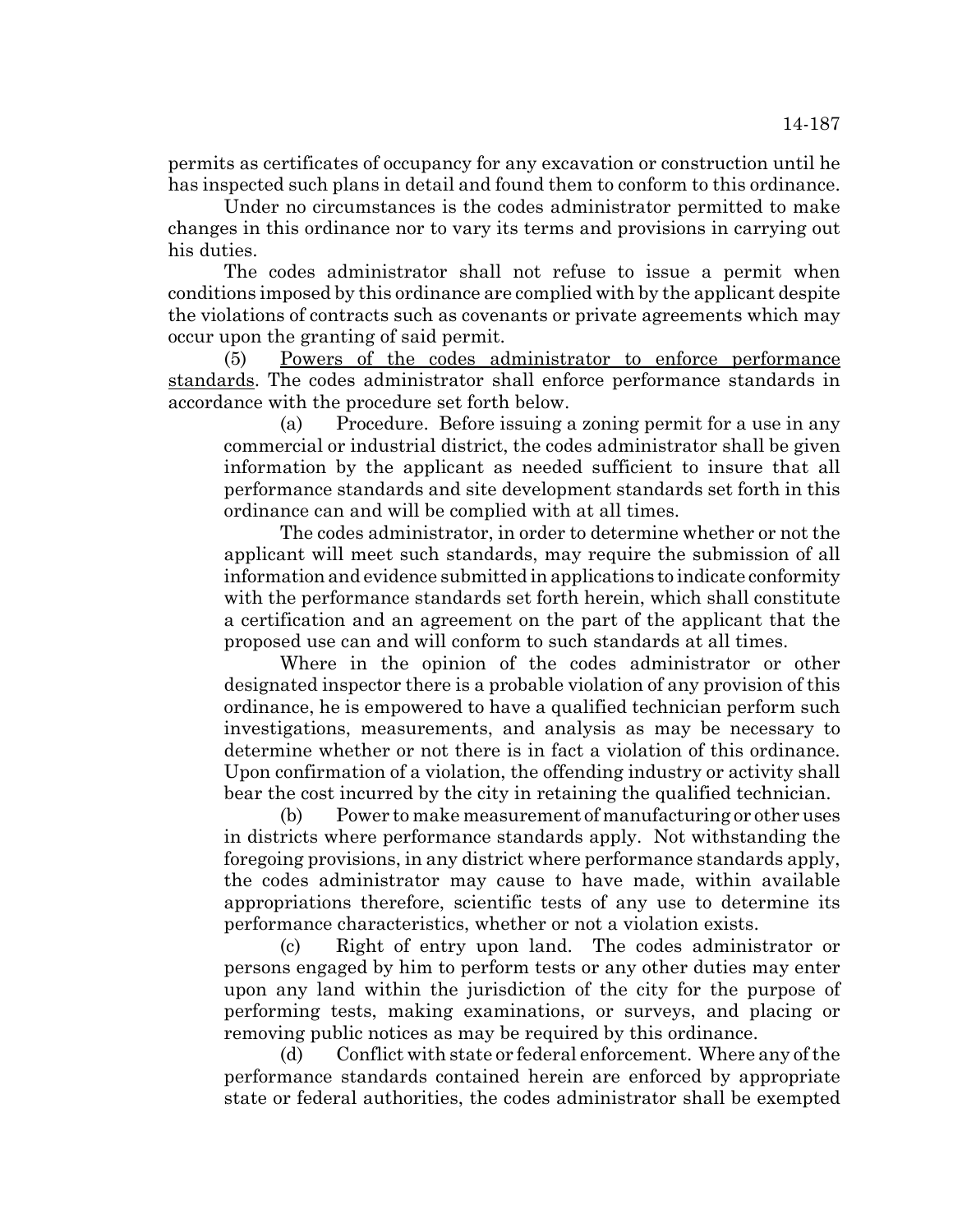from such enforcement. However, this shall not be construed as preventing the city from adopting and enforcing stricter standards than federal or state if the city so desires.

(6) Zoning permits and use and occupancy permits. (a) Zoning permits required. No building or other structure shall be erected, moved, added to or structurally altered without a zoning permit issued by the codes administrator.

Prior to the issuance of any zoning permit for any building except single and two-family dwellings, a letter of credit, bond or cash deposit shall be posted to cover the cost of installing all landscape materials. Said bond, letter of credit or cash deposit shall be released upon completion of the improvements, final inspection and issuance of the use and occupancy permit.

Except as hereinafter provided, no permit pertaining to the use of land or buildings shall be issued by any office, department, or employee of the city unless the application for such permit has been examined by the codes administrator indicating that the proposed building or structure complies with all the provisions of this ordinance. Any zoning permit or use and occupancy permit issued in conflict with the provisions of this ordinance shall be null and void.

(b) Site plan required for zoning permits. All applications for zoning permits shall be accompanied by a site plan meeting the requirements specified in § 14-208(4).

(c) Use and occupancy permit required. No building or addition thereto, constructed after the effective date of this ordinance, and no addition to a previously existing building shall be occupied, and no land shall be used for any purpose, until a use and occupancy permit has been issued by the office of the codes administrator. No change in a use other than that of a permitted use shall be made until a use and occupancy permit has been issued by the codes administrator.

(d) Application for use and occupancy permit. Every application for a zoning permit shall be deemed to be an application for a use and occupancy permit. Every application for a use and occupancy permit for a new use of land where no zoning permit is required shall be made directly to the office of the codes administrator.

(e) Issuance of use and occupancy permit. The following shall apply in the issuance of any use an occupancy permit.

(i) Permits not to be issued. No use and occupancy permit shall be issued for any building, structure or part thereof, or for the use of any land, which is not in accordance with the provisions of this ordinance.

(ii) Permits for new use of land. No land heretofore vacant shall hereafter be used or an existing use of land be hereafter changed to a use or activity of a different class or type,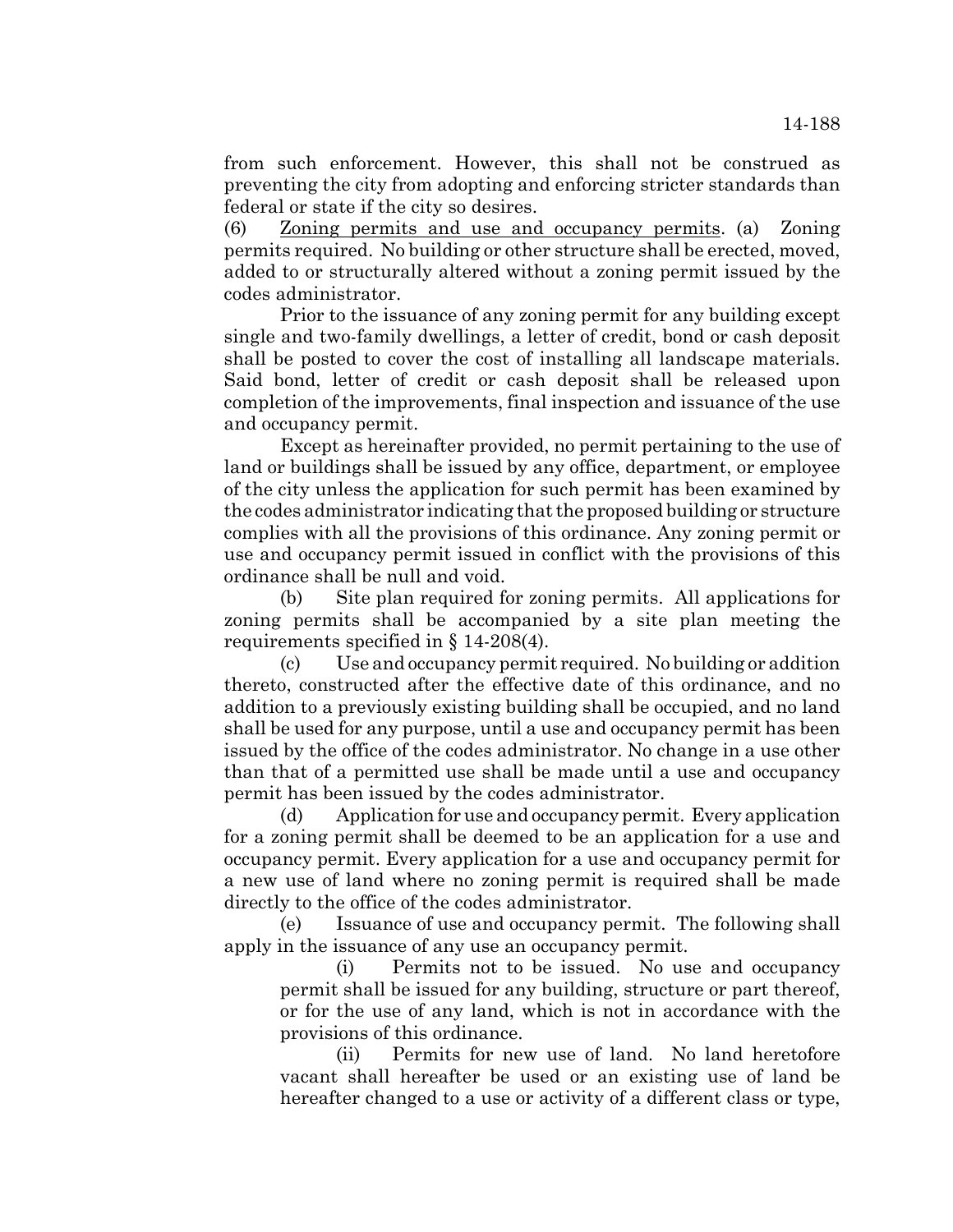unless a use and occupancy permit is first obtained for the new or different use.

(iii) Uses and occupancy permits for existing buildings. Use and occupancy permits may be issued for existing buildings, structures or parts thereof, or existing uses of land, if, after inspection, it is found that such buildings, structures or parts thereof, or such use of land, are in conformity with the provisions of this ordinance.

(iv) Temporary use and occupancy permits. Nothing in this ordinance shall prevent the issuance of a temporary use and occupancy permit for a portion of a building or structure in process of erection or alternation, provided that such temporary permit shall not be effective for a time period in excess of six (6) months, and provided further that such portion of the building, structure, or premises is in conformity with the provisions of this ordinance.

(v) Permits for dwelling accessory buildings. Buildings accessory to dwellings shall not require separate use and occupancy permits but may be included in the use and occupancy permits for the dwelling when shown on the plot plan and when completed at the same time as such dwelling.

(f) Final inspection. No use and occupancy permit for a building, structure or an addition thereto, constructed after the effective date of this amendment, shall be issued until construction of the building and on-site improvements have been completed and inspected by codes administrator, planning director and director of public works as appropriate.

Additionally, the licensed professional that prepared the plan shall certify to the planning director that the final construction including all site improvements is in conformity with the plans and specifications which were approved and upon which the zoning permit was based.

(7) The board of zoning appeals.<sup>1</sup> (a) Creation of board of zoning appeals. The board of zoning appeals as created by Ordinance No. 61-26 and amended by Ordinance No. 77-225 shall continue in effect as appointed.

(b) Vacancies and removal. Vacancies of said board shall be filled for the unexpired term of those members whose position has become vacant by appointment of the mayor with confirmation by the city commission. A member may be removed from such board for continued absences or just cause by action of the mayor and city commission and after proper hearing.

<sup>&</sup>lt;sup>1</sup>The board of zoning appeals shall also serve as the board of construction appeals.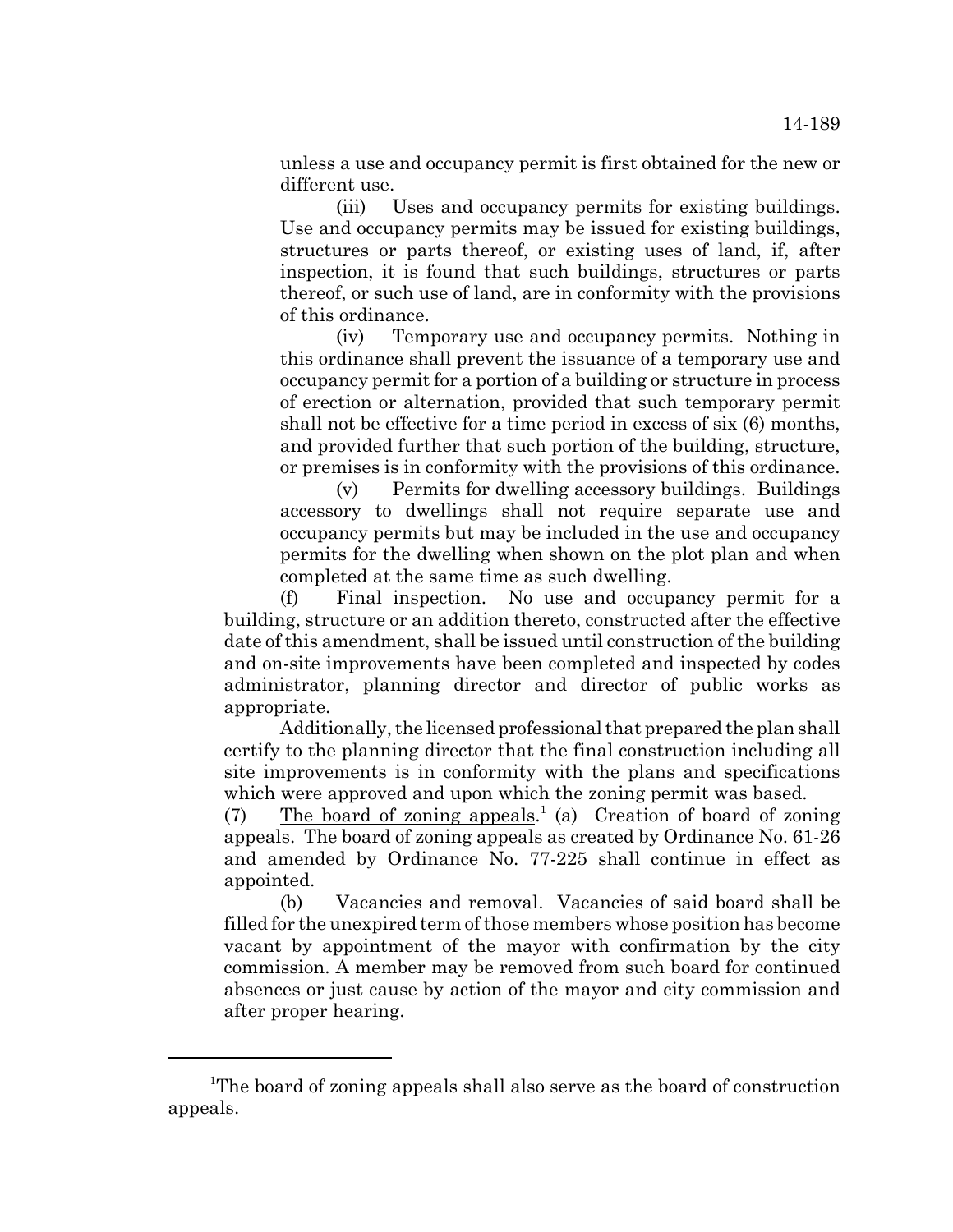(c) Advisory opinions. The Goodlettsville Municipal/Regional Planning Department and/or the planning director may submit an advisory opinion to the board on any matter which may come before said board. Such opinion shall be made a part of the official record of the board.

(d) Powers of the board. The board is hereby vested with the powers to:

(i) Hear and decide appeals from any order, requirement, decision, or determination made by the codes administrator in carrying out the enforcement of this ordinance, whereby it is alleged in writing that the codes administrator is in error or has acted in an arbitrary manner;

(ii) Hear and act upon application for variances in accordance with § 14-213(8) of this chapter to alleviate hardships by virtue of the inability of the landowner to comply strictly with the provisions of this ordinance by reasons of unique shape, topography, or physical features of the zone lot;

(iii) Hear and act upon applications for conditional use permits in the manner and subject to the standards set out in § 14-213(9) of this chapter;

(iv) Hear and decide all matters referred to it on which it is required to act under this ordinance;

(e) Election of officers. The board shall elect from its members its own chairman, vice-chairman, who shall serve for one year and may upon election serve succeeding terms.

The board shall elect a secretary who may be a member or such other person from city staff as the board and city manager shall approve. It shall be the duty of the secretary to keep all records, conduct official correspondence, and supervise the clerical work of the board. The city manager may provide such other assistance as is necessary.

(f) Conflict of interest. Any member of the board who shall have direct or an indirect interest in any property which is the subject matter of or affected by, a decision of the board shall be disqualified from participating in the discussion, decision, and proceedings of the board in connection therewith. The burden for revealing any such conflict rests with individual members of the board. Failure to reveal any such conflict shall constitute grounds for immediate removal from the board for cause.

(g) Meetings of the board. Meetings shall be held at the call of the chairman and at such other times as the board may determine. The chairman, or in his absence the vice-chairman, may administer oaths and compel the attendance of witnesses. All meetings shall be open to the public and proper public notice of such meetings shall be given.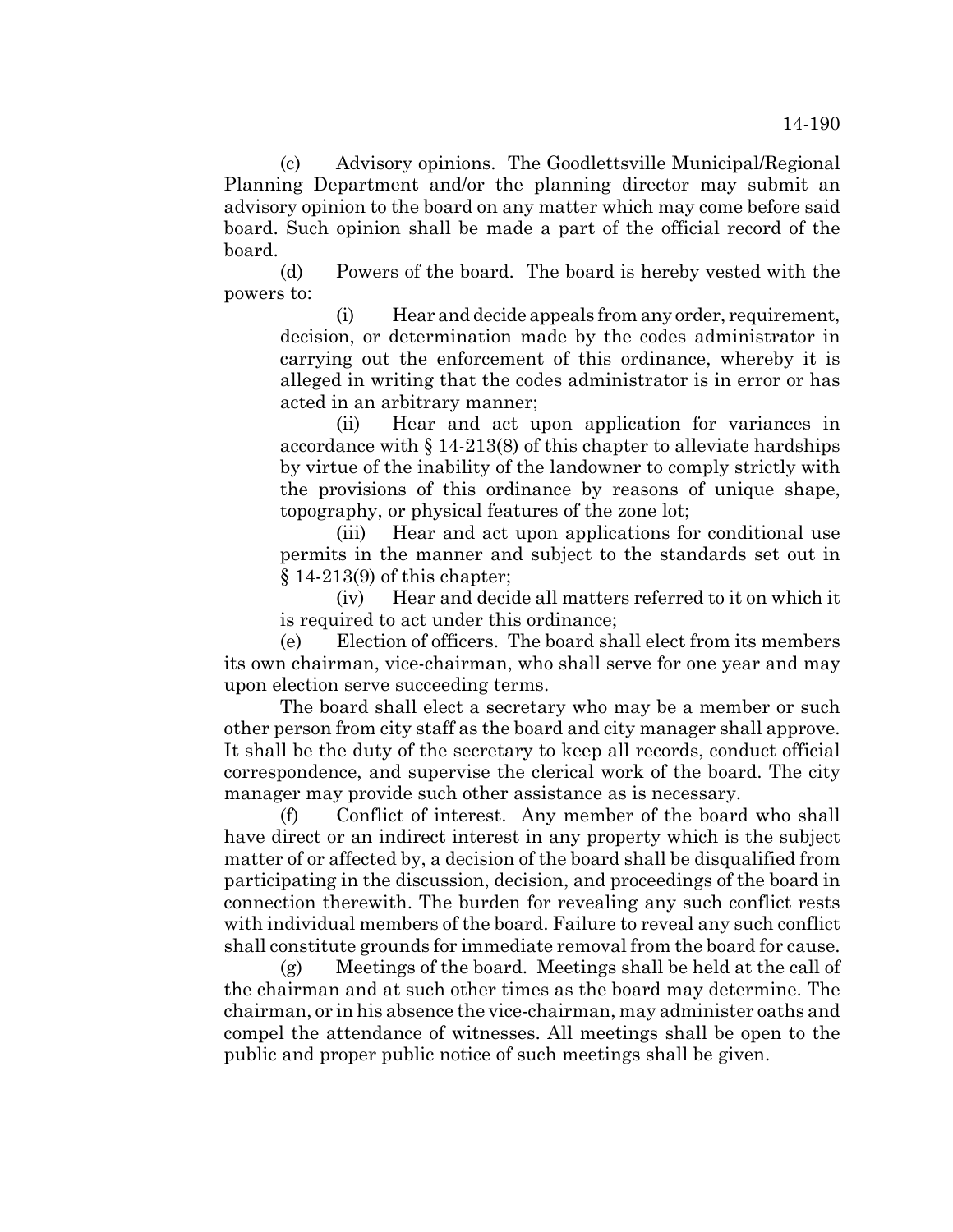(h) Rules and proceedings of the board. The board shall adopt rules for the conduct of its meetings. Such rules shall at the minimum require that:

(i) The presence of three (3) members of the board shall constitute a quorum. The concurring vote of at least three (3) members shall be necessary to deny or grant any application before the board;

(ii) No action shall be taken by the board on any case until after a public hearing and notice thereof. Said notice of public hearing shall be a legal notice published in a newspaper of general circulation at least ten (10) days before the date set for a public hearing and written notice to the applicant and to directly affected property owners at least five (5) days prior to the meeting at which the action is to be heard. No appeal shall be considered and heard by the board unless such appeal shall have been filed at least fifteen (15) days prior to the meeting at which it is to be heard;

(iii) The board may call upon any other office or agency of the city government for information in the performance of its duties and it shall be the duty of such other agencies to render such information to the board as may be reasonably required;

(iv) Any officer, agency, or department of the city or other aggrieved party may appeal any decision of the board to a court of competent jurisdiction as provided for by state law;

(v) In any decision made by the board on a variance the board shall:

> (A) Indicate the specific section of this ordinance under which the variance is being considered, and shall state its findings beyond such generalities as "in the interest of public health, safety and general welfare."

> (B) In cases pertaining to hardship, specifically identify the hardship warranting such action by the board.

> (C) Any decision made by the board on a conditional use permit shall indicate the specific section of this ordinance under which the permit is being considered and shall state its findings beyond such generalities as "in the interest of public health, safety and general welfare," and shall state clearly the specific conditions imposed in granting such permit.

> (D) Appeals will be assigned for hearing in the order in which they appear on the calendar thereof, except that appeals may be advanced for hearing by order of the board, good and sufficient cause being shown.

> (E) At the public hearing of the case before the board, the appellant shall appear in his own behalf or be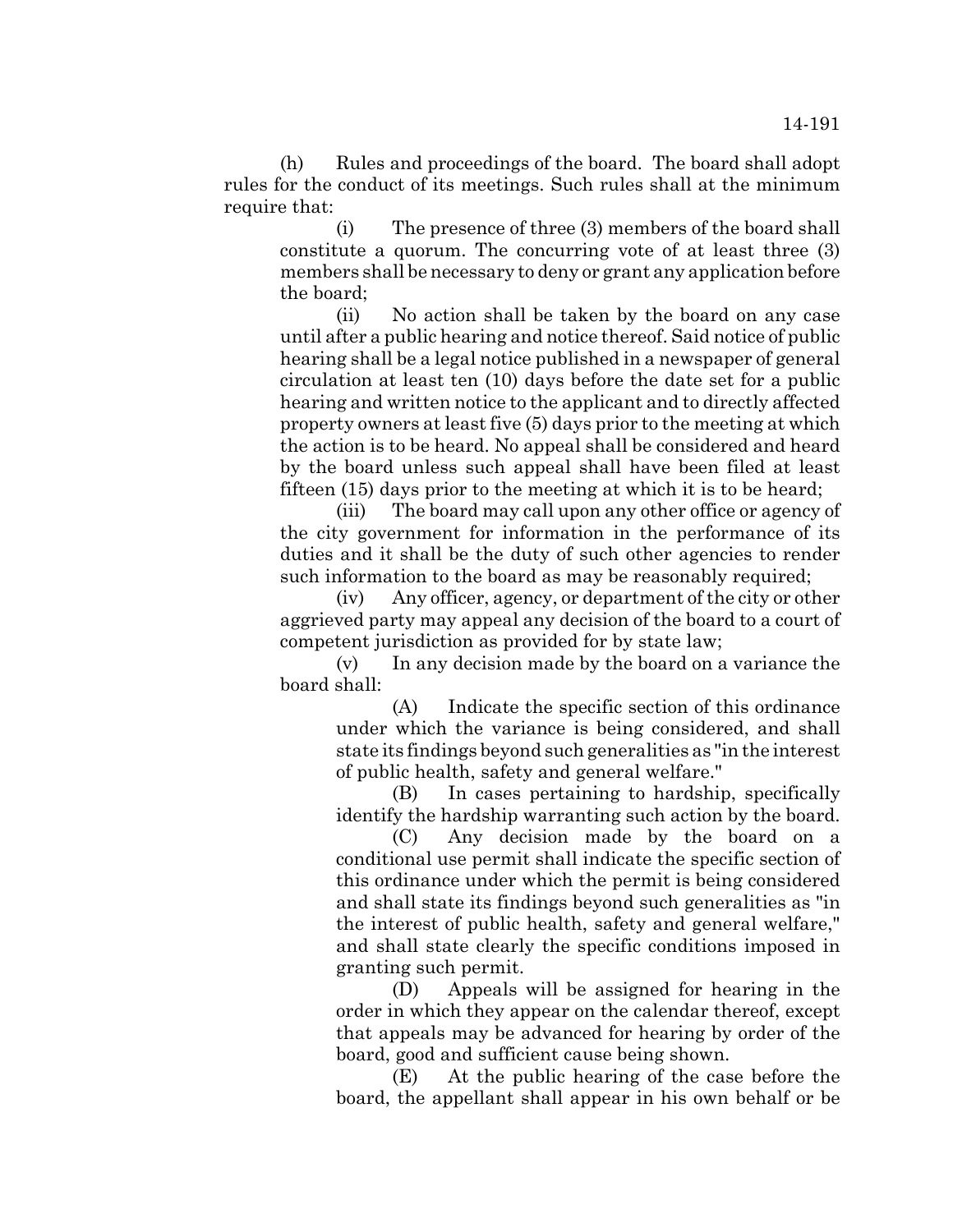represented by counsel or agent. The appellant's side of the case shall be heard first and those in objection shall follow. To maintain orderly procedure, each side shall proceed without interruption from the other.

(vi) Rehearings may be granted by a majority vote of the board when it is alleged that there was error or mistake in the original facts or upon introduction of new information not available at the original hearing. A vote of the board shall not be reversed on the same set of facts.

(i) Stay of proceedings. An appeal shall stay all proceedings in furtherance of the action appealed from, unless the codes administrator certifies to the board, after such notice of appeal shall have been filed, that by reason of facts stated in the certificate such stay would cause imminent peril to life or property. In such instance the proceedings shall not be stayed otherwise than by a restraining order, which may be granted by the board or by a court of competent jurisdiction on application, on notice to the codes administrator, and on due cause shown.

(j) Liability of board members, codes administrator and employees. Any board member, codes administrator, or other employee charged with the enforcement of this ordinance, acting for the city in the discharge of his duties, shall not thereby render himself liable personally, and he is hereby relieved from all personal liability and shall be held harmless by the city of any damage that may accrue to persons or property as the result of any act required or permitted in the proper discharge of their duties. Any suit brought against any board member, codes administrator or employee charged with the enforcement of any provision of this ordinance shall be defended by legal representative furnished by the city until the final termination of such proceedings.

(k) Right to entry upon land. The board, its members, and employees, in the performance of its work, may enter upon any land within its jurisdiction and make examinations and surveys and place or remove public notices as required by this ordinance.

(l) Fee. Any application for a hearing before the board shall be accompanied by a nonrefundable fee of two hundred dollars (\$200.00) to partially defray the cost of processing. Said fee shall be waived for a government agency.

(8) Zoning variances. The board of zoning appeals may grant variances where it makes findings of fact based upon the standards prescribed in this section.

(a) Application for variances, notice of hearing, fee. A written application for a variance shall be filed with the board by the property owner or his designated agent on forms provided by the board or by letter, and the application shall contain information and exhibits as may be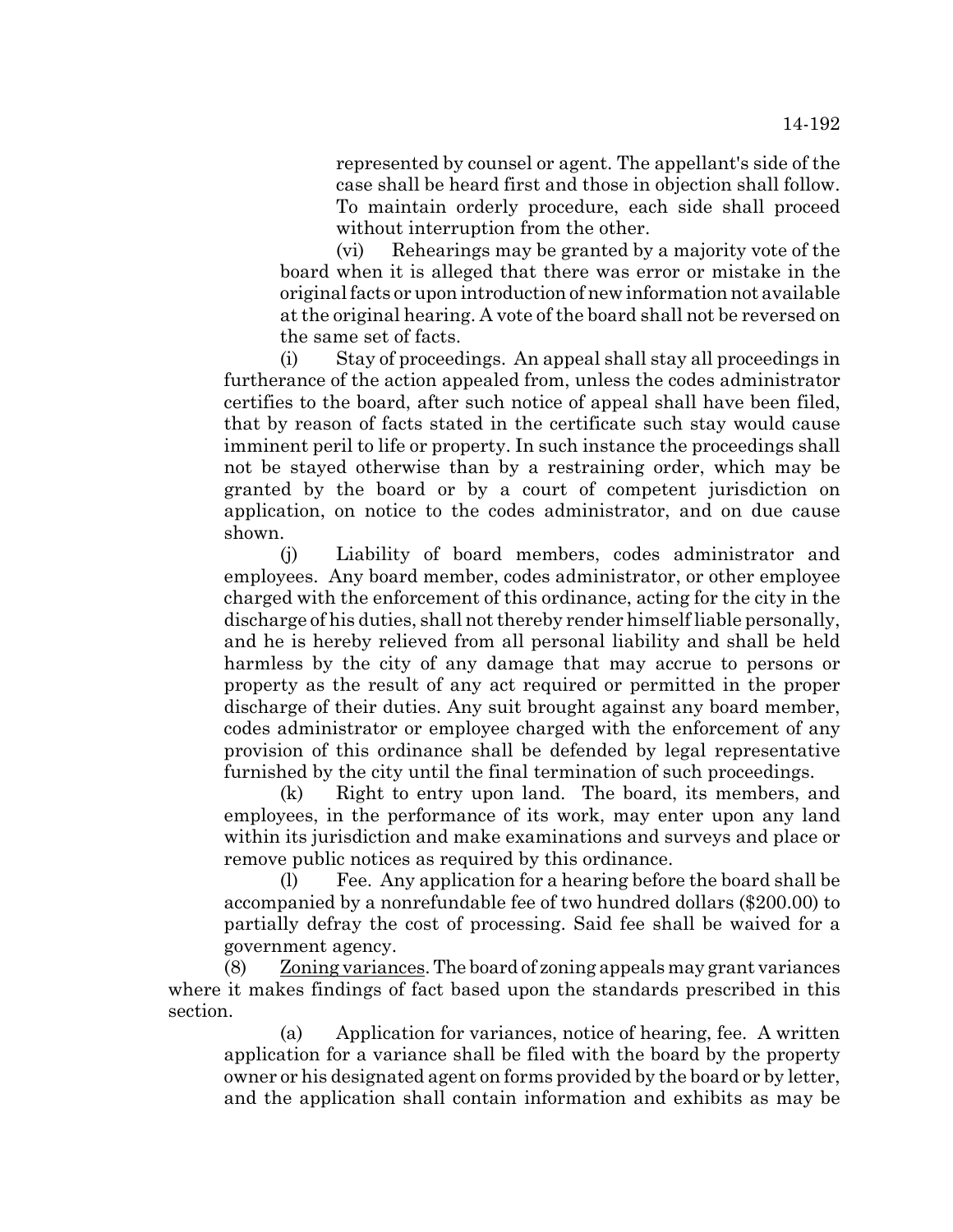required under  $\S 14-213(6)(b)$  of this chapter. No more than sixty (60) days after the filing of the application, a hearing shall be held on the application, unless otherwise withdrawn or postponed by written request by the applicant. Notice of hearing shall be in accordance with  $§ 14-213(7)(h)(ii)$  of this chapter.

(b) Notice to affected property owners. It shall be the general rule of the board that reasonable efforts shall be made to contact and notify interested parties, who in the opinion of the board, may be affected by any matter brought before the board. In all cases all owners of record of adjoining property, including those separated by a public way from the premises in question shall be notified.

(c) Standards for variances. The board shall not grant a variance unless it makes findings based upon evidence presented to it as follows:

(i) The particular physical surroundings, shape, topographic conditions of the specific property involved that would result in a particular hardship upon the owner as distinguished from a mere inconvenience, if the strict application of this ordinance were carried out must be stated;

(ii) The conditions upon which the petition for a variance is based would not be applicable, generally, to other property within the same district;

(iii) The variance will not authorize activities in a zone district other than those permitted by this ordinance;

(iv) Financial returns only shall not be considered as a basis for granting a variance;

(v) The alleged difficulty or hardship has not been created by any person having an interest in the property after the effective date of this ordinance;

(vi) That granting the variance requested will not confer on the applicant any special privilege that is denied by this ordinance to other lands, structures, or buildings in the same districts;

(vii) The variance is the minimum variance that will make possible the reasonable use of the land, building, or structure;

(viii) The granting of the variance will not be detrimental to the public welfare or injurious to other property or improvements in the area in which the property is located; and

(ix) The proposed variance will not impair an adequate supply of light and air to adjacent property, substantially increase the congestion in the public streets, increase the danger of fire, endanger the public safety, or substantially diminish or impair property values within the area.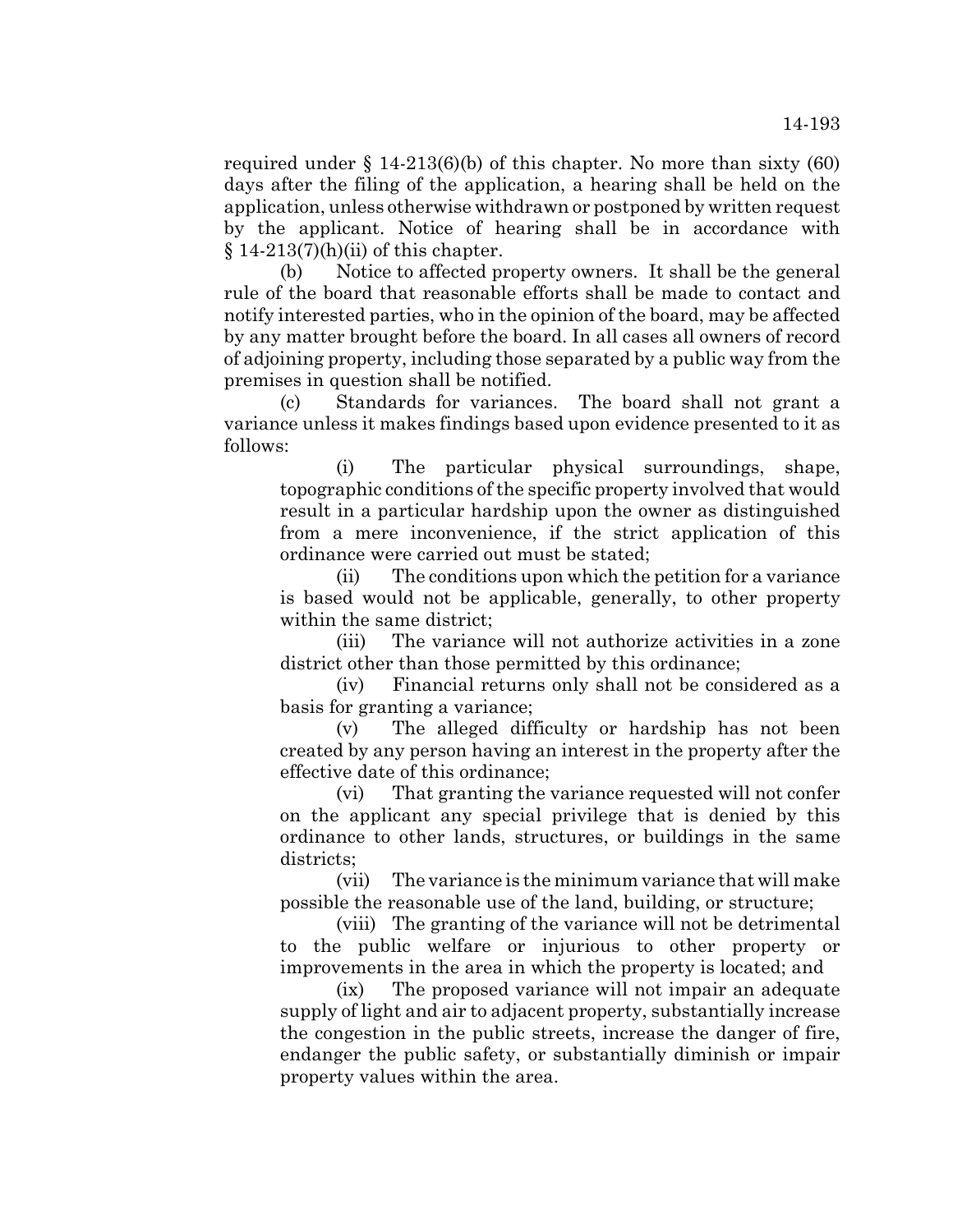(d) Non-conformity does not constitute grounds for granting of a variance. No non-conforming use of neighboring lands, structures, or buildings in the same district, and no permitted or nonconforming use of lands, structures, or buildings in other districts shall be considered grounds for the issuance of a variance.

(e) Prohibition of use variances. Under no circumstances shall the board of appeals grant a variance to allow a use not permissible under the terms of this ordinance in the district involved, or any use expressly or by implication prohibited by the terms of this ordinance in said district.

(f) Conditions and restrictions by the board. The board may impose such conditions and restrictions upon the premises benefitted by a variance as may be necessary to comply with the provisions set out in § 14-213(8)(c) above to reduce or minimize the injurious effect to such variation upon surrounding property and better carry out the general intent of this ordinance. The board may establish expiration dates as a condition or as a part of the variances.

(g) Board has powers of administrative official on appeals; reversing decision of administrative official. In exercising its powers, the board of appeals may, so long as such action is in conformity with the terms of this ordinance, reverse or affirm, wholly or partly, or may modify the order, requirement, decision, or determination as ought to be made, and to that end shall have the powers of the administrative official from whom the appeal is taken.

(h) Variance appeals. Any person including any agency of the city government aggrieved by a decision of the board on a variance may appeal by certiorari to a court of competent jurisdiction. The judgment and findings of the board on all questions of fact that may be involved in any appeal, cause, hearing or proceeding under this chapter shall be final and subject to review only for illegality or want of jurisdiction.

(9) Conditional use permits. (a) Conditional uses. The board of appeals may hear and decide, in accordance with the provisions of this ordinance, requests for conditional use permits. For the purposes of administration of this ordinance, conditional uses shall be construed as synonymous with special exceptions, as controlled by Tennessee Code Annotated, § 13-7-207.

(b) Application for conditional use permit, notice of public hearing. The application for a conditional use permit shall be made by the property owner or his designated agent and filed in writing with the board and shall contain information and exhibits as may be required under section § 14-213(6)(b) of this chapter or in the case of buildings or other structures or uses to be located within floodplain districts, as may be required by§ 14-209. Not more than sixty (60) days after filing such application, a hearing shall be held on the application, unless otherwise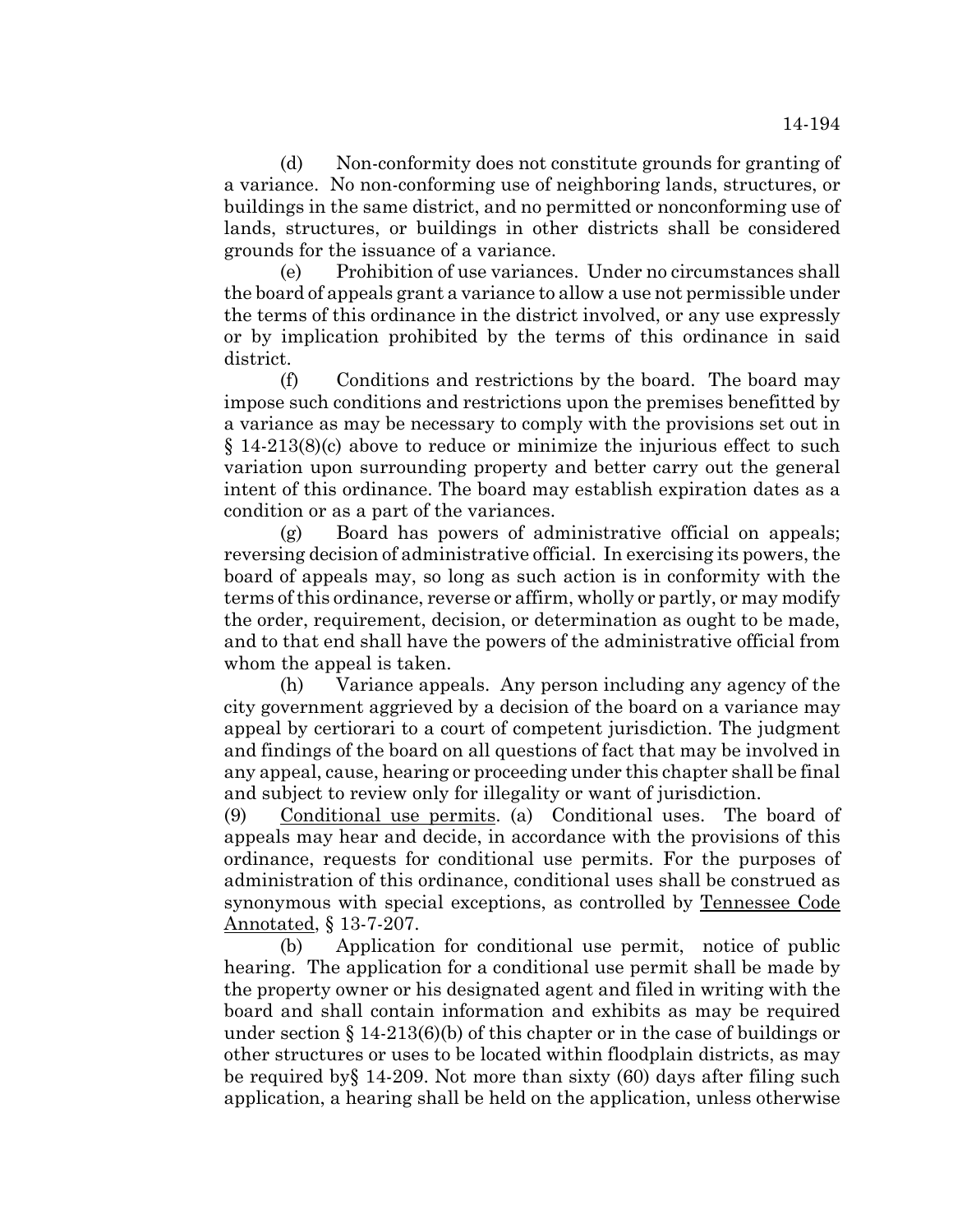withdrawn or postponed upon written request by the applicant. Notice of hearing shall be held in accordance with  $\S 14-213(7)(h)(ii)$  of this chapter.

(c) Requirements for conditional use permit. General requirements are hereby established which shall apply to all applications for conditional use permits, and specific standards listed shall apply to the issuance of a conditional use permit as appropriate. The board may impose such other conditions and restrictions upon the premises benefitted by a conditional use permit as may be necessary to comply with the provisions set out hereafter in this section in order to reduce or minimize the injurious effect of such conditional use upon and ensure compatibility with surrounding property and to better carry out the general intent of this ordinance. The board may establish expiration dates for the expiration of any conditional use permit as a condition of approval. A permit may not be transferred to another owner or type of use without a rehearing before the board.

(d) General requirements. A conditional use permit shall only be granted provided the board makes specific findings that it:

(i) Is so designed, located, and proposed to be operated so that the public health, safety and welfare will be protected;

(ii) Will not adversely affect other property in the area in which it is located;

(iii) Is within the provisions of "conditional uses" as set forth in this ordinance; and

(iv) Conforms to all applicable provisions of this ordinance for the district in which it is to be located and is necessary for public convenience in that location and meets the specific standards below.

(e) Specific standards for community facility activities. In addition to the requirements of the applicable district and the general requirements set forth above, a conditional use permit shall be granted for the community facility activities specified below only when the standards established are met as part of the condition for issuing the permit in the applicable zone districts.

(i) Special conditions for administrative services.

(A) There must be a demonstrated need for such activities to serve the neighborhood or the total community.

(B) All lot, yard, and bulk regulations of the zone district shall apply.

(C) Appropriate off-street parking requirements shall apply.

(D) Fencing, screening, and landscaping shall be provided as appropriate to protect surrounding properties and reduce any potential adverse impact.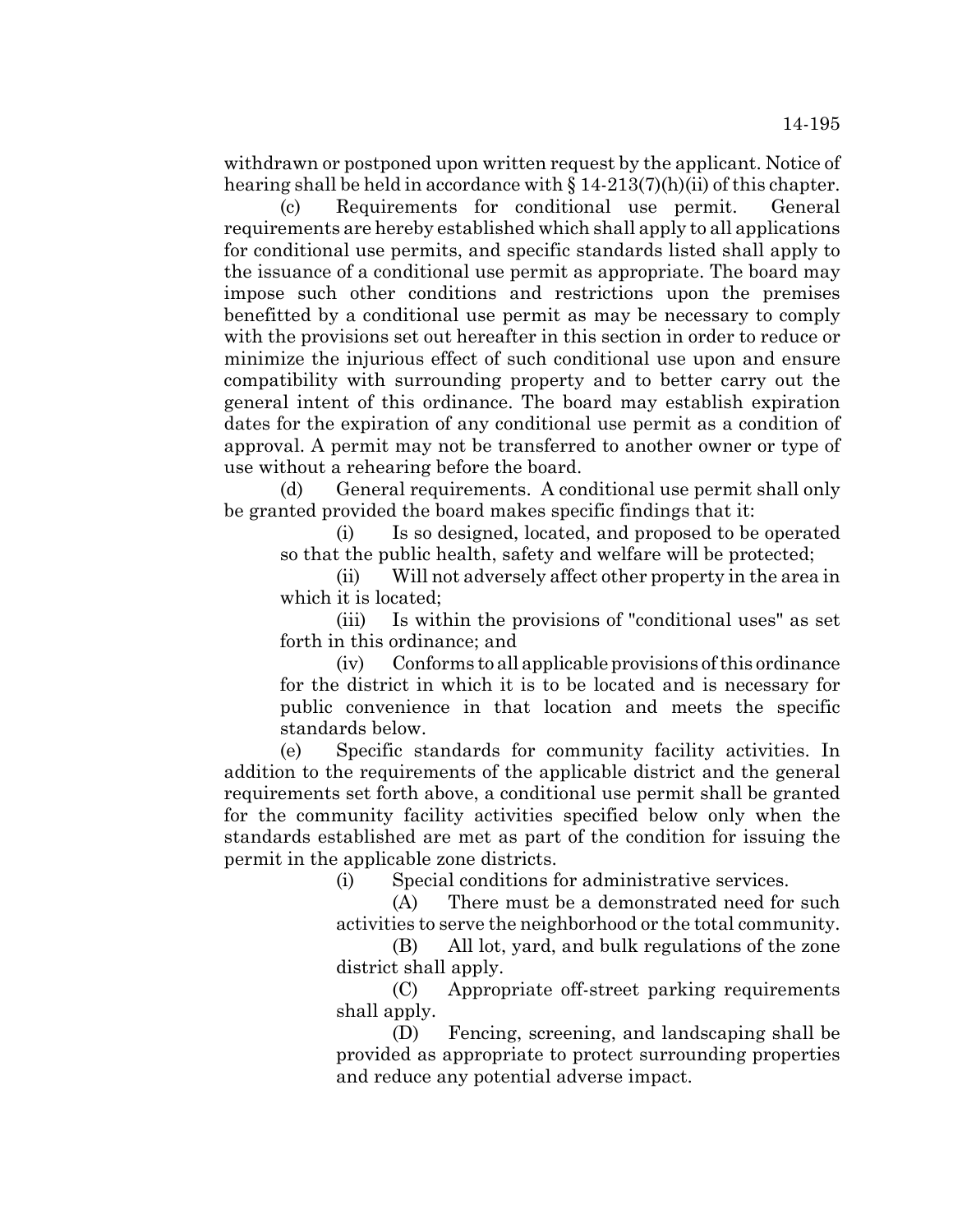(E) The site and architectural plans shall be approved by the Goodlettsville Municipal/Regional Planning Commission.

(ii) Special conditions for personal and group care facilities (day care). For purposes of this ordinance, day care facilities are classified into two (2) types as defined below:

(A) Day care home - include day care in an occupied residence of not more than eight (8) children including children living in the home.

(B) Day care center - includes day care for more than eight (8) pre-teenage children in any kind of building.

(1) Day care home.

(i) The required lot size, yard, and bulk regulations of the district shall apply. No variances shall be permitted for lots on which such use is to be located.

(ii) All public utilities and sanitary sewers shall be available and connected to the site unless the site is over one (1) acre in size and sewer is not available. The fire department shall approve the facility for safety.

(iii) All requirements of the State of Tennessee that pertain to the use shall be met.

(iv) An outdoor play area of at least two hundred (200) square feet per child in size shall be available and shall be fenced.

(v) The facility shall be located so as to be compatible with the surrounding area and provide safety to those using the facility.

(vi) Fencing, screening, and landscaping shall be provided as appropriate to protect the surrounding area.

(vii) A site plan shall be submitted in conjunction with the application for a conditional use permit.

(2) Day care center.

(i) No such facility shall be permitted on a zone lot in a residential district unless such lot contains twice the lot area requirements of the district.

(ii) No such facility shall be located on a minor residential street. Locations shall be limited to collector or arterial streets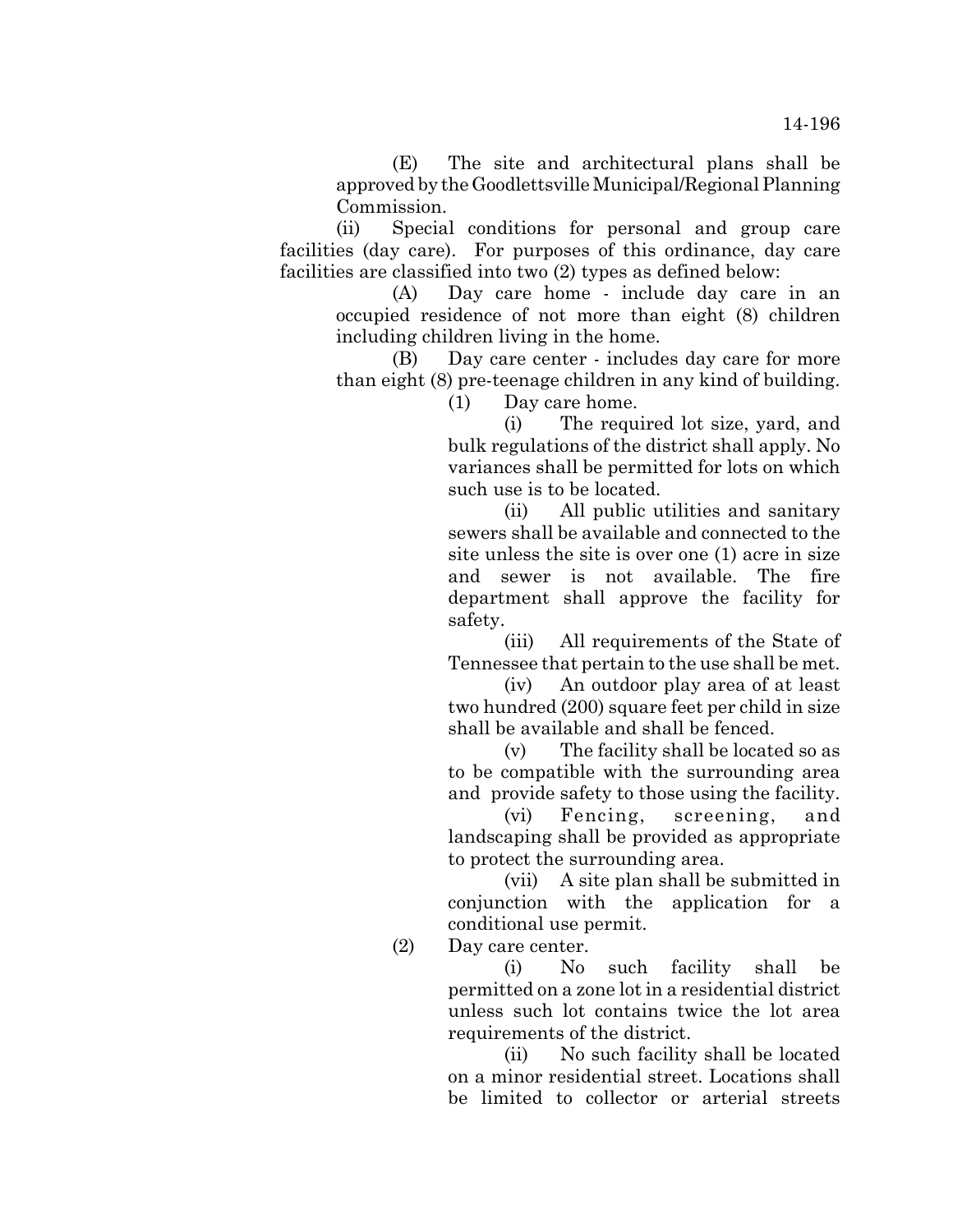specified on the official major thoroughfare plan.

(iii) In commercial districts the side and rear yard requirements of the adjoining residential district, which has the highest standards shall apply.

(iv) A fenced outdoor play area shall be provided of at least two hundred (200) square feet per child or two thousand (2,000) square feet whichever is greater.

(v) All bulk and space regulations of the district shall be met.

(vi) Special passenger loading and unloading facilities shall be provided on the same zone lot for vehicles to pick-up or deliver children. Such facilities shall provide for driveways that do not require any back-up vehicle movements to enter or exit the zone lot.

(vii) All public utilities and sanitary sewers shall be available at the site and connected.

(viii) All regulations of the State of Tennessee that pertain to the use shall be met.

(ix) The facility shall be located so as to be compatible with the surrounding area and provide safety to those using such facilities.

(x) Fencing, screening, and landscaping shall be provided as appropriate to protect the surrounding area as well as the facility.

(xi) A site plan shall be submitted in conjunction with the application for a conditional use permit.

(iii) Special conditions for all other personal and group care activities.

(A) No such facility shall be permitted on a zone lot unless it contains a minimum of ten thousand (10,000) square feet, or twice the lot area requirements of the zone district whichever is greater.

(B) All bulk regulations of the district shall be met.

(C) The requirements of the accessory off-street parking regulations of this ordinance shall apply.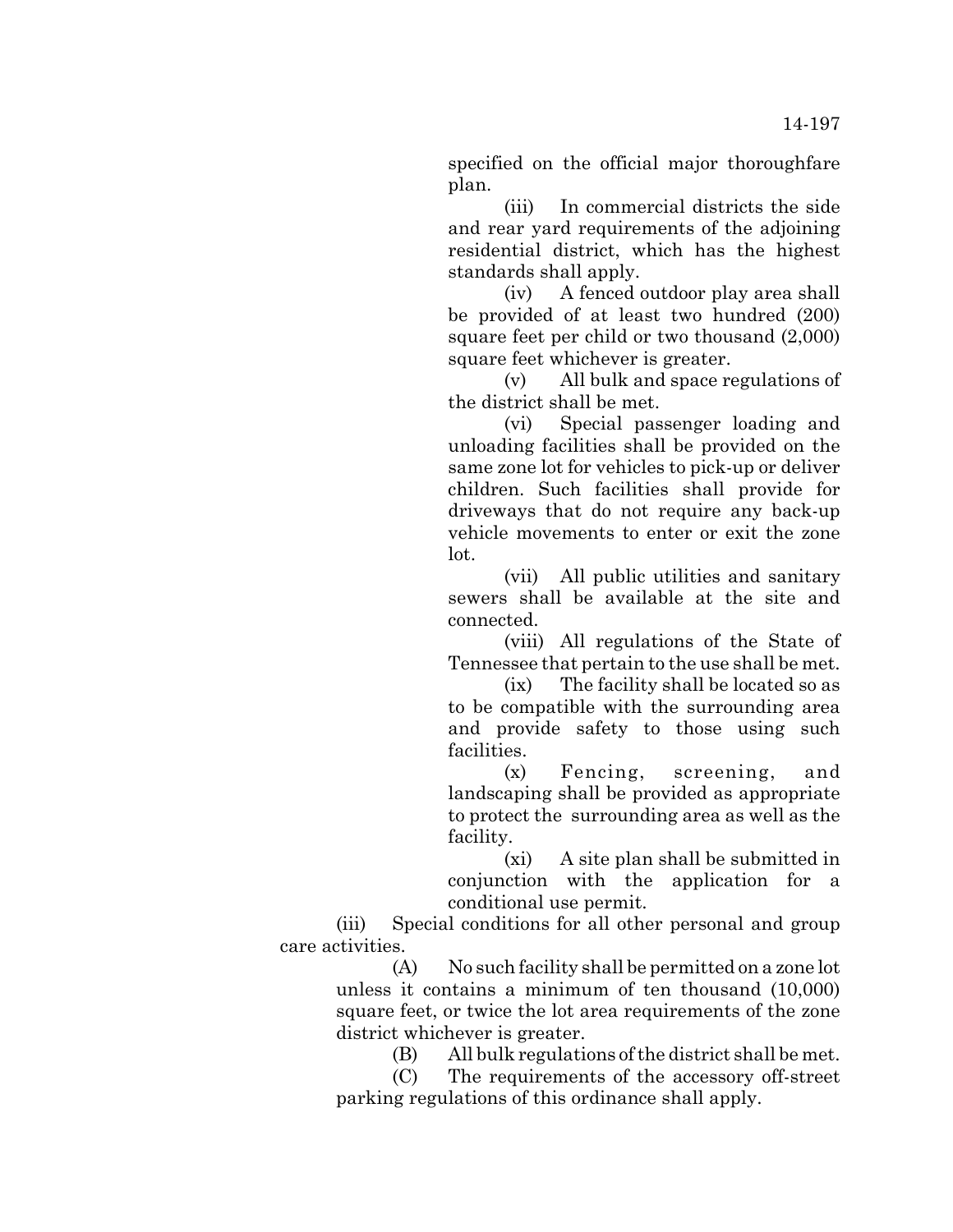(D) All regulations of the State of Tennessee shall be met.

(E) All public utilities and sewage disposal shall be available and connected to the site, and the site and architectural plans for such a facility shall be approved by the Goodlettsville Municipal/Regional Planning Commission taking into account the above conditions as well as any other pertinent factors.

(iv) Special conditions for community assembly.

(A) No such facility shall be permitted on a zone lot unless it contains twice the lot area requirements of the districts; provided, however, that if such community assembly includes outdoor activities the minimum lot area shall be four (4) acres.

(B) All bulk regulations of the zone district shall apply.

(C) Off-street parking:

(1) For non-profit clubs, lodges, meeting halls and recreation centers, one (1) space for each four (4) seats in an assembly area within the facility, or one (1) space for each seventy-five (75) square feet of gross floor area, whichever is greater, shall be provided.

(2) For temporary non-profit festivals, the required number of off-street parking spaces shall be determined by the board, taking into account the traffic generation of such facility, the hours of other such factors as affect the need for off-street parking.

(D) Except for temporary non-profit festivals, fencing, screening and landscaping shall be provided as appropriate for such facility, except that no landscaped screen shall be located closer than fifteen feet (15') of any vehicular entrance or exit to the property.

(E) The location and operation of such community assembly facility shall be in keeping with the character of the surrounding area and shall not adversely affect the properties within the surrounding area.

(F) All public utilities and sewage disposal shall be available to the site and connected.

(G) Except for temporary non-profit festivals, the site and/or architectural plans shall be approved by the Goodlettsville Municipal/Regional Planning Commission taking into account the above conditions.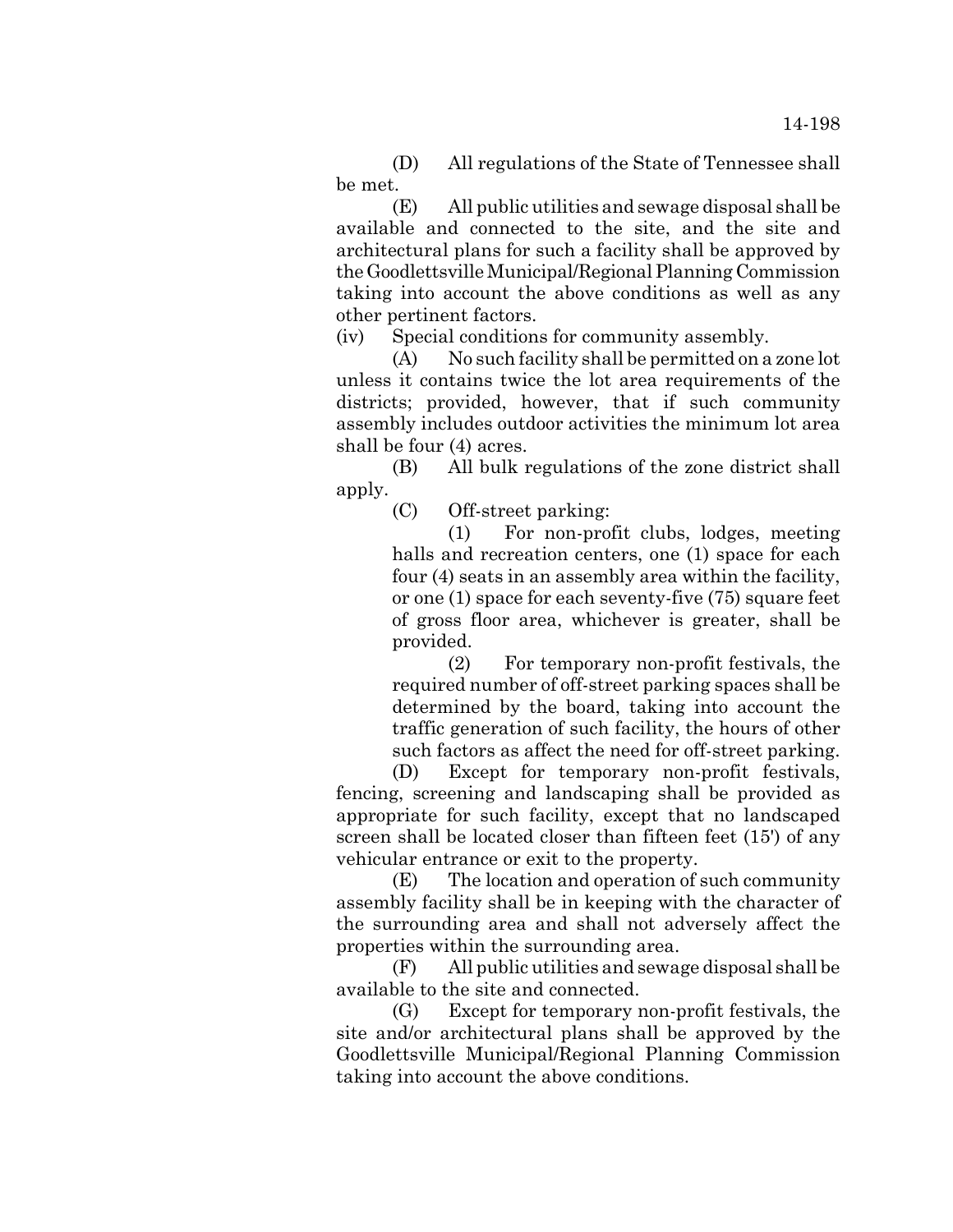(v) Special conditions for cultural and recreational services.

(A) No such activity shall be permitted on a zone lot unless it contains twice the lot area requirements of the zone district.

(B) All bulk regulations of the zone district shall apply.

(C) The off-street parking requirements of this ordinance shall apply.

(D) Fencing, screening, landscaping shall be provided as appropriate to protect the surrounding area and shall not have an adverse affect on properties within the surrounding area.

(E) The location and operation of such facility shall be in keeping with the character of the surrounding area and shall not have an adverse affect the properties within the surrounding area.

(F) The site and architectural plans shall be approved by the Goodlettsville Municipal/Regional Planning Commission taking into account the above conditions.

(vi) Special conditions for community education.

(A) No such facility shall be permitted on a zone lot unless such lot contains the lot acreage recommended for such facilities by the appropriate state agency.

(B) The traffic generated by such facility shall be safely accommodated along the streets which will provide access to the site.

(C) The location and design of such facilities shall not have an adverse effect upon surrounding properties.

(D) The off-street parking requirements of this ordinance shall apply.

(vii) Special conditions for essential services. When an application for an essential service includes an electrical or gas substation, a sewer or water pump station or a water storage tank, the following conditions shall apply:

(A) All such facilities shall have a minimum fifty feet (50') setback line from any public street or residential lot line.

(B) Buffer yard 2 shall be provided around the perimeter of the site on which the facility is proposed to be located.

(viii) Special conditions for health care.

(A) Minimum lot area.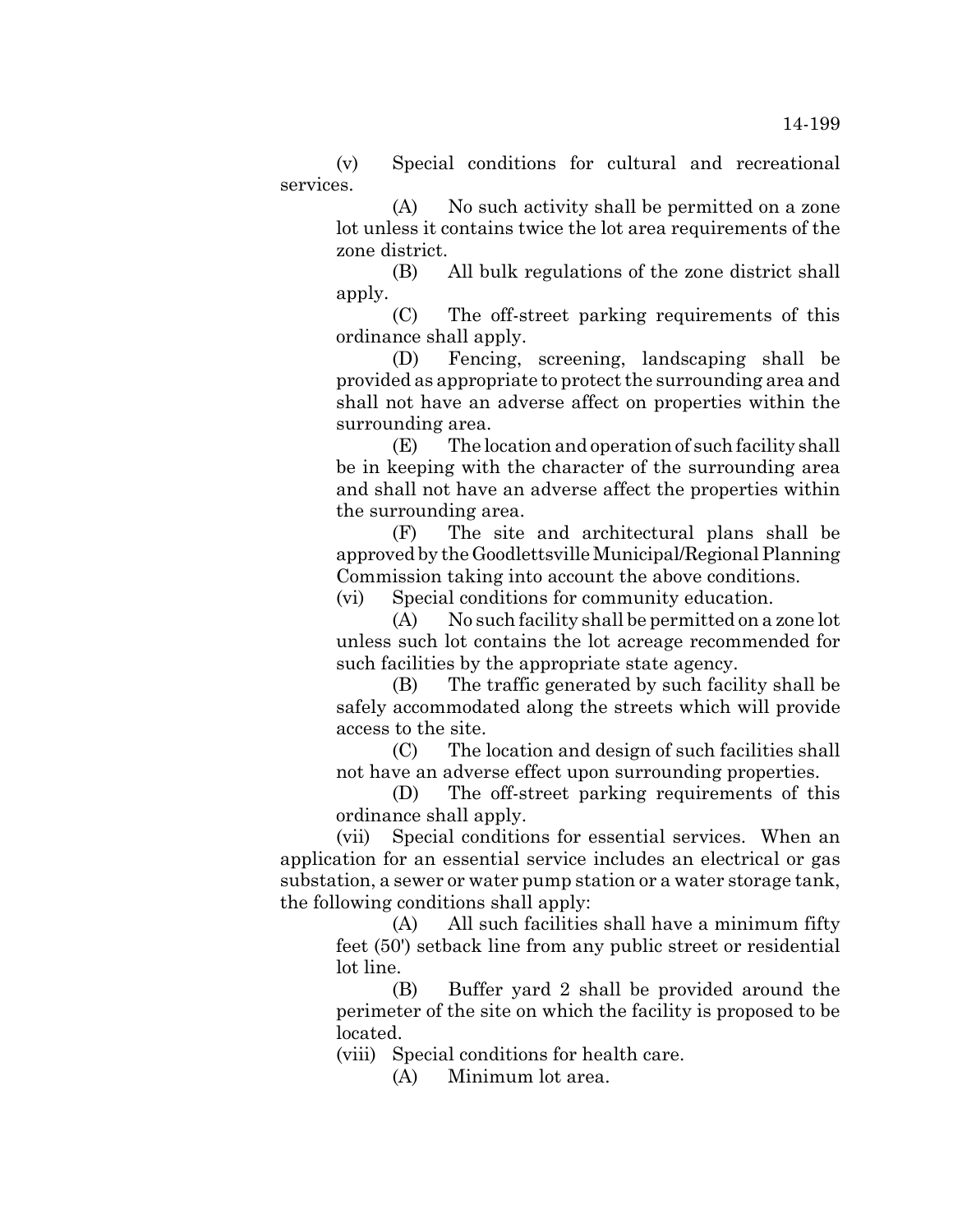(1) No health clinic shall be permitted on a zone lot unless it contains ten thousand (10,000) square feet, or twice the lot area requirements of the district, whichever is greater.

(2) No hospitals, or centers for observation or rehabilitation shall be permitted on a zone lot unless it contains a minimum of five (5) acres.

(B) Hospitals, centers for observation or rehabilitation. The minimum side and rear yards for hospitals and centers for observation or rehabilitation shall be fifty feet (50') for a one (1) or two (2) story building, increased by five feet (5') for each story above two (2).

(C) All other regulations of the zone district shall apply.

(D) There shall be provided along the entire site boundaries fencing, screening, and landscaping as appropriate to protect the surrounding residential area.

(E) The location and operation of such facility shall be in keeping with the character of the surrounding area and shall not have an adverse effect the properties within the surrounding area.

(F) All public utilities and sewage disposal shall be available to the site and connected.

(G) The site and/or architectural plans shall be approved by the Goodlettsville Municipal/Regional Planning Commission taking into account the above conditions.

(H) The following activity classes and types may be permitted accessory to the health care activities provided they appropriately complement the health care activity, will not impose an adverse impact on the surrounding land use, and be subject to all other provisions of the zoning district:

(1) Community facility activities

- (2) Commercial activities
- (3) Convenience sales and services
- (4) Automotive parking
- (5) Food service
- (6) Medical service.

(ix) Special conditions for intermediate and extensive impact.

(A) The location, size, and design of such facilities shall be such that the proposed development shall be as compatible as possible with the development within the surrounding area, thus reducing the impact upon the surrounding area.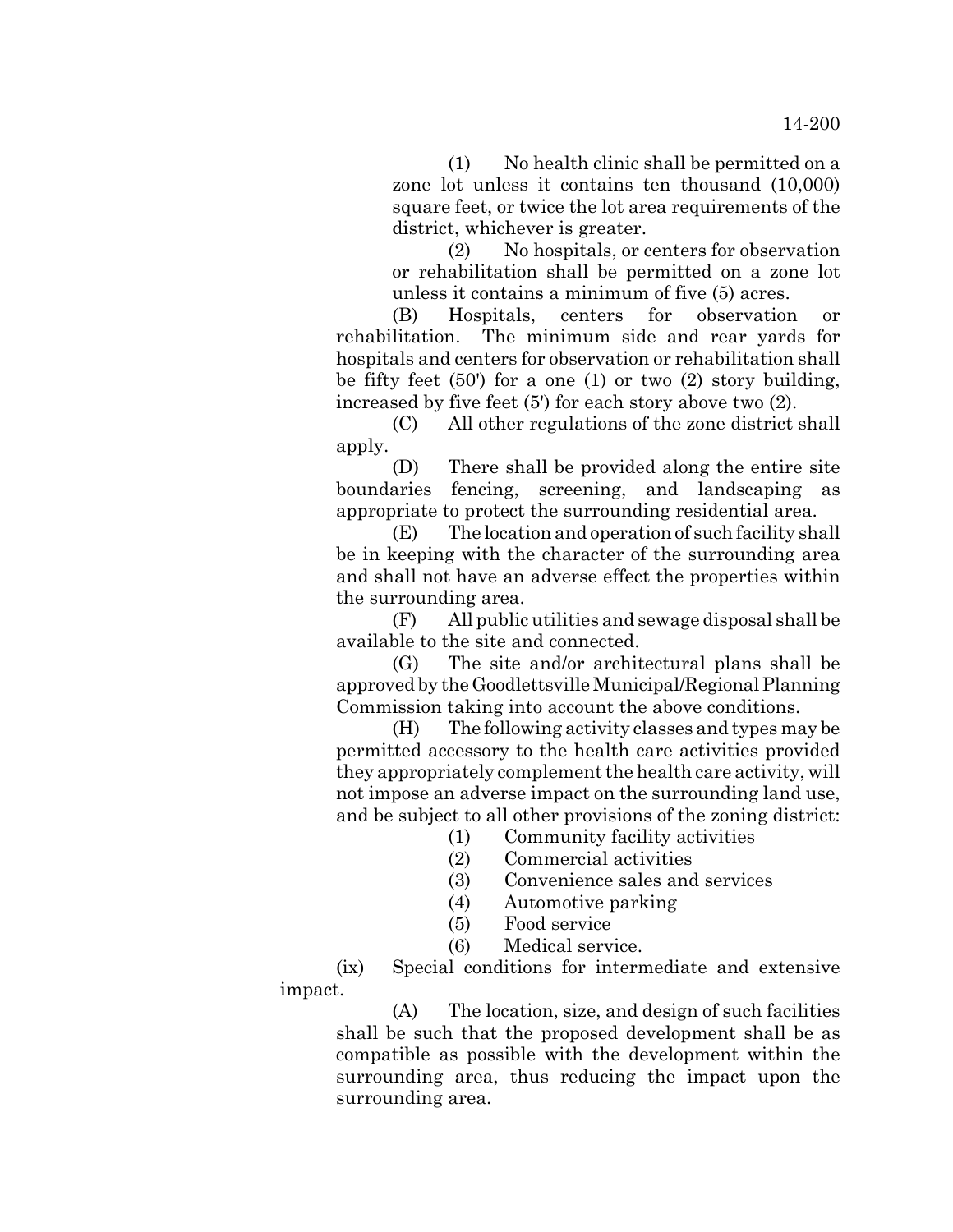(B) The traffic generated by such facility shall be safely accommodated along major streets without traversing local minor streets.

(C) The proposed facility shall provide a basic community function or essential service necessary for a convenient and functional living environment in order to be located on the proposed site.

(D) The off-street parking requirements shall be determined by the board taking into account characteristics of the use.

(E) The site plan for such facilities shall be approved by the Goodlettsville Municipal/Regional Planning Commission taking into account the above conditions as well as any other pertinent factors related to the use and operation of such facility.

(x) Special conditions for religious facilities in residential districts.

(A) No such facility shall be permitted on a zone lot unless it contains a minimum of five (5) acres.

(B) The location, size, and design of such facilities shall be situated so that the proposed facility shall be compatible with the development within the surrounding area thus reducing the impact upon such area.

(C) Such facilities shall be located only on major or collector streets as shown on the official major thoroughfare plan.

(D) All bulk regulations of the district shall be met.

(E) The off-street parking requirements of this ordinance shall apply.

(xi) Special conditions for religious facilities in commercial and industrial districts

(A) All bulk, parking and landscaping regulations of the district shall be met.

(B) Traffic from such facilities shall be directed so as to avoid residential streets.

(C) Uses on adjoining properties shall be considered in determining if a particular site is appropriate for such use.

(xii) Commercial community garden facilities: Conditional use requests for commercial community gardening facilities shall include the following items to ensure a limited community scale and determine compatibility and to reduce the negative effects of the use: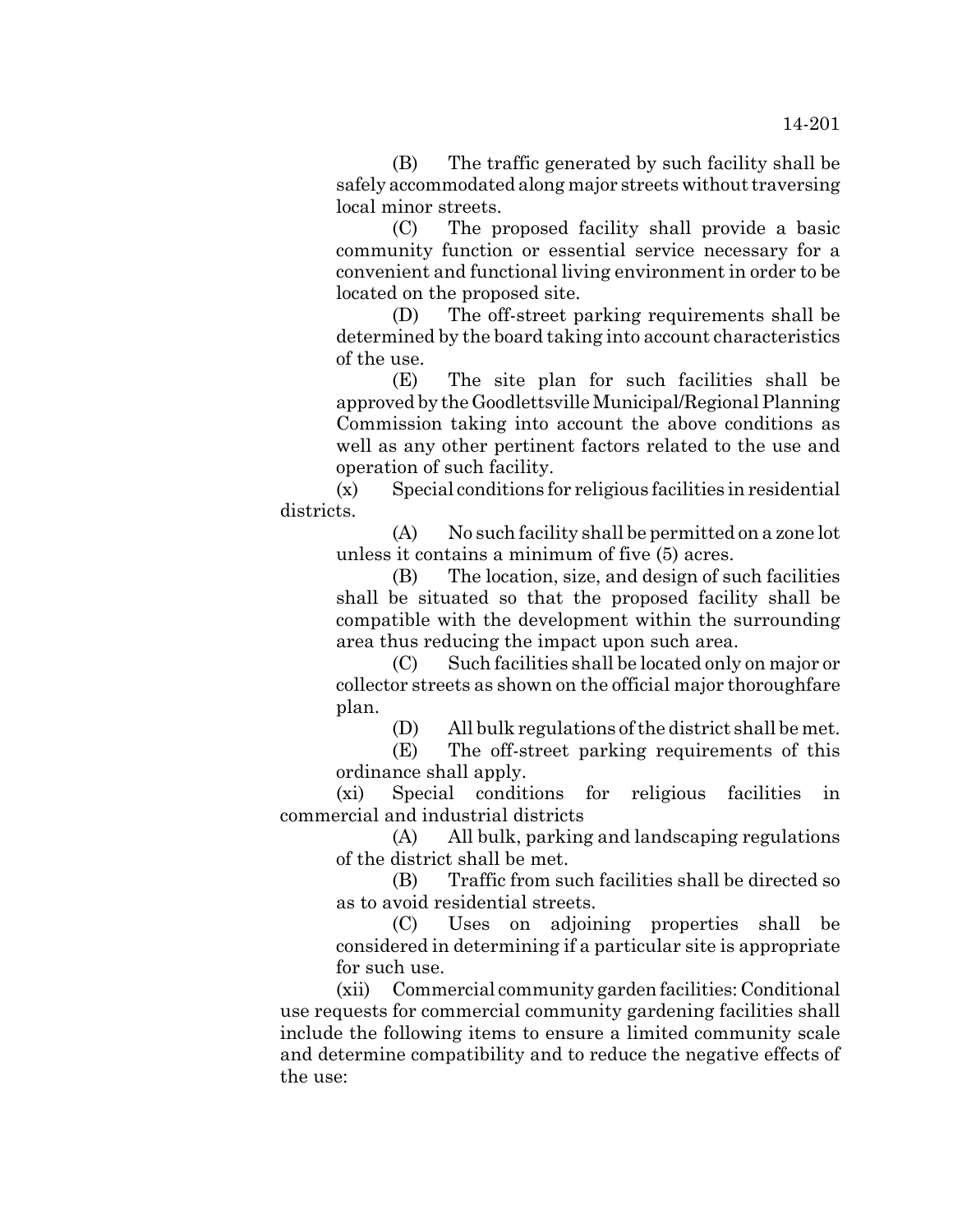(A) Location: The board shall consider proposed traffic generation and scale of the garden to determine compatibility with adjacent commercial zoning district and the facility may be a primary or accessory use.

(B) Property: The board shall consider the scale of the garden but to ensure a limited scale facility, the maximum area of the community garden facility, not including off-street parking facilities shall not exceed one (1) acre, larger sections of property may be reviewed only if the scale of the facility is compatible with the adjacent commercial district.

(C) Landscape buffer yard. The board shall have the authority to require landscape buffering for properties abutting a residentially zoned property.

(D) On-site storage and use of compost and organic matter. All compost and/or organic matter on the site:

(1) Shall not cover more than ten percent (10%) of the total area of the property;

> (2) Compost piles abutting adjacent properties must not be visible from adjacent property (shielded from view by shrubbery or an enclosure).

(3) Shall be managed to prevent the harborage of rodents and pests.

(4) Shall be maintained to prevent odors.

(5) Shall be located to prevent leachate (the water that has come in contact with the compost) from flowing onto adjacent property or into natural or human-made channels.

(E) Drainage. The site shall be designed and maintained to prevent water from irrigation and/or other activities and/or fertilizer from draining onto adjacent property. The board shall also review potential impacts onto adjacent storm water facilities.

(F) Refuse storage and disposal. Trash areas shall be provided and screened on at least three (3) sides from public view by an opaque impact-resistant fence of sufficient height to screen the dumpster(s).

(G) Parking. Off-street parking areas shall be provided meeting the requirements of the zoning ordinance but the board may permit temporary parking facilities.

(H) Maintenance. Plan to be provided to detail maintenance schedule during and after growing seasons.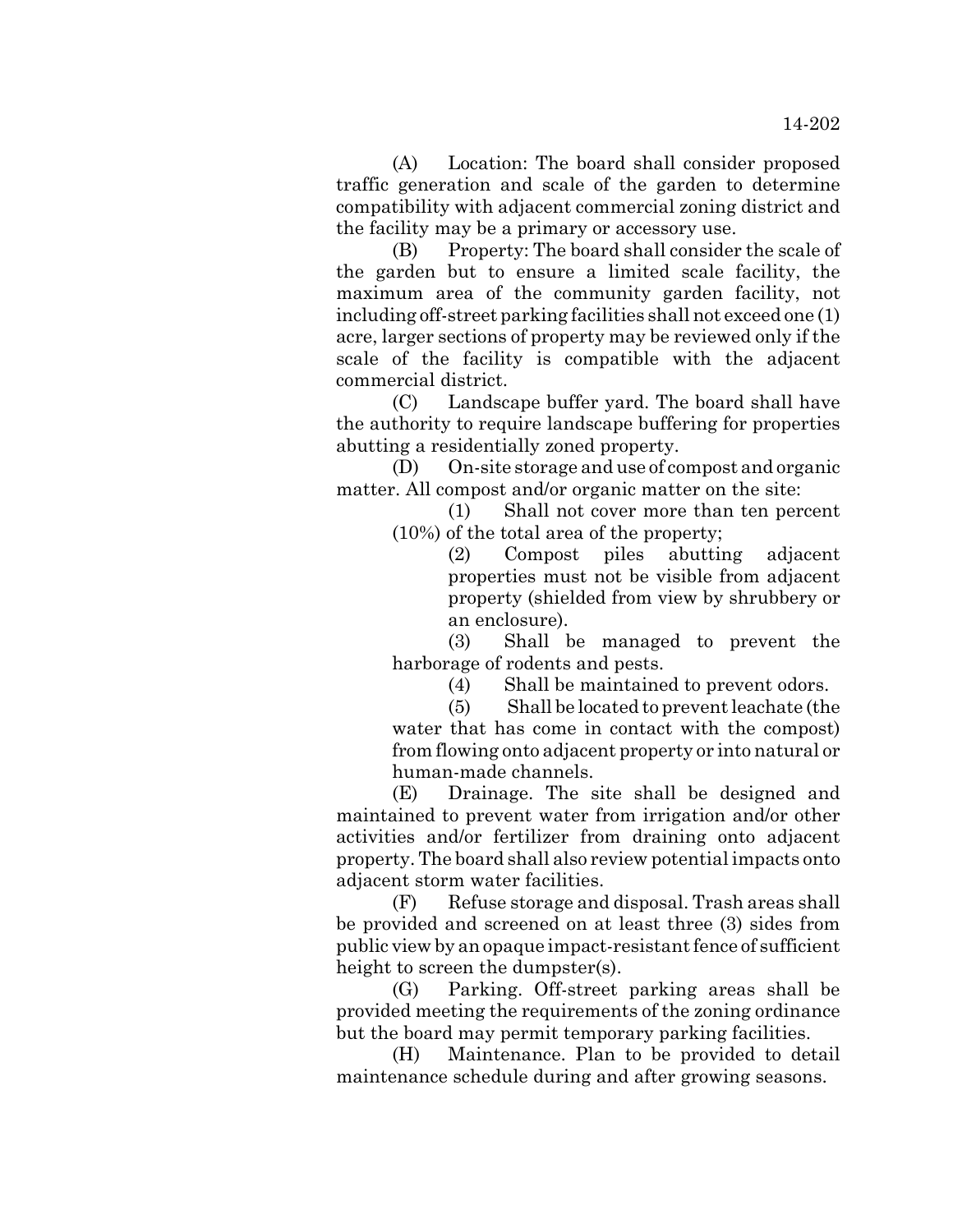(f) Specific standards for commercial activities. A conditional use permit shall not be granted for the commercial activities specified below unless the standards established therein are met as a part of the conditions for issuing such permit in the applicable districts. Prior to the appeals board review, the planning commission shall first review the request and submit an advisory opinion regarding compliance with the conditional use provisions listed above.

(i) Special conditions for consumer repair.

(A) The operation of any such repair or servicing activity shall be done within completely enclosed buildings, and no outside storage shall be permitted.

(B) The operation of the activity shall not include the storage or use of flammable, explosive, or toxic materials or liquids.

(ii) Special conditions for entertainment and amusement services.

(A) When entertainment and amusement services are proposed to be located in the CSL and OP districts, the following types of activities shall be excluded:

(i) Batting and golf driving ranges.

(iii) Special conditions for mini-warehouses. Mini-warehouse, as defined, may be included as a general personal service subject to the following standards:

> (A) The location, size, and design of such facility shall be compatible with development in the surrounding area;

> (B) There shall be provided along the entire site boundaries fencing, screening, and landscaping in accordance with § 14-208(4);

> (C) The use of buildings in which the exterior facade is of one hundred percent (100%) metal construction shall be prohibited with the buildings, which face a street having a minimum of fifty percent (50%) brick or stone;

> (D) All parking areas and driveways shall be paved;

> (E) All buildings shall be separated by a minimum of twenty feet (20');

> (F) The setback for such activities shall be a minimum of sixty-five feet  $(65')$ ;

> (G) An apartment on site may be permitted for security purposes;

> (H) The maximum size of an individual storage unit shall be five hundred (500) square feet;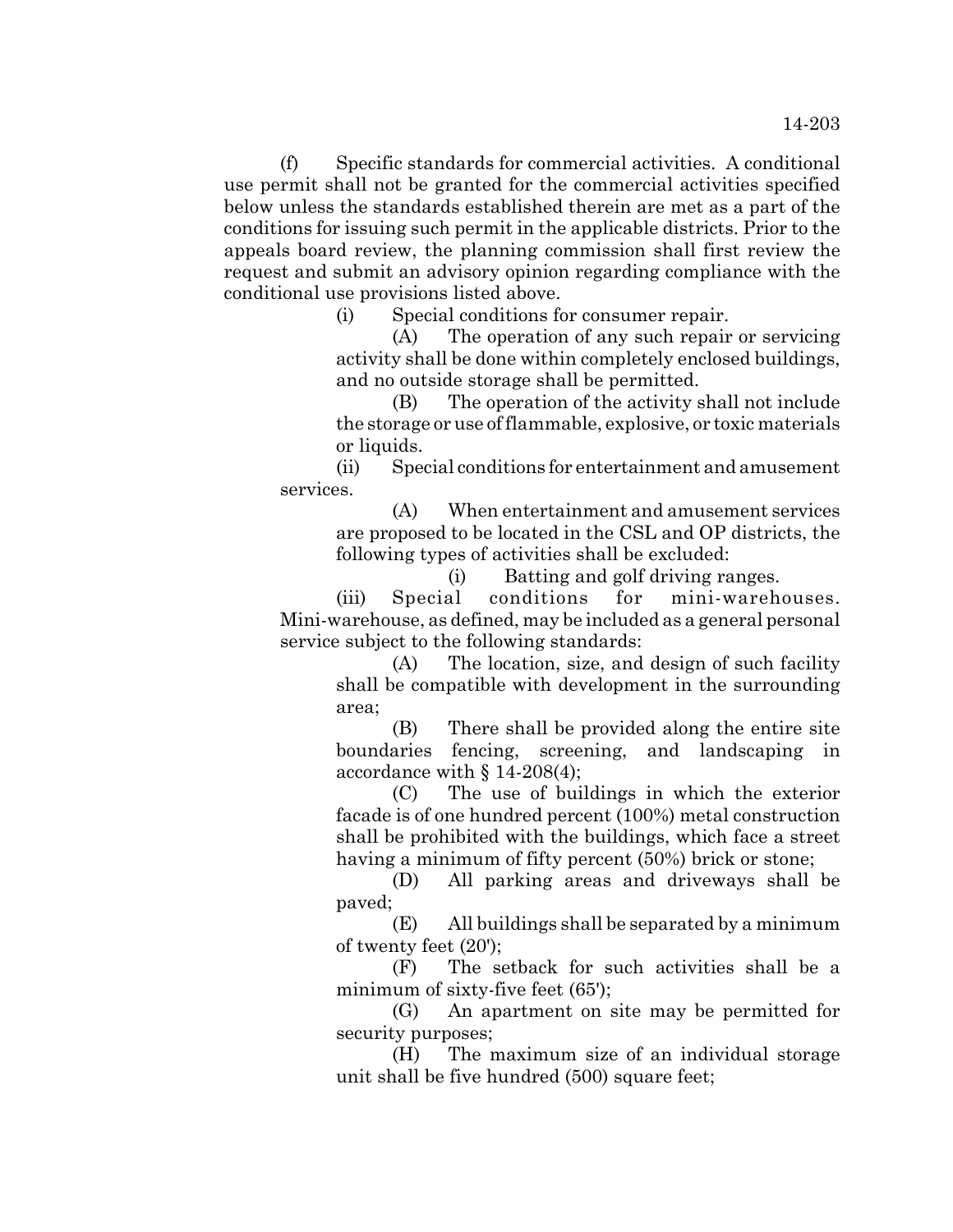(I) The facilities shall be designed to prohibit the use by and generation of heavy or semi-truck vehicles. (iv) Special conditions for group assembly activities.

(A) The location, size, and design of such facilities shall be situated so that the proposed development shall be compatible with the development within the surrounding area, thus reducing the impact upon the surrounding area.

(B) The traffic generated by such facility shall be safely accommodated along major streets without traversing local minor streets.

(C) The off-street parking requirements shall be based on the type of use and the needs of the use to adequately accommodate the expected groups of people.

(D) The site plan for such facilities shall be approved by the Goodlettsville Municipal/Regional Planning Commission taking into account the above conditions as well as any other pertinent factors related to the use and operation of such facilities.

When an application for a group assembly permit includes amusement parks, sports arenas, fairgrounds, racetracks, and similar recreational pursuits, the following requirements shall be observed:

> (1) The minimum size site shall be twenty-five (25) acres;

> (2) The minimum setback of all structures from all public roads shall be one hundred feet (100');

> (3) Such facility shall be situated so that no residential use is located closer than five hundred feet (500') from building entrance of the principal use at the time of approval;

> (4) Access to such facility shall be by a paved public road and such road shall be either a major arterial or major collector. Traffic shall not be directed through residential subdivisions or on minor residential streets;

> (5) Off-street parking shall be provided at a minimum of one (1) space for each four (4) patrons or seats. For those facilities which are not utilized on a regular and frequent basis, parking may be provided on adjacent parcels of land provided further that any parcel so used is located no more than five hundred feet (500') from the lot boundary;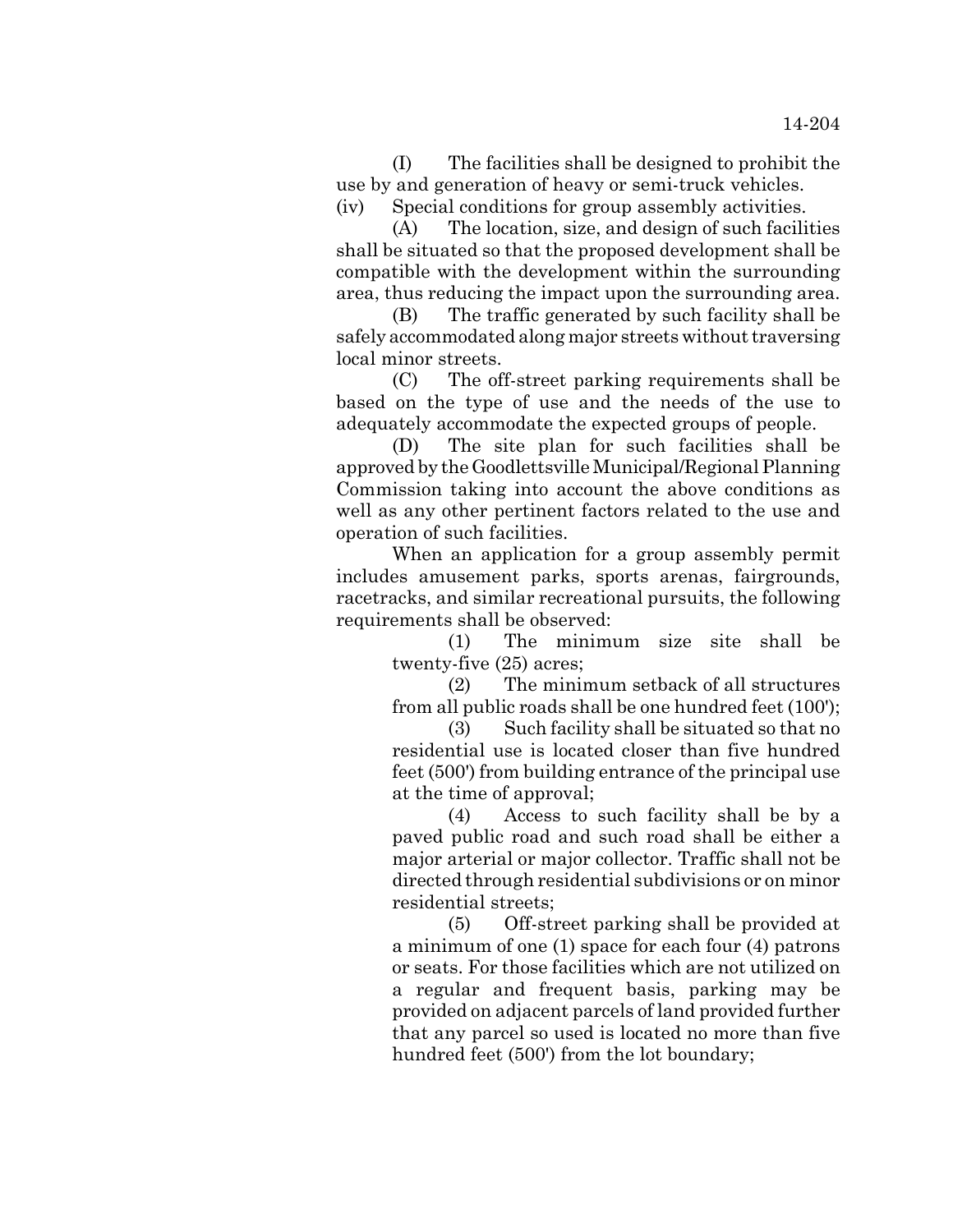(6) Any lighting provided at such facilities shall be designed so that no direct light falls on adjacent residential property;

(7) Accessory uses may be permitted in conjunction with the principal use of the property provided that such uses are physically designed as a part of or within the principal structure. Such uses may include food sales, gift or souvenir shops, and similar activities;

(8) Accessory structures may be permitted which are incidental and sub-ordinate to the principal structure. Such structures may not be located within any required setback or buffer area.

(v) When an application for a group assembly permit includes a private campground, the following standards shall be met:

(A) Such campground shall have on-site management;

(B) The campground may include convenience commercial establishments such as camp stores, laundry facilities, and personal services; provided that such convenience establishments are subordinate to the recreational character of the campground; are located, designed, and intended to serve exclusively the patrons staying in the campground; and such establishments and their parking areas shall not occupy more than ten percent (10%) of the area of the park or one (1) acre whichever is smaller;

(C) Such campground shall meet the following standards:

(1) Minimum size - ten (10) acres

(2) Maximum density - ten (10) campsites per gross acre

(3) Sanitary facilities, including flush toilets and showers - within three hundred feet (300') walking distance of each campsite

(4) Portable water supply - one (1) spigot for each four (4) campsites

(5) Trash receptacle - one (1) for each two (2) campsites

(6) Parking - one (1) space per campsite

- (7) Picnic table one (1) per campsite
- (8) Fireplace or grill one (1) per campsite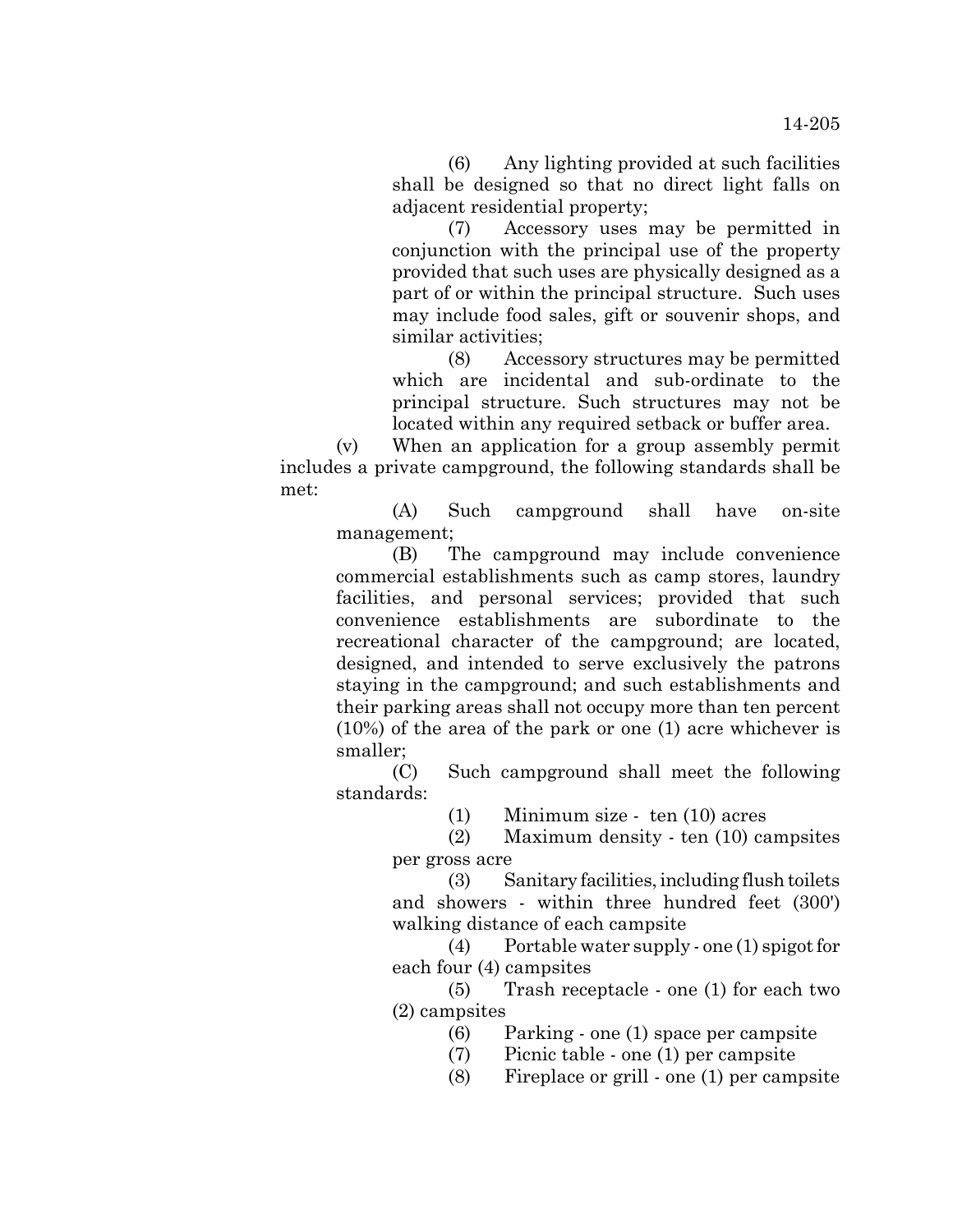(9) Administration or safety building - open at all times wherein a portable fire extinguisher in operable condition and first aid kit is available, and a telephone is available for public use.

(D) Such campground shall meet the following design requirements:

> (1) A vegetation screen or ornamental fence which will substantially screen the campsites from view of public rights-of-way and neighboring properties shall be provided around or near the perimeter or that part of the campground containing campsites. Such vegetation or fence shall be maintained in good condition at all times.

> (2) Each campground shall reserve at least twenty-five percent (25%) of its total area as natural open space excluding perimeter screening. Such open space may include recreation and water areas, but may not include utility areas, administration buildings, commercial areas or similar activities.

> (3) Each campsite shall have a minimum setback of twenty-five feet (25') from any exterior boundary line.

> (4) Each campsite and all other buildings shall have a minimum setback from any public road of fifty feet (50').

> (5) Each separate campsite shall contain a minimum of three thousand two hundred (3,200) square feet. (A campsite shall be considered to consist of trailer or tent space, parking space, picnic table, fireplace, and one-half (1/2) the road-way providing access.)

> (6) Each campsite shall be directly accessible by an interior road.

> (7) All interior roads shall be a minimum of ten feet (10') wide for one way traffic and eighteen feet (18') wide for two way traffic.

> (8) All interior roads shall meet the following curve requirements:

Minimum radius for a 90 degrees turn - 40 feet Minimum radius for a 60 degrees turn - 50 feet Minimum radius for a 45 degrees turn - 68 feet

(9) No camping vehicle or camping equipment shall be used for human habitation for a period exceeding thirty (30) consecutive days.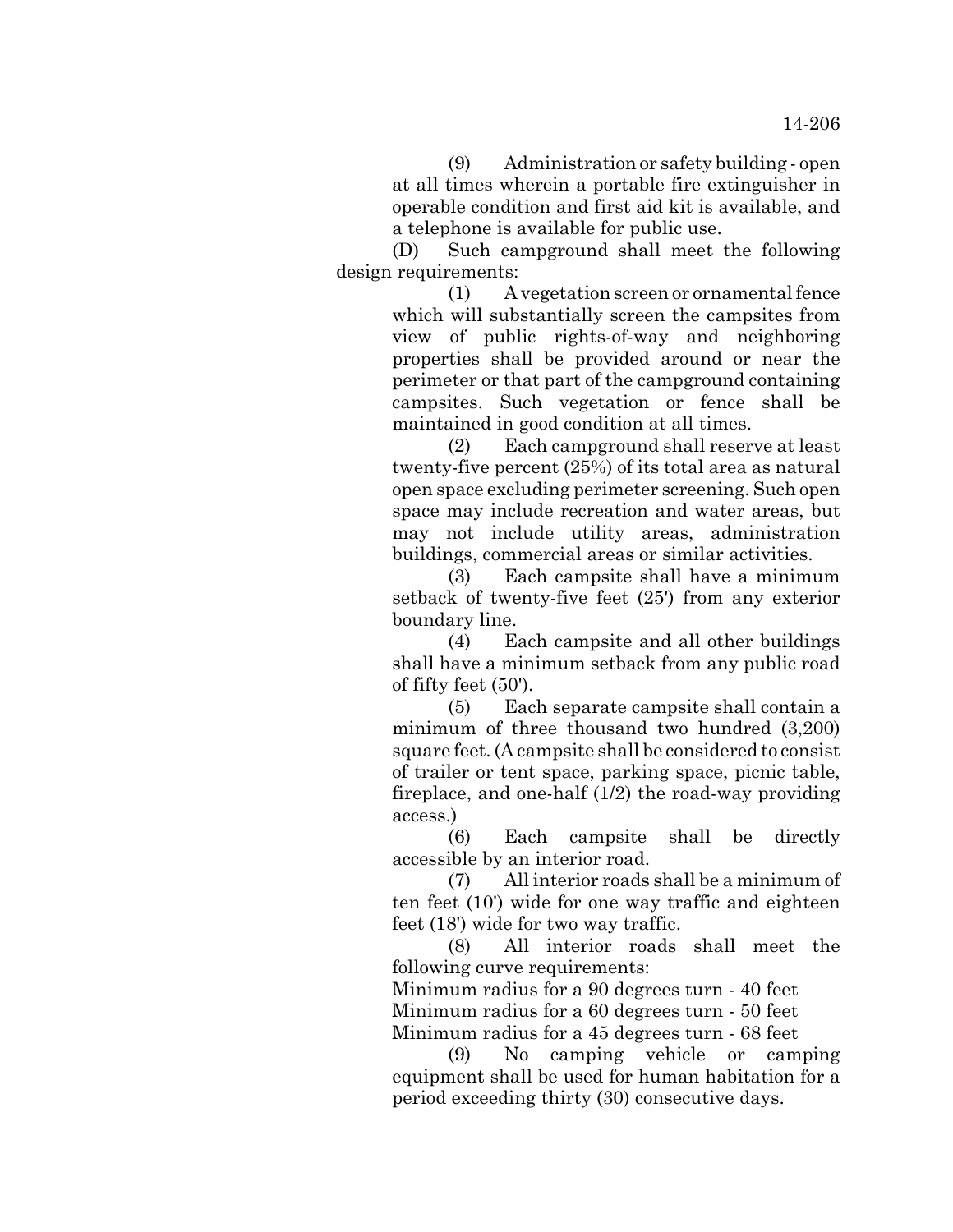(10) Each campground shall provide a trailer

dump station for the disposal of holding tank sewage. (vi) Special conditions for extended stay hotels or motels. An extended stay hotel or motel shall comply with the following

conditions: (A) Such facility shall not exceed three (3) stories in height and shall have no more than twenty (20) rooms for each acre of land.

(B) Such facility shall include a twenty-four (24) hour daily attendant at the front desk.

(C) Each room must have daily housekeeping service.

(D) Guest rooms shall be limited to two (2) persons per room.

(E) Each guest room shall have a minimum of three hundred twenty-five (325) square feet per room.

(F) The maximum length of stay per guest room shall be one (1) month.

(vi) Special conditions for tourist oriented limited manufacturing activities. Tourist oriented limited manufacturing activities: The use would include limited alcohol and beverage manufacturing, food products, clothes, furniture, furnishings, and similar uses that include on-site retail sales and services associated with a tourist oriented business. The intention is for a limited scale facility to reduce impacts onto adjacent non-industrial zoned properties. The following specific conditional uses standards are to be reviewed with all conditional use requests:

(A) Applicant to provide documentation of business process including a preliminary site sketch with application including buildings and site improvements proposed including interior building layout, storage areas, and any specific traffic needs regarding shipping, delivery, and tour buses to determine impacts on adjacent properties.

(B) Applicant to provide list of the city's building and fire code requirements for the board to determine the level of fire risk associated with the business to determine any impacts onto adjacent properties.

(C) Applicant to provide information regarding the manufacturing process to determine any odor, dust, vapor, and noise associated with the process that would create a nuisance or negative impact onto adjacent non-industrial zoning districts to determine use compatibility with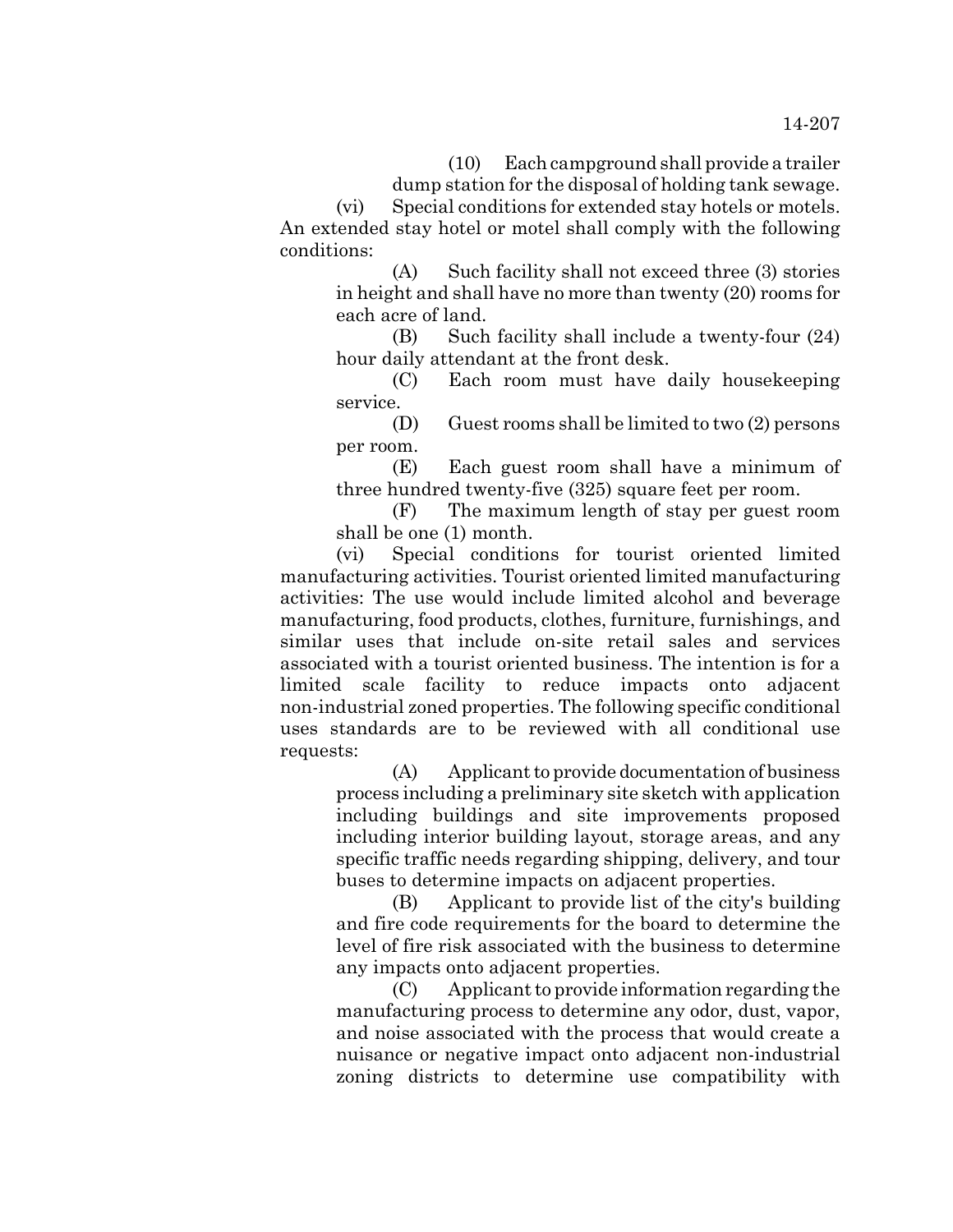adjacent uses and compliance with the performance standards of the zoning ordinance.

(D) The use shall include a minimum twenty-five percent (25%) on-site retail customer sales and service area to meet the intention of a tourist oriented use. The board may review variations due to unique site, building, or business conditions.

(E) The use shall not exceed a total building area of ten thousand (10,000) square feet to meet intention for a limited scale use. The board may review variations due variations due to unique site, building, or business conditions. The manufacturing process shall take place indoors.

Applicant is required to obtain all additional required local and state permits and licenses

(g) Specific standards for agricultural and extractive activities. A conditional use permit shall not be granted for the agricultural and extractive activity specified below unless the standards established therein are met as a part of the conditions for issuing such permit in the applicable zone districts.

(i) Special conditions for crop and animal raising.

(A) This shall apply to the keeping of farm animals only, provided however, that hog pens and game roosters and/or fighting roosters shall be prohibited.

(B) Minimum lot size shall be five (5) acres for keeping, raising, or grazing horses, cattle, goats, sheep, or chickens.

(C) This shall not be construed to include any kind of feed lot operation.

(ii) Special conditions for plant and forest nurseries.

(A) The minimum lot size shall be twice the district requirement.

(B) Any buildings shall be appropriately screened from adjoining residential property.

(C) Off-street parking shall be provided adequate for the size of the operation.

(D) Complete plans for the facility including a site plan shall be approved by the Goodlettsville Municipal/Regional Planning Commission.

(h) Specific standards for residential activities. A conditional use permit shall not be granted for the residential activities specified below unless the standards established therein are met as a part of the conditions for issuing such permit in the applicable zone districts.

(i) Special conditions for semi-permanent residential.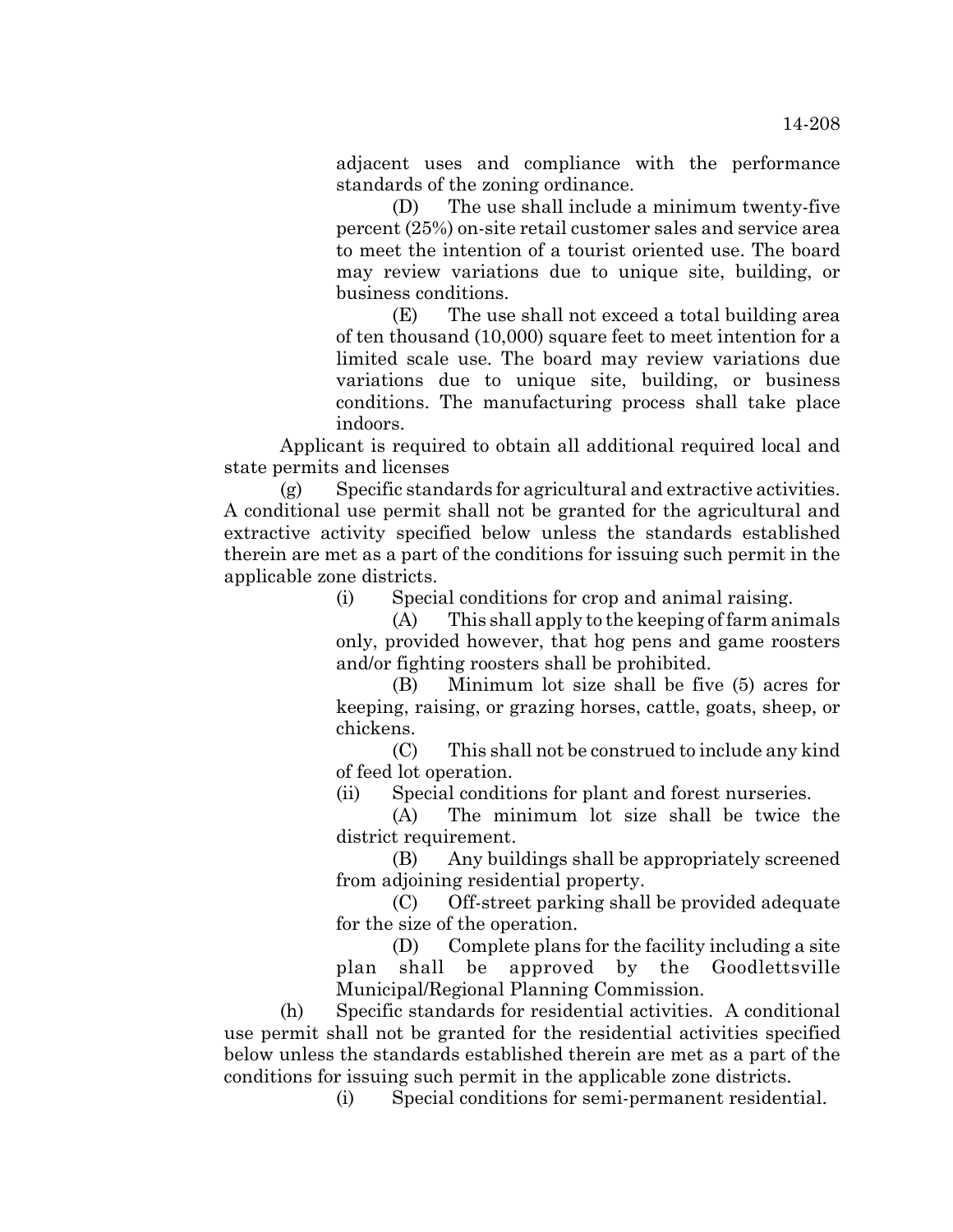(A) The lot size shall be twice the district requirements, and the minimum development area per unit shall be five thousand (5,000) square feet.

(B) Off-street parking shall be provided in the amount of one (1) space for each rooming unit plus two (2) spaces for the use.

(C) Fencing, screening, and landscaping may be required to protect adjoining uses.

(D) All public utilities and public sewer service shall be available.

(E) The building shall be first approved for such use by the Goodlettsville Fire Department.

(F) The site plan for such activity shall be approved by the Goodlettsville Municipal/Regional Planning Commission.

(ii) Bed and breakfast homestay.

(A) A property proposed for a bed and breakfast homestay shall include public street frontage and shall either contain a minimum of five (5) acres or shall be located on property that contains a structure of historical significance. A historical significant structure is listed on the National Register of Historic Places, or is determined by the state historical commission to be eligible to be placed on the National Register of Historic Places, or is a structure that is within an area designated by the local governing body as a historical or conservation district;

(B) The owner of the property must reside permanently in the home. If there is more than one (1) owner, the owner with the largest share of the ownership shall reside permanently in the home. If two (2) or more owners own equal shares, at least one (1) of the owners shall reside permanently in the home.

(C) A maximum of one (1) off-street parking space shall be provided for each guest room. The design of the parking spaces and their number and location shall also take into account the owner's parking spaces. Fencing, screening and landscaping shall be required to buffer and protect adjoining properties. Large expanses of paved area shall be avoided. No more than two (2) such spaces shall be located in the front yard.

(D) A maximum of three (3) guest rooms shall be available for rent, and such rooms shall not occupy more than fifty percent (50%) of the total habitable floor area. A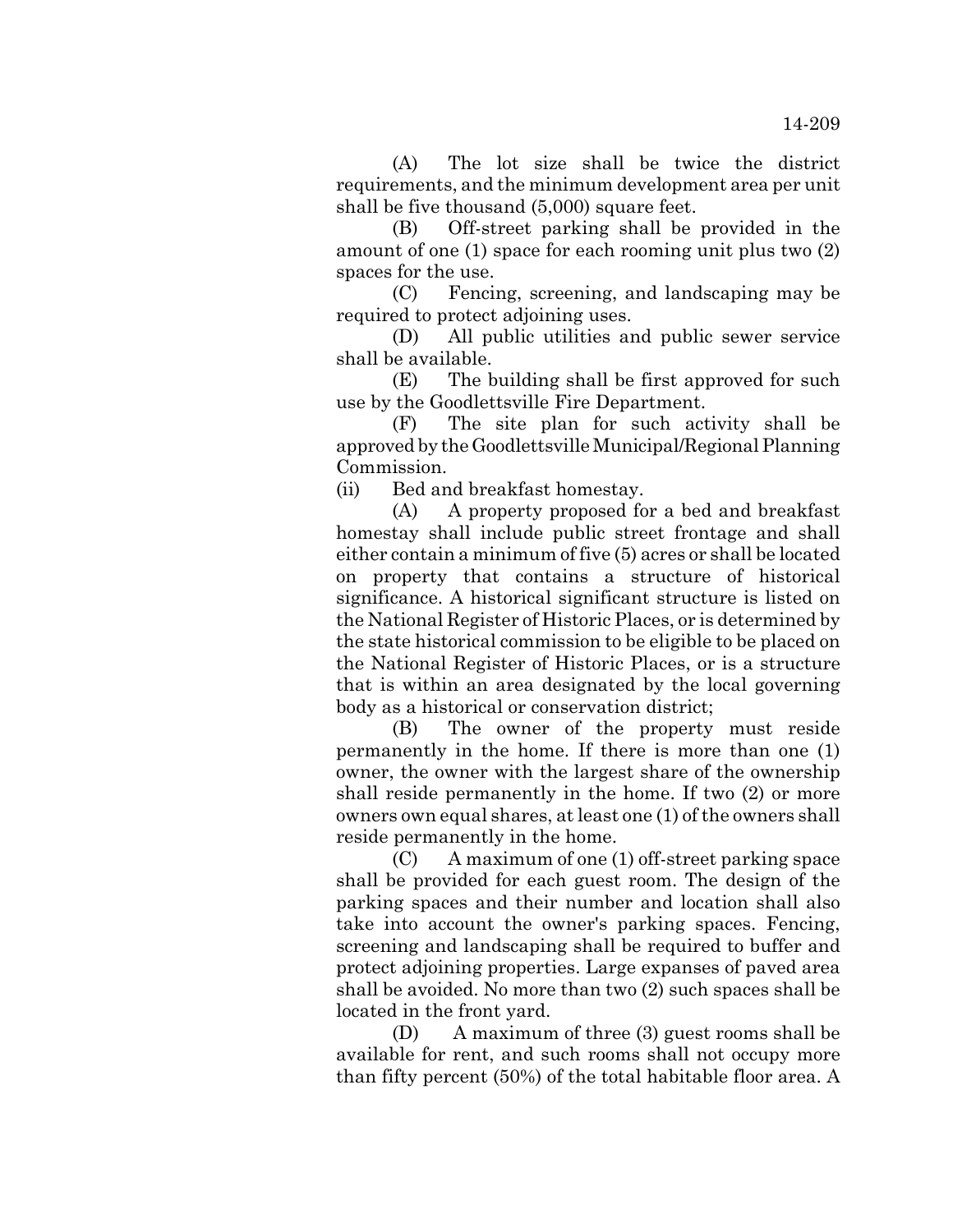guest register shall be maintained and made available to the codes administrator or other enforcing officer.

(E) Meal service shall be limited to breakfast and shall be restricted to overnight guests only. No cooking facilities shall be available in any guest room. Application shall be in compliance with county health department requirements and applicable inspections.

(F) No exterior structural or architectural alterations or expansions exceeding twenty percent (20%) of the building square footage including those necessary to ensure the safety of the building, shall be made to the building for the purpose of providing a bed and breakfast homestay.

(G) The maximum length of stay for any guest(s) shall be fourteen (14) consecutive days.

(H) The building shall comply with the city's adopted building and residential code standards and shall be inspected prior to occupancy by the codes administrator and the fire chief or other enforcement officials. In the event the home is a registered historic building the board may consider the varying the strict application of the code requirements as long as the safety of the guests is not compromised.

(I) One (1) incidental sign may be permitted in accordance with the Goodlettsville Sign Ordinance.

(J) Detached accessory guest building alternative bed and breakfast homestay use to meet the provisions of (ii) Bed and breakfast homestay items (A) through (I) but the application may also be reviewed through the conditional use process defined by the zoning ordinance including the following additional sections:

- Detached accessory building quest buildings shall only be permitted for properties five (5) acres or larger; and,
- Existing accessory residential dwellings unit buildings constructed prior to the effective date of this section (I) may be reviewed in current condition; and,
- Detached accessory building quest buildings shall only be permitted on the property of the primary single family dwelling unit; and,
- The total number three (3) guest units shall apply to the entire property and guest accessory buildings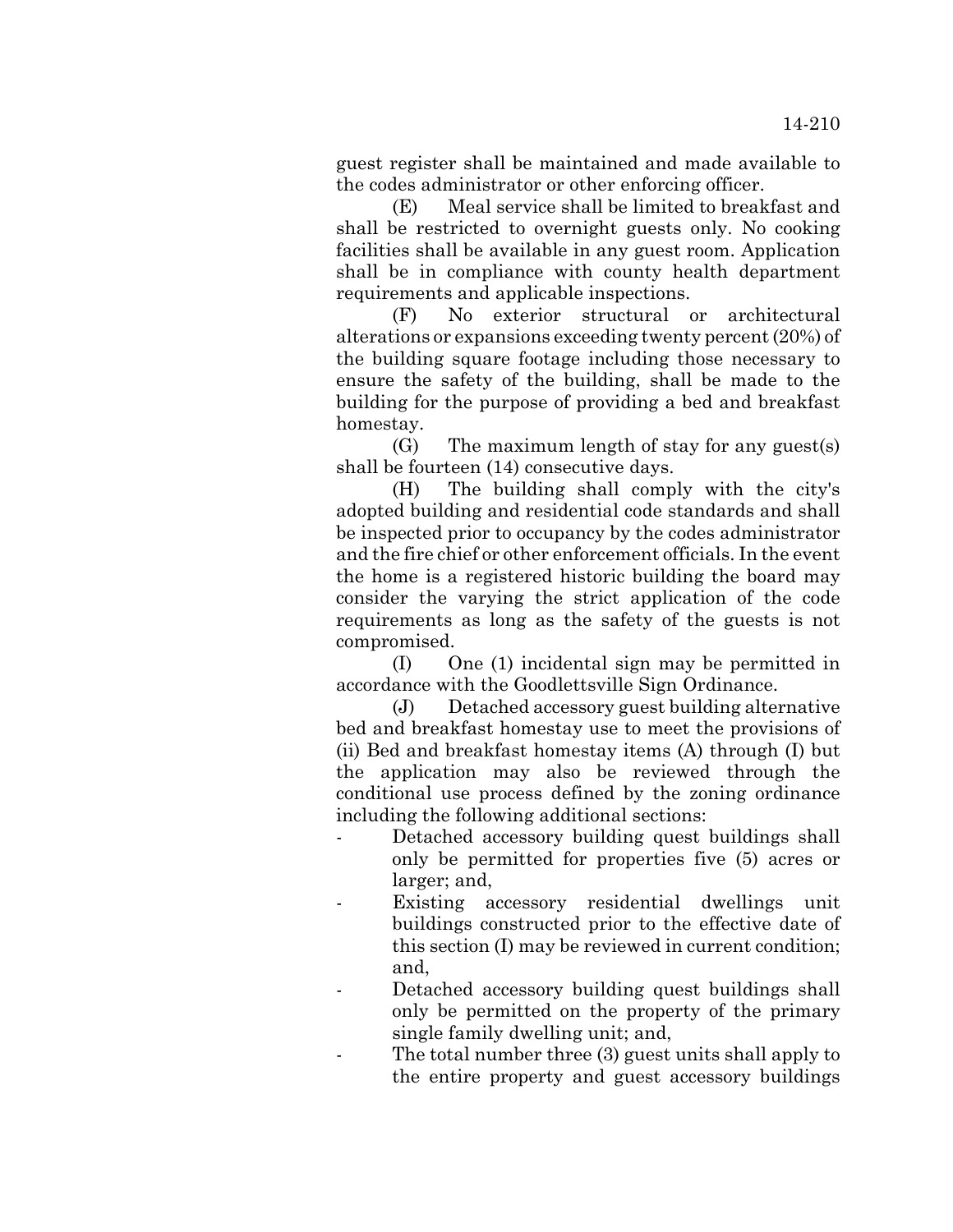shall not contain any kitchen or cooking facilities; and,

- The accessory guest buildings units shall be constructed per the requirements of the zoning ordinance accessory building requirements regarding location, maximum floor area ratio and lot coverage, maximum building height; and,
- The accessory guest buildings units shall be constructed to be consistent with the wall and roof materials of the primary single family dwelling unit; and
- The accessory quest buildings units shall be constructed to meet the minimum side and rear setbacks of the residential zoning district; and,
- The accessory buildings shall be permanent buildings meeting the requirements of the city's adopted building and residential code standards and shall not include any portable structures; and,
	- The accessory guest buildings shall be connected to the primary single family. The connection shall be either a vehicular or pedestrian connections and the accessory quest buildings shall be accessible for emergency services. A scaled site plan shall be submitted to the Board of Zoning and Sign Appeals as part of the Conditional Use application process to ensure the compliance with this item; and,

(iii) Limited principal dwelling unit. The following restrictions are to permit a principal dwelling unit to provide a functional use of the property and reduce the potential negative aspects of a principal residential unit in a commercial zoning district. The following provisions shall apply:

(A) Principal residential use to be limited to a one family dwelling unit.

(B) Except for building and site signage, all commercial site and building improvements including parking, lighting, landscaping, access upgrades shall be maintained to allow conversion to a permitted commercial use and maintain the commercial appearance of the property and building.

(C) All outdoor storage, except for licensed and operable motor vehicles on asphalt or concrete parking areas, shall be limited to indoor facilities

(D) All proposed building and site improvements shall meet commercial development standards.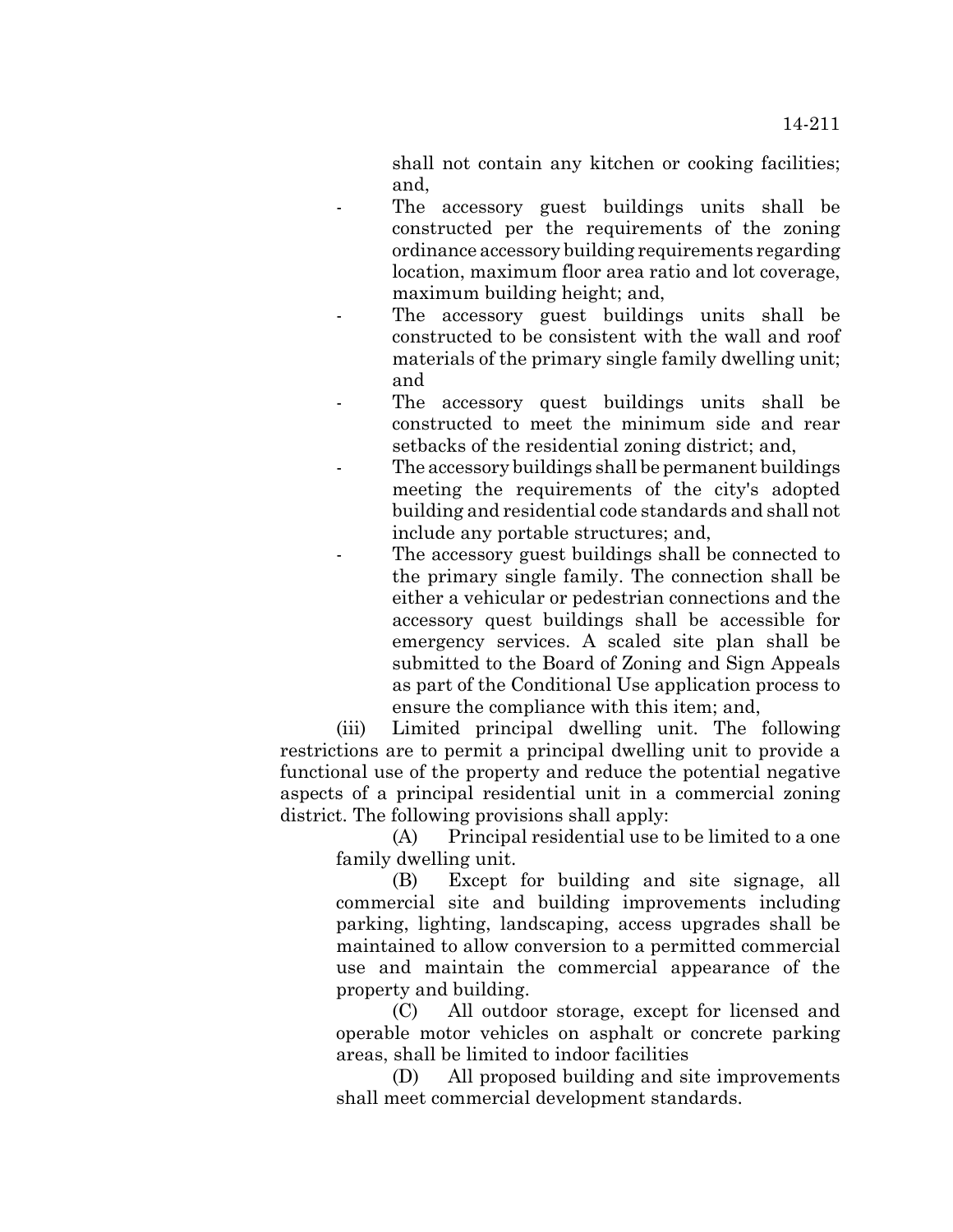(E) The board of zoning appeals shall conduct a hearing with prior notice to the property owner and may act to cancel the conditional use in the case of two (2) or more property maintenance or municipal code violations with the residential dwelling unit.

(F) Conditional use approval to expire with a change of use to a permitted use in the zoning district. A permit may not be transferred to another owner or type of use without a rehearing before the board.

(I) Detached accessory guest building alternative bed and breakfast homestay use to meet the provisions of (ii) bed and breakfast homestay items (A) through (H) but the application may also be reviewed through the conditional use process defined by the zoning ordinance including the following additional sections:

> (1) Detached accessory building and guest buildings shall only be permitted for propreties five (5) acres or larger; and,

> (2) Existing accessory residential dwellings unit buildings constructed prior to the effective date of this section (I) may be reviewed in current condition; and,

> (3) Detached accessory building guest buildings shall only be permitted on the property of the primary single family dwelling unit; and,

> (4) The total number of guest units four (4) shall apply to the entire property and guest accessory buildings shall not contain any kitchen or cooking facilities; and,

> (5) The accessory guest buildings units shall be constructed per the requirements of the zoning ordinance accessory building requirements regarding location, maximum floor area ratio and lot coverage, maximum building height; and,

> (6) The accessory guest buildings units shall be constructed to be consistent with the wall and roof materials of the primary single family dwelling unit; and

> (7) The accessory guest buildings units shall be constructed to meet the minimum side and rear setbacks of the residential zoning district; and,

> (8) The accessory buildings shall be permanent buildings meeting the requirements of the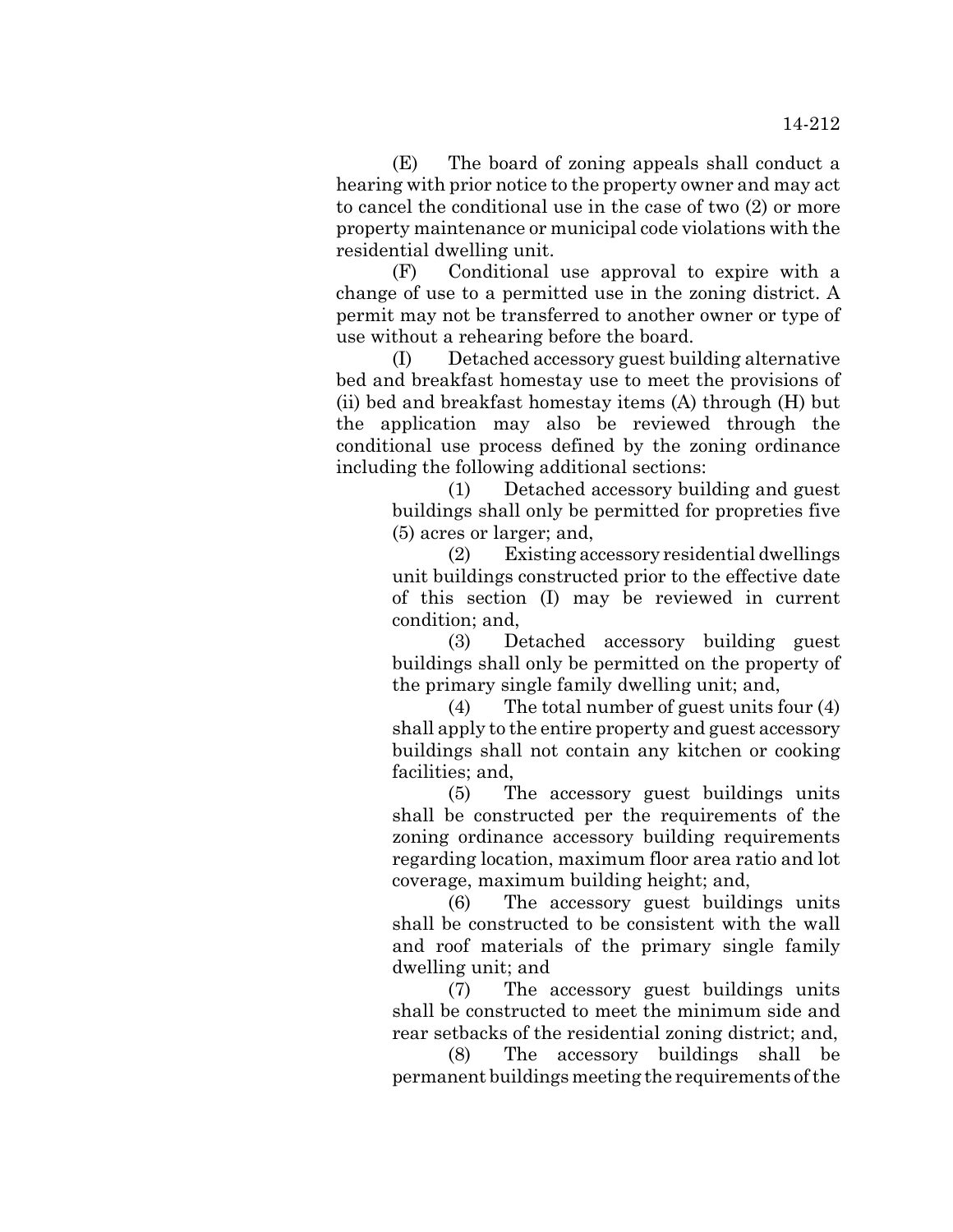International Residential Building Code and shall not include any portable structures; and,

(9) The accessory guest buildings shall be connected to the primary single family residence building where a meal is provided to overnight guests only. The connections shall be either a vehicular or pedestrian connections and the accessory guest buildings shall be accessible for emergency services. A scaled site plan shall be submitted to the board of zoning and sign appeals as part of the conditional use application process to ensure the compliance with this item; and

(10) The accessory guest building shall not be constructed in a FEMA flood insurance rate map designed floodplain or floodway zone; and,

(11) Accessory guest buildings shall not be used as permitted residential dwellings units and property owner to provide notarized statement that accessory guest buildings are not permitted permanent dwelling units.

(i) Specific standards for floodway and flood-fringe districts. A conditional use permit shall not be granted for any use requiring such a permit until the board of appeals has: 1) Reviewed the contents of the plan required by  $\S 14-209(2)(a)(ii)(A); 2)$  Made such determinations as required by § 14-209(4)(b)(iv) where necessary; 3) Considered all relevant factors specified below; and 4) Attached such conditions as it deems necessary for the protection of the public health, safety and welfare.

(i) Factors upon which the decision of the board shall be based. In its review of any conditional use proposed for location within any area subject to flood, the board shall consider all relevant factors specified in § 14-209 of this title, and;

(A) The danger to life and property due to increased flood heights or velocities caused by encroachments.

(B) The danger that materials may be swept on to other lands or downstream to the injury of others.

(C) The proposed water supply and sanitation systems and the ability of these systems to prevent disease, contamination, and unsanitary conditions.

(D) The susceptibility of the proposed facility and its contents to flood damage and the effect of such damage on the individual owners.

(E) The importance of the services provided by the proposed facility to the community.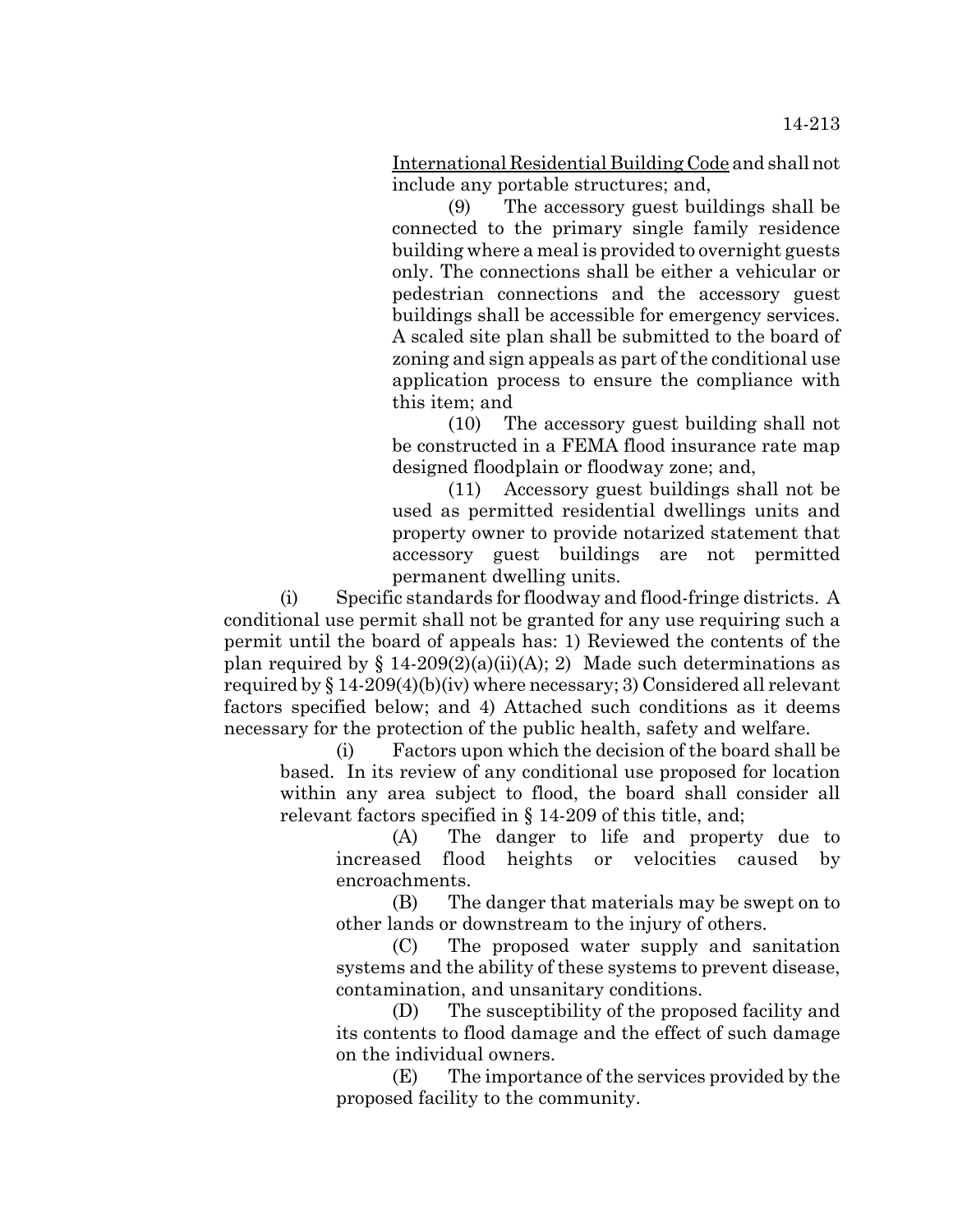(F) The requirements of the facility for a waterfront location.

(G) The availability of alternative locations not subject to flooding for the proposed use.

(H) The compatibility of the proposed use with existing development and development anticipated in the foreseeable future.

(I) The relationship of the proposed use to the comprehensive plan and floodplain management program for the area.

(J) The safety of access to the property in times of flood for ordinary and emergency vehicles.

(K) The expected heights, velocity, duration, rate of rise, and sediment transport of the flood-water expected at the site.

(L) Such other factors which are relevant to the purposes of this title.

(ii) Conditions attached to conditional uses. Upon consideration of any conditional use proposed for location within any area subject to flood, the board may attach such conditions to the granting of such use as it deems necessary to further the purposes of this title. Among such conditions, without limitations because of specific enumeration, may be included:

(A) Modification of waste disposal and water supply facilities.

(B) Limitations of periods of use and operation.

(C) Imposition of operations controls, sureties, and deed restrictions.

(D) Requirements for construction of channel modifications, dikes, levees, and other protective measures.

(E) Floodproofing measures such as those set forth in § 14-209 of this title.

(j) Conditional use permit appeals. Any person or agency of the city government may appeal to a court of competent jurisdiction from the board's decision as provided under statutes of the State of Tennessee. The judgment and findings of the board on all questions of fact that may be involved in any appeal, cause, hearing or proceeding under this chapter shall be final, and subject to review only for illegality or want of jurisdiction.

(10) Amendments. (a) General. The board of commissioners may, from time to time, amend this title by changing the boundaries of districts or by changing any other provisions whenever they find the public necessity, convenience, and general welfare require such amendment.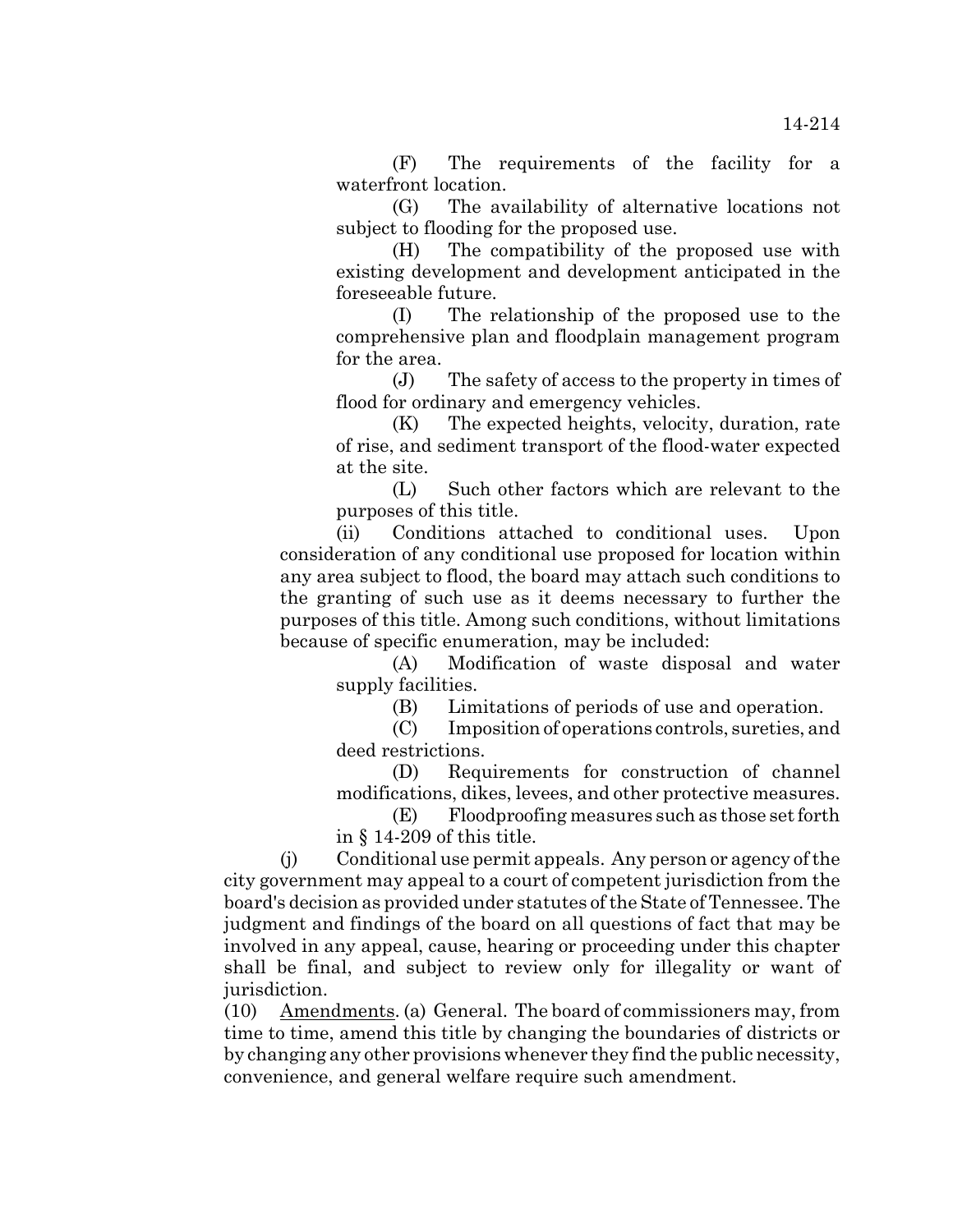(b) Initiation of amendment. Amendments may be initiated by the city commission, Goodlettsville Municipal/Regional Planning Commission or by an application of one or more owners of property affected by the proposed amendment.

(c) Application for amendment fee. An application by an individual for an amendment shall be accompanied by a fee of two hundred dollars (\$200.00) without legal description or four hundred dollars (\$400.00) with a required legal description payable to the city, and shall also be accompanied by maps, drawings, and data necessary to demonstrate that the proposed amendment is in general conformance with the general plan of the area and that public necessity, convenience, and general welfare, require the adoption of the proposed amendment. An accurate legal description and scale drawing of the land and existing buildings shall be submitted with application.

(d) Review and recommendations by the Goodlettsville Municipal/Regional Planning Commission. The Goodlettsville Municipal/Regional Planning Commission shall review and make recommendations to the board of commissioners on all proposed amendments to this title. The review and recommendations of the Goodlettsville Municipal/Regional Planning Commission shall be based upon the land use or general plan for the area as adopted and such other considerations as the Goodlettsville Municipal/Regional Planning Commission finds to be applicable to the case.

(e) Public hearing and notice of hearing. A public hearing shall be held on all proposed amendments to this ordinance prior to second reading by the city commission. Notice of such hearing shall be displayed as follows:

The city manager shall give notice in a newspaper of general circulation within the city at least fifteen (15) days prior to the public hearing. This notice shall specify the location, current and proposed zoning classification, and it may contain a graphic illustration of the area.

(f) Amendments affecting zoning map. Upon enactment of an amendment to the zoning map which is part of this ordinance, the planning director shall cause such amendment to be placed upon the zoning map noting thereon the ordinance number.

(g) Effect of denial of application. Whenever an application for an amendment to the text of this title or for change in the zoning classification of any property is denied, the application for such amendment shall not be eligible for reconsideration for one (1) year following such denial, except in the following cases:

(i) Upon initiation by the board of commissioners or Goodlettsville Regional/Municipal Planning Commission.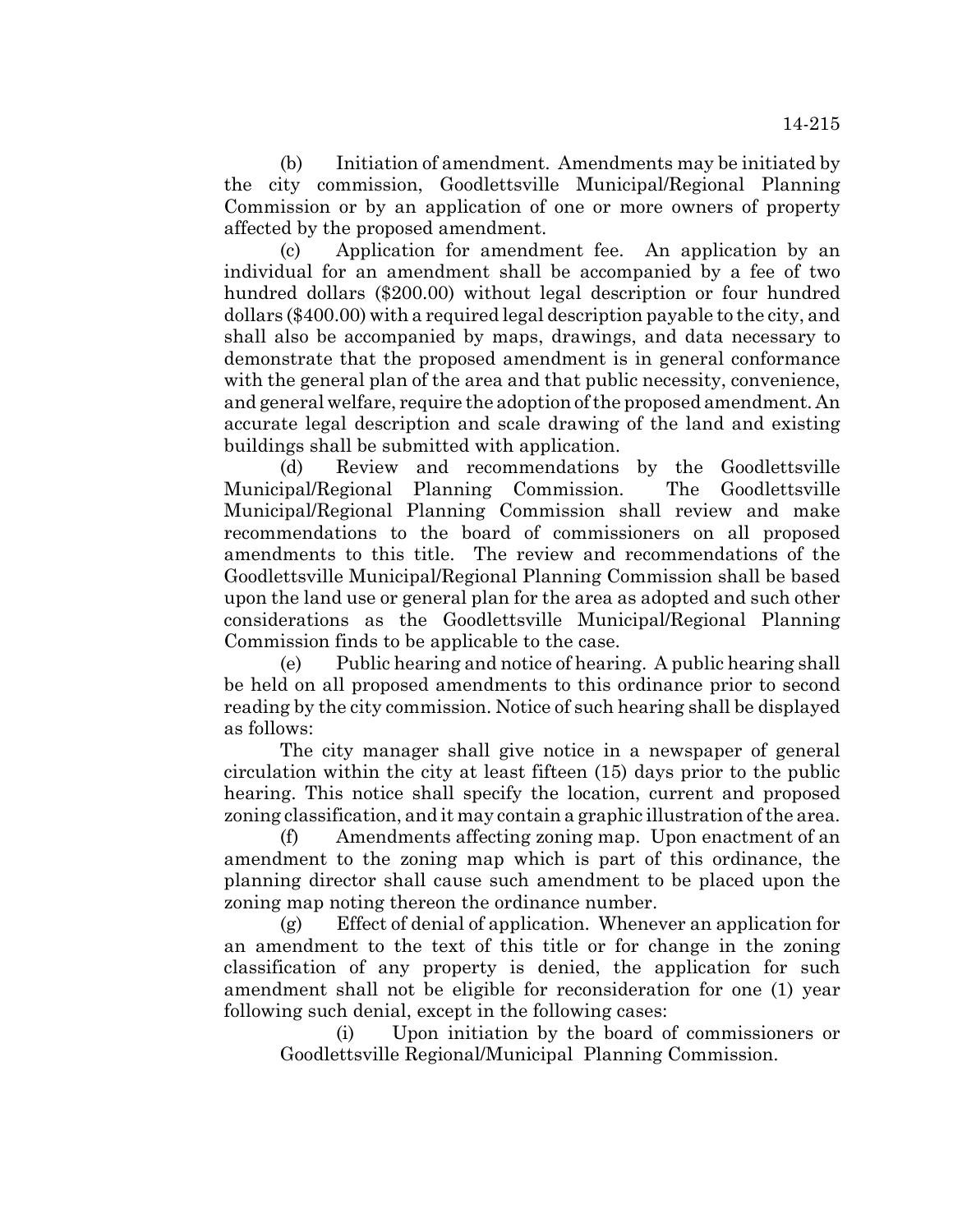(ii) When the new application, although involving all or a portion of the same property, is for a different zoning district than that for which the original application was made;

(iii) When the previous application was denied for the reason that the proposed zoning would not conform with the general plan, and the general plan has subsequently been amended in a manner which will allow the proposed zoning.

(11) Remedies and enforcement. (a) Complaints regarding violations. Whenever a violation of this ordinance occurs, or is alleged to have occurred, any person may file a written complaint. Such complaint stating fully the cause and basis thereof shall be filed with the code administrator. The code administrator shall record properly such complaint, immediately investigate, and take action thereon as provided in this ordinance.

(b) Penalties for violation. Violation of the provisions of this ordinance or failure to comply with any of its requirements (including violations of conditions and safeguards established in connection with grants of variances or conditional uses) shall be punishable as provided for by law. Each day such violation exists shall be deemed a separate offense.

The owner or tenant of any building, structure, premises, or part thereof, and any architect, builder, contractor, agent, or other person who commits, participated in, assists in, or maintains such violation may each be found guilty of a separate offense and suffer the penalties herein provided.

(c) Remedies. In case any building or other structure is proposed to be erected, constructed, reconstructed, altered, extended or converted, or any building or other structure or land is or is proposed to be used in violation of this ordinance, the building inspector or other appropriate authority of the city government or any adjacent or neighboring property owner who would be especially damaged by such violation may, in addition to other remedies, institute injunction, mandamus or other appropriate action or proceeding to prevent such unlawful erection, conversion or use, to correct or abate such violation, or to prevent the occupancy of such building or other structure or land. Where a violation of these regulations exists with respect to a building or other structure or land, the codes administrator may, in addition to other remedies, notify all public utilities and municipal service departments of such violation and request that initial or re-establishment of service be withheld there from until such time as the building or other structure or premises are no longer in violation of these regulations, and each such utility or department shall comply with such request. (Ord. #06-674, June 2006, as amended by Ord. #10-747, Sept. 2010, Ord. #15-850, Nov. 2015, Ord. #16-869, July 2016, Ord. #17-883, Jan. 2017, Ord. #17-886,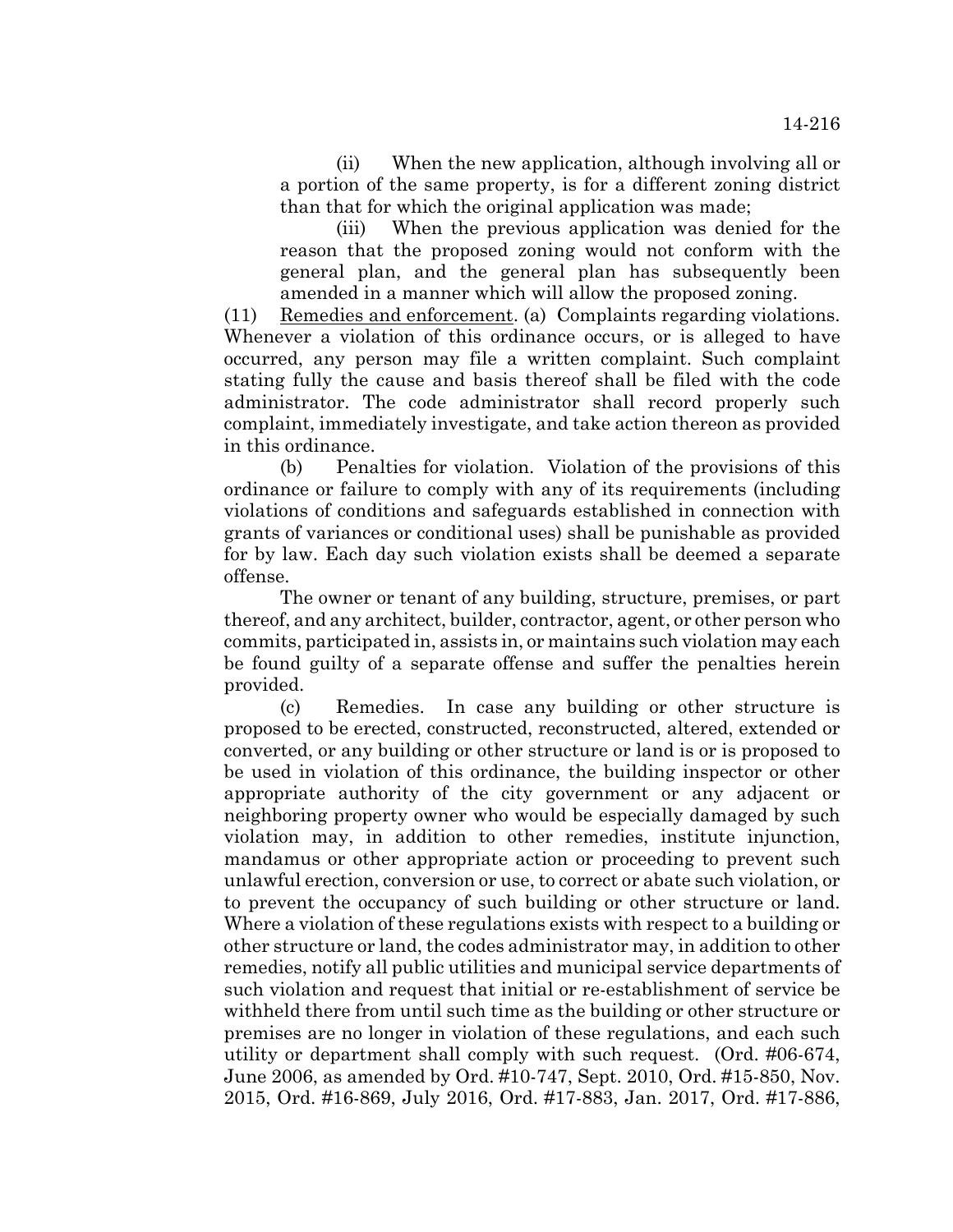Jan. 2017, Ord. #18-915, April 2018, and Ord. #19-954, Oct. 2019 *Ch4\_1-23-20*)

**14-214. Legal status provisions**. (1) Interpretation. In their interpretation and application, the provisions of this section shall be held to the minimum requirements for the promotion of the public health, safety, morals, and welfare.

(2) Relationships to other laws and private restrictions. (a) Where the conditions imposed by any provisions of this ordinance upon the use of land or buildings or other structures or upon the height or bulk of buildings or other structures are either more restrictive or less restrictive than comparable conditions imposed by any other provision of this ordinance or any other law, or ordinance, of any kind, the provisions which are most restrictive shall apply.

(b) This ordinance is not intended to abrogate any easement, covenant, or any other private agreement provided that where the regulations of this section are more restrictive (or impose higher standards or requirements) than such easements, covenants, or other restrictive agreements, the requirements of this title to the extent that they are more restrictive shall govern.

(c) Provisions do not constitute permit. Nothing contained in this ordinance shall be deemed to be a consent, license or permit: to use any property; or locate, construct, or maintain any building, structure, or facility; or to carry on any trade, industry, occupation or activity.

(3) Provisions are cumulative. The provisions of this ordinance are cumulative with any additional limitations imposed by all other laws and ordinances heretofore passed or which may be passed hereafter governing any subject matter appearing in this ordinance.

(4) Severability. It is hereby declared to be the intention of the board of commissioners that the several provisions of this ordinance are separable in accordance with the following:

(a) If any court of competent jurisdiction shall adjudge any provision of this ordinance invalid, such judgment shall not affect any other provision of this ordinance not specifically included in said judgment.

(b) If any court competent jurisdiction shall adjudge invalid the application of any provision of this ordinance to a particular property, building, or other structure, such judgment shall not affect the application of said provisions to any other property, building, or structure not specifically included in said judgment.

(5) Effective date. This ordinance shall be in force and effect from and after its passage and adoption, the public welfare requiring it. (Ord. #06-674, June 2006)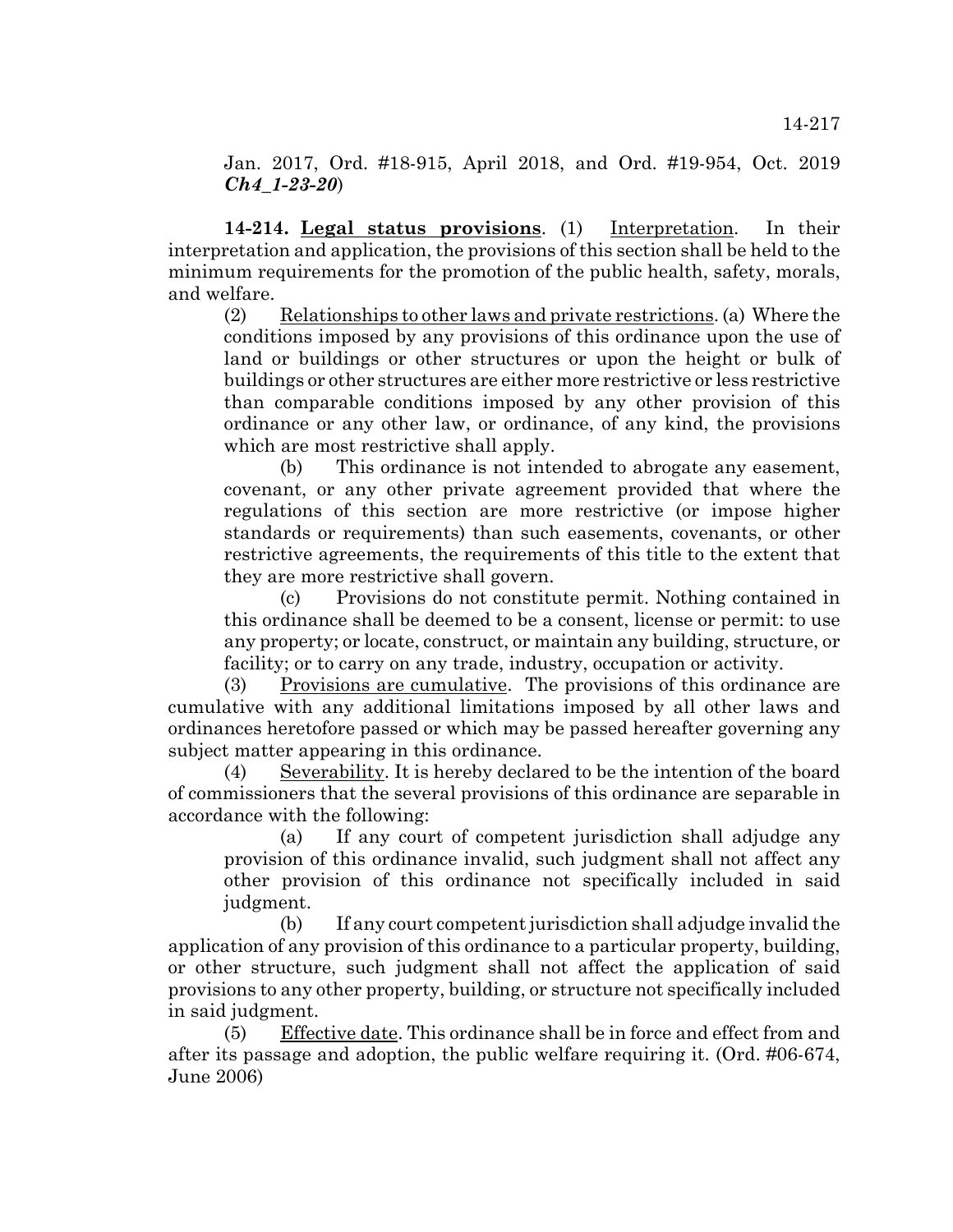#### APPENDIX A

#### TABLE I

LAND USE ACTIVITY MATRIX

#### ZONING DISTRICTS

| <b>ACTIVITY</b>                       | А           | <b>R40</b>    | R25         | R15           | R10         | R7          |             | LDR MDR HDR<br><b>PUD</b> |              | MHP*         | OP          | CSL         | <b>CS</b>   | CG          | $_{\rm CC}$ | <b>INT</b><br>$***$ |               | CP CPL GO RO<br><b>PUD</b> |   |   | $\ensuremath{\mathsf{IR}}\xspace$ | IG           |
|---------------------------------------|-------------|---------------|-------------|---------------|-------------|-------------|-------------|---------------------------|--------------|--------------|-------------|-------------|-------------|-------------|-------------|---------------------|---------------|----------------------------|---|---|-----------------------------------|--------------|
| PERMANENT RESIDENTIAL                 |             |               |             |               |             |             |             |                           |              |              |             |             |             |             |             |                     |               |                            |   |   |                                   |              |
| Dwelling, Attached                    | N           | N             | N           | N             | N           | N           | Ν           | Ρ                         | P            | N            | N           | N           | N           | N           | N           | N                   | N             | N                          | N | N | N                                 | N            |
| Dwelling, One-Family Detached         | Ρ           | P             | P           | P             | P           | $\mathbf P$ | P           | P                         | P            | N            | $\mathbf C$ | N           | N           | N           | N           | N                   | N             | N                          | N | N | N                                 | N            |
| Dwelling, Two-Family Detached         | N           | N             | N           | Ρ             | P           | Ρ           | P           | P                         | P            | N            | N           | N           | N           | N           | Ν           | N                   | N             | N                          | N | N | N                                 | N            |
| Dwelling, Semi-Detached               | N           | N             | N           | N             | P           | $\mathbf P$ | N           | N                         | Ρ            | N            | N           | N           | N           | N           | N           | N                   | N             | N                          | N | N | N                                 | N            |
| Dwelling, Multi-Family                | N           | N             | N           | Ν             | N           | N           | N           | N                         | $\, {\bf P}$ | Ν            | N           | N           | Ν           | N           | Ν           | N                   | Ν             | N                          | N | N | Ν                                 | N            |
| Dwelling, Mobile Home                 | N           | N             | N           | Ν             | N           | N           | N           | N                         | Ν            | $\, {\bf P}$ | N           | N           | N           | Ν           | N           | N                   | Ν             | N                          | N | N | N                                 | N            |
| Bed & Breakfast Homestay              | C           | $\mathbf C$   | $\mathbf C$ | $\mathbf C$   | $\mathbf C$ | $\mathbf C$ | N           | N                         | N            | N            | N           | N           | N           | Ν           | Ν           | N                   | N             | N                          | N | N | N                                 | N            |
| Mobile Home Park                      | N           | N             | $\mathbf N$ | N             | N           | N           | $_{\rm N}$  | $_{\rm N}$                | N            | $\, {\bf P}$ | $\mathbf N$ | N           | $_{\rm N}$  | $\rm N$     | N           | N                   | N             | N                          | N | N | N                                 | $\mathbf N$  |
| SEMI-PERMANENT RESIDENT               | N           | Ν             | N           | N             | $\mathbf C$ | $\mathbf C$ | $\rm N$     | N                         | N            | N            | N           | N           | N           | N           | N           | N                   | N             | N                          | N | N | N                                 | $\mathbf N$  |
| COMMUNITY FACILITY ACTIVITIES         |             |               |             |               |             |             |             |                           |              |              |             |             |             |             |             |                     |               |                            |   |   |                                   |              |
| Administrative                        | $\mathbf C$ | $\mathbf C$   | $\mathbf C$ | $\mathbf C$   | $\mathbf C$ | $\mathbf C$ | N           | Ρ                         | N            | N            | P           | P           | P           | P           | P           | N                   | P             | P                          | P | P | P                                 | $\mathbf{P}$ |
| <b>Community Assembly</b>             | N           | Ν             | N           | N             | N           | N           | $\mathbf P$ | Ρ                         | Ρ            | N            | $\mathbf C$ | Ρ           | P           | P           | $\mathbf C$ | N                   | $\mathbf P$   | P                          | P | N | P                                 | $\mathbf P$  |
| Community Education                   | C           | C             | $\mathbf C$ | С             | С           | С           | $\mathbf P$ | С                         | P            | N            | C           | C           | C           | N           | C           | N                   | N             | N                          | N | N | N                                 | N            |
| Cultural and Recreation Services      | C           | $\mathcal{C}$ | $\mathbf C$ | $\mathcal C$  | $\mathbf C$ | $\mathbf C$ | $\mathbf C$ | $\mathbf C$               | С            | N            | $\mathbf C$ | Ρ           | P           | N           | $\mathbf C$ | N                   | $\mathbf P$   | N                          | P | N | N                                 | $\mathbf N$  |
| <b>Essential Services</b>             | C           | $\mathbf C$   | $\mathbf C$ | $\mathbf C$   | $\mathbf C$ | $\mathbf C$ | $\mathbf C$ | N                         | С            | $\mathbf C$  | $\mathbf C$ | $\mathbf C$ | P           | Ρ           | $\mathbf C$ | N                   | $\mathbf P$   | P                          | P | P | P                                 | $\mathbf P$  |
| <b>Extensive Impact</b>               | N           | N             | N           | Ν             | N           | N           | N           | N                         | N            | N            | N           | N           | $\mathbf C$ | P           | P           | N                   | N             | N                          | N | N | C                                 | $\mathbf C$  |
| Health Care                           | N           | N             | N           | N             | N           | N           | N           | N                         | N            | N            | P           | P           | P           | $\mathbf C$ | N           | N                   | $\mathbf P$   | N                          | P | N | N                                 | N            |
| <b>Institutional Care</b>             | N           | N             | N           | N             | N           | N           | N           | P                         | N            | Ν            | N           | Ν           | N           | N           | N           | N                   | N             | N                          | N | N | N                                 | N            |
| Intermediate Impact                   | C           | $\mathcal{C}$ | $\mathbf C$ | $\mathbf C$   | $\mathbf C$ | $\mathbf C$ | P           | $**$                      | P            | N            | $\mathbf C$ | $\mathbf C$ | $\mathbf C$ | С           | $\mathbf C$ | N                   | N             | N                          | N | N | $\mathbf C$                       | $\mathbf C$  |
| Personal & Group Care                 |             | **            | $**$        | **            | **          | **          | $**$        | N                         | P            | **           | $\mathbf C$ | $\mathbf C$ | $\mathbf C$ | $\mathbf C$ | $\mathbf C$ | N                   | $\mathbf P$   | N                          | P | N | $\mathbf C$                       | $\mathbf C$  |
| Religious Facilities                  | $\mathbf C$ | $\mathcal{C}$ | $\mathbf C$ | $\mathcal{C}$ | $\mathbf C$ | $\mathbf C$ | N           | N                         | N            | N            | N           | P           | P           | $\mathbf C$ | N           | N                   | $\mathcal{C}$ | N                          | N | N | $\mathbf C$                       | N            |
| <b>COMMERCIAL ACTIVITIES</b>          |             |               |             |               |             |             |             |                           |              |              |             |             |             |             |             |                     |               |                            |   |   |                                   |              |
| Animal Care & Veterinarian Services   | N           | N             | N           | N             | N           | N           | N           | N                         | Ν            | N            | N           | P           | P           | P           | N           | N                   | Ρ             | N                          | N | N | P                                 | $\mathbf P$  |
| <b>Automotive Parking</b>             | N           | N             | N           | Ν             | N           | N           | N           | N                         | N            | N            | N           | Ρ           | P           | P           | P           | N                   | P             | P                          | P | P | P                                 | $\mathbf P$  |
| Automotive Repair and Cleaning        | N           | N             | N           | N             | N           | N           | N           | N                         | N            | N            | N           | N           | P           | $\mathbf P$ | N           | N                   | N             | N                          | N | N | P                                 | ${\bf P}$    |
| <b>Automotive Servicing</b>           | N           | N             | N           | N             | N           | N           | N           | N                         | N            | N            | N           | P           | P           | $\mathbf P$ | N           | P                   | N             | N                          | N | N | P                                 | $\mathbf P$  |
| Building Materials and Farm Equipment | N           | N             | N           | N             | N           | N           | N           | N                         | N            | Ν            | N           | N           | P           | P           | N           | N                   | N             | N                          | N | N | P                                 | P            |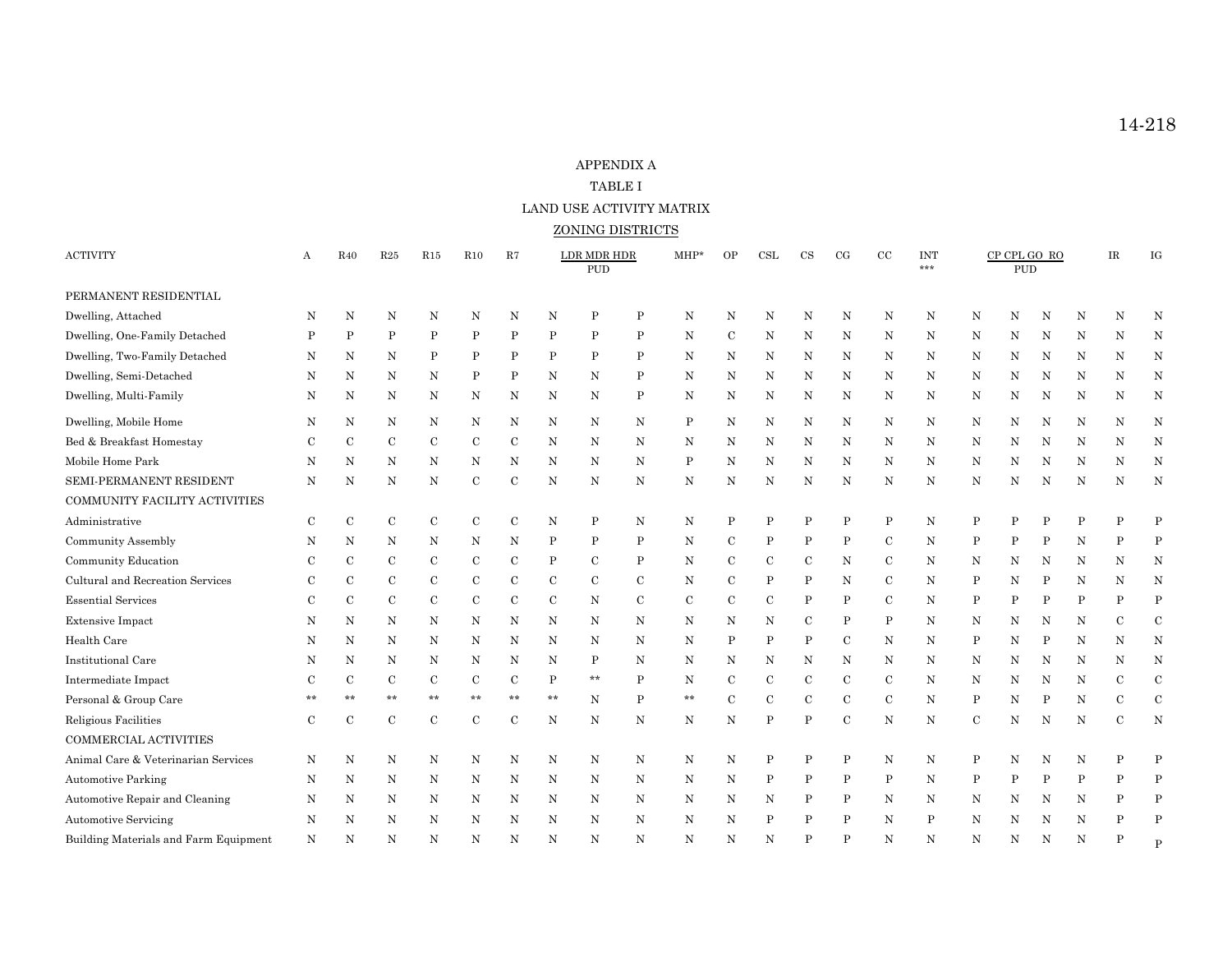14-219

| <b>ACTIVITY</b>                               | А | R40     | R25          | R15        | $\rm R10$   | R7          |              | LDR MDR HDR<br><b>PUD</b> |         | MHP*         | $\mathcal{O}\mathcal{P}$ | $\operatorname{CSL}$ | $_{\rm CS}$  | CG           | $\rm{CC}$    | <b>INT</b><br>*** |               | <b>PUD</b> | CP CPL GO RO |             | $\ensuremath{\mathsf{IR}}\xspace$ | IG          |
|-----------------------------------------------|---|---------|--------------|------------|-------------|-------------|--------------|---------------------------|---------|--------------|--------------------------|----------------------|--------------|--------------|--------------|-------------------|---------------|------------|--------------|-------------|-----------------------------------|-------------|
| Consumer Repair Services                      | N | N       | N            | N          | N           | N           | N            | N                         | N       | N            | N                        | С                    | P            | P            | С            | N                 |               |            |              |             |                                   |             |
| Construction Sales and Services               | Ν | N       | $\, {\rm N}$ | N          | N           | N           | N            | Ν                         | N       | N            | N                        | N                    | $\, {\bf P}$ | $\mathbf{P}$ | N            | N                 | Ν             | N          | N            | N           | P                                 | P           |
| Convenience Commercial                        | N | N       | $\mathbf N$  | N          | N           | $\mathbf N$ | N            | $_{\rm N}$                | $P***$  | N            | $\rm N$                  | $\mathbf P$          | ${\bf P}$    | P            | $\mathbf N$  | $\mathbf P$       | $p***$<br>*** | P          |              | P           | P                                 | P           |
| Entertainment & Amusement Services            | N | N       | N            | N          | Ν           | N           | N            | Ν                         | N       | N            | $\mathbf C$              | $\mathbf C$          | P            | P            | N            | N                 | P             |            | N            | N           | N                                 | N           |
| Financial, Consultive & Administrative        | N | N       | N            | N          | N           | N           | N            | Ν                         | N       | N            | P                        | P                    | P            | P            | $\mathbf P$  | N                 | $\mathbf P$   | P          |              | P           | N                                 | N           |
| Food & Beverage Services                      | N | $\rm N$ | $\, {\rm N}$ | $_{\rm N}$ | $\mathbf N$ | $\mathbf N$ | $\, {\rm N}$ | N                         | $\rm N$ | $\rm N$      | $\, {\bf P}$             | $\, {\bf P}$         | ${\bf P}$    | $\mathbf{P}$ | ${\bf P}$    | $\mathbf P$       | $\, {\bf P}$  | P          |              | P           | P                                 | $\mathbf P$ |
| Food Service Drive-in & Drive-thru            | N | N       | $_{\rm N}$   | Ν          | Ν           | N           | N            | Ν                         | Ν       | N            | N                        | P                    | P            | P            | N            | P                 | Ρ             | P          | N            | N           | P                                 | P           |
| General Business and Communication<br>Service | Ν | N       | N            | N          | N           | N           | N            | Ν                         | N       | N            | P                        | P                    | P            | P            | P            | N                 | P             | P          |              | N           | P                                 | P           |
| <b>General Personal Services</b>              | N | N       | N            | N          | N           | N           | N            | N                         | N       | N            | P                        | P                    | $\, {\bf P}$ | $\mathbf{P}$ | $\mathbf P$  | N                 | P             | P          |              | P           | N                                 | N           |
| General Retail Trade                          | Ν | N       | $_{\rm N}$   | Ν          | N           | N           | N            | Ν                         | N       | N            | N                        | P                    | $\, {\bf P}$ | $\, {\bf P}$ | $\, {\bf P}$ | P                 | $\mathbf P$   | P          |              | $\mathbf P$ | N                                 | N           |
| Group Assembly                                | Ν | N       | $_{\rm N}$   | Ν          | N           | N           | N            | Ν                         | N       | N            | N                        | N                    | $\mathbf C$  | N            | $\mathbf C$  | N                 | $\mathbf P$   | N          | N            | N           | N                                 | N           |
| Medical Services                              | N | N       | $_{\rm N}$   | Ν          | N           | N           | N            | $_{\rm N}$                | N       | N            | $\, {\bf P}$             | P                    | $\, {\bf P}$ | $\mathbf{P}$ | $\, {\bf P}$ | N                 | $\mathbf P$   | P          | P            | P           | N                                 | N           |
| Scrap Operations                              | Ν | N       | N            | N          | N           | N           | N            | N                         | N       | N            | N                        | N                    | N            | N            | N            | N                 | N             | N          | N            | N           | N                                 | N           |
| <b>Transient Habitation</b>                   |   |         |              |            |             |             |              |                           |         |              |                          |                      |              |              |              |                   |               |            |              |             |                                   |             |
| Hotel                                         | N | N       | N            | N          | N           | N           | N            | N                         | N       | $\rm N$      | N                        | P                    | $\, {\bf P}$ | P            | N            | P                 | Ρ             | N          | N            | N           | N                                 | N           |
| Motel                                         | N | N       | $\, {\rm N}$ | $_{\rm N}$ | N           | $\mathbf N$ | $\, {\rm N}$ | $_{\rm N}$                | N       | $\, {\rm N}$ | $\, {\rm N}$             | P                    | $\, {\bf P}$ | $\, {\bf P}$ | $\, {\rm N}$ | P                 | $\, {\bf P}$  | N          | N            | $\mathbf N$ | N                                 | N           |
| Extended Stay Hotel/Motel                     | N | N       | $_{\rm N}$   | Ν          | N           | N           | N            | Ν                         | N       | N            | N                        | $\mathbf C$          | $\mathbf C$  | $\mathbf C$  | N            | P                 | $\, {\bf P}$  | Ν          | N            | N           | N                                 | N           |
| $_{\rm SRO}$                                  | N | N       | $_{\rm N}$   | N          | N           | N           | N            | Ν                         | N       | N            | N                        | N                    | N            | N            | N            | P                 | N             | N          | N            | N           | N                                 | N           |
| Transport & Warehousing                       | N | N       | $_{\rm N}$   | N          | N           | N           | N            | Ν                         | N       | N            | N                        | N                    | N            | P            | N            | N                 | Ν             | Ν          | N            | N           | P                                 | P           |
| <b>Undertaking Services</b>                   | N | N       | $_{\rm N}$   | N          | N           | N           | N            | Ν                         | N       | N            | $\mathbf N$              | P                    | ${\bf P}$    | $\mathbf{P}$ | N            | N                 | $\mathbf P$   | N          | N            | N           | N                                 | N           |
| Vehicular, Craft & Related Equipment<br>Sales | Ν | N       | $\, {\rm N}$ | N          | N           | N           | N            | N                         | N       | N            | $\rm N$                  | N                    | P            | P            | $\, {\rm N}$ | N                 | $\mathbf P$   | N          | N            | N           | N                                 |             |
| Wholesale Sales                               | N | N       | N            | N          | Ν           | N           | N            | N                         | N       | N            | N                        | N                    |              |              | N            | N                 |               |            |              | N           |                                   |             |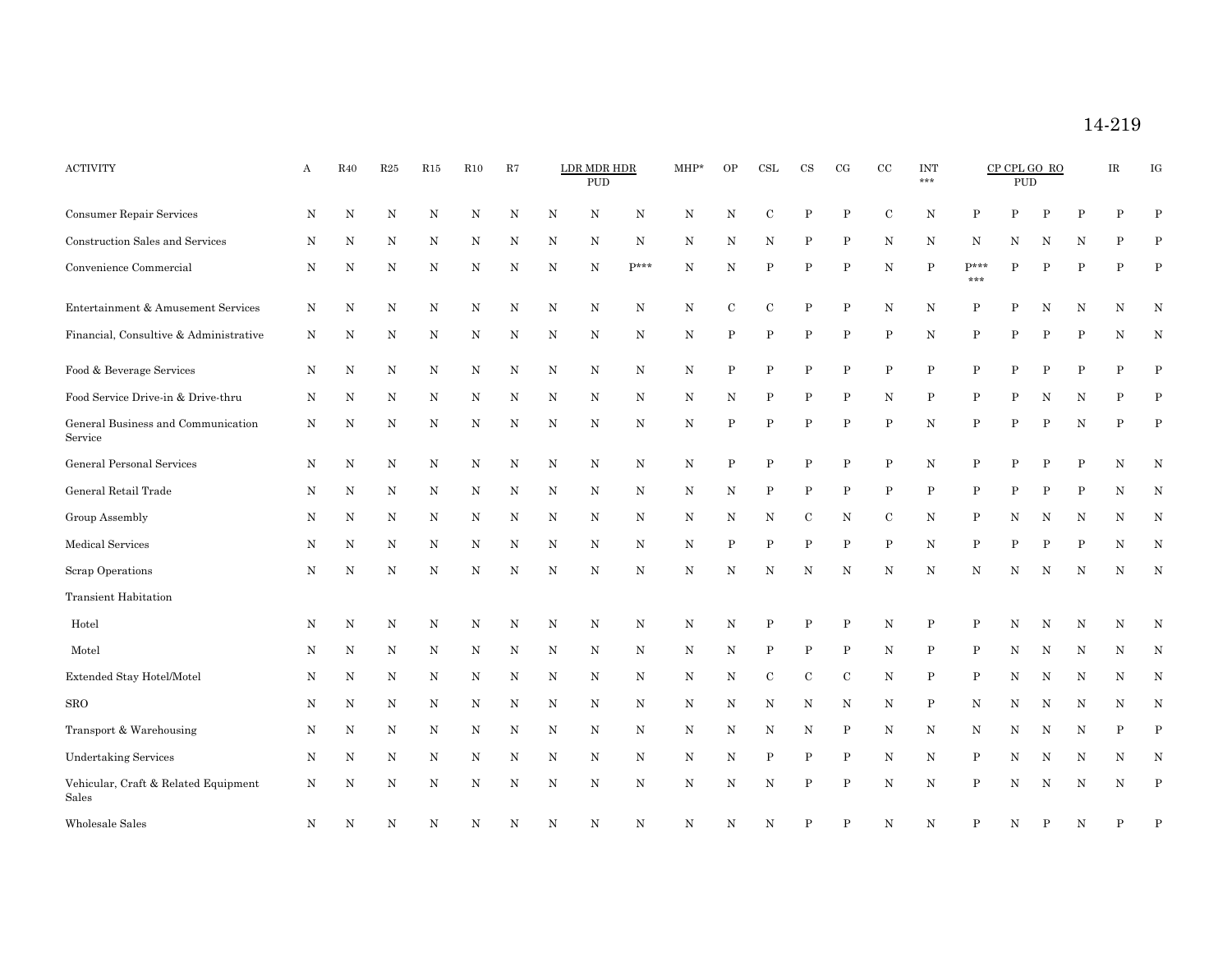14-220

| <b>ACTIVITY</b>                                                          | A            | R40          | R25         | R15         | R10         | R7      |             | LDR MDR HDR<br><b>PUD</b> |             | $MHP*$     | OP          | CSL         | <b>CS</b>   | CG            | <b>CC</b>   | <b>INT</b><br>$***$ |            | PUD | CP CPL GO RO |             | $\ensuremath{\mathsf{IR}}\xspace$ | IG |
|--------------------------------------------------------------------------|--------------|--------------|-------------|-------------|-------------|---------|-------------|---------------------------|-------------|------------|-------------|-------------|-------------|---------------|-------------|---------------------|------------|-----|--------------|-------------|-----------------------------------|----|
| Tourist Oriented Limited Manufacturing*****                              | N            | N            | N           | N           | N           | $\rm N$ | N           | $_{\rm N}$                | N           | $_{\rm N}$ | N           | $\mathbf C$ | C           | $\mathcal{C}$ | C           | $\mathbf C$         | C          | N   | N            | N           | $\mathbf C$                       | N  |
| MANUFACTURING ACTIVITIES                                                 |              |              |             |             |             |         |             |                           |             |            |             |             |             |               |             |                     |            |     |              |             |                                   |    |
| Limited                                                                  | N            | N            | N           | N           | N           | N       | N           | N                         | N           | N          | N           |             | N           |               |             | N                   |            | N   |              | Ν           | P                                 | P  |
| Intermediate                                                             | N            | N            | $\mathbf N$ | N           | N           | N       | N           | N                         | N           | $_{\rm N}$ | N           | N           | $\mathbf N$ | N             | N           | N                   | N          | N   | N            | N           | N                                 | P  |
| Extensive                                                                | N            | $\, {\rm N}$ | $\mathbf N$ | $\mathbf N$ | N           | $\rm N$ | $_{\rm N}$  | $_{\rm N}$                | $\mathbf N$ | $_{\rm N}$ | $\mathbf N$ | $\rm N$     | $_{\rm N}$  | $\mathbf N$   | $_{\rm N}$  | $\mathbf N$         | $_{\rm N}$ | N   | N            | N           | N                                 | N  |
| AGRICULTURAL, RESOURCE<br>PRODUCTION AND EXTRACTIVE<br><b>ACTIVITIES</b> |              |              |             |             |             |         |             |                           |             |            |             |             |             |               |             |                     |            |     |              |             |                                   |    |
| Agricultural Services                                                    | N            | N            | N           | N           | N           | N       | N           | N                         | N           | $_{\rm N}$ | N           | N           | N           | N             | N           | N                   | N          | N   | N            | N           | N                                 | N  |
| Crop & Animal Raising                                                    | P            | $\mathbf C$  | $\mathbf N$ | N           | $\mathbf N$ | $\rm N$ | $_{\rm N}$  | $_{\rm N}$                | $\rm N$     | $_{\rm N}$ | $\mathbf N$ | $\rm N$     | N           | $\mathbf N$   | $\mathbf N$ | $\mathbf N$         | $_{\rm N}$ | N   | N            | N           | N                                 | N  |
| Mining & Quarrying                                                       | N            | N            | $\rm N$     | N           | N           | N       | N           | N                         | N           | $_{\rm N}$ | $_{\rm N}$  | N           | $\rm N$     | N             | N           | N                   | N          | N   | N            | N           | N                                 | N  |
| Plant & Forest Nurseries                                                 | $\mathbf{P}$ | $\mathbf C$  | $\rm N$     | N           | N           | N       | $\mathbf N$ | $_{\rm N}$                | $\mathbf N$ | N          | $\mathbf N$ | $\rm N$     | Ρ           | P             | N           | $\mathbf N$         | N          | N   | N            | $\mathbf N$ | N                                 | N  |
| Confined Animal Feeding Operations                                       | N            | N            | N           | N           | N           | N       | N           | N                         | N           | N          | N           | N           | N           | N             |             | N                   | N          | N   | N            | Ν           | N                                 | N  |

P - Permitted Use

N - Not a Permitted Use

C - Permitted Only by Conditional Use

\*Mobile Home Park

\*\*All such facilities are prohibited with the exception of Day Care Homes as defined in Section 14-1409(e)(2)(g) which shall be permitted by conditional use only.

\*\*\*May be considered only when the PUD contains 200 dwelling units or more. (as amended by Ord. #12-784, Aug. 2012)

\*\*\*\*Interchange Overlay District limitation of uses per Ord. #13-806.

\*\*\*\*\*Tourist Oriented Limited Manufacturing permitted in CG and IR zoning districts and conditional use would only apply for alcoholic beverages.

High Technology Manufacturing Assembly, and Processings per Ordinance #12-784

\*\*\*\*\*\*Convenience commercial - Automated Car Wash permitted only in CPUD, Commercial Planned Unit Development per Ordinance #21-1019

(as amended by Ord. #15-850, Nov, 2015, Ord. #16-856, Feb. 2016, Ord. #16-869, July 2016, Ord. #17-883, Jan. 2017, Ord. #17-886, Jan. 2017, Ord. #20-975, Sept. 2020 *Ch5\_02-10-22*, Ord.

#21-1017, Dec. 2021 *Ch5\_02-10-22*, Ord. #21-2019, Dec. 2021 *Ch5\_02-10-22*, and Ord. #22-1028, Feb. 2022 *Ch5\_02-10-22*)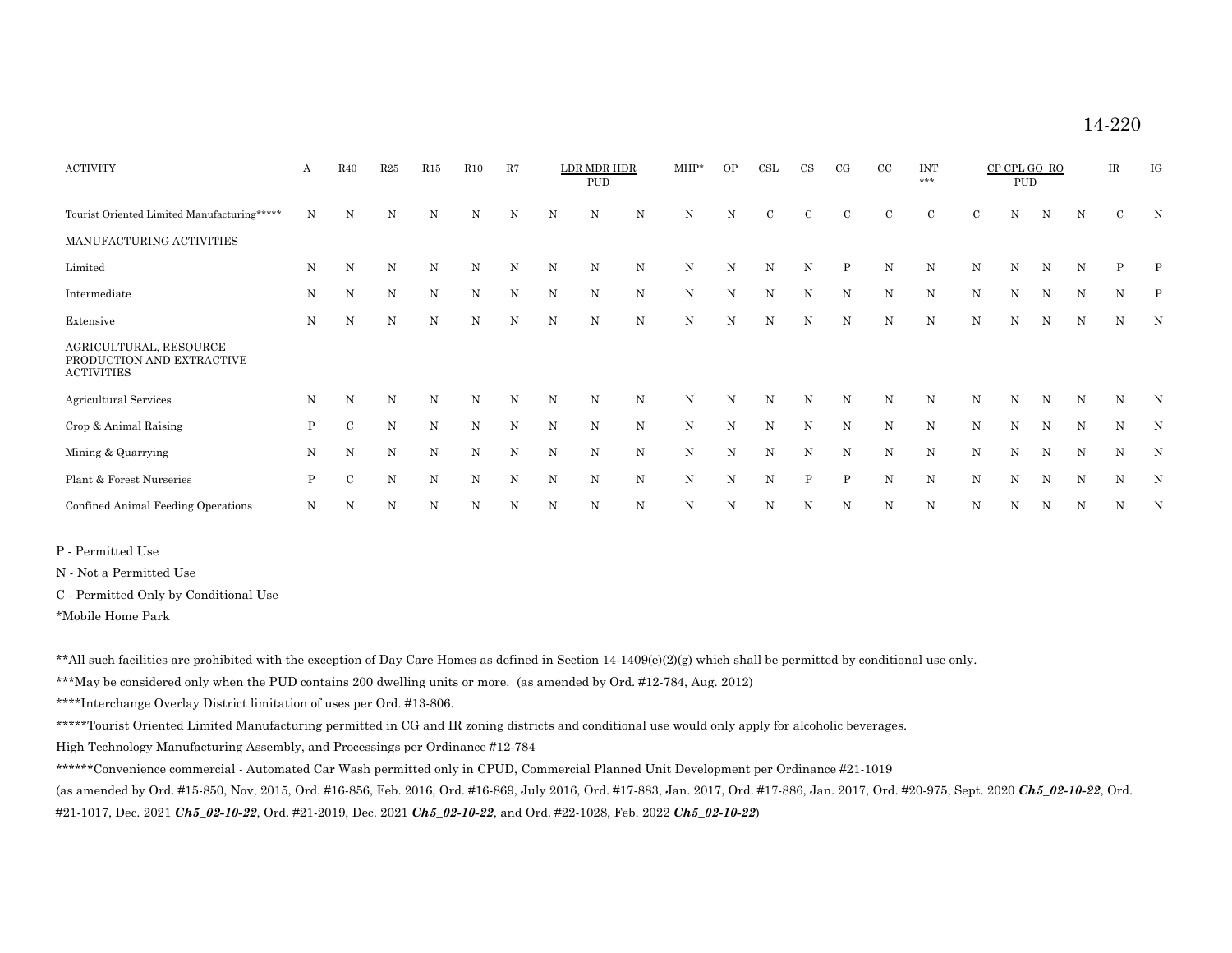# TABLE II BULK, YARD AND DENSITY REGULATIONS RESIDENTIAL DISTRICTS

|                                                                     | $\underline{\mathbf{A}}$ | <b>R40</b> | R25     | R15     | R10    | R7     |
|---------------------------------------------------------------------|--------------------------|------------|---------|---------|--------|--------|
| Minimum lot requirements                                            |                          |            |         |         |        |        |
| Residential buildings<br>(in square feet)                           | 217,800                  | 40,000     | 25,000  | 15,000  | 10,000 | 7,000  |
| Other uses                                                          | 217,000                  | 120,000    | 120,000 | 120,000 | 40,000 | 25,000 |
| Minimum lot width*                                                  | 150                      | 125        | 100     | 75      | 60     | 50     |
| Maximum lot coverage                                                |                          |            |         |         |        |        |
| Principal & accessory bldgs.                                        | 10%                      | 20%        | 20%     | 25%     | 40%    | 40%    |
| Maximum floor area ratio                                            | 0.12                     | 0.25       | 0.25    | 0.33    | 0.40   | 0.50   |
| Maximum height (in feet)                                            | 35                       | 35         | 35      | 35      | 35     | 35     |
| Minimum development area<br>per dwelling unit**<br>(in square feet) | 217,800                  | 40,000     | 25,000  | 15,000  | 10,000 | 7,000  |
| Minimum yard requirements                                           |                          |            |         |         |        |        |
| Front - Arterial streets                                            | 75                       | 50         | 50      | 50      | 40     | 40     |
| Collector streets                                                   | 75                       | 50         | 40      | 40      | 30     | 30     |
| Minor streets                                                       | 75                       | 50         | 40      | 30      | 30     | 30     |
| Side                                                                | 40                       | 20         | 15      | 10      | 10     | 9      |
| Rear                                                                | 40                       | 40         | 30      | 20      | 20     | 20     |

\*Lot width shall be measured at the minimum front setback line as specified above.

\*\*May also be used as "density" for calculating dwelling units per acre. Planned unit development requirements are contained in § 14-210.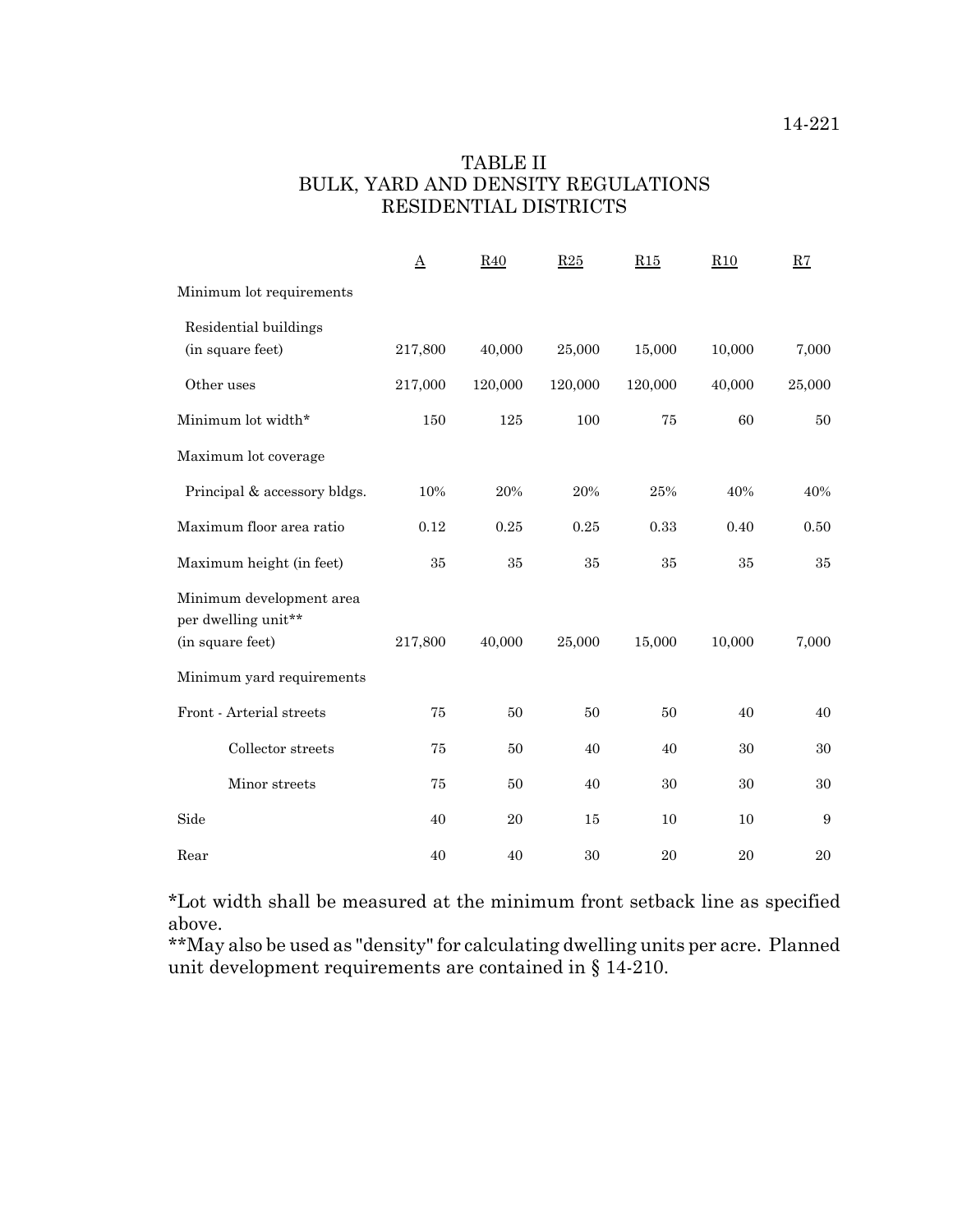# TABLE III BULK LOT AND OPEN SPACE REQUIREMENTS COMMERCIAL DISTRICTS

|                                                   | $\underline{CC}$ | C <sub>G</sub> | $\mathbf{C}\mathbf{S}$ | CSL    | $\underline{OP}$ |
|---------------------------------------------------|------------------|----------------|------------------------|--------|------------------|
| Minimum lot size (in square feet)                 | 2,500            | 20,000         | 25,000                 | 20,000 | 15,000           |
| Minimum lot width<br>(in feet at the street line) | 25               | 100            | 125                    | 100    | 75               |
| Maximum lot coverage (all buildings)              | 80%              | 40%            | 40%                    | 40%    | 40%              |
| Maximum height (in stories)*                      | $\overline{4}$   | $\overline{4}$ | $\overline{4}$         | 5      | $\overline{2}$   |
| Maximum floor area ratio                          | 2.00             | 2.00           | 1.00                   | 1.00   | 0.20             |
| Minimum setback requirements                      |                  |                |                        |        |                  |
| Front                                             | 10               | 40             | 50                     | 40     | 40               |
| Side                                              | $\overline{0}$   | 10             | 10                     | 15     | 15               |
| Rear                                              | $\theta$         | 30             | 10                     | 10     | 10               |

\*For each story above two (2), the side and rear setbacks shall increase five feet (5') in the CG, CS, CSL, & OP zones.

NOTE: The requirements of the commercial core overlay zone supercede all other requirements.

Planned unit development requirements are contained in chapter 11.

(as amended by Ord. #14-817, May 2014, Ord. #14-827, Jan, 2015, and Ord. #15-836, June 2015)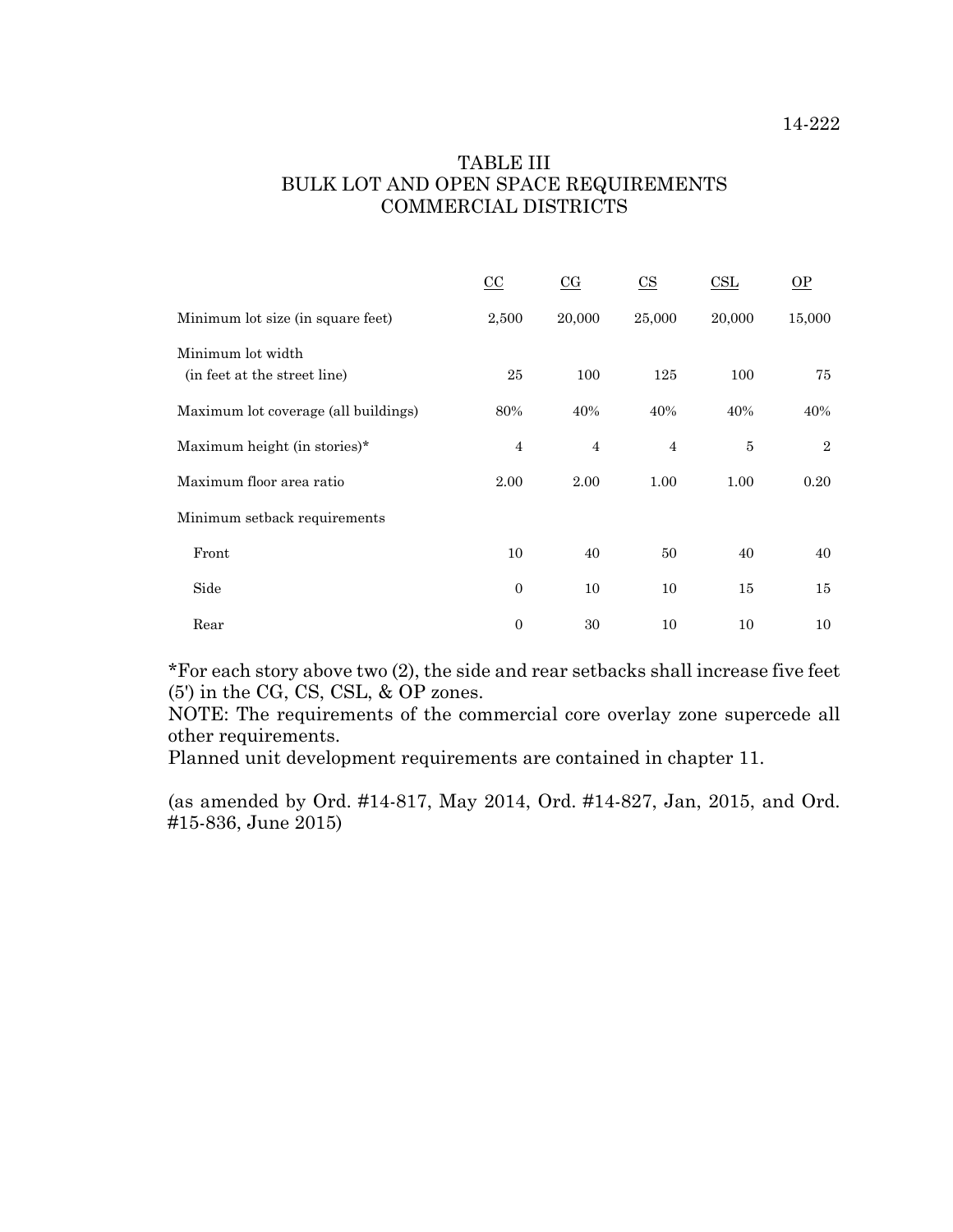# TABLE IV BULK, LOT AND OPEN SPACE REQUIREMENTS INDUSTRIAL DISTRICTS

|                                                | IR             | IG     | IC     |
|------------------------------------------------|----------------|--------|--------|
| Minimum lot size (in square feet)              | 25,000         | 40,000 | 40,000 |
| Minimum lot width (in feet at the street line) | 75             | 100    | 100    |
| Minimum lot coverage (all buildings)           | 40%            | 50%    | 50%    |
| Maximum height (in stories)                    | $\overline{2}$ | 3      | 3      |
| Maximum floor ratio                            | 1.00           | 2.00   | 2.00   |
| Minimum setback requirements                   |                |        |        |
| Front                                          | 40             | 50     | 40     |
| Side                                           | 20             | 20     | 20     |
| Rear                                           | 20             | 30     | 30     |

(as replaced by Ord. #22-1028, Feb. 2022 *Ch5\_02-10-22*)

# APPENDIX B PROHIBITED AND RECOMMENDED PLANT LISTS

The following listed plants shall not be used in any landscape plan required by this ordinance nor in any supplemental planting on any site.

# SEVERE THREAT

| Scientific Name                       | Common Name       |
|---------------------------------------|-------------------|
| Ailanthus Altissima (Mill.) Swingle   | Tree of Heaven    |
| Albizia Julibrissin Durz.             | Mimosa            |
| Celastrus Orbiculata Thunb.           | Asian Bittersweet |
| Elaeagnus Umbellata Thunb.            | Autumn Olive      |
| Elaeagnus Pungens Thunb.              | Thorny Olive      |
| Euonymus Fortunei (Turcz.) Hand. Mazz | Winter Creeper    |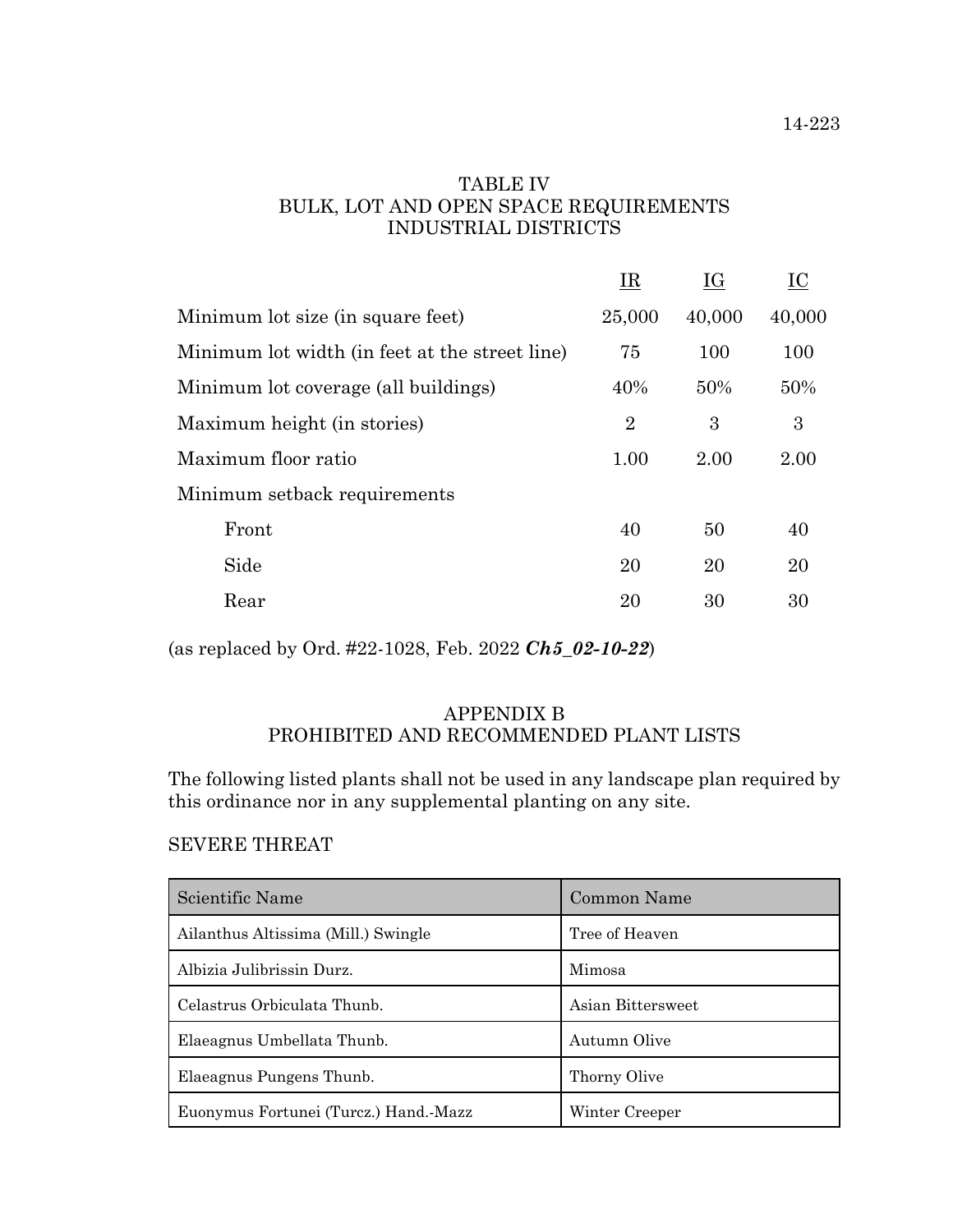| Scientific Name                                        | Common Name                        |
|--------------------------------------------------------|------------------------------------|
| Hedera Hilix L.                                        | English Ivy                        |
| Lespedeza Cuneata (Dum.-Cours.) G. Don                 | Sericea Lespedeza                  |
| Ligustrum Sinense Lour.                                | Chinese Privet                     |
| Ligustrum Vulgare L.                                   | Common Pirvet                      |
| Lonicera Fragrantissima Lindl. & Paxton                | January Jasmine                    |
| Lonicera Japonica Thunb.                               | Japanese Honeysuckle               |
| Lonicera Maackii (Rupr.) Maxim.                        | Amur Bush Honeysuckle              |
| Lonicera Morrowii A. Gray                              | Morrow's Bush Honeysuckle          |
| Lonicera Tatarica L.                                   | Tartarian Honeysuckle, Twinsisters |
| Lonicera X Bella Zabel                                 | <b>Bush Honeysuckle</b>            |
| Lythrum Salicaria L. (all varieties and cultivars)     | Purple Loosestrife                 |
| Paulownia Tomentosa (Thunb.) Sieb. & Zucc. Ex<br>Steud | Princess Tree                      |
| Spiraea Japonica L. F.                                 | Japanese Spriaea                   |

# SIGNIFICANT THREAT

| Scientific Name                   | Common Name                                     |
|-----------------------------------|-------------------------------------------------|
| Berberis Thunbergii DC.           | Japanese Barberry                               |
| Euonymus Alata (Thunb.) Sieb.     | Burning Bush                                    |
| Lespedeza Bicolor Turcz.          | Bicolor Lespedeza, Shrubby<br><b>Bushclover</b> |
| Ligustrum Japonicum Thunb.        | Japanese Privet                                 |
| Lysimachia Nummularia L.          | Moneywort, Creeping Jenny                       |
| Mahonia Bealei (Fortune) Carriere | Leatherleaf Mahonia                             |
| Miscanthus Sinensis Andersson     | Zebra Grass, Chinese Silver Grass               |
| Nandina Domestica Thunb.          | Nandina, Sacred-Bamboo                          |
| Populus Alba L.                   | White Poplar                                    |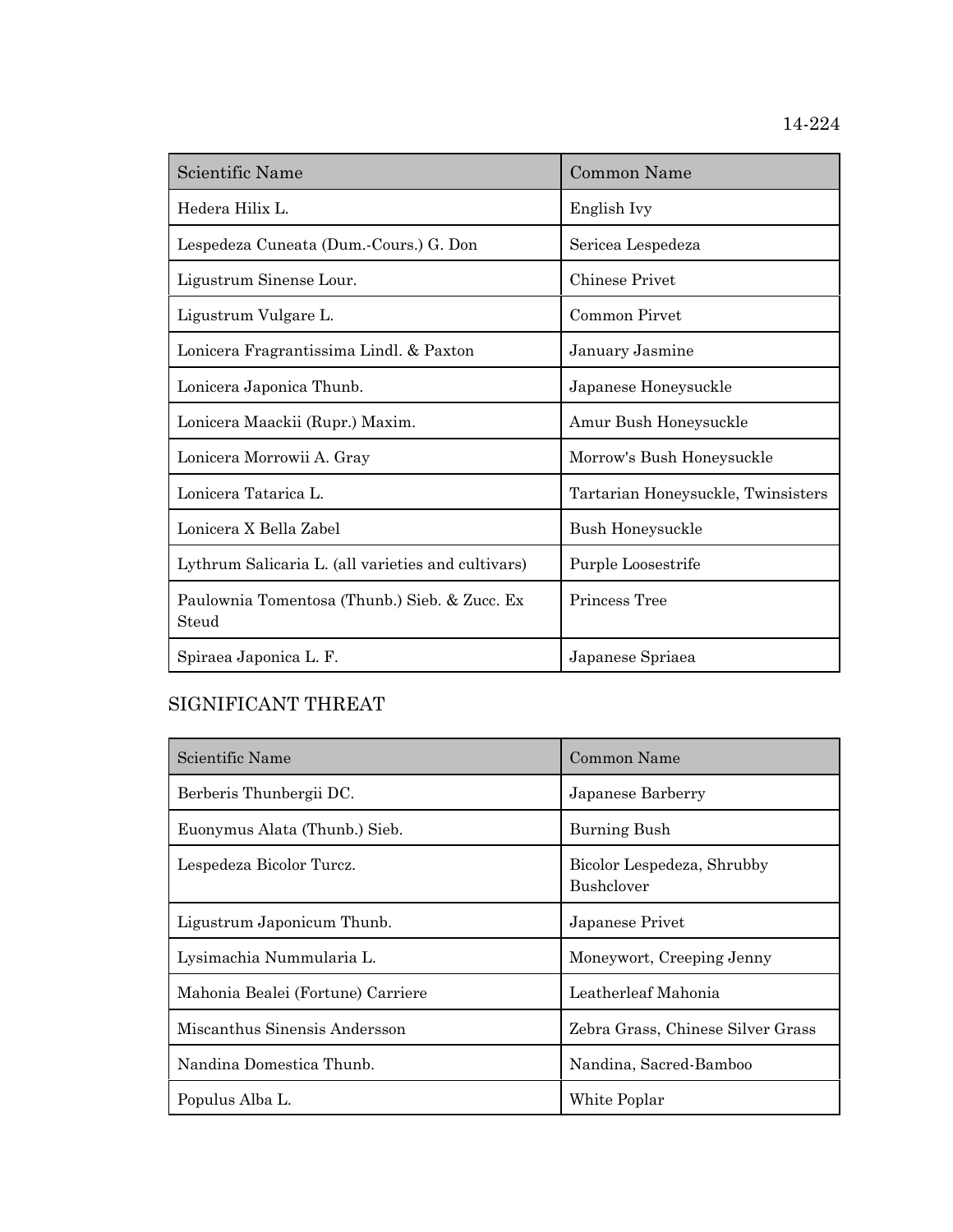| Scientific Name                  | <b>Common Name</b> |
|----------------------------------|--------------------|
| Vinca Minor L.                   | Common Periwinkle  |
| Wisteria Sinensis (Sims) DC.     | Chinese Wisteria   |
| Wisteria Floribunda (Willd.) DC. | Wisteria           |

Recommended Tree and Shrub List

The following trees and shrubs have been identified as species that are suitable in this geographic region and are acceptable by the City of Goodlettsville.

Canopy trees - (A tree that normally achieves an overall height at maturity of thirty feet (30') or more).

| <b>BOTANICAL NAME</b>        | <b>COMMON NAME</b>                  |
|------------------------------|-------------------------------------|
| Deciduous Canopy:            |                                     |
| Acer rubrum                  | Red Maple and cultivars             |
| Acer saccharum               | Sugar Maple and cultivars           |
| Betula nigra                 | <b>River Birch</b>                  |
| Cercidiphyllum japonicum     | Katsuratree                         |
| Cladrastis kentukea          | American Yellowwood                 |
| Fraxinus americana           | White Ash - seedless varieties only |
| Fraxinus pennsylvanica       | Green Ash - seedless varieties only |
| Gingko biloba                | Gingko, Maidenhair - male only      |
| Gymnocladus dioicus          | Kentucky Coffeetree - fruitless     |
| Liquidambar styraciflua      | Sweetgum - fruitless varieties only |
| Liriodendron tulipifera      | Yellow Poplar, Tuliptree            |
| Metasequoia glyptostroboides | Dawn Redwood                        |
| Nyssa sylvatica              | Black Gum, Tupelo                   |
| Platanus acerifolia          | <b>London Planetree</b>             |
| Platanus occidentalis        | Sycamore                            |
| Quercus acutissima           | Sawtooth Oak                        |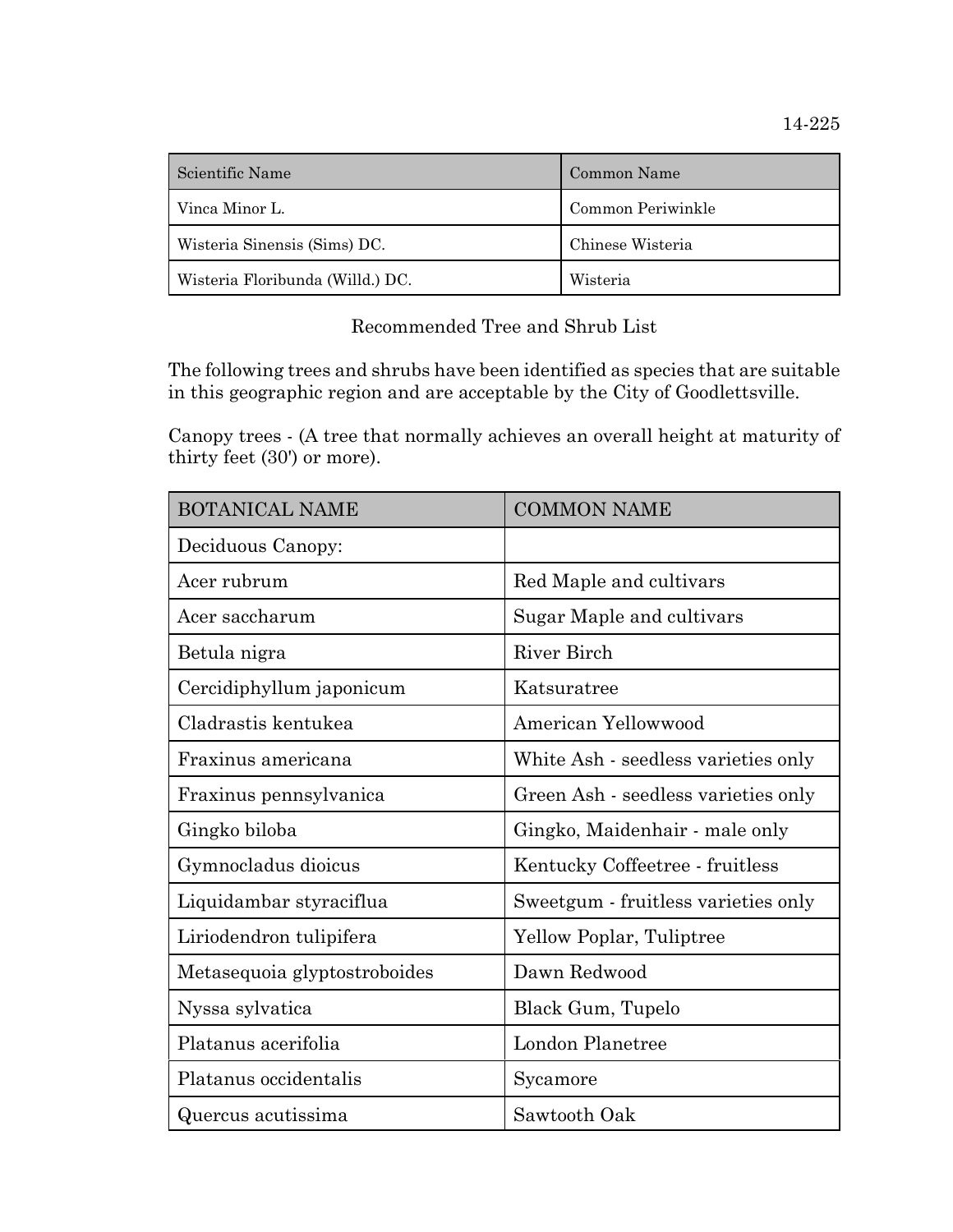| <b>BOTANICAL NAME</b>                | <b>COMMON NAME</b>                   |
|--------------------------------------|--------------------------------------|
| Quercus alba                         | White Oak                            |
| Quercus coccinea                     | Scarlet Oak                          |
| Quercus imbricaria                   | Shingle Oak                          |
| Quercus palustris                    | Pin Oak                              |
| Quercus phellos                      | <b>Willow Oak</b>                    |
| Quercus prinus                       | Chestnut Oak                         |
| Quercus rubra                        | Red Oak                              |
| Quercus shumardii                    | Shumard Oak                          |
| Taxodium distichum                   | <b>Bald Cypress</b>                  |
| Ulmus parvifolia                     | Chinese Elm - disease resistant only |
| Zelkova serrata                      | Japanese Zelkova                     |
| <b>Evergreen Tall Growing Trees:</b> |                                      |
| Ilex opaca                           | American Holly and cultivars         |
| Juniperus virginiana                 | Eastern Redcedar                     |
| Magnolia grandiflora                 | Southern Magnolia                    |
| Picea abies                          | Norway Spruce                        |
| Pinus strobus                        | White Pine                           |
| Pinus sylvestris                     | <b>Scots Pine</b>                    |
| Pinus thunbergiana                   | Japanese Black Pine                  |
| Pinus virginiana                     | Virginia Pine                        |
| Tsuga canadensis                     | Canadian (Eastern) Hemlock           |

Understory trees - (Trees that normally achieve an overall height at maturity of fifteen to thirty feet  $(15' – 30')$ , and can grow under canopy trees).

| <b>BOTANICAL NAME</b>       | <b>COMMON NAME</b> |
|-----------------------------|--------------------|
| Deciduous Understory Trees: |                    |
| Acer buergeranum            | Trident Maple      |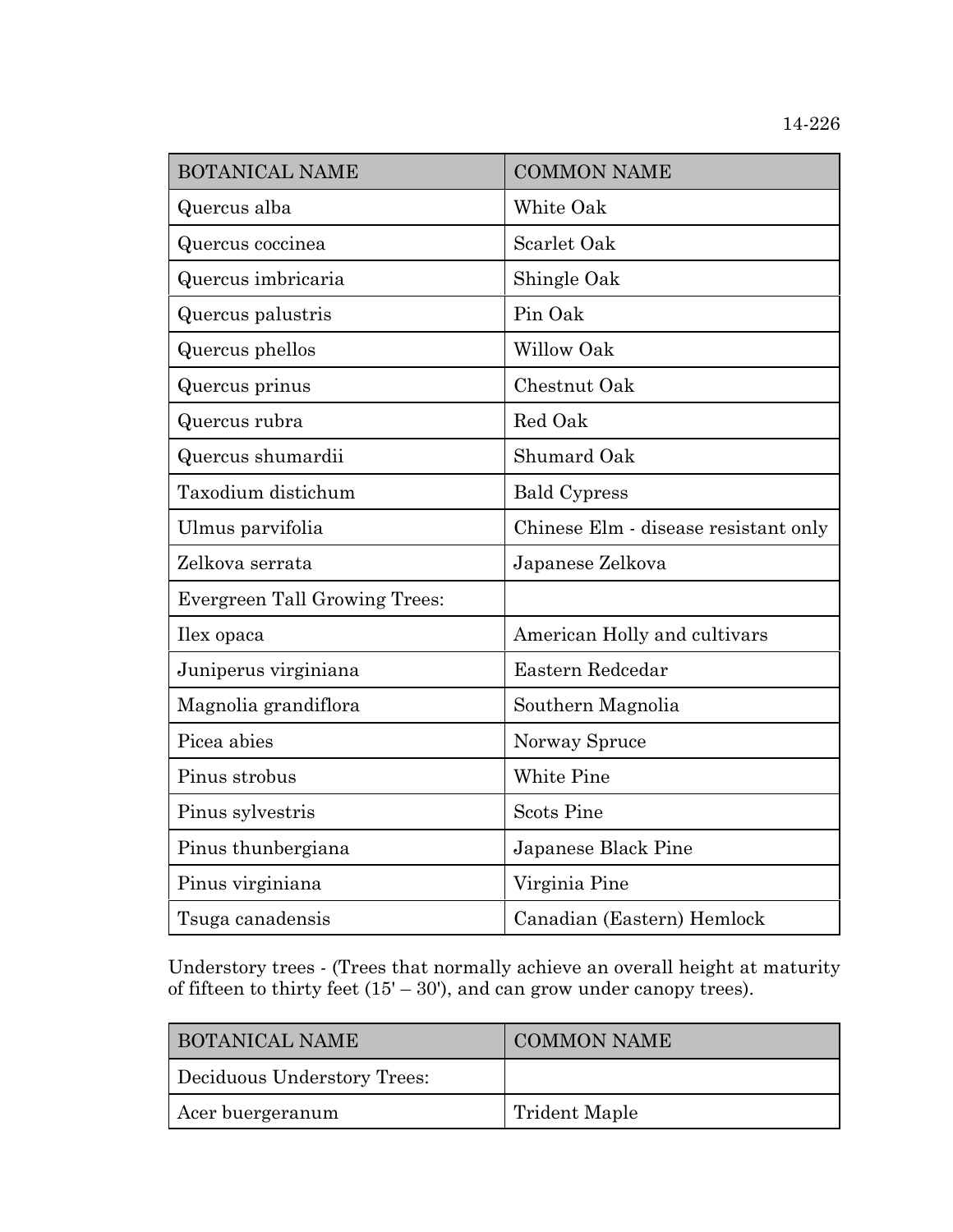| <b>BOTANICAL NAME</b>     | <b>COMMON NAME</b>                  |
|---------------------------|-------------------------------------|
| Acer campestre            | Hedge Maple                         |
| Acer ginnala              | Amur Maple and cultivars            |
| Acer griseum              | Paper Bark Maple                    |
| Acer palmatum             | Japanese Maple and cultivars        |
| Aesculus pavia            | Red Buckeye                         |
| Amelanchier arborea       | Serviceberry                        |
| Carpinus caroliniana      | American Hornbeam                   |
| Cercis canadensis         | Eastern Redbud and cultivars        |
| Chioanthus retusus        | <b>Chinese Fringetree</b>           |
| Chioanthus virginicus     | White Fringetree                    |
| Cornus florida            | Flowering Dogwood and cultivars     |
| Cornus kousa              | Kousa Dogwood and cultivars         |
| Cornus mas                | Corneliancherry Dogwood             |
| Crataegus phaenopyrum     | Washington Hawthorn                 |
| Crataegus viridis         | Green Hawthorn                      |
| Franklinia alatamaha      | Franklin Tree                       |
| Ilex decidua              | Possumhaw                           |
| Lagerstroemia indica      | Crepe Myrtle - Tree forms only      |
| Magnolia x soulangiana    | Saucer Magnolia                     |
| Magnolia stellata         | Star Magnolia                       |
| Magnolia virginiana       | Sweetbay Magnolia                   |
| Malus cultivars/varieties | Crabapples - disease resistant only |
| Ostrya virginiana         | American Hophornbeam                |
| Oxydendron arboreum       | Sourwood                            |
| Prunus serrulata          | Flowering Cherry                    |
| Prunus x yedoensis        | Yoshino Cherry                      |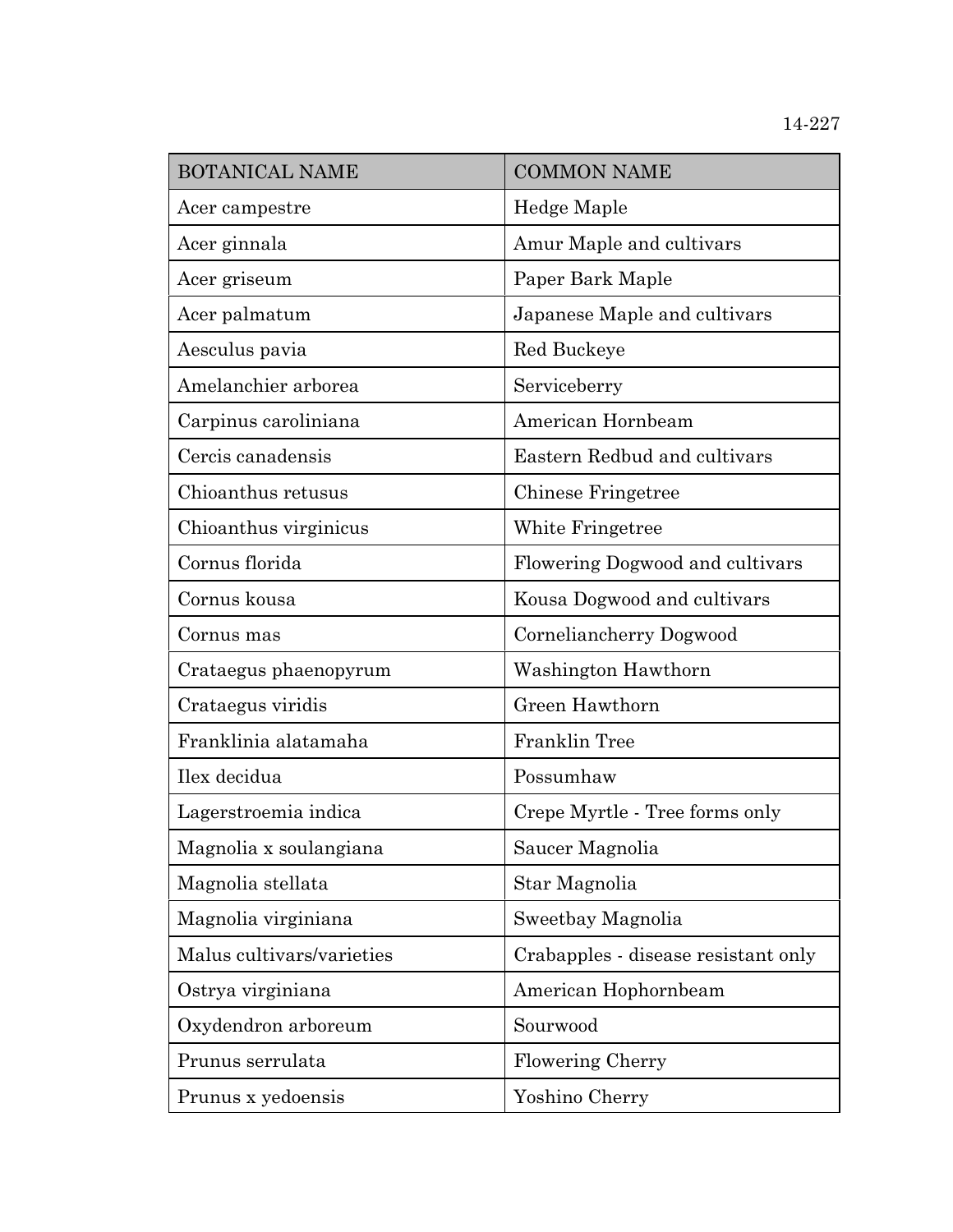| <b>BOTANICAL NAME</b>               | <b>COMMON NAME</b>             |
|-------------------------------------|--------------------------------|
| Styrax japonica                     | Japanese Snowball              |
| Syringa reticulata                  | Japanese Tree Lilac            |
| <b>Evergreen Low Growing Trees:</b> |                                |
| Ilex cornuta 'Burfordi'             | <b>Burford Holly</b>           |
| Ilex x attenuata 'Fosteri'          | <b>Foster's Hybrid Hollies</b> |
| Ilex x 'Nellie R. Stevens'          | Nellie R. Stevens Holly        |
| Prunus caroliniana                  | Cherry Laurel                  |
| Magnolia grandiflora 'Little Gem'   | Little Gem Magnolia            |

Shrubs - a woody plant with multiple stems capable of growing to a height of no more than fifteen feet (15').

Shrubs for buffer yards: One-half (1/2) of required shrubs should reach a height of five feet (5') within five (5) years of planting. One-half (1/2) of shrubs must be evergreen species.

| <b>BOTANICAL NAME</b>              | <b>COMMON NAME</b>      |  |
|------------------------------------|-------------------------|--|
| Deciduous & Semi-evergreen Shrubs: |                         |  |
| Abelia x grandiflora & cultivars   | Glossy Abelia           |  |
| Aronia arbutifolia & cultivars     | Red Chokecherry         |  |
| Chaenomeles speciosa               | <b>Flowering Quince</b> |  |
| Clethra alnifolia                  | Sweet Pepperbush        |  |
| Forsythia x intermedia             | Flowering Forsythia     |  |
| Hamamelis                          | Witch Hazel             |  |
| Hydrangea quercifolia & cultivars  | Oakleaf Hydrangea       |  |
| Ilex serrata                       | Finetooth Holly         |  |
| Ilex verticillata                  | Winterberry             |  |
| Itea virginica                     | Virginia Sweetspire     |  |
| Kolkwitzia amabalis                | Beautybush              |  |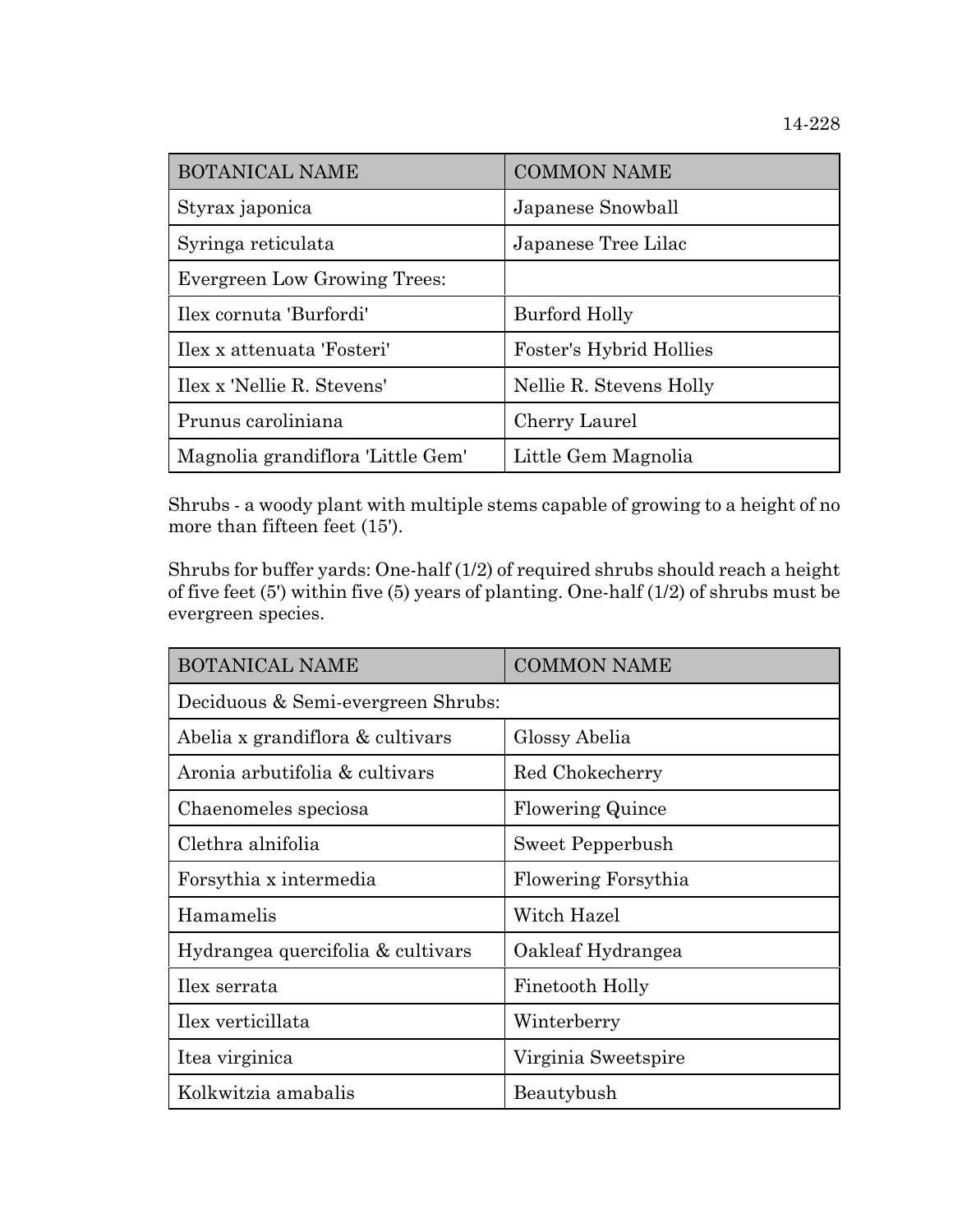| <b>BOTANICAL NAME</b>                                  | <b>COMMON NAME</b>           |
|--------------------------------------------------------|------------------------------|
| Lagerstroemia cultivars                                | Shrub Crepe myrtles          |
| Viburnum species & cultivars                           | Viburnum                     |
| Evergreen Shrubs:                                      |                              |
| Ilex cornuta cultivars                                 | <b>Chinese Hollies</b>       |
| Ilex crenata                                           | Japanese Holly               |
| Ilex glabra                                            | Inkberry                     |
| llex x meserveae                                       | Meserveae Hybrid Hollies     |
| Juniperus chinensis cultivars                          | Chinese Juniper              |
| Nandina domestica                                      | Nandina                      |
| Prunus laurocerasus 'Otto<br>Luyken'and 'Schipkaensis' | Otto Luyken and Schip Laurel |
| Viburnum pragense                                      | Prague Viburnum              |
| Viburnum rhytidophyllum                                | Leatherleaf Viburnum         |

Shrubs for perimeter: Evergreen shrubs should be maintained at two and one-half feet (2 1/2').

| <b>BOTANICAL NAME</b>                                   | <b>COMMON NAME</b>                             |
|---------------------------------------------------------|------------------------------------------------|
| Buxus sempervirens                                      | American Boxwood                               |
| Juniperus chinensis                                     | Chinese Juniper                                |
| Nandina domestica                                       | Dwarf Nandina 'Fire<br>Power', 'Harbour Dwarf' |
| Prunus laurocerasus 'Otto Luyken'<br>and 'Schipkaensis' | Otto Luyken and Schip Laurel                   |
| Taxus x media 'Densiformis'                             | Densiformis Yew                                |

# APPENDIX C

The following cross index lists many types of land uses and references the activity classification in which the use is located for regulatory purposes and which is further detailed in § 14-202. The index does not necessarily include all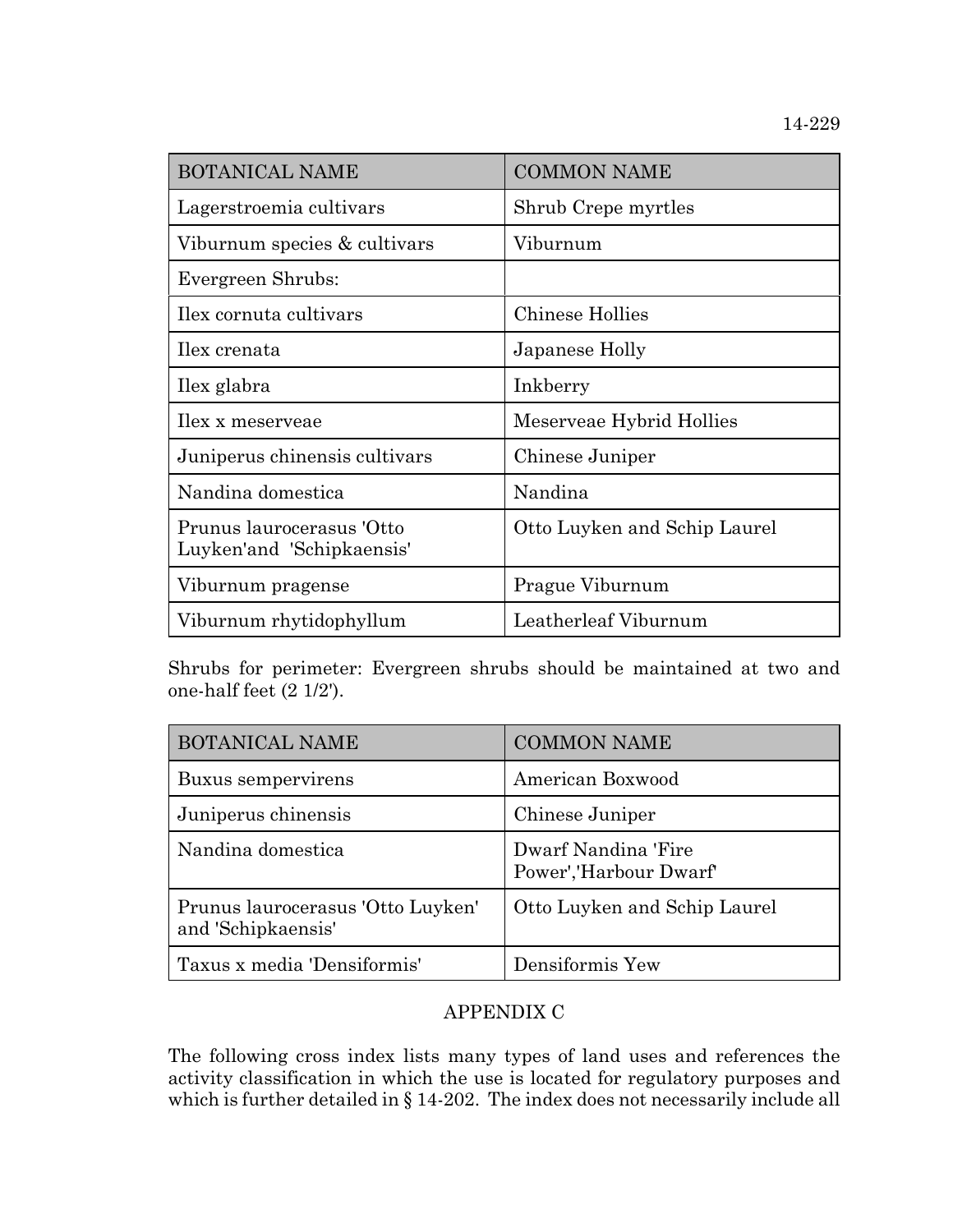possible land uses. Some uses may fall into more than one classification depending upon the use characteristics.

A

# Land Use Activity Classification

Accounting, Auditing, & Bookkeeping Services Financial, Consultative & Administrative Services Advertising Agencies & Services General Business/Communication Services Adjustment, Collection & Credit Reporting General Business/Communication Services Agencies Aeronautical Devices **Extensive Impact Facilities** Agricultural Credit Institution Financial, Consultative & Administrative Services Air Cargo Terminals, Airports, Heliports Extensive Impact Facilities Airports, Air Cargo Terminals, Heliports, or Extensive Impact Facilities Other Aeronautical Devices Amusement Parks Group Assembly Antique & Second Hand Merchandise Stores General Retail Trade Apparel, Piece Goods, & Notions Wholesale Sales Aquariums Cultural/Recreational Services Arcades - Coin Operated Amusement Entertainment/Amusement Services Architectural Services Financial, Consultative & Professional Services Art & Music Schools General Personal Services Art Galleries **Cultural/Recreational Services**,

Artists Studios (Excluding Commercial Artists) Entertainment/Amusement Services Associations for Physically or Mentally Medical Services Handicapped Persons Attorneys & Law Offices Financial, Consultative & Professional Services Auditoriums Extensive Impact Facilities, Entertainment &

Auto Cleaning & Repair Services Automotive Repair/Cleaning Auto Repair & Auto Cleaning Services Automotive Repair/Cleaning Auto Glass Repair & Replacement Shops Automotive Repair/Cleaning Auto Inspection & Diagnostic Services Automotive Repair/Cleaning Auto Minor Repairs **Automotive Servicing** Auto Paint Shops **Automotive Repair/Cleaning** Auto Towing Services and Automotive Repair/Cleaning Automobile Clubs General Business/Communication

Automobile Junk Yards Salvage Operations Automotive Parts (No Exterior Storage) General Retail Trade

Entertainment & Amusement

Auditing, Accounting, Bookkeeping Services Financial, Consultative & Administrative Services Amusement Services Services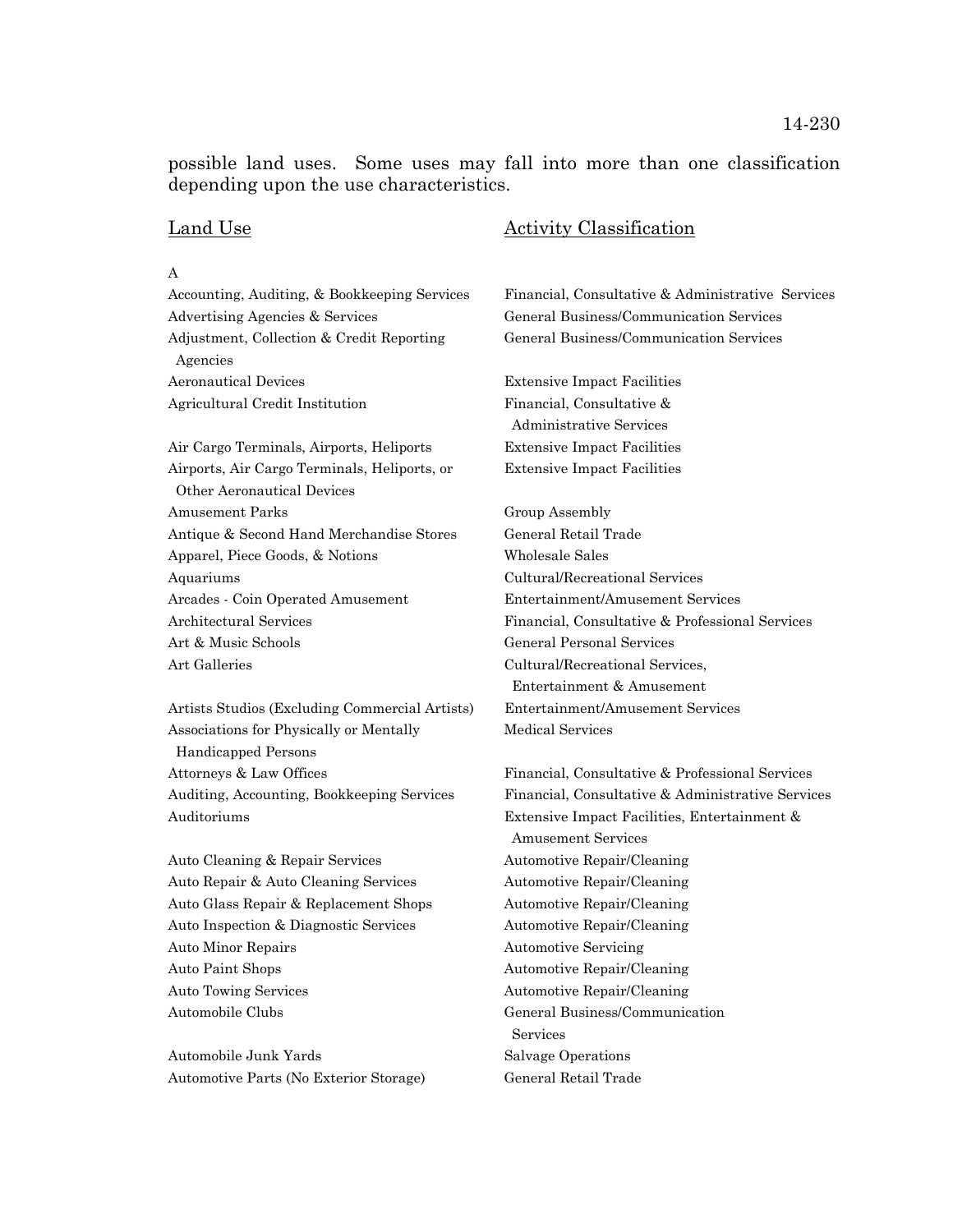B Bakeries Convenience Commercial

Bathing Suit Stores General Retail Trade Batting & Golf Driving Ranges Entertainment/Amusement Services Beaches Cultural/Recreational Services Beauty Shops Convenience Commercial Bedding & Linen Stores General Retail Trade Beer, Wine, & Distilled Alcoholic Beverages Wholesale Sales Better Business Bureaus General Business/Communication Services Billiard Parlors & Bowling Alleys Entertainment/Amusement Services Boat & Motor Dealers **Vehicular/Craft/Related Equipment** Book & Stationery Stores General Retail Trade (Excluding Adult Bookstores) Bookkeeping Services **Financial, Consultative & Professional** Botanical Gardens Cultural/Recreational Services Bowling Alleys & Billiard Parlors Entertainment/Amusement Services Builder's Hardware **Construction Sales & Services** Building Contractors Construction Sales & Services Bus Terminals Extensive Impact Facilities Bus & Truck Maintenance & Repair Transport & Warehousing Business Schools General Personal Services

#### $\mathcal{C}$

Camera Stores General Retail Trade Camp Grounds (Commercial) Group Assembly Candy, Nut & Confectionery Stores General Retail Trade Car Washes **Automotive Repair/Cleaning** Carpentering Contractors Construction Sales & Services Cemeteries Undertaking Services Cemeteries, Columbariums, & Intermediate Impact Facilities Mausoleums Centers for Observation or Rehabilitation Health Care Facilities Chapels Religious Facilities Chemicals & Allied Products Wholesale Sales Child Care Facilities Personal/Group Care Facilities Children's & Infant's Stores General Retail Trade Chiropractors Offices Medical Services Churches Religious Facilities City, County, State, & Federal Offices Administrative Services

Bandstands Extensive Impact Facilities Banking & Bank-Related Functions Financial, Consultative & Professional Services Barber & Beauty Schools Convenience Commercial & General Personal

Chamber of Commerce General Business/Communication Services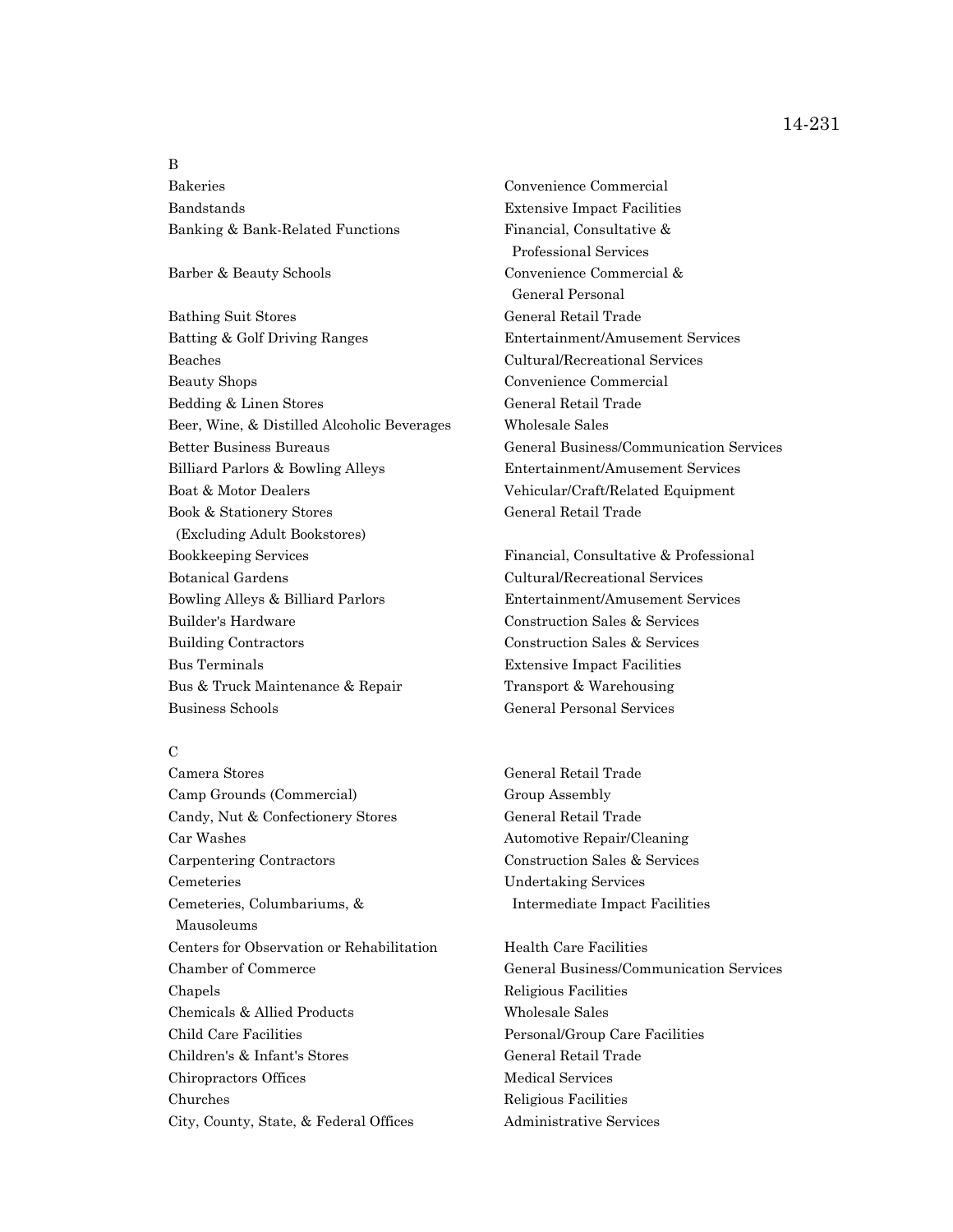Civic, Social, Fraternal, & Philanthropic Community Assembly Civil Defense Facilities Administrative Services Cleaning Services (Commercial) General Business/Communication Clothing Stores (Family) General Retail Trade Clothing Rental Agencies General Personal Services Clocks, Watch & Jewelry Repair Consumer Repair Services Clubs Private (nonprofit) Community Assembly Coin Operated Amusement Arcades Entertainment/Amusement Services Reporting Agencies Colleges, Junior Colleges, & Universities, Intermediate Impact Facilities excluding Profit Making Business Schools Columbariums, Cemeteries & Intermediate Impact Mausoleums Facilities Commercial (Recreational) Resorts Group Assembly Commercial Boat Docks, Marinas, Intermediate Impact Facilities & Yacht Clubs Commercial Camp Grounds Group Assembly Commercial Sports Arenas & Group Assembly Playing Fields Commercial Testing Laboratories General Business/Communication Communications Services General Business/Communication Computer & Data Processing Services General Business/Communication Concrete Contractors Construction Sales & Service Confectionary, Candy & Nut Stores General Retail Trade Consignment Stores General Retail Trade Consulting Scientists Medical Services Contractors (Carpentering) Construction Sales & Services Contractors (Concrete) Construction Sales & Services Contractors (Electrical/Heating) Construction Sales & Services Contractors (Excavation) Construction Sales & Services Contractors (Plumbing) Construction Sales & Services Convalescent Homes Health Care Facilities Convents or Monasteries Religious Facilities Cookware Stores General Retail Trade Correction & Detention Institutions Extensive Impact Facilities County, City, State & Federal Offices Administrative Services Court Buildings **Administrative Services** Credit Reporting, Adjustment, & General Business/Communication Collection Agencies Credit Unions Financial, Consultative & Administrative

Clubs (Automotive) General Business/Communication Services Collection, Adjustment & Credit General Business/Communication Services Commercial Cleaning Services General Business/Communication Services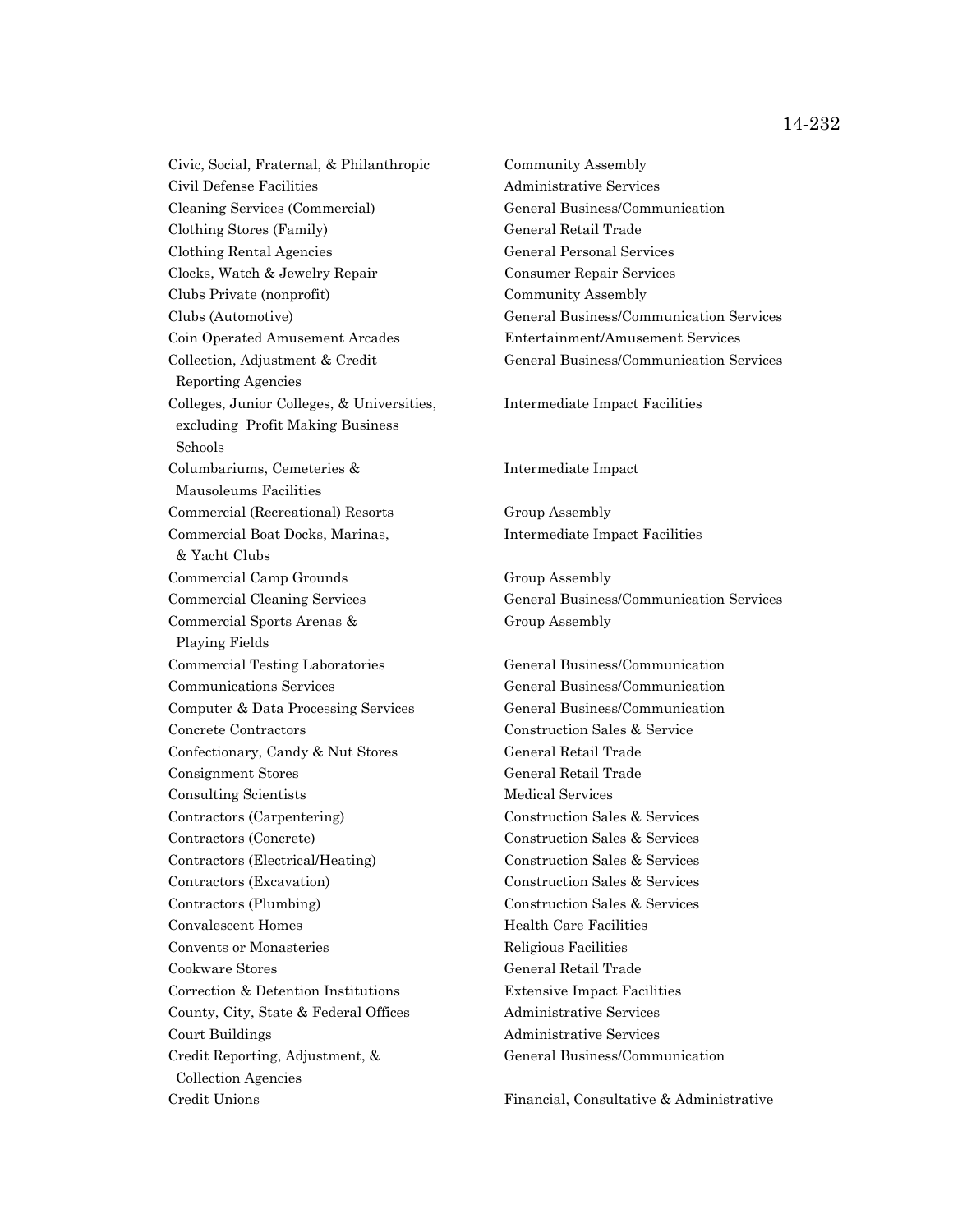Curtain, Drapery & Upholstery Stores General Retail Trade Custom Tailors General Retail Trade Cutlery Stores General Retail Trade

#### D

Dairy Products Stores General Retail Trade

Data Process & Computer Services General Business/Communication Day Care Facilities (Children) Personal/Group Care Facilities Decorating, Painting & Paper Construction Sales & Services Hanging Services Dental Offices & Laboratories Medical Services Department Stores General Retail Trade Detective Agencies & Protective Services General Business/Communication Detention Institutions Extensive Impact Facilities Diagnostic Service for Automobiles Automotive Repair/Cleaning Direct Selling Organization General Retail Trade Distilled Alcoholic Beverages, Wholesale Sales Beer & Wine Drafting Services General Business/Communication Drag Strips Group Assembly Drapery, Curtain, & Upholstery Stores General Retail Trade Drive-In Restaurants Food Service Drive-In Driving Schools General Personal Services Drugs, Drug Proprietary, & Sundries Wholesale Sales Dry Cleaning, Laundry Pick-up Stations Convenience Commercial

# E

Educational & Scientific Research Medical Services Services Electric, Gas, Water & Sewer Essential Services Distribution & Collection Lines Electrical & Gas Substations Essential Services Electrical Goods & Appliances Wholesale Sales Electrical, Heating & Plumbing Construction Sales & Service Contractors Electrical, Heating & Plumbing Supplies Building Supplies/Farm Equipment Electrical Repair Shops Consumer Repair Services Electricity Generating Facilities & Extensive Impact Facilities Transmission Lines Employment, Personnel, & Temporary General Business/Communication Help Services

Dancing Schools/Exercise Studios Entertainment/Amusement Services & General Personal Services

Drug Stores & Proprietary Stores Convenience Commercial &General Retail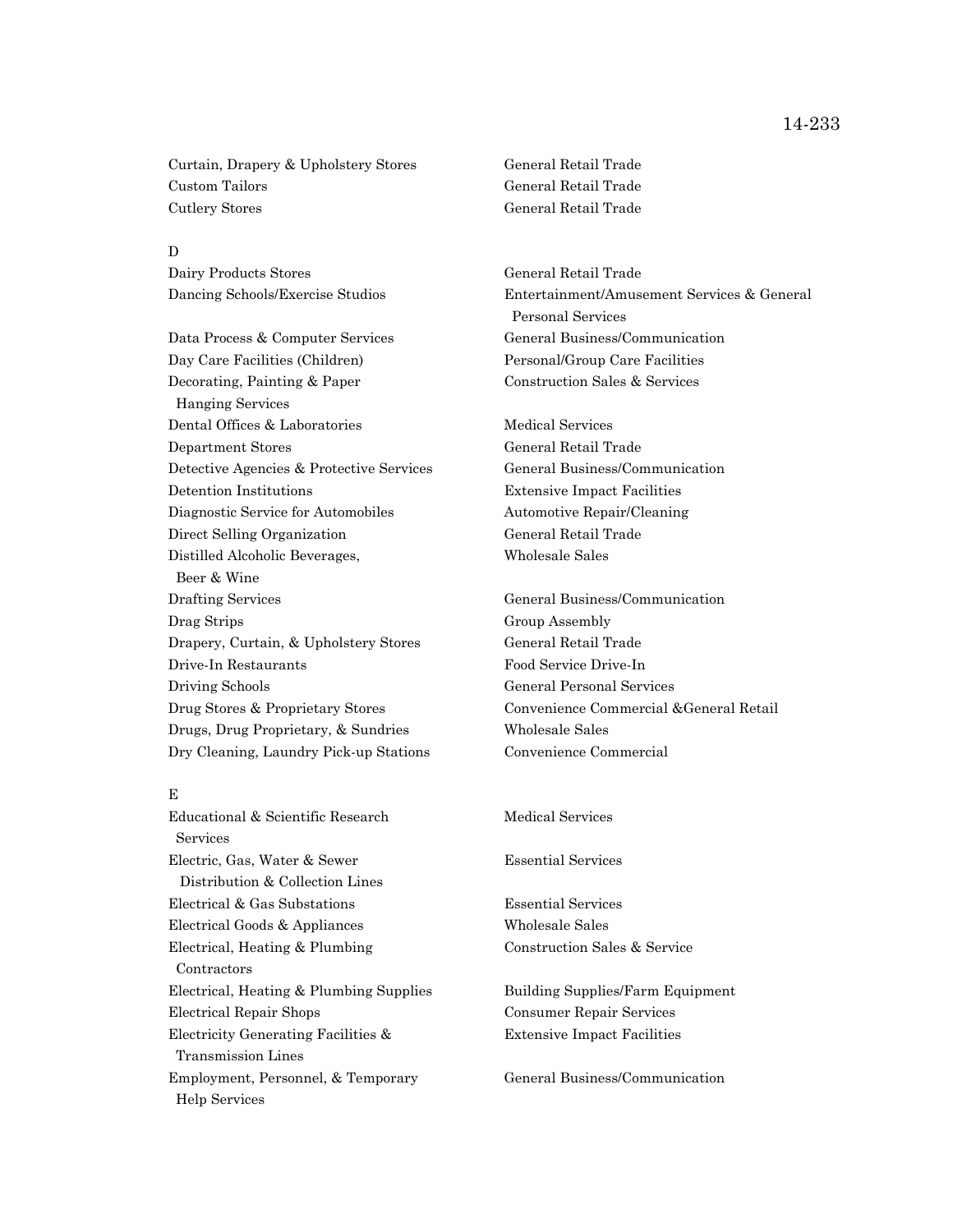Engineering, Architectural, & Medical & Professional Services Planning Services Equipment & Supplies (Farming) General Retail Trade Excavation Contractors Construction Sales & Services

Extended Stay Hotel/Motel Transient Habitation

#### F

Family Clothing Stores General Retail Trade Farm Equipment & Supplies Building Materials/Farm Equipment Farm Products Raw Materials Wholesale Sales Farm Supplies Wholesale Sales Fast Food Restaurants with Drive- Food Service Drive-In Thru Service Feed Milling & Sales **Building Materials/Farm Equipment** Fire Department Facilities Administrative Services Federal, City, County & State Offices Administrative Services Festivals (Nonprofit, Temporary) Community Assembly Floor Covering Stores General Retail Trade Florists General Retail Trade Food Lockers Transport & Warehousing Fruit Stores & Vegetable Markets General Retail Trade Fuel Sales & Services Automotive Repair/Cleaning Fuel Transmission Lines & Facilities Extensive Impact Facilities (Major) Funeral Homes Undertaking Services Furniture & Home Furnishings Wholesale Sales Furniture Repair & Reupholstery Consumer Repair Services Furniture Stores General Retail Trade Furriers & Fur Shops General Retail Trade

# G

Garbage Incineration Plants including Extensive Impact Facilities Congeneration Facilities Gas Distribution Lines Essential Services Gas Substations Essential Services Gasoline Pumps - Self Service Convenience Commercial Gasoline Service Stations Automotive Servicing Gasoline, Fuel, & Oil Sales & Services Automotive Repair/Cleaning General Building Contractors Construction Sales & Service General Warehousing Transport & Warehousing

Exercise Studios/Dancing Schools Entertainment/Amusement Services/ & General Personal Services Exhibition Halls & Auditoriums Entertainment/Amusement Services Exterminating Services General Business/Communication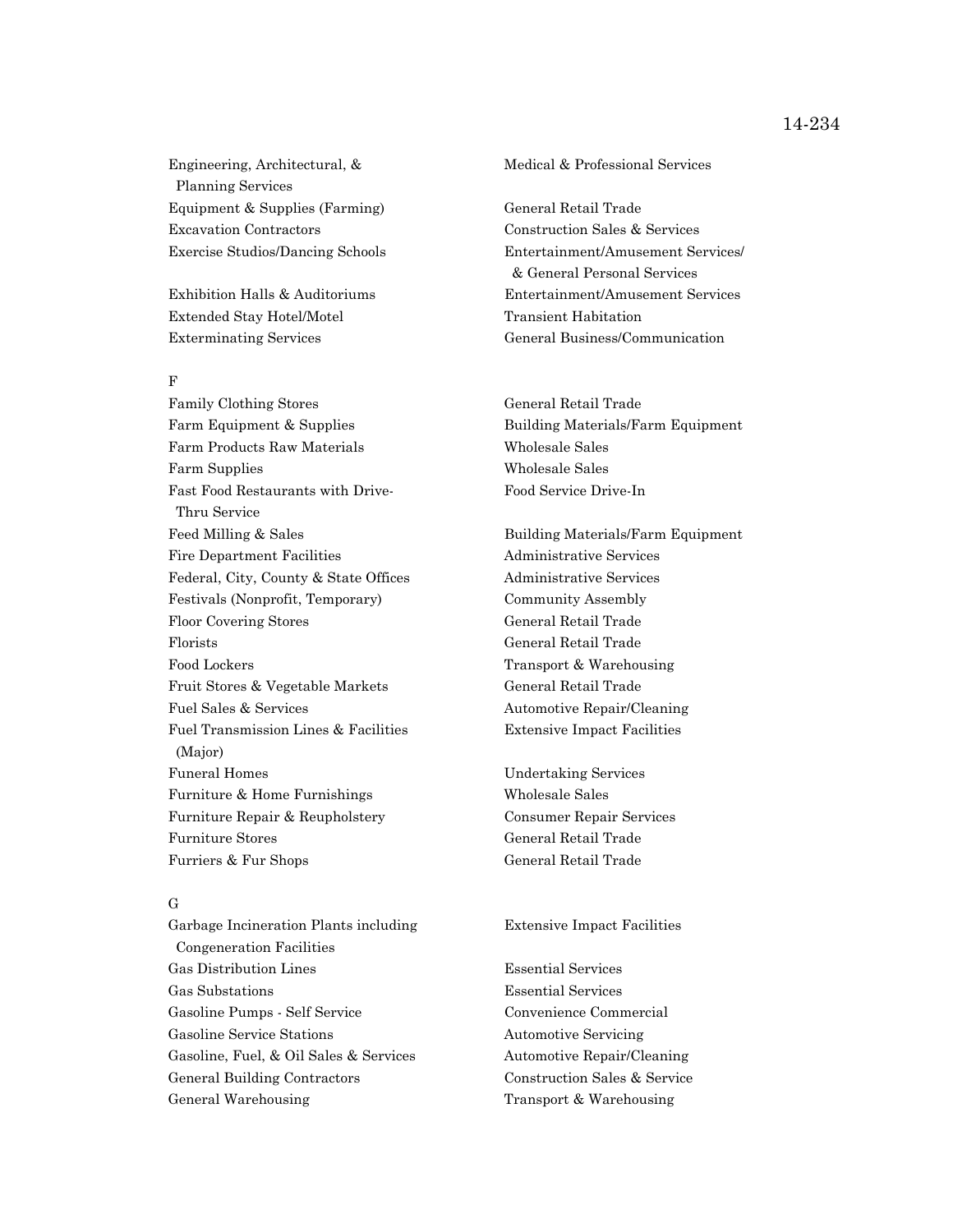Gift Shops General Retail Trade Glassware & China Shops General Retail Trade Glazing Contractors Construction Sales & Services Golf Courses **Intermediate Impact Facilities** Golf Driving Ranges/Batting Cages Entertainment/Amusement Services Groceries & Related Products Wholesale Sales Grocery Stores Convenience Commercial & General Retail Group Home for Physically or Mentally Personal/Group Care Facilities Handicapped Persons Group Living Arrangements **Institutional Care Facilities** Gunsmith Shops Consumer Repair Services

### H

Halfway Houses Institutional Care Facilities Handicapped Persons Associations Personal/Group Care Facilities (Physically/Mentally) Hardware Stores (Builders) General Business/Communication Hardware, Plumbing, & Heating Wholesale Sales Equipment & Supplies Health Spas General Personal Services Heating, Plumbing & Electrical Construction Sales & Services **Contractors** Heating, Plumbing & Electrical Supplies Building Materials/Farm Equipment Heliports Extensive Impact Facilities Highway & Street Construction Construction Sales & Services Contractor Hobby, Toy, & Game Stores General Retail Trade Home Furnishing & Furniture Store Wholesale Sales Hospitals Health Care Facilities Hotel (Extended Stay) Transient Habitation Household Appliance Stores General Retail Trade Household Goods Storage Transport & Warehousing

# I

Infant & Children Stores General Retail Trade Instrument Repair Shops Consumer Repair Services Institutions (Detention) Extensive Impact Facilities Insurance Carriers, Agents, Brokers, Financial, Consultative & Administrative & Service Interior Decorator & Consulting Services General Business/Communication

Gymnasiums Cultural/Recreational Services

Hardware Store (No Outside Storage) Convenience Commercial & General Retail

Holding & Investment Organizations Financial &Consultative & Administrative

Investment & Money Management Offices Financial & Consultative & Administrative

### 14-235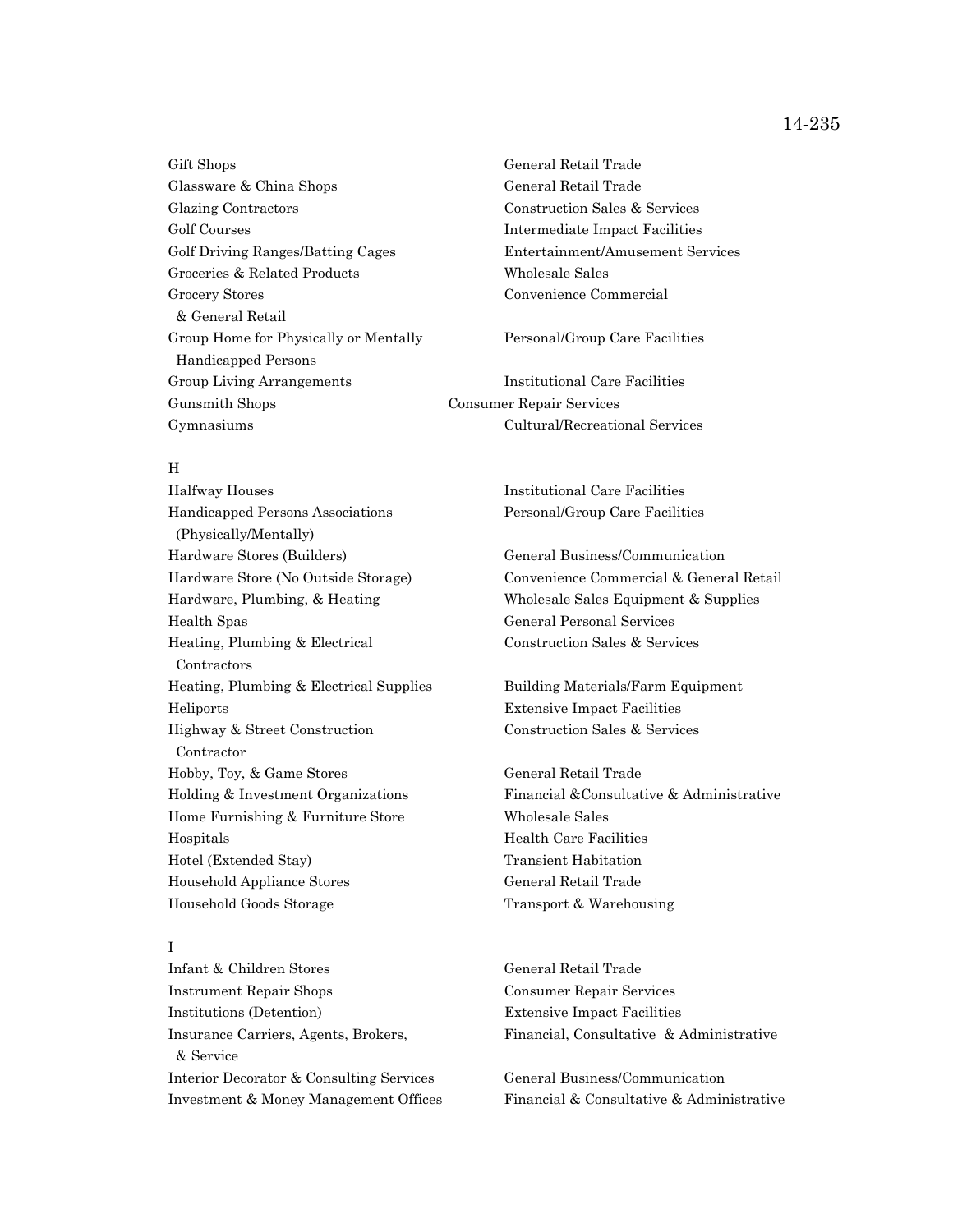J

Jewelry, Watch & Clock Repair Consumer Repair Services Jewelry Stores General Retail Trade Junk Yards (Automotive) Salvage Operations Junior Colleges, Colleges & Universities, Intermediate Impact Facilities Excluding Profit Making Business Schools

# K

Kennels Animal Care/Veterinarian Services Kindergarten, Primary, & Secondary Community Education Schools Knife (Cutlery) Stores General Retail Trade

# L

Labor Unions General Business/Communication Laboratories (Commercial Testing) General Business/Communications Laboratories (Dental) Medical Services Lamp & Shade Shops General Retail Trade Law & Attorneys Offices Financial, Consultative & Professional Lawn & Garden Supply Stores, Building Supplies/Farm Equipment Retail Nurseries Lawn Mower Repair Shops Consumer Repair Services Libraries Cultural/Recreational Services Linens & Bedding Stores General Retail Trade Locksmith Shops Consumer Repair Services Lodges Community Assembly Lubricating Services Automotive Servicing Luggage Shops General Retail Trade Lumber & Other Building Materials Building Materials/Farm Equipment Dealers Lumber & Other Construction Materials Wholesale Sales

## M

Machinery, Equipment, & Supplies Wholesale Sales Mail Order Houses General Retail Trade Mail Processing Centers (Major) Extensive Impact Facilities Mailing, Reproduction, & Commercial General Business/Communication Art Services Major Fuel Transmission Lines Extensive Impact Facilities & Facilities Major Mail Processing Centers Extensive Impact Facilities

Laundry, Cleaning & Garment Services Convenience Commercial & General Personal

Liquor Stores Convenience Commercial & General Retail

Management, Consulting, & Public Financial, Consultative & Professional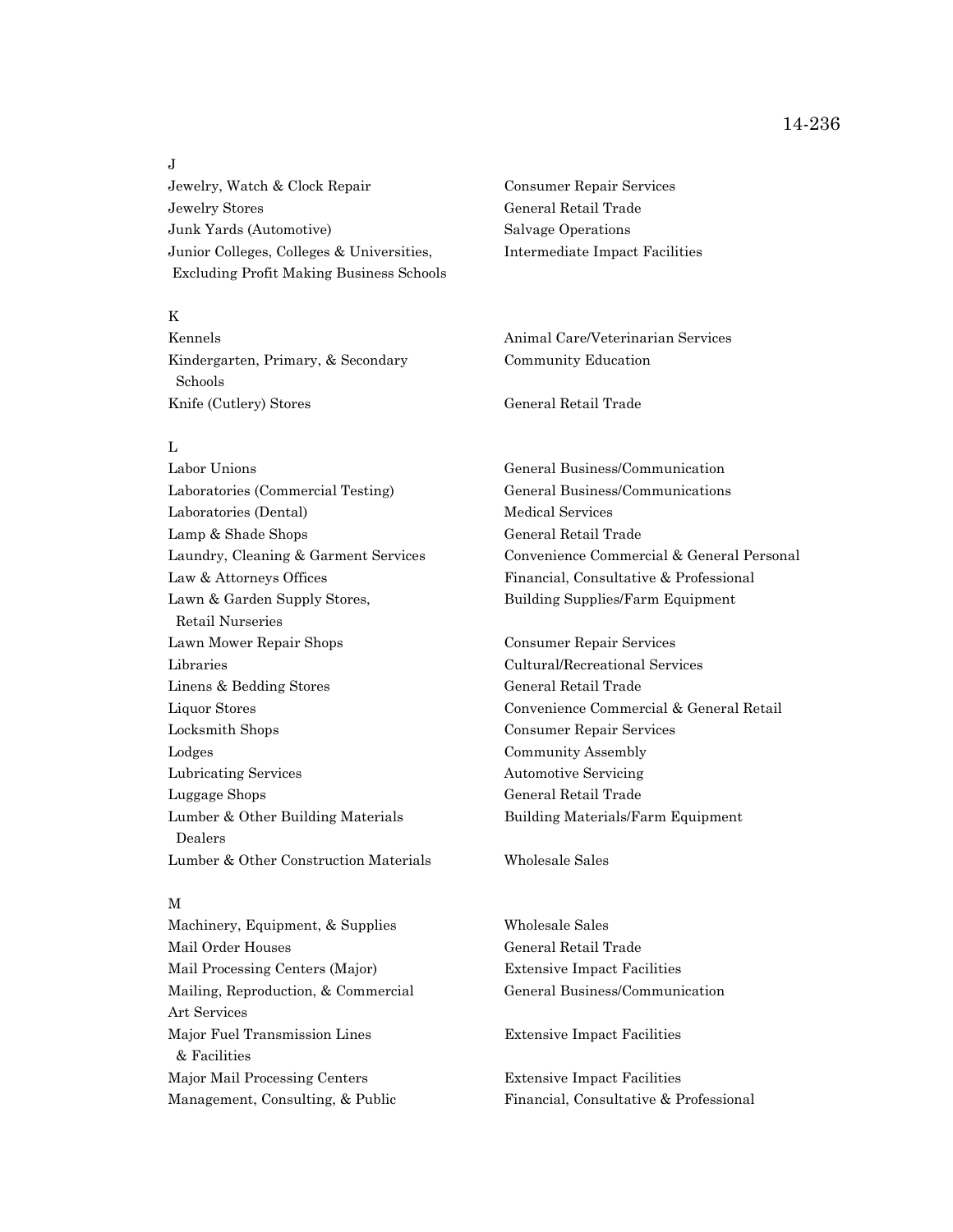Relations Services Marinas Intermediate Impact Facilities Marshaling & Storage Yards **Extensive Impact Facilities** Masonry, Stonework, Tile Setting & Construction Sales & Service Plastering Contractors Mausoleums, Cemeteries & Intermediate Impact Facilities Columbariums Meat & Seafood Markets General Retail Trade Medical Clinics **Health Care Facilities** Meeting Halls **Community Assembly** Membership Organizations General Business/Communication Men's & Boy's Clothing & Furnishing General Retail Trade Stores Mentally Handicapped Persons Personal/Group Care Facilities Associations Metals & Minerals Wholesale Sales Military Installations Extensive Impact Facilities Milling & Sales (Feed) The Building Materials/Farm Equipment Mini Warehouses (Included by General Personal Services Conditional Use Only) Misc. Apparel & Accessory Stores General Retail Trade Misc. General Merchandise Stores General Retail Trade Misc. Home Furnishings Stores General Retail Trade Misc. Personal Services General Personal Services Mobile Home Dealers Vehicular/Craft/Related Equipment Monasteries & Convents Religious Facilities Motel (Extended Stay) Transient Habitation Motor Dealers (Boat) Vehicular/Craft/Related Equipment Motion Picture Theaters (Excluding Facebook Entertainment/Amusement Services Adult Entertainment as Defined) Motor Vehicle Dealers Vehicular/Craft/Related Equipment Motor Vehicles & Automotive Parts Wholesale Sales & Supplies Motorcycle Dealers Vehicular/Craft/Related Equipment Movie Theaters (Excluding Adult Figure 2014) Entertainment/Amusement Services Entertainment as Defined) Museums Cultural/Recreational Services Muffler & Radiator Shops The Repair Automotive Repair/Cleaning Music Schools **General Personal Services** Music Stores General Retail Trade

Money Management & Investment Offices Financial, Consultative & Administrative

News Stands (Excluding Adult Convenience Commercial & General Retail

# 14-237

N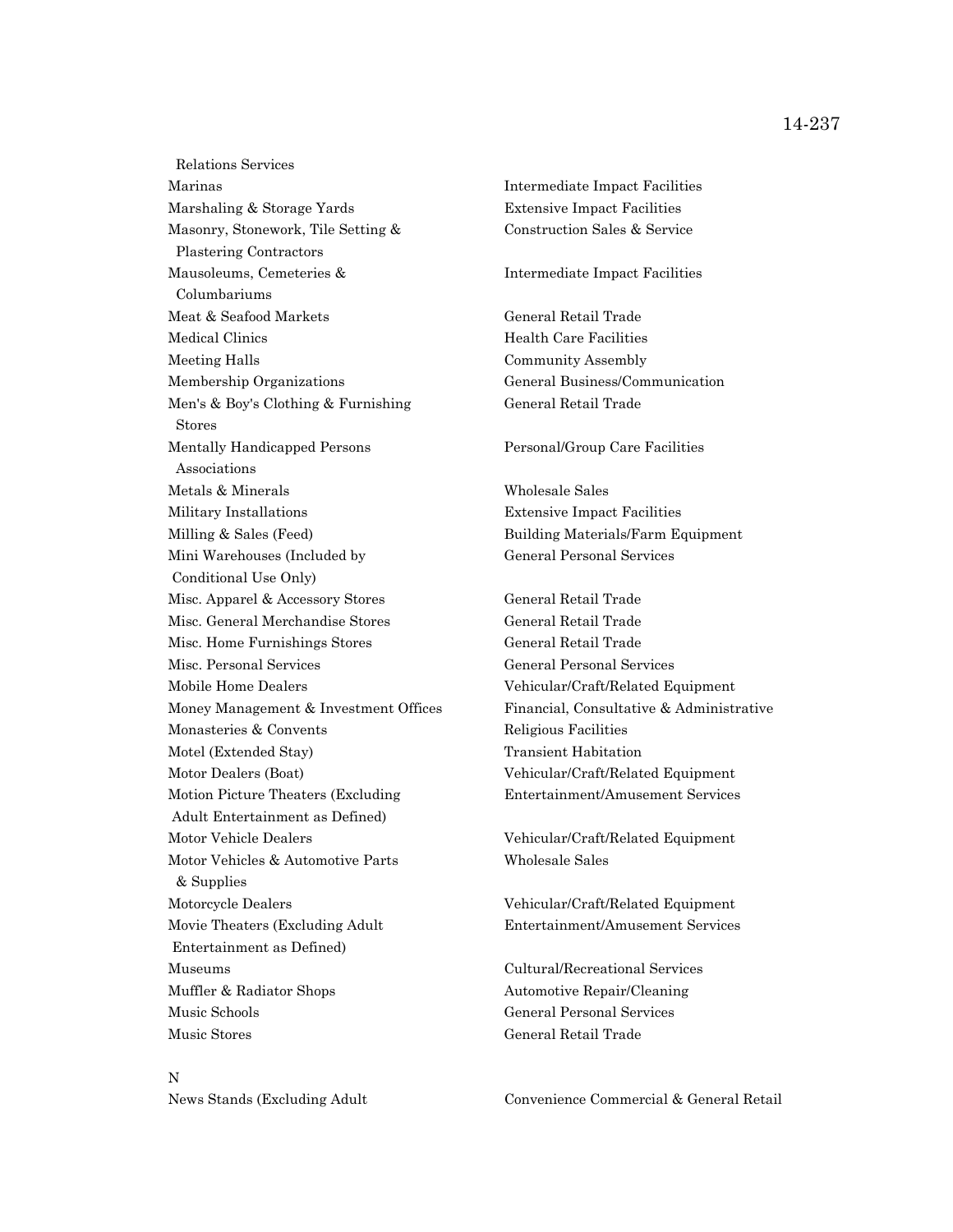Bookstores as Defined) News Syndicates General Business/Communication Notions, Piece Goods & Apparel Wholesale Sales Nursery Schools (Public/Private) Community Education Nurseries, Lawn & Garden Supply Stores Building Materials/Farm Equipment Nursing Homes **Personal/Group Care Facilities** Nut, Candy & Confectionery Stores General Retail Trade

### $\Omega$

Observations Centers Health Care Facilities Office Equipment Cleaning & Repair Consumer Repair Services Optometrists Medical Services

# P

Packing & Crating Services Transport & Warehousing Painting (Automotive) Shops Automotive Repair/Cleaning Paint & Wallpaper Stores General Retail Trade Painting, Paper Hanging & Decorating Construction Sales & Services Services Paints, Varnishes, & Supplies Wholesale Sales Parks, Playgrounds, & Playfields Cultural/Recreational Services Performance of Minor Repairs Automotive Servicing Petroleum & Petroleum Products Wholesale Sales Photo-finishing Services General Business/Communication Photographic Studios and General Personal Services Physically Handicapped Persons Personal/Group Care Facilities Associations Physicians' Offices & Clinics (Out Medical Services Patient Services Only) Piece Goods, Apparel & Notions Wholesale Sales Planetariums & Aquariums Cultural/Recreational Services Planning, Architectural & Engineering Financial, Consultative & Professional Services Playfields Cultural/Recreational Services Playfields (Commercial) Group Assembly Playgrounds Cultural/Recreational Services Plumbing, Heating & Electrical Construction Sales & Services **Contractors** Plumbing, Heating & Electrical Supplies Building Materials/Farm Equipment Police Department Facilities Administrative Services Political Organization General Business/Communication Post Offices and Administrative Services Profit-Making Business Schools Administrative Services

Professional Associations General Business/Communication Services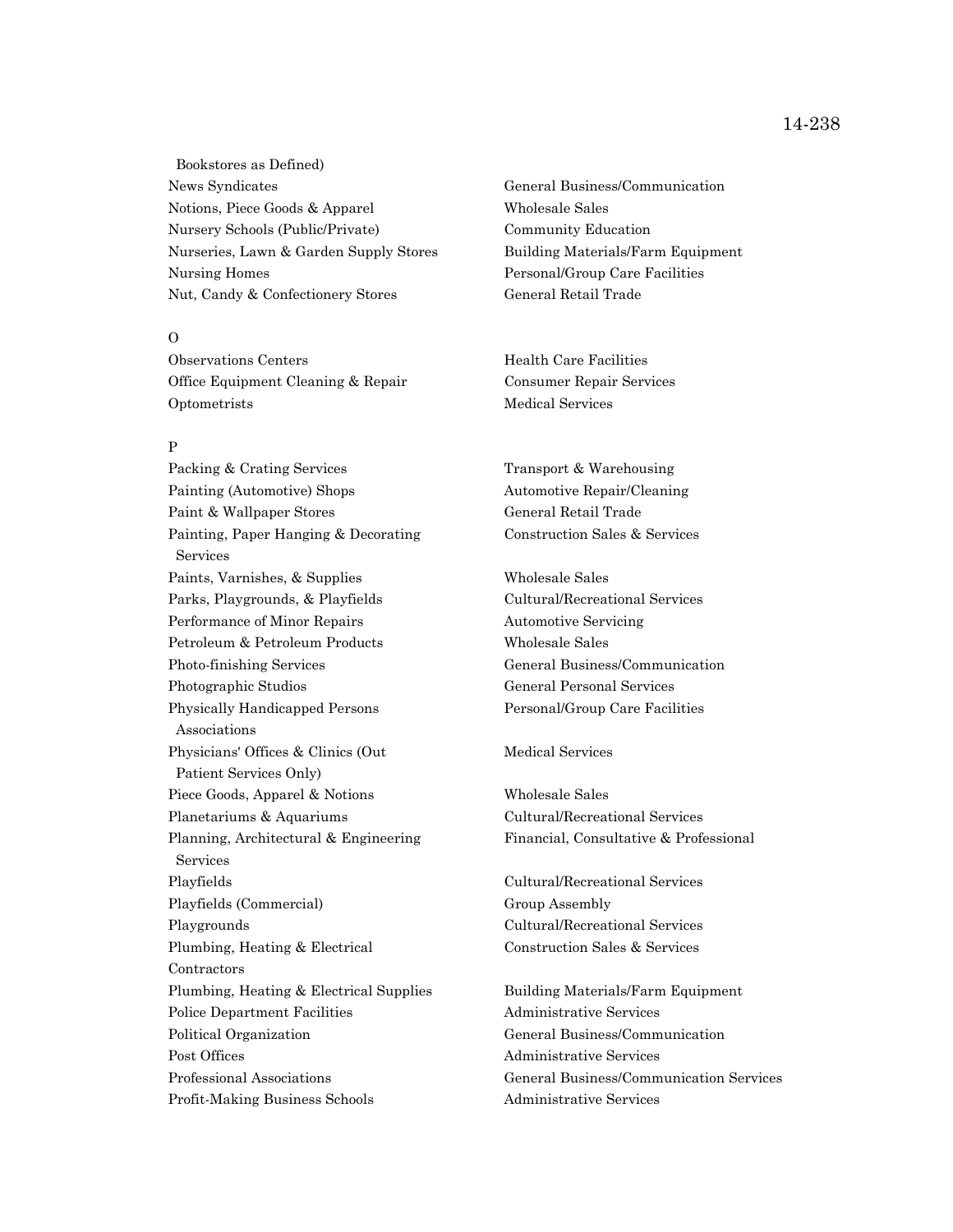Psychologists & Psychotherapists Medical & Professional Services Public & Private Nursery Schools Community Education Public & Private Utility Corporations Extensive Impact Facilities Pumping Facilities for Water & Essential Services Sewer Systems

### R

Race Tracks (Auto, Motorcycle, Group Assembly Dog, & Horse) Radiator & Muffler Shops **Automotive Repair & Cleaning** Radio & Television Stores General Retail Trade Radio & Television Transmission Extensive Impact Facilities Facilities Railroad Yards & Other Transportation Extensive Impact Facilities Equipment Marshaling & Storage Yards Railroad, Bus, & Transit Terminals Extensive Impact Facilities Appraisers Recreational Centers Community Assembly & Cultural/Recreational Services Recreational Vehicle & Utility Trailer Vehicular/Craft &Related Equipment Dealers Rediscount & Financing Institutions Financial, Consultative & Administrative Services for Credit Agencies Other Than Banks Refrigerated Warehousing Transport & Warehousing Refrigeration & Air Conditioning Repair Consumer Repair Shops Rehabilitation Centers Health Care Facilities Rental Agencies (Clothing) General Personal Services Replacement Items General Retail Trade Research & Development Laboratories General Business/Communication Restaurants Food & Beverage Services Restaurants (Drive-in) Food Service Drive-In Retail Bakeries General Retail Trade Retail Nurseries, Lawn & Garden Building Supplies & Farm Equipment Supply Stores Retirement or Rest Homes **Personal & Group Care Facilities** Reupolstery & Furniture Repair Consumer Repair Services Rights-of-Way for Transportation Modes Essential Services Roofing & Sheet Metal Contractors Construction Sales & Services

S

Protective Services & Detective Agencies General Business/Communications Services

Radio & Television Broadcasting Studios General Business & Communication Services

Real Estate Brokers, Managers & Financial, Consultative & Administrative Services

Saddlery Repair Shops Consumer Repair Services

### 14-239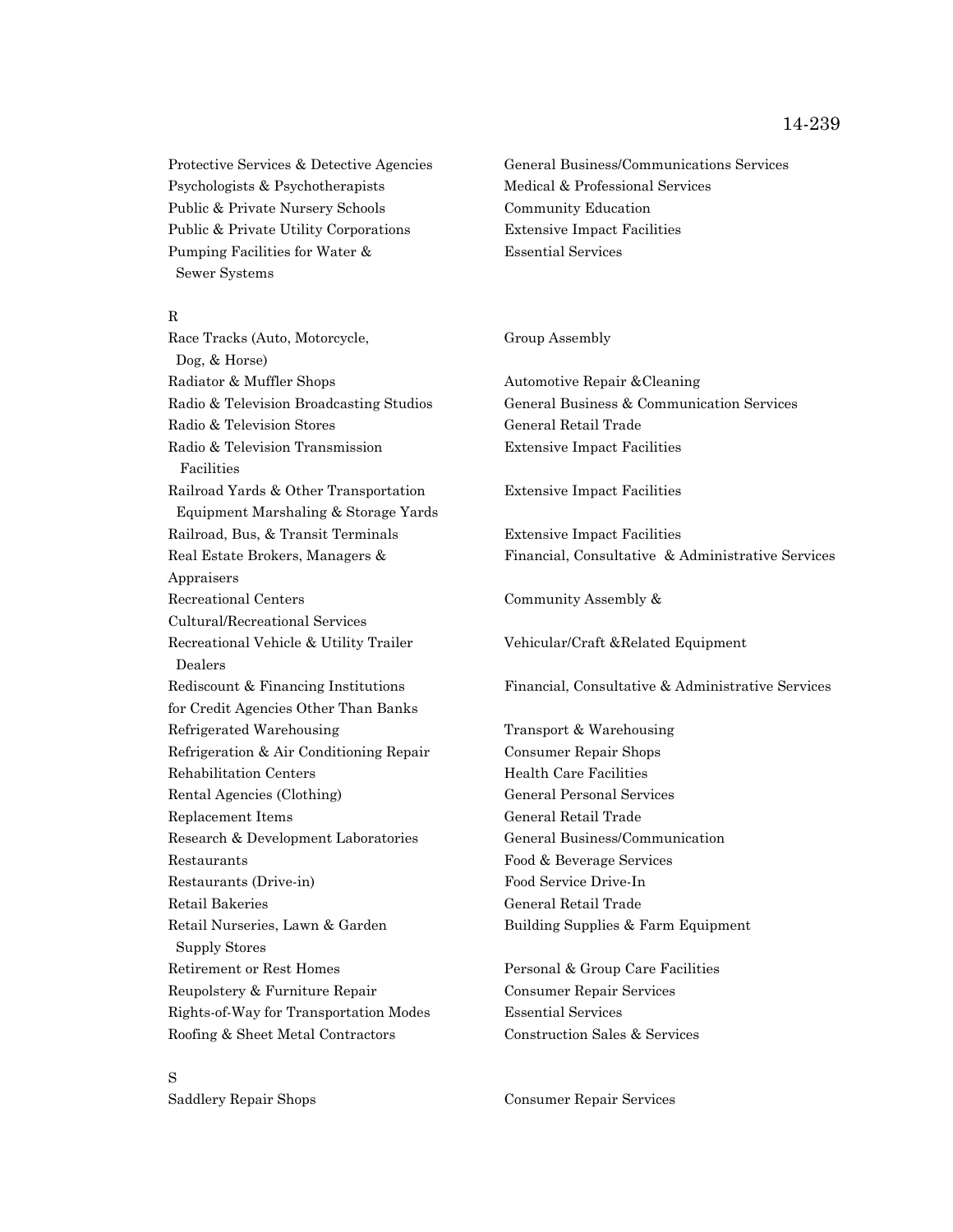Sale & Installation of Tires, Batteries, Automotive Servicing Accessories & Replacement Parts Sales (Direct) Organizations General Retail Trade Salvage Operations Scrap Operations Sanctuaries Religious Facilities Sanitary Landfill Extensive Impact Facilities Schools (Kindergarten, Primary, Community Education Secondary) Scientists (Consulting) Medical & Professional Services Dealers, & Exchanges Secondhand Stores/Shops General Retail Trade Seed Storage & Sales **Building Materials/Farm Equipment** Self Service Gasoline Pumps Convenience Commercial Sewage Treatment Plants Extensive Impact Facilities Sewer Distribution/Collection Lines Essential Services Sewing & Piece Goods Stores General Retail Trade Schools (Business) General Personal Services

Schools (Driving) General Personal Services Scientific/Educational Research Services Medical & Professional Services Shirt Shops General Retail Trade Shoe Stores General Retail Trade Sheet Metal & Roofing The Construction Sales & Services Single Room Occupancy Residential Transient Habitation Facility (SRO) Skating Rinks Entertainment/Amusement Songwriters & Music Arrangers Medical & Professional Services Special Training & Schooling Services General Personal Services Sporting Goods Stores General Retail Trade Sporting, Recreational, Photographic, Wholesale Sales & Hobby Goods Sports Arenas (Commercial) Extensive Impact Facilities Sports Apparel Stores General Retail Trade Stadiums, Sports Arenas, Auditoriums, Extensive Impact Facilities & Bandstands State, City, County & Federal Offices Administrative Services Adult Bookstores) Stationery & Book Stores (excluding General Retail Trade Swimming Pools & Beaches Cultural/Recreational Services Synagogues Religious Facilities

Savings & Loan Associations Financial, Consultative & Administrative Services

Securities Commodities, Brokers, Financial, Consultative & Administrative Services

Schools (Dancing) Entertainment/Amusement Services/General Personal Services Shoe Repair Shops Convenience Commercial &General Personal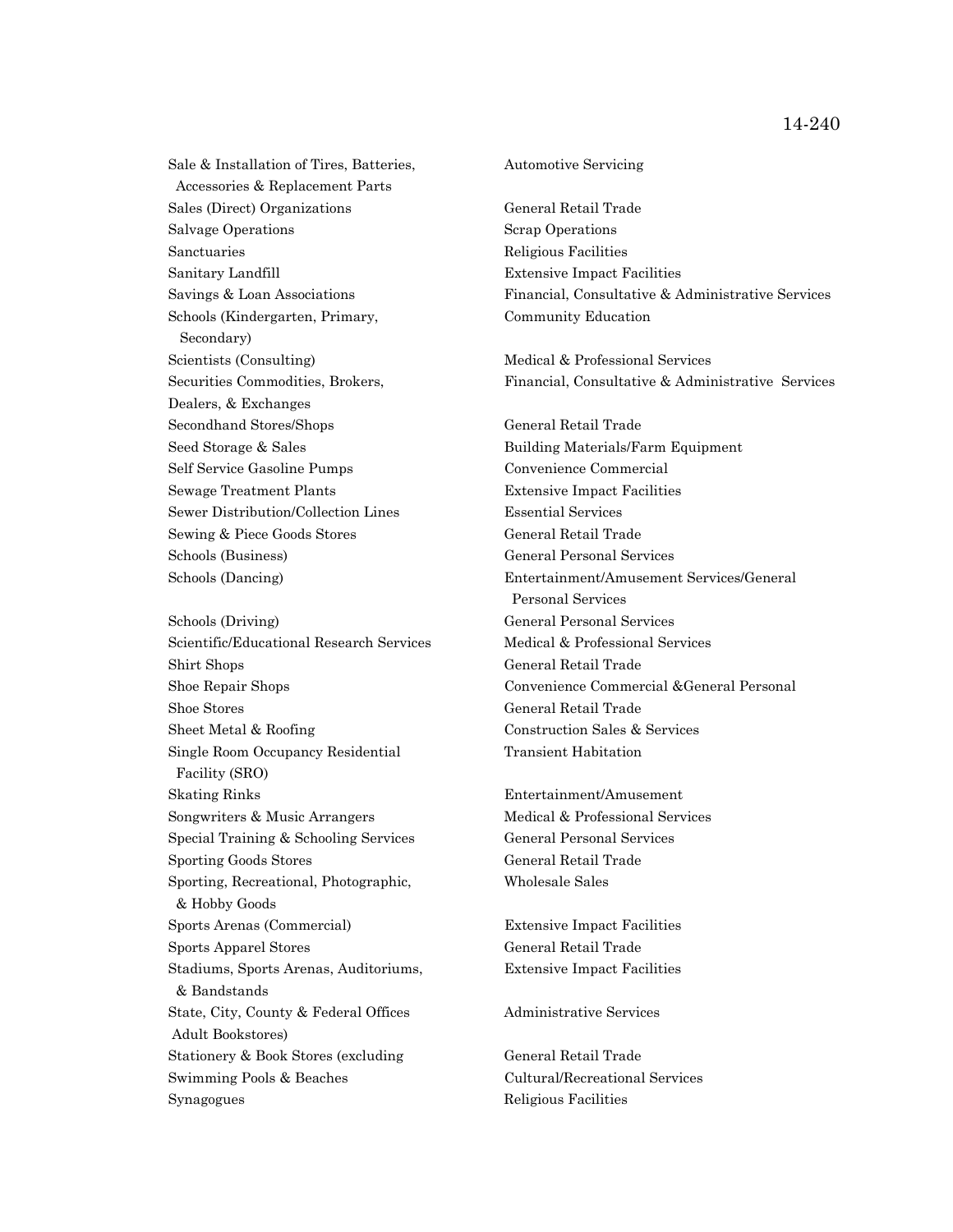# 14-241

### T

Tailors (Custom) General Retail Trade Telegraph Offices & Message Centers General Business/Communication Telephone Exchanges & Relay Towers General Business/Communication Telephone Switching Facilities Essential Services Television & Recording Production General Business/Communications Studios Television Transmission Facilities Extensive Impact Facilities Temples Religious Facilities Temporary Nonprofit Festivals Community Assembly Terminals (Bus) Extensive Impact Facilities Testing Laboratories (Commercial) General Business/Communications Theaters - Legitimate Entertainment/Amusement Theatrical Producers, Bands, Entertainment/Amusement Orchestras & Entertainers Tire Retreading & Repair Shops Automotive Repair/Cleaning Tobacco & Tobacco Products Wholesale Sales Towing (Automotive) Services Automotive Repair/Cleaning Toys & Supplies Wholesale Sales Trading Stamp Services General Business/Communication Transit Terminals Extensive Impact Facilities Transmission Repair Shops & Automotive Repair/Cleaning Tire Retreading Truck & Bus Maintenance/Repair Transport & Warehousing Truck Terminals & Freight Transport & Warehousing Handling Services Truck Yards, including Storage Yards Extensive Impact Facilities

### U

Undertakers Undertaking Services Uniform Stores General Retail Trade Upholstery & Furniture Repair Consumer Repair Services Upholstry, Curtain & Drapery Stores General Retail Trade

### V

Variety Stores General Retail Trade Vegetable & Fruit Market/Store General Retail Trade Vehicular Minor Repairs Automotive Servicing Vehicular & Equipment Rental & General Business/Communication Leasing Services Veterinarian Clinics & Kennels Animal Care/Veterinarian Services

Title Offices Financial, Consultative & Administrative Services Tobacco Shops Convenience Commercial & General Retail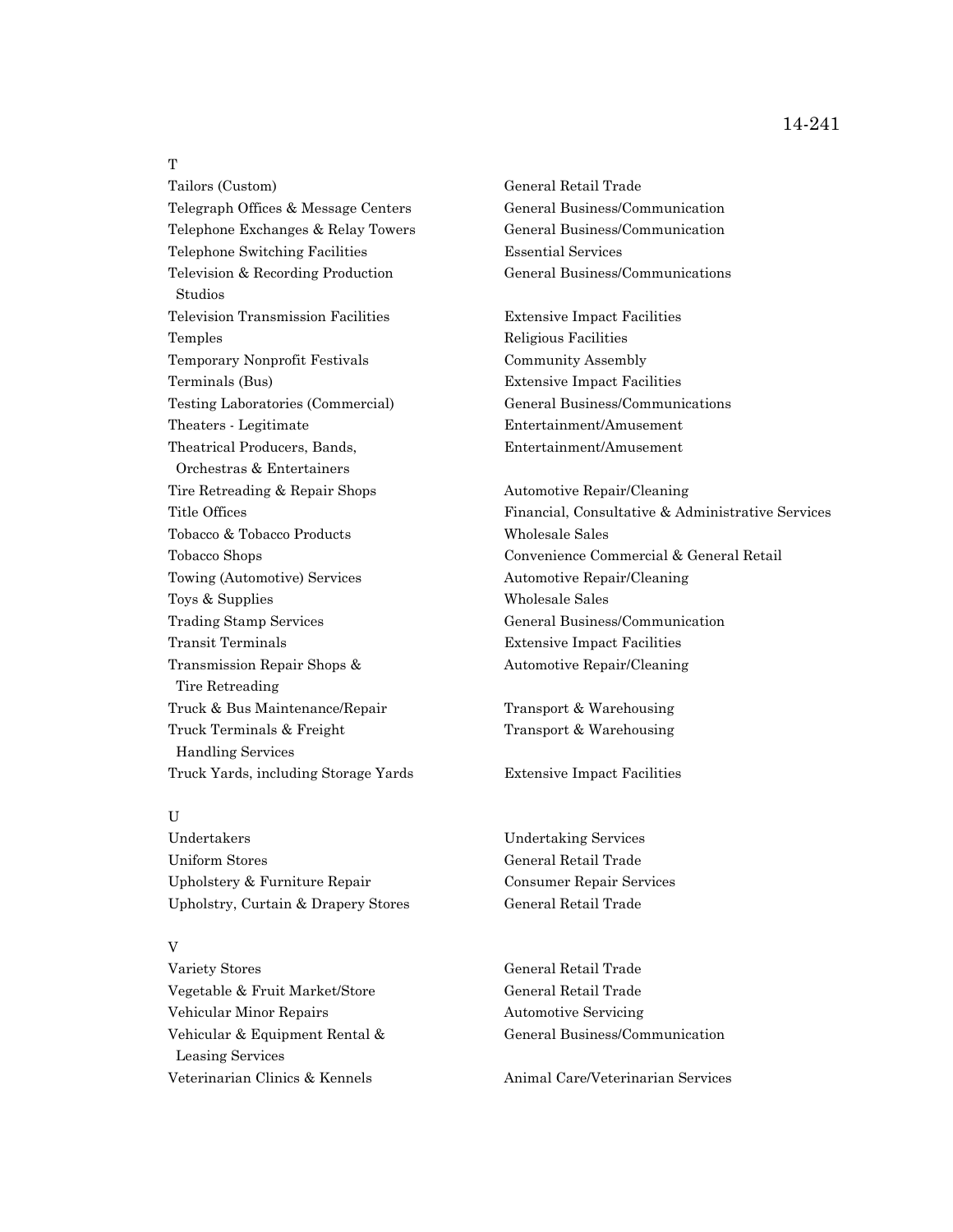# 14-242

W Warehouses Transport & Warehousing Watch, Clock & Jewelry Repair Consumer Repair Services Water Lines Essential Services Water Storage Facilities **Intermediate Impact Facilities** Water Treatment Plants **Extensive Impact Facilities** Wheel Alignment & Transmission Automotive Repair/Cleaning Repair Shops Women's Accessory & Specialty Stores General Retail Trade Women's Ready-to-Wear Store General Retail Trade Writers & Lecturers **Medical & Professional Services** Medical & Professional Services

Y

Z Zoological & Botanical Gardens Cultural/Recreational Services

Yacht Clubs Intermediate Impact Facilities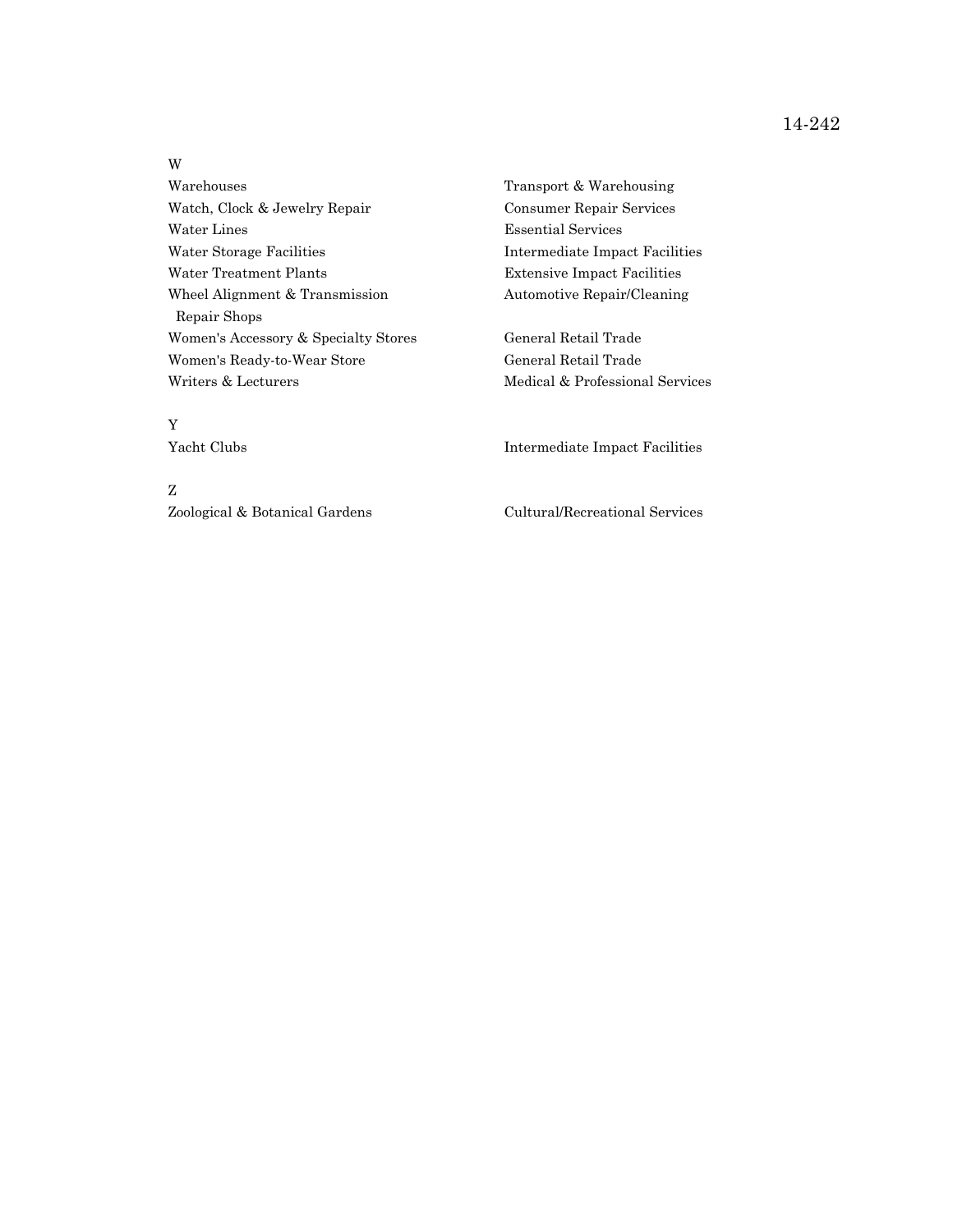# **CHAPTER 3**

# **SIGN REGULATIONS1**

# **SECTION**

- 14-301. Purpose and scope.
- 14-302. Definitions.
- 14-303. General provisions.
- 14-304. Signs permitted in residential and agricultural districts.
- 14-305. Signs permitted in commercial and industrial districts by sign zone.
- 14-306. Temporary sign provisions.
- 14-307. Nonconforming and noncomplying sign provisions.
- 14-308. Administration and enforcement.
- 14-309. Legal status provision.

**14-301. Purpose and scope.** (1) Legislative purpose. The purpose of these regulations is to promote the well-being of the community by establishing standards that assure the provision of signs adequate to meet essential communication needs while safeguarding the rights of the people in the community to a safe, healthful and attractive environment. Within this overall framework, it is the intent of these regulations to:

(a) Protect the right to the use of signs for the identification of activities and any related products, services and events, for effective use of signs as a means of communication and to provide non-commercial messages;

(b) Protect the right of individuals to privacy and freedom from nuisances;

(c) Protect the value of property and improvements thereon and the quality of life by enhancing the appearance of the streetscapes of the city;

(d) Permit signs that are appropriate to their surroundings, aesthetically pleasing, appropriately scaled and integrated with the surrounding buildings and the landscape;

(e) Assure that signs are constructed and maintained in a safe condition;

(f) Encourage design that enhances the readability and effectiveness of signs while minimizing cluttered, distracting and/or illegible signs;

 $(g)$  Prevent signs from interfering with traffic regulatory devices or otherwise obstructing motorist or pedestrian vision;

<sup>&</sup>lt;sup>1</sup>Appendix B, Illustrations, may be found in the appendix at the end of this municipal code.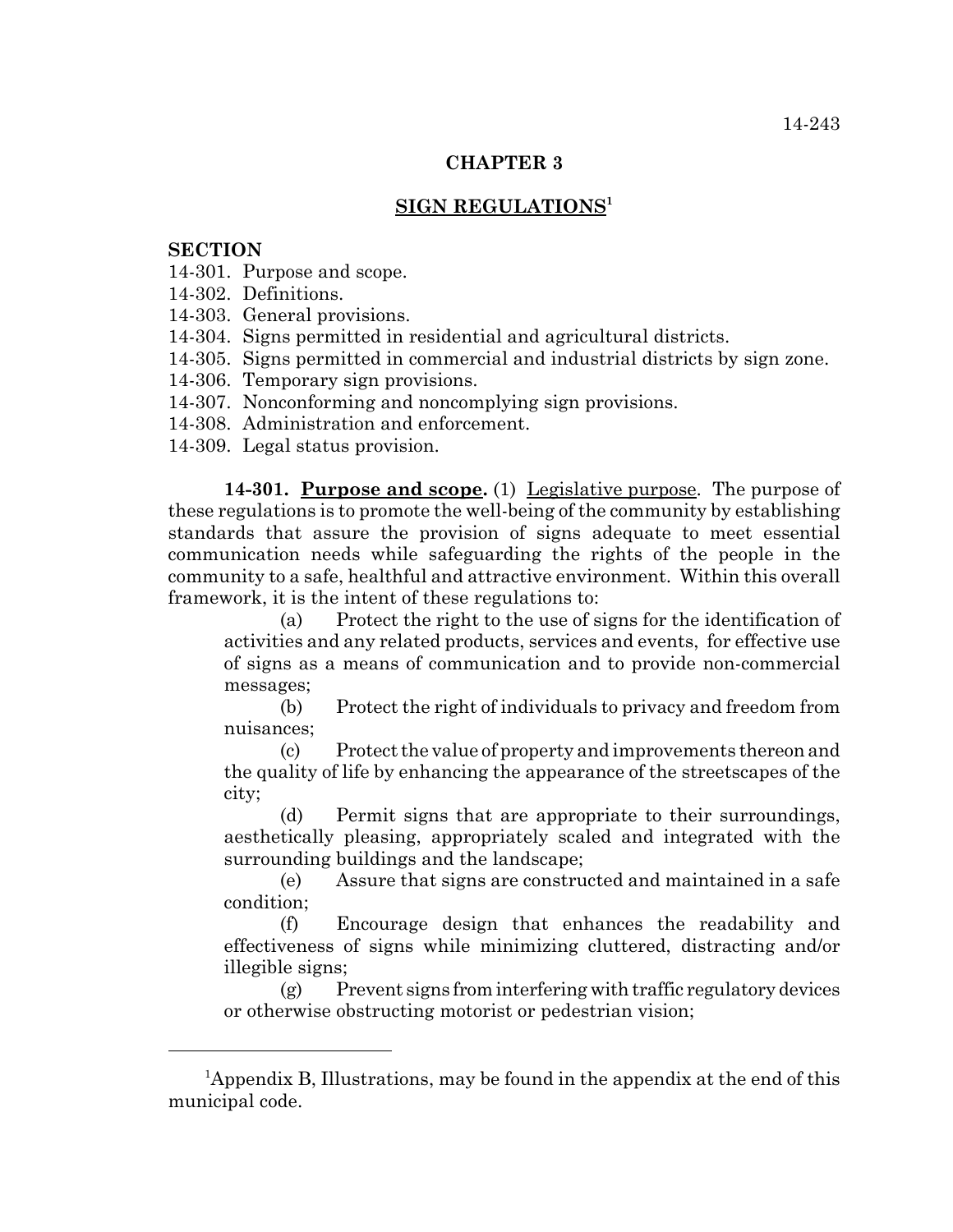(h) Reduce traffic hazards; and

(i) Provide an efficient and effective means of administration and enforcement.

(2) Scope. Except for signs permitted in all districts in § 14-303(4) herein, these regulations shall apply to all signs and their appurtenances that are legible to a person of ordinary eyesight (with vision adequate to pass a state driver's license exam) standing at ground level at a location on the public rightof-way or on other private property except those located within and visible only from within enclosed courtyards or similar enclosures. The signs within Rivergate Mall or any similarly constructed mall shall be covered by this chapter and shall require a permit. The sign standards of the mall will be enforced.

These regulations shall not in any manner attempt to censure the written or depicted copy on any permitted sign.

(3) Substitution clause. Notwithstanding anything herein to the contrary, noncommercial copy may be substituted for commercial copy on any lawful sign structure. (2000 Code, § 14-301, as replaced by Ord. #09-724, Sept. 2011)

**14-302. Definitions.** For the purpose of this chapter the following definitions, terms, phrases, words, and their derivation shall have the meaning given herein.

(1) "Building face" or "wall." All window and wall areas of a building in one (1) plane or elevation.

(2) "Building marker." Any sign indicating the name of a building and date and incidental information about its construction, which sign is cut into a masonry surface or made of bronze or other permanent material that is architecturally compatible with the building.

(3) "City." When used herein shall mean the City of Goodlettsville, Tennessee.

(4) "Commercial complex." A building or group of buildings located upon a lot used or designed to be used for two (2) or more occupancies.

(5) "Commercial message." Any sign wording, logo or other representation that, directly or indirectly, names, advertises or calls attention to a business, product, service or other commercial activity.

(6) "Commercial facility." Facilities used for leisure and social purposes, including community centers and meetings places, community halls, community learning and leisure centers.

(7) "Copy." The wording or graphics on a sign surface.

(8) "Display surface area." The entire area within a single continuous perimeter enclosing the extreme limits of wording, representation, emblem, or any figure or similar character, together with any background materials, color, or area defined by a border or frame, any of which forms an integral part of the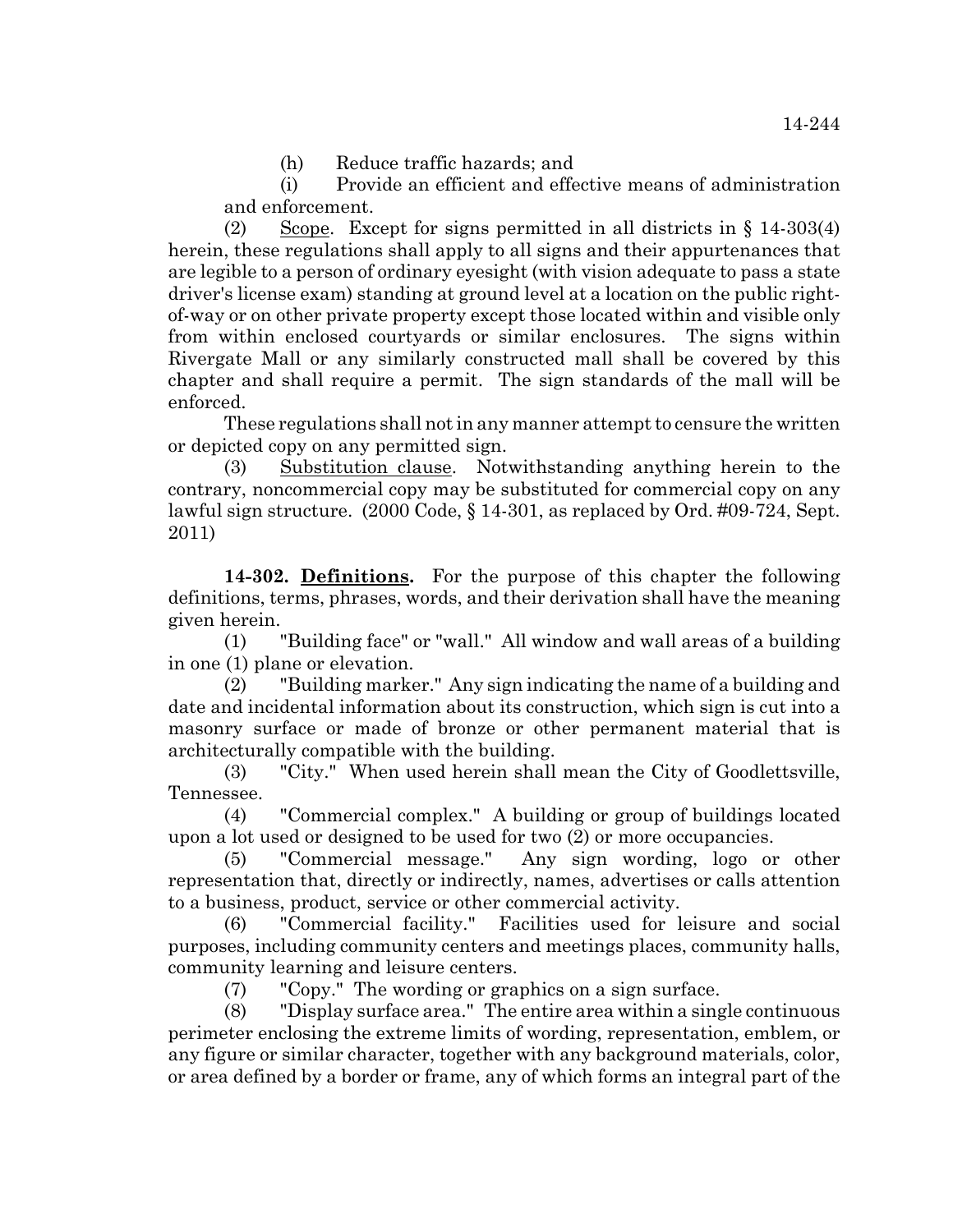display or serves to differentiate such display from the structure to which it is affixed.

(9) "District." A zoning district as defined and established by the Goodlettsville Zoning Ordinance. The zoning ordinance is published as a separate chapter.

(10) "Enforcing officer." The chief enforcing officer or official of the City of Goodlettsville appointed to enforce the terms of this chapter.

(11) "Establishment." A lawful entity, incorporated or unincorporated, that owns, rents, or leases space to conduct a commercial or noncommercial activity.

(12) "Flag." Any fabric or bunting containing distinctive colors, patterns or symbols, used a symbol of government, commercial or non-commercial activity as further defined below:

(a) Commercial flag means any flag that displays a commercial name, message, logo or symbol.

(b) Decorative flag means any flag that displays any holiday or seasonal insignia, design or message that does not include any commercial name, message, logo or symbol.

(c) Government/civic/non-commercial flag means any flag displaying a name, message, logo or symbol of any governmental, religious, civic or non-profit agency.

(13) "Height (of sign)." The vertical distance measured from the surrounding grade to the highest point of a sign.

(14) "Item of information." The name of a business, service, product, or individual.

(15) "Lot." A lot, parcel, or piece of land which meets the legal requirements for use as a lot under the adopted zoning ordinance.

(16) "Major street" or "thoroughfare." Any street shown as such on the official major thoroughfare plan.

(17) "Major street" or "thoroughfare plan." A plan for future streets and street rights-of-way adopted by the Goodlettsville Planning Commission.

(18) "Marquee." A permanent roof-like structure projecting beyond a building or extending along and projecting beyond the wall of the building, generally designed and constructed to provide protection over a sidewalk from the weather.

(19) "Menu board." A sign designed for the display of menu items and prices for the purpose of placing orders for such items in conjunction with a restaurant utilizing drive-through or curbside service and not viewable from off the site.

(20) "Parapet." The portion of a building wall or false front that extends above the roofline.

(21) "Pennant." Any lightweight plastic, fabric, or other material, whether or not containing a message of any kind, suspended from a rope, wire, or string, usually in a series, designed to move in the wind.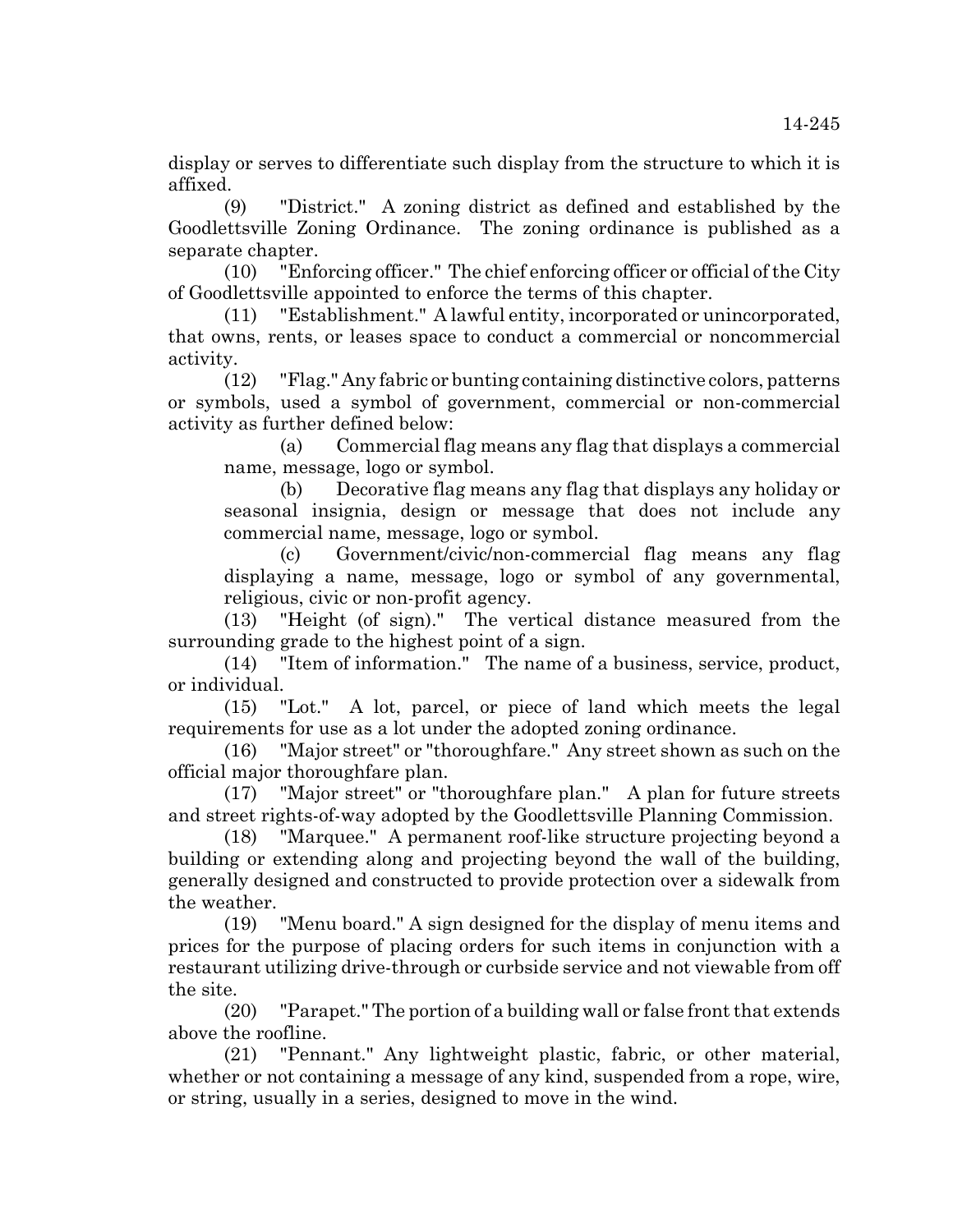(22) "Right-of-way." A strip of land dedicated for public use and including the paved travel way of a street and the adjoining land on either side of the paved area as identified by maps, plats, surveys or deeds. When a rightof-way cannot be determined, a minimum right-of-way of twenty-five feet (25') shall be assumed to be measured in each direction from the center line of the paved travel way.

(23) "Sign." Any writing (including letter, word or numeral), pictorial representation (including illustration or decoration); emblem (including device, symbol, or trademark); flag (including banner, streamer, or pennant); inflatable devices; or any other figure of similar character, which:

(a) Is a structure or any part thereof, or is attached to, painted on, or in any other manner represented on a building or other structure;

(b) Is used to announce, direct attention to, advertise or communicate information of any kind; and

(c) Is visible from outside of building.

(24) "Sign, abandoned." Any signs in which the functions of direction, message, and/or identification of a bona fide business, lessor, owner, product or activity conducted or products available are obsolete.

(25) "Sign, accessory." Any sign that directs attention to a person, activity, or commodity on the same zone lot. An accessory sign may also contain a non-commercial message.

(26) "Sign, animated." A sign that uses movement or change of lighting to depict action or create a special effect or scene.

(27) "Sign, banner." A sign having the copy applied to cloth, paper, flexible material or fabric of any kind with only such material for a backing.

(28) "Sign, building mounted." Any sign attached to or supported by any building or other structure that has a purpose other than solely to support a sign, except a sign attached to any upright pole or support when the sign is wider than said pole or support, which shall be considered a freestanding or pole sign.

(29) "Sign, canopy." A sign that is a part of or attached to an awning, canopy, or other fabric, plastic, or structural protective cover over a door, entrance, window, or outdoor service area. A canopy sign shall, for calculation of display surface area, be considered a wall sign. A marquee sign is not a canopy sign.

(30) "Sign, changeable copy." A sign designed so the copy can be changed while the display surface remains unchanged and includes such signs as manually or electronically changed characters, letters or illustrations and fuel price displays.

(31) "Sign, changeable - automated changeable copy." A sign or portion thereof that is visible from a public right-of-way and that displays letters, numbers, characters, symbols, graphics or illustrations:

(a) Which are not themselves any illumination device, and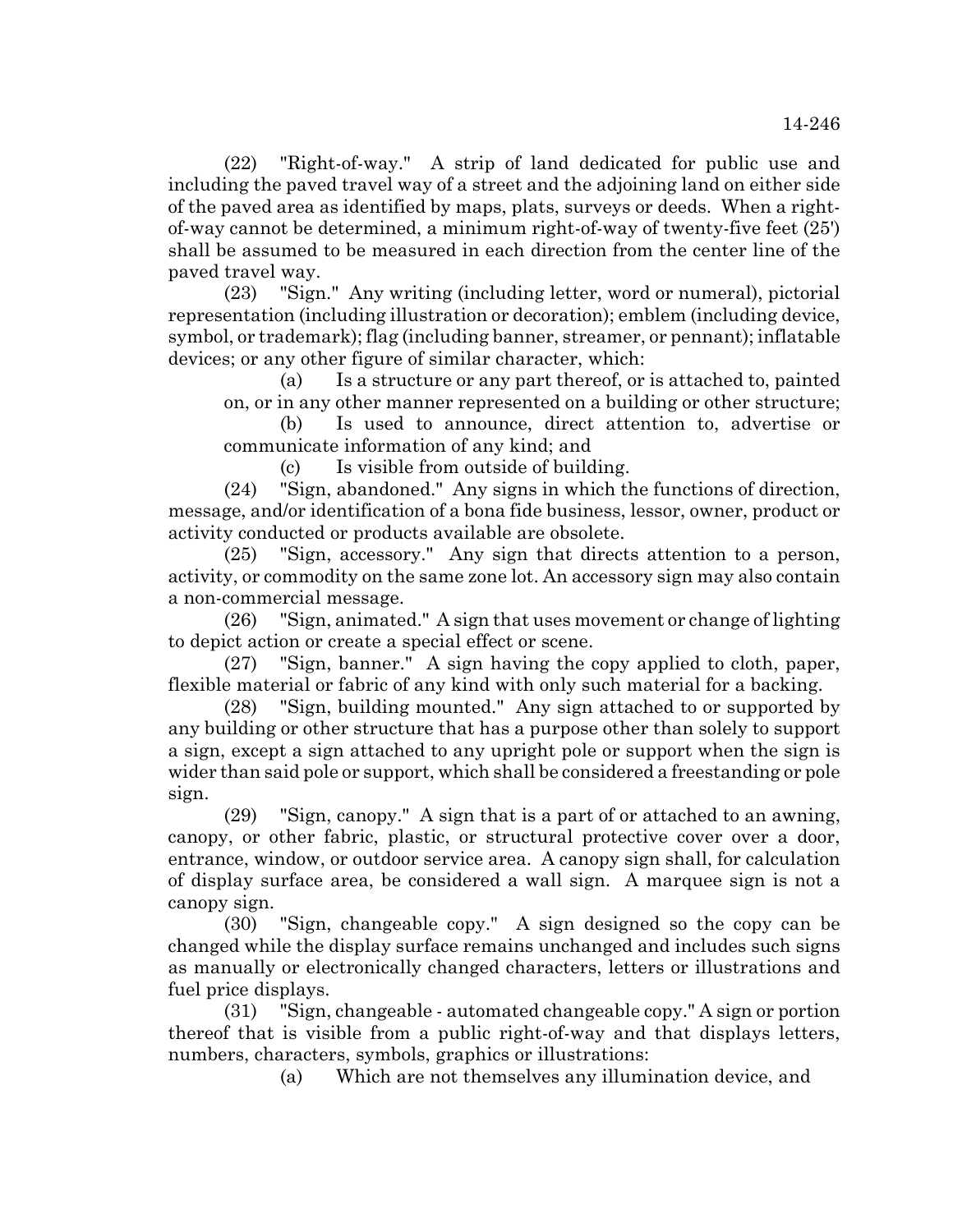(b) Which may be changed or re-arranged by computer or microprocessor generated electronic commands, which commands may be programmed to change at pre-determined intervals or may be activated by an operator from either a proximate or a remote location.

Automated changeable copy signs include devices referred to as "flip matrix," "segmented," and other devices with substantially similar functionality and appearance.

(32) Sign, changeable - electronic graphic display." A sign or portion thereof that is visible from a public right-of-way and that displays electronic, static images, static graphics or static pictures, with or without textual information, which are created by matrix elements which may include cathode ray tubes (CRTs), light emitting diodes (LEDs), liquid crystals (LCDs), plasma, fiber optics, light bulbs or other illumination devices within the display area, or are created by any reflective, refractive, digital light processing (DLP), holographic, stereoscopic/three dimensional, or any other device, process, product, application of technology, or by the appearance of any of such, within the display area, either alone or in varying combinations with each other or other elements, where the message change sequence is accomplished immediately or by means of fade, repixalization, dissolve or other such modes devices, processes, products, applications or technologies. Electronic graphic display signs include computer programmable, microprocessor controlled electronic or digital displays which may change automatically at predetermined intervals or be changed by an operator from either a proximate or a remote location. Electronic graphic display signs include images or messages with these characteristics which are projected by any means onto buildings, other objects or otherwise. A governmental traffic control sign shall not be deemed to be an electronic graphic display sign for purposes of this chapter.

(33) "Sign, changeable - manual changeable copy." A sign or portion thereof that is visible from a public right-of-way and:

(a) That has a fixed, permanent display surface on which letters, numbers, characters, symbols, graphics or illustrations which are not themselves any illumination device are manually placed, and which may be changed or re-arranged manually without altering the display surface or the support structure of the sign; or

(b) That has a fixed permanent display surface frame in or on which a display surface or sign face or message panel may be changed or re-arranged manually without altering the display surface frame or the support structure of the sign.

Manual changeable copy signs are signs generally used to display the same message for a relatively limited period of time, and include but are not limited to devices referred to as "reader boards," "menu boards," price signs with changeable plastic or metal objects, and off-site billboards.

(34) "Sign, changeable - multi-vision." A sign that is visible from a public right-of-way and that is composed in whole or in part of a series of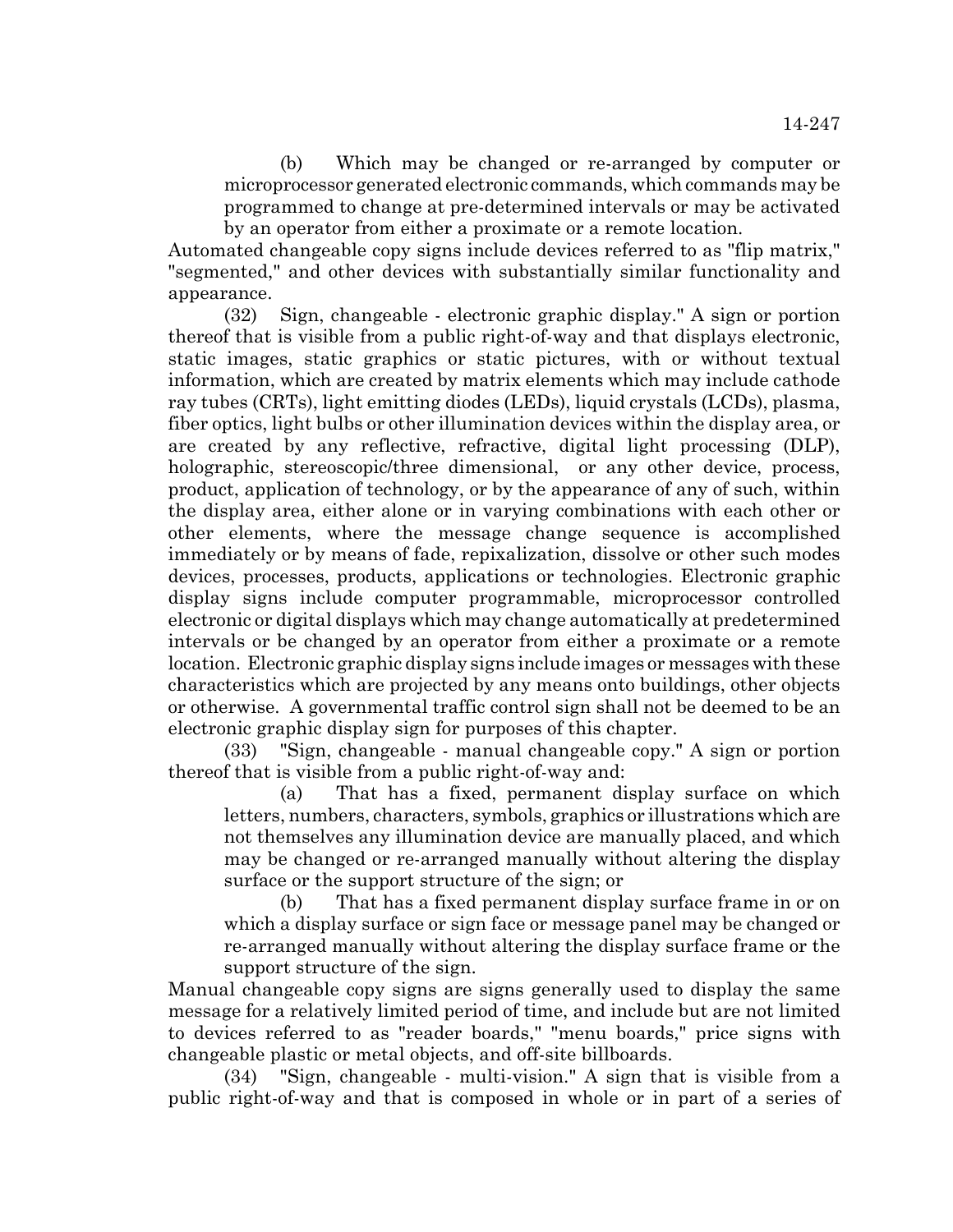vertical or horizontal slats or cylinders that are capable of being rotated at intervals so that partial rotation of the group of slats or cylinders produces a different image and when properly functioning allows the sequential display of one (1) of two (2) or more images on a single sign structure. May also be known as "tri-vision" signs.

(35) "Sign, changeable - video display." A sign or portion thereof, that is visible from a public right-of-way, with or without textual information, which is created by matrix elements which may include cathode ray tubes (CRTs), light emitting diodes (LEDs), liquid crystals (LCDs), plasma, fiber optics, light bulbs or other illumination devices within the display area, or are created by any reflective, refractive, digital light processing (DLP), holographic, stereoscopic/three dimensional, or any other device, process, product, application or technology, or by the appearance of any of such within the display area, either alone or in varying combinations with each other or other elements, that changes its message or image or background in a manner or method of display:

(a) Which includes the appearance of motion, movement or animation,

(b) Which depicts action or a special effect to imitate motion, movement or animation, or

(c) Which includes the presentation of light or images displayed in a progression of frames or other such so as to give the illusion of motion, movement or animation, including but not limited to the illusion of moving objects, moving patterns or bands of light, or expanding or contracting or otherwise altering shapes.

Video display signs include images or messages with these characteristics which are projected by any means onto buildings, other objects or otherwise.

(36) "Sign, civic." A type of accessory sign that identifies or provides related information about community facility activity types as defined in the Goodlettsville Zoning Ordinance.

(37) "Sign, development." A type of incidental sign that conveys information about a future facility, the architect, the engineer, the contractor, the lending agency and/or the developer on a construction site.

(38) "Sign, directional." Any sign which provides information relative to safety identifying vehicular entrances and exits to parking lots or traffic circulation areas for activities. Directional signs may include logo, symbols or a business name and shall not exceed three (3) square feet in size or thirty inches (30") in height. Such signs shall be located on the private premises and only one (1) shall be installed per driveway.

(39) "Sign, directory." A sign which lists the names of individuals, businesses, or products available at a single site.

(40) "Sign, expressive." Any sign that expresses an opinion, feeling or point of view, such as political, ideological, religious, campaign, and good will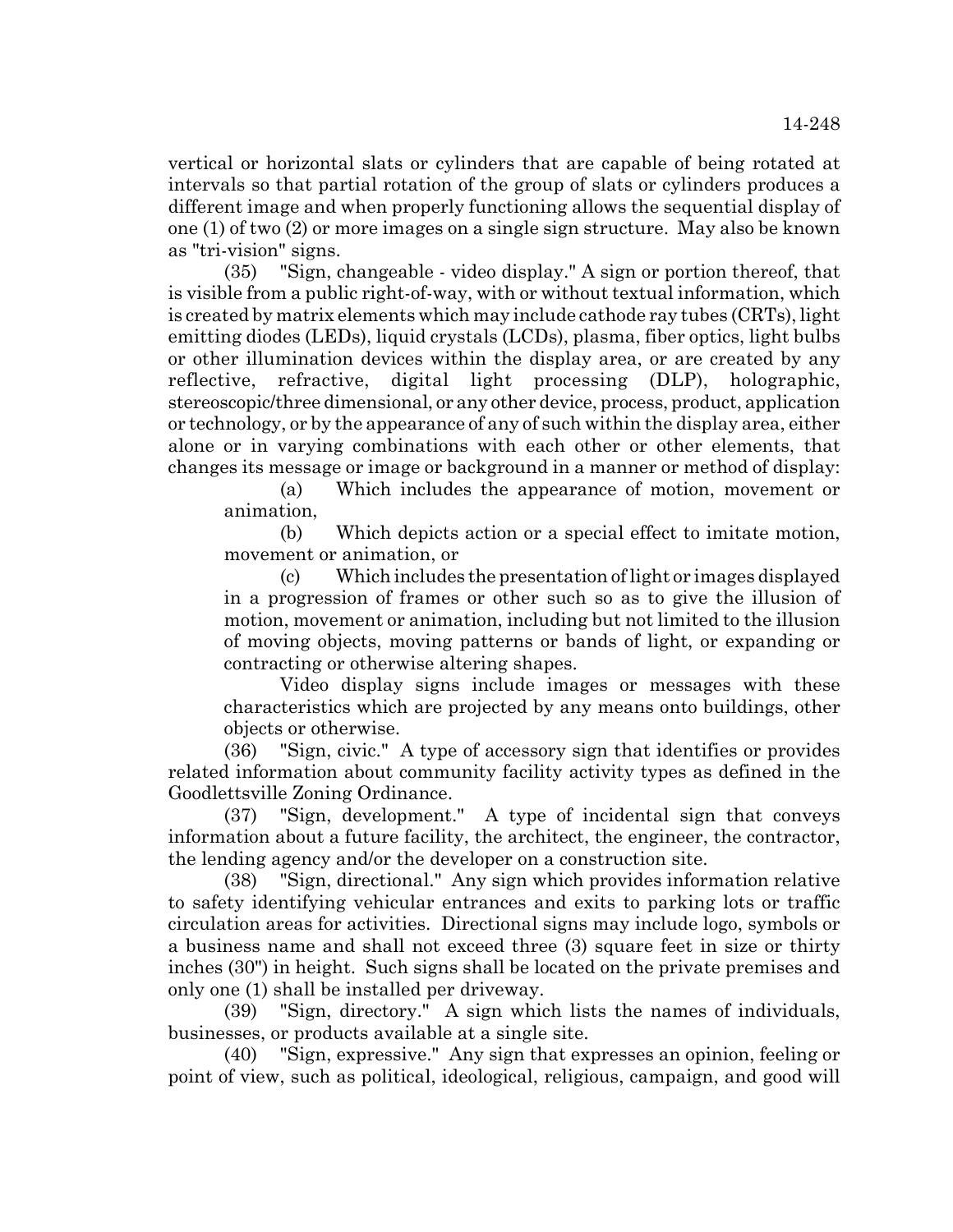signs. Depending on its size, an expressive sign may be an incidental, temporary, or permanent sign.

(41) "Sign, externally illuminated." Any sign that is illuminated by lights or fixtures that is not internal to the sign.

(42) "Sign, flashing." A sign that uses an intermittent or flashing light source to attract attention.

(43) "Sign, ground." A sign permanently affixed to the ground by a foundation pedestal or other structure.

(44) "Sign, hand-tacked." A temporary sign, incidental, expressive or advertising a product or service, commonly attached, tacked, hung, or suspended from trees, utility poles, fences or other objects.

(45) "Sign, height." The vertical distance measured from the surrounding grade to the highest point of a sign.

(46) "Sign, incidental." An accessory sign intended primarily for the convenience or direction of the public, including accessory residential signs up to six (6) square feet that indicate name, address or home occupation; signs which give directions to churches, signs that indicate the types of credit available at a business; realty signs; signs with information that is warning in nature, such as "danger," "no trespassing" or "beware of dog"; signs indicating temporary events such as a garage sale or open house; and expressive signs up to six (6) square feet.

(47) "Sign, internally illuminated." Any sign that transmits light through its face or any part thereof.

(48) "Sign, marquee." Any sign attached to, in any manner, or made a part of a marquee.

(49) "Sign, nonconforming." Any existing sign which met all requirements for the sign at the time it was erected but which fails to meet the requirements of this chapter either by not being permitted within the district in which it is located or by not meeting the standards as specified in this chapter.

(50) "Sign, pole." A sign permanently affixed to the ground by means of one (1) or more poles, columns, uprights, or braces and not attached to a building.

(51) "Sign, portable." Any sign not permanently attached to the ground or a permanent structure or any sign designed to transported, including but limited to, signs designed to be transported by means of wheels; signs converted to A- or T-frames; balloons used as signs; umbrellas used for advertising; and signs attached to or painted on vehicles or trailers parked and visible from the public right-of-way, unless said vehicle is used in the normal day-to-day operations of the business.

(52) "Sign, projecting." Any sign that:

(a) Is attached to a building wall in such a manner that its leading edge projects outward from the wall more than six inches (6"); or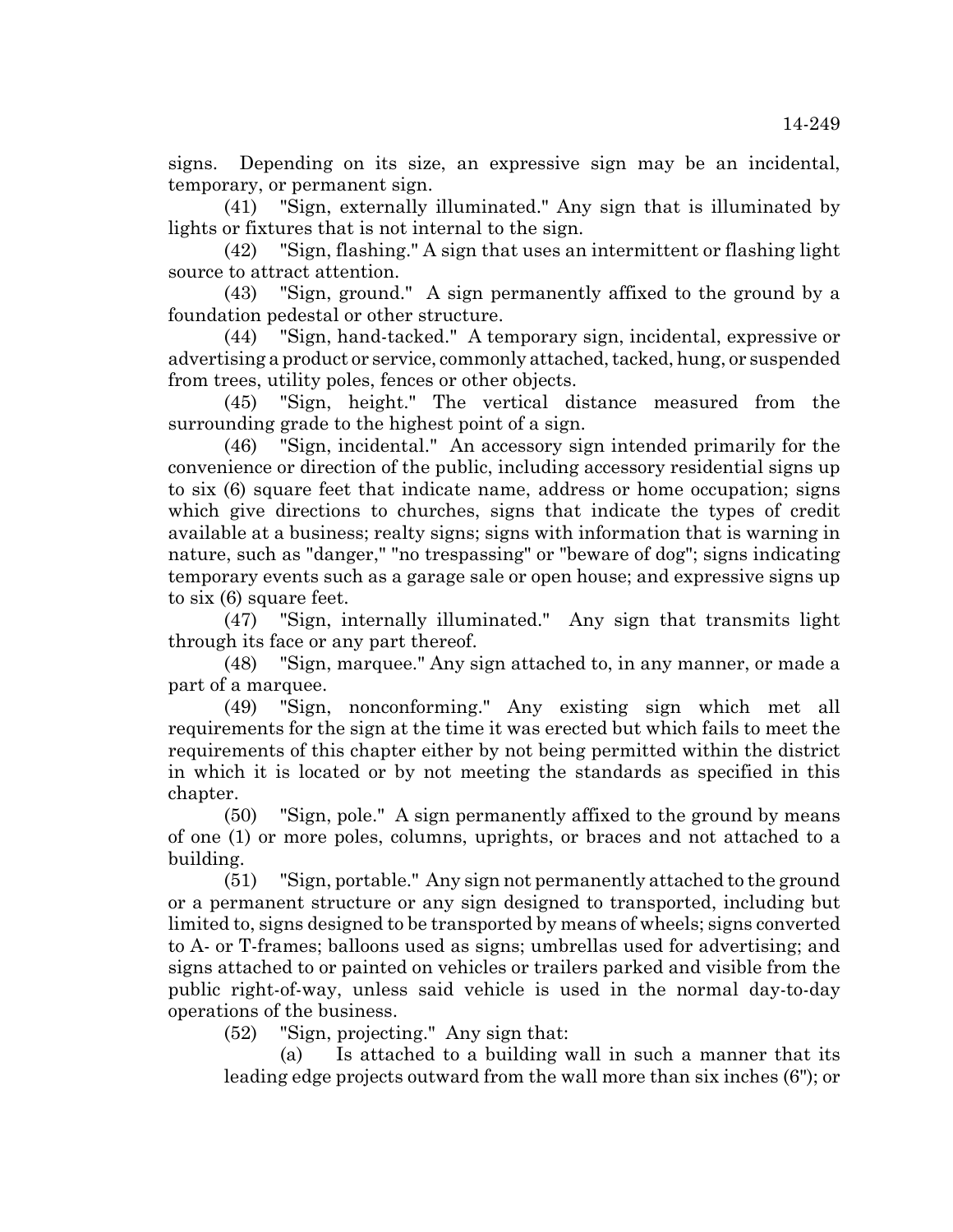(b) Is suspended from any structure that constitutes a covering or shelter such as a canopy, portico, or marquee.

Usually, though not always, the face of a projecting sign will be perpendicular to or from a wide angle with the surface to which it is attached.

(53) "Sign, residential identification." A type of accessory sign that indicates the name and/or address of a residential development and shall include a sign or signs at the principal entrance to any residential subdivision or planned unit development.

(54) "Sign, residential." Any sign located in any district zoned for residential uses that contains no commercial message except for goods and/or services that are legally offered on the premises where the sign is located. A residential sign may also be an expressive or incidental sign.

(55) "Sign, roof." Any sign erected and constructed wholly on and over the roof of a building, supported by the roof structure and extended vertically above any portion of the roof.

(56) "Sign, structure." A structure, including uprights, supports, frames, display surfaces, and other appurtenances, intended to support and display one (1) or more signs.

(57) "Sign, temporary." Any sign that is intended for temporary use for a limited period as permitted by this chapter.

(58) "Sign, wall." A type of building mounted sign that:

(a) Is attached to a wall (including parapet wall) or other structure that supports a roof, including any sign that is part of or attached to a canopy or awning, and any sign attached to any side face of a marquee, or that

(b) Does not project outward more than twelve inches (12") from the surface to which it is attached, and

(c) In which the sign face is parallel to the plane of the surface to which it is attached.

(59) "Sign, window." Any sign, pictures, symbols, or a combination thereof, designed to communicate information about an activity, business, commodity, event, sale or service that is placed inside a window or upon the window panes or glass and is visible from the exterior of the window.

(60) "Travelway." That portion of a public right-of-way that is improved for use by self-propelled vehicles, including paved or gravel areas and any other area intended for vehicle movement or storage.

(61) "Political yard signage." A temporary yard sign, that expresses an opinion, feeling or support of view of a particular candidate or referendum.

(a) Signs may not be any larger than thirty-two  $(32)$  square feet.

(b) Signs may not be placed within the right of way of any street, road or highway.

(c) Signs cannot be located any closer than ten (10) linear feet from the edge of road and curb of any street, road or highway.

(d) No political sign may impede upon any sidewalk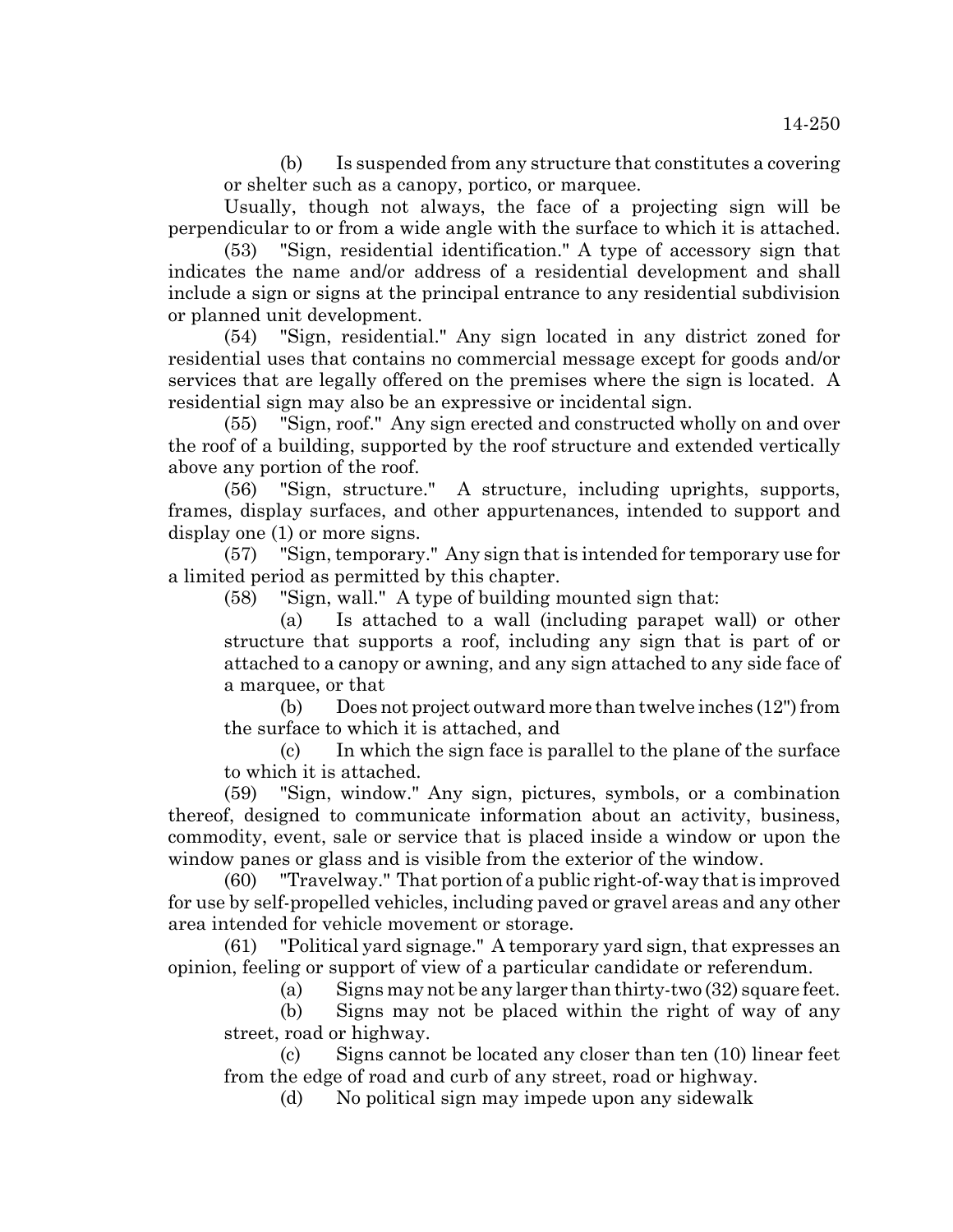(e) No political sign maybe illuminated.

(f) Signs may not be attached to trees, street signs or public utility poles.

(g) Signs may not be erected no more than ninety (90) days prior to the election date.

(h) Signs are to be removed within three (3) days after the conclusion of the election. (2000 Code, § 14-302, as replaced by Ord. #09-724, Sept. 2011, and amended by O rd. #19-931, March 2019 *Ch4\_1-23-20*)

**14-303. General provisions.** The following requirements apply to all signs in all districts.

(1) General standards. (a) No sign except for those specified in § 14-303(4) shall be erected until a permit has been obtained in accordance with § 14-308 of this chapter, said permit being required to determine that the proposed sign(s) will be in compliance with this chapter.

(b) No sign shall resemble or approximate the size, shape, form, or color of any official traffic control sign, signal, or device.

(c) No sign shall be placed so as to obstruct or interfere with the visibility or effectiveness of any traffic control sign or with driver vision at any access point to a lot or parcel from any public or private street or driveway.

(d) On any corner lot no sign shall be erected or placed in a manner to impede or obstruct vision between a height of two and one-half (2 1/2') and ten feet (10') above the center line grades of the intersecting streets in the area bounded by the street lines of such corner lots and a line joining points along said street line fifty feet (50') from the point of the intersection.

(e) No sign other than those erected by or on behalf of a governmental entity, including governmentally authorized signs and signs required for public safety at construction sites shall be erected or maintained within any public street right-of-way.

(f) No sign shall be painted on or attached to any trees, rocks, fence posts, utility poles, or similar structures or objects.

(g) No sign shall obstruct any doorway, window, or fire escape.

(h) No wall or projecting sign shall extend above the roofline or parapet of any building.

(i) The light from any illuminated sign shall be so directed, shaded, or shielded that the light intensity or brightness shall not adversely affect surrounding or facing premises nor affect in any way the safe vision of operators of moving vehicles. Light shall not be permitted to shine or reflect on or into any residential structure.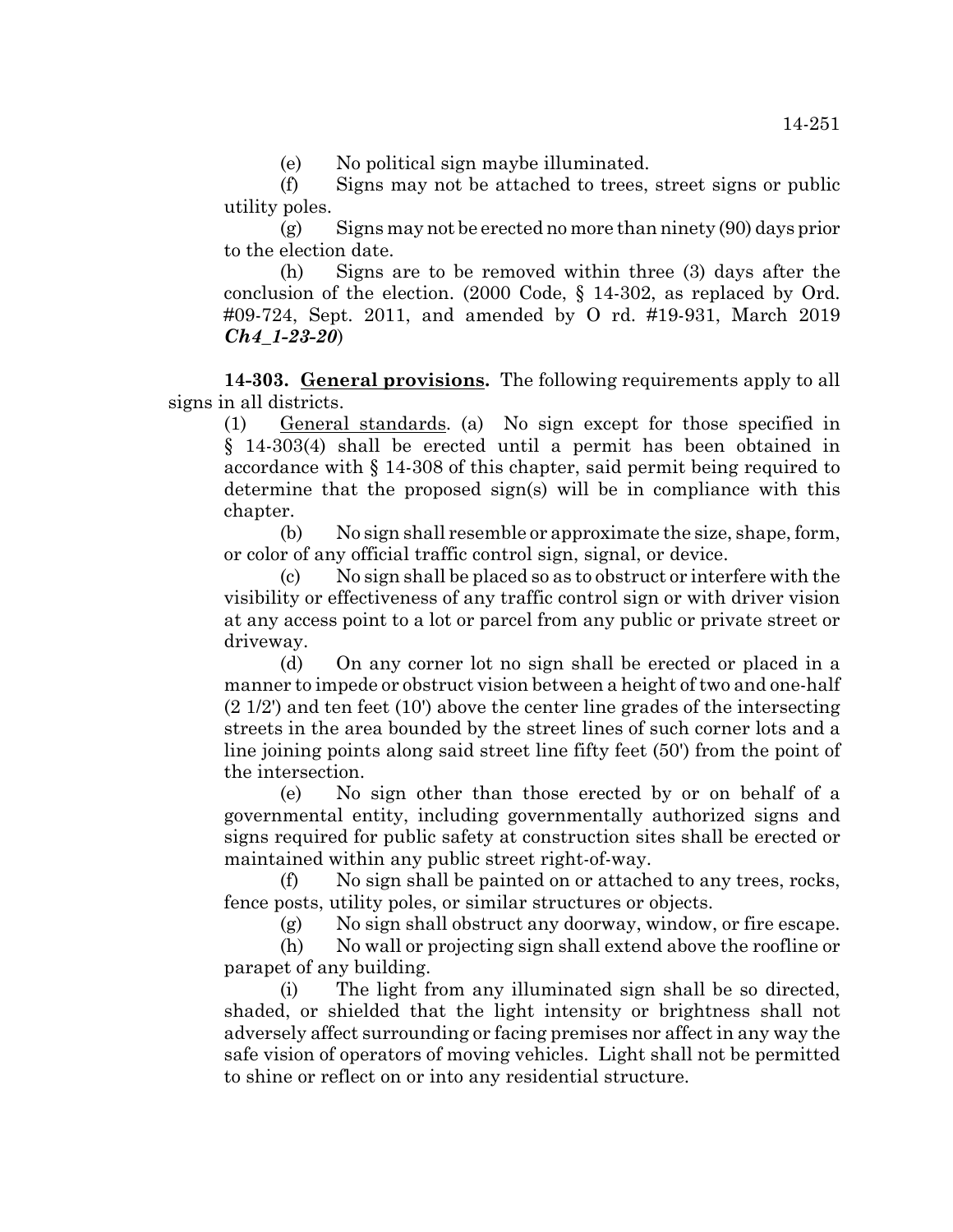(j) All motor vehicles, trucks, trailers and other types of equipment that have company logos or business signs attached to or painted thereon and which are regularly parked on the premises shall be confined to the portion of the property behind the building except while being loaded or unloaded. In the event parking behind the building is not possible, said vehicles, trailers and equipment shall be parked in as remote a location as possible away from the public streets or the public view. The parking of said vehicles with signs to augment tenant identification signage or to attract the attention of the public for the purpose of selling, advertising, displaying, demonstrating or for any other purpose related to promotion of business or other activity on the premises is prohibited.

(k) All electrical service to any sign mounted in any way on the ground or attached to the ground shall be placed underground. Electrical service to all other signs shall be concealed from the public view. All electrical service and connections shall meet the applicable electrical code.

(2) Sign maintenance. (a) Premises maintenance. All ground signs and any other type of sign and the premises surrounding same shall be maintained by the owner thereof in a clean, sanitary and inoffensive condition, and free and clear of all obnoxious substances, rubbish and weeds.

(b) Structure maintenance. Notwithstanding the aforesaid, all signs, together with all their supports, braces, guys and anchors, shall be kept in good, safe repair and, unless plastic, shall be galvanized or noncorroding metal, and shall be maintained in good and safe condition including the periodic application of paint or other weatherproofing material to prevent rust or other decay. The chief building official and/or representative may order the removal of any sign that is not so maintained in accordance with the provisions of this section. Such removal or expense incurred to assure compliance of this chapter shall be at the expense of the permittee or such owner of such sign or occupant or property owner where the same is situated or any one (1) or all of them who shall be jointly and severally liable for such expense.

(c) Display surface or other advertising surface maintenance. The display surface or other advertising material of a sign shall not be allowed to deteriorate to a broken, torn, peeling, flaking or otherwise decayed condition and shall be repaired or removed within ninety (90) days of receipt of notice mailed to the owner by certified mail, return receipt requested, from the chief building official ordering such repair or removal. If the owner fails to remove or alter the display surface so as to comply with the standards herein set forth within the time specified in such notice, such display advertising material may be removed or altered to comply with the requirements of this chapter. An appeal may be made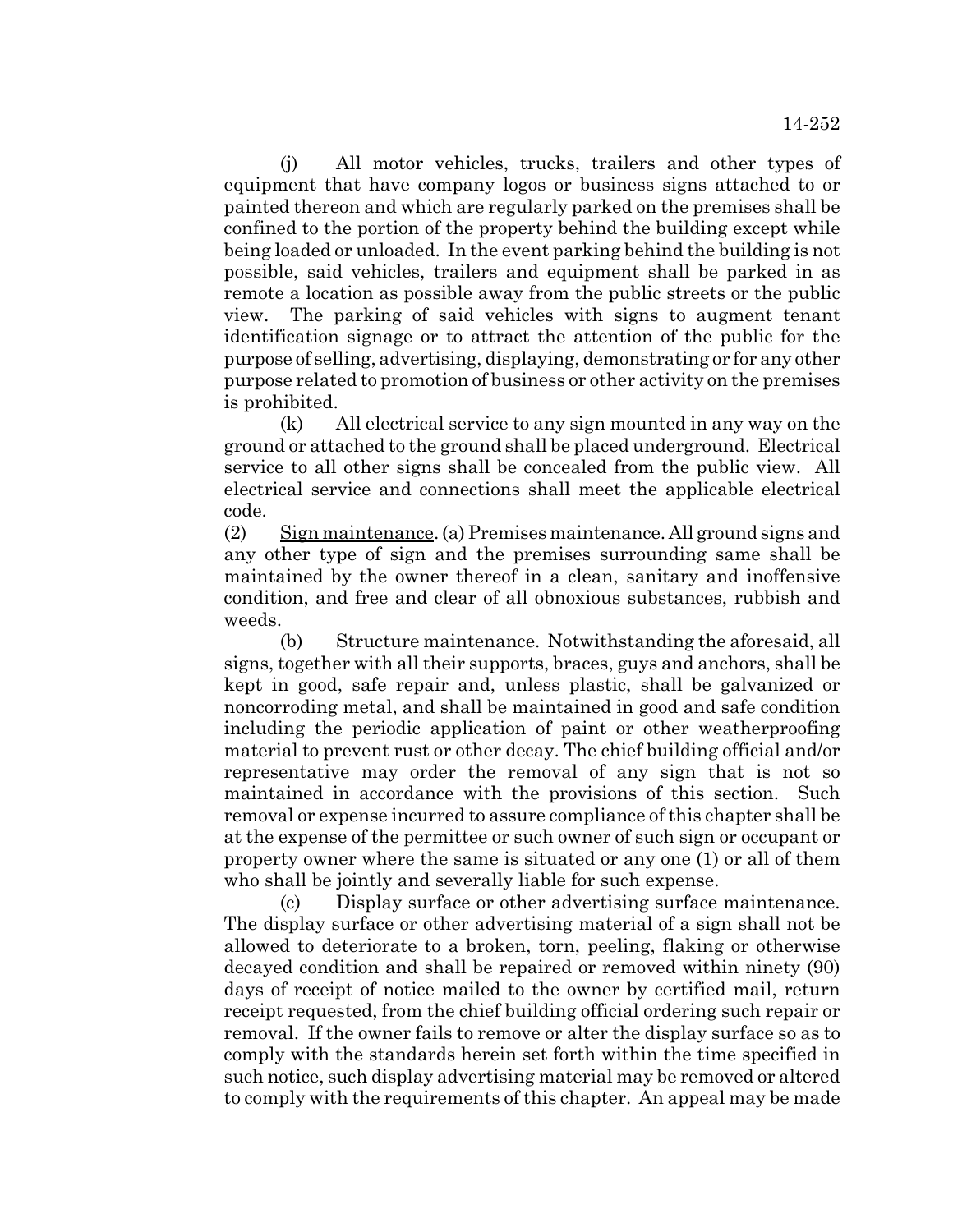to overcome some exceptional condition which poses practical difficulty or particular hardship in such a way as to prevent an owner from repairing the sign.

(d) Banners, flags, pennants, streamers. Banners, flags, pennants and streamer signs shall not be allowed to deteriorate to a tattered, torn or faded condition and shall be attached properly at all times. The condition shall be repaired or removed within thirty (30) days of receipt of notice.

(3) Calculation of display surface area. (a) The supports or uprights and any covering thereon on which one (1) or more signs are mounted shall not be included in the display surface area.

(b) On signs in which the copy together with the background is designed as an integrated unit separate from the structure on which the sign is mounted, the display surface area shall be the total area within a perimeter that encloses the entire sign copy of background.

(c) On signs that do not have a distinct background separate from the structure on which the sign is mounted, the display surface area shall be the area within a continuous single perimeter composed of one (1) or more rectangles, circles, and/or triangles that enclose the extreme limits of the copy considered to be the sign.

(d) When two (2) sign faces of the same shape and dimensions are mounted back to back on the same sign structure and are either parallel or form an angle not exceeding thirty (30) degrees, only one (1) of the sign faces shall be used to compute the display surface area. If the angle of the sign faces exceeds thirty (30) degrees, then both faces shall be used to compute the display surface area.

(4) Height of signs and minimum sign setbacks. The following general rules shall apply in the determination of the height of signs and minimum sign setbcks.

(a) The height of any sign shall be measured to the topmost point of the sign or sign structure from the average grade level at the base of the supports or the base of any sign directly attached to the ground.

(b) The height of signs placed on berms, mounds, or similar landscape features or on hills or mounds left after a lot is graded shall be measured from the finished or established grade around such features.

(c) All signs ten feet (10') and less in height shall include a minimum setback of five feet (5') from the street right-of-way line. All signs exceeding ten feet (10') in height up to twenty feet (20') in height shall include a minimum setback of ten feet (10') from the street right-of-way line. All signs exceeding twenty feet (20') in height when permitted by other provisions of this chapter shall meet the minimum setback of twenty (20') feet from the street right-of-way line. These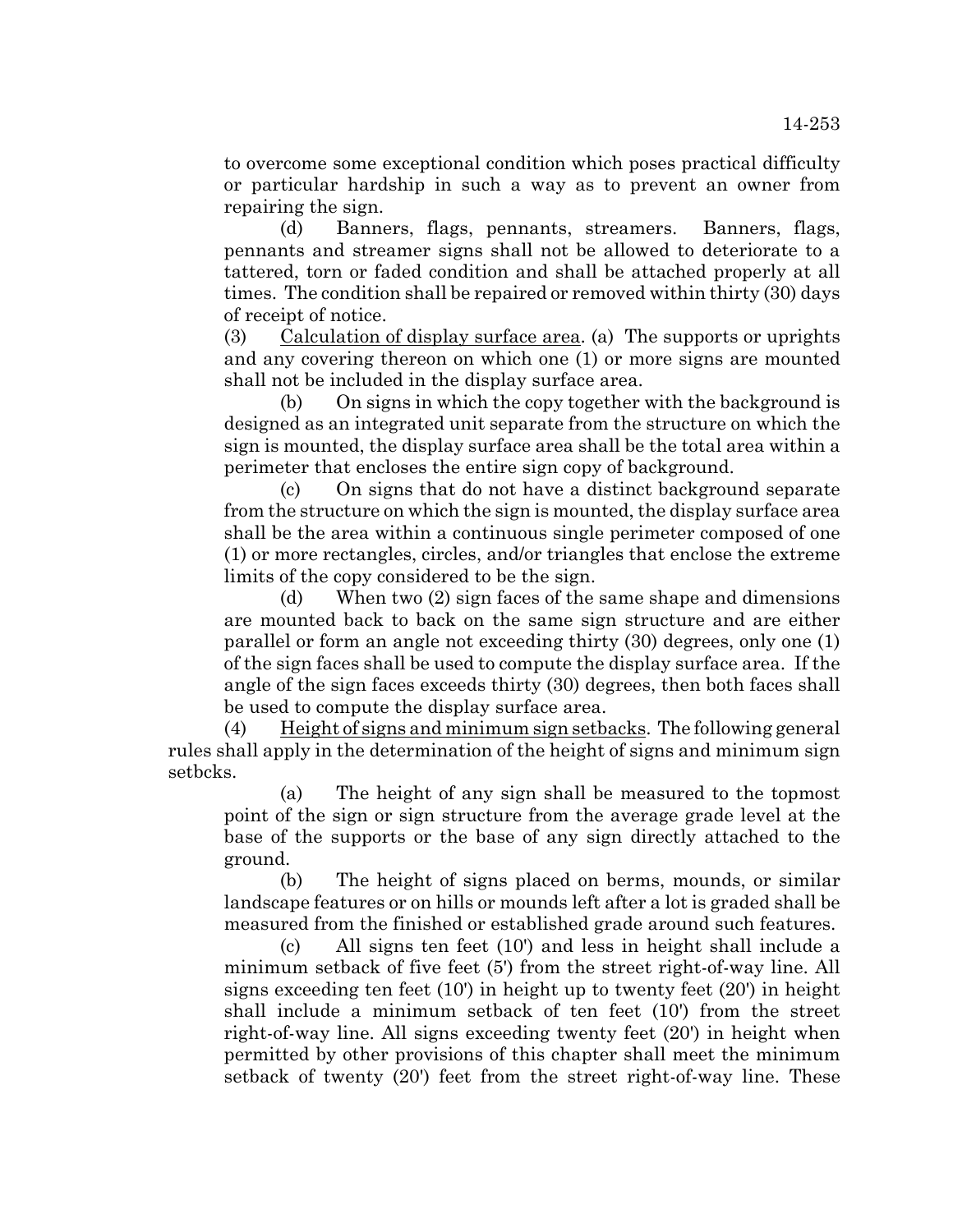minimum setback requirements shall not conflict with other sections of the zoning ordinance that include defined sign setbacks.

(d) The setback shall be measured from the closest point of the edge of the sign or sign support structure to the street right-of-way line. Signs permitted in all districts. The following signs are permitted in all districts and do not require a permit except as specifically noted.

(a) Official federal, state, or local government traffic, directional, or informational signs and notices issued by the court, person, or officer in the performance of an official public duty;

(b) Temporary signs warning of construction, excavation, or similar hazards so long as the hazard may exist;

(c) Signs in the nature of decorations which are seasonal, clearly incidental and customarily associated with any national, local, or religious holiday, celebration or special event of local significance;

(d) Commemorative or historical plaques and tablets;

(e) The official flag of a government, governmental agency, public institution, religious corporation, or other similar entity, or flags flown on a temporary basis for the purpose of honoring declared national or civil holidays. Flags may also be used as a part of a professionally designed and permanently maintained and landscaped entrance or design feature of a residential or commercial development provided that the number of flags shall not exceed three (3). Flags mounted on poles shall meet the height and size requirements of the district in which they are located.

(f) Incidental signs subject to the following restrictions:

(i) Political signs shall be removed no more than three (3) days after the election;

(ii) Yard or garage sale signs shall be removed within one (1) day after the sale;

(iii) Expressive signs shall be removed within three (3) days after an election, campaign, or event but in no case shall be erected for longer than ninety (90) days.

(g) Street names and addresses stamped or painted on mailboxes or on nameplates attached to the principal building;

(h) Directional signs;

(i) Works of art that do not include any commercial messages, symbols, or references.

(6) Signs prohibited in all districts. The following signs or types of signs are prohibited in all districts and are hereby declared to be illegal.

(a) Any sign that is abandoned, deteriorated, unsafe, or not otherwise identified as defined in this chapter. An abandoned sign shall be removed within thirty (30) days of the notification of the owner of the property of the violation.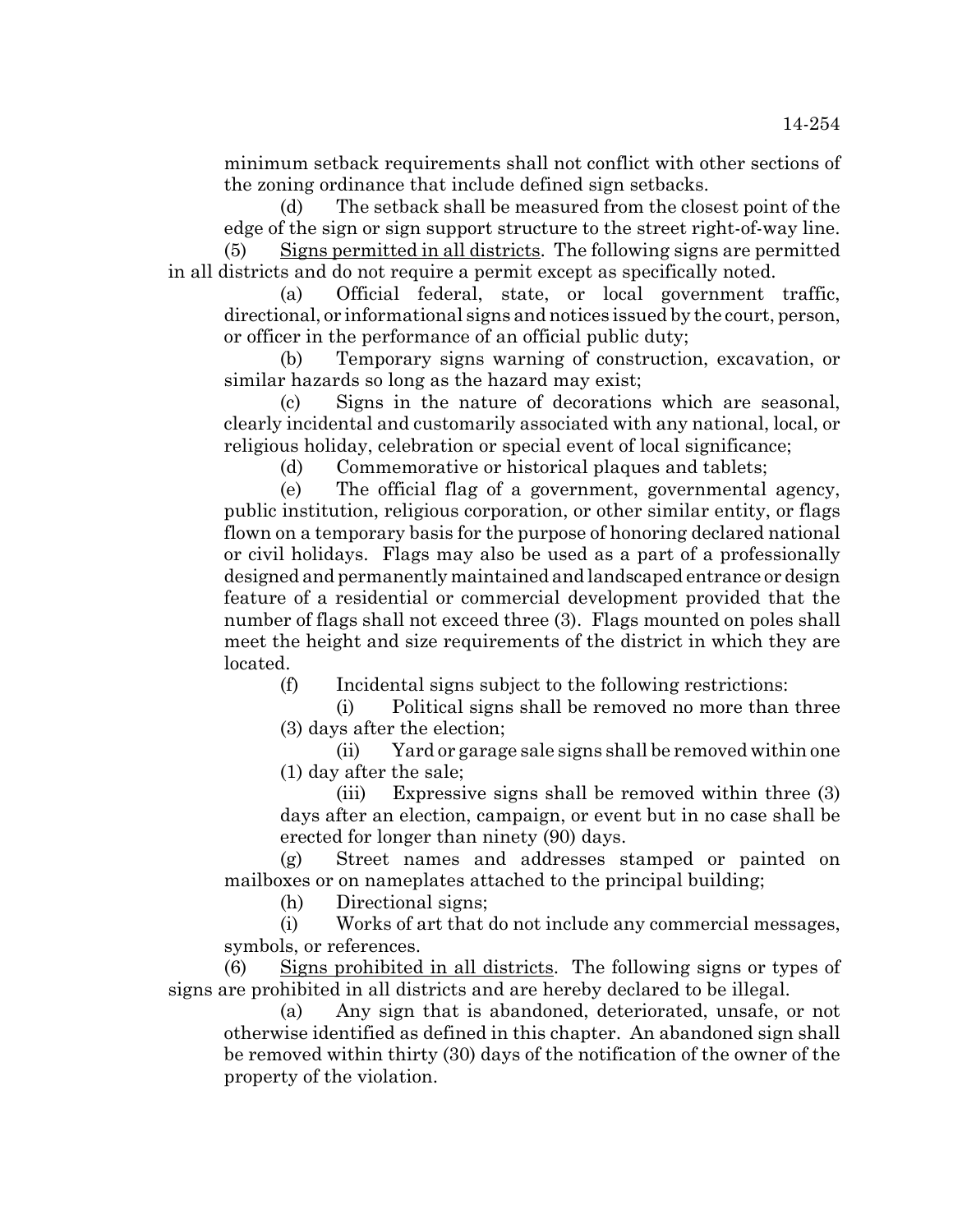(b) Any sign which is painted on or attached to a vehicle or vehicular trailers unless such vehicle is in operable condition, carrying all current and valid licenses, and used primarily for the transportation of goods and/or persons in the everyday and ordinary course of business of the owner thereof. Any sign constructed in the bed of a pick-up truck advertising the identity of a business or products available on or off the premises shall be included herein as a prohibited sign.

(c) Signs which are made structurally sound by guy wires or unsightly bracing;

(d) Signs which contain any kind of strobe or pulsating lights;

(e) Animated signs;

(f) Banner signs except as permitted in § 14-306;

(g) Any sign with direct illumination provided by exposed bulbs or lamps;

(h) Flashing signs;

(i) Hand-tacked signs;

- (j) Portable signs;
- (k) Roof signs;

(l) Inflatable signs, tethered balloons containing a message or other inflatable devices;

(m) Any sign that exhibits statements, words or pictures of an obscene nature, as defined by the United States Supreme Court. (2000 Code, § 14-303, as replaced by Ord. #09-724, Sept. 2011, and amended by Ord. #19-958, Nov. 2019 *Ch4\_1-23-20*)

**14-304. Signs permitted in residential and agricultural districts.** Within the residential and agricultural districts as delineated by the Goodlettsville Zoning Ordinance, permanent accessory signs are permitted subject to the provisions as set forth herein.

 $(1)$  Community facility signs. (a) A community facility may have one

(1) ground sign and one (1) wall sign on the wall that faces a public street or that contains the principal entrance.

(b) A ground sign shall not exceed four feet (4') in height and twenty-five (25) square feet in size. Ground signs which are integrated into an attractive brick, stone, or wood architectural feature or an earth berm, all of which shall be permanently landscaped, may exceed four feet (4') in height to a maximum of seven feet (7').

(c) A wall sign shall not exceed twenty-five (25) square feet in size.

(d) Signs which are internally illuminated shall not exceed ninety foot (90') lamberts in brightness. In no event shall the light from any sign exceed one-half (1/2) foot-candle at the property line.

(2) Development signs. (a) A development sign may be located at the major entrance to a new development. Said sign shall be removed within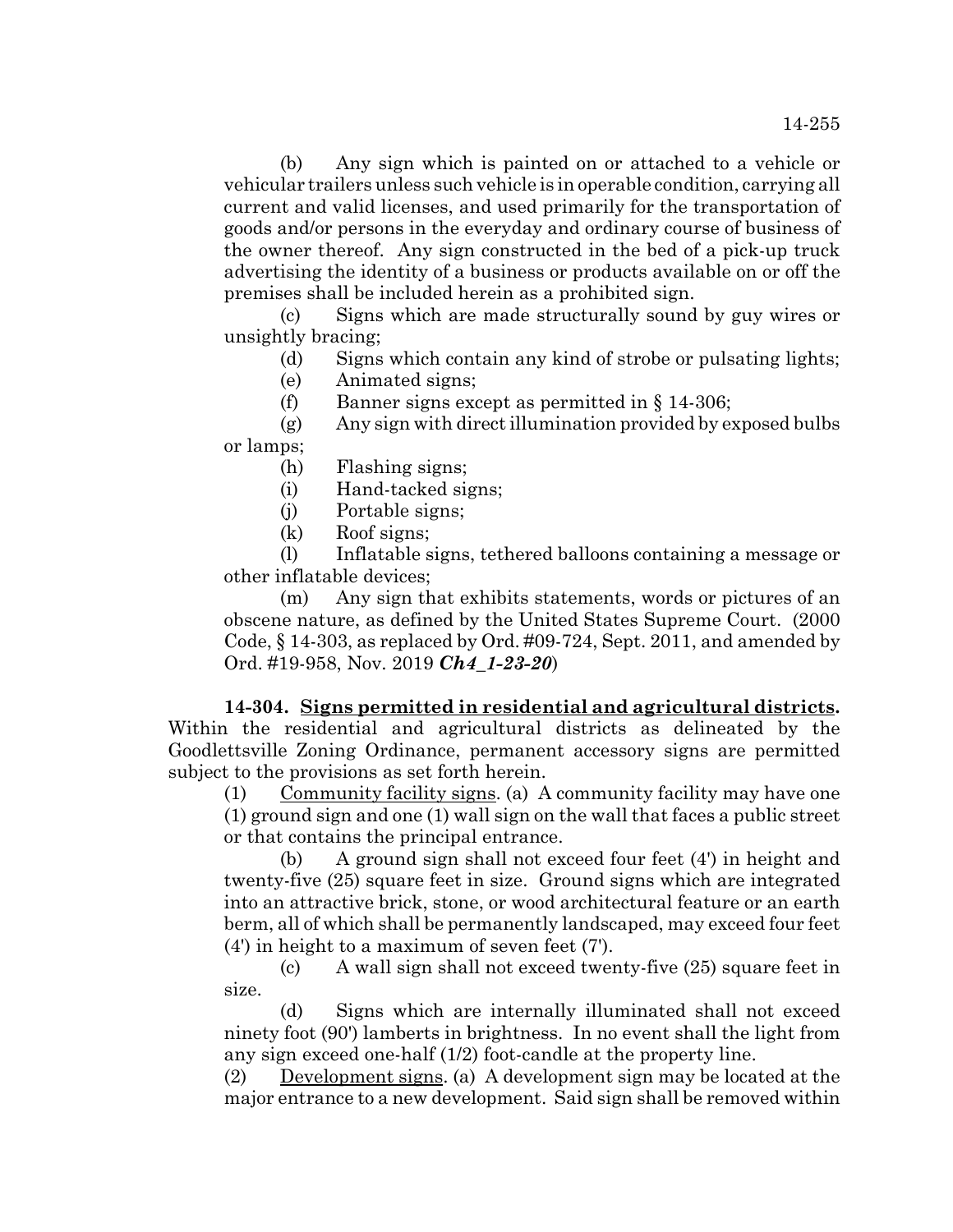one (1) year of the approval of the development by the planning commission, provided that in the case of a multi-year development the time for removal may be extended by the enforcing officer one (1) additional year for each year the development is under continuous construction. Such sign may be either a pole or ground sign.

(b) A development sign shall not exceed thirty-two (32) square feet in size or fifteen feet (15') in height.

(c) A development sign shall not be lighted.

(3) Residential entrance identification signs. (a) Residential identification signs may be permitted at the entrance(s) to a subdivision or to a planned unit or multi-family development subject to the approval of the planning commission at the time final plans are reviewed.

(b) Two (2) signs may be permitted, one (1) on either side of the entrance if both are on private property located in a joint user access easement or private platted sign easement.

(c) Residential identification signs shall be integrally designed as a part of an attractive brick, stone or similar material architectural feature, permanently constructed and maintained wall, fence or similar feature, or shall be a ground sign. All such areas shall be attractively landscaped.

(d) The maximum display surface area of a residential identification sign shall not exceed twenty-five (25) square feet in size.

(e) The maximum height of such signs shall be seven feet (7').

(f) All residential identification signs and the attendant landscaped area shall be owned and maintained either by the owner/developer or by a legally established property owners association.

(g) Any lighting on such signs shall be integrated into the entrance feature and shall be subdued and shall light only such sign. No light shall shine or reflect on or into any residential structure.

(4) Residential signs. (a) Any single- or two-family residential activity or any vacant parcel may have one (1) residential sign that may be located anywhere on the lot of the activity.

(b) A residential sign shall not exceed six (6) square feet in size.

(c) Residential signs shall not be illuminated in any way. (2000 Code, § 14-304, as amended by Ord. #08-713, June 2008, replaced by Ord. #09-724, Sept. 2011, and amended by Ord. #19-958, Nov. 2019 *Ch4\_1-23-20*)

**14-305. Signs permitted in commercial and industrial districts.** Within the commercial districts, commercial and office planned unit development districts and industrial districts, as delineated by the Goodlettsville Zoning Ordinance and Map, there are hereby created herein three (3) sign zones which shall overlay said zoning districts. These zones shall be the city sign zone, the mall sign zone and the interchange sign zone. Additional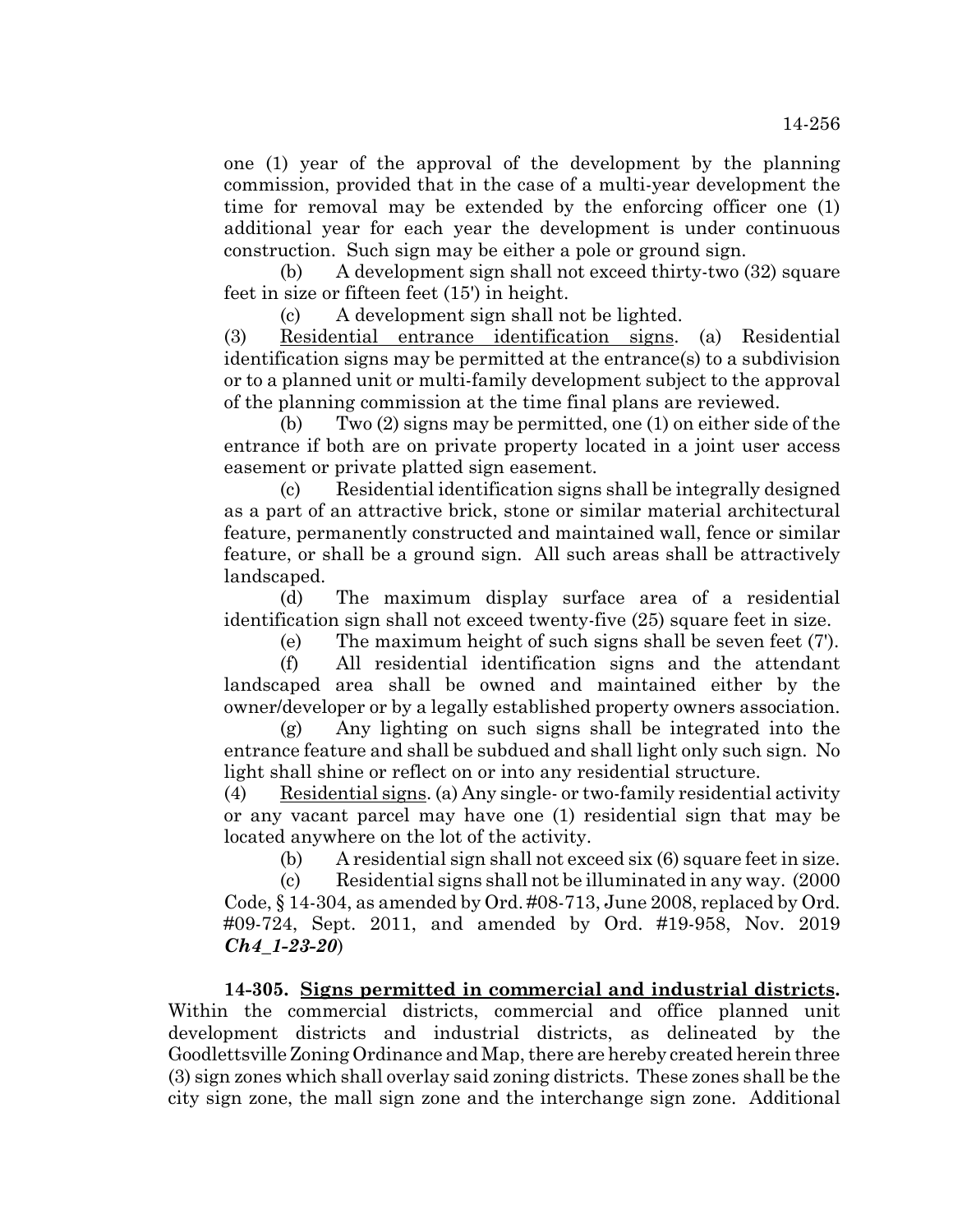regulations are established for commercial and office planned unit development districts. Accessory signs are permitted subject to the standards and provisions as set forth herein.

(1) City sign zone. The city sign zone is established as being all of the commercial or industrial districts that are located outside of the interstate or mall sign zones. Within the city sign zone, the following provisions shall apply.

(a) Projecting signs are permitted subject to the following standards:

(i) A use may be permitted to have one (1) projecting sign attached to the front of the building.

(ii) Such sign shall not exceed forty (40) square feet in display surface area.

(iii) Such sign shall not project into the public right-of-way more than six feet (6') provided that in no case shall such sign be closer than two feet (2') from the curb or edge of pavement of the travelway.

(iv) Such sign shall not exceed twenty feet (20') in height measured from the bottom of the sign provided that in no case shall such sign extend above the roof line of the building to which it is attached.

(v) Such sign shall clear the established grade a minimum of ten feet  $(10')$ .

(vi) Such sign shall be no closer than twenty feet (20') to any other projecting sign.

(b) Wall signs are permitted subject to the following standards:

(i) The display surface area of such sign shall not exceed ten percent (10%) of the square footage of the wall to which it is attached up to a maximum of two hundred (200) square feet.

(ii) Such signs may be located on any wall facing properties in commercial or industrial zones. Wall signs shall not be located on any wall facing properties in residential or agricultural districts.

(iii) Such sign shall not extend above the roofline of the building to which it is attached or the parapet nor shall such sign project outward from the building more than six inches (6"). Any parapet constructed as a part of the building wall or added to an existing building shall match the architecture of the building, be of the same thickness and be on the same plane as the wall of which it is a part. Parapets or additions thereto shall not be braced back to the roof.

(iv) Such sign placed in the horizontal space between windows of a two-story building shall not exceed in height more than two-thirds (2/3) of the distance between the top of the window below and the sill of the window above.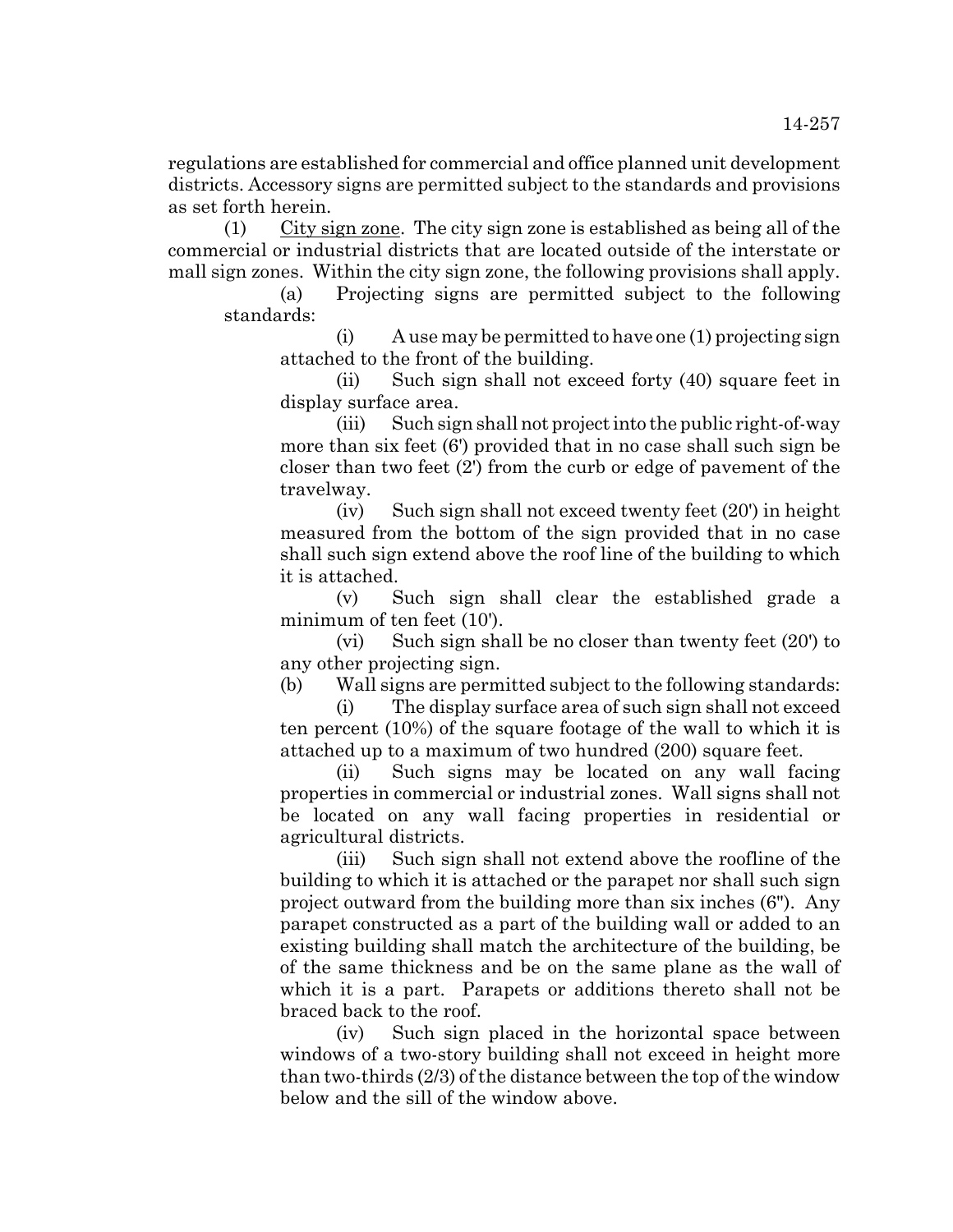(v) Such sign shall not cover or interrupt major architectural features of the building. Architectural features or details shall not be removed to accommodate a sign.

(vi) If a use utilizes both wall and projecting signs, the total display surface area shall not exceed eighty (80) square feet.

(vii) Signs attached to the inside of windows and intended to be visible from the exterior of the building shall not be counted as a wall sign; provided, however, that such window signs shall not cover more than twenty-five percent (25%) of any window.

(viii) Any canopy sign shall be included in the calculations for total permitted sign area for wall signs and deducted from the total. A canopy sign may be internally illuminated or have back lighting.

(c) Pole or ground signs are permitted subject to the following standards:

(i) A use shall be permitted to have one (1) ground or pole sign for each street frontage. In the event a street frontage is in excess of two hundred fifty feet (250') in length, one (1) additional such sign shall be permitted with a minimum separation of one hundred feet (100') between the signs.

(ii) Such sign shall have a maximum display surface area of fifty (50) square feet.

(iii) The maximum height of a ground sign shall be four feet (4'). Ground signs which are integrated into an attractive brick, stone, or wood architectural feature or an earth berm, all of which shall be permanently landscaped, may exceed four feet (4') in height to a maximum of seven feet (7').

(iv) The maximum area of a pole sign including no more than two (2) signs shall be seventy (70) square feet total and the maximum area of a ground sign including no more than two (2) signs shall be fifty (50) square feet total. Any changeable copy sign shall be limited to no more than fifty percent (50%) of the total sign square footage.

(v) Any changeable copy sign may be electronically or mechanically controlled. Such sign shall not flash on and off, scroll across the copy area or change colors sporadically. The display of the message must be static for a minimum of eight (8) seconds. When copy changes occur, they must change instantaneously with no phasing, scrolling, flashing or any other characteristic which imitates movement. Signs installed within two hundred feet (200') of a signalized or planned signalized intersection shall require the message to remain static for a minimum of two (2) minutes. The illumination of an electronic changeable copy sign shall not exceed 0.3 foot candles over ambient lighting conditions, day or night.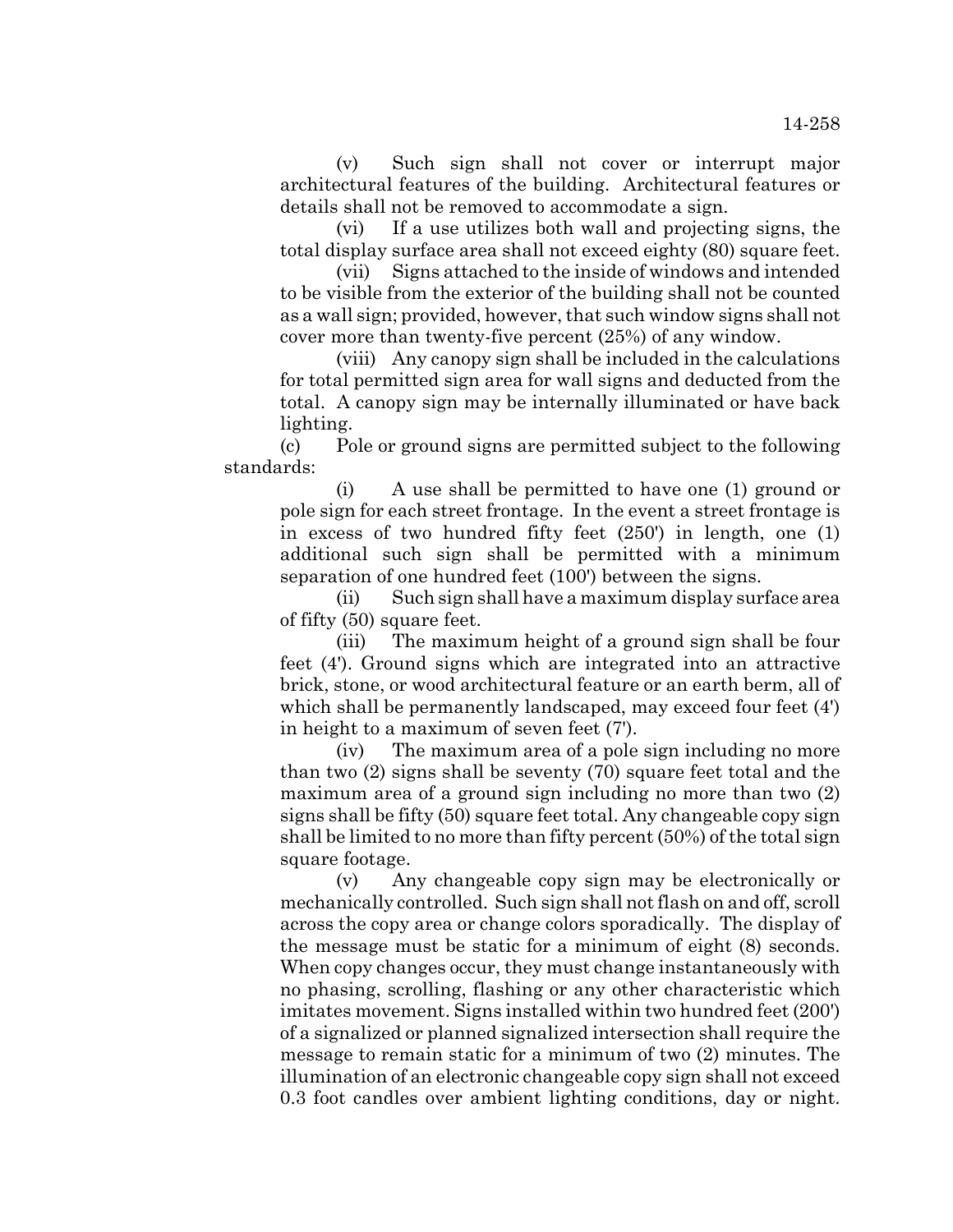Measurement shall be as prescribed in the document "Recommended Brightness Levels for On-Premises Electronic Message Centers" published by the International Sign Association. All electronic signs shall be equipped with a sensor device that automatically determines the ambient illumination and each electronic sign shall be programmed to dim in accordance with ambient illumination conditions. Maximum illumination from dusk to dawn shall not exceed five hundred (500) nits. A malfunctioning sign shall be programmed to shut down. Sign shall not be installed within one hundred (100') feet of a residential zoning district measured in a straight line.

(d) The following provisions and standards shall apply to commercial complexes.

(i) A commercial complex may be permitted one (1) pole or ground sign for each street frontage identifying the name of the complex or business. In the event a street frontage is in excess of two hundred fifty feet (250') in length, one (1) additional such sign shall be permitted with a minimum separation of two hundred feet (200') between the signs. The maximum size of each such sign shall be a ratio of one-half to one (1/2 to 1) of square footage of sign area to the length of the street frontage or the front facade of the building, whichever is greater, with a maximum display surface area of one hundred (100) square feet. In the event the above ratio results in a sign less than fifty (50) square feet in size, then a minimum size sign of fifty (50) square feet shall be permitted.

A sign setback of ten feet (10') from the street right-of-way line shall be observed. Between a distance of ten feet (10') and twenty feet (20') from the street right-of-way line, all signs shall be ground signs. The maximum height of a ground sign shall be four feet (4'). Ground signs which are integrated into an attractive brick, stone, or wood architectural feature or an earth berm, all of which shall be permanently landscaped, may exceed four feet (4') in height to a maximum of seven feet (7'). Pole signs are permitted subject to a minimum setback from the street right-of-way line of twenty feet (20'). The maximum height of pole sign shall be thirty feet (30').

(ii) Additional signage may be permitted on the building(s) within the complex and shall be either wall signs, projecting signs or signage painted on glass windows or a combination thereof. Such signage shall be in scale with the size of the wall of the building upon which it is located and be architecturally compatible. The display surface area of such signage shall not exceed ten percent (10%) of the square footage of such wall and may be apportioned for multiple occupants with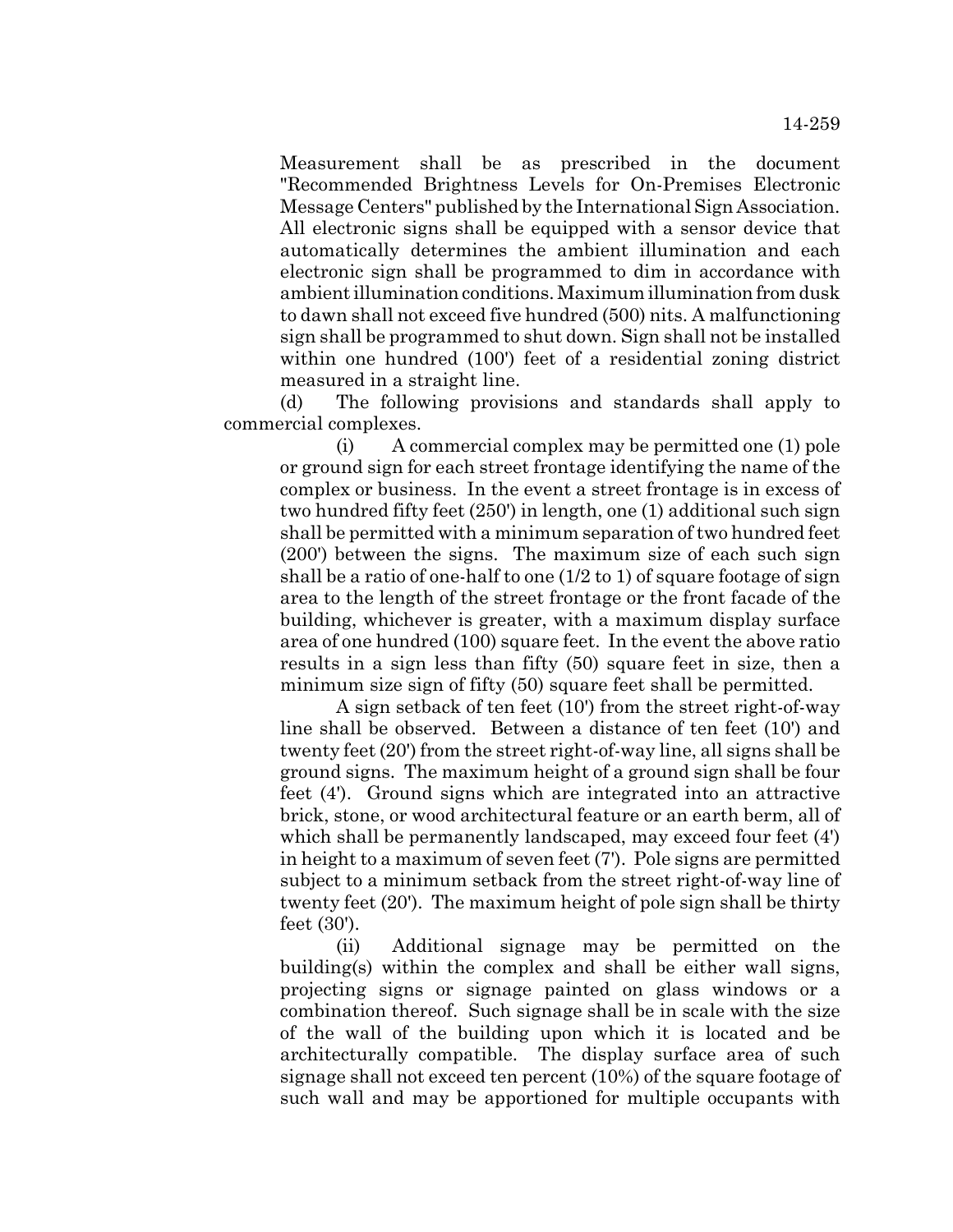each occupant being entitled to an equal share of the display surface area. Signs attached to the inside of windows and intended to be viewed from the exterior of the building shall cover no more than twenty-five percent (25%) of such window.

Wall or projecting signs shall be subject to the requirements of  $\S 14-305(1)(a)$  and (b) above.

(iii) In lieu of a pole or ground sign identifying the name of the complex, such commercial complex may utilize a directory sign identifying individual occupancies subject to the same size requirements as in paragraph (i) above with each occupant being entitled to one (1) directory panel.

(iv) A directory sign listing the names of individual businesses or occupancies may be permitted at the entrance to the parking lot or at the entrance of each building. The maximum display surface area shall not exceed ten (10) square feet and the maximum height shall be six feet (6').

(v) A commercial complex may also be permitted entrance identification signage. Two (2) signs may be permitted, one (1) on either side of the entrance, and both shall be on private property in a joint user access easement or private platted sign easement. All such signs shall be integrally designed as a part of a permanently constructed and maintained brick, stone, or wood architectural feature or earth berm, all of which shall be permanently and attractively landscaped and privately maintained. No such sign shall exceed twenty-five (25) square feet in size nor seven feet (7') in height.

(e) Signs may be internally or externally illuminated subject to the following standards:

(i) Exposed bulbs are prohibited.

(ii) No sign shall change color or intensity.

(iii) The brightness and surface illumination shall not exceed:

> Internal illumination - 150 foot lamberts External illumination - 50 foot candles

(iv) In no event shall the light from any illuminated sign exceed one-half (1/2) foot candle at the property line of any lot that is zoned residential or agricultural.

(v) The light from any illuminated sign shall be shaded, shielded, or directed so that the light intensity or brightness shall not adversely affect the surrounding or facing premises nor adversely affect safe vision of operators of vehicles moving on public or private streets or parking areas. Light shall not shine or reflect on or into any residential structure.

(f) This section shall apply only to those uses engaged in the retail petroleum and petroleum products business. In addition to the requirements in § 14-305(1), the following provisions shall apply: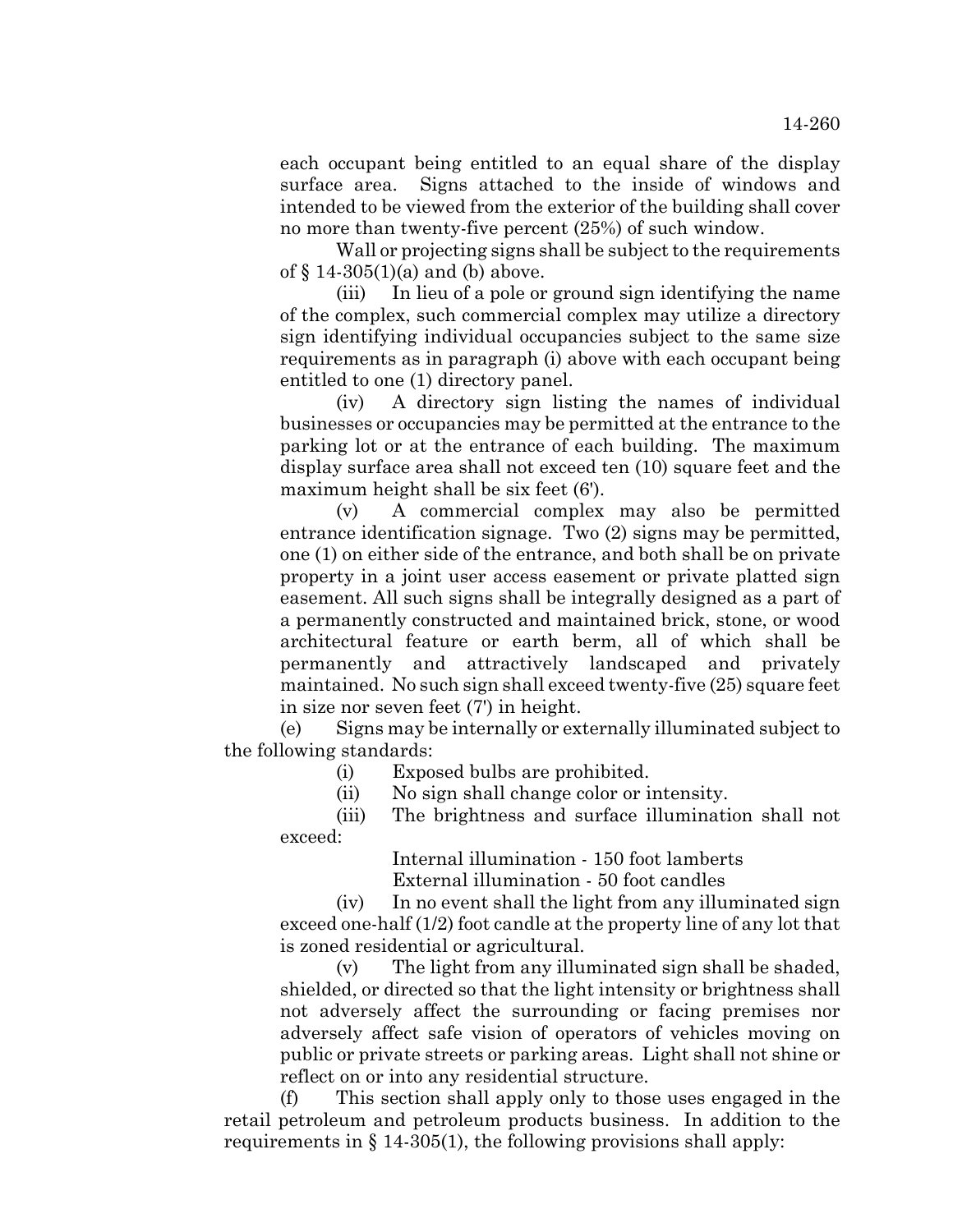(i) One (1) permanent price sign per street frontage. Such sign shall be affixed to or made a part of the permitted pole sign and shall not exceed twenty (20) square feet in size. Such sign shall be set back from the right-of-way a minimum of ten feet (10').

(ii) Two (2) non-illuminated self-service or full-service signs per pump island may be displayed. Such signs shall not exceed one hundred sixty (160) square inches per sign and shall be located at the ends of the pump island.

(iii) Federal and state stamps, octane ratings, pump use directions, prices, and no smoking signs as required by federal, state, and local authorities may be displayed. Such signs shall be located on the body of the pump.

(iv) Petroleum product pumps or dispensers may display signs on the pumps not to exceed two (2) square feet and designed to be viewed by customers operating the pumps.

(g) This section shall be applicable only to movie houses or theaters. The following additional provisions shall apply:

(i) In lieu of a wall sign or in combination therewith, a marquee sign may be permitted. Such marquee may project over a private sidewalk or driveway but not over a public right-of-way. Such marquee structure shall be permanently attached to the principal building.

(ii) Where the building contains more than one (1) theater, additional display surface area may be permitted up to a maximum of fifty (50) square feet of sign area for each theater. This sign area shall be in addition to an identification sign for the theater(s).

(2) Interchange sign zone. Within the area of the interchanges of I-65 and Rivergate Parkway, Long Hollow Pike, and U.S. 31W identified as "Interstate Sign Zone" as shown on the attached maps, the following provisions shall apply and be in addition to and supplement§ 14-305(1). All other pertinent provisions of § 14-305(1) remain as applicable.

(a) Signs installed under this section, the maximum height for a pole sign shall be sixty feet (60') and the minimum height shall be forty feet (40') and the pole sign is to be located between the back of the primary building and the rear property line unless the property contains site limitations that prevent the sign installation and if the sign location would create limited sign visibility as determined during site plan review. The planning commission in review of a project site plan for a property within the interstate sign zone designated areas may permit an increased sign height for a high rise sign based on the distance the high rise sign is located from the roadway providing direct access to the property per the following sign area increases and the visibility of the sign height from the interstate and interstate ramps. High rise signs that are permitted to be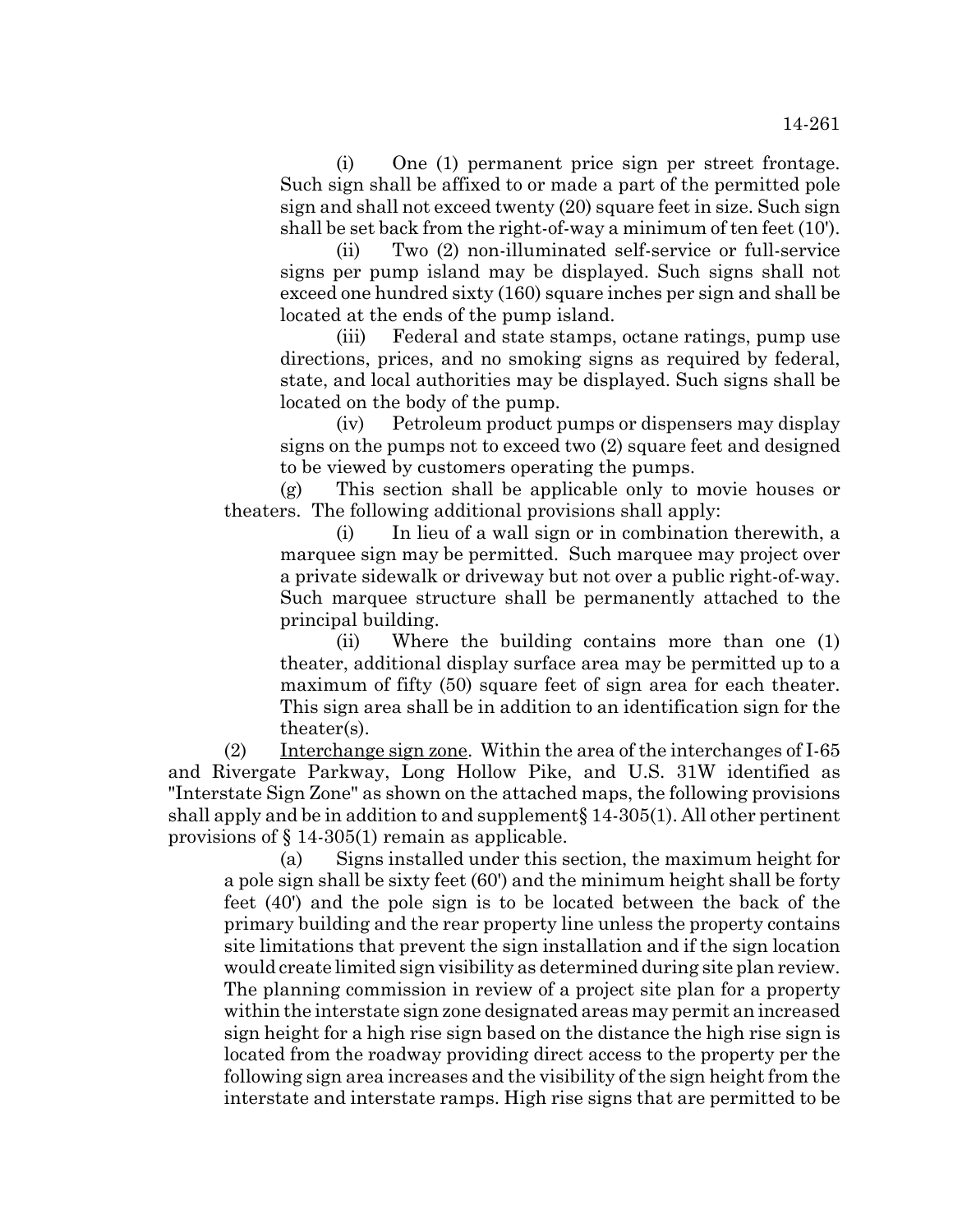reviewed for increased height shall include a majority portion of the sign area within fifty feet (50') of the interstate right-of-way. The planning commission shall review all requests for increased sign height subject to protecting the streetscape appearance of the roadway providing direct access to the property with the sign and the visibility of the increased signage height from adjacent residential areas. A high rise sign located between two hundred feet (200') and three hundred feet (300') from the roadway providing direct access may be permitted a maximum height of seventy feet (70') sign height, three hundred to four hundred feet (300' - 400') from roadway providing direct access may be permitted a maximum sign height of eighty feet (80'), four hundred feet to six hundred feet (600' - 300') from the roadway providing direct access may be permitted a maximum ninety feet (90') height, over six hundred feet (600') may be permitted a maximum sign height of one hundred feet (100').

(b) The maximum display surface area for a pole sign shall be one hundred seventy-five (175) square feet. The planning commission in review of a project site plan for a property within the interstate sign zone designated areas may permit an increased sign area for a high rise sign based on the distance the high rise sign is located from the roadway providing direct access to the property per the following sign area increases. The planning commission shall review all requests for increased sign area subject to protecting the streetscape appearance of the roadway providing direct access to the property with the sign and the visibility of the increased signage area from adjacent residential areas. A high rise sign located between two hundred feet (200') and three hundred feet (300') from the roadway providing direct access may be permitted a ten percent (10%) sign area increase in sign area, three hundred to four hundred feet (300' - 400') from roadway providing direct access may be permitted a twenty percent (20%) increase in sign area, and a sign exceeding four hundred feet (400') from the roadway providing direct access may be permitted a maximum thirty percent (30%) increase in sign area. Such display surface area shall include all permitted signage such as changeable copy and price signs. Any changeable copy sign shall be limited to no more than fifty percent (50%) of the total sign square footage, except that any changeable copy sign within one hundred fifty feet (150') of the interstate right-of-way may be one hundred percent (100%) of the sign square footage.

(c) Wall signs shall be a maximum size of fifteen percent (15%) of the area of the wall upon which they are mounted.

(d) A maximum of one (1) pole sign shall be permitted on a property and any additional non-building sign permitted based on property frontage shall be a ground sign.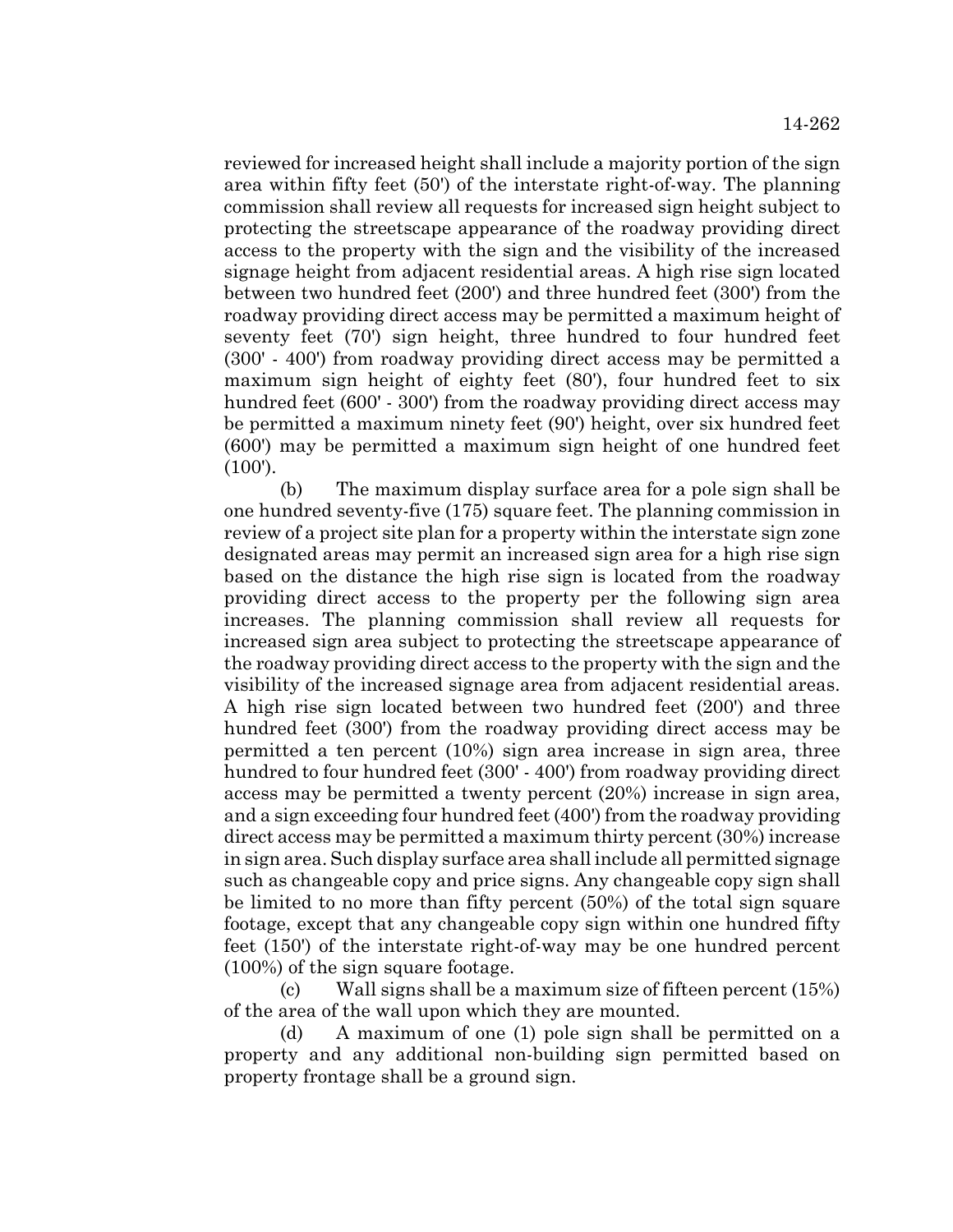(3) Mall sign zone. Within the area along Rivergate Parkway and in the vicinity of Rivergate Mall identified as the "Mall Sign Zone" as shown on the attached map, the following provision shall apply and be in addition to and supplement  $\S$  14-305(1) above. All other pertinent provisions of  $\S$  14-305(1) remain as applicable. The maximum display surface area for a pole sign shall be one hundred (100) square feet. All other pertinent provisions of § 14-305(1) remain as applicable.

 $(4)$  Other signs. Vacant parcels of land may have erected thereon one (1) sign of any type that is not otherwise prohibited by § 14-303(6). The maximum size sign shall be twenty (20) square feet, and the maximum height shall be ten feet (10'). All other pertinent provisions of  $\S 14-305(1)$  remain as applicable.

(5) Commercial planned unit development districts. (a) Within the GOPUD and ROPUD districts, the following standards for accessory signs shall apply. Accessory business and civic signs are permitted as follows:

(i) A lot or site may be permitted one (1) pole or ground sign for each street frontage identifying the building, establishment or office complex. In the event a street frontage is in excess of two hundred fifty feet (250') in length, one (1) additional such sign may be permitted. The maximum size of each such sign shall be fifty (50) square feet. The maximum height of any pole sign shall be twenty feet (20'). The maximum height of a ground sign shall be four feet (4'). Ground signs which are integrated into an attractive brick, stone, or wood architectural feature or an earth berm, all of which shall be permanently landscaped, may exceed four feet (4') in height to a maximum of seven feet (7').

(ii) An office complex may, in lieu of the above, be permitted entrance identification signage. Two (2) signs may be permitted, one (1) on either side of the entrance, and both shall be on private property. All such signs shall be integrally designed as a part of a permanently constructed and maintained brick, stone, or wood architectural feature or earth berm, all of which shall be permanently and attractively landscaped. No sign shall exceed twenty-five (25) square feet in size nor seven feet (7') in height.

(iii) Where more than one (1) building is located on a lot or within an office complex, each building may be permitted an identification sign. Such signage may be located flat against the wall of the building and shall not exceed ten  $(10)$  square feet in size, or may be a ground sign and shall not exceed eight (8) square feet in size or three feet (3') in height.

Each business within an office building may be permitted an identification sign which may be attached to the wall of the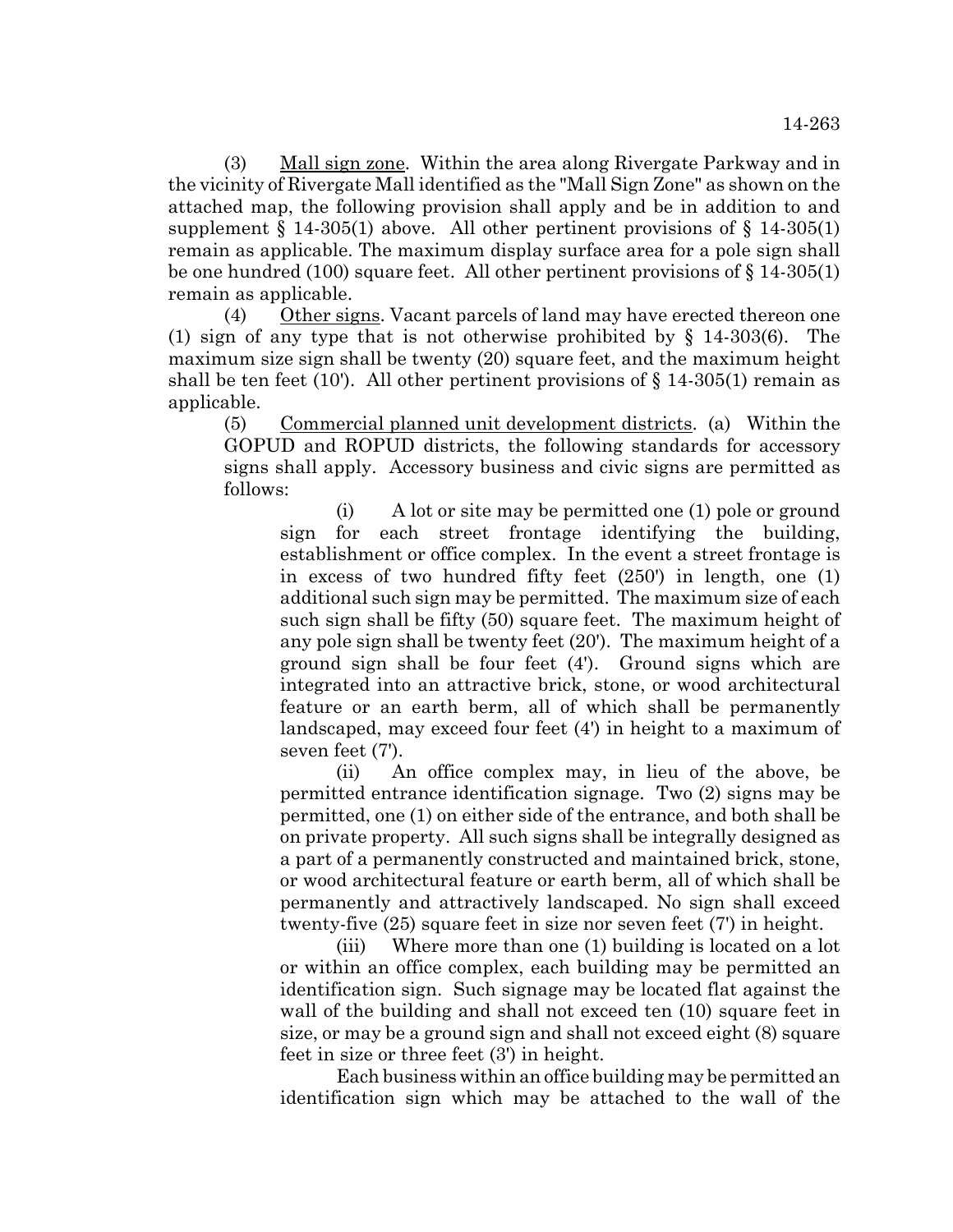building or be painted onto glass entrances and shall not exceed five (5) square feet.

Any wall or projecting signs shall be subject to the requirements of  $\S$  14-305(1)(a) and (b) above.

A directory sign identifying individual businesses may be permitted at the entrance to the parking lot of an office building or at another suitable location. The letters within such sign shall not exceed three inches (3") in height. The maximum height shall be four feet (4').

All signs shall be designed to be compatible with the architecture of the building(s) and with the character of the development as determined by review of the planning commission.

(iv) The illumination standards contained in  $$14-305(1)(e)$  shall apply.

(b) Within the commercial CPUD and CPUDL districts, the sign standards in § 14-305(1) shall apply; provided however, that the planning commission may impose, as a part of the approval of the master plan, additional design requirements and/or more restrictive standards to assure compatibility with the style of the building and the character of the area. (2000 Code, § 14-305, as replaced by Ord. #09-724, Sept. 2011, and amended by Ord. #16-863, May 2016 Ord. #16-879, Oct. 2016, Ord. #19-958, Nov. 2019 *Ch4\_1-23-20*, Ord. #20-971, June 2020 *Ch5\_2-10-22* and Ord. #21-991, April 2021 *Ch5\_02-10-22*)

**14-306. Temporary sign provisions.** Temporary signs shall be permitted for any lawful activity on a lot or parcel subject to the provisions set forth herein.

(1) General requirements. (a) A permit shall be required for all temporary signs.

(b) Banners may be used as temporary signs provided that such banners shall be securely affixed to the principal building.

(c) One (1) temporary sign may be permitted for each two hundred fifty feet (250') of street frontage on a public street.

(d) All such signs shall be securely installed or fastened and positioned in place so as not to constitute a hazard of any kind.

(e) No temporary sign shall be displayed on a roof.

(f) No temporary sign shall be permitted to project into or over any public street right-of-way, except a banner announcing a fair, festival, parade, or similar activity that will be open to the public.

(g) Temporary signs are permitted at construction sites for the purpose of identifying names of contractors, consultants, etc., and shall be limited to four (4) items of information.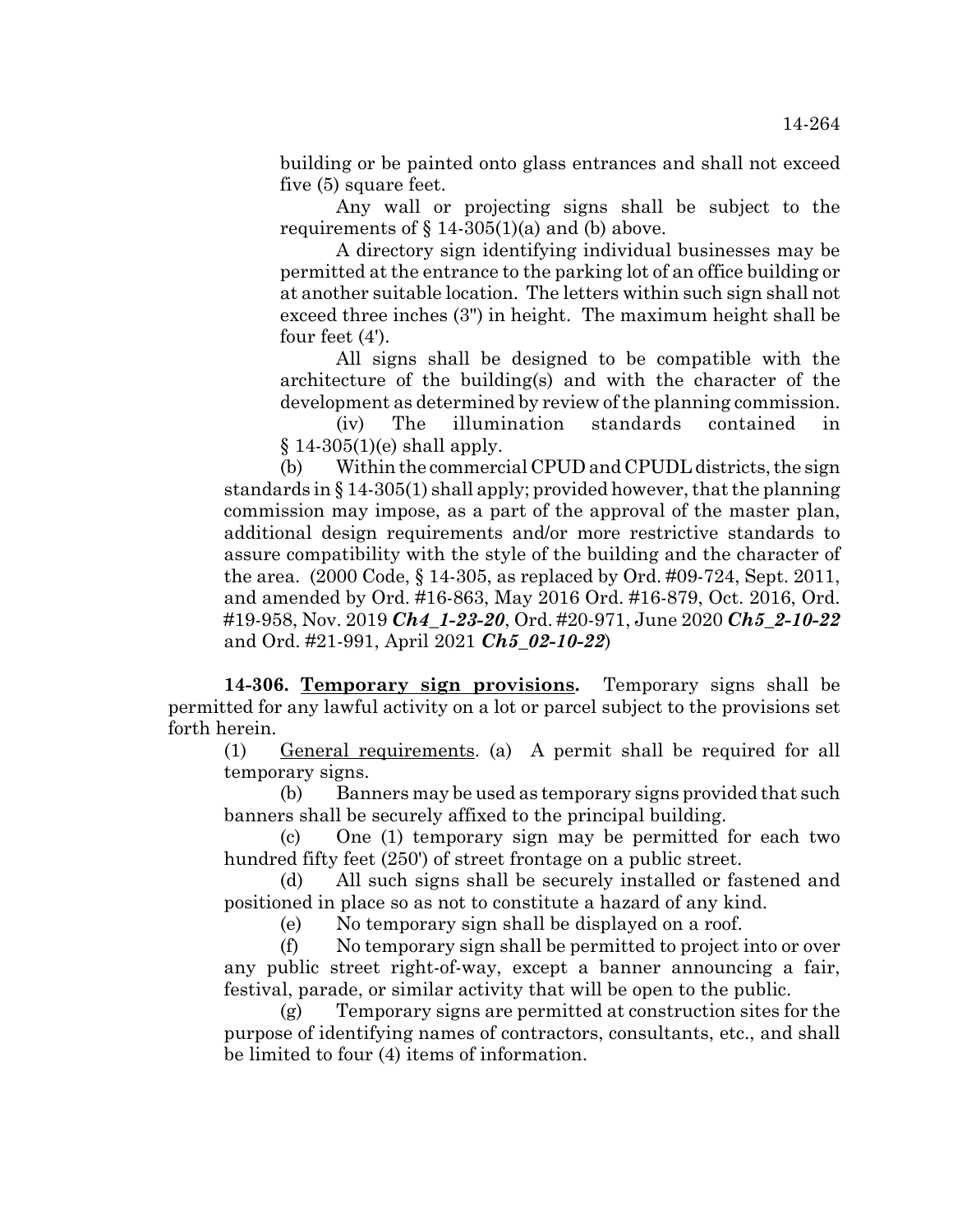(h) Temporary development signs are permitted to announce the name, developer, and type of development for a new development which has approval of either a site or preliminary master plan.

(2) Duration of temporary signs. Display of temporary signs shall be limited as follows:

(a) Construction signs permitted in  $\S$  14-306(1)(g) above shall be removed upon completion of the project.

Signs for special events open to the general public shall be limited to forty-five (45) days.

(c) Signs for special sales or business promotions shall be limited to thirty (30) days.

(d) Display of all temporary signs on a lot or parcel except for those in  $\S 14-306(2)(a)$  above shall be limited to a maximum of ninety (90) days per calendar year.

(e) Temporary development signs shall be limited to period of time that the project is under development.

(3) Display surface area, height, and illumination. (a) Maximum display surface area shall be thirty-five (35) square feet except for banner signs that have been specifically authorized by the board of commissioners, which shall not be limited.

(b) Maximum height shall be twelve feet (12') except that banner signs displayed over a public street shall have a minimum clearance of fifteen feet (15').

(c) Temporary signs shall not be illuminated except in commercial or industrial districts.

(d) The maximum display surface area for a temporary development sign shall be fifty (50) square feet.

(4) Location of temporary signs. (a) No temporary sign shall be located closer than ten feet (10') from any public right-of-way or the front building line whichever is less.

(b) The minimum distance between any two (2) such signs on the same lot shall be one hundred fifty feet (150').

(c) No temporary sign shall be closer than fifty feet (50') from any permanent sign. (2000 Code, § 14-306, as replaced by Ord. #09-724, Sept. 2011)

**14-307. Nonconforming sign provisions.** Any sign lawfully existing at the time of the enactment of this chapter but which is not permitted either by type of sign, location, or district, or which fails to meet the standards on regulations shall be classified as a nonconforming as per definitions. The continued use of nonconforming signs shall be governed by the regulations included herein. Any billboard type advertising sign that is regulated under the Federal Highway Beautification Act and oriented to a federal highway shall be governed by the federal regulations provided however that local regulations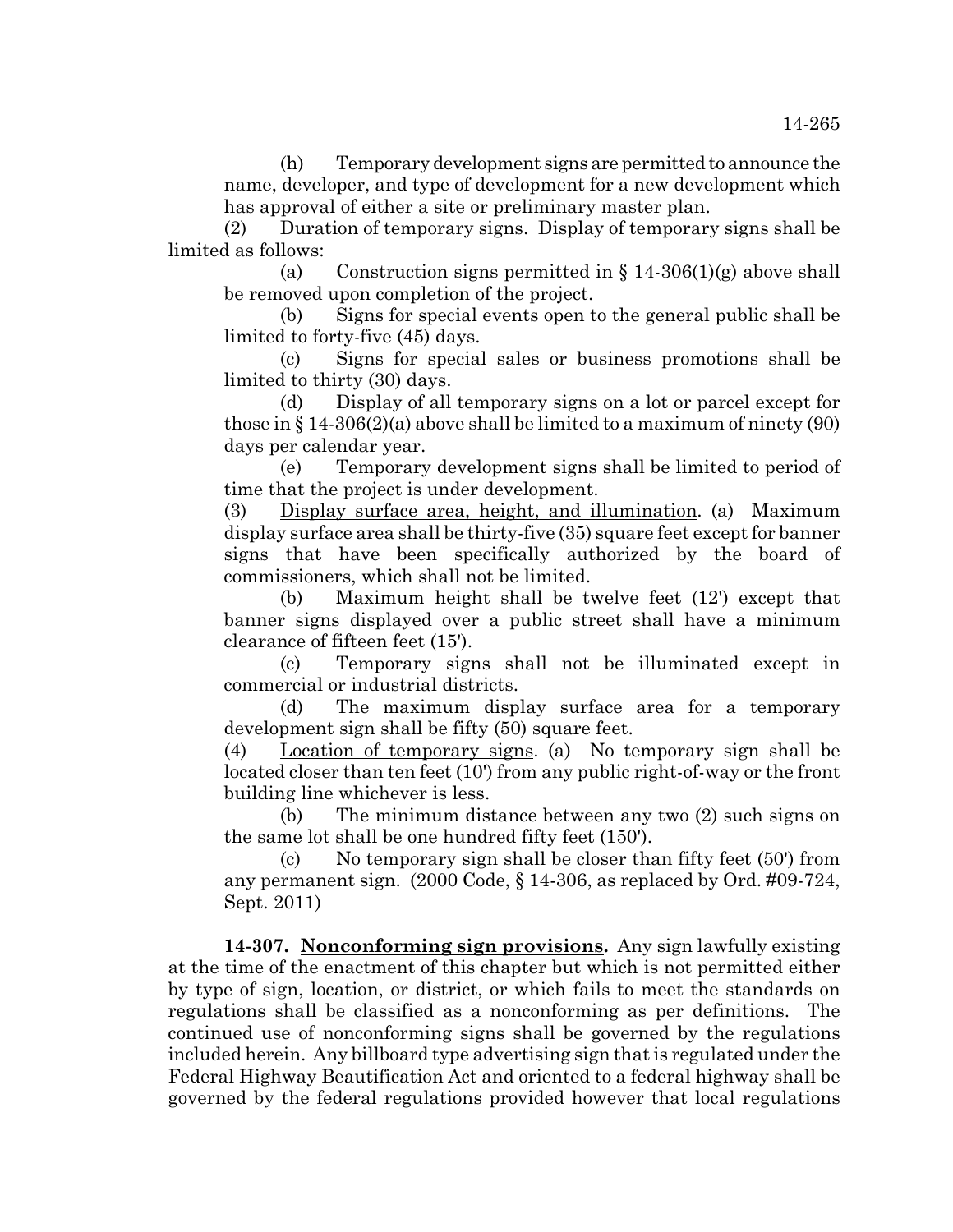shall apply to the extent they are not in conflict with federal law. A non-conforming sign within one hundred fifty feet (150') of the interstate right-of-way may include the entire sign square footage to be a changeable copy sign with electronic images. Any request to convert and existing changeable copy to a changeable copy signage including electronic images facing within five hundred feet (500') of a residential zoning district (excluding agricultural zoning districts), the sign face shall not be illuminated between the hours of 12:00 A.M and 6:00 A.M.

(1) Continuation of use. A nonconforming sign may continue to be used for the duration of the use or activity that is located on the property.

Alterations to nonconforming signs. A nonconforming sign may be altered subject to the following conditions.

(a) The proposed alteration is not greater than fifty percent (50%) of the total sign structure or alteration costs are not greater than fifty percent (50%) of its current replacement cost. In the event the proposed alteration is greater than fifty percent (50%) of the above conditions, the sign shall be brought into compliance with current regulations.

(b) The total copy of any sign may be changed in accordance with normal business practices.

(c) The proposed alteration conforms to the provisions of this chapter.

(d) No new nonconformity is created.

(e) Multiple nonconforming signs on a property may be removed and a new sign installed on the same property the signs were removed from and shall not exceed the maximum sign height and minimum sign setback requirements of the provisions of the sign ordinance. The square footage of the combined single sign shall be less than the existing sign square footages but shall not exceed the maximum sign square footage permitted by the provisions of the sign ordinance by more than thirty percent (30%). Signage proposals per this section that are within the Interstate Sign District are to be reviewed by the planning commission.

(3) Damage or destruction of nonconforming signs. When any such sign is damaged or destroyed from any cause to the extent of fifty percent (50%) of the sign structure or to the extent of fifty percent (50%) of its depreciated value at the time of its damage or destruction, the sign shall be removed or otherwise made to conform or comply with all appropriate provisions of this chapter.

(4) Change of use. Whenever the use of a property or building or part thereof changes, including but not limited to: redevelopment of the site or alteration or remodeling of the structure; all nonconforming signs shall be removed and the site shall be brought into compliance. (2000 Code, § 14-307, as replaced by Ord. #09-724, Sept. 2011, and amended by Ord. #16-879, Oct. 2016 and Ord. #22-1027, Feb. 2022 *Ch5\_02-10-22*)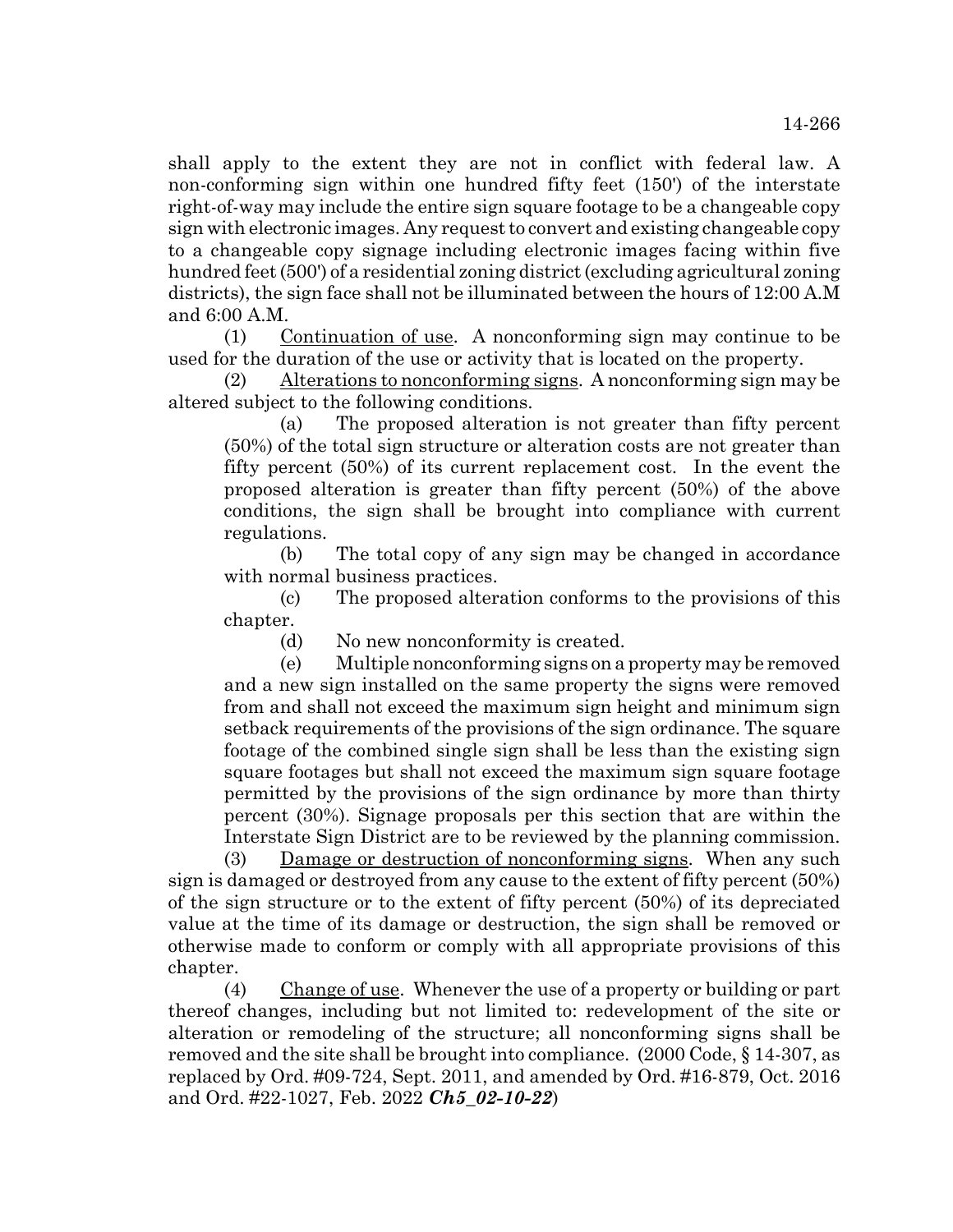**14-308. Administration and enforcement.** (1) Enforcing officer. The administration and enforcement of this chapter is vested with the city manager or his/her designee. Said official shall have the power to issue permits and make inspections of all signs and premises where signs are situated or to be situated thereon and make such other inspections as are necessary to carry out this chapter. Full authority to enforce any and all provisions of this chapter is hereby granted to said official.

(2) Permits, signage plan and fees. (a) Prior to the installation, erection, or modification of any permanent or temporary sign permitted by this chapter, with the exception of those permitted without a permit, the business owner or sign contractor shall obtain a sign permit in accordance with the terms of this chapter.

(b) An application for a sign permit shall be made upon forms provided by the enforcing officer. The application shall be accompanied by a signage plan for the lot which shall include all signs, existing and proposed. The review of the plan application for a sign permit shall be for the purpose of determining if all proposed signs meet the size, location, height and similar requirements of this chapter. The enforcing officer shall approve or disapprove the signage plan within thirty (30) days after its submittal, and if disapproved, shall state the reasons for the disapproval in writing. After approval of the plan, the permit shall be issued in a timely manner.

(c) For any lot on which the owner proposes to erect any sign requiring a permit, a signage plan shall be submitted containing the following:

(i) An accurate plot plan of the lot;

(ii) Location of all buildings on the lot;

(iii) Computations of the total sign area, the area of individual signs, height and dimensions of individual signs, and locations of signs on the lot and/or buildings;

(iv) Standards for consistency among all signs on the lot and/or buildings with regard to color scheme, graphic style, lighting, material, location on buildings, and proportions;

(d) The signage plan may contain such other restrictions as the owner of the property may determine which are in conformity with the provisions of this chapter and shall be signed by all owners of the property.

(e) A signage plan may be amended by filing a new plan with the enforcing officer that conforms to all requirements of this chapter.

(f) After approval of a signage plan by the enforcing officer, no sign shall be erected, placed, painted, or maintained, except in conformance with such plan, and such plan may be enforced in the same way as any provision of this chapter. In case of any conflict between the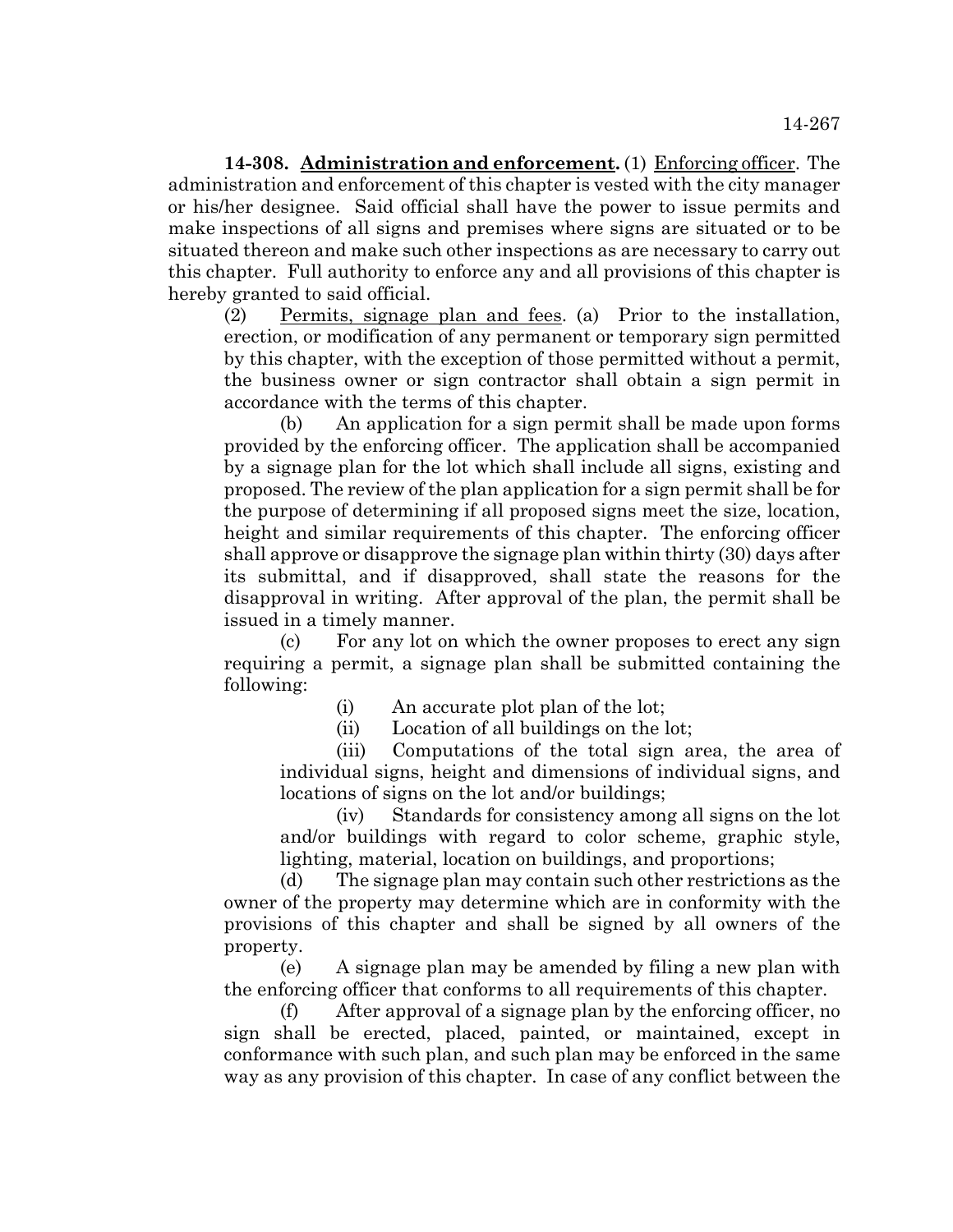provisions of this chapter and the provisions of any sign plan, the chapter shall control.

(g) The application for the sign permit shall contain the following:

(i) Name, address, and phone number of the property owner;

(ii) Name of persons or firms erecting the sign and all structures;

(iii) Written consent of the owner of the building or property, if different from the applicant, where such sign is to be erected or attached.

(h) The permit fee shall be as established by resolution of the board of commissioners. Said fee may cover all signs included on the plan or may apply to any sign being changed.

(i) A sign permit shall become null and void if construction has not begun within three (3) months of the date of issuance of the permit.

(3) Exceptions. Any sign permitted to be erected without a permit as stipulated in § 14-303(5) shall be exempt from the payment fees.

(4) Appeals. Any person aggrieved by any action of the enforcing officer in denying or issuing a sign permit as herein described may, within thirty (30) days, appeal for a variance or other relief in writing to the board of sign appeals through the enforcing officer. Action on any permit, the issuance of which has been appealed, shall be suspended pending final decision of the said board on the appeal. The board may set such appeal for public hearing giving such notice to the public or to persons concerned with such appeal as the board deems advisable and in keeping with state law.

(5) Creation of the board of sign appeals. There is hereby created a board of sign appeals. Said board shall consist of five (5) members appointed by the mayor for a term of four (4) years. Members shall first be appointed for terms of one (1), two (2), and three (3) years with two (2) members receiving a two (2) year term and two (2) members a three (3) year term. The board shall elect a chairman from its members.

The city shall provide a secretary to keep all records of the board.

(6) Powers and duties of the board. The board of sign appeals shall have the following powers and duties:

(a) To hear and decide appeals where it is alleged by the appellant that there is an error in any order, requirement, decision, determination, or refusal made by the enforcing officer.

(b) To hear and decide requests for variances from the provisions of this chapter.

(7) Standards for appeal decisions. Before granting any relief from the application of the provisions of this, the board shall make specific findings of fact justifying the case under appeal.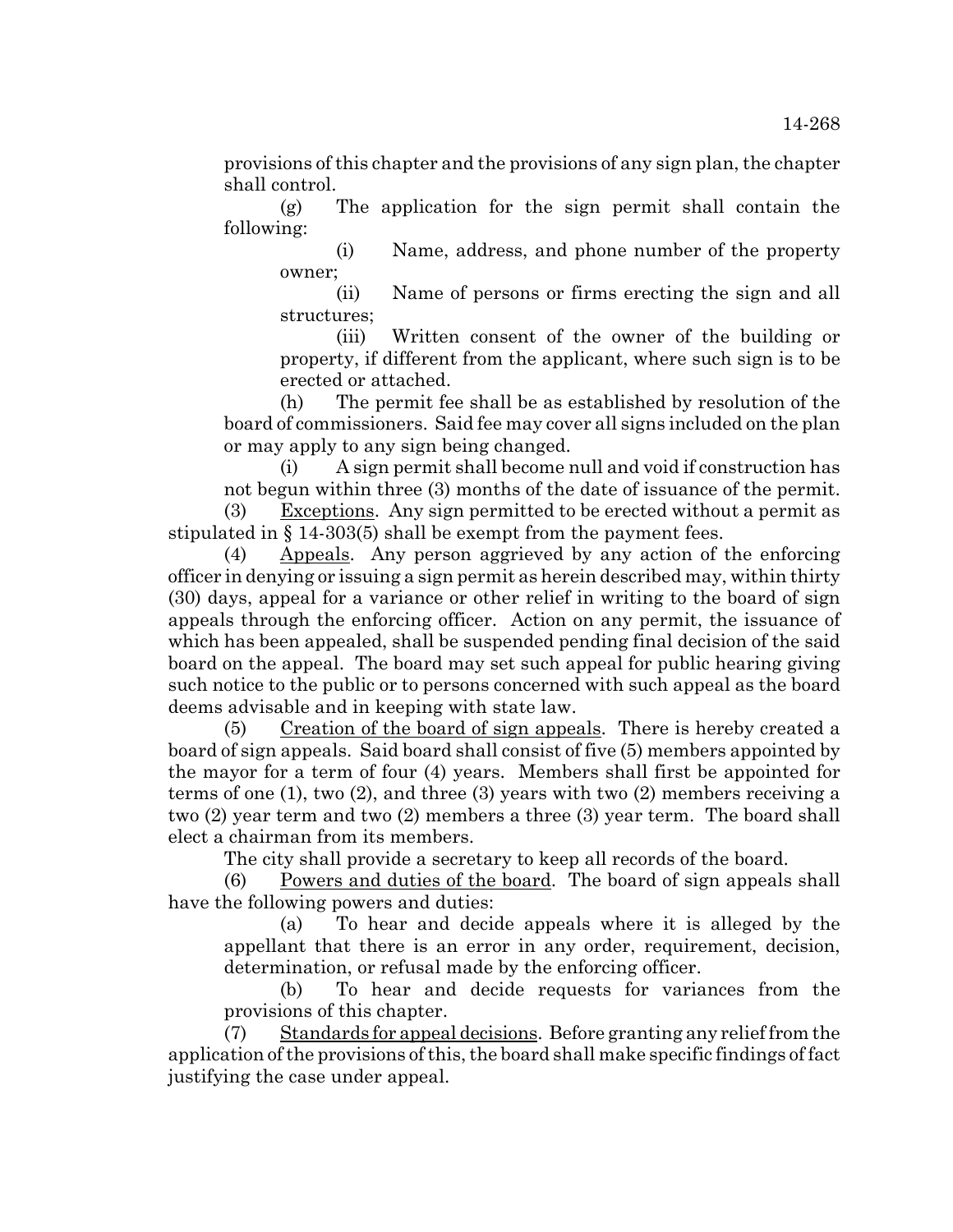(a) For a finding of error, the board shall state the section of the ordinance that is being appealed and how the enforcing officer erred in the application of the ordinance requirements.

(b) For an action granting a variance, the board shall state the provisions being varied and shall grant the minimum variance to satisfy the relief of hardship, and shall state the specific hardship which justifies the variance.

The board shall not grant a variance unless it makes findings based upon evidence presented to it as follows:

(i) The particular physical surroundings, shape, or topographic conditions of the specific property involved that would result in an exceptional hardship upon the owner as distinguished from an inconvenience.

(ii) The conditions upon which the petition for a variance is based would not be applicable to other similarly situated properties.

(iii) The hardship has not been created by any person having an interest in the property.

(iv) Financial returns only shall not be considered as a basis for granting the variance.

(v) The variance will not be detrimental to the public welfare, injurious to other property, or to the intent and spirit of this chapter.

(vi) The variance does not confer a special privilege to the applicant that is denied to others.

(c) Under no circumstances shall the board grant a variance to allow a sign which is not permitted by this chapter.

(d) The board may impose such conditions and restrictions upon the premises benefitted by the variance as may be necessary to reduce or minimize any injurious effect upon adjoining uses or property, and to better carry out the general intent of this chapter.

(8) Violations and penalties. Any person, firm, or corporation violating any provisions of this chapter shall be guilty of a misdemeanor, and upon conviction thereof, shall be fined as provided by law. Each day that a violation continues shall be considered a separate offense and an additional violation.

The owner, tenant, or occupant of any building, structure, premises, or any part thereof, and any contractor, builder, architect, engineer, agent, or other person who commits, aids or participates in, or maintains such violation may be found guilty of a separate offense and suffer the penalties as provided herein.

Whenever a violation involves a temporary sign, such sign shall be removed within ten (10) days of the date of the notice of violation. (2000 Code, § 14-308, as replaced by Ord. #09-724, Sept. 2011)